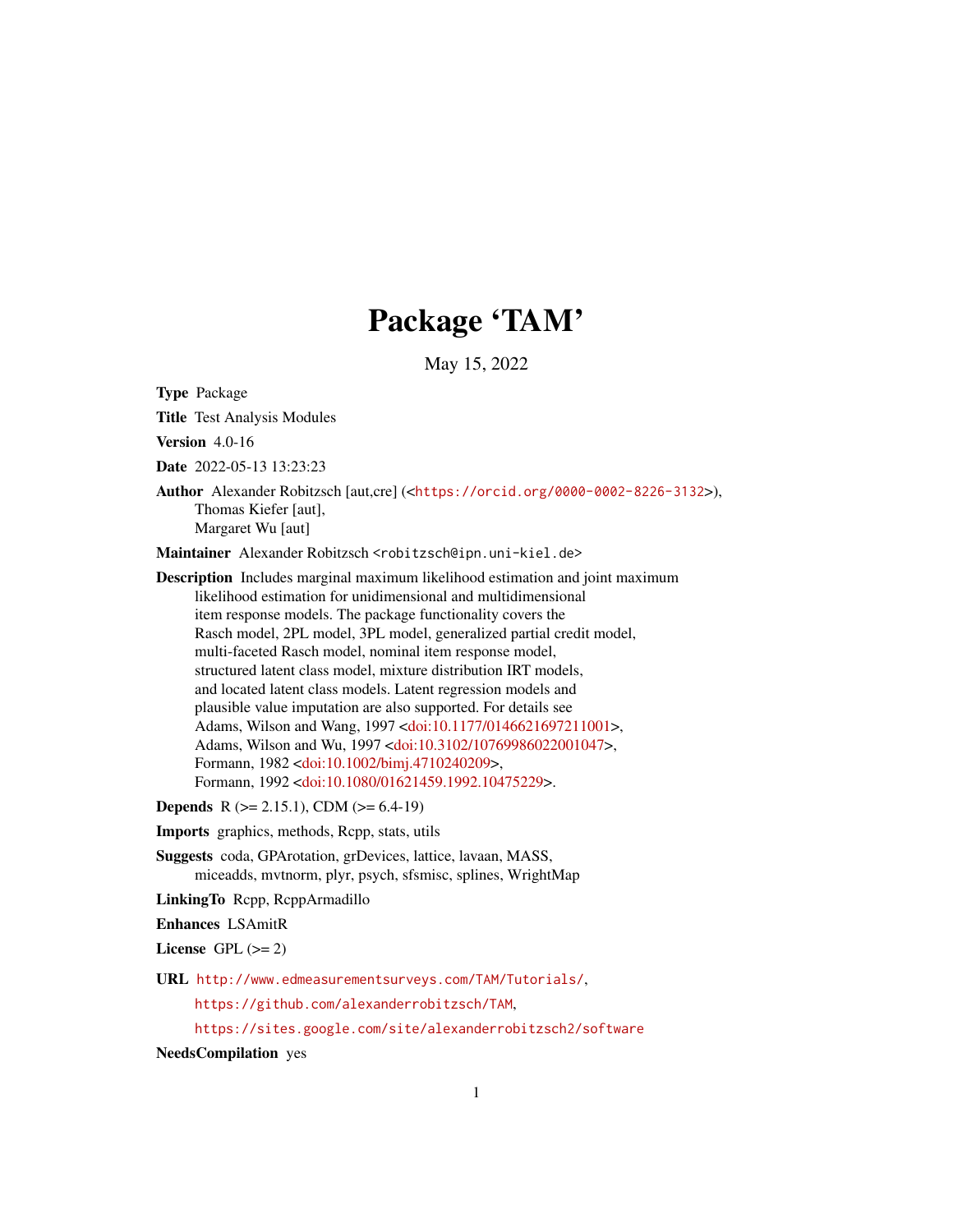Repository CRAN Date/Publication 2022-05-14 23:20:23 UTC

# R topics documented:

| $\overline{3}$ |
|----------------|
| $\overline{4}$ |
| 6              |
| 8              |
| 13             |
| 15             |
| 18             |
| 20             |
| 24             |
| 25             |
| 27             |
| 27             |
| 29             |
| 31             |
| 33             |
| 36             |
| 36             |
| 38             |
| 40             |
|                |
| 42.            |
| 43             |
| 44             |
| 45             |
| 46             |
| 48             |
| 49             |
| 51             |
| 52             |
| 55             |
| 56             |
| 59             |
| 62             |
| 63             |
| 67             |
|                |
| -70            |
| - 75           |
|                |
|                |
|                |
| 83             |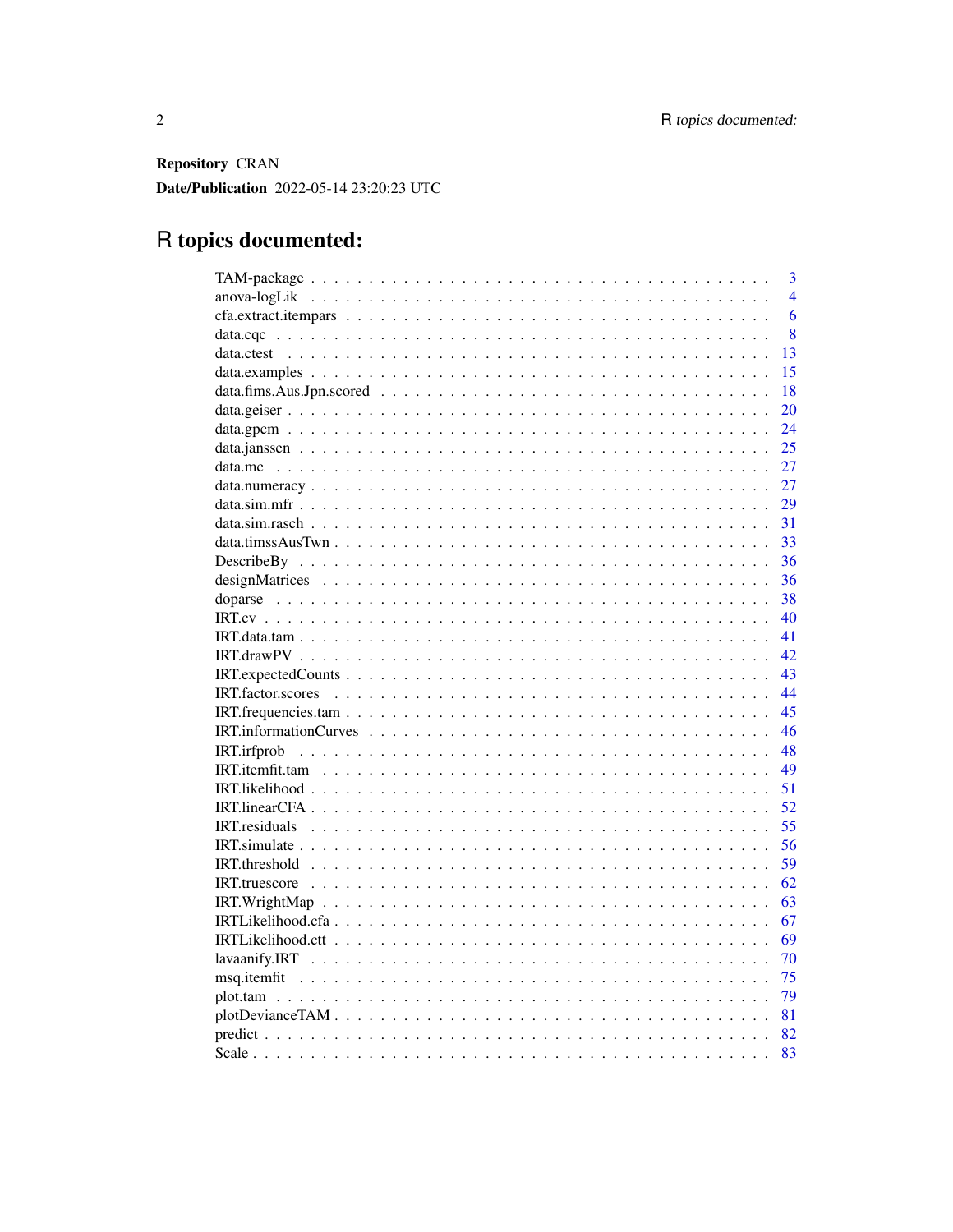<span id="page-2-0"></span>

|       |  |  |  |  |  |  |  |  |  |  |  |  |  | 90  |
|-------|--|--|--|--|--|--|--|--|--|--|--|--|--|-----|
|       |  |  |  |  |  |  |  |  |  |  |  |  |  |     |
|       |  |  |  |  |  |  |  |  |  |  |  |  |  |     |
|       |  |  |  |  |  |  |  |  |  |  |  |  |  |     |
|       |  |  |  |  |  |  |  |  |  |  |  |  |  |     |
|       |  |  |  |  |  |  |  |  |  |  |  |  |  |     |
|       |  |  |  |  |  |  |  |  |  |  |  |  |  |     |
|       |  |  |  |  |  |  |  |  |  |  |  |  |  |     |
|       |  |  |  |  |  |  |  |  |  |  |  |  |  |     |
|       |  |  |  |  |  |  |  |  |  |  |  |  |  |     |
|       |  |  |  |  |  |  |  |  |  |  |  |  |  |     |
|       |  |  |  |  |  |  |  |  |  |  |  |  |  |     |
|       |  |  |  |  |  |  |  |  |  |  |  |  |  |     |
|       |  |  |  |  |  |  |  |  |  |  |  |  |  |     |
|       |  |  |  |  |  |  |  |  |  |  |  |  |  |     |
|       |  |  |  |  |  |  |  |  |  |  |  |  |  |     |
|       |  |  |  |  |  |  |  |  |  |  |  |  |  |     |
|       |  |  |  |  |  |  |  |  |  |  |  |  |  |     |
|       |  |  |  |  |  |  |  |  |  |  |  |  |  |     |
|       |  |  |  |  |  |  |  |  |  |  |  |  |  |     |
|       |  |  |  |  |  |  |  |  |  |  |  |  |  |     |
|       |  |  |  |  |  |  |  |  |  |  |  |  |  |     |
| Index |  |  |  |  |  |  |  |  |  |  |  |  |  | 222 |

TAM-package *Test Analysis Modules*

# Description

Includes marginal maximum likelihood estimation and joint maximum likelihood estimation for unidimensional and multidimensional item response models. The package functionality covers the Rasch model, 2PL model, 3PL model, generalized partial credit model, multi-faceted Rasch model, nominal item response model, structured latent class model, mixture distribution IRT models, and located latent class models. Latent regression models and plausible value imputation are also supported. For details see Adams, Wilson and Wang, 1997 <doi:10.1177/0146621697211001>, Adams, Wilson and Wu, 1997 <doi:10.3102/10769986022001047>, Formann, 1982 <doi:10.1002/bimj.4710240209>, Formann, 1992 <doi:10.1080/01621459.1992.10475229>.

# Details

See <http://www.edmeasurementsurveys.com/TAM/Tutorials/> for tutorials of the TAM package.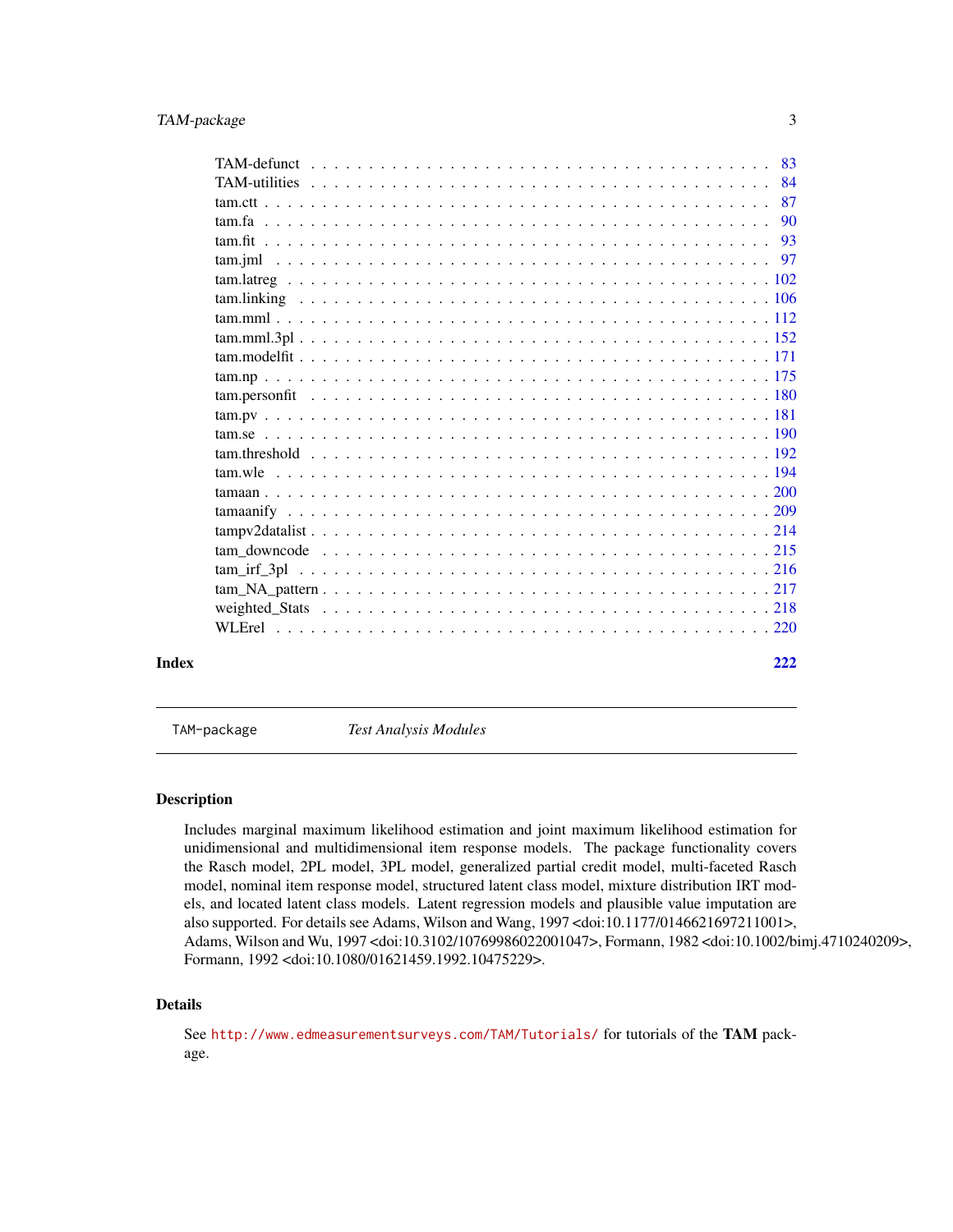#### <span id="page-3-0"></span>Author(s)

Alexander Robitzsch [aut,cre] (<https://orcid.org/0000-0002-8226-3132>), Thomas Kiefer [aut], Margaret Wu [aut]

Maintainer: Alexander Robitzsch <robitzsch@ipn.uni-kiel.de>

# References

Adams, R. J., Wilson, M., & Wang, W. C. (1997). The multidimensional random coefficients multinomial logit model. *Applied Psychological Measurement, 21*(1), 1-23. doi: [10.1177/0146621697211001](https://doi.org/10.1177/0146621697211001)

Adams, R. J., Wilson, M., & Wu, M. (1997). Multilevel item response models: An approach to errors in variables regression. *Journal of Educational and Behavioral Statistics, 22*(1), 47-76. doi: [10.3102/10769986022001047](https://doi.org/10.3102/10769986022001047)

Adams, R. J., & Wu, M. L. (2007). The mixed-coefficients multinomial logit model. A generalized form of the Rasch model. In M. von Davier & C. H. Carstensen (Eds.): *Multivariate and mixture distribution Rasch models: Extensions and applications* (pp. 55-76). New York: Springer. doi: [10.1007/9780387498393\\_4](https://doi.org/10.1007/978-0-387-49839-3_4)

Formann, A. K. (1982). Linear logistic latent class analysis. *Biometrical Journal, 24*(2), 171-190. doi: [10.1002/bimj.4710240209](https://doi.org/10.1002/bimj.4710240209)

Formann, A. K. (1992). Linear logistic latent class analysis for polytomous data. *Journal of the American Statistical Association, 87*(418), 476-486. doi: [10.1080/01621459.1992.10475229](https://doi.org/10.1080/01621459.1992.10475229)

| anova-logLik |       |  | Likelihood Ratio Test for Model Comparisons and Log-Likelihood |
|--------------|-------|--|----------------------------------------------------------------|
|              | Value |  |                                                                |

# Description

The anova function compares two models estimated of class [tam](#page-112-0), [tam.mml](#page-111-1) or [tam.mml.3pl](#page-151-1) using a likelihood ratio test. The logLik function extracts the value of the log-Likelihood.

The function can be applied for values of [tam.mml](#page-111-1), [tam.mml.2pl](#page-112-0), [tam.mml.mfr](#page-112-0), [tam.fa](#page-89-1), [tam.mml.3pl](#page-151-1), [tam.latreg](#page-101-1) or [tamaan](#page-199-1).

# Usage

```
## S3 method for class 'tam'
anova(object, ...)
## S3 method for class 'tam'
logLik(object, ...)
## S3 method for class 'tam.mml'
anova(object, ...)
## S3 method for class 'tam.mml'
logLik(object, ...)
## S3 method for class 'tam.mml.3pl'
```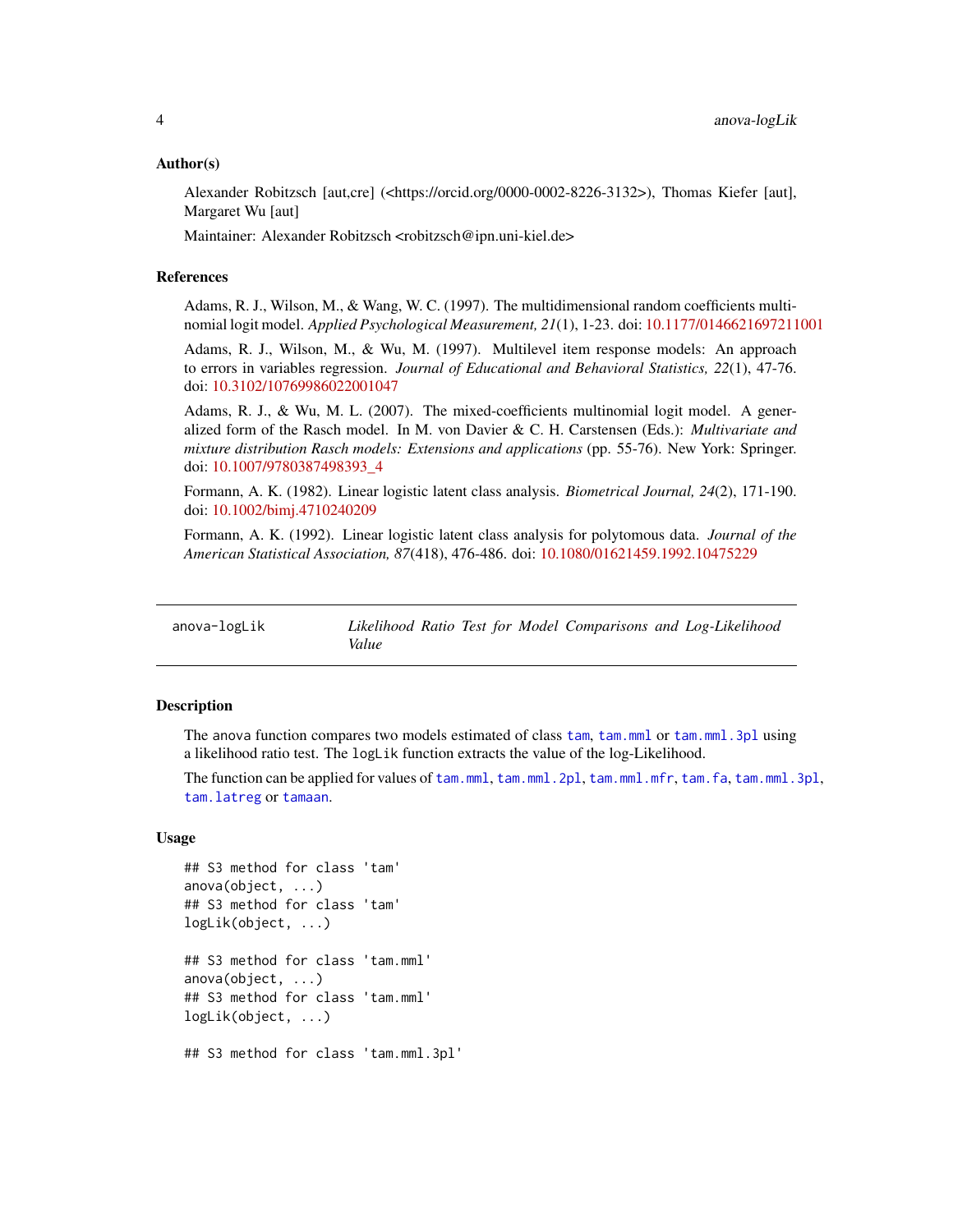## anova-logLik

```
anova(object, ...)## S3 method for class 'tam.mml.3pl'
logLik(object, \ldots)## S3 method for class 'tamaan'
anova(object, ...)## S3 method for class 'tamaan'
logLik(object, ...)## S3 method for class 'tam.latreg'
anova(object, ...)## S3 method for class 'tam.latreg'
logLik(object, ...)## S3 method for class 'tam.np'
anova(object, ...)## S3 method for class 'tam.np'
logLik(object, ...)
```
# **Arguments**

| object   | Object of class tam, tam, mml, tam, mml, 3pl, tam, latreg, tam, np, or tamaan. |
|----------|--------------------------------------------------------------------------------|
|          | Note that for anova two objects (fitted models) must be provided.              |
| $\cdots$ | Further arguments to be passed                                                 |

#### **Value**

A data frame containing the likelihood ratio test statistic and information criteria.

```
# EXAMPLE 1: Dichotomous data sim.rasch - 1PL vs. 2PL model
data(data.sim.rasch)
# 1PL estimation
mod1 <- TAM::tam.mml(resp=data.sim.rasch)
logLik(mod1)
# 2PL estimation
mod2 <- TAM::tam.mml.2pl(resp=data.sim.rasch, irtmodel="2PL")
logLik(mod2)
# Model comparison
anova( mod1, mod2)
 ##Model loglike Deviance Npars
                             AIC
                                   BIC
                                        Chisq df
                                                  p
 ##
    1 mod1 -42077.88 84155.77 41 84278.77 84467.40 54.05078 39 0.05508
 ##2 mod2 -42050.86 84101.72
                        80 84341.72 84709.79
                                          NA NA
                                                 NA
## Not run:
```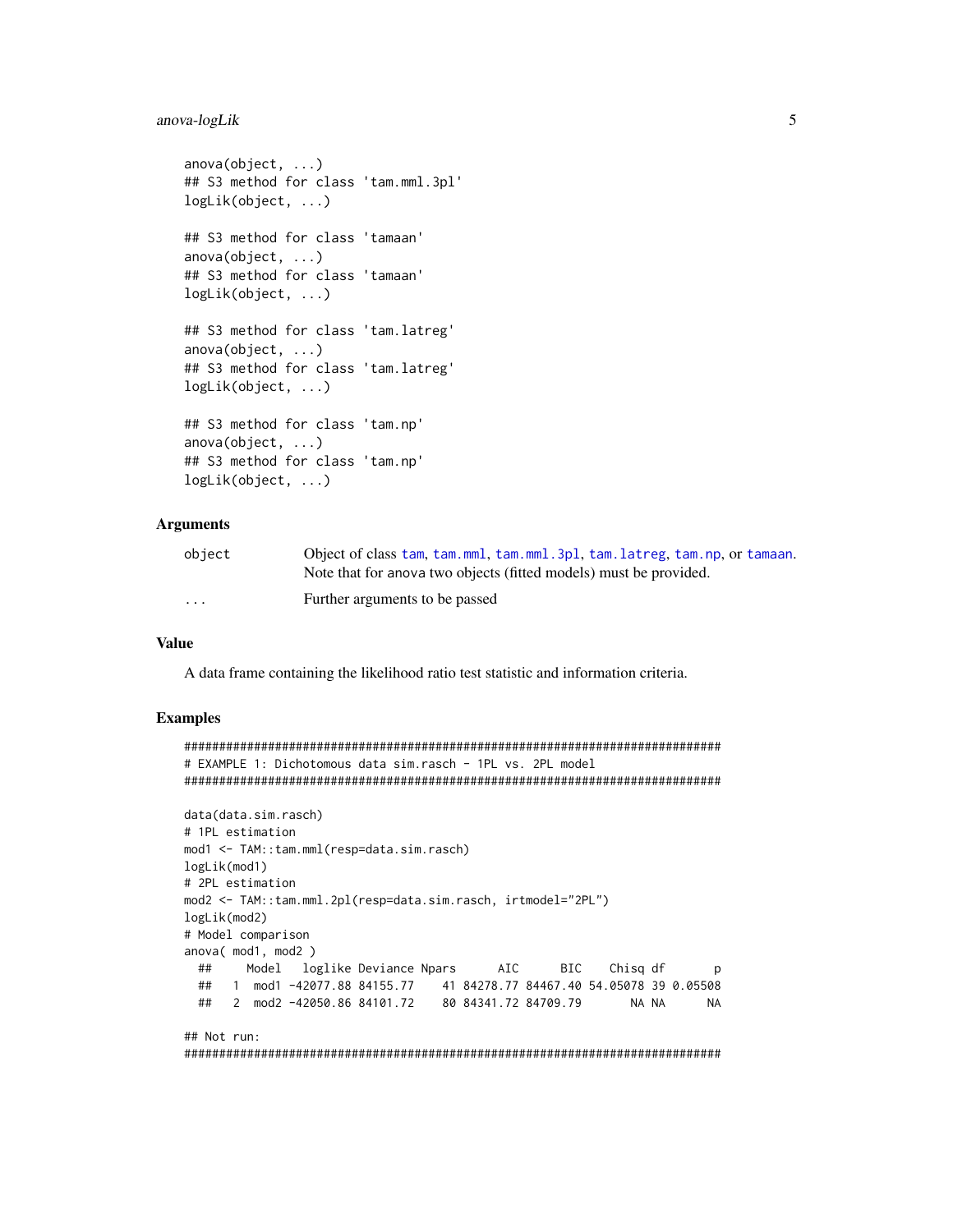```
# EXAMPLE 2: Dataset reading (sirt package): 1- vs. 2-dimensional model
#############################################################################
data(data.read, package="sirt")
# 1-dimensional model
mod1 <- TAM::tam.mml.2pl(resp=data.read )
# 2-dimensional model
mod2 <- TAM::tam.fa(resp=data.read, irtmodel="efa", nfactors=2,
            control=list(maxiter=150) )
# Model comparison
anova( mod1, mod2 )
 ## Model loglike Deviance Npars AIC BIC Chisq df p
 ## 1 mod1 -1954.888 3909.777 24 3957.777 4048.809 76.66491 11 0
 ## 2 mod2 -1916.556 3833.112 35 3903.112 4035.867 NA NA NA
## End(Not run)
```
cfa.extract.itempars *Extracting Item Parameters from a Fitted* cfa *Object in* lavaan

# Description

This function extract item parameters from a fitted [lavaan::cfa](#page-0-0) object in lavaan. It extract item loadings, item intercepts and the mean and covariance matrix of latent variables in a confirmatory factor analysis model.

# Usage

```
cfa.extract.itempars(object)
```
# Arguments

object Fitted cfa object

# Value

List with following entries

| L     | Matrix of item loadings               |
|-------|---------------------------------------|
| nu    | Vector of item intercepts             |
| psi   | Residual covariance matrix            |
| Sigma | Covariance matrix of latent variables |
| nu    | Vector of means of latent variables   |
|       | Further values                        |

<span id="page-5-0"></span>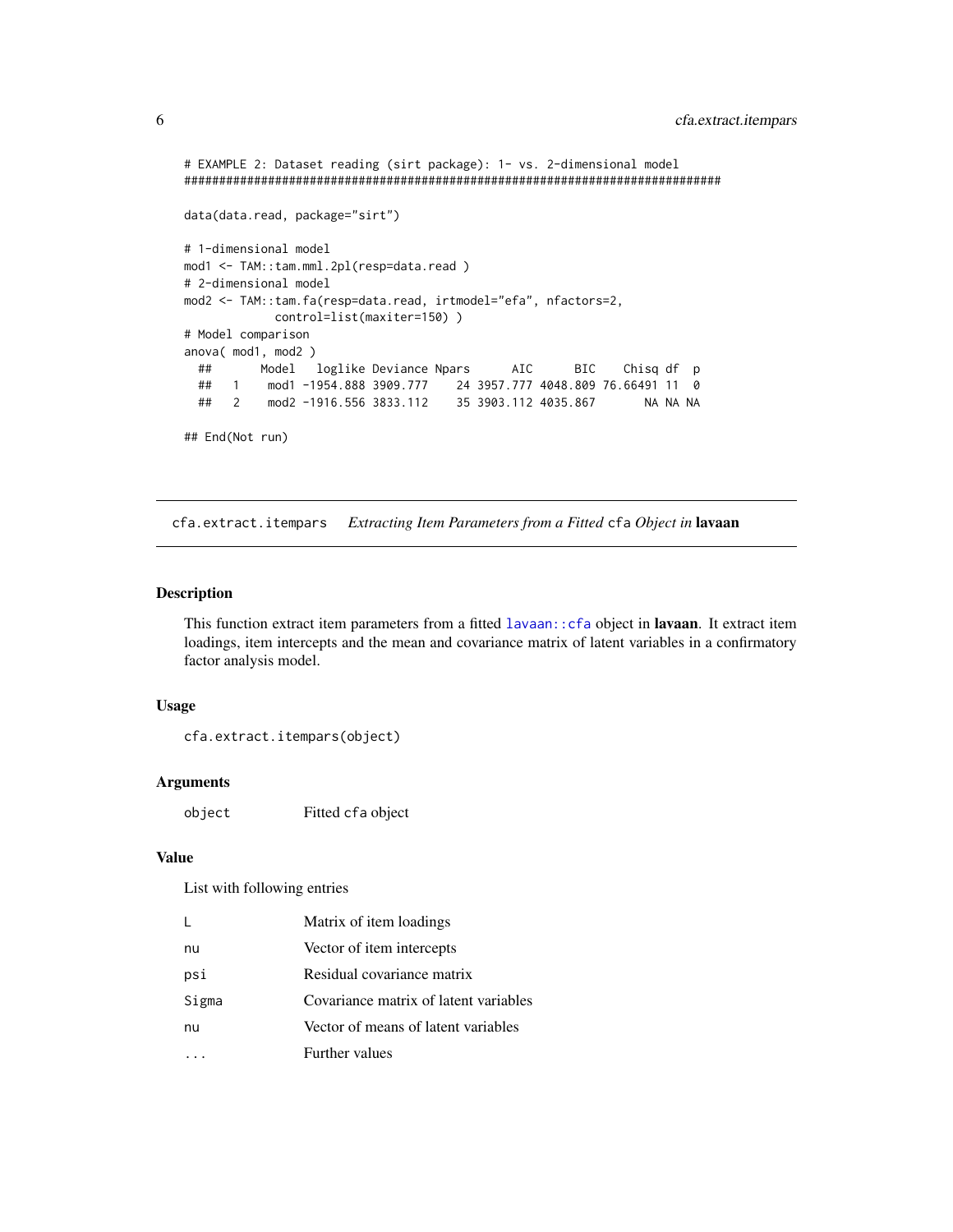cfa.extract.itempars 7

### See Also

See [IRTLikelihood.cfa](#page-66-1) for extracting the individual likelihood from fitted confirmatory factor analyses.

[lavaan::cfa](#page-0-0)

```
#############################################################################
# EXAMPLE 1: CFA data.Students
#############################################################################
library(lavaan)
library(CDM)
data(data.Students, package="CDM")
dat <- data.Students
dat1 <- dat[, paste0( "mj", 1:4 ) ]
#*** Model 1: Unidimensional model scale mj
lavmodel <- "
  mj = ~ mj1 + mj2 + mj3 + mj4mj ~~ mj
     ...
mod1 <- lavaan::cfa( lavmodel, data=dat1, std.lv=TRUE )
summary(mod1, standardized=TRUE, rsquare=TRUE )
# extract parameters
res1 <- TAM::cfa.extract.itempars( mod1 )
## Not run:
#*** Model 2: Scale mj - explicit modelling of item intercepts
lavmodel <- "
  mj = ~ mj1 + mj2 + mj3 + mj4mj ~~ mj
  mj1 \sim 1"
mod2 <- lavaan::cfa( lavmodel, data=dat1, std.lv=TRUE )
summary(mod2, standardized=TRUE, rsquare=TRUE )
res2 <- TAM::cfa.extract.itempars( mod2 )
#*** Model 3: Tau-parallel measurements scale mj
lavmodel <- "
  mj=~ a*mj1 + a*mj2 + a*mj3 + a*mj4
  mj ~~ 1*mj
  mj1 ~ \sim ~ b*1mj2 \sim b*1mj3 \sim b*1mj4 \sim b*1"
mod3 <- lavaan::cfa( lavmodel, data=dat1, std.lv=TRUE )
summary(mod3, standardized=TRUE, rsquare=TRUE )
res3 <- TAM::cfa.extract.itempars( mod3 )
```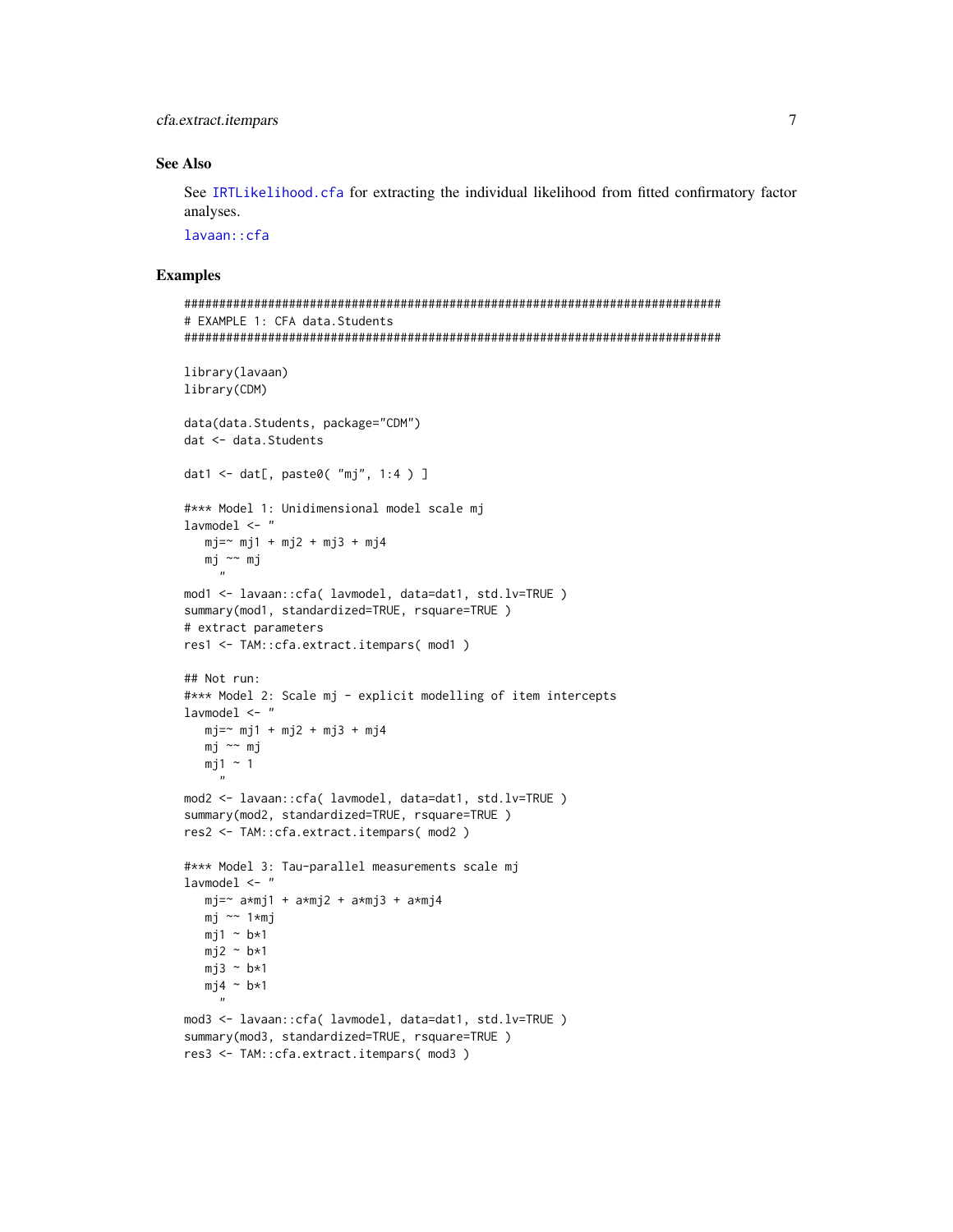```
#*** Model 4: Two-dimensional CFA with scales mj and sc
dat2 <- dat[, c(paste0("mj",1:4), paste0("sc",1:4)) ]
# lavaan model with shortage "__" operator
lavmodel <- "
  mj = ~ mj1_mj4
  sc=\approx sc1_sc4
  mj ~~ sc
  mj ~~ 1*mj
  sc ~~ 1*sc
     "
lavmodel <- TAM::lavaanify.IRT( lavmodel, data=dat2 )$lavaan.syntax
cat(lavmodel)
mod4 <- lavaan::cfa( lavmodel, data=dat2, std.lv=TRUE )
summary(mod4, standardized=TRUE, rsquare=TRUE )
res4 <- TAM::cfa.extract.itempars( mod4 )
## End(Not run)
```
data.cqc *More Datasets and Examples (Similar to ConQuest Examples)*

#### Description

Datasets and examples similar to the ones in the ConQuest manual (Wu, Adams, Wilson, & Haldane, 2007).

#### Usage

```
data(data.cqc01)
data(data.cqc02)
data(data.cqc03)
data(data.cqc04)
data(data.cqc05)
```
#### Format

• data.cqc01 contains 512 persons on 12 dichotomous items of following format 'data.frame': 512 obs. of 12 variables: \$ BSMMA01: int 1 1 0 1 1 1 1 1 0 0 ... \$ BSMMA02: int 1 0 1 1 0 1 1 1 0 0 ... \$ BSMMA03: int 1 1 0 1 1 1 1 1 1 0 ...

[...] \$ BSMSA12: int 0 0 0 0 1 0 1 1 0 0 ...

• data.cqc02 contains 431 persons on 8 polytomous variables of following format 'data.frame': 431 obs. of 8 variables: \$ It1: int 1 1 2 0 2 1 2 2 2 1 ...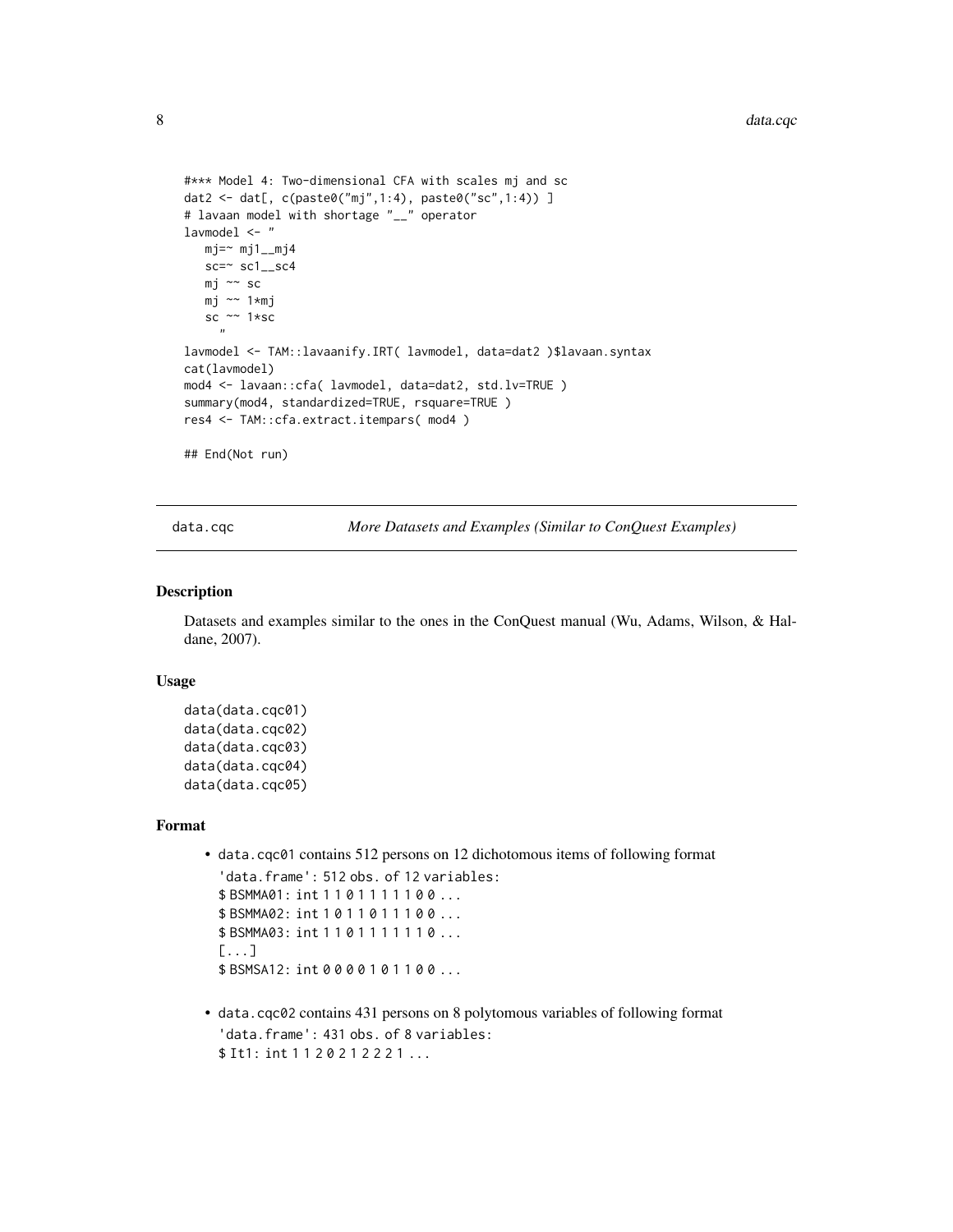```
$ It2: int 3 0 1 2 2 3 2 2 1 1 ...
$ It3: int 1 1 1 0 1 1 0 0 1 0 ...
[1, 1]$ It8: int 3 1 0 0 3 1 3 0 3 0 ...
```
• data.cqc03 contains 11200 observations for 5600 persons, 16 raters and 2 items (crit1 and crit2)

```
'data.frame': 11200 obs. of 4 variables:
$ pid : num 10001 10001 10002 10002 10003 ...
$ rater: chr "R11" "R12" "R13" "R14" ...
$ crit1: int 2 2 2 1 3 2 2 1 1 1 ...
$ crit2: int 3 3 2 1 2 2 2 2 2 1 ...
```
• data.cqc04 contains 1452 observations for 363 persons, 4 raters, 4 topics and 5 items (spe, coh, str, gra, con)

```
'data.frame': 1452 obs. of 8 variables:
$ pid : num 10010 10010 10010 10010 10016 ...
$ rater: chr "BE" "CO" "BE" "CO" ...
$ topic: chr "Spor" "Spor" "Spor" "Spor" ...
$ spe : int 2 0 2 1 3 3 3 3 3 2 ...
$ coh : int 1 1 2 0 3 3 3 3 3 3 ...
$ str : int 0 1 3 0 3 2 3 2 3 0 ...
$ gra : int 0 0 2 0 3 3 3 3 2 1 ...
$ con : int 0 0 0 0 3 1 2 2 3 0 ...
```
• data.cqc05 contains 1500 persons, 3 covariates and 157 items.

'data.frame': 1500 obs. of 160 variables: \$gender: int 1010000101... \$ level : int 0 1 1 0 0 0 1 0 1 1 ... \$ gbyl : int 0 0 1 0 0 0 0 0 0 1 ... \$ A001 : num 0 0 0 1 0 1 1 1 0 1 ... \$ A002 : num 1 1 0 1 1 1 1 1 1 0 ... \$ A003 : num 0 0 0 0 1 1 1 0 0 1 ... [...]

#### References

Wu, M. L., Adams, R. J., Wilson, M. R. & Haldane, S. (2007). *ACER ConQuest Version 2.0*. Mulgrave. https://shop.acer.edu.au/acer-shop/group/CON3.

# See Also

See the sirt::R2conquest function for running ConQuest software from within R.

See the [WrightMap](#page-0-0) package for functions connected to reading ConQuest files and creating Wright maps. ConQuest output files can be read into R with the help of the WrightMap:: CQmodel function. See also the [IRT.WrightMap](#page-58-1) function in TAM.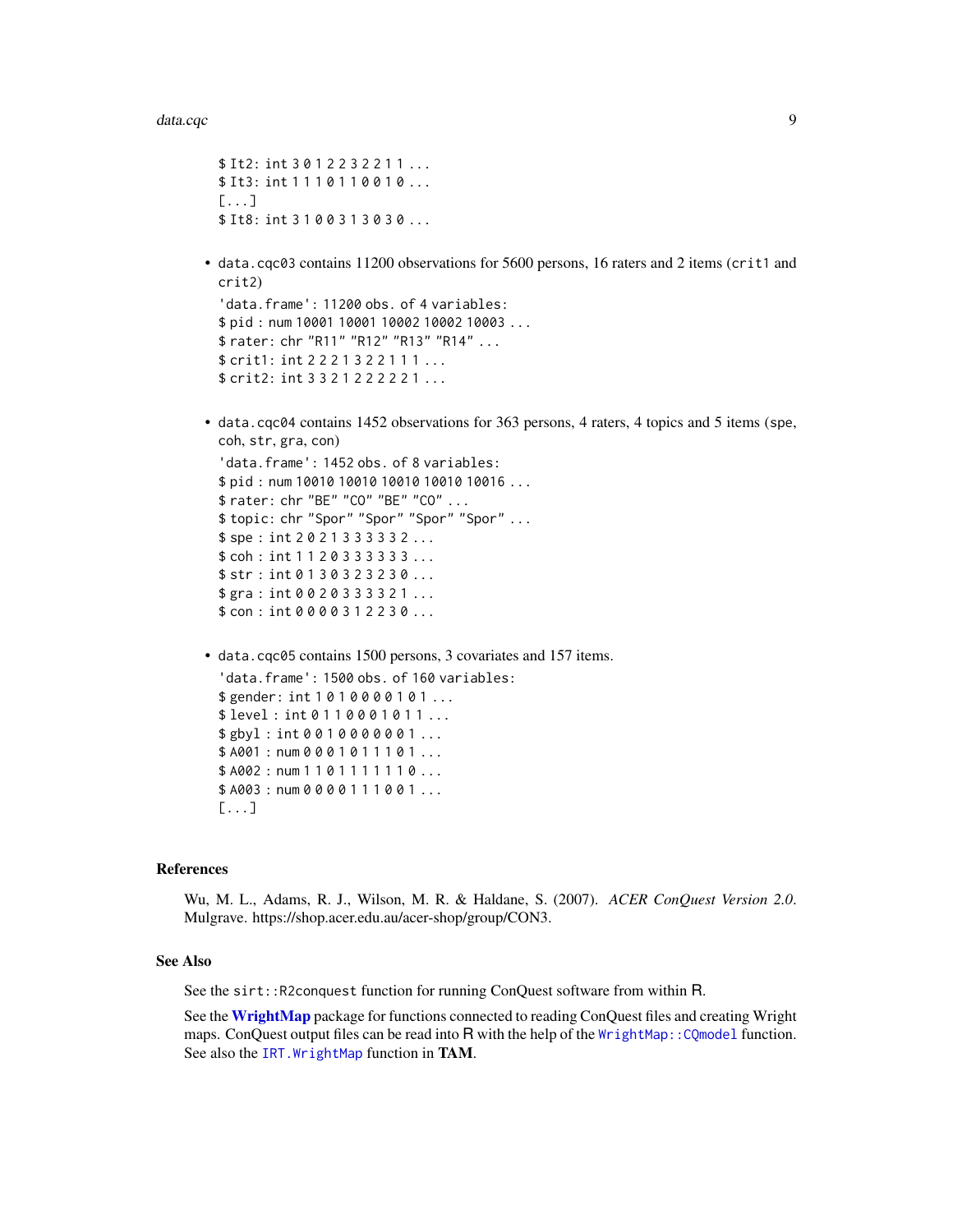See also the eat package (https://r-forge.r-project.org/projects/eat/) for elaborate functionality for communication of ConQuest with R.

#### **Examples**

```
## Not run:
```

```
library(sirt)
library(WrightMap)
# In the following, ConQuest will also be used for estimation.
path.conquest <- "C:/Conquest"
                                  # path of the ConQuest console.exe
setwd( "p:/my_files/ConQuest_analyses" ) # working directory
# EXAMPLE 01: Rasch model data.cqc01
data(data.cqc01)
dat <- data.cqc01
#*** Model 01: Estimate Rasch model
mod01 < -TAM: : tam.mml(data)summary(mod01)
#------- ConQuest
# estimate model
cmod01 <- sirt::R2conquest( dat, name="mod01", path.conquest=path.conquest)
summary(cmod01) # summary output
# read shw file with some terms
shw01a <- sirt::read.show( "mod01.shw")
cmod01$shw.itemparameter
# read person item maps
pi01a <- sirt::read.pimap( "mod01.shw")
cmod01$shw.pimap
# read plausible values (npv=10 plausible values)
pv01a <- sirt::read.pv(pvfile="mod01.pv", npv=10)
cmod01$person
# read ConQuest model
res01a <- WrightMap::CQmodel(p.est="mod01.wle", show="mod01.shw", p.type="WLE")
print(res01a)
# plot item fit
WrightMap::fitgraph(res01a)
# Wright map
plot(res01a, label.items.srt=90)
# EXAMPLE 02: Partial credit model and rating scale model data.cqc02
```
data(data.cqc02)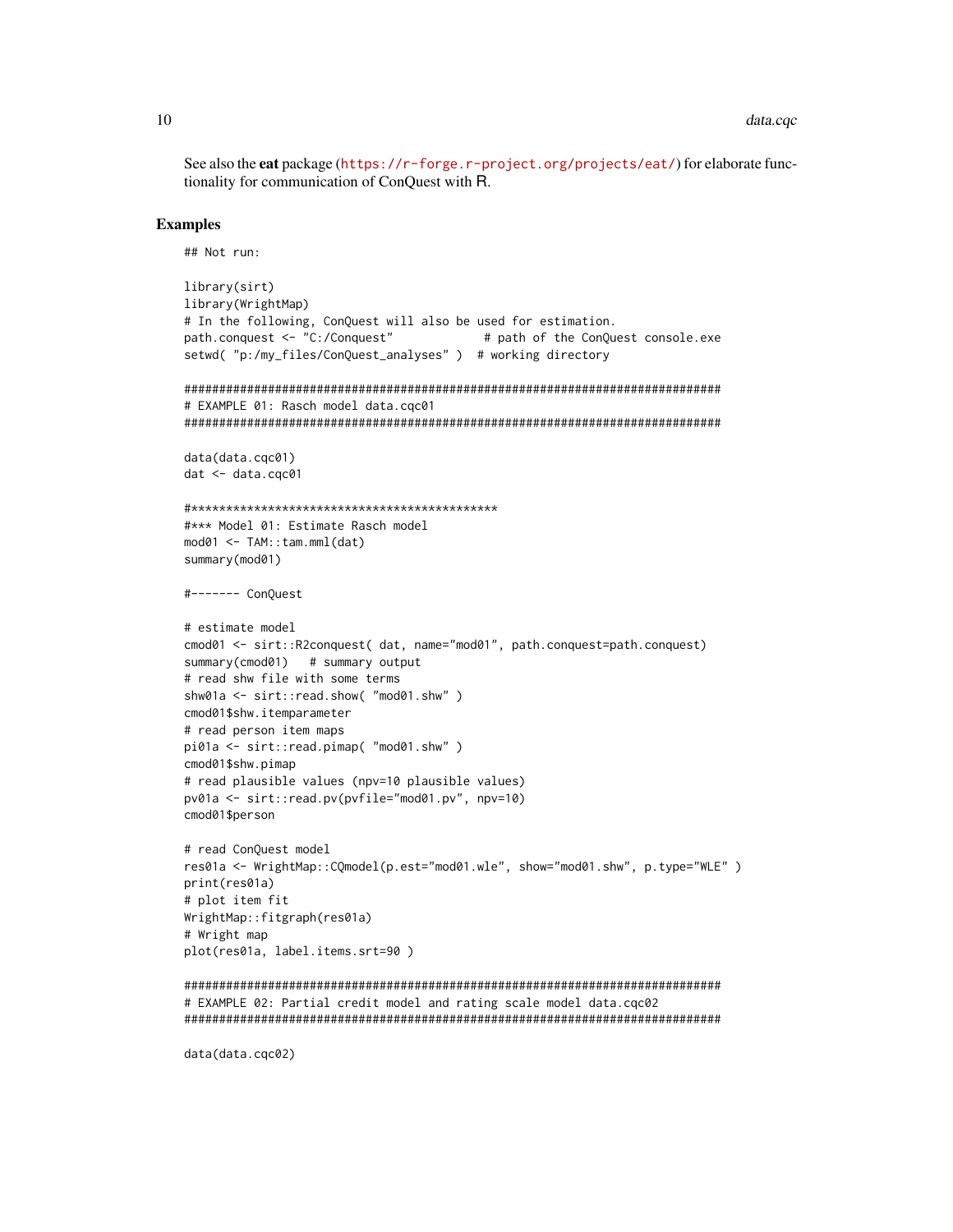# data.cqc

```
dat < - data.cqc02# Model 02a: Partial credit model in ConQuest parametrization 'item+item*step'
mod02a <- TAM::tam.mml( dat, irtmodel="PCM2" )
summary(mod02a, file="mod02a")
fit02a <- TAM::tam.fit(mod02a)
summary(fit02a)
#--- ConQuest
# estimate model
maxK <- max( dat, na.rm=TRUE )
cmod02a <- sirt::R2conquest( dat, itemcodes=0:maxK, model="item+item*step",
            name="mod02a", path.conquest=path.conquest)
summary(cmod02a) # summary output
# read ConQuest model
res02a <- WrightMap::CQmodel(p.est="mod02a.wle", show="mod02a.shw", p.type="WLE")
print(res02a)
# Wright map
plot(res02a, label.items.srt=90)
plot(res02a, item.table="item")
# Model 02b: Rating scale model
mod02b <- TAM::tam.mml( dat, irtmodel="RSM" )
summary( mod02b)
# EXAMPLE 03: Faceted Rasch model for rating data data.cqc03
data(data.cqc03)
# select items
resp <- data.cqc03[, c("crit1","crit2") ]
# Model 03a: 'item+step+rater'
mod03a <- TAM::tam.mml.mfr( resp, facets=data.cqc03[,"rater",drop=FALSE],
          formulaA=~ item+step+rater, pid=data.cqc03$pid)
summary( mod03a )
#--- ConQuest
X <- data.cqc03[,"rater",drop=FALSE]
X$rater <- as.numeric(substring(X$rater, 2)) # convert 'rater' in numeric format
maxK <- max( resp, na.rm=TRUE)
cmod03a <- sirt::R2conquest( resp, X=X, regression="", model="item+step+rater",
           name="mod03a", path.conquest=path.conquest, set.constraints="cases")
summary(cmod03a) # summary output
# read ConQuest model
res03a <- WrightMap::CQmodel(p.est="mod03a.wle", show="mod03a.shw", p.type="WLE")
print(res03a)
```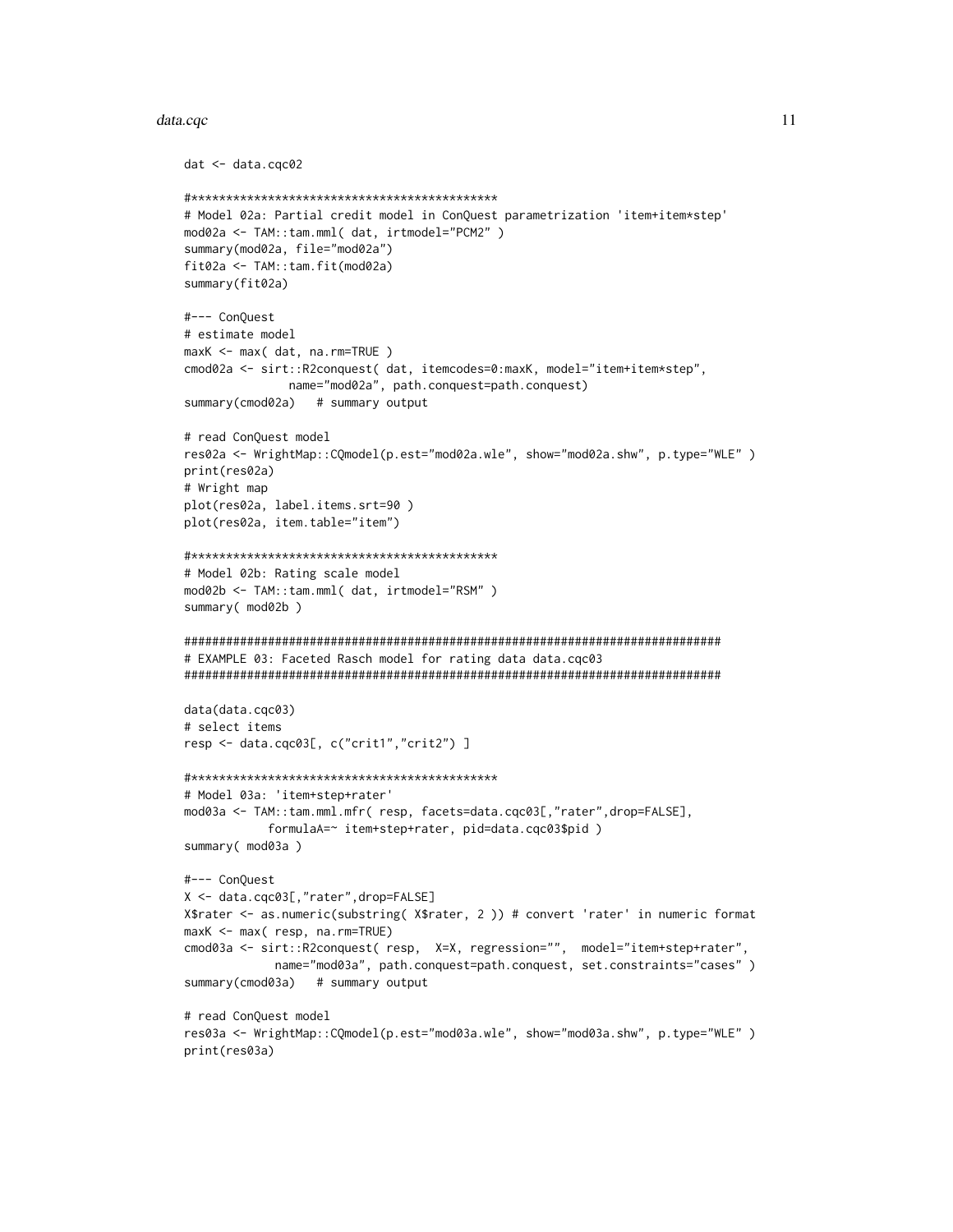```
data.cqc
```

```
# Wright map
plot(res03a)
# Model 03b: 'item:step+rater'
mod03b <- TAM::tam.mml.mfr( resp, facets=data.cqc03[,"rater",drop=FALSE],
        formulaA=~ item + item:step+rater, pid=data.cqc03$pid)
summary( mod03b )
# Model 03c: 'step+rater' for first item 'crit1'
# Restructuring the data is necessary.
# Define raters as items in the new dataset 'dat1'.
persons <- unique( data.cqc03$pid)
raters <- unique( data.cqc03$rater )
dat1 <- matrix( NA, nrow=length(persons), ncol=length(raters) + 1)
dat1 <- as.data.frame(dat1)
colnames(dat1) <- c("pid", \nraters)dat1$pid < - personsfor (rr in raters){
   dat1.rr <- data.cqc03[ data.cqc03$rater==rr, ]
   dat1[ match(dat1.rr$pid, persons),rr] <- dat1.rr$crit1
     \}> head(dat1)
 ##pid R11 R12 R13 R14 R15 R16 R17 R18 R19 R20 R21 R22 R23 R24 R25 R26
 ####1 10001
           2 10002 NA NA 2 1 NA NA NA NA
                                   NA NA
                                         NA NA NA NA NA
 ##NA
                 3 2 NA NA NA NA NA NA NA NA NA NA NA NA
 ##3 10003 NA NA
                                                        NA
 ##4 10004 NA NA
                 2 1 NA NA NA NA NA NA NA NA NA NA NA
                                                        NA
                 1 1 NA NA NA NA NA NA NA NA NA NA NA NA NA
 ##5 10005 NA NA
 ### estimate model 03c
mod03c <- TAM::tam.mml( dat1[,-1], pid=dat1$pid )
summary( mod03c )
# EXAMPLE 04: Faceted Rasch model for rating data data.cgc04
data(data.cqc04)
resp < - data.cqc04[,4:8]
facets <- data.cqc04[, c("rater", "topic") ]
# Model 04a: 'item*step+rater+topic'
formulaA <- \sim item*step + rater + topic
mod04a <- TAM::tam.mml.mfr( resp, facets=facets,
        formulaA=formulaA, pid=data.cqc04$pid)
summary( mod04a )
# Model 04b: 'item*step+rater+topic+item*rater+item*topic'
formulaA <- \sim item*step + rater + topic + item*rater + item*topic
```
12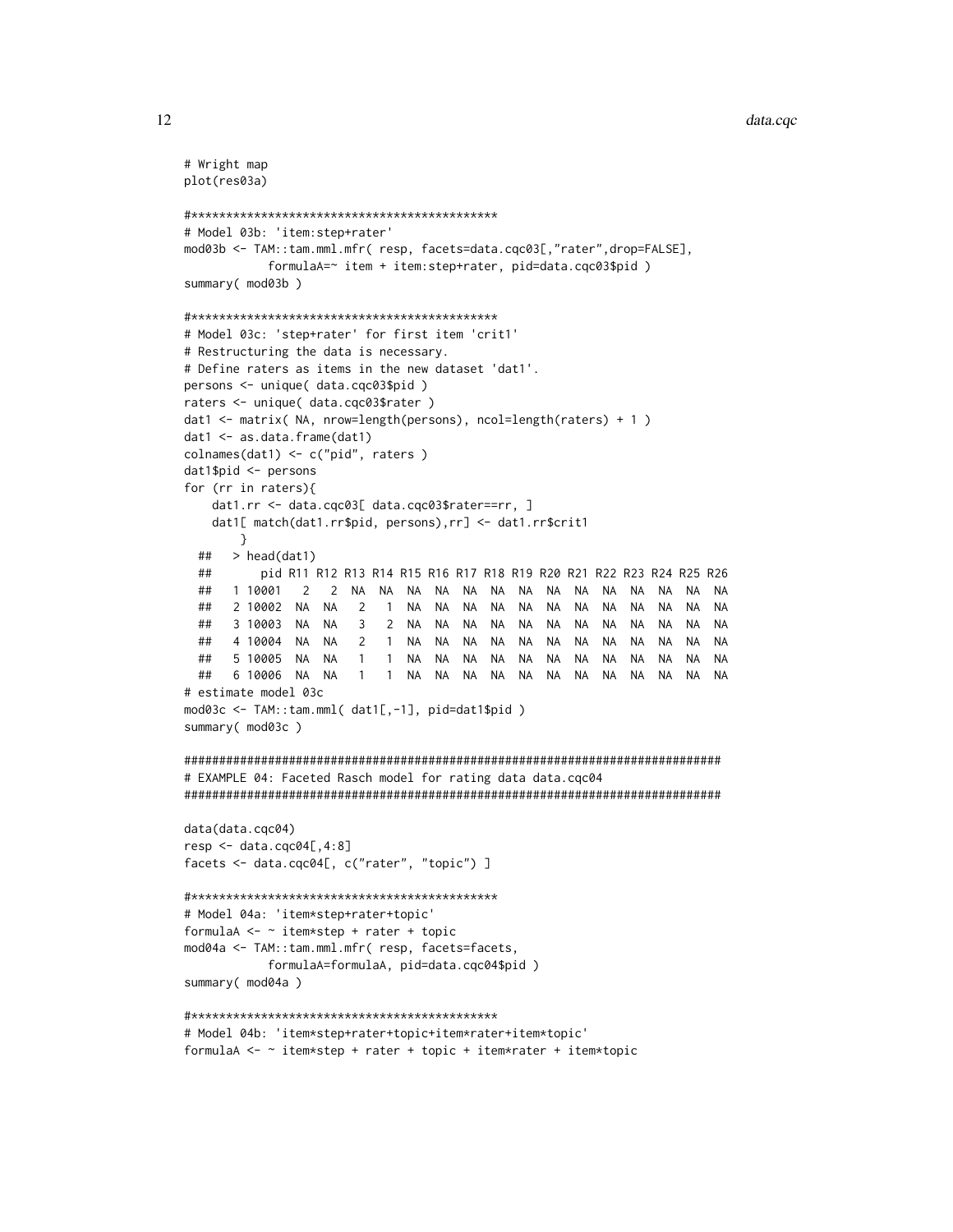# <span id="page-12-0"></span>data.ctest

```
mod04b <- TAM::tam.mml.mfr( resp, facets=facets,
         formulaA=formulaA, pid=data.cqc04$pid)
summary( mod04b)
# Model 04c: 'item*step' with fixing rater and topic parameters to zero
formulaA <- \sim item*step + rater + topic
mod04c0 <- TAM::tam.mml.mfr( resp, facets=facets,
         formulaA=formulaA, pid=data.cqc04$pid, control=list(maxiter=4))
summary( mod04c0)
# fix rater and topic parameter to zero
xsi.est <- mod04c0$xsi
xsi.fixed <- cbind( seq(1,nrow(xsi.est)), xsi.est$xsi )
rownames(xsi.fixed) <- rownames(xsi.est)
xsi.fixed \leftarrow xsi.fixed[c(8:13),]xsi.fixed[,2] < -0## > xsi.fixed
 ##[1, 1] [2]##raterAM
               8<sup>8</sup>\alpha## raterBE
                9
                    \theta## raterCO
               10
                    0
 ##topicFami 11
                    \alpha## topicScho 12
                    \theta## topicSpor
              130
mod04c1 <- TAM::tam.mml.mfr( resp, facets=facets,
          formulaA=formulaA, pid=data.cqc04$pid, xsi.fixed=xsi.fixed)
summary( mod04c1)
# EXAMPLE 05: Partial credit model with latent regression and
\pmplausible value imputation
data(data.cqc05)
resp <- data.cqc05[, -c(1:3) ] # select item responses
# Model 05a: Partial credit model
mod05a <-tam.mml(resp=resp, irtmodel="PCM2")
# Model 05b: Partial credit model with latent regressors
mod05b <-tam.mml(resp=resp, irtmodel="PCM2", Y=data.cqc05[,1:3])
# Plausible value imputation
pvmod05b <- TAM::tam.pv( mod05b)
## End(Not run)
```
data.ctest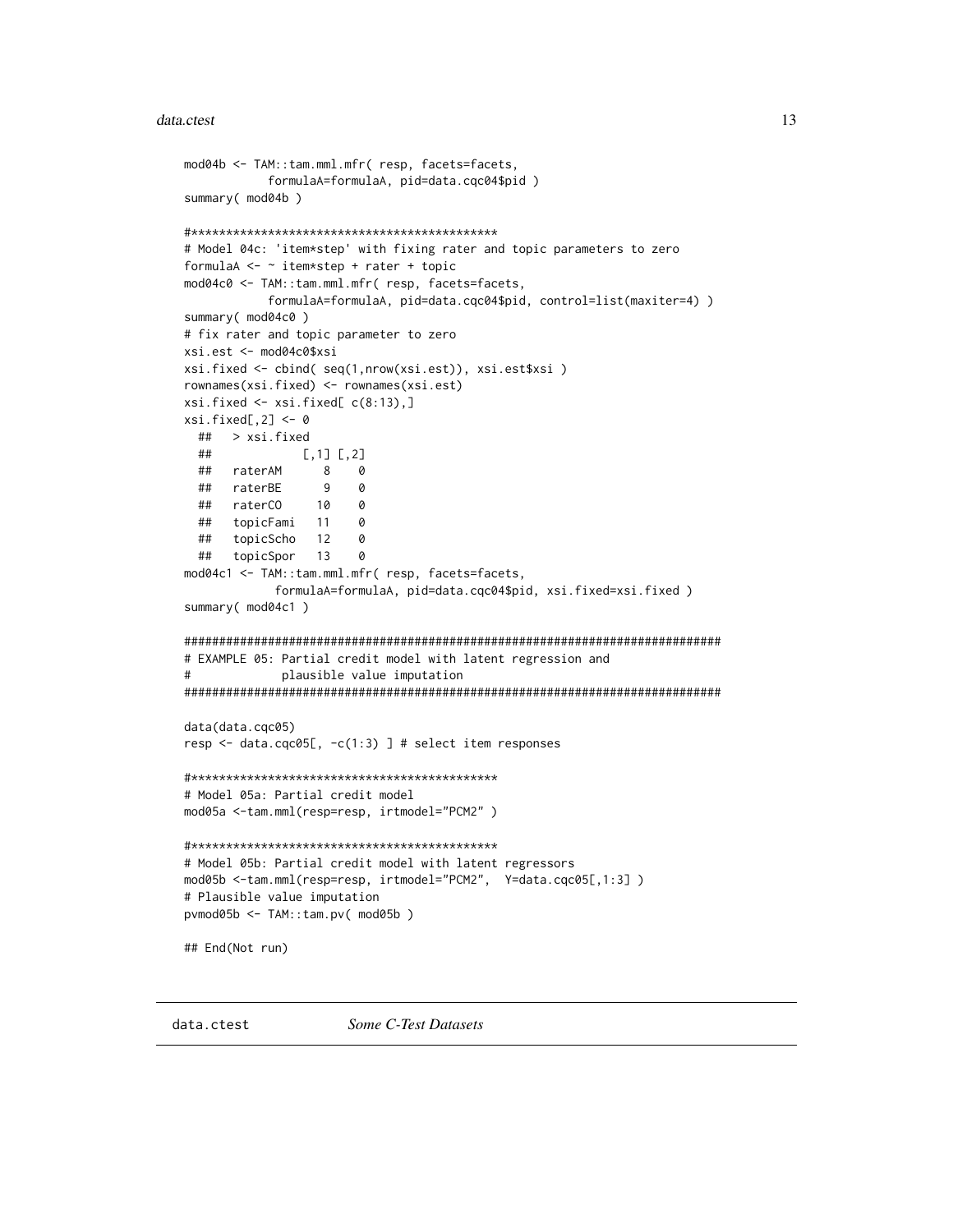# Description

Some C-Test datasets.

# Usage

data(data.ctest1) data(data.ctest2)

#### Format

- The dataset data.ctest1 contains item responses of C-tests at two time points. The format is 'data.frame': 1675 obs. of 42 variables: \$ idstud : num 100101 100102 100103 100104 100105 ... \$ idclass: num 1001 1001 1001 1001 1001 ... \$ A01T1 : int 0 1 0 1 1 NA 1 0 1 1 ... \$ A02T1: int 0 1 0 1 0 NA 0 1 1 0 ... \$ A03T1 : int 0 1 1 1 0 NA 0 1 1 1 ... \$ A04T1 : int 1 0 0 0 0 NA 0 0 0 0 ... \$ A05T1 : int 0 0 0 1 1 NA 0 0 1 1 ... \$ B01T1 : int 1 1 0 1 1 NA 0 0 1 0 ... \$ B02T1 : int 0 0 0 1 0 NA 0 0 1 1 ... [...] \$ C02T2: int 0 1 1 1 1 0 1 0 1 1 ... \$ C03T2 : int 1 1 0 1 0 0 0 0 1 0 ... \$ C04T2 : int 0 0 1 0 0 0 0 1 0 0 ... \$ C05T2 : int 0 1 0 0 1 0 1 0 0 1 ... \$ D01T2: int 0 1 1 1 0 1 1 1 1 1 ... \$ D02T2 : int 0 1 1 1 1 1 0 1 1 1 ... \$ D03T2 : int 1 0 0 0 1 0 0 0 0 0 ... \$ D04T2 : int 1 0 1 1 1 0 1 0 1 1 ... \$ D05T2 : int 1 0 1 1 1 1 1 1 1 1 ...
- The dataset data.ctest2 contains two datasets (\$data1 containing item responses, \$data2 containing sum scores of each C-test) and a data frame \$ITEM with item informations. List of 3

```
$ data1:'data.frame': 933 obs. of 102 variables:
..$ idstud: num [1:933] 10001 10002 10003 10004 10005 ...
..$ female: num [1:933] 1 1 0 0 0 0 1 1 0 1 ...
..$ A101 : int [1:933] NA NA NA NA NA NA NA NA NA NA ...
..$ A102 : int [1:933] NA NA NA NA NA NA NA NA NA NA ...
..$ A103 : int [1:933] NA NA NA NA NA NA NA NA NA NA ...
..$ A104 : int [1:933] NA NA NA NA NA NA NA NA NA NA ...
. .$ A105 : int [1:933] NA NA NA NA NA NA NA NA NA NA ...
..$ A106 : int [1:933] NA NA NA NA NA NA NA NA NA NA ...
. $ E115 : int [1:933] NA NA NA NA NA NA NA NA NA NA ...
..$ E116 : int [1:933] NA NA NA NA NA NA NA NA NA NA ...
..$ E117 : int [1:933] NA NA NA NA NA NA NA NA NA NA ...
.. [list output truncated]
```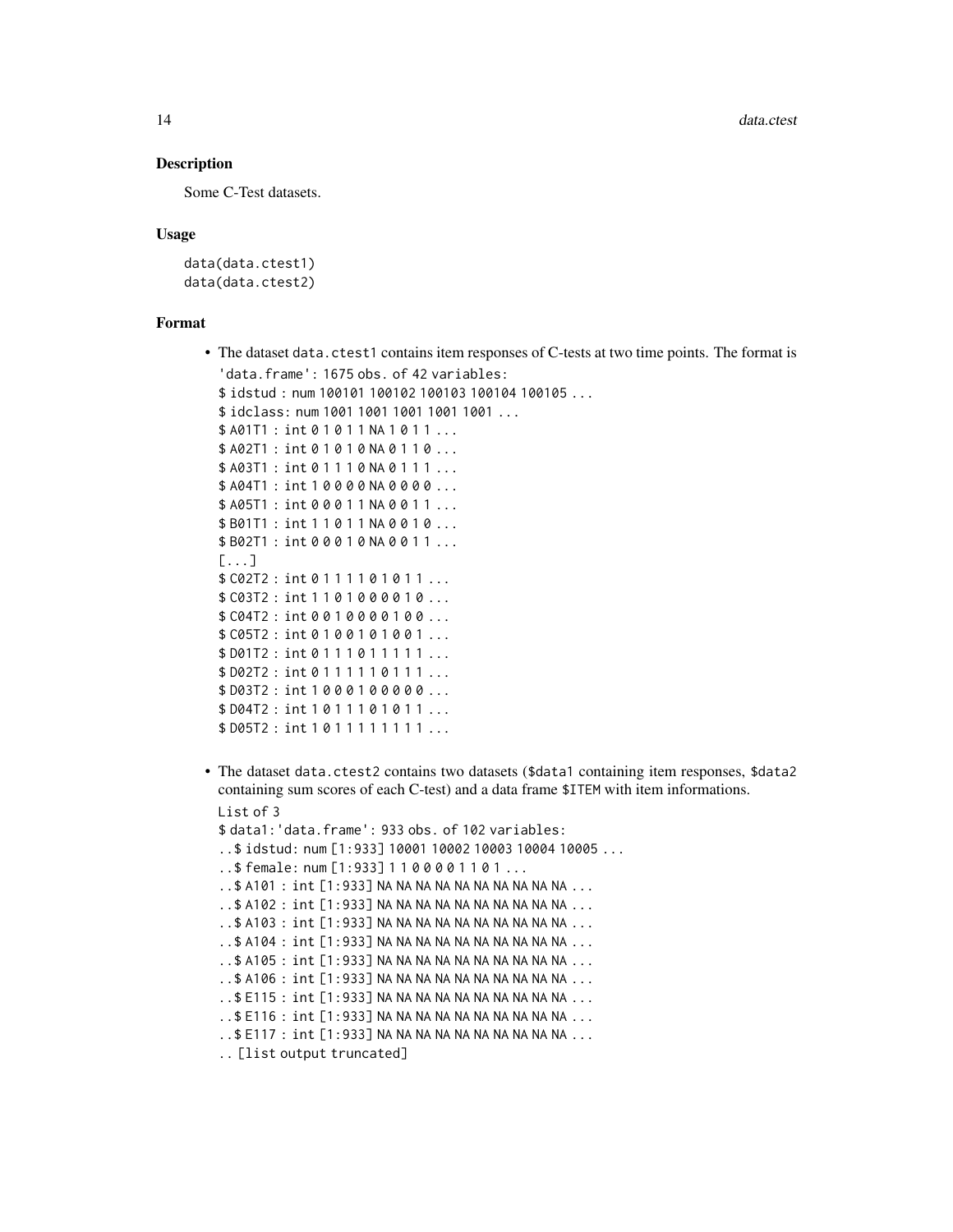# <span id="page-14-0"></span>data.examples 15

```
$ data2:'data.frame': 933 obs. of 7 variables:
..$ idstud: num [1:933] 10001 10002 10003 10004 10005 ...
..$ female: num [1:933] 1 1 0 0 0 0 1 1 0 1 ...
..$ A : num [1:933] NA NA NA NA NA NA NA NA NA NA ...
..$ B : num [1:933] 16 14 15 13 17 11 11 18 19 13 ...
..$ C : num [1:933] 17 15 17 14 17 13 9 15 17 12 ...
..$ D : num [1:933] NA NA NA NA NA NA NA NA NA NA ...
.5 E : num [1:933] NA NA NA NA NA NA NA NA NA NA NA ...
$ ITEM :'data.frame': 100 obs. of 3 variables:
..$ item : chr [1:100] "A101" "A102" "A103" "A104" ...
..$ ctest : chr [1:100] "A" "A" "A" "A" ...
..$ testlet: int [1:100] 1 1 2 2 2 3 3 3 NA 4 ...
```
data.examples *Datasets* data.ex *in* TAM *Package*

# Description

Datasets included in the TAM package

# Usage

```
data(data.ex08)
data(data.ex10)
data(data.ex11)
data(data.ex12)
data(data.ex14)
data(data.ex15)
data(data.exJ03)
```
# Format

```
tam.mml has the following format:
 List of 2
 $ facets:'data.frame': 1000 obs. of 1 variable:
 ..$ female: int [1:1000] 1 1 1 1 1 1 1 1 1 1 ...
 $ resp : num [1:1000, 1:10] 1110101101.....- attr(*, "dimnames")=List of 2
 .. ..$ : NULL
  .. ..$ : chr [1:10] "I0001" "I0002" "I0003" "I0004" ...
```
• Data data.ex10 for Example 10 in [tam.mml](#page-111-1) has the following format: 'data.frame': 675 obs. of 7 variables: \$ pid : int 1 1 1 2 2 3 3 4 4 5 ... \$ rater: int 1 2 3 2 3 1 2 1 3 1 ...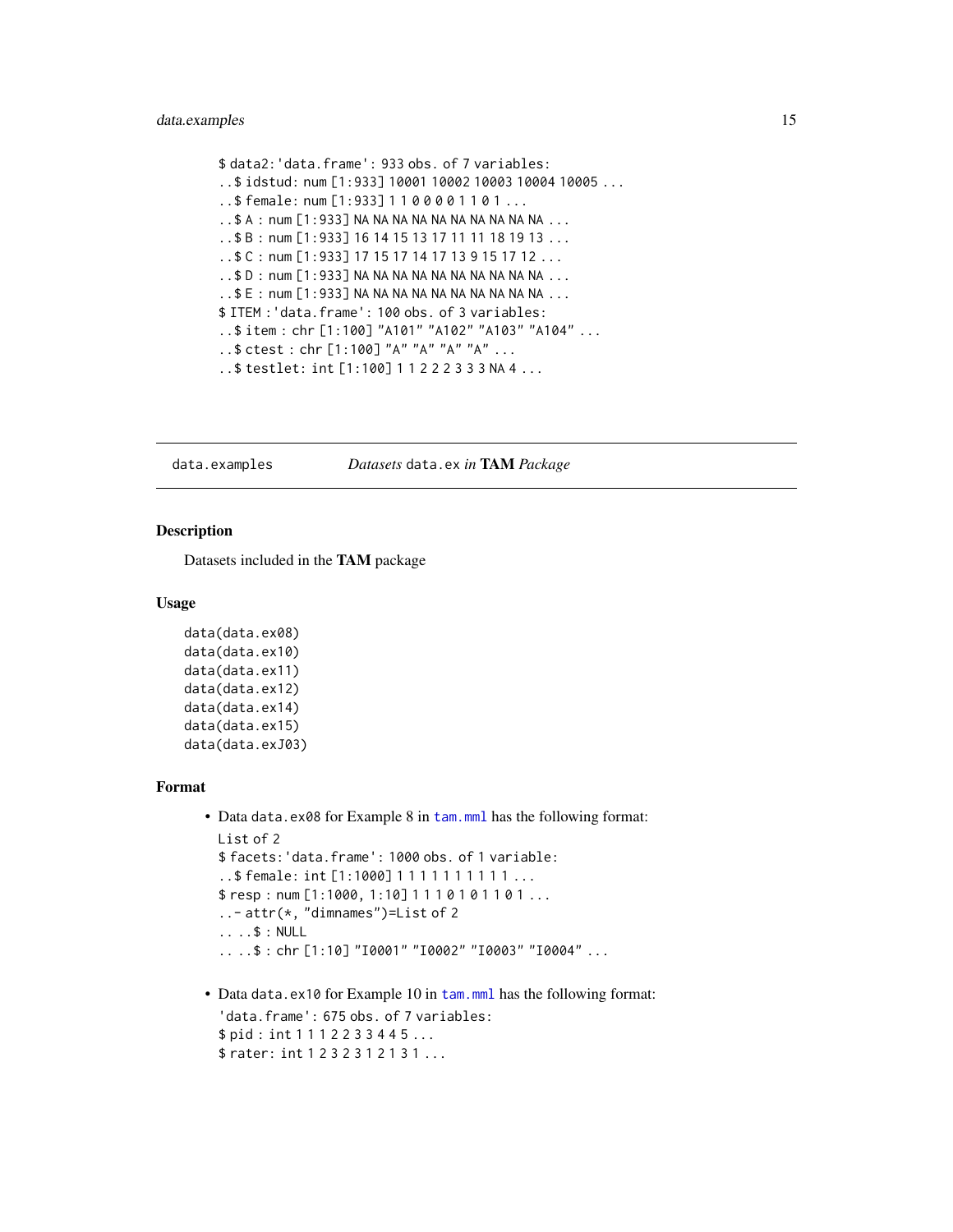```
$10001: num 0 1 1 1 1 1 1 1 1 1 ...
  $10002: num 1 1 1 1 1 0 1 1 1 1 ...
  $10003: num 1 1 1 1 0 0 0 1 0 1...
  $10004: num 0 1 0 0 1 0 1 0 1 0 ...
  $10005: num 0 0 1 1 1 0 0 1 0 1 ...
tam.mml has the following format:
  'data.frame': 3400 obs. of 13 variables:
  $ booklet: chr "B1" "B1" "B3" "B2" ...
  $ M133 : int 1 1 NA 1 NA 1 NA 1 0 1 ...
  $ M176 : int 1 0 1 NA 0 0 0 NA NA NA ...
  $ M202 : int NA NA NA 0 NA NA NA 0 0 0 ...
  $ M212 : int NA NA 1 0 0 NA 0 1 0 0 ...
  $ M214 : int 1 0 1 1 0 0 0 0 1 0 ...
  $ M259 : int NA NA 1 1 1 NA 1 1 1 1 ...
  $ M303 : int NA NA 1 1 1 NA 1 1 1 0 ...
  $ M353 : int NA NA NA 1 NA NA NA 1 1 9 ...
  $ M355 : int NA NA NA 1 NA NA NA 1 1 0 ...
  $ M444 : int 0 0 0 NA 0 0 0 NA NA NA ...
  $ M446 : int 1 0 0 1 0 1 1 1 0 0 ...
  $ M449 : int NA NA NA 1 NA NA NA 1 1 1 ...
 Missing responses by design are coded as NA, omitted responses are coded as 9.
tam.mml has the following format:
  num [1:100, 1:10] 1 1 1 1 1 1 1 1 1 1 ...
  - attr(*, "dimnames")=List of 2
  ..$ : NULL
  ..$ : chr [1:10] "I0001" "I0002" "I0003" "I0004" ...
tam.mml has the following format:
  'data.frame': 1110 obs. of 11 variables:
  $ pid : num 1001 1001 1001 1001 1001 ...
  $ X1 : num 1 1 1 1 1 1 0 0 0 0 ...
  $ X2 : int 1 1 1 1 1 1 1 1 1 1 ...
  $ rater: int 4 4 4 4 4 4 4 4 4 4 ...
  $ crit1: int 0 0 2 1 1 2 0 0 0 0 ...
  $ crit2: int 0 0 0 0 0 0 0 0 0 0 ...
  $ crit3: int 0 1 1 0 0 1 0 0 1 0 ...
  $ crit4: int 0 0 0 1 0 0 0 0 0 0 ...
  $ crit5: int 0 0 0 0 1 1 0 0 0 0 ...
  $ crit6: int 0 0 0 0 1 0 0 0 0 0 ...
  $ crit7: int 1 0 2 0 0 0 0 0 0 0 ...
```
• Data data.ex15 for Example 15 in [tam.mml](#page-111-1) has the following format: 'data.frame': 2155 obs. of 182 variables: \$ pid : num 10001 10002 10003 10004 10005 ... \$group: num 1 1 0 0 1 0 1 0 1 1 ...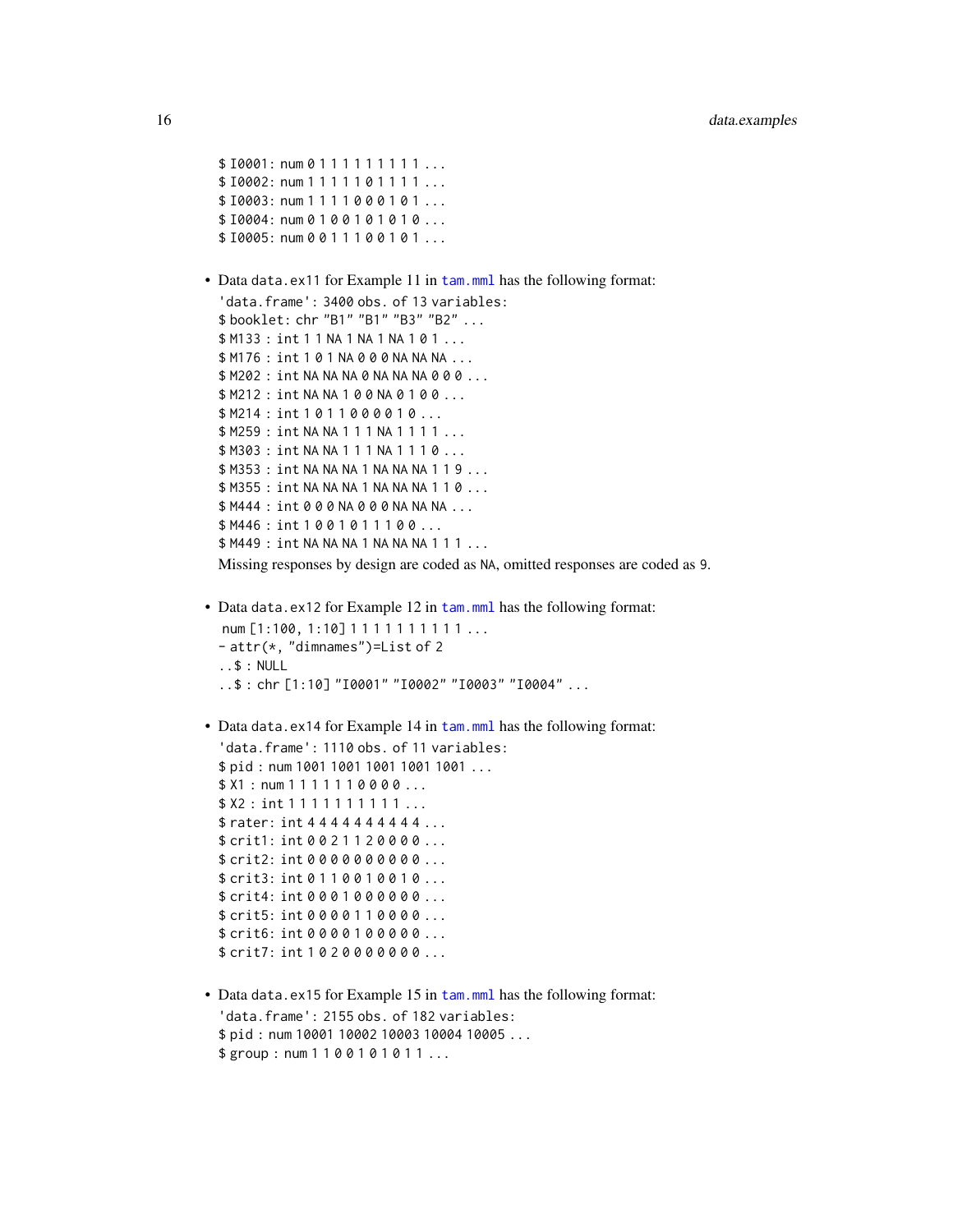\$ Item001: num 0 NA NA 0 NA NA NA 0 0 NA ... \$ Item002: num 1 NA NA 1 NA NA NA NA 1 NA ... \$ Item003: num NA NA NA NA 1 NA NA NA NA 1... \$ Item004: num NA NA 0 NA NA NA NA NA NA NA ... \$ Item005: num NA NA 1 NA NA NA NA NA NA NA ... [...]

This dataset shows an atypical convergence behavior. Look at Example 15 to fix convergence problems using arguments increment.factor and fac.oldxsi.

• Data data.exJ03 for Example 4 in [tam.jml](#page-96-1) has the following format:

```
List of 2
$ resp:'data.frame': 40 obs. of 20 variables:
..$ I104: int [1:40] 4 5 6 5 3 4 3 5 4 6 ...
..$ I118: int [1:40] 6 4 6 5 3 2 5 3 5 4 ...
[...].$ I326: int [1:40] 6 1 5 1 4 2 4 1 6 1 ...
..$ I338: int [1:40] 6 2 6 1 6 2 4 1 6 1 ...
$ X :'data.frame': 40 obs. of 4 variables:
..$ rater : int [1:40] 40 40 96 96 123 123 157 157 164 164 ...
..$ gender: int [1:40] 2 2 1 1 1 1 2 2 2 2 ...
..$ region: num [1:40] 1 1 1 1 2 2 1 1 1 1 ...
..$ leader: int [1:40] 1 2 1 2 1 2 1 2 1 2 ...
It is a rating dataset (a subset of a dataset provided by Matt Barney).
```
• Data data.ex16 contains dichotomous item response data from three studies corresponding to three grades.

```
'data.frame': 3235 obs. of 25 variables:
$ idstud: num 1e+05 1e+05 1e+05 1e+05 1e+05 ...
$ grade: num 1 1 1 1 1 1 1 1 1 1 ...
$ A1 : int 1 1 1 1 1 1 1 1 1 1 ...
$ B1 : int 1 1 1 1 1 1 1 1 1 1 ...
$ C1 : int 1 1 1 1 1 1 1 1 1 1 ...
$ D1 : int 1 1 1 1 1 1 1 1 1 1 ...
$ E1 : int 0 0 1 0 1 1 1 0 1 1 ...
$E2: int 1 1 1 1 1 1 1 0 1 1 ...
$E3: int 1 1 1 1 1 1 1 0 1 1 ...
$ F1 : int 1 0 1 1 0 0 1 0 1 1 ...
$ G1 : int 0 1 1 1 1 0 1 0 1 1 ...
$ G2 : int 1 1 1 1 1 0 0 0 1 1 ...
$ G3 : int 1 0 1 1 1 0 0 0 1 1 ...
$ H1 : int 1011100011...
$ H2 : int 1 0 1 1 1 0 0 0 1 1 ...
$ I1 : int 1 0 1 0 1 0 0 0 1 1 ...
$ I2 : int 1 0 1 0 1 0 0 0 1 1 ...
$ J1 : int NA NA NA NA NA NA NA NA NA NA ...
$ K1: int NA NA NA NA NA NA NA NA NA NA ...
$ L1: int NA NA NA NA NA NA NA NA NA NA ...
$ L2: int NA NA NA NA NA NA NA NA NA NA NA A....
$ L3 : int NA NA NA NA NA NA NA NA NA NA ...
```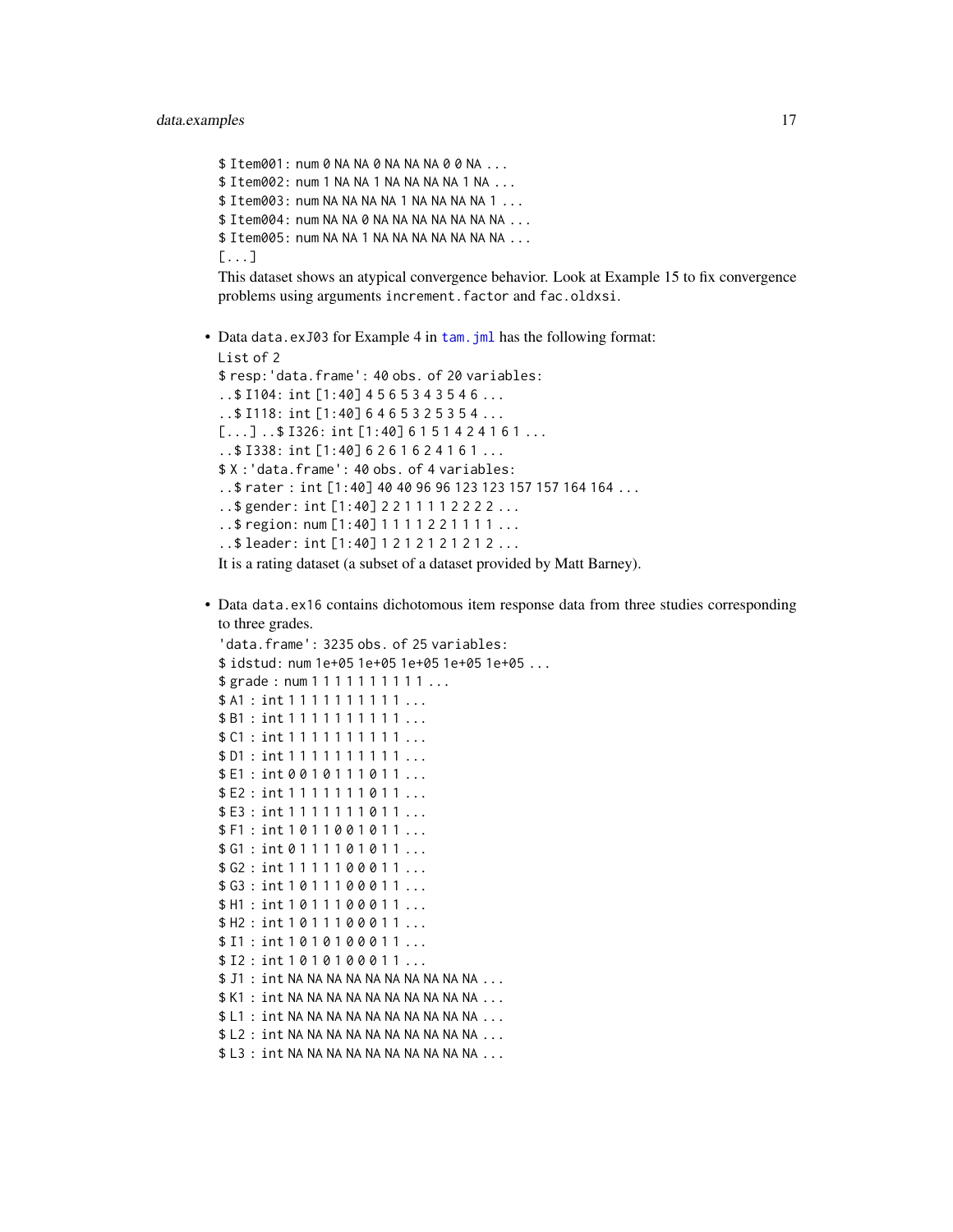<span id="page-17-0"></span>\$ M1 : int NA NA NA NA NA NA NA NA NA NA ... \$ M2 : int NA NA NA NA NA NA NA NA NA NA ... \$ M3 : int NA NA NA NA NA NA NA NA NA NA ...

• Data data.ex17 contains polytomous item response data from three studies corresponding to three grades.

```
'data.frame': 3235 obs. of 15 variables:
$ idstud: num 1e+05 1e+05 1e+05 1e+05 1e+05 ...
$ grade: num 1 1 1 1 1 1 1 1 1 1 ...
$A : int 1 1 1 1 1 1 1 1 1 1 ...
$ B : int 1 1 1 1 1 1 1 1 1 1 ...
$ C : int 1 1 1 1 1 1 1 1 1 1 ...
$ D : int 1 1 1 1 1 1 1 1 1 1 ...
$ E : num 2 2 3 2 3 3 3 0 3 3 ...
$ F : int 1 0 1 1 0 0 1 0 1 1 ...
$ G : num 2 2 3 3 3 0 1 0 3 3 ...
$ H : num 2 0 2 2 2 0 0 0 2 2 ...
$ I : num 2 0 2 0 2 0 0 0 2 2 ...
$J: int NA NA NA NA NA NA NA NA NA NA ...
$ K : int NA NA NA NA NA NA NA NA NA NA ...
$ L : num NA NA NA NA NA NA NA NA NA NA ...
$ M : num NA NA NA NA NA NA NA NA NA NA ...
```
# See Also

These examples are used in the [tam.mml](#page-111-1) Examples.

data.fims.Aus.Jpn.scored

*Dataset FIMS Study with Responses of Australian and Japanese Students*

# Description

Dataset FIMS study with raw responses (data.fims.Aus.Jpn.raw) or scored responses (data.fims.Aus.Jpn.scored) of Australian and Japanese Students.

# Usage

```
data(data.fims.Aus.Jpn.raw)
data(data.fims.Aus.Jpn.scored)
```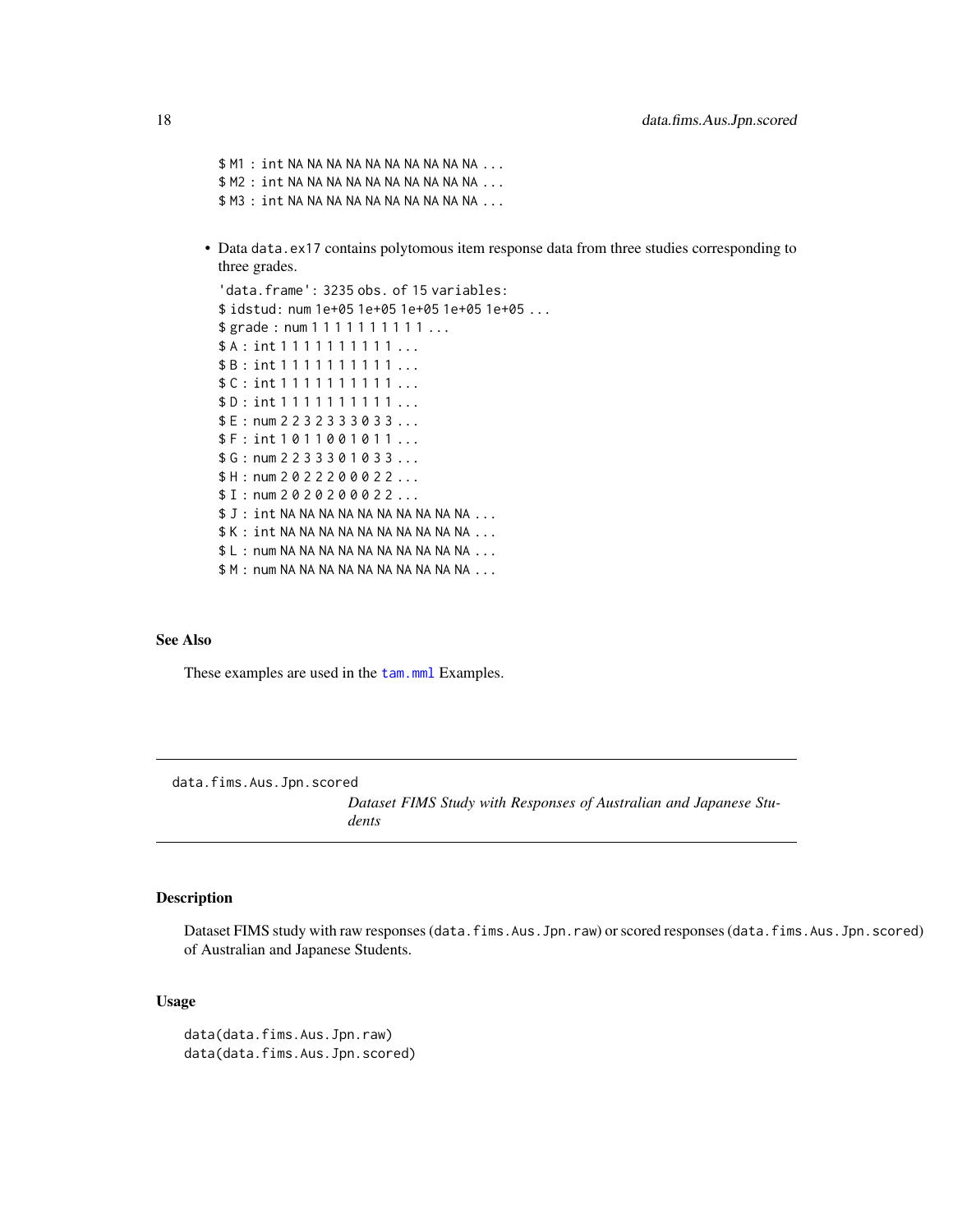#### Format

A data frame with 6371 observations on the following 16 variables.

SEX Gender: 1 – male, 2 – female

M1PTI1 A Mathematics item

M1PTI2 A Mathematics item

M1PTI3 A Mathematics item

M1PTI6 A Mathematics item

M1PTI7 A Mathematics item

M1PTI11 A Mathematics item

M1PTI12 A Mathematics item

M1PTI14 A Mathematics item

M1PTI17 A Mathematics item

M1PTI18 A Mathematics item

M1PTI19 A Mathematics item

M1PTI21 A Mathematics item

M1PTI22 A Mathematics item

M1PTI23 A Mathematics item

country Country: 1 – Australia, 2 – Japan

# See Also

<http://www.edmeasurementsurveys.com/TAM/Tutorials/7DIF.htm>

```
## Not run:
data(data.fims.Aus.Jpn.scored)
#*****
# Model 1: Differential Item Functioning Gender for Australian students
# extract Australian students
scored <- data.fims.Aus.Jpn.scored[ data.fims.Aus.Jpn.scored$country==1, ]
# select items
items <- grep("M1", colnames(data.fims.Aus.Jpn.scored), value=TRUE)
## > items
## [1] "M1PTI1" "M1PTI2" "M1PTI3" "M1PTI6" "M1PTI7" "M1PTI11" "M1PTI12"
## [8] "M1PTI14" "M1PTI17" "M1PTI18" "M1PTI19" "M1PTI21" "M1PTI22" "M1PTI23"
# Run partial credit model
mod1 <- TAM::tam.mml(scored[,items])
# extract values of the gender variable into a variable called "gender".
gender <- scored[,"SEX"]
# computes the test score for each student by calculating the row sum
```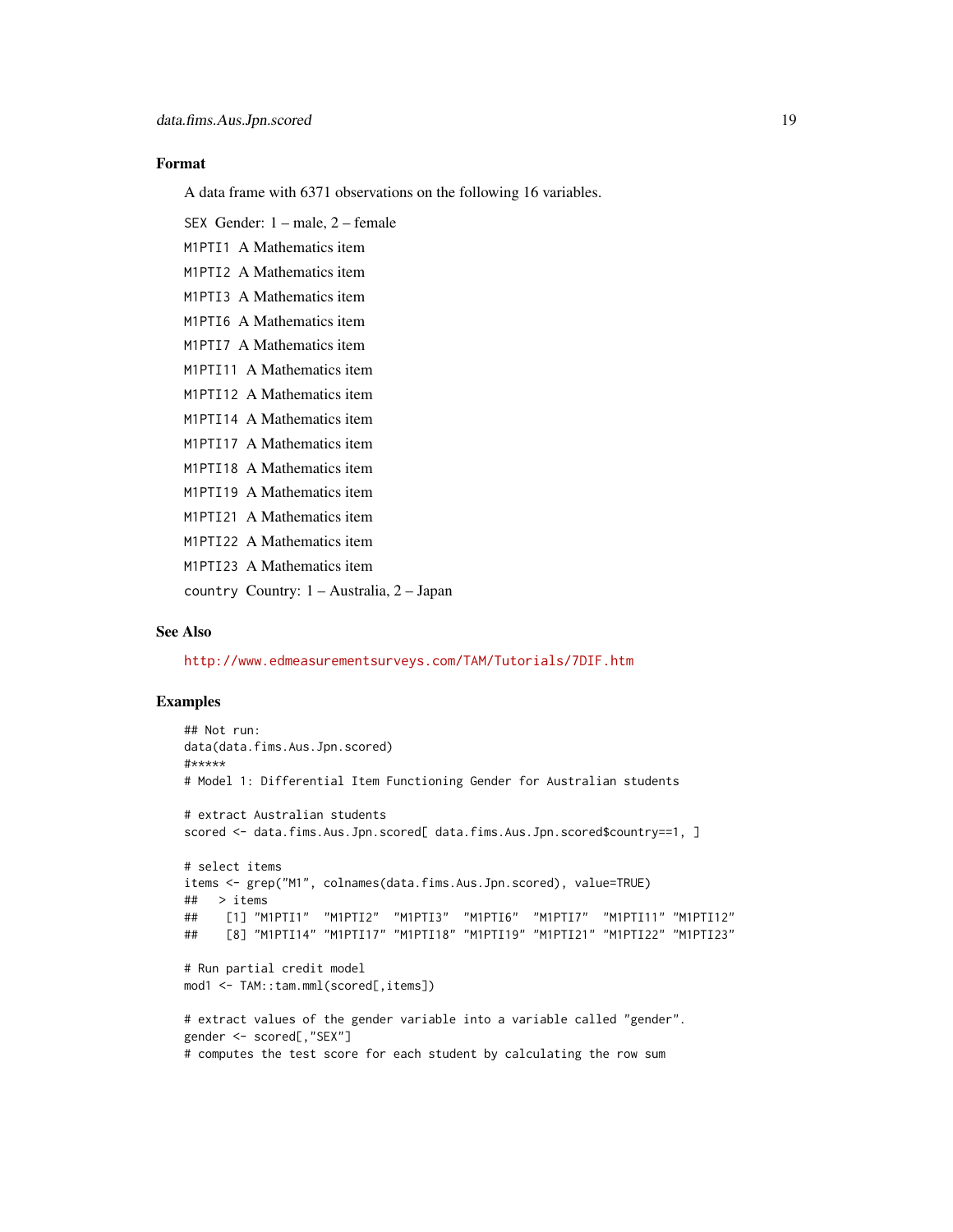```
# of each student's scored responses.
raw_score <- rowSums(scored[,items] )
# compute the mean test score for each gender group: 1=male, and 2=female
stats::aggregate(raw_score,by=list(gender),FUN=mean)
# The mean test score is 6.12 for group 1 (males) and 6.27 for group 2 (females).
# That is, the two groups performed similarly, with girls having a slightly
# higher mean test score. The step of computing raw test scores is not necessary
# for the IRT analyses. But it's always a good practice to explore the data
# a little before delving into more complex analyses.
# Facets analysis
# To conduct a DIF analysis, we set up the variable "gender" as a facet and
# re-run the IRT analysis.
formulaA <- ~item+gender+item*gender # define facets analysis
facets <- as.data.frame(gender) # data frame with student covariates
# facets model for studying differential item functioning
mod2 <- TAM::tam.mml.mfr( resp=scored[,items], facets=facets, formulaA=formulaA )
summary(mod2)
```
## End(Not run)

data.geiser *Dataset from Geiser et al. (2006)*

#### **Description**

This is a subsample of the dataset used in Geiser et al. (2006) and Geiser and Eid (2010).

# Usage

data(data.geiser)

#### Format

A data frame with 519 observations on the following 24 variables

'data.frame': 519 obs. of 24 variables: \$ mrt1 : num 0 0 0 0 0 0 0 0 0 0 ... \$ mrt2 : num 0 0 0 0 0 0 0 0 0 0 ... \$ mrt3 : num 0 0 0 0 0 0 0 0 1 0 ... \$ mrt4: num 0 0 0 0 0 1 0 0 0 0 ...  $[1, 1]$ \$ mrt23: num 0 0 0 0 0 0 0 1 0 0 ... \$ mrt24: num 0 0 0 0 0 0 0 0 0 0 ...

<span id="page-19-0"></span>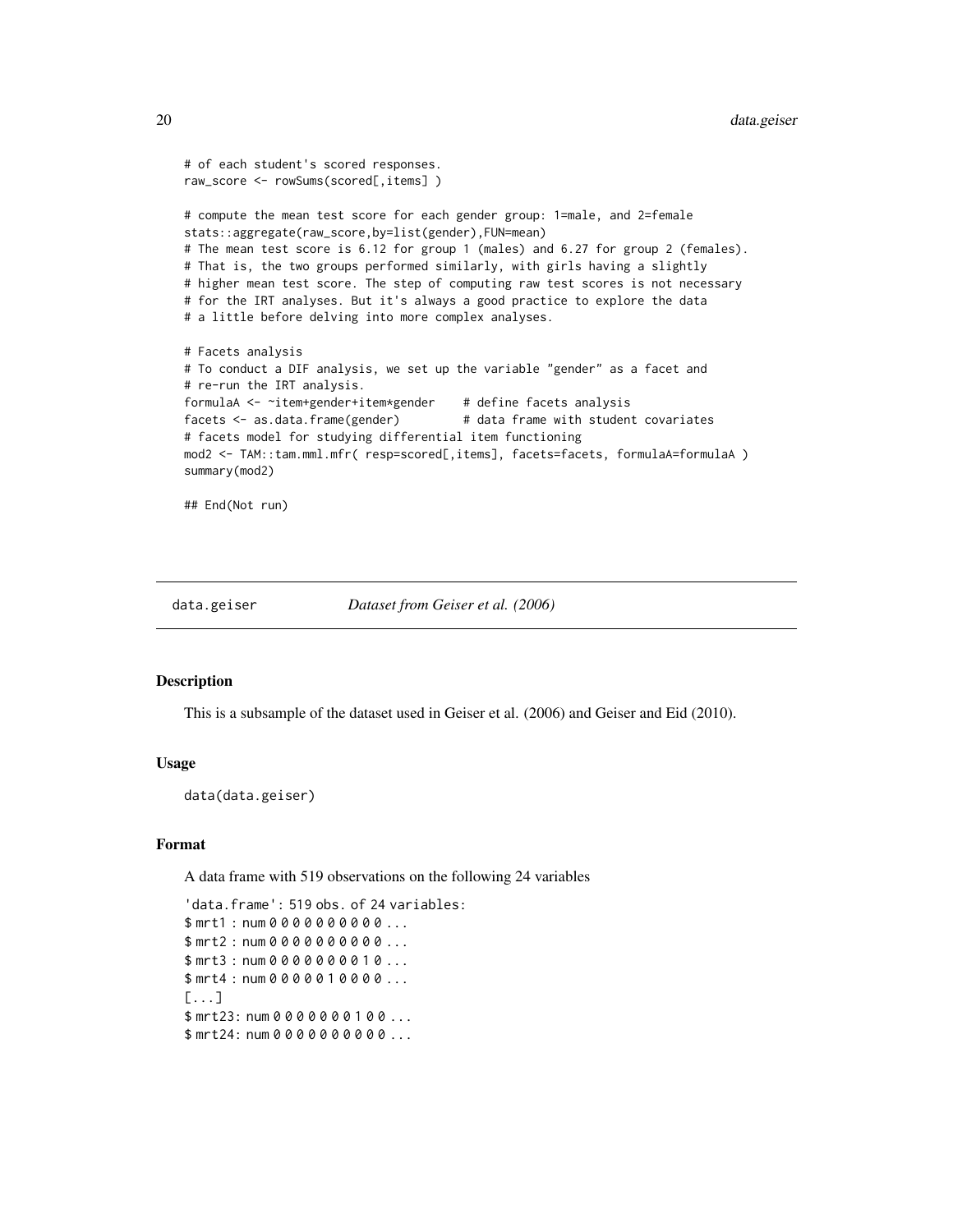# data.geiser

### **References**

Geiser, C., & Eid, M. (2010). Item-Response-Theorie. In C. Wolf & H. Best (Hrsg.). Handbuch der sozialwissenschaftlichen Datenanalyse (S. 311-332). VS Verlag fuer Sozialwissenschaften.

Geiser, C., Lehmann, W., & Eid, M. (2006). Separating rotators from nonrotators in the mental rotations test: A multigroup latent class analysis. Multivariate Behavioral Research, 41(3), 261-293. doi: 10.1207/s15327906mbr4103\_2

```
## Not run:
# EXAMPLE 1: Latent trait and latent class models (Geiser et al., 2006, MBR)
data(data.geiser)
dat <- data.geiser
# Model 1: Rasch model
tammodel \leq-"
 LAVAAN MODEL:
  F = ~ 1* mrt1_mrt12
  F \sim FITEM TYPE:
  ALL(Rasch)
mod1 <- TAM::tamaan( tammodel, dat)
summary(mod1)
# Model 2: 2PL model
tammodel \leq "
 LAVAAN MODEL:
  F = \sim mrt1_mrt12
  F \sim 1*Fmod2 <- TAM::tamaan( tammodel, dat)
summary(mod2)
# model comparison Rasch vs. 2PL
anova(mod1, mod2)
#*** Model 3: Latent class analysis with four classes
tammodel \leq "
ANALYSIS:
 TYPE=LCA;
 NCLASSES(4); # 4 classes
 NSTARTS(10,20); # 10 random starts with 20 iterations
LAVAAN MODEL:
```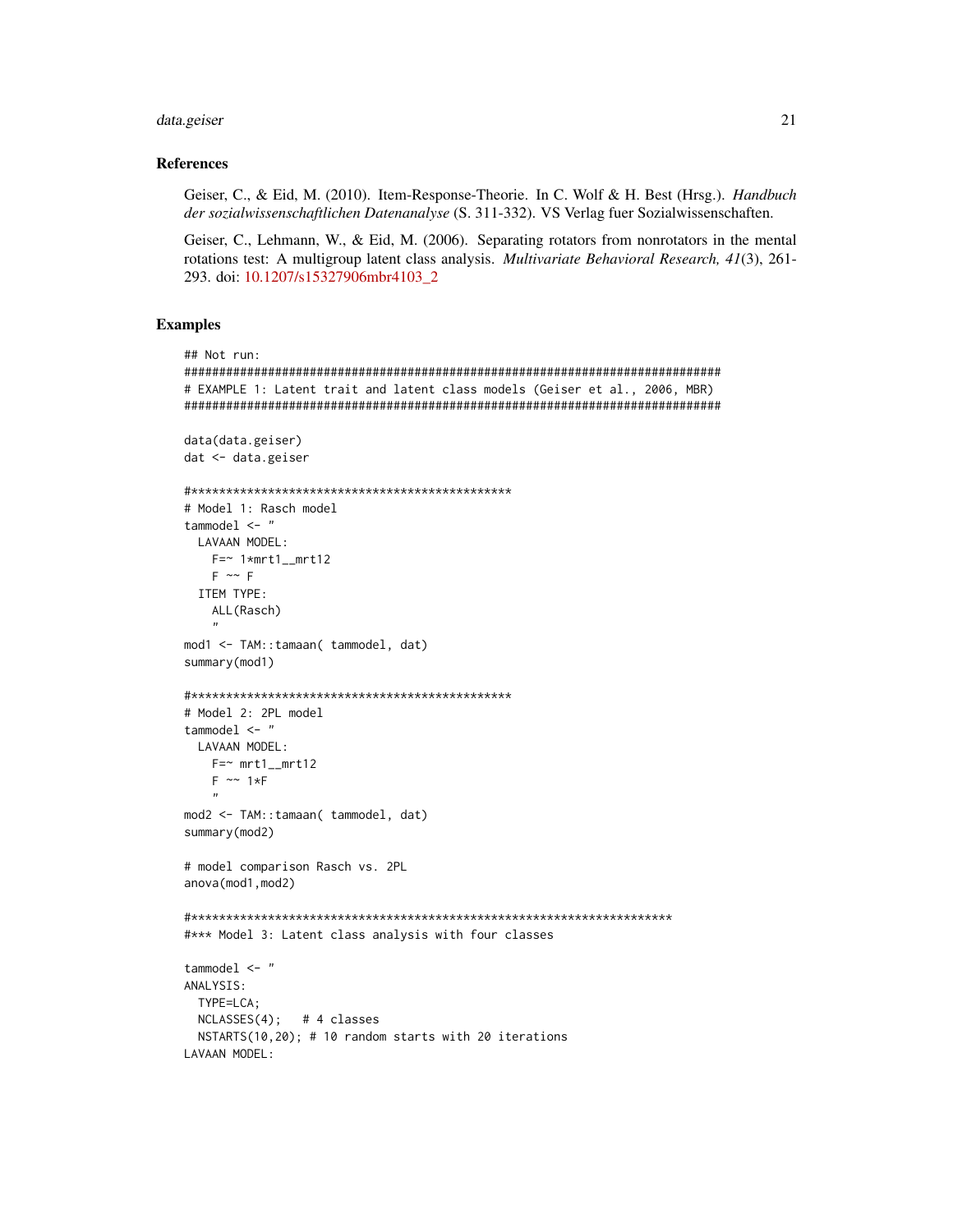# data.geiser

```
F = \sim mrt1_mrt12
mod3 <- TAM::tamaan( tammodel, resp=dat )
summary(mod3)
# extract item response functions
\text{imod2} \leq \text{IRT}.\text{irfprob}(\text{mod3})[0,2,1]# plot class specific probabilities
matplot( imod2, type="o", pch=1:4, xlab="Item", ylab="Probability")
legend( 10,1, paste0("Class",1:4), lty=1:4, col=1:4, pch=1:4)
#*** Model 4: Latent class analysis with five classes
tammodel \leq "
ANALYSIS:
 TYPE=LCA;
 NCLASSES(5);
 NSTARTS(10,20);
LAVAAN MODEL:
 F = \sim mrt1_mrt12
mod4 <- TAM::tamaan( tammodel, resp=dat )
summary(mod4)
# compare different models
AIC(mod1); AIC(mod2); AIC(mod3); AIC(mod4)
BIC(mod1); BIC(mod2); BIC(mod3); BIC(mod4)
# more condensed form
IRT.compareModels(mod1, mod2, mod3, mod4)
# EXAMPLE 2: Rasch model and mixture Rasch model (Geiser & Eid, 2010)
data(data.geiser)
dat < - data.getiser#*** Model 1: Rasch model
tammodel \leq "
LAVAAN MODEL:
 F = ~ mrt1_mrt6
 F \sim FITEM TYPE:
 ALL(Rasch);
mod1 <- TAM::tamaan( tammodel, resp=dat )
summary(mod1)
#*** Model 2: Mixed Rasch model with two classes
tammodel \leq "
```
22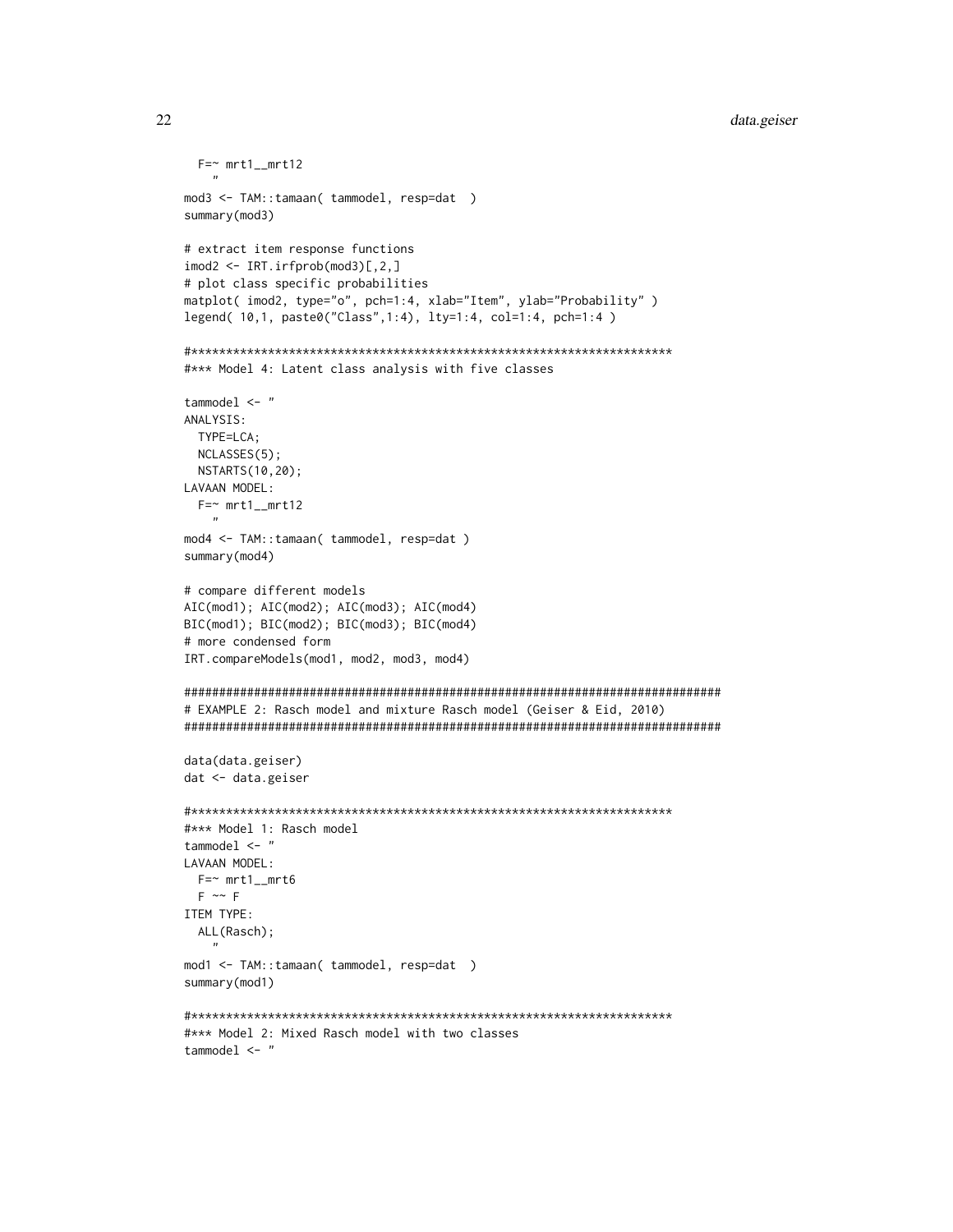# data.geiser 23

```
ANALYSIS:
  TYPE=MIXTURE ;
  NCLASSES(2);
  NSTARTS(20,25);
LAVAAN MODEL:
  F=- mrt1__mrt6
  F \sim FITEM TYPE:
  ALL(Rasch);
    "mod2 <- TAM::tamaan( tammodel, resp=dat )
summary(mod2)
# plot item parameters
ipars <- mod2$itempartable_MIXTURE[ 1:6, ]
plot( 1:6, ipars[,3], type="o", ylim=c(-3,2), pch=16,
        xlab="Item", ylab="Item difficulty")
lines( 1:6, ipars[,4], type="l", col=2, lty=2)
points( 1:6, ipars[,4], col=2, pch=2)
# extract individual posterior distribution
post2 <- IRT.posterior(mod2)
str(post2)
# num [1:519, 1:30] 0.000105 0.000105 0.000105 0.000105 0.000105 ...
# - attr(*, "theta")=num [1:30, 1:30] 1 0 0 0 0 0 0 0 0 0 ...
# - attr(*, "prob.theta")=num [1:30, 1] 1.21e-05 2.20e-04 2.29e-03 1.37e-02 4.68e-02 ...
# - attr(*, "G")=num 1
# There are 2 classes and 15 theta grid points for each class
# The loadings of the theta grid on items are as follows
mod2$E[1,2,,"mrt1_F_load_Cl1"]
mod2$E[1,2,,"mrt1_F_load_Cl2"]
# compute individual posterior probability for class 1 (first 15 columns)
round( rowSums( post2[, 1:15] ), 3 )
# columns 16 to 30 refer to class 2
#*********************************************************************
#*** Model 3: Mixed Rasch model with three classes
tammodel <- "
ANALYSIS:
  TYPE=MIXTURE ;
  NCLASSES(3);
  NSTARTS(20,25);
LAVAAN MODEL:
  F=- mrt1__mrt6
  F \sim FITEM TYPE:
  ALL(Rasch);
    "
mod3 <- TAM::tamaan( tammodel, resp=dat )
summary(mod3)
```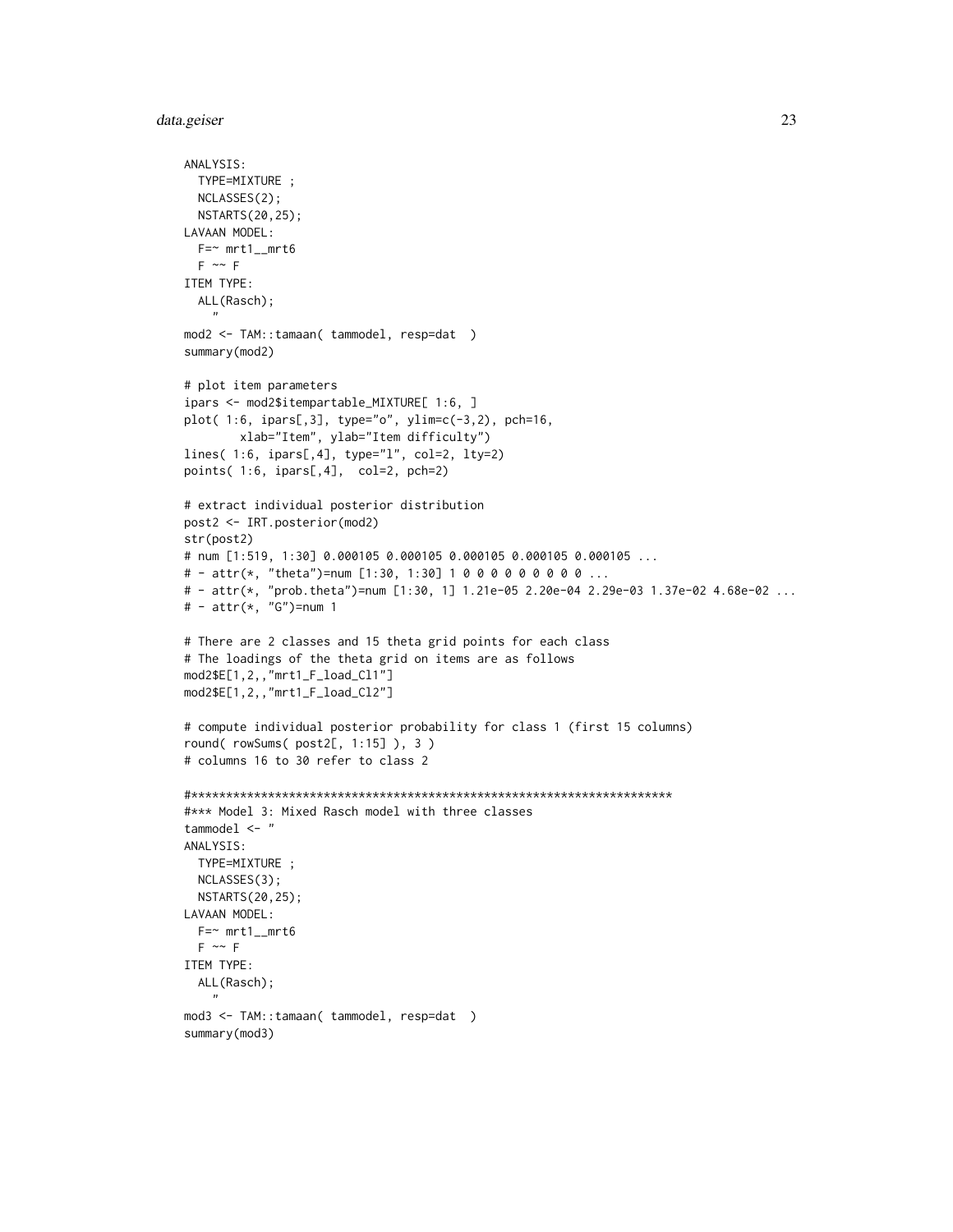```
# plot item parameters
ipars <- mod3$itempartable_MIXTURE[ 1:6, ]
plot( 1:6, ipars[,3], type="o", ylim=c(-3.7,2), pch=16,
       xlab="Item", ylab="Item difficulty")
lines( 1:6, ipars[,4], type="l", col=2, lty=2)
points( 1:6, ipars[,4], col=2, pch=2)
lines( 1:6, ipars[,5], type="l", col=3, lty=3)
points( 1:6, ipars[,5], col=3, pch=17)
# model comparison
IRT.compareModels( mod1, mod2, mod3 )
## End(Not run)
```
# data.gpcm *Dataset with Ordered Indicators*

# Description

Dataset with ordered values of 3 indicators

# Usage

data(data.gpcm)

# Format

A data frame with 392 observations on the following 3 items.

Comfort a numeric vector

Work a numeric vector

Benefit a numeric vector

# Source

The dataset is copied from the ltm package.

# Examples

data(data.gpcm) summary(data.gpcm)

<span id="page-23-0"></span>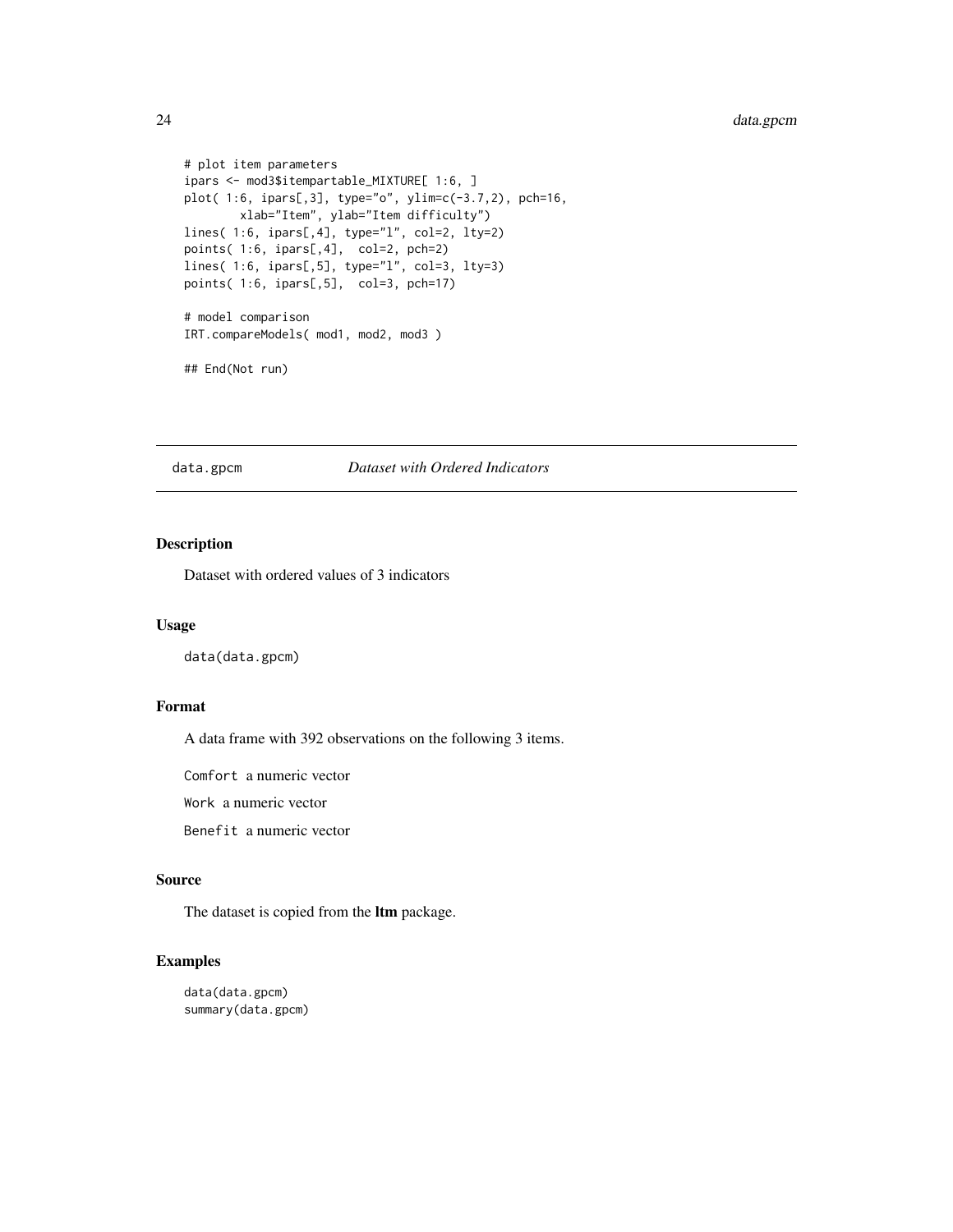<span id="page-24-0"></span>

# Description

Dataset used in Janssen and Geiser (2010).

# Usage

```
data(data.janssen)
data(data.janssen2)
```
#### Format

• data.janssen is a data frame with 346 observations on the 8 items of the following format 'data.frame': 346 obs. of 8 variables:

\$ PIS1 : num 1 1 1 0 0 1 1 1 0 1 ... \$ PIS3 : num 0 1 1 1 1 1 0 1 1 1 ... \$ PIS4 : num 1 1 1 1 1 1 1 1 1 1 ... \$ PIS5: num 0 1 1 0 1 1 1 1 1 1 0 ... \$ SCR6 : num 1 1 1 1 1 1 1 1 1 0 ... \$ SCR9 : num 1 1 1 1 0 0 0 1 0 0 ... \$ SCR10: num 0 0 0 0 0 0 0 0 0 0 ... \$ SCR17: num 0 0 0 0 0 1 0 0 0 0 ...

• data.janssen2 contains 20 IST items: 'data.frame': 346 obs. of 20 variables: \$ IST01 : num 1 1 1 0 0 1 1 1 0 1 ... \$ IST02 : num 1 0 1 0 1 1 1 1 0 1 ... \$ IST03 : num 0 1 1 1 1 1 0 1 1 1 ... [...] \$ IST020: num 0 0 0 1 1 0 0 0 0 0 ...

#### References

Janssen, A. B., & Geiser, C. (2010). On the relationship between solution strategies in two mental rotation tasks. *Learning and Individual Differences, 20*(5), 473-478. doi: [10.1016/j.lindif.2010.03.002](https://doi.org/10.1016/j.lindif.2010.03.002)

```
## Not run:
#############################################################################
# EXAMPLE 1: CCT data, Janssen and Geiser (2010, LID)
# Latent class analysis based on data.janssen
#############################################################################
```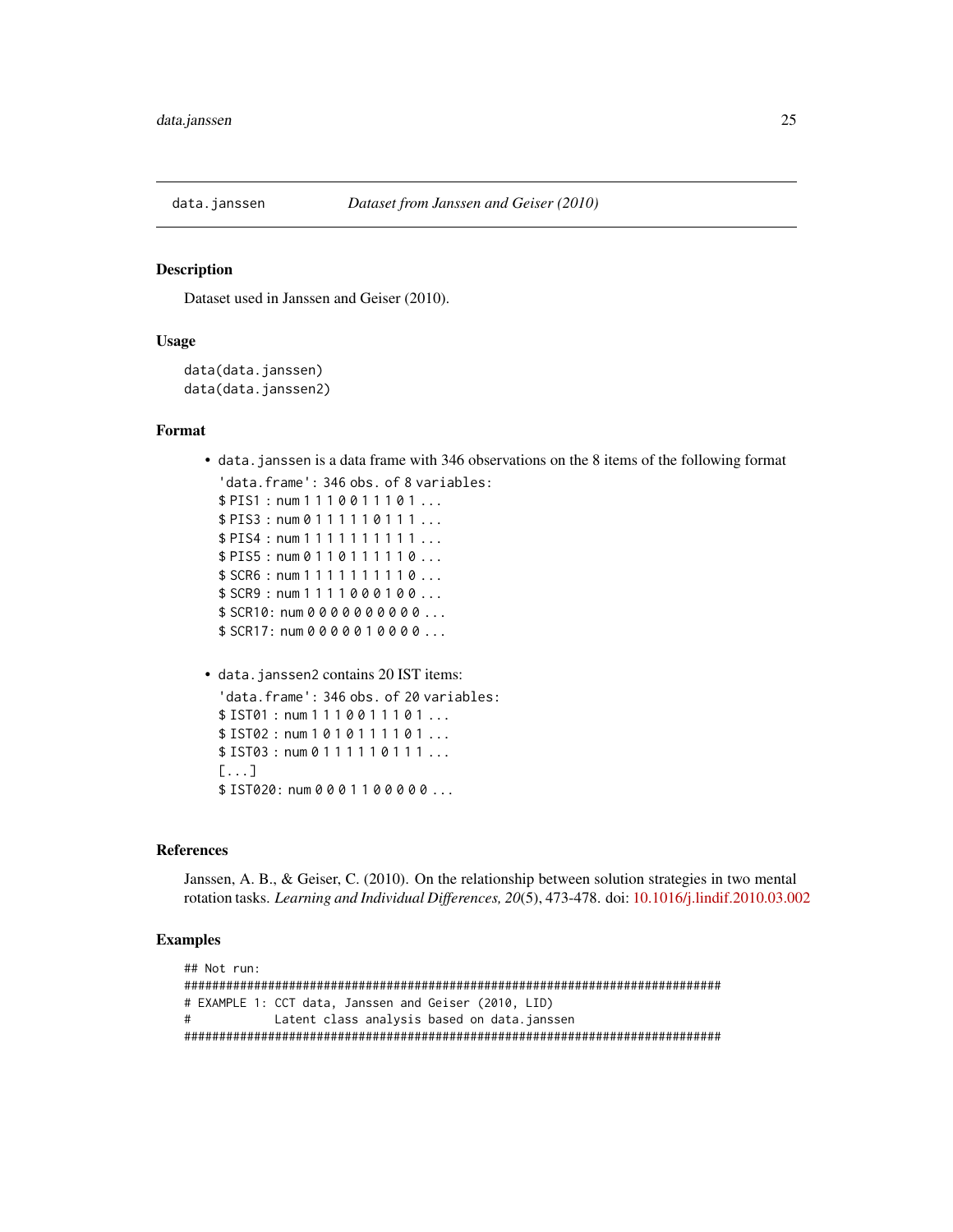# data.janssen

```
data(data.janssen)
dat <- data.janssen
colnames(dat)
 ## [1] "PIS1" "PIS3" "PIS4" "PIS5" "SCR6" "SCR9" "SCR10" "SCR17"
#*** Model 1: Latent class analysis with two classes
tammodel \leq "
ANALYSIS:
 TYPE=LCA;
 NCLASSES(2);
 NSTARTS(10,20);
LAVAAN MODEL:
 # missing item numbers (e.g. PIS2) are ignored in the model
 F=~ PIS1_PIS5 + SCR6_SCR17
mod3 <- TAM::tamaan( tammodel, resp=dat )
summary(mod3)
# extract item response functions
\text{imod2} \leq \text{IRT}.\text{irfprob}(\text{mod3})[0,2,1]# plot class specific probabilities
ncl \leftarrow 2matplot( imod2, type="o", pch=1:ncl, xlab="Item", ylab="Probability")
legend( 1, .3, paste0("Class",1:ncl), lty=1:ncl, col=1:ncl, pch=1:ncl )
#*** Model 2: Latent class analysis with three classes
tammodel \leq "
ANALYSIS:
 TYPE=LCA;
 NCLASSES(3);NSTARTS(10,20);
LAVAAN MODEL:
 F = \sim PIS1_PIS5 + SCR6_SCR17
mod3 <- TAM::tamaan( tammodel, resp=dat )
summary(mod3)
# extract item response functions
\text{imod2} \leq \text{IRT}.\text{irfprob}(\text{mod3})[,2,1]# plot class specific probabilities
ncl \leftarrow 3matplot( imod2, type="o", pch=1:ncl, xlab="Item", ylab="Probability")
legend( 1, .3, paste0("Class",1:ncl), lty=1:ncl, col=1:ncl, pch=1:ncl )
# compare models
AIC(mod1); AIC(mod2)
## End(Not run)
```
26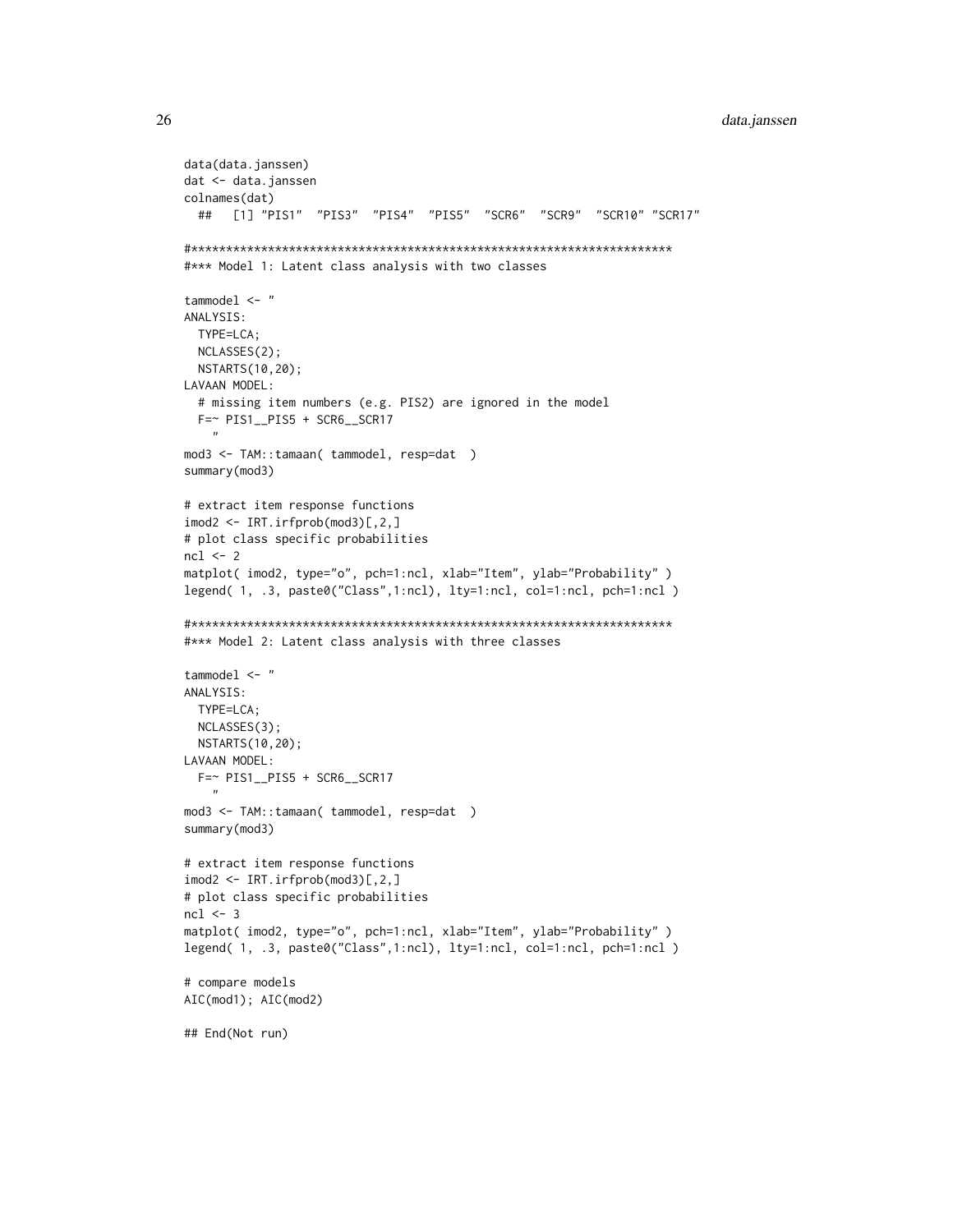<span id="page-26-0"></span>

# Description

Dataset of responses from multiple choice items, containing 143 students on 30 items.

### Usage

data(data.mc)

# Format

The dataset is a list with two elements. The entry raw contains unscored (raw) item responses and the entry scored contains the scored (recoded) item responses. The format is:

```
List of 2
$ raw : chr [1:143, 1:30] "A" "A" "A" "A" ...
..- attr(*, "dimnames")=List of 2
.. ..$ : NULL
.. ..$ : chr [1:30] "I01" "I02" "I03" "I04" ...
$ scored:'data.frame':
..$ 101: num [1:143] 1 1 1 1 1 1 1 1 1 1 ...
..$ I02: num [1:143] 1 1 1 0 1 1 1 1 1 1 ...
..$ I03: num [1:143] 1 1 1 1 1 1 1 1 1 1 ...
[...]
..$ I29: num [1:143] NA 0 1 0 1 0 0 0 0 0 ...
..$ I30: num [1:143] NA NA 1 1 1 1 0 1 1 0 ...
```
data.numeracy *Dataset Numeracy*

# Description

Dataset numeracy with unscored (raw) and scored (scored) item responses of 876 persons and 15 items.

#### Usage

data(data.numeracy)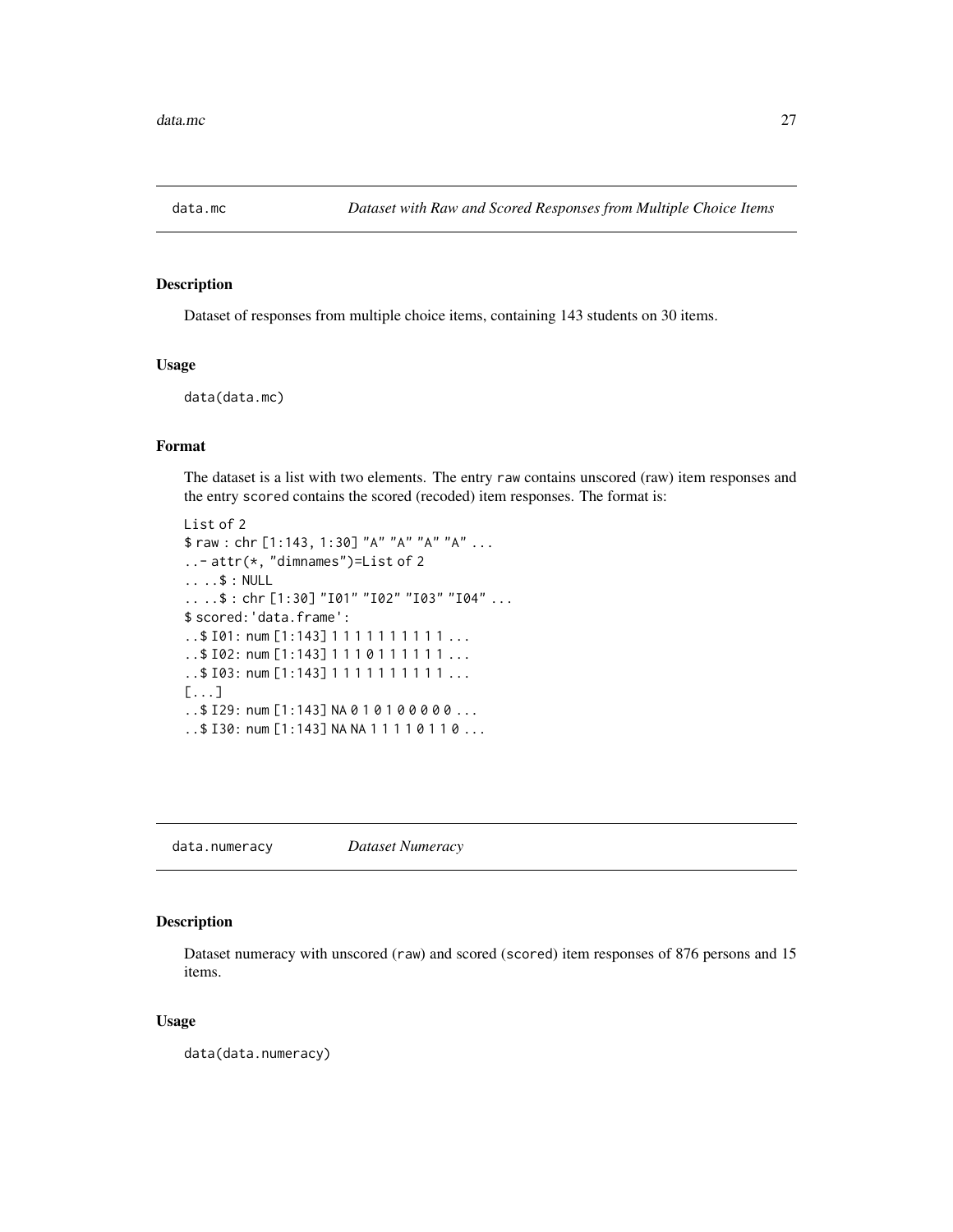# Format

The format is a list a two entries:

```
List of 2
$ raw : 'data.frame':
.. $11 : int [1:876] 1010000011...
.. $12 : int [1:876] 0100111110...
..$ I3: int [1:876] 4413444444 ...
.. $14 : int [1:876] 4122111111...
[\ldots].. $ I15: int [1:876] 1111011111...
$ scored: 'data.frame':
.. $11 : int [1:876] 1010000011...
..$12 : int [1:876] 0100111110...
.. $ I3 : int [1:876] 1100111111...
.. $14 : int [1:876] 0100111111...
[\ldots].. $ I15: int [1:876] 1 1 1 1 0 1 1 1 1 1 ...
```
# **Examples**

```
# (1) Scored numeracy data
data(data.numeracy)
dat <- data.numeracy$scored
#Run IRT analysis: Rasch model
mod1 < -TAM::tan.mml(data)#Item difficulties
mod1$xsi
ItemDiff <- mod1$xsi$xsi
ItemDiff
#Ability estimate - Weighted Likelihood Estimate
Abil \leftarrow \text{TAM}: \text{tam.wle}(\text{mod}1)Abil
PersonAbility <- Abil$theta
PersonAbility
#Descriptive statistics of item and person parameters
hist(ItemDiff)
hist(PersonAbility)
mean(ItemDiff)
mean(PersonAbility)
stats::sd(ItemDiff)
stats::sd(PersonAbility)
```
28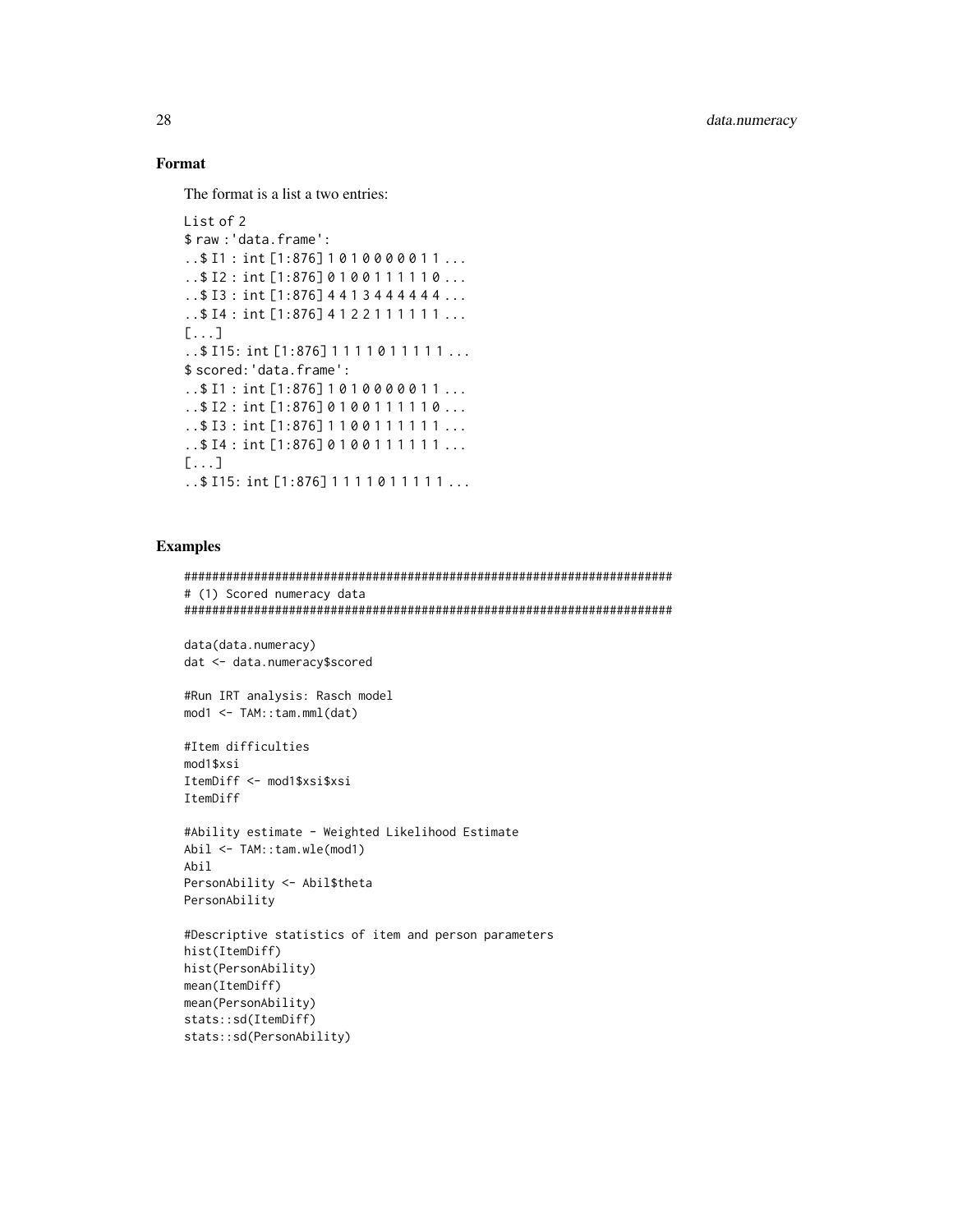# <span id="page-28-0"></span>data.sim.mfr

```
## Not run:
#Extension
#plot histograms of ability and item parameters in the same graph
oldpar <- par(no.readonly=TRUE)
                                  # save writable default graphic settings
windows(width=4.45, height=4.45, pointsize=12)
layout(matrix(c(1,1,2),3,byrow=TRUE))
layout.show(2)
hist(PersonAbility, xlim=c(-3,3), breaks=20)
hist(ItemDiff,xlim=c(-3,3),breaks=20)
par(oldpar) # restore default graphic settings
hist(PersonAbility, xlim=c(-3,3), breaks=20)
# (2) Raw numeracy data
raw_resp <- data.numeracy$raw
#score responses
key <- c(1, 1, 4, 1, 1, 1, 1, 1, 1, 1, 3, 1, 1, 1, 1)
scored <- sapply( seq(1,length(key)),
          FUN=function(ii){ 1*(raw_resp[,ii]==key[ii]) } )
#run IRT analysis
mod1 <- TAM::tam.mml(scored)
#Ability estimate - Weighted Likelihood Estimate
Abil <- TAM::tam.wle(mod1)
#CTT statistics
ctt1 <- TAM::tam.ctt(raw_resp, Abil$theta)
write.csv(ctt1,"D1_ctt1.csv")
                             # write statistics into a file
       # use maybe write.csv2 if ';' should be the column separator
#Fit statistics
Fit <- TAM::tam.fit(mod1)
Fit
# plot expected response curves
plot( mod1, ask=TRUE )
## End(Not run)
```
Simulated Multifaceted Data data.sim.mfr

# **Description**

Simulated data from multiple facets.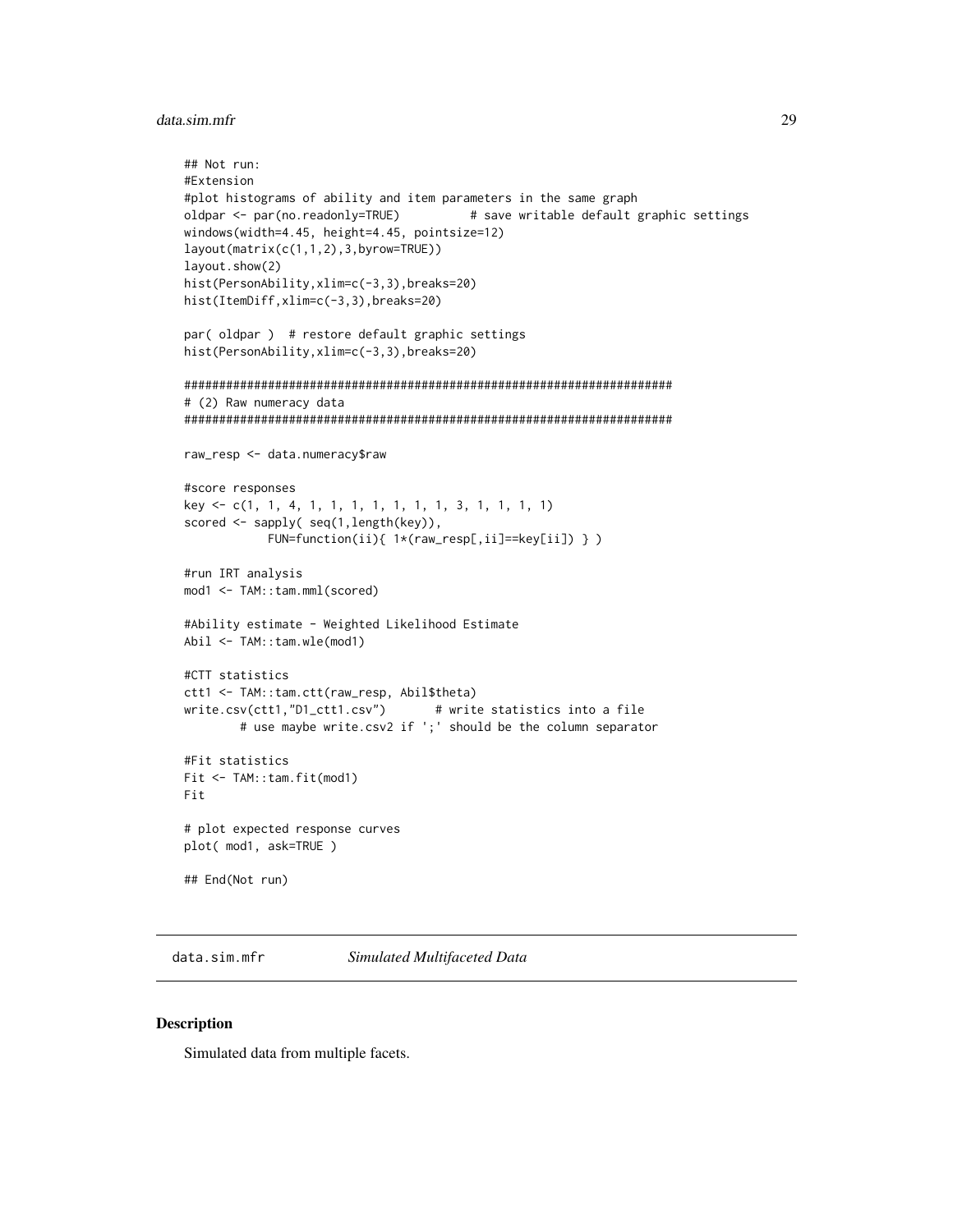# Usage

```
data(data.sim.mfr)
data(data.sim.facets)
```
# Format

```
The format of data.sim.mfr is:
num [1:100, 1:5] 3 2 1 1 0 1 0 1 0 0 ...
- attr(*, "dimnames")=List of 2
..$ : chr [1:100] "V1" "V1.1" "V1.2" "V1.3" ...
..$ : NULL
The format of data.sim.facets is:
'data.frame': 100 obs. of 3 variables:
$ rater : num 1 2 3 4 5 1 2 3 4 5 ...
$ topic : num 3 1 3 1 3 2 3 2 2 1 ...
$female: num 2 2 1 2 1 1 2 1 2 1 ...
```
#### Source

Simulated

```
#######
# sim multi faceted Rasch model
data(data.sim.mfr)
data(data.sim.facets)
 # 1: A-matrix test_rater
 test_1_items <- TAM::.A.matrix( data.sim.mfr, formulaA=~rater,
           facets=data.sim.facets, constraint="items" )
 test_1_cases <- TAM::.A.matrix( data.sim.mfr, formulaA=~rater,
           facets=data.sim.facets, constraint="cases" )
 # 2: test_item+rater
 test_2_cases <- TAM::.A.matrix( data.sim.mfr, formulaA=~item+rater,
           facets=data.sim.facets, constraint="cases" )
 # 3: test_item+rater+topic+ratertopic
 test_3_items <- TAM::.A.matrix( data.sim.mfr, formulaA=~item+rater*topic,
           facets=data.sim.facets, constraint="items" )
 # conquest uses a different way of ordering the rows
 # these are the first few rows of the conquest design matrix
 # test_3_items$A[grep("item1([[:print:]])*topic1", rownames(test_3_items)),]
 # 4: test_item+step
 test_4_cases <- TAM::.A.matrix( data.sim.mfr, formulaA=~item+step,
           facets=data.sim.facets, constraint="cases" )
```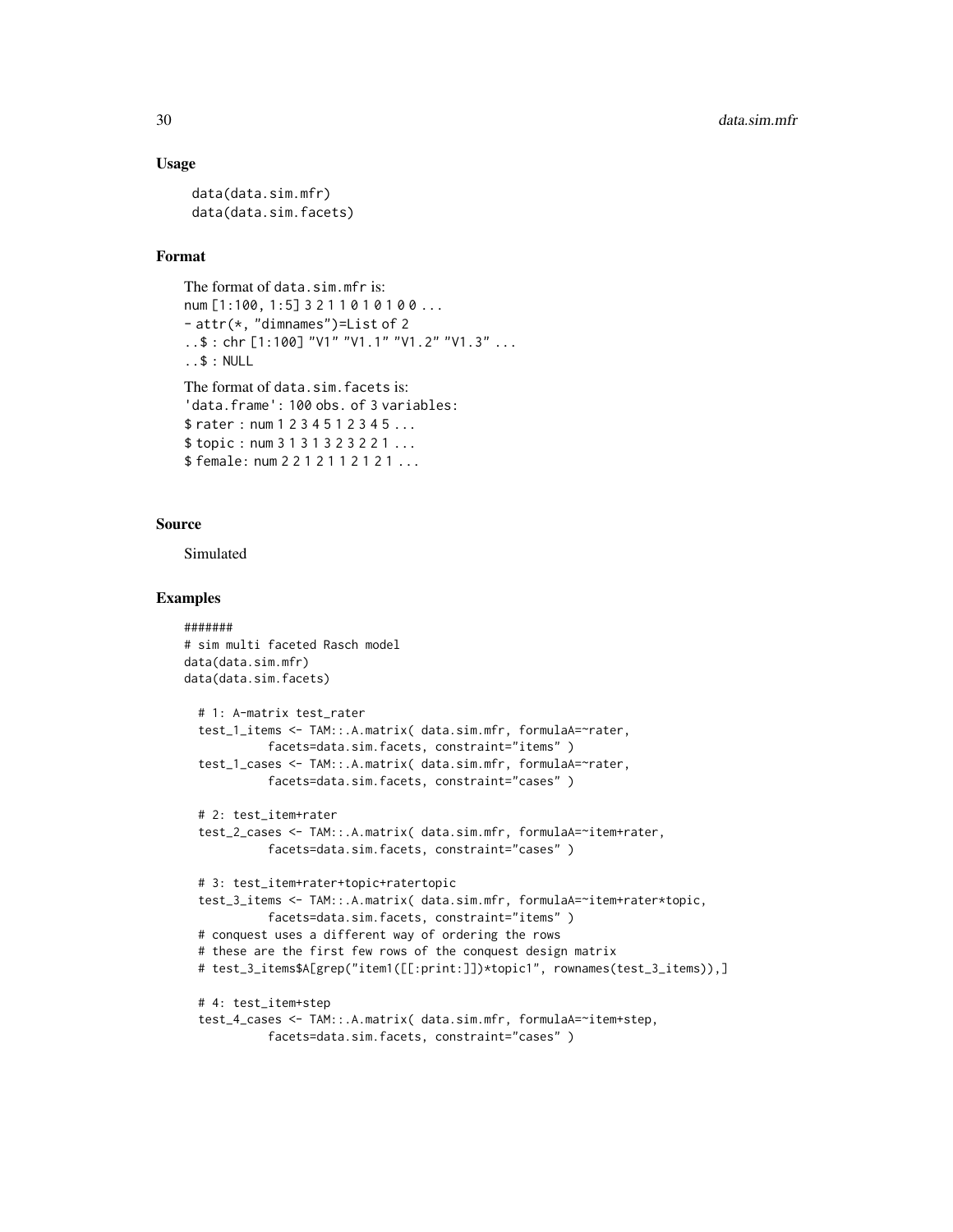```
# 5: test_item+item:step
 test_5_cases <- TAM::.A.matrix( data.sim.mfr, formulaA=~item+item:step,
           facets=data.sim.facets, constraint="cases" )
 test_5_cases$A[, grep("item1", colnames(test_5_cases)) ]
 # 5+x: more
 #=> 6: is this even well defined in the conquest-design output
            (see test_item+topicstep_cases.cqc / .des)
          regardless of the meaning of such a formula;
 # currently .A.matrix throws a warning
 # test_6_cases <- TAM::.A.matrix( data.sim.mfr, formulaA=~item+topic:step,
                    facets=data.sim.facets, constraint="cases")
 test_7_cases <- TAM::.A.matrix( data.sim.mfr, formulaA=~item+topic+topic:step,
           facets=data.sim.facets, constraint="cases" )
## Not run:
 #=> 8: same as with 6
 test_8_cases <- TAM::.A.matrix( data.sim.mfr, formulaA=~item+rater+item:rater:step,
           facets=data.sim.facets, constraint="cases" )
## [1] "Can't proceed the estimation: Lower-order term is missing."
 test_9_cases <- TAM::.A.matrix( data.sim.mfr, formulaA=~item+step+rater+item:step+item:rater,
           facets=data.sim.facets, constraint="cases" )
 test_10_cases <- TAM::.A.matrix( data.sim.mfr, formulaA=~item+female+item:female,
           facets=data.sim.facets, constraint="cases" )
 ### All Design matrices
 test_1_cases <- TAM::designMatrices.mfr( data.sim.mfr, formulaA=~rater,
           facets=data.sim.facets, constraint="cases" )
 test_4_cases <- TAM::designMatrices.mfr( data.sim.mfr, formulaA=~item+item:step,
           facets=data.sim.facets, constraint="cases" )
 ### TAM
 test_4_cases <- TAM::tam.mml.mfr( data.sim.mfr, formulaA=~item+item:step )
 test_tam <- TAM::tam.mml( data.sim.mfr )
 test_1_cases <- TAM::tam.mml.mfr( data.sim.mfr, formulaA=~rater,
           facets=data.sim.facets, constraint="cases" )
 test_2_cases <- TAM::tam.mml.mfr( data.sim.mfr, formulaA=~item+rater,
           facets=data.sim.facets, constraint="cases" )
## End(Not run)
```
data.sim.rasch *Simulated Rasch data*

# Description

Simulated Rasch data under unidimensional trait distribution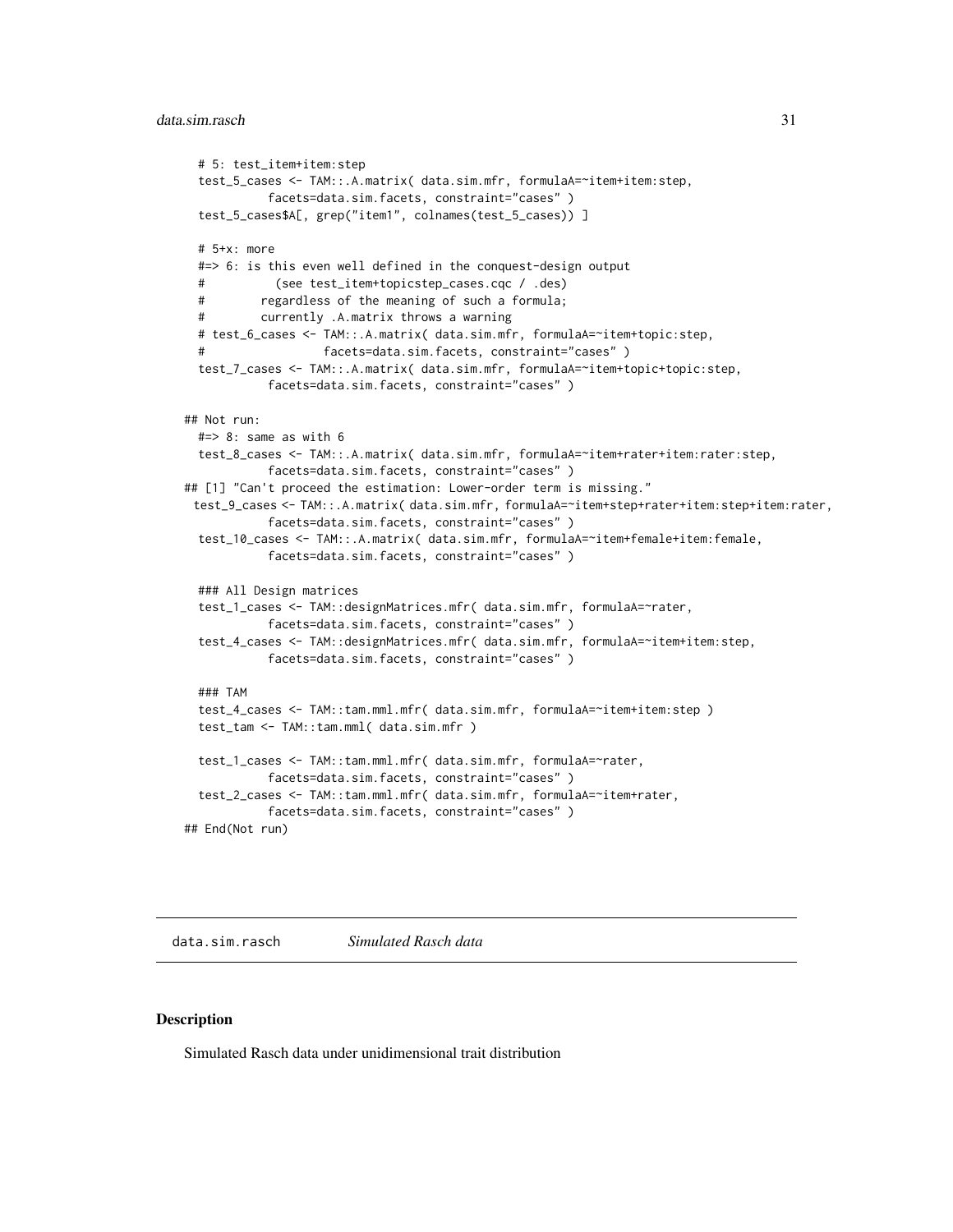# Usage

```
data(data.sim.rasch)
data(data.sim.rasch.pweights)
data(data.sim.rasch.missing)
```
# Format

The format is:

```
num [1:2000, 1:40] 1011111111...
- attr(*, "dimnames")=List of 2
..$ : NULL
..$ : chr [1:40] "I1" "I2" "I3" "I4" ...
```
# Details

```
N < -2000# simulate predictors
Y <- cbind(stats::rnorm(N, sd=1.5), stats::rnorm(N, sd=.3))
theta <- stats::rnorm(N) + .4 * Y[,1] + .2 * Y[,2] # latent regression model
# simulate item responses with missing data
I < -40resp[ theta < 0, c(1, seq(I/2+1, I)) ] <- NA
# define person weights
pweights <- c( rep(3,N/2), rep( 1, N/2 ) )
```
#### Source

Simulated data (see Details)

```
## Not run:
data(data.sim.rasch)
N < -2000Y <- cbind( stats::rnorm( N, sd=1.5), stats::rnorm(N, sd=.3 ) )
# Loading Matrix
# B <- array( 0, dim=c( I, 2, 1 ) )
# B[1:(nrow(B)), 2, 1] <- 1
B <- TAM::designMatrices(resp=data.sim.rasch)[["B"]]
# estimate Rasch model
mod1_1 <- TAM::tam.mml(resp=data.sim.rasch, Y=Y)
# standard errors
res1 <- TAM::tam.se(mod1_1)
```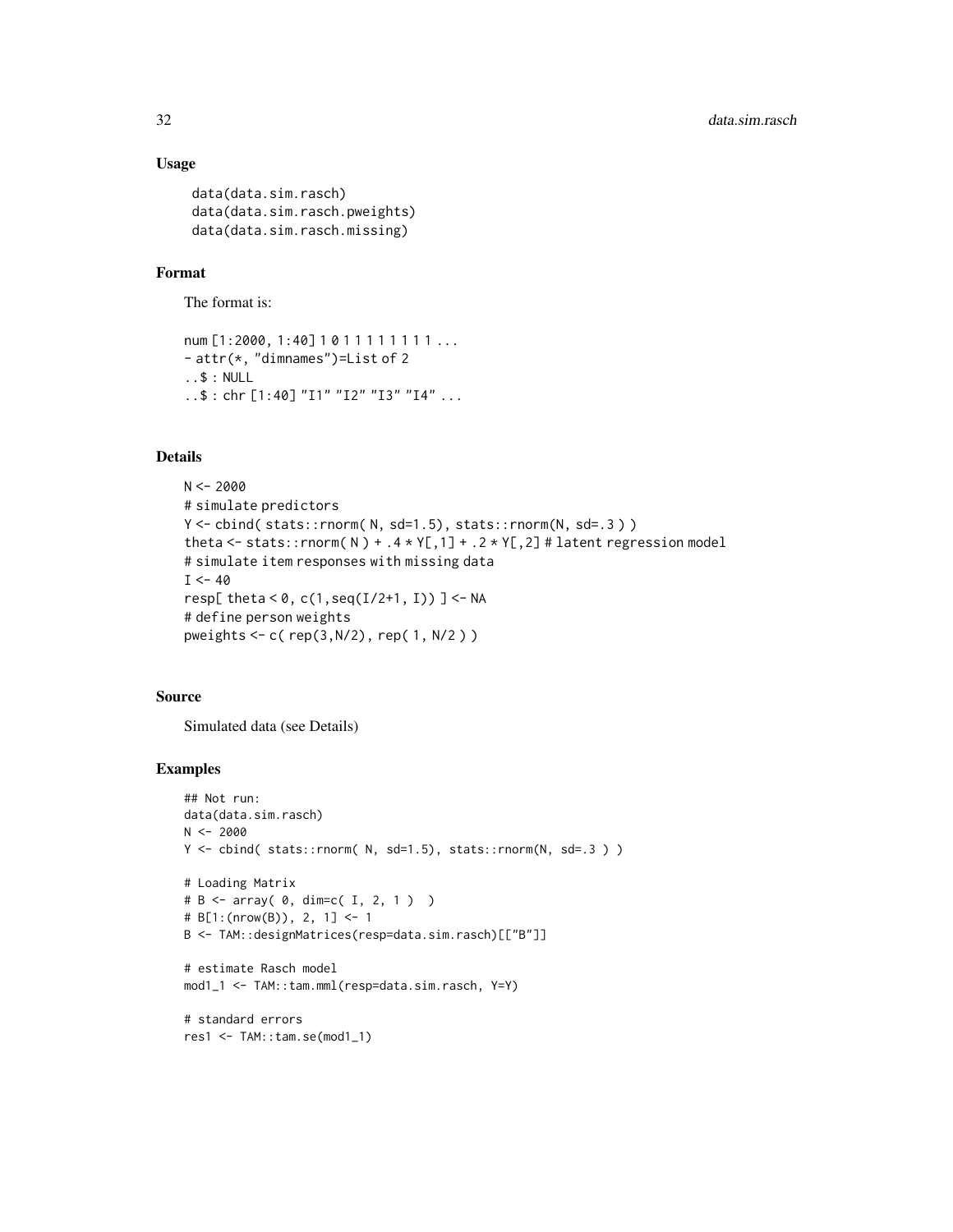```
# Compute fit statistics
tam.fit(mod1_1)
# plausible value imputation
# PV imputation has to be adpated for multidimensional case!
pv1 <- TAM::tam.pv( mod1_1, nplausible=7, # 7 plausible values
              samp.regr=TRUE # sampling of regression coefficients
             \lambda# item parameter constraints
xsi.fixed <- matrix( c( 1, -2,5, -.22,10, 2 ), nrow=3, ncol=2, byrow=TRUE)
xsi.fixed
mod1_4 <- TAM::tam.mml( resp=data.sim.rasch, xsi.fixed=xsi.fixed )
# missing value handling
data(data.sim.rasch.missing)
mod1_2 <- TAM::tam.mml(data.sim.rasch.missing, Y=Y)
# handling of sample (person) weights
data(data.sim.rasch.pweights)
N < - 1000pweights \leq c ( rep(3,N/2), rep( 1, N/2 ) )
mod1_3 <- TAM::tam.mml( data.sim.rasch.pweights, control=list(conv=.001),
               pweights=pweights )
```

```
## End(Not run)
```
data.timssAusTwn *Dataset TIMSS 2011 of Australian and Taiwanese Students*

# Description

Mathematics items of TIMSS 2011 of 1773 Australian and Taiwanese students. The dataset data.timssAusTwn contains raw responses while data.timssAusTwn.scored contains scored item responses.

#### Usage

```
data(data.timssAusTwn)
data(data.timssAusTwn.scored)
```
## Format

A data frame with 1773 observations on the following 14 variables.

M032166 a mathematics item

M032721 a mathematics item

M032757 a mathematics item

M032760A a mathematics item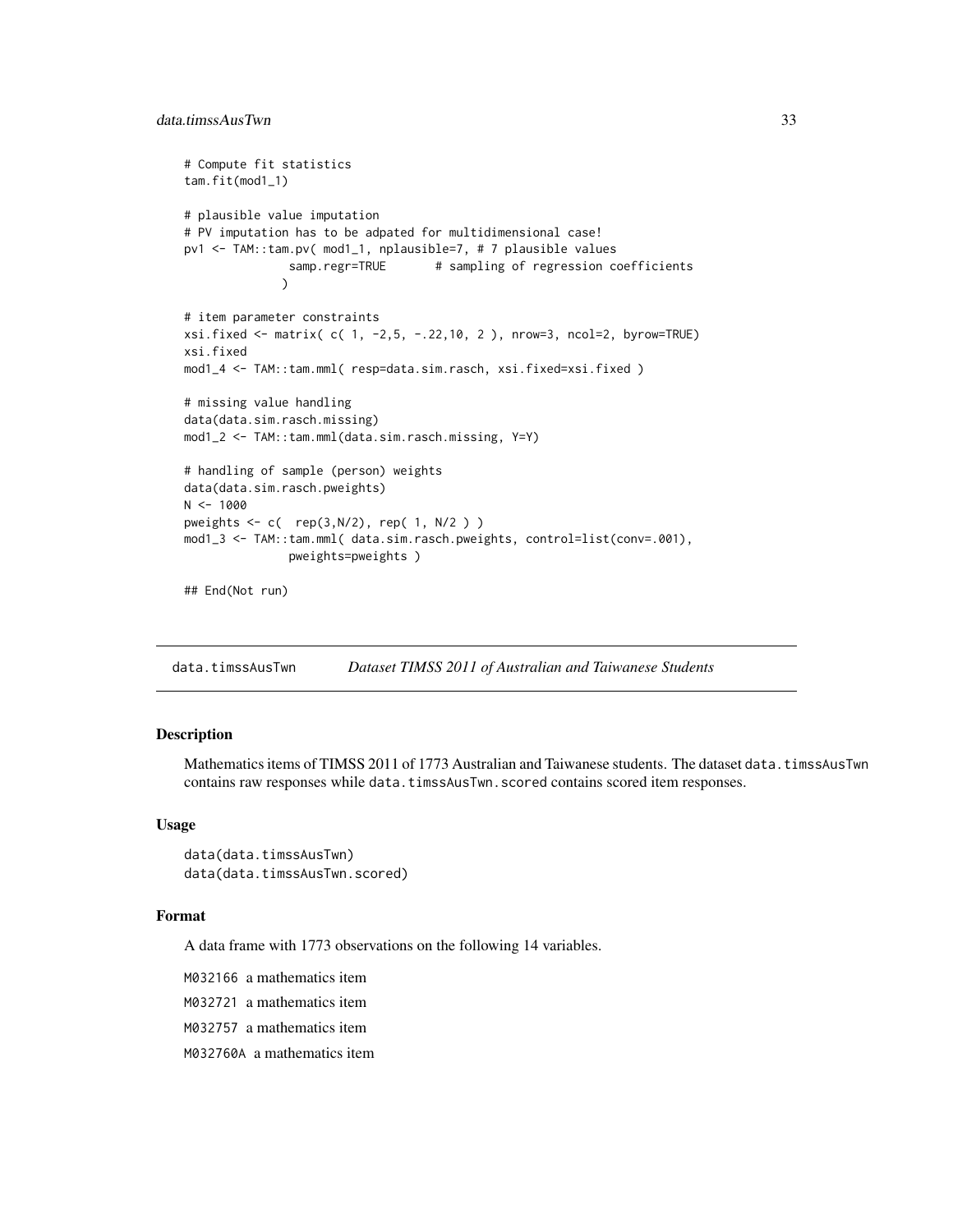M032760B a mathematics item M032760C a mathematics item M032761 a mathematics item M032692 a mathematics item M032626 a mathematics item M032595 a mathematics item M032673 a mathematics item IDCNTRY Country identifier ITSEX Gender IDBOOK Booklet identifier

# See Also

<http://www.edmeasurementsurveys.com/TAM/Tutorials/5PartialCredit.htm> <http://www.edmeasurementsurveys.com/TAM/Tutorials/6Population.htm>

```
data(data.timssAusTwn)
raw_resp <- data.timssAusTwn
#Recode data
resp < -raw\_resp[, 1:11]#Column 12 is country code. Column 13 is gender code. Column 14 is Book ID.
all.na <- rowMeans( is.na(resp) )==1
#Find records where all responses are missing.<br>resp <- resp[!all.na,] #Delete records wi
                                   #Delete records with all missing responses
resp[resp==20 | resp==21] <- 2 #TIMSS double-digit coding: "20" or "21" is a score of 2
resp[resp==10 | resp==11] <- 1 #TIMSS double-digit coding: "10" or "11" is a score of 1
resp[resp==70 | resp==79] <- 0 #TIMSS double-digit coding: "70" or "79" is a score of 0
resp[resp==99] <- 0 #"99" is omitted responses. Score it as wrong here.
resp[resp==96 | resp==6] <- NA #"96" and "6" are not-reached items. Treat these as missing.
#Score multiple-choice items \qquad #"resp" contains raw responses for MC items.
Scored <- resp
Scored[,9] \leq (resp[,9]==4)*1 #Key for item 9 is D.
Scored[,c(1,2)] <- (resp[,c(1,2)]==2)*1 #Key for items 1 and 2 is B.
Scored[,c(10,11)] <- (resp[,c(10,11)]==3)*1 #Key for items 10 and 11 is C.
#Run IRT analysis for partial credit model (MML estimation)
mod1 <- TAM::tam.mml(Scored)
#Item parameters
mod1$xsi
#Thurstonian thresholds
tthresh <- TAM::tam.threshold(mod1)
tthresh
```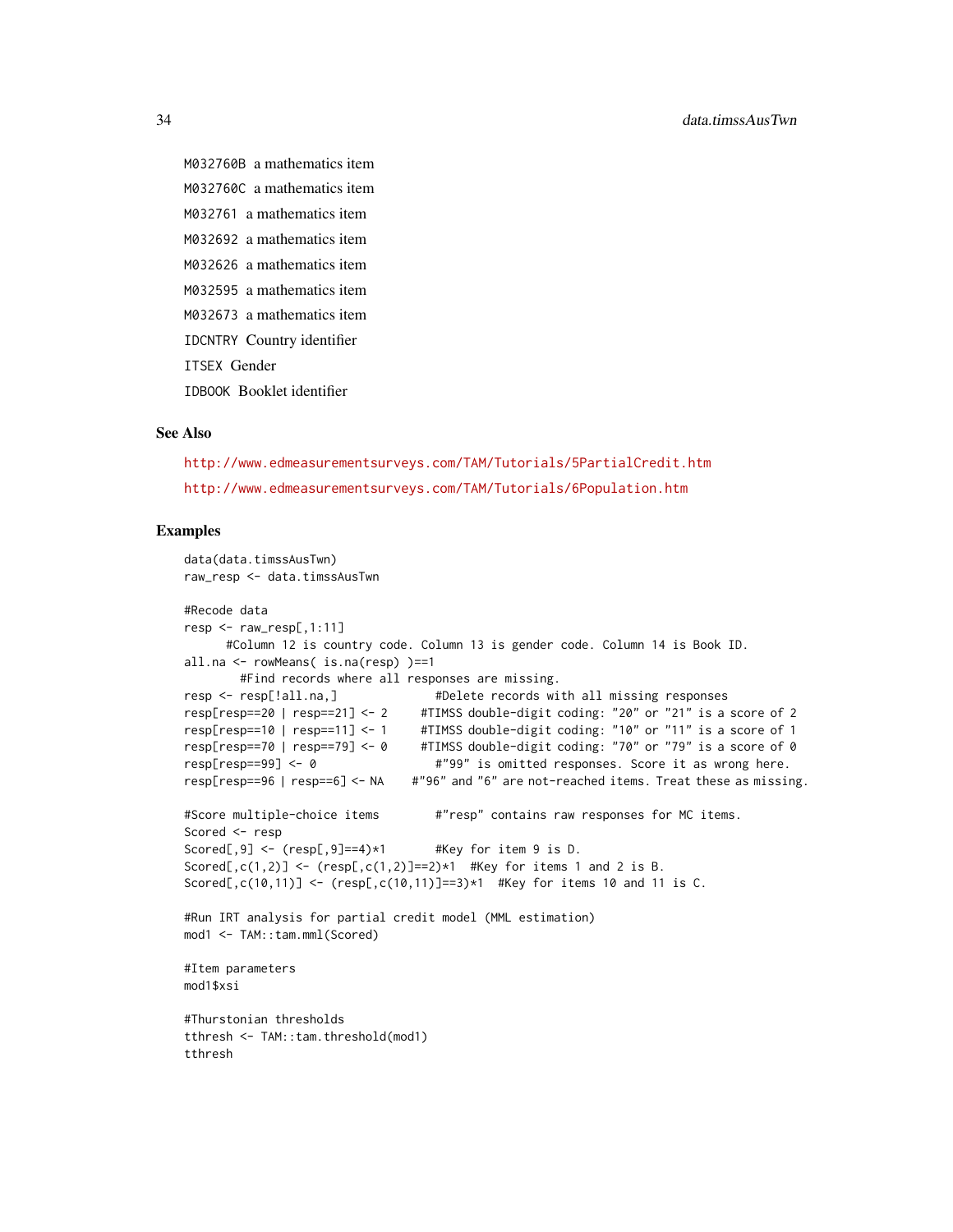# data.timssAusTwn 35

```
## Not run:
#Plot Thurstonian thresholds
windows (width=8, height=7)
par(ps=9)
dotchart(t(tthresh), pch=19)
# plot expected response curves
plot( mod1, ask=TRUE)
#Re-run IRT analysis in JML
mod1.2 <- TAM::tam.jml(Scored)
stats::var(mod1.2$WLE)
#Re-run the model with "not-reached" coded as incorrect.
Scored2 <- Scored
Scored2[is.na(Scored2)] <- 0
#Prepare anchor parameter values
nparam <- length(mod1$xsi$xsi)
xsi <- mod1$xsi$xsi
anchor <- matrix(c(seq(1,nparam),xsi), ncol=2)
#Run IRT with item parameters anchored on mod1 values
mod2 <- TAM::tam.mml(Scored2, xsi.fixed=anchor)
#WLE ability estimates
ability <- TAM::tam.wle(mod2)
ability
#CTT statistics
ctt <- TAM::tam.ctt(resp, ability$theta)
write.csv(ctt,"TIMSS_CTT.csv")
#plot histograms of ability and item parameters in the same graph
windows(width=4.45, height=4.45, pointsize=12)
layout(matrix(c(1,1,2),3,byrow=TRUE))
layout.show(2)
hist(ability$theta,xlim=c(-3,3),breaks=20)
hist(tthresh,xlim=c(-3,3),breaks=20)
#Extension
#Score equivalence table
dummy <- matrix(0,nrow=16,ncol=11)
dummy[lower.tri(dummy)] <- 1
dummy[12:16,c(3,4,7,8)][lower.tri(dummy[12:16,c(3,4,7,8)])]<-2
mod3 <- TAM::tam.mml(dummy, xsi.fixed=anchor)
wle3 <- TAM::tam.wle(mod3)
```

```
## End(Not run)
```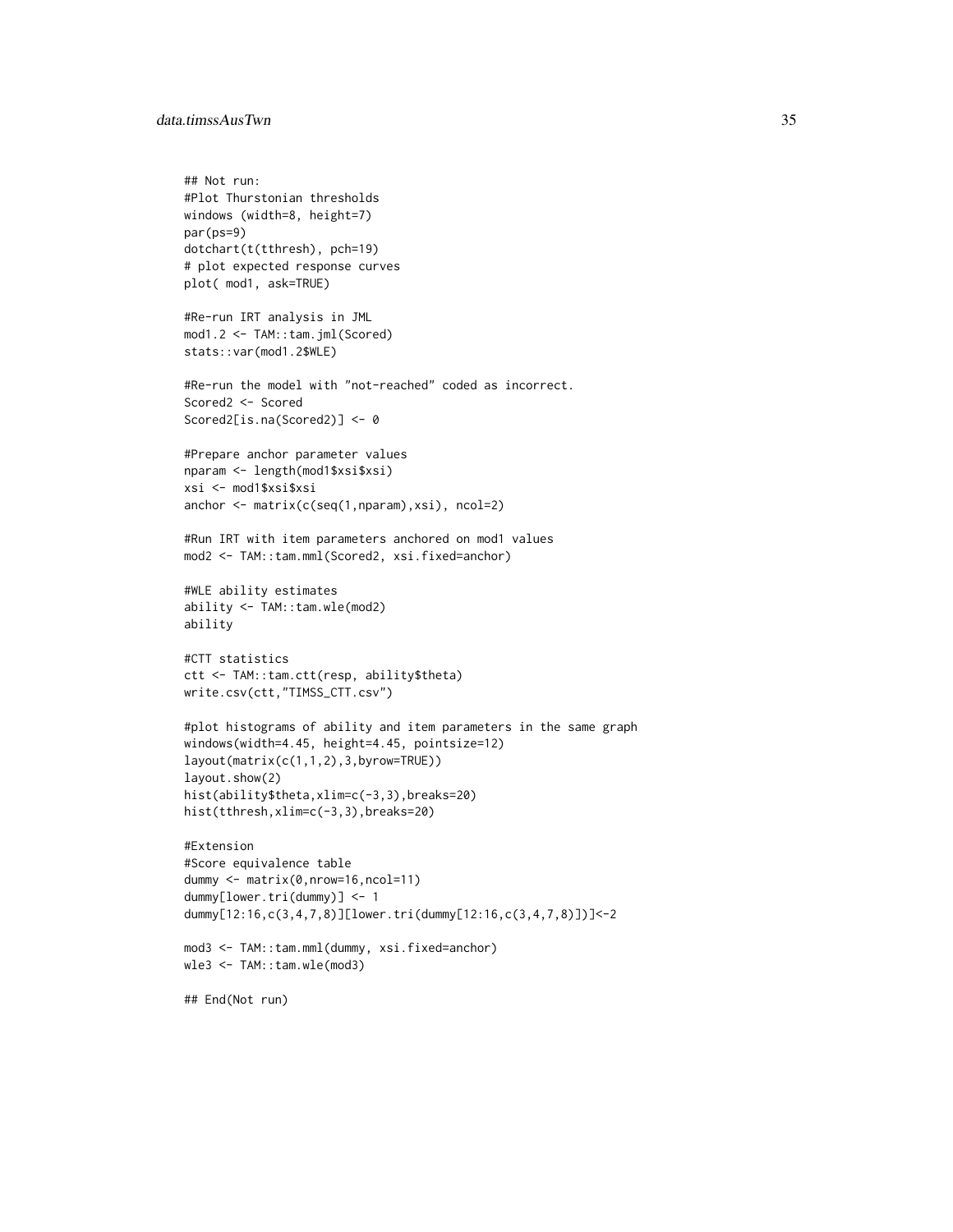<span id="page-35-0"></span>

# Description

S3 method for descriptive statistics of objects

# Usage

```
DescribeBy(object, ...)
```
# Arguments

| object | An object                      |
|--------|--------------------------------|
| .      | Further arguments to be passed |

# See Also

[psych::describe](#page-0-0)

| designMatrices | <b>Generation of Design Matrices</b> |
|----------------|--------------------------------------|
|                |                                      |

#### Description

Generate design matrices, and display them at console.

# Usage

```
designMatrices(modeltype=c("PCM", "RSM"), maxKi=NULL, resp=resp,
    ndim=1, A=NULL, B=NULL, Q=NULL, R=NULL, constraint="cases",...)
print.designMatrices(X, ...)
designMatrices.mfr(resp, formulaA=~ item + item:step, facets=NULL,
    constraint=c("cases", "items"), ndim=1, Q=NULL, A=NULL, B=NULL,
    progress=FALSE)
designMatrices.mfr2(resp, formulaA=~ item + item:step, facets=NULL,
   constraint=c("cases", "items"), ndim=1, Q=NULL, A=NULL, B=NULL,
    progress=FALSE)
.A.matrix(resp, formulaA=~ item + item*step, facets=NULL,
    constraint=c("cases", "items"), progress=FALSE, maxKi=NULL)
rownames.design(X)
```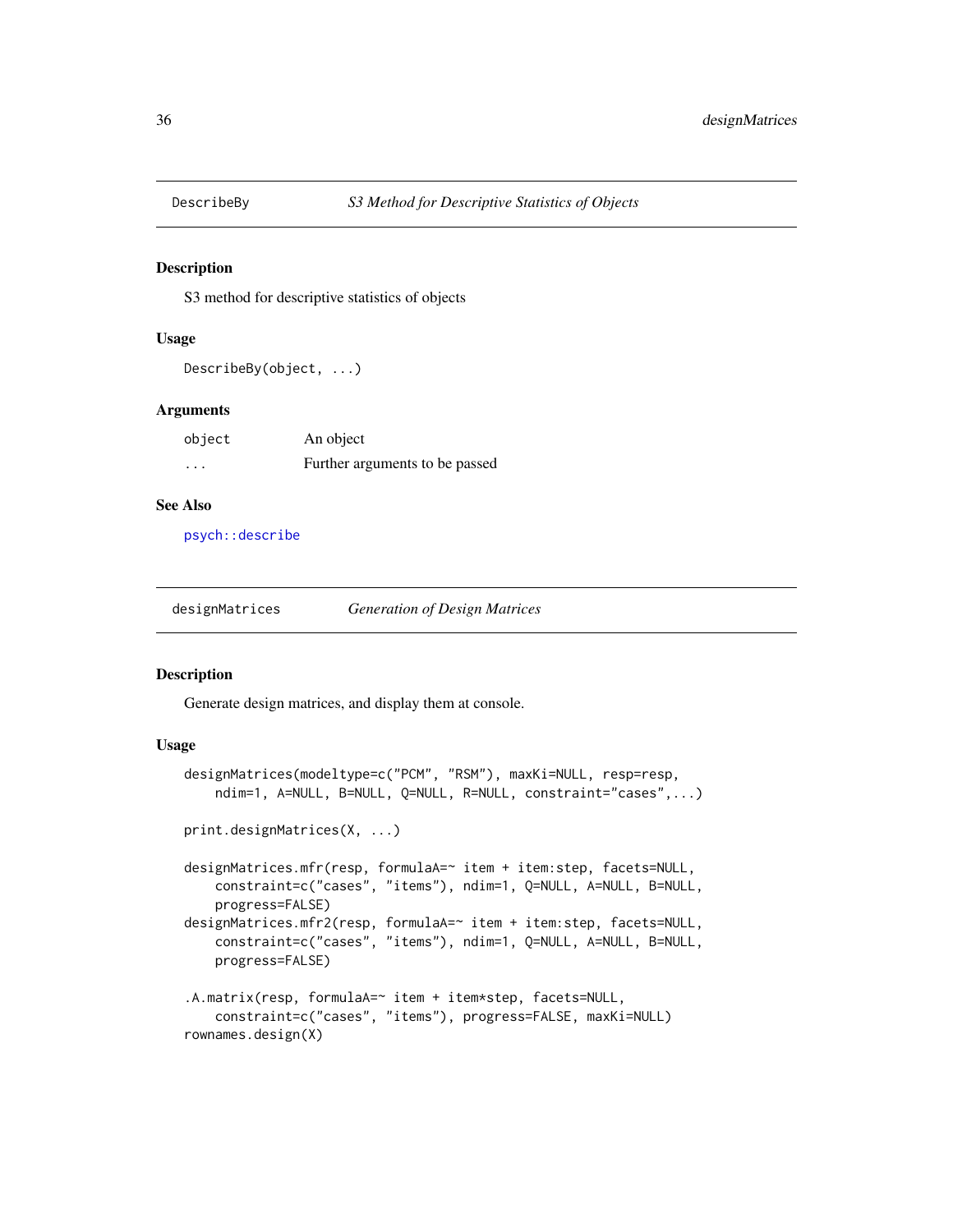# designMatrices 37

```
.A.PCM2( resp, Kitem=NULL, constraint="cases", Q=NULL)
  # generates ConQuest parametrization of partial credit model
```
.A.PCM3( resp, Kitem=NULL ) # parametrization for A matrix in the dispersion model

# Arguments

| modeltype  | Type of item response model. Until now, the partial credit model (PCM; 'item+item*step')<br>and the rating scale model (RSM; 'item+step') is implemented.                         |
|------------|-----------------------------------------------------------------------------------------------------------------------------------------------------------------------------------|
| maxKi      | A vector containing the maximum score per item                                                                                                                                    |
| resp       | Data frame of item responses                                                                                                                                                      |
| ndim       | Number of dimensions                                                                                                                                                              |
| A          | The design matrix for linking item category parameters to generalized item pa-<br>rameters $\xi$ .                                                                                |
| B          | The scoring matrix of item categories on $\theta$ dimensions.                                                                                                                     |
| Q          | A loading matrix of items on dimensions with number of rows equal the number<br>of items and the number of columns equals the number of dimensions in the<br>item response model. |
| R          | This argument is not used                                                                                                                                                         |
| X          | Object generated by designMatrices. This argument is used in print. designMatrices<br>and rownames.design.                                                                        |
| formulaA   | An R formula object for generating the A design matrix. Variables in formulaA<br>have to be included in facets.                                                                   |
| facets     | A data frame with observed facets. The number of rows must be equal to the<br>number of rows in resp.                                                                             |
| constraint | Constraint in estimation: cases assumes zero means of trait distributions and<br>items a sum constraint of zero of item parameters                                                |
| Kitem      | Maximum number of categories per item                                                                                                                                             |
| progress   | Display progress for creation of design matrices                                                                                                                                  |
| $\cdots$   | Further arguments                                                                                                                                                                 |
|            |                                                                                                                                                                                   |

# Details

The function .A.PCM2 generates the Conquest parametrization of the partial credit model.

The function .A.PCM3 generates the parametrization for the A design matrix in the dispersion model for ordered data (Andrich, 1982).

# Note

The function designMatrices.mfr2 handles multi-faceted design for items with differing number of response options.

### References

Andrich, D. (1982). An extension of the Rasch model for ratings providing both location and dispersion parameters. *Psychometrika, 47*(1), 105-113. doi: [10.1007/BF02293856](https://doi.org/10.1007/BF02293856)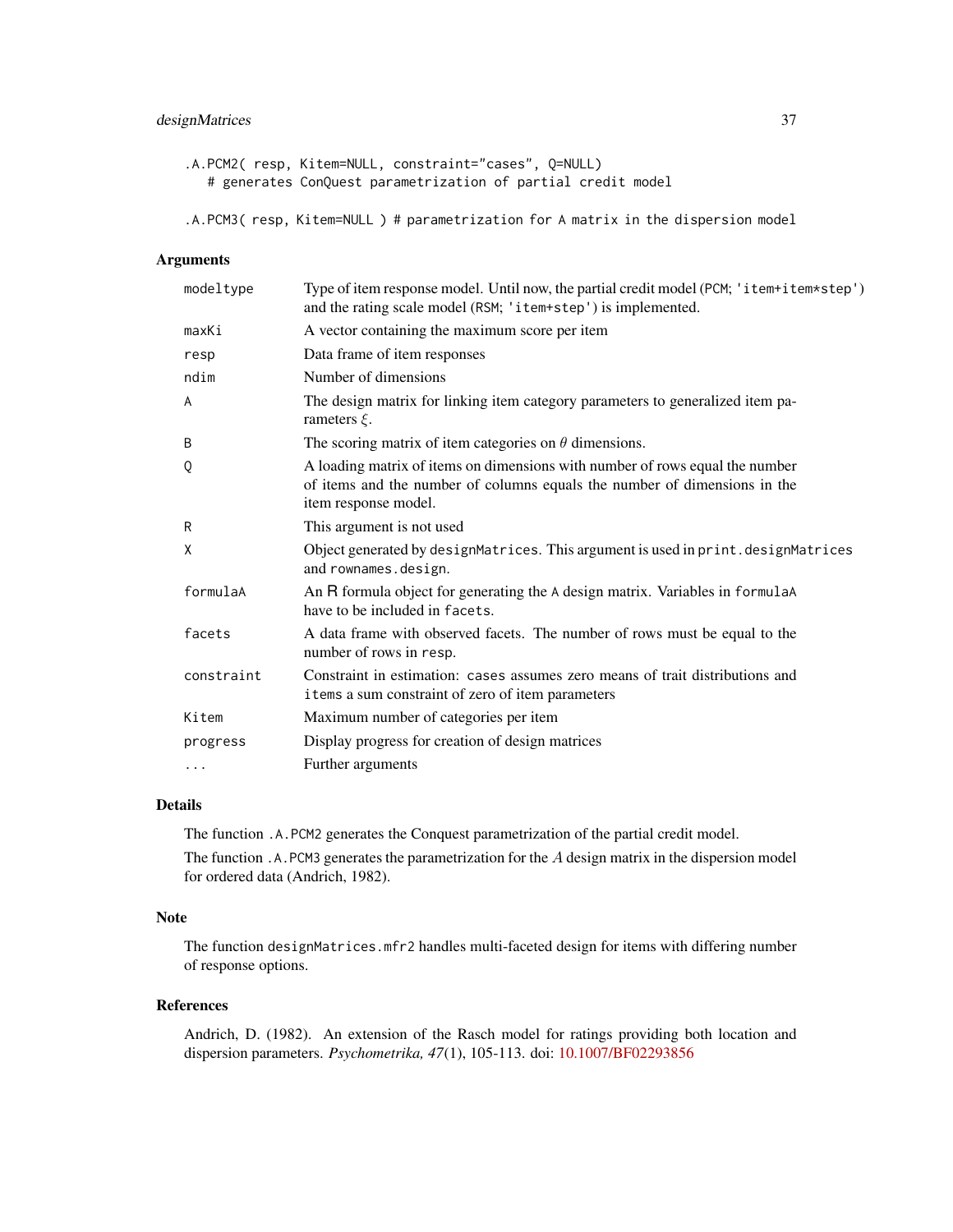38 doparse

## See Also

See [data.sim.mfr](#page-28-0) for some examples for creating design matrices.

### Examples

```
###########################################################
# different parametrizations for ordered data
data( data.gpcm )
resp <- data.gpcm
# parametrization for partial credit model
A1 <- TAM::designMatrices( resp=resp )$A
# item difficulty and threshold parametrization
A2 <- TAM::.A.PCM2( resp )
# dispersion model of Andrich (1982)
A3 <- TAM::.A.PCM3( resp )
# rating scale model
A4 <- TAM::designMatrices( resp=resp, modeltype="RSM" )$A
```
<span id="page-37-0"></span>doparse *Parsing a String with* DO *Statements*

# **Description**

This function parses a string and expands this string in case of DO statements which are shortcuts for writing loops. The statement  $DO(n, m, k)$  increments an index from n to m in steps of k. The index in the string model must be defined as %. For a nested loop within a loop, the DO2 statement can be used using %1 and %2 as indices. See Examples for hints on the specification. The loop in DO2 must not be explicitly crossed, e.g. in applications for specifying covariances or correlations. The formal syntax for

for (ii in 1:(K-1)){ for (jj in (ii+1):K) { ... } } can be written as DO2(1,K-1,1,%1,K,1 ). See Example 2.

#### Usage

doparse(model)

### Arguments

model A string with DO or DO2 statements.

## Value

Parsed string in which DO statements are expanded.

## See Also

This function is also used in [lavaanify.IRT](#page-69-0) and [tamaanify](#page-208-0).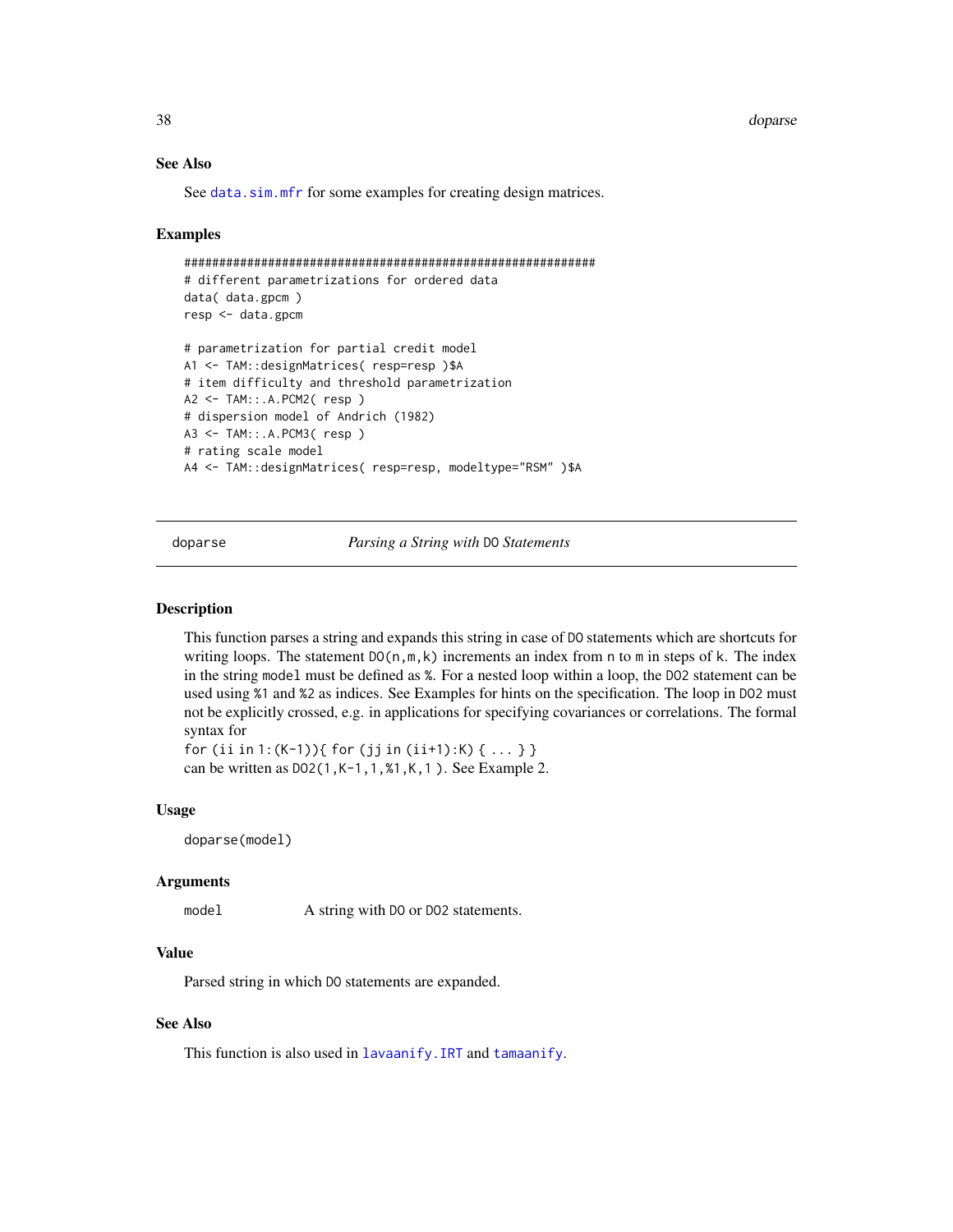# doparse

```
# EXAMPLE 1: doparse example
# define model
model \leftarrow "
# items I1, ..., I10 load on G
DO(1, 10, 1)G = \sim lamg% * I%
DOEND
I2 | 0.75*t1
v10 > 0;
# The first index loops from 1 to 3 and the second index loops from 1 to 2
D02(1,3,1, 1,2,1)F%2 = ~a%2%1 + A%2%1 ;DOEND
# Loop from 1 to 9 with steps of 2
DO(1, 9, 2)HA1 = ~I%I% | beta% * t1
DOEND
# process string
out <- TAM::doparse(model)
cat(out)# items I1,..., I10 load on G
 ##\##
         G = \sim lamg1 * I1
         G = \sim lamg2 * I2
 ##
         G = \sim lamg3 * I3
 ##G = \sim lamg4 * I4
 ##G = \sim lamg5 * I5
 \# \#G = \sim lamg6 * I6
 \# \#\# \#G = \sim lamg7 * I7
 \# \#G = \sim lamg8 * 18
 ##G = \sim lamg9 * I9
 \# \#G = \sim lamg10 * I10
 ##I2 | 0.75*t1
 ##v10 > 0##
         F1 = \sim a11 \times A11\# \#F2 = \infty a21 * A21
         F1 = ~ a12 ~ * A12\# \#F2 = ~a22 ~* A22##F1 = ~ a13 \times A13\# \#F2 = ~ a23 ~ * A23\# \#HA1 = \sim I1\# \#\# \#HA1 = \sim I3\# \#HA1 = ~ 15HA1 = ~ I7##HA1 = ~ 19##I1 | beta1 * t1
 \# \#
```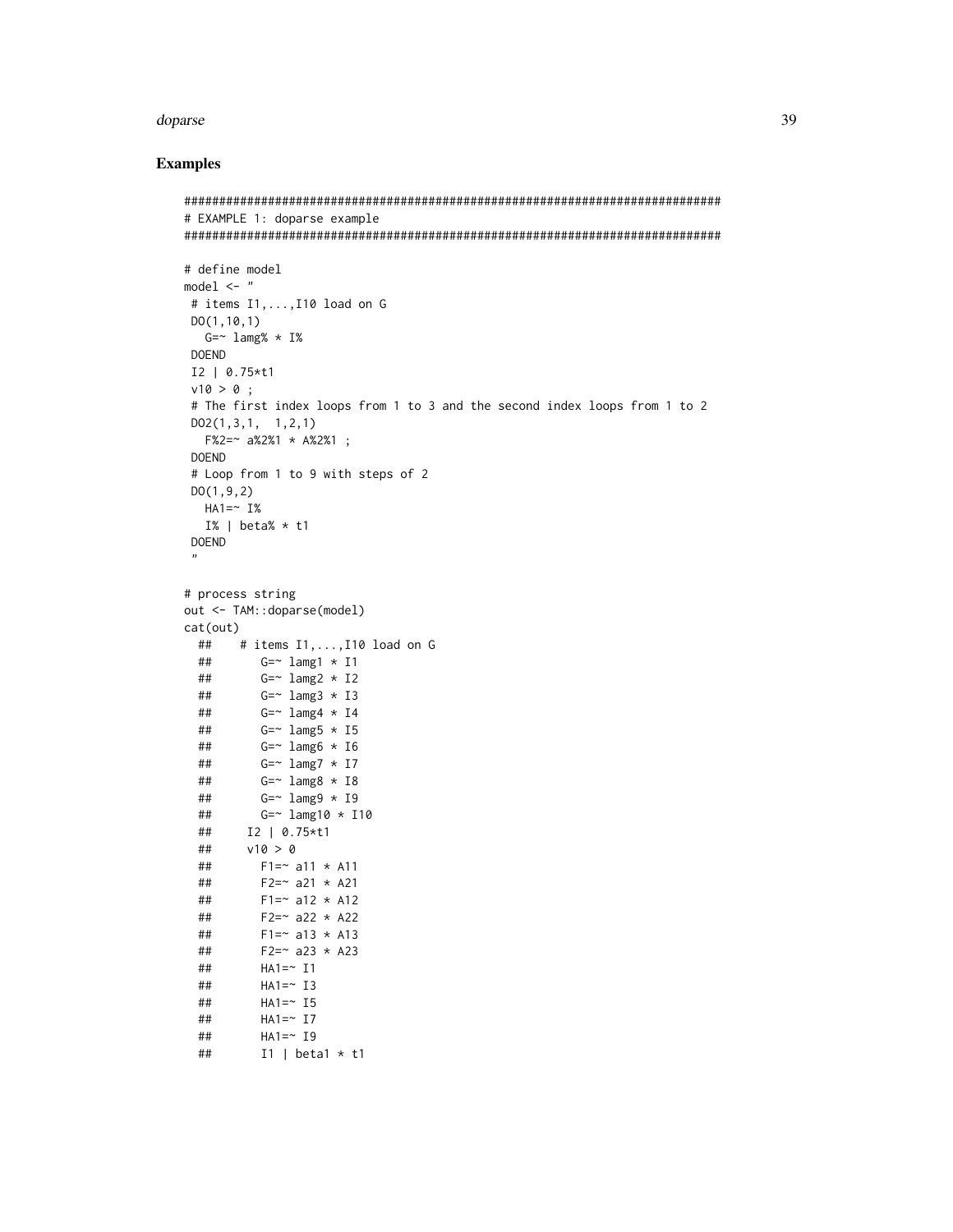```
40 and the state of the state of the state of the state of the state of the state of the state of the state of the state of the state of the state of the state of the state of the state of the state of the state of the sta
```

```
## I3 | beta3 * t1
 ## I5 | beta5 * t1
 ## I7 | beta7 * t1
 ## I9 | beta9 * t1
#############################################################################
# EXAMPLE 2: doparse with nested loop example
#############################################################################
# define model
model <- "
DO(1,4,1)
  G=~ lamg% * I%
DOEND
# specify some correlated residuals
DO2(1,3,1,%1,4,1)
  I%1 \sim I%2
DOEND
 "
# process string
out <- TAM::doparse(model)
cat(out)
 ## G=~ lamg1 * I1
 ## G=~ lamg2 * I2
 ## G=~ lamg3 * I3
 ## G=~ lamg4 * I4
 ## # specify some correlated residuals
 ## I1 ~~ I2
 ## I1 \sim I3<br>## I1 \sim I4I1 ~ \sim ~ I4## I2 ~~ I3
 ## I2 ~~ I4
 ## I3 ~~ I4
```
IRT.cv *Cross-Validation of a Fitted IRT Model*

#### Description

This S3 method performs a cross-validation of a fitted item response model.

# Usage

IRT.cv(object, ...)

### Arguments

| object   | Object                         |
|----------|--------------------------------|
| $\cdots$ | Further arguments to be passed |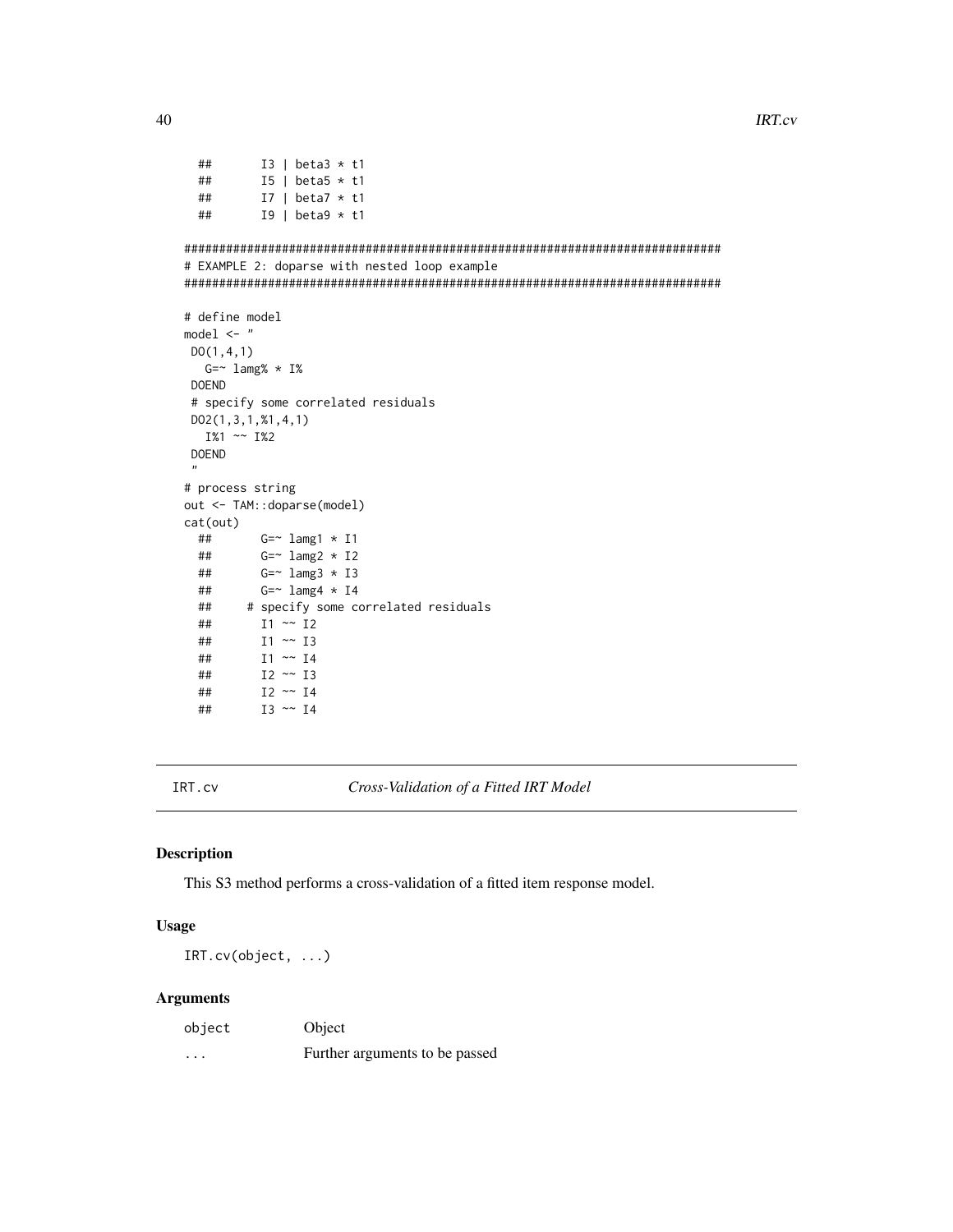#### IRT.data.tam 41

# Value

Numeric value: the cross-validated deviance value

IRT.data.tam *Extracting Item Response Dataset*

#### Description

Extracts the used data set for models fitted in **TAM**. See [CDM::IRT.data](#page-0-0) for more details.

#### Usage

```
## S3 method for class 'tam.mml'
IRT.data(object, ...)
```
## S3 method for class 'tam.mml.3pl' IRT.data(object, ...)

## S3 method for class 'tamaan' IRT.data(object, ...)

# Arguments

| object | Object of class tam, tam, mml, tam, mml, 3pl or tamaan. |
|--------|---------------------------------------------------------|
| .      | Further arguments to be passed                          |

## Value

A dataset with item responses

## Examples

```
## Not run:
#############################################################################
# EXAMPLE 1: Dichotomous data data.sim.rasch
#############################################################################
```

```
data(data.sim.rasch)
dat <- data.sim.rasch
```

```
# estimate model
mod1 <- TAM::tam.mml(dat)
# extract dataset (and weights and group if available)
dmod1 <- IRT.data(mod1)
str(dmod1)
```
## End(Not run)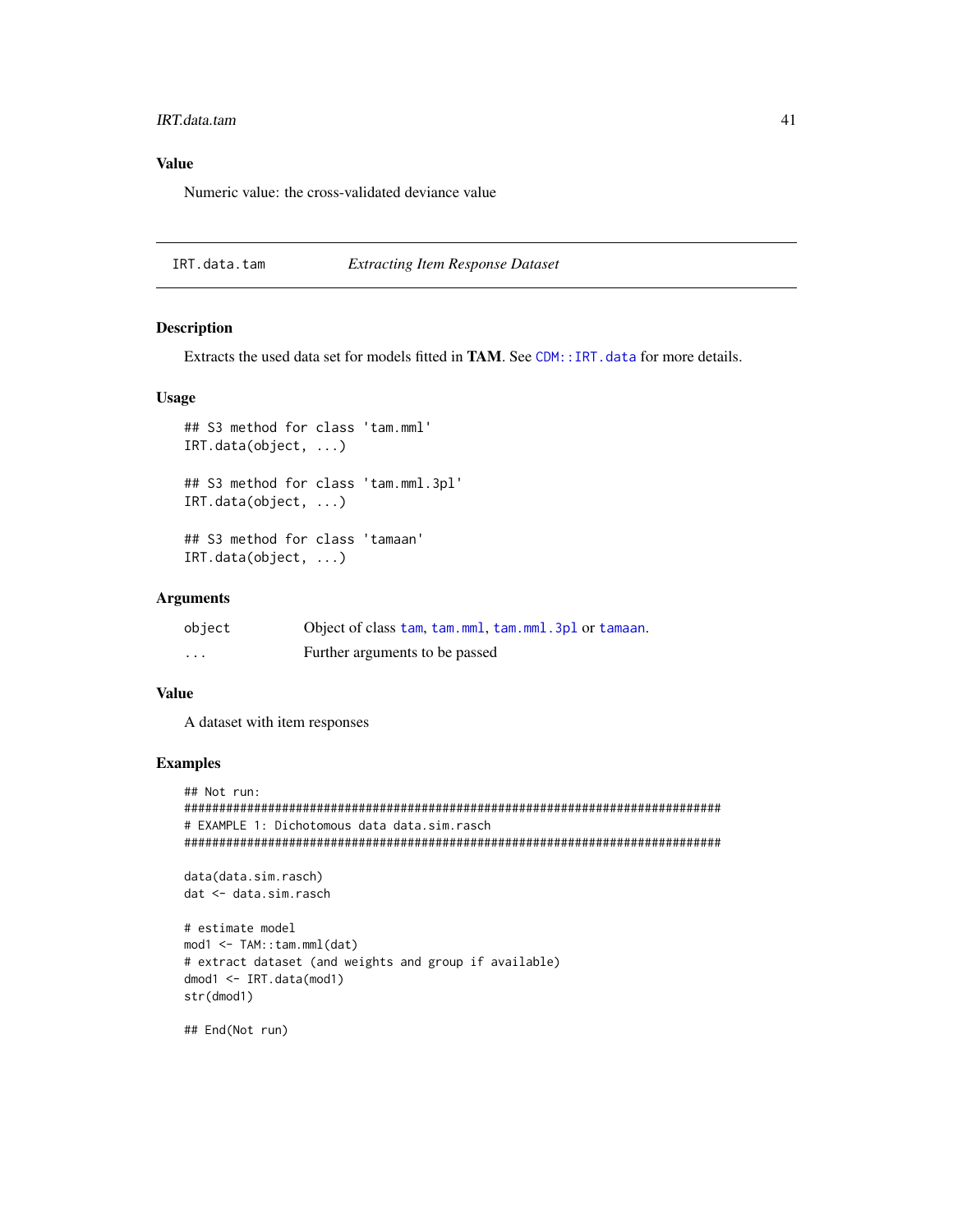# Description

This function draws plausible values of a continuous latent variable based on a fitted object for which the [CDM::IRT.posterior](#page-0-0) method is defined.

# Usage

```
IRT.drawPV(object,NPV=5)
```
# Arguments

| object     | Object for which the method CDM:: IRT. posterior does exist. |
|------------|--------------------------------------------------------------|
| <b>NPV</b> | Number of plausible values to be drawn.                      |

# Value

Matrix with plausible values

# Examples

```
## Not run:
#############################################################################
# EXAMPLE 1: Plausible value imputation for Rasch model in sirt
#############################################################################
```

```
library(sirt)
data(data.read, package="sirt")
dat <- data.read
```

```
# fit Rasch model
mod <- rasch.mml2(dat)
# draw 10 plausible values
pv1 <- TAM::IRT.drawPV(mod, NPV=10)
```
## End(Not run)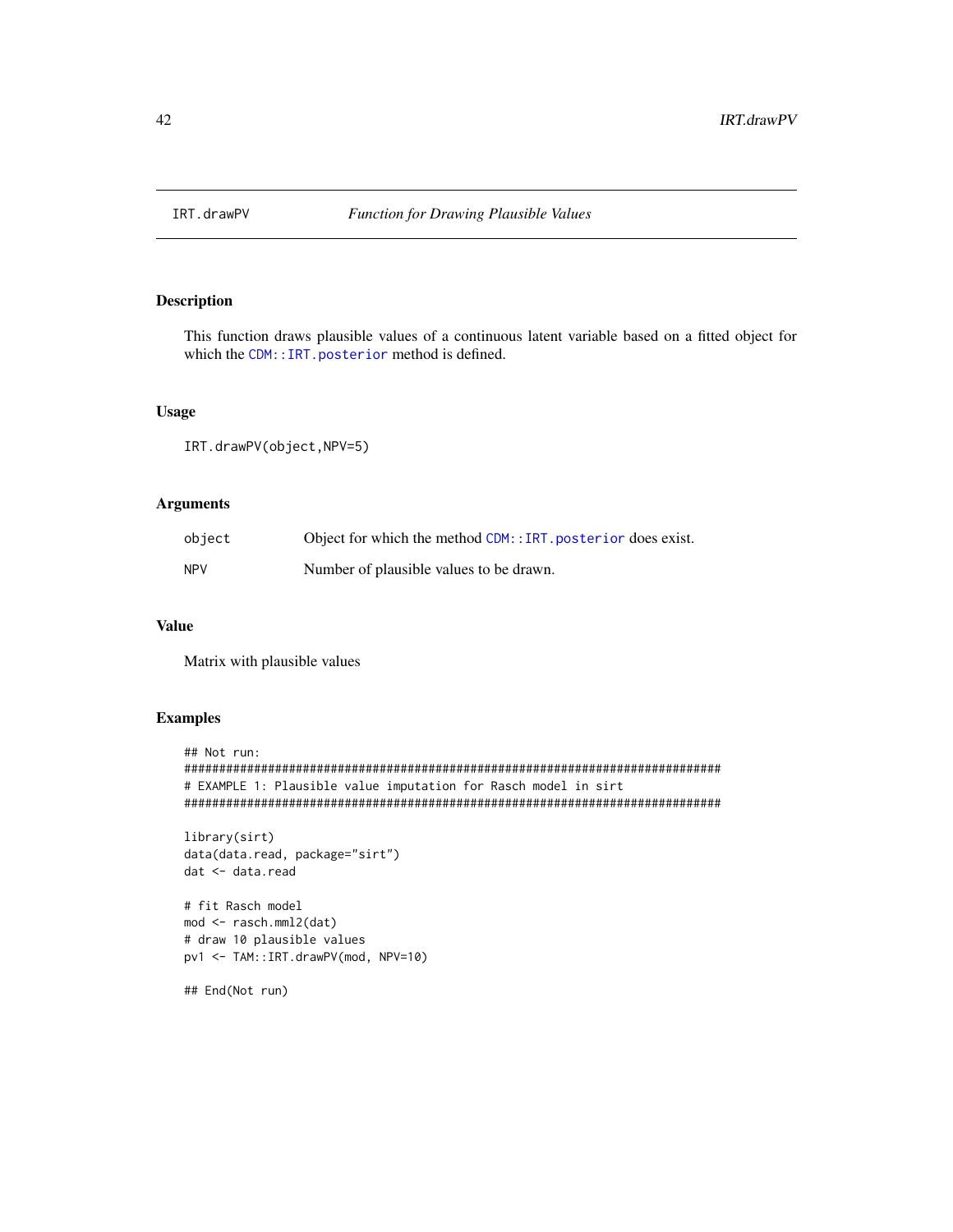IRT.expectedCounts *Extracting Expected Counts*

### Description

Extracts expected counts for models fitted in TAM. See [CDM::IRT.expectedCounts](#page-0-0) for more details.

## Usage

```
## S3 method for class 'tam'
IRT.expectedCounts(object, ...)
## S3 method for class 'tam.mml'
IRT.expectedCounts(object, ...)
## S3 method for class 'tam.mml.3pl'
IRT.expectedCounts(object, ...)
## S3 method for class 'tamaan'
IRT.expectedCounts(object, ...)
## S3 method for class 'tam.np'
IRT.expectedCounts(object, ...)
```
### Arguments

| object   | Object of class tam, tam, mml, tam, mml, 3pl, tam, np or tamaan. |
|----------|------------------------------------------------------------------|
| $\cdots$ | Further arguments to be passed                                   |

# Value

See [CDM::IRT.expectedCounts](#page-0-0).

## Examples

```
## Not run:
#############################################################################
# EXAMPLE 1: Dichotomous data data.sim.rasch - extract expected counts
#############################################################################
```

```
data(data.sim.rasch)
# 1PL estimation
mod1 <- TAM::tam.mml(resp=data.sim.rasch)
# extract expected counts
IRT.expectedCounts(mod1)
```
## End(Not run)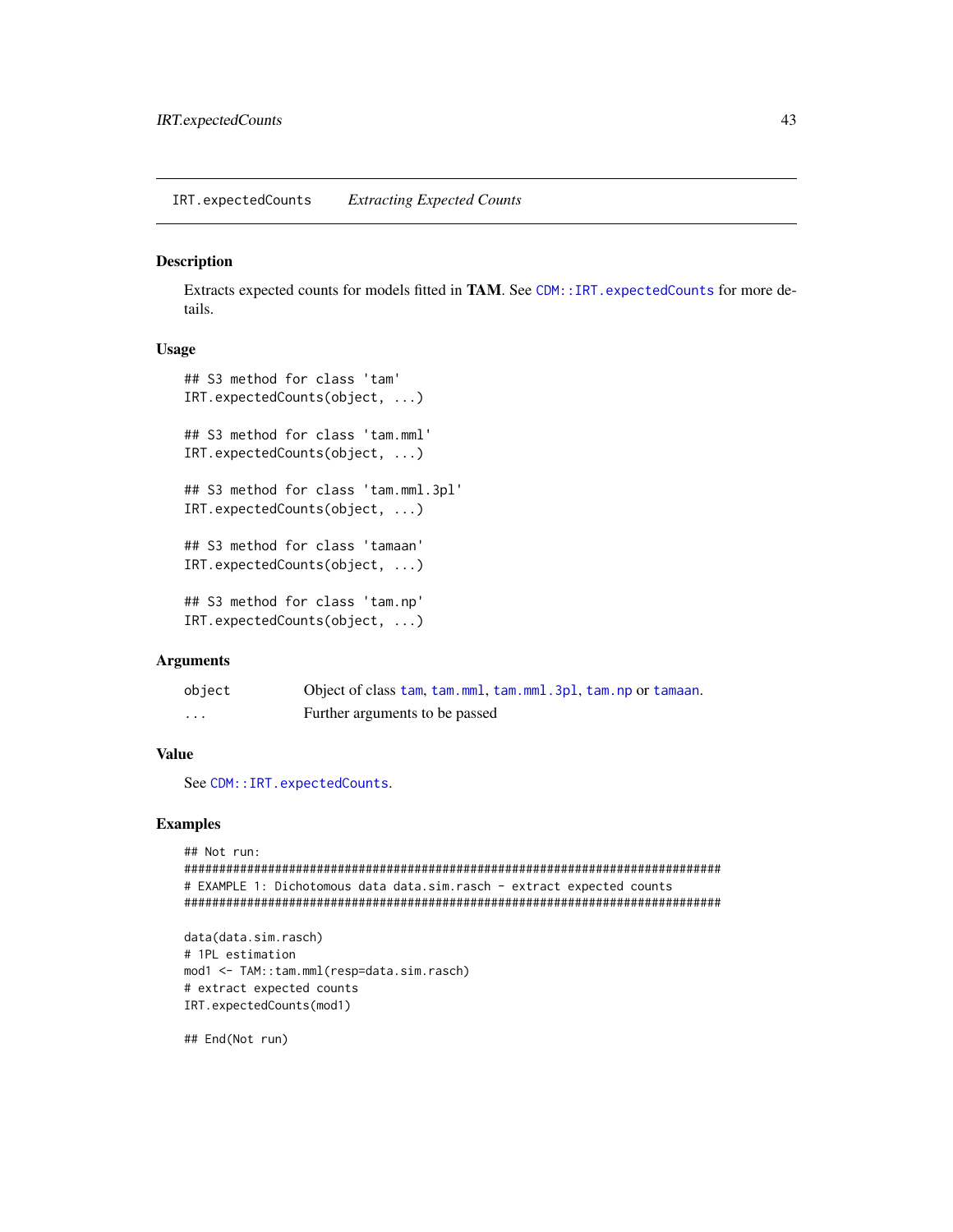#### Description

Extracts factor scores for models fitted in **TAM**. See [CDM::IRT.factor.scores](#page-0-0) for more details.

### Usage

```
## S3 method for class 'tam'
IRT.factor.scores(object, type="EAP", ...)
## S3 method for class 'tam.mml'
IRT.factor.scores(object, type="EAP", ...)
## S3 method for class 'tam.mml.3pl'
IRT.factor.scores(object, type="EAP", ...)
## S3 method for class 'tamaan'
IRT.factor.scores(object, type="EAP", ...)
```
#### Arguments

| object | Object of class tam, tam, mml, tam, mml, 3pl or tamaan.                                                                                                                                                                                           |
|--------|---------------------------------------------------------------------------------------------------------------------------------------------------------------------------------------------------------------------------------------------------|
| type   | Type of factor score to be used. type="EAP" can be used for all classes in<br><b>TAM</b> while type="WLE" and type="MLE" can only be used for objects of class<br>tam, mml. Further arguments to the used function tam, wle can be specified with |
|        |                                                                                                                                                                                                                                                   |
| .      | Further arguments to be passed                                                                                                                                                                                                                    |

## Value

See [CDM::IRT.factor.scores](#page-0-0).

```
## Not run:
#############################################################################
# EXAMPLE 1: data.sim.rasch - Different factor scores in Rasch model
#############################################################################
data(data.sim.rasch)
# 1PL estimation
mod1 <- TAM::tam.mml(resp=data.sim.rasch)
# EAP
pmod1 <- IRT.factor.scores( mod1 )
# WLE
pmod1 <- IRT.factor.scores( mod1, type="WLE" )
```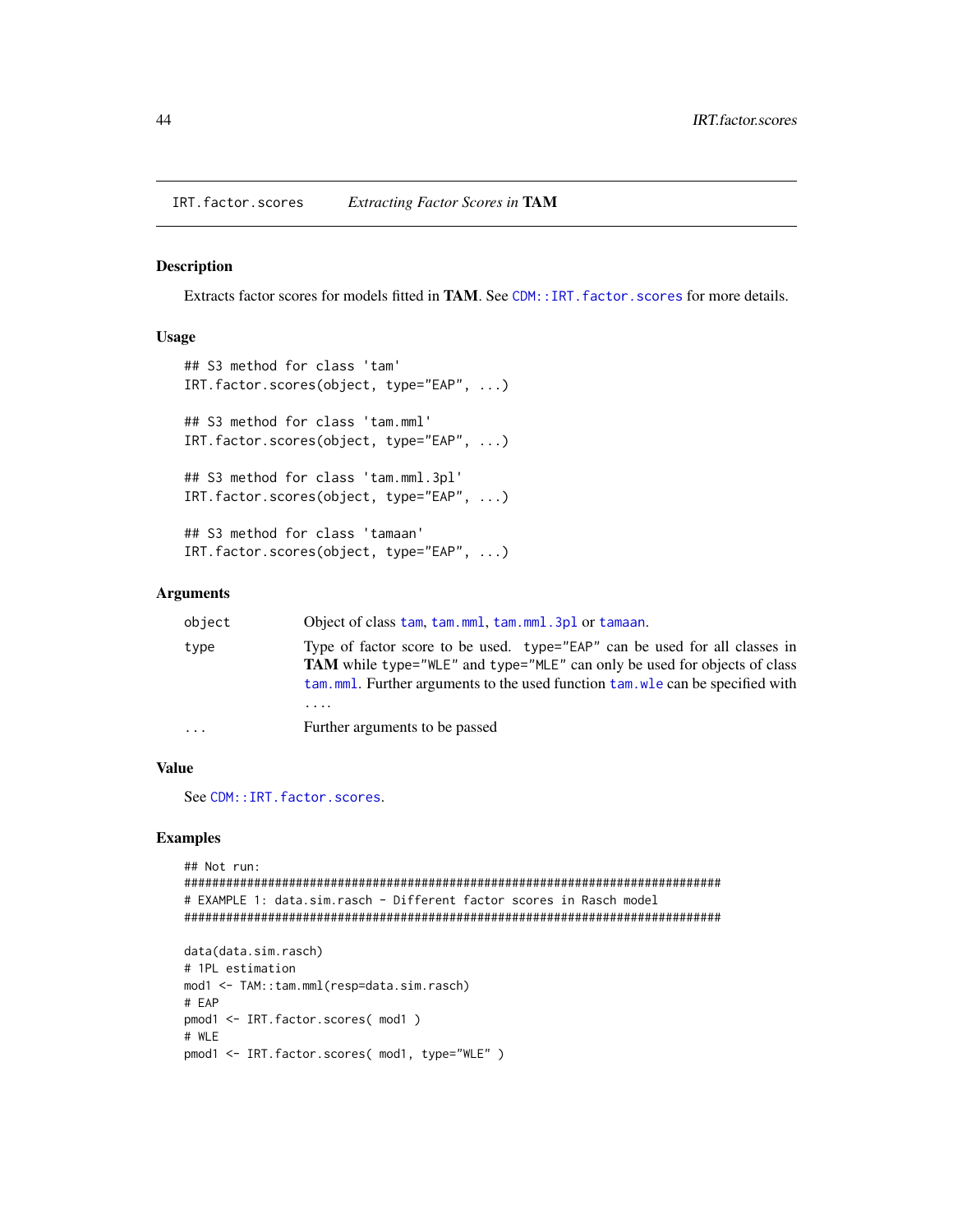```
# MLE
pmod1 <- IRT.factor.scores( mod1, type="MLE" )
## End(Not run)
```
IRT.frequencies.tam *Observed and Expected Frequencies for Univariate and Bivariate Distributions*

## Description

Computes observed and expected frequencies for univariate and bivariate distributions for models fitted in TAM. See CDM:: IRT. frequencies for more details.

# Usage

```
## S3 method for class 'tam.mml'
IRT.frequencies(object, ...)
```
## S3 method for class 'tam.mml.3pl' IRT.frequencies(object, ...)

## S3 method for class 'tamaan' IRT.frequencies(object, ...)

# Arguments

| object   | Object of class tam, tam, mml, tam, mml, 3pl or tamaan. |
|----------|---------------------------------------------------------|
| $\cdots$ | Further arguments to be passed                          |

# Value

See [CDM::IRT.frequencies](#page-0-0).

#### See Also

[CDM::IRT.frequencies](#page-0-0)

## Examples

```
## Not run:
#############################################################################
# EXAMPLE 1: Dichotomous data data.sim.rasch
#############################################################################
data(data.sim.rasch)
```
dat <- data.sim.rasch

# estimate model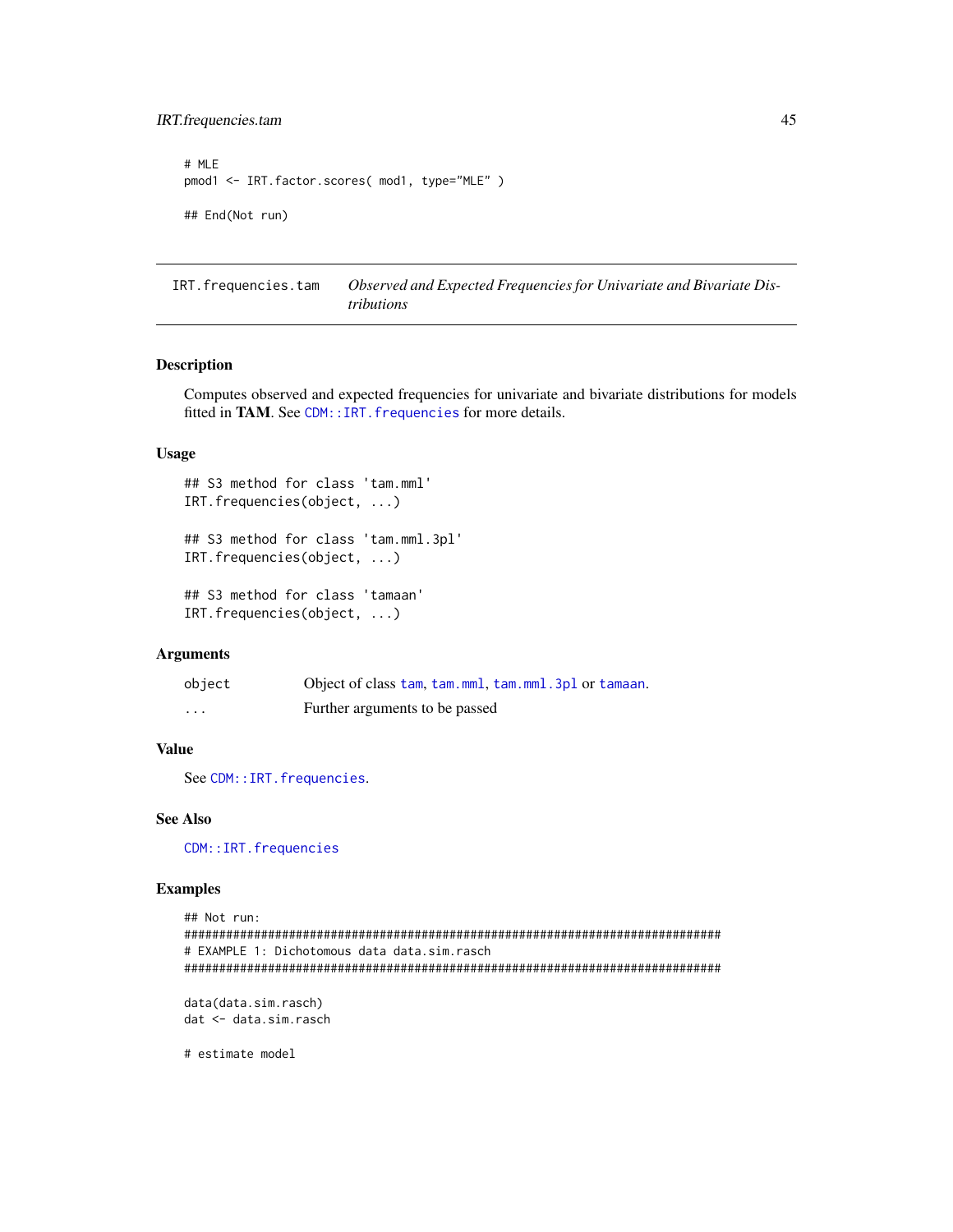```
mod1 <- TAM::tam.mml(dat)
# compute observed and expected frequencies
fmod1 <- IRT.frequencies(mod1)
str(fmod1)
## End(Not run)
```
IRT.informationCurves *Item and Test Information Curve*

# Description

An S3 method which computes item and test information curves, see Muraki (1993).

# Usage

```
IRT.informationCurves(object, ...)
## S3 method for class 'tam.mml'
IRT.informationCurves( object, h=.0001, iIndex=NULL,
          theta=NULL, ... )
## S3 method for class 'tam.mml.2pl'
IRT.informationCurves( object, h=.0001, iIndex=NULL,
         theta=NULL, ... )
## S3 method for class 'tam.mml.mfr'
IRT.informationCurves( object, h=.0001, iIndex=NULL,
          theta=NULL, ... )
## S3 method for class 'tam.mml.3pl'
IRT.informationCurves( object, h=.0001, iIndex=NULL,
          theta=NULL, ... )
## S3 method for class 'IRT.informationCurves'
plot(x, curve_type="test", ...)
```
#### **Arguments**

| object       | Object of class tam.mml, tam.mml.2pl, tam.mml.mfr or tam.mml.3pl.                                                            |
|--------------|------------------------------------------------------------------------------------------------------------------------------|
| $\cdots$     | Further arguments to be passed                                                                                               |
| h            | Numerical differentiation parameter                                                                                          |
| iIndex       | Indices of items for which test information should be computed. The default is<br>to use all items.                          |
| theta        | Optional vector of $\theta$ for which information curves should be computed.                                                 |
| curve_type   | Type of information to be plotted. It can be "test" for the test information<br>curve and "se" for the standard error curve. |
| $\mathsf{x}$ | Object of class tam.mml, tam.mml.2pl, tam.mml.mfr or tam.mml.3pl.                                                            |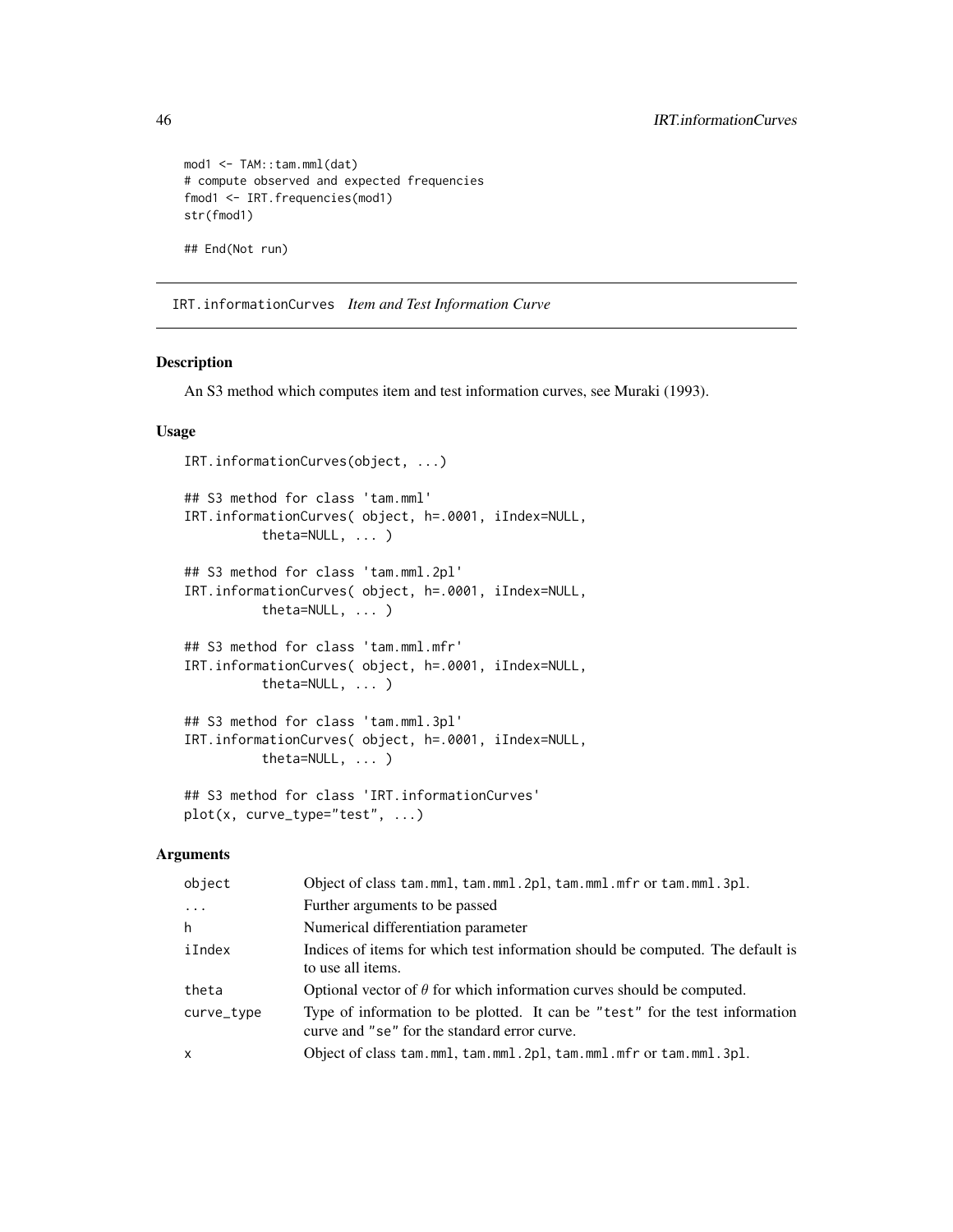## **IRT.informationCurves**

## **Value**

List with following entries

| se_curve               | Standard error curves            |
|------------------------|----------------------------------|
| test info curve        |                                  |
|                        | Test information curve           |
| info_curves_item       |                                  |
|                        | Item information curves          |
| info_curves_categories |                                  |
|                        | Item-category information curves |
| theta                  | Used $\theta$ grid               |

## **References**

Muraki, E. (1993). Information functions of the generalized partial credit model. Applied Psychological Measurement, 17(4), 351-363. doi: 10.1177/014662169301700403

```
## Not run:
# EXAMPLE 1: Dichotomous data | data.read
data(data.read, package="sirt")
dat <- data.read
# fit 2PL model
mod1 <- TAM::tam.mml.2pl(dat)
summary(mod1)
# compute information curves at grid seq(-5,5,length=100)
imod1 <- TAM::IRT.informationCurves( mod1, theta=seq(-5,5,len=100) )
str(imod1)# plot test information
plot( imod1)
# plot standard error curve
plot(imod1, curve_type="se", xlim=c(-3,2))
# cutomized plot
plot(imod1, curve_type="se", xlim=c(-3,2), ylim=c(0,2), lwd=2, lty=3)
# EXAMPLE 2: Mixed dichotomous and polytomous data
data(data.timssAusTwn.scored, package="TAM")
dat <- data.timssAusTwn.scored
# select item response data
items <- grep( "M0", colnames(dat), value=TRUE)
resp < - \text{dat}[, items ]
```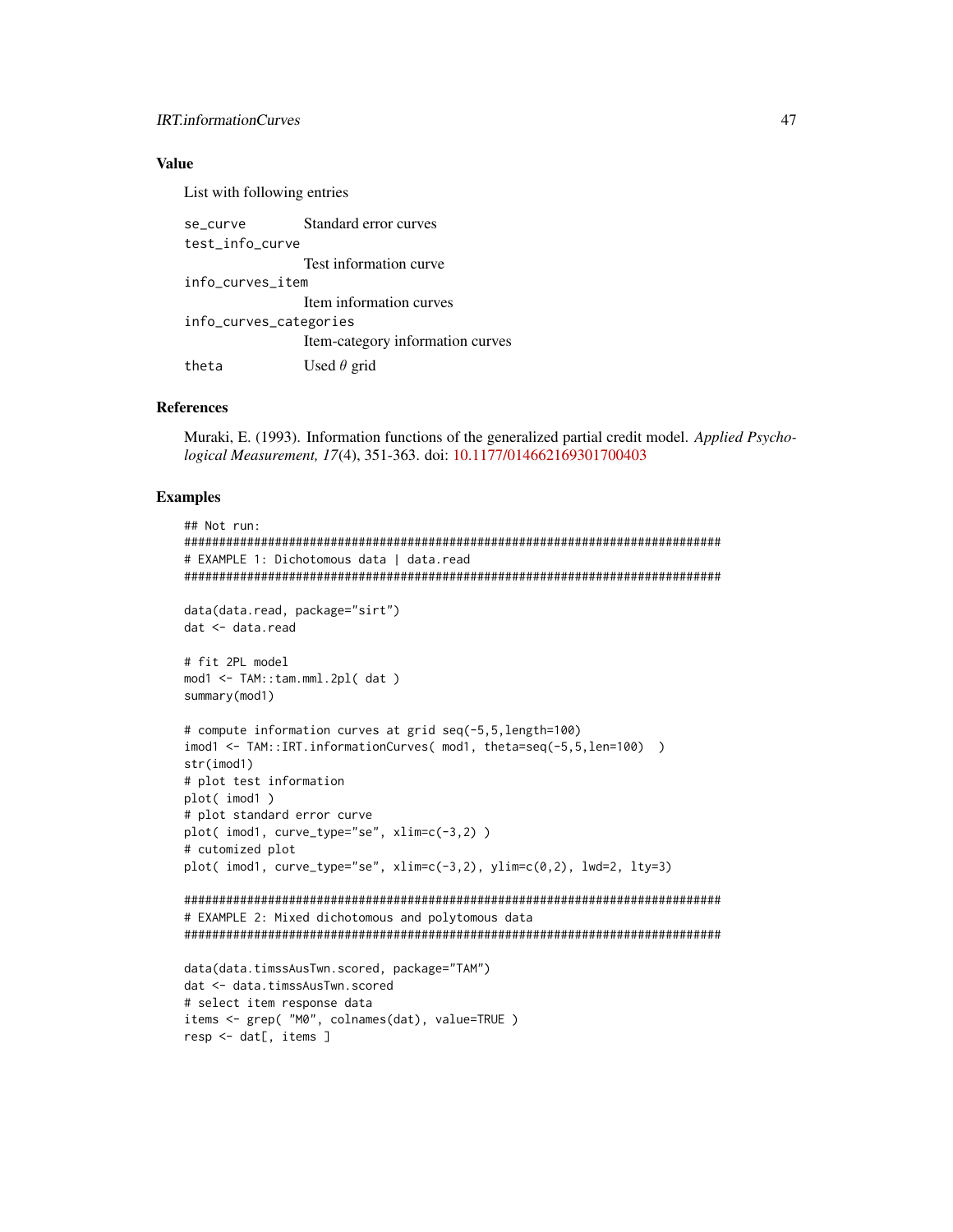```
#*** Model 1: Partial credit model
mod1 <- TAM::tam.mml( resp )
summary(mod1)
# information curves
imod1 <- TAM::IRT.informationCurves( mod1, theta=seq(-3,3,len=20) )
#*** Model 2: Generalized partial credit model
mod2 <- TAM::tam.mml.2pl( resp, irtmodel="GPCM")
summary(mod2)
imod2 <- TAM::IRT.informationCurves( mod2 )
#*** Model 3: Mixed 3PL and generalized partial credit model
psych::describe(resp)
maxK <- apply( resp, 2, max, na.rm=TRUE )
I \leftarrow \text{ncol}(\text{resp})# specify guessing parameters, including a prior distribution
est.guess <- 1:I
est.guess[ maxK > 1 ] <- 0
guess <- .2*(est.guess >0)
guess.prior <- matrix( 0, nrow=I, ncol=2 )
guess.prior[ est.guess > 0, 1] <- 5
guess.prior[ est.guess > 0, 2] <- 17
# fit model
mod3 <- TAM::tam.mml.3pl( resp, gammaslope.des="2PL", est.guess=est.guess, guess=guess,
           guess.prior=guess.prior,
           control=list( maxiter=100, Msteps=10, fac.oldxsi=0.1,
                        nodes=seq(-8,8,len=41) ), est.variance=FALSE )
summary(mod3)
# information curves
imod3 <- TAM::IRT.informationCurves( mod3 )
imod3
#*** estimate model in mirt package
library(mirt)
itemtype <- rep("gpcm", I)
itemtype[ maxK==1] <- "3PL"
mod3b <- mirt::mirt(resp, 1, itemtype=itemtype, verbose=TRUE )
print(mod3b)
## End(Not run)
```
<span id="page-47-0"></span>

IRT.irfprob *Extracting Item Response Functions*

#### Description

Extracts item response functions for models fitted in **TAM**. See [CDM::IRT.irfprob](#page-0-0) for more details.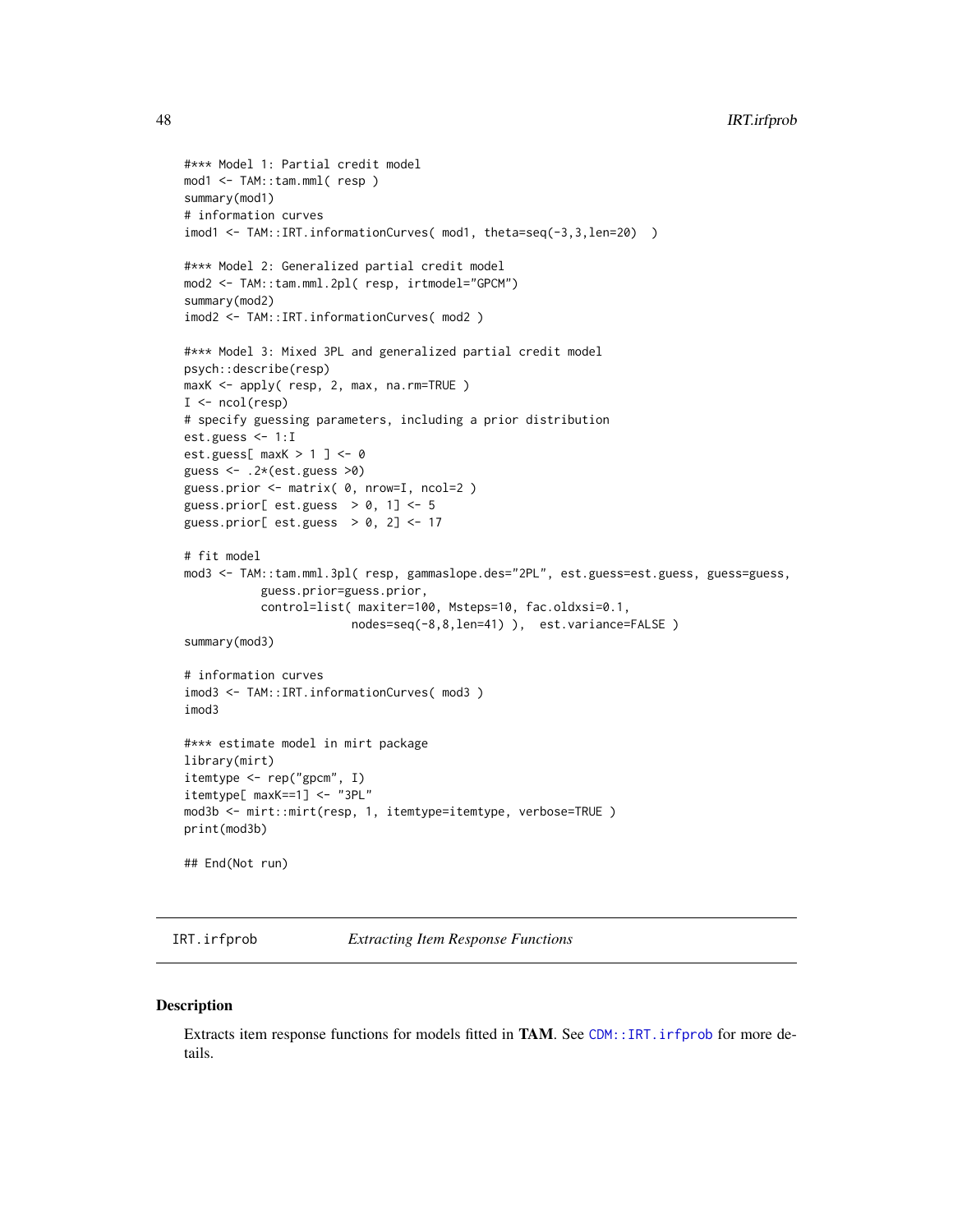# IRT.itemfit.tam 49

# Usage

```
## S3 method for class 'tam'
IRT.irfprob(object, ...)
## S3 method for class 'tam.mml'
IRT.irfprob(object, ...)
## S3 method for class 'tam.mml.3pl'
IRT.irfprob(object, ...)
## S3 method for class 'tamaan'
IRT.irfprob(object, ...)
## S3 method for class 'tam.np'
IRT.irfprob(object, ...)
```
# Arguments

| object   | Object of class tam, tam, mml, tam, mml, 3pl, tam, np or tamaan. |
|----------|------------------------------------------------------------------|
| $\cdots$ | Further arguments to be passed                                   |

## Value

See [CDM::IRT.irfprob](#page-0-0).

### Examples

```
#############################################################################
# EXAMPLE 1: Dichotomous data data.sim.rasch - item response functions
#############################################################################
```

```
data(data.sim.rasch)
# 1PL estimation
mod1 <- TAM::tam.mml(resp=data.sim.rasch)
IRT.irfprob(mod1)
```
IRT.itemfit.tam *RMSD Item Fit Statistics for* TAM *Objects*

# Description

Computes the RMSD item fit statistic (formerly labeled as RMSEA; Yamamoto, Khorramdel, & von Davier, 2013) for fitted objects in the TAM package, see [CDM::IRT.itemfit](#page-0-0) and [CDM::IRT.RMSD](#page-0-0).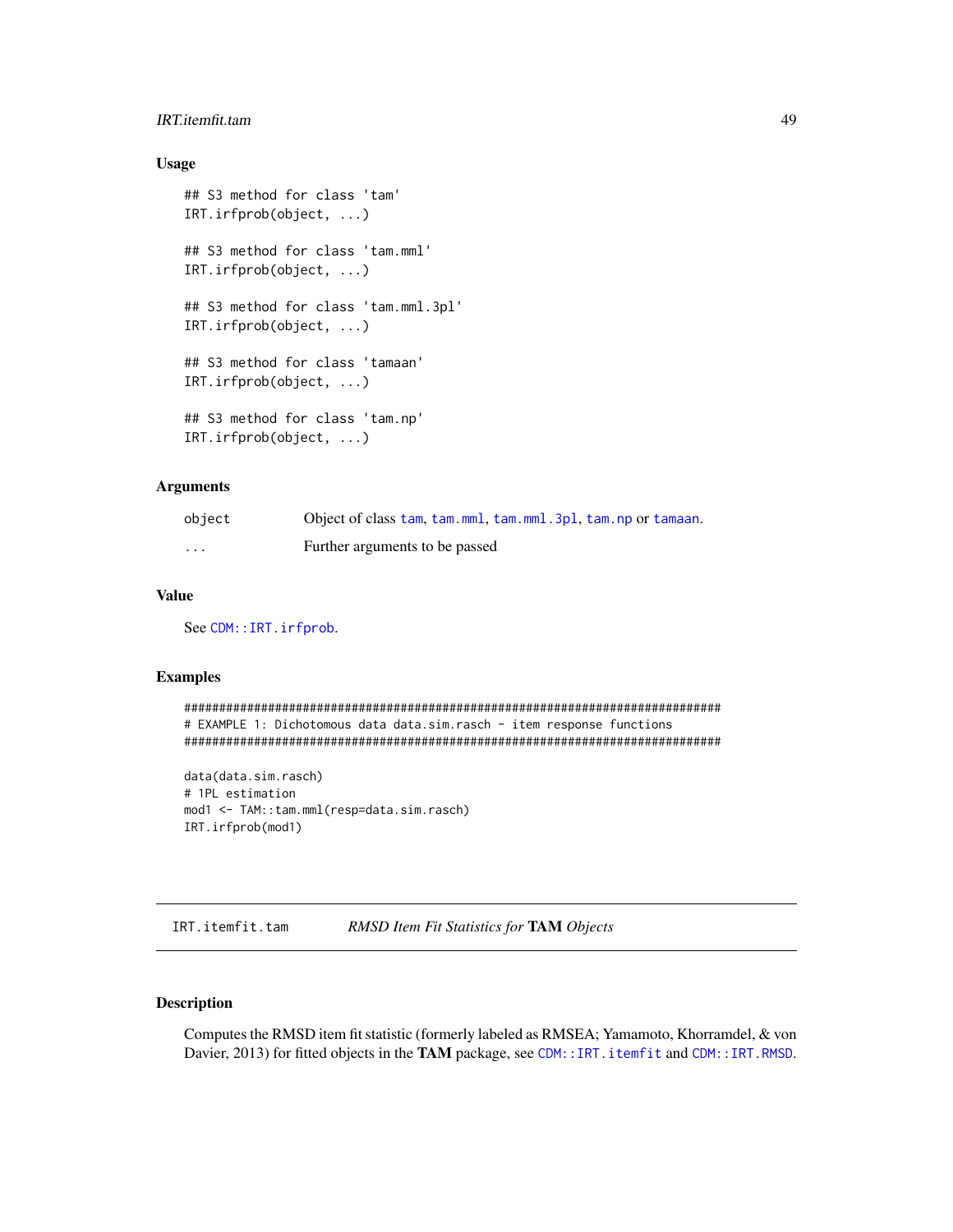## Usage

```
## S3 method for class 'tam.mml'
IRT.itemfit(object, method="RMSD", ...)
## S3 method for class 'tam.mml.2pl'
IRT.itemfit(object, method="RMSD", ...)
## S3 method for class 'tam.mml.mfr'
IRT.itemfit(object, method="RMSD", ...)
## S3 method for class 'tam.mml.3pl'
IRT.itemfit(object, method="RMSD", ...)
```
# Arguments

| object                  | Object of class tam.mml, tam.mml.2pl, tam.mml.mfr or tam.mml.3pl.                                                                                                 |
|-------------------------|-------------------------------------------------------------------------------------------------------------------------------------------------------------------|
| method                  | Requested method for item fit calculation. Currently, only the RMSD fit statistic<br>(formerly labeled as the RMSEA statistic, see CDM: : IRT. RMSD) can be used. |
| $\cdot$ $\cdot$ $\cdot$ | Further arguments to be passed.                                                                                                                                   |

# References

Yamamoto, K., Khorramdel, L., & von Davier, M. (2013). Scaling PIAAC cognitive data. In OECD (Eds.). *Technical Report of the Survey of Adults Skills (PIAAC)* (Ch. 17). Paris: OECD.

## See Also

[CDM::IRT.itemfit](#page-0-0), [CDM::IRT.RMSD](#page-0-0)

```
## Not run:
#############################################################################
# EXAMPLE 1: RMSD item fit statistic data.read
#############################################################################
library(sirt)
data(data.read,package="sirt")
dat <- data.read
#*** fit 1PL model
mod1 <- TAM::tam.mml( dat )
summary(mod1)
#*** fit 2PL model
mod2 <- TAM::tam.mml.2pl( dat )
summary(mod2)
#*** assess RMSEA item fit
fmod1 <- IRT.itemfit(mod1)
```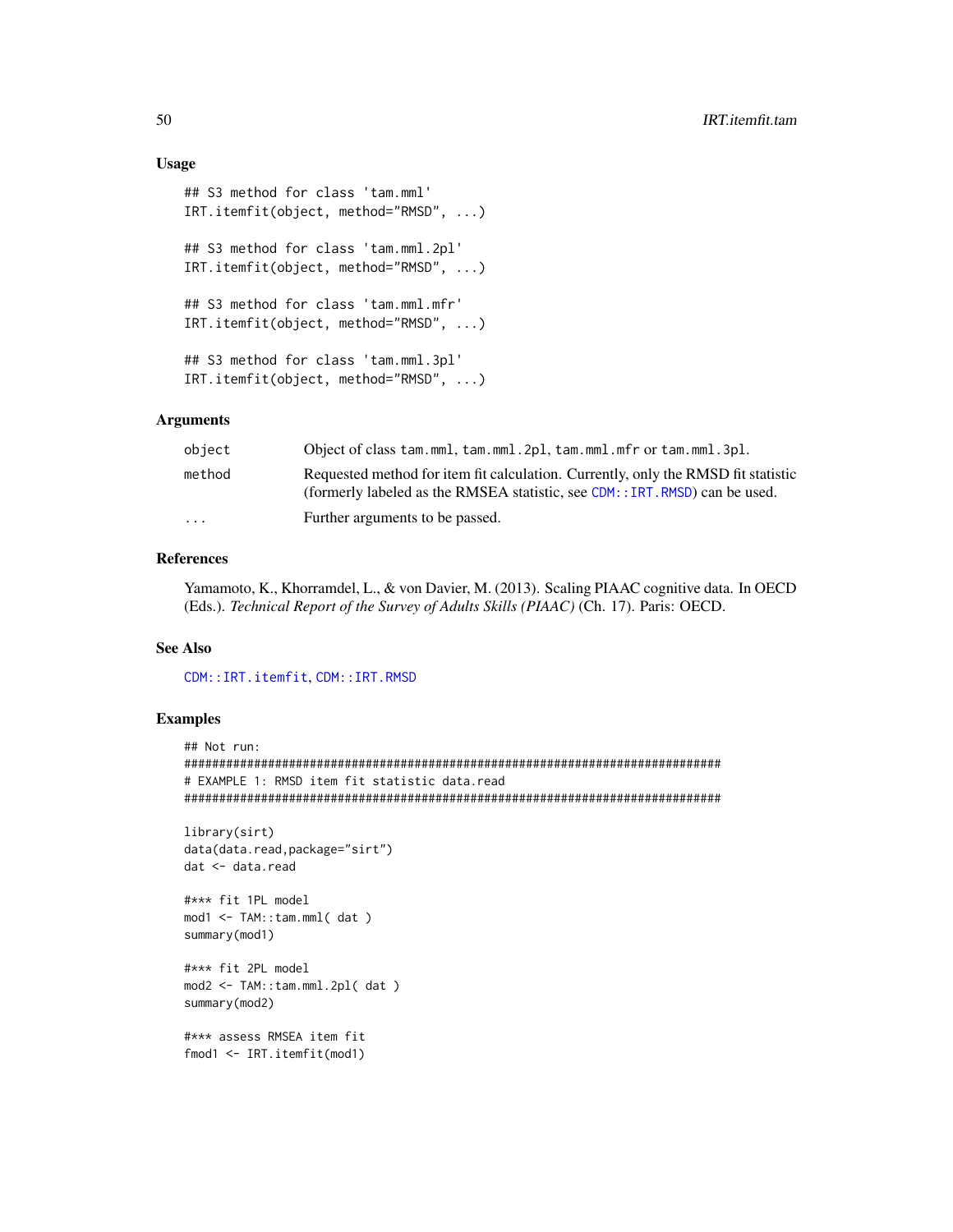## IRT.likelihood

```
fmod2 \leq TRT.itemfit(mod2)# summary of fit statistics
summary(fmod1)
summary(fmod2)
# EXAMPLE 2: Simulated 2PL data and fit of 1PL model
set.seed(987)
N < -1000# 1000 persons
I \leftarrow 10# 10 items
# define item difficulties and item slopes
b \leftarrow \text{seq}(-2, 2, \text{len=I})a \leftarrow rep(1, I)a[c(3,8)] \leftarrow c(1.7, .4)# simulate 2PL data
dat <- sirt::sim.raschtype( theta=rnorm(N), b=b, fixed.a=a)
# fit 1PL model
mod <- TAM::tam.mml(dat)
# RMSEA item fit
fmod <- IRT.itemfit(mod)
round(fmod, 3)
## End(Not run)
```
IRT.likelihood Extracting Individual Likelihood and Individual Posterior

### Description

Extracts individual likelihood and posterior for models fitted in TAM. See CDM::IRT.likelihood for more details.

# **Usage**

```
## S3 method for class 'tam'
IRT.likelihood(object, ...)
## S3 method for class 'tam'
IRT.posterior(object, ...)
## S3 method for class 'tam.mml'
IRT.likelihood(object, ...)
## S3 method for class 'tam.mml'
IRT.posterior(object, ...)
## S3 method for class 'tam.mml.3pl'
```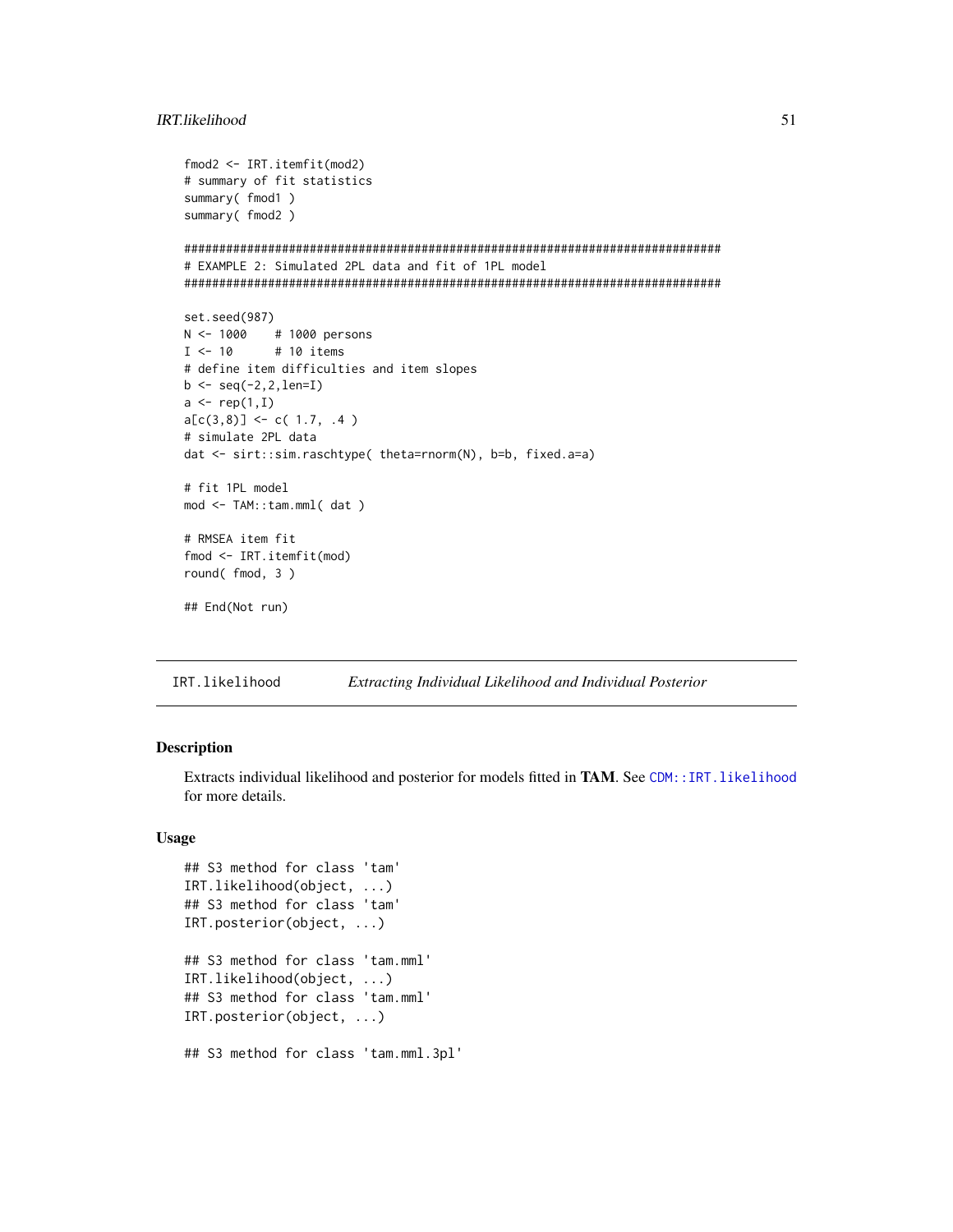```
IRT.likelihood(object, ...)
## S3 method for class 'tam.mml.3pl'
IRT.posterior(object, ...)
## S3 method for class 'tamaan'
IRT.likelihood(object, ...)
## S3 method for class 'tamaan'
IRT.posterior(object, ...)
## S3 method for class 'tam.latreg'
IRT.likelihood(object, ...)
## S3 method for class 'tam.latreg'
IRT.posterior(object, ...)
## S3 method for class 'tam.np'
IRT.likelihood(object, ...)
## S3 method for class 'tam.np'
IRT.posterior(object, ...)
```
# Arguments

| object | Object of class tam, tam, mml, tam, mml, 3pl, tamaan, tam, np or tam, latreg. |
|--------|-------------------------------------------------------------------------------|
| .      | Further arguments to be passed                                                |

# Value

See [CDM::IRT.likelihood](#page-0-0).

## Examples

```
#############################################################################
# EXAMPLE 1: Dichotomous data data.sim.rasch - extracting likelihood/posterior
#############################################################################
data(data.sim.rasch)
# 1PL estimation
mod1 <- TAM::tam.mml(resp=data.sim.rasch)
lmod1 <- IRT.likelihood(mod1)
str(lmod1)
pmod1 <- IRT.posterior(mod1)
str(pmod1)
```
IRT.linearCFA *Linear Approximation of a Confirmatory Factor Analysis*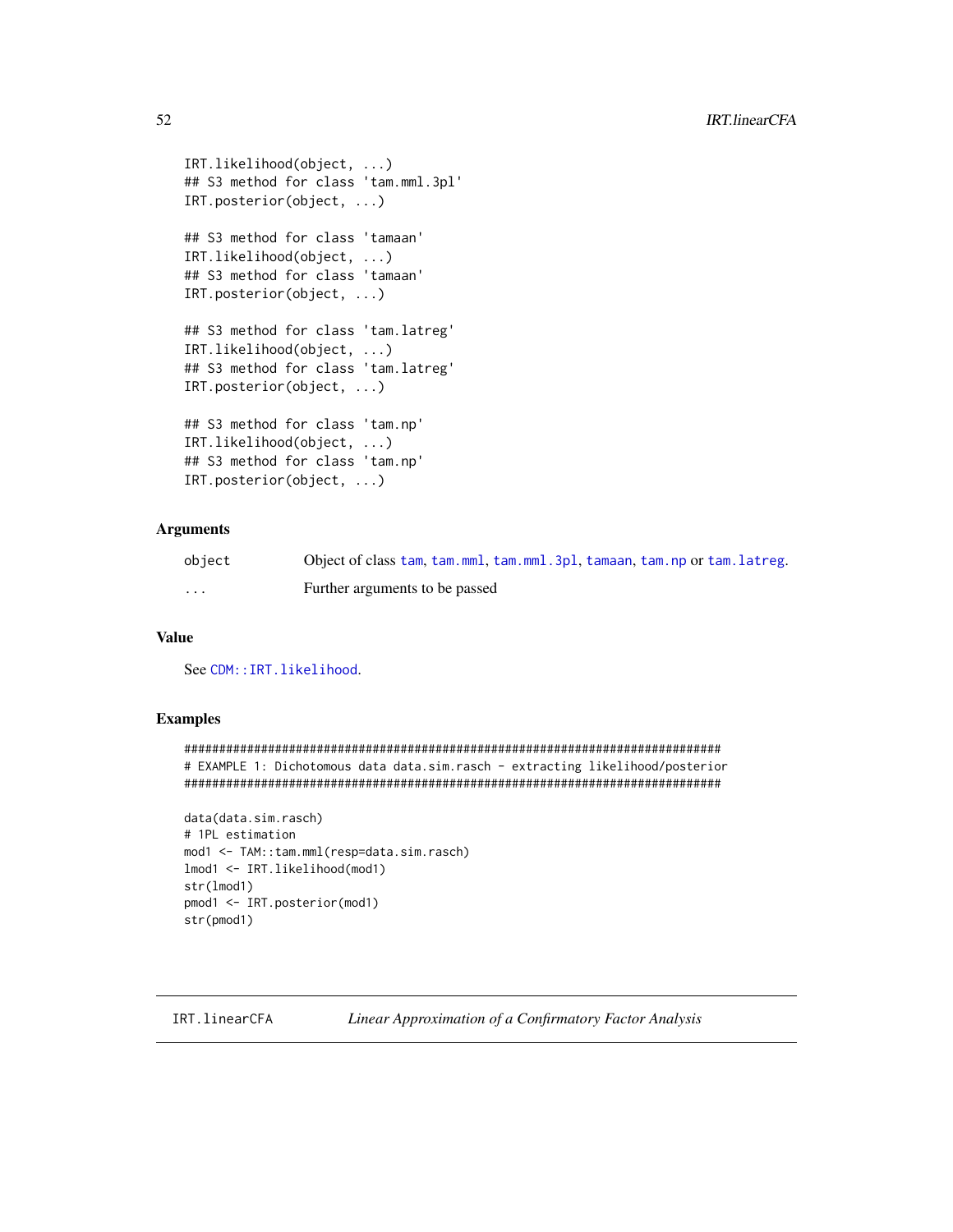# IRT.linearCFA 53

### Description

This function approximates a fitted item response model by a linear confirmatory factor analysis. I.e., given item response functions, the expectation  $E(X_i | \theta_1, \dots, \theta_D)$  is linearly approximated by  $a_{i1}\theta_1 + \ldots + a_{iD}\theta_D$ . See Vermunt and Magidson (2005) for details.

#### Usage

IRT.linearCFA( object, group=1)

## S3 method for class 'IRT.linearCFA' summary(object, ...)

### Arguments

| object                  | Fitted item response model for which the IRT, expected Counts method is de-<br>fined. |
|-------------------------|---------------------------------------------------------------------------------------|
| group                   | Group identifier which defines the selected group.                                    |
| $\cdot$ $\cdot$ $\cdot$ | Further arguments to be passed.                                                       |
|                         |                                                                                       |

### Value

A list with following entries

| loadings | Data frame with factor loadings. Mat and SD at denote the model-implied<br>item mean and standard deviation. The values ResidVar and h2 denote residual<br>variances and item communality. |
|----------|--------------------------------------------------------------------------------------------------------------------------------------------------------------------------------------------|
|          | stand. loadings Data frame with standardized factor loadings.                                                                                                                              |
| M.trait  | Mean of factors                                                                                                                                                                            |
| SD.trait | Standard deviations of factors                                                                                                                                                             |

# References

Vermunt, J. K., & Magidson, J. (2005). Factor Analysis with categorical indicators: A comparison between traditional and latent class approaches. In A. Van der Ark, M.A. Croon & K. Sijtsma (Eds.), *New Developments in Categorical Data Analysis for the Social and Behavioral Sciences* (pp. 41-62). Mahwah: Erlbaum

## See Also

See tam. fa for confirmatory factor analysis in TAM.

### Examples

## Not run: library(lavaan)

############################################################################# # EXAMPLE 1: Two-dimensional confirmatory factor analysis data. Students #############################################################################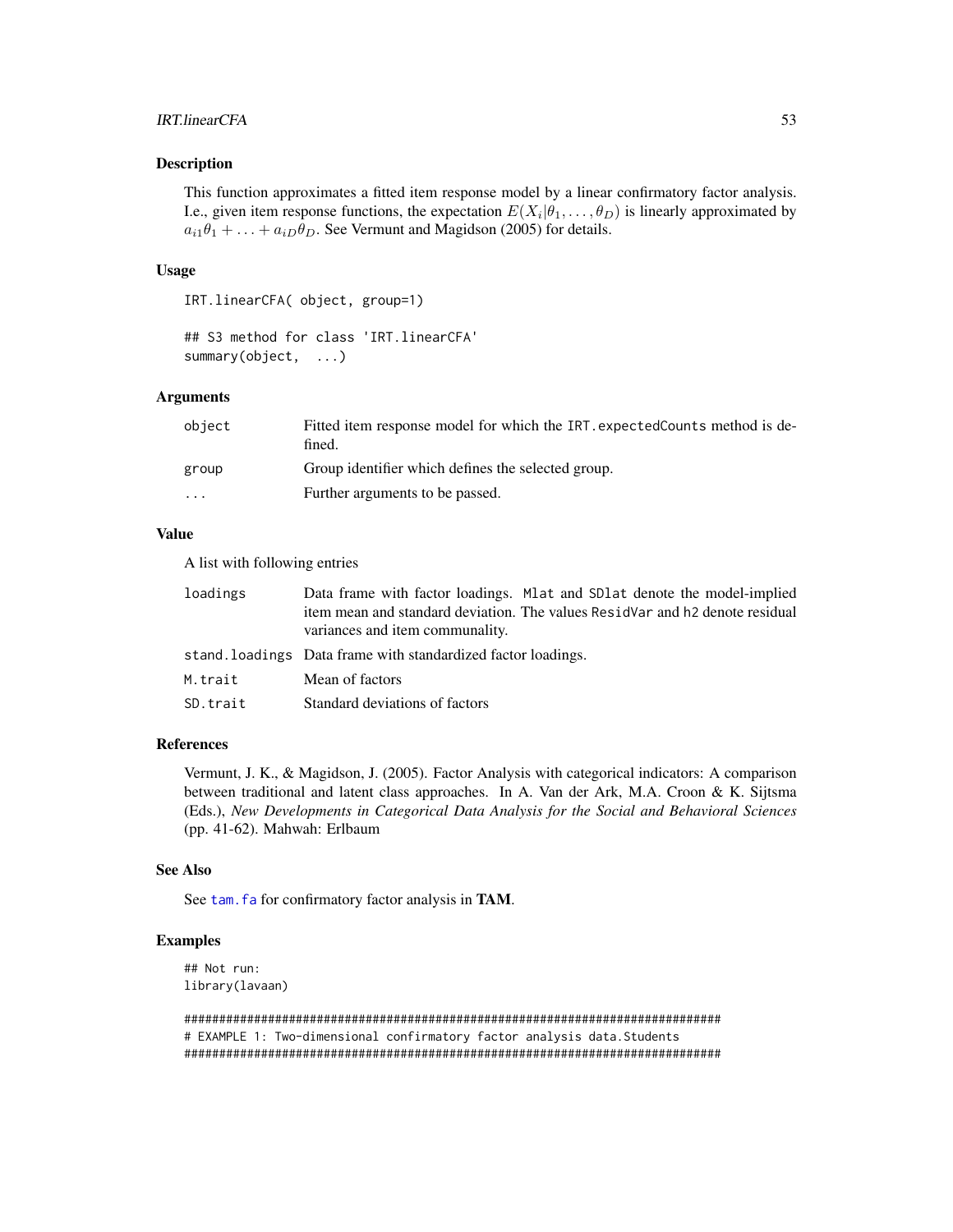```
data(data.Students, package="CDM")
# select variables
vars <- scan(nlines=1, what="character")
    sc1 sc2 sc3 sc4 mj1 mj2 mj3 mj4
dat <- data.Students[, vars]
# define Q-matrix
Q \leq - matrix( \theta, nrow=8, ncol=2 )
Q[1:4,1] <- Q[5:8,2] <- 1
#*** Model 1: Two-dimensional 2PL model
mod1 <- TAM::tam.mml.2pl( dat, Q=Q, control=list( nodes=seq(-4,4,len=12) ) )
summary(mod1)
# linear approximation CFA
cfa1 <- TAM::IRT.linearCFA(mod1)
summary(cfa1)
# linear CFA in lavaan package
lavmodel <- "
   sc=~ sc1+sc2+sc3+sc4
   mj=~ mj1+mj2+mj3+mj4
   sc1 \sim 1
   sc ~~ mj
    "
mod1b <- lavaan::sem( lavmodel, data=dat, missing="fiml", std.lv=TRUE)
summary(mod1b, standardized=TRUE, fit.measures=TRUE )
#############################################################################
# EXAMPLE 2: Unidimensional confirmatory factor analysis data.Students
#############################################################################
data(data.Students, package="CDM")
# select variables
vars <- scan(nlines=1, what="character")
    sc1 sc2 sc3 sc4
dat <- data.Students[, vars]
#*** Model 1: 2PL model
mod1 <- TAM::tam.mml.2pl( dat )
summary(mod1)
# linear approximation CFA
cfa1 <- TAM::IRT.linearCFA(mod1)
summary(cfa1)
# linear CFA
lavmodel <- "
   sc=~ sc1+sc2+sc3+sc4
    "
mod1b <- lavaan::sem( lavmodel, data=dat, missing="fiml", std.lv=TRUE)
summary(mod1b, standardized=TRUE, fit.measures=TRUE )
```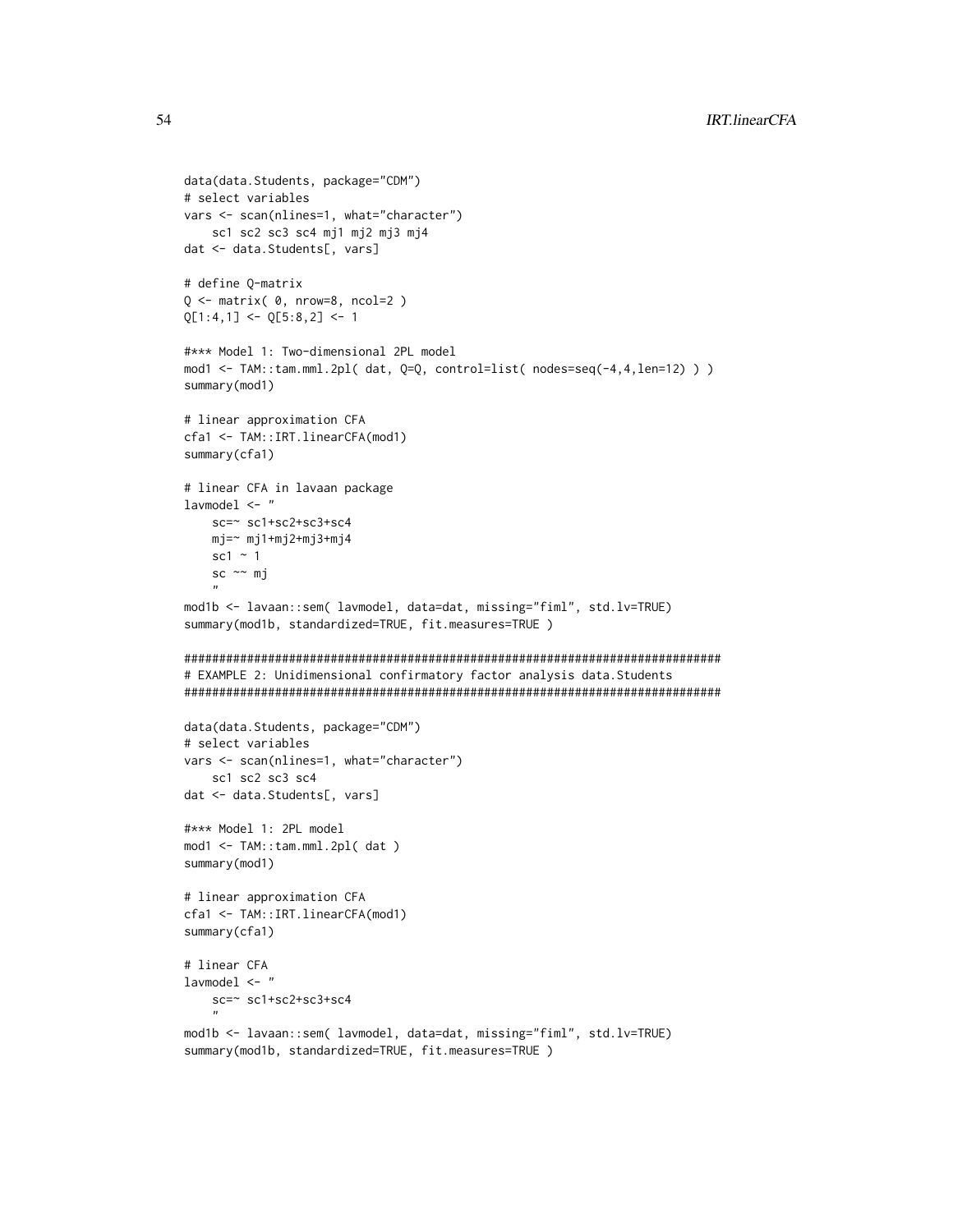## End(Not run)

IRT.residuals *Residuals in an IRT Model*

### Description

Defines an S3 method for the computation of observed residual values. The computation of residuals is based on weighted likelihood estimates as person parameters, see [tam.wle](#page-193-0). IRT.residuals can only be applied for unidimensional IRT models. The methods IRT.residuals and residuals are equivalent.

### Usage

```
IRT.residuals(object, ...)
## S3 method for class 'tam.mml'
IRT.residuals(object, ...)
## S3 method for class 'tam.mml'
residuals(object, ...)
## S3 method for class 'tam.mml.2pl'
IRT.residuals(object, ...)
## S3 method for class 'tam.mml.2pl'
residuals(object, ...)
## S3 method for class 'tam.mml.mfr'
IRT.residuals(object, ...)
## S3 method for class 'tam.mml.mfr'
residuals(object, ...)
## S3 method for class 'tam.jml'
IRT.residuals(object, ...)
## S3 method for class 'tam.jml'
residuals(object, ...)
```
#### Arguments

| object   | Object of class tam.mml, tam.mml. 2pl or tam.mml.mfr. |
|----------|-------------------------------------------------------|
| $\cdots$ | Further arguments to be passed                        |

# Value

List with following entries

residuals Residuals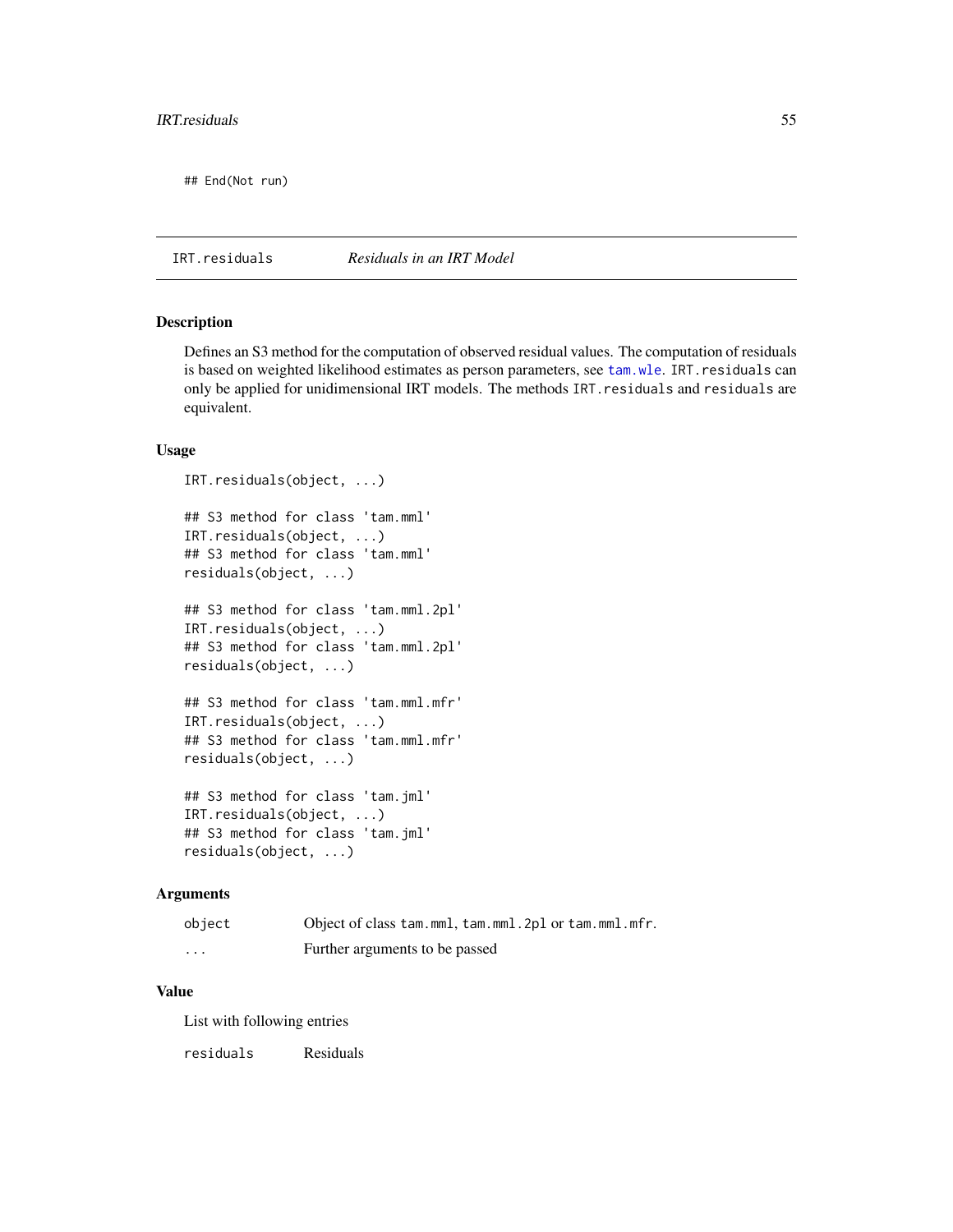| stand_residuals |                                              |
|-----------------|----------------------------------------------|
|                 | Standardized residuals                       |
| X_exp           | Expected value of the item response $X_{pi}$ |
| X_var           | Variance of the item response $X_{pi}$       |
| theta           | Used person parameter estimate               |
| probs           | Expected item response probabilities         |

## Note

Residuals can be used to inspect local dependencies in the item response data, for example using principle component analysis or factor analysis (see Example 1).

## See Also

See also the eRm:: [residuals](#page-0-0) (eRm) or residuals (mirt) functions.

See also [predict.tam.mml](#page-81-0).

### Examples

```
## Not run:
#############################################################################
# EXAMPLE 1: Residuals data.read
#############################################################################
library(sirt)
data(data.read, package="sirt")
dat <- data.read
# for Rasch model
mod <- TAM::tam.mml( dat )
# extract residuals
res <- TAM::IRT.residuals( mod )
str(res)
```
## End(Not run)

IRT.simulate *Simulating Item Response Models*

## Description

Defines an S3 method for simulation of item response models.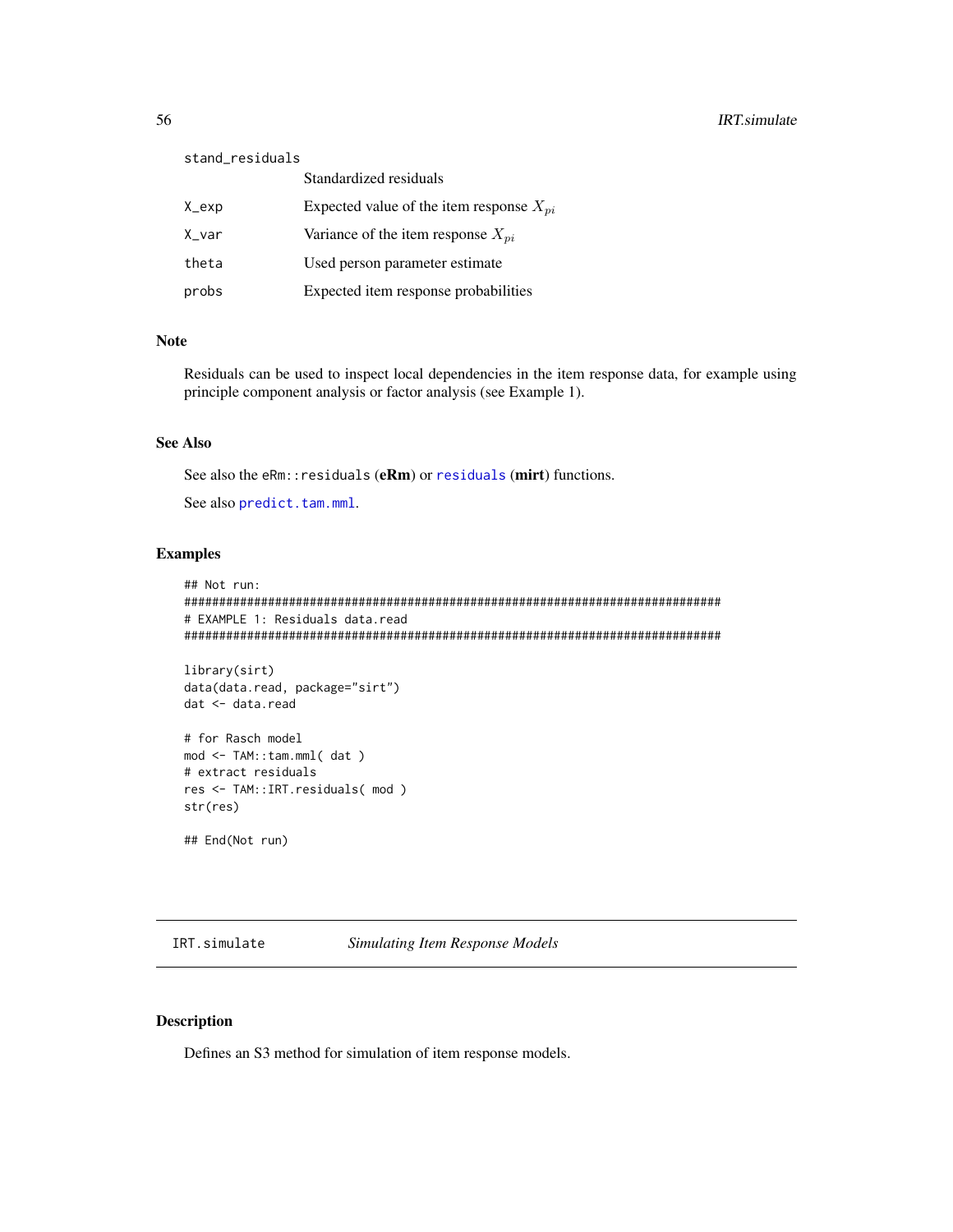### IRT.simulate 57

## Usage

```
IRT.simulate(object, ...)
## S3 method for class 'tam.mml'
IRT.simulate(object, iIndex=NULL, theta=NULL, nobs=NULL, ...)
## S3 method for class 'tam.mml.2pl'
IRT.simulate(object, iIndex=NULL, theta=NULL, nobs=NULL, ...)
## S3 method for class 'tam.mml.mfr'
IRT.simulate(object, iIndex=NULL, theta=NULL, nobs=NULL, ...)
## S3 method for class 'tam.mml.3pl'
IRT.simulate(object, iIndex=NULL, theta=NULL, nobs=NULL, ...)
```
#### Arguments

| object | An object of class tam.mml, tam.mml.2pl, tam.mml.mfr or tam.mml.3pl.    |
|--------|-------------------------------------------------------------------------|
| iIndex | Optional vector of item indices                                         |
| theta  | Optional matrix of the ta values                                        |
| nobs   | Optional numeric containing the number of observations to be simulated. |
| .      | Further objects to be passed                                            |
|        |                                                                         |

## Value

Data frame with simulated item responses

```
#############################################################################
# EXAMPLE 1: Simulating Rasch model
#############################################################################
data(data.sim.rasch)
#** (1) estimate model
mod1 <- TAM::tam.mml(resp=data.sim.rasch )
#** (2) simulate data
sim.dat <- TAM::IRT.simulate(mod1)
## Not run:
#** (3) use a subset of items with the argument iIndex
set.seed(976)
iIndex <- sort(sample(ncol(data.sim.rasch), 15)) # randomly select 15 items
sim.dat <- TAM::IRT.simulate(mod1, iIndex=iIndex)
mod.sim.dat <- TAM::tam.mml(sim.dat)
#** (4) specify number of persons in addition
```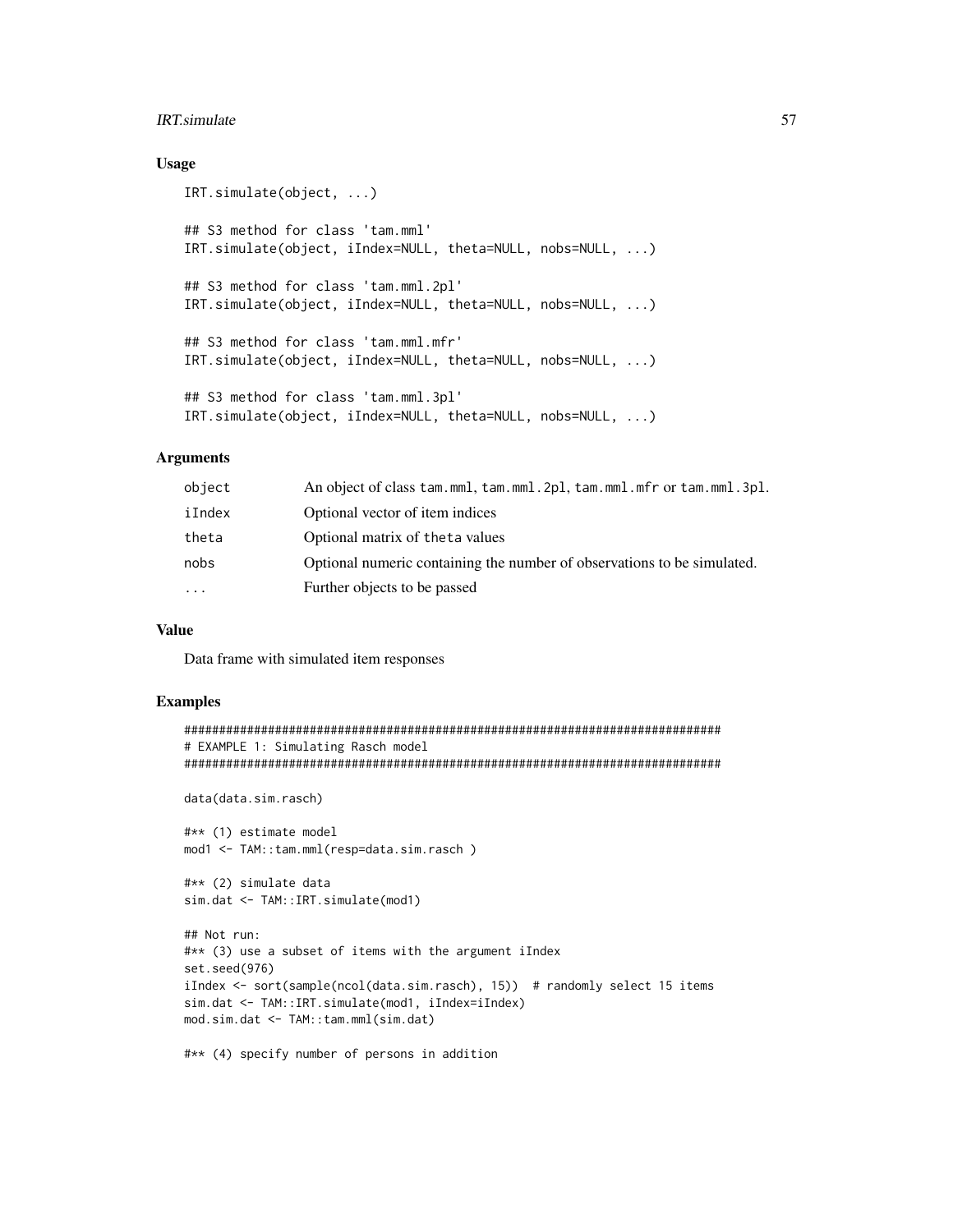```
sim.dat <- TAM::IRT.simulate(mod1, nobs=1500, iIndex=iIndex)
# Rasch - constraint="items" ----
mod1 <- TAM::tam.mml(resp=data.sim.rasch, constraint="items",
            control=list(xsi.start0=1, fac.oldxsi=.5))
# provide abilities
theta0 <- matrix( rnorm(1500, mean=0.5, sd=sqrt(mod15variance), ncol=1 )
# simulate data
data <- TAM::IRT.simulate(mod1, theta=theta0)
# estimate model based on simulated data
xsi.fixed <- cbind(1:nrow(mod1$item), mod1$item$xsi.item)
mod2 <- TAM::tam.mml(data, xsi.fixed=xsi.fixed)
summary(mod2)
# EXAMPLE 2: Simulating 2PL model
data(data.sim.rasch)
# estimate 2PL
mod2 <- TAM::tam.mml.2pl(resp=data.sim.rasch, irtmodel="2PL")
# simulate 2PL
sim.dat <- TAM::IRT.simulate(mod2)
mod.sim.dat <- TAM::tam.mml.2pl(resp=sim.dat, irtmodel="2PL")
# EXAMPLE 3: Simulate multiple group model
# Multi-Group ----
set.seed(6778)
N < -3000theta \leq c( stats::rnorm(N/2,mean=0,sd=1.5), stats::rnorm(N/2,mean=.5,sd=1) )
I \le -20p1 \le - stats::plogis (outer (theta, seq (-2, 2, len=I), "-"))
resp <- 1 * ( p1 > matrix( stats::runif( N*I ), nrow=N, ncol=I ) )
colnames(resp) <- paste("I", 1:I, sep="")
group <- rep(1:2, each=N/2)mod3 <- TAM::tam.mml(resp, group=group)
# simulate data
sim.dat.g1 <- TAM::IRT.simulate(mod3,
               theta=matrix( stats::rnorm(N/2, mean=0, sd=1.5), ncol=1) )
sim.dat.g2 <- TAM::IRT.simulate(mod3,
               theta=matrix( stats::rnorm(N/2, mean=.5, sd=1), ncol=1) )
sim.dat <- rbind( sim.dat.g1, sim.dat.g2)
# estimate model
mod3s <- TAM::tam.mml( sim.dat, group=group)
```
# EXAMPLE 4: Multidimensional model and latent regression 

58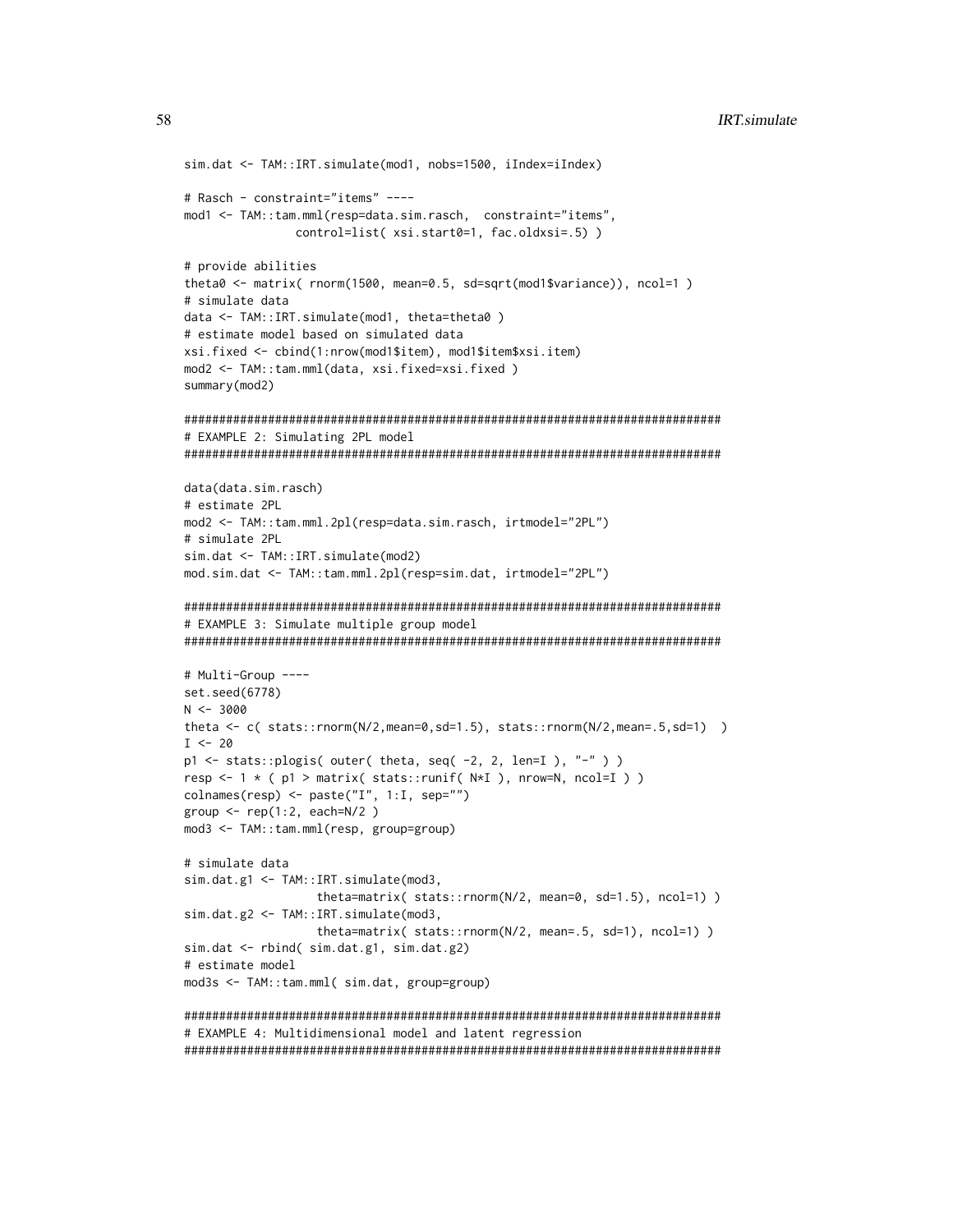# IRT.threshold 59

```
set.seed(6778)
N < -2000Y <- cbind( stats::rnorm(N), stats::rnorm(N))
theta \leq mvtnorm::rmvnorm(N, mean=c(\emptyset, \emptyset), sigma=matrix(c(1, .5, .5, 1), 2, 2))
theta[,1] <- theta[,1] + .4 \times Y[,1] + .2 \times Y[,2] # latent regression model
theta[,2] <- theta[,2] + .8 * Y[,1] + .5 * Y[,2] # latent regression model
I < -20p1 <- stats::plogis(outer(theta[, 1], seq(-2, 2, len=I), "-"))
resp1 <- 1 * (p1 > matrix(stats::runif(N * I), nrow=N, ncol=I))
p1 <- stats::plogis(outer(theta[, 2], seq(-2, 2, len=I ), "-" ))
resp2 <- 1 * (p1 > matrix(stats::runif(N * I), nrow=N, ncol=I))resp <- cbind(resp1, resp2)
colnames(resp) <- paste("I", 1: (2 * I), sep="")
# (2) define loading Matrix
Q \leftarrow \text{array}(\emptyset, \text{dim=}c(2 * I, 2))Q[cbind(1:(2*I), c(rep(1, I), rep(2, I)))] <- 1
\Omega# (3) estimate models
mod4 <- TAM::tam.mml(resp=resp, Q=Q, Y=Y, control=list( maxiter=15))
# simulate new item responses
theta \leq mvtnorm:: rmvnorm(N, mean=c(0,0), sigma=matrix(c(1,.5,.5,1), 2, 2))
theta[,1] <- theta[,1] + .4 * Y[,1] + .2 * Y[,2] # latent regression model
theta[,2] <- theta[,2] + .8 * Y[,1] + .5 * Y[,2] # latent regression model
sim.dat <- TAM::IRT.simulate(mod4, theta=theta)
mod.sim.dat <- TAM::tam.mml(resp=sim.dat, Q=Q, Y=Y, control=list( maxiter=15))
## End(Not run)
```
<span id="page-58-0"></span>IRT.threshold *Thurstonian Thresholds and Wright Map for Item Response Models*

# **Description**

The function IRT. threshold computes Thurstonian thresholds for item response models. It is only based on fitted models for which the [IRT.irfprob](#page-47-0) does exist.

The function IRT.WrightMap creates a Wright map and works as a wrapper to the [WrightMap::wrightMap](#page-0-0) function in the WrightMap package. Wright maps operate on objects of class IRT. threshold.

#### Usage

```
IRT.threshold(object, prob.lvl=.5, type="category")
## S3 method for class 'IRT.threshold'
print(x, \ldots)
```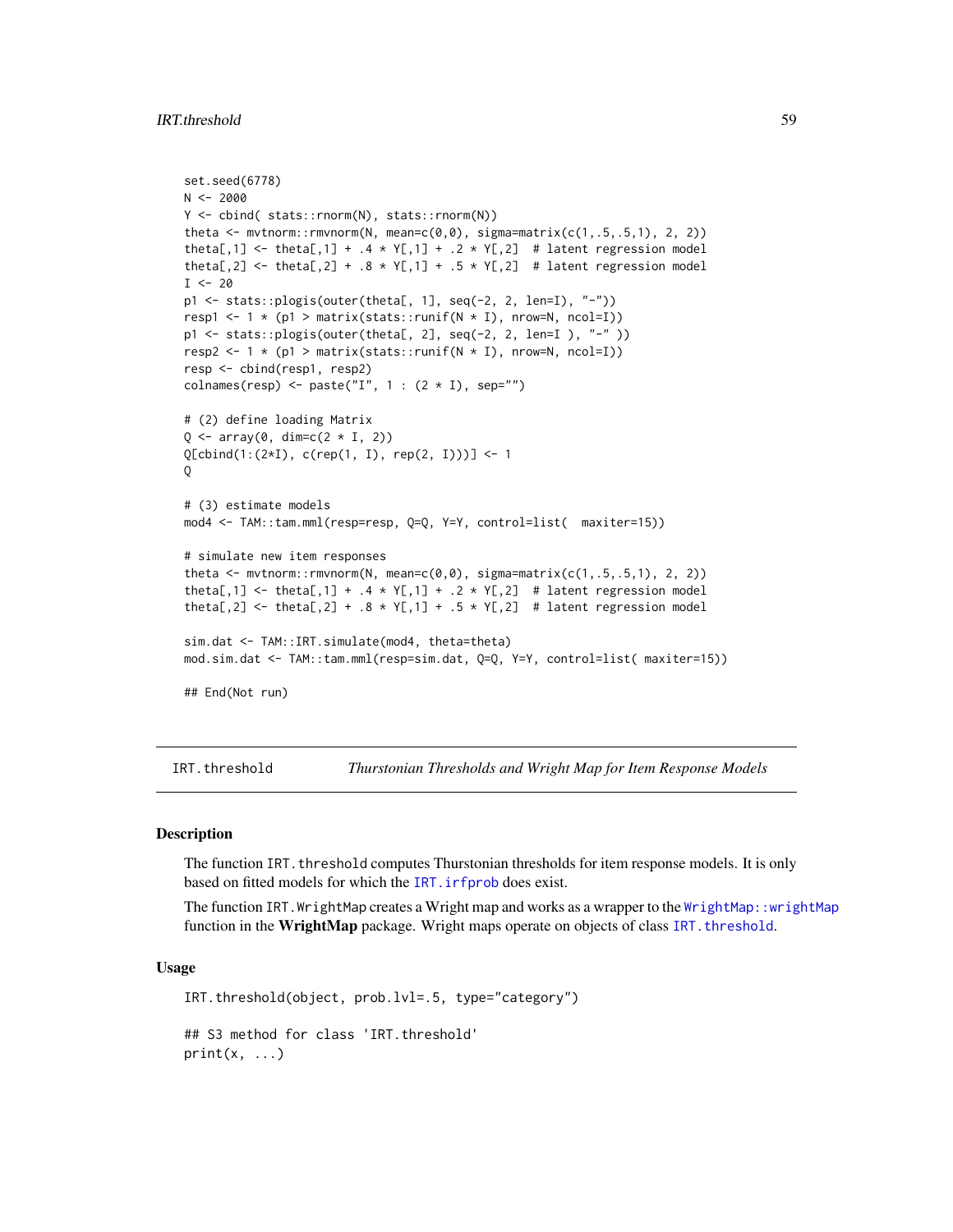```
IRT.WrightMap(object, ...)
```
## S3 method for class 'IRT.threshold' IRT.WrightMap(object, label.items=NULL, ...)

# Arguments

| object      | Object of fitted models for which IRT. infprob exists.                                                                                                                                                                                                                                                                                      |
|-------------|---------------------------------------------------------------------------------------------------------------------------------------------------------------------------------------------------------------------------------------------------------------------------------------------------------------------------------------------|
| prob.lvl    | Requested probability level of thresholds.                                                                                                                                                                                                                                                                                                  |
| type        | Type of thresholds to be calculated. The default is category-wise calculation. If<br>only one threshold per item should be calculated, then choose type="item". If<br>an item possesses a maximum score of $K_i$ , then a threshold is defined as a value<br>which produces an expected value of $K_i/2$ (see Ali, Chang & Anderson, 2015). |
| x           | Object of class IRT. threshold                                                                                                                                                                                                                                                                                                              |
| label.items | Vector of item labels                                                                                                                                                                                                                                                                                                                       |
| .           | Further arguments to be passed.                                                                                                                                                                                                                                                                                                             |
|             |                                                                                                                                                                                                                                                                                                                                             |

### Value

Function IRT. threshold: Matrix with Thurstonian thresholds

Function IRT.WrightMap: A Wright map generated by the WrightMap package.

## Author(s)

The IRT. WrightMap function is based on the [WrightMap::wrightMap](#page-0-0) function in the [WrightMap](#page-0-0) package.

# References

Ali, U. S., Chang, H.-H., & Anderson, C. J. (2015). *Location indices for ordinal polytomous items based on item response theory* (Research Report No. RR-15-20). Princeton, NJ: Educational Testing Service. doi: [10.1002/ets2.12065](https://doi.org/10.1002/ets2.12065)

# See Also

See the [WrightMap::wrightMap](#page-0-0) function in the WrightMap package.

## Examples

```
## Not run:
#############################################################################
# EXAMPLE 1: Fitted unidimensional model with gdm
#############################################################################
```
data(data.Students)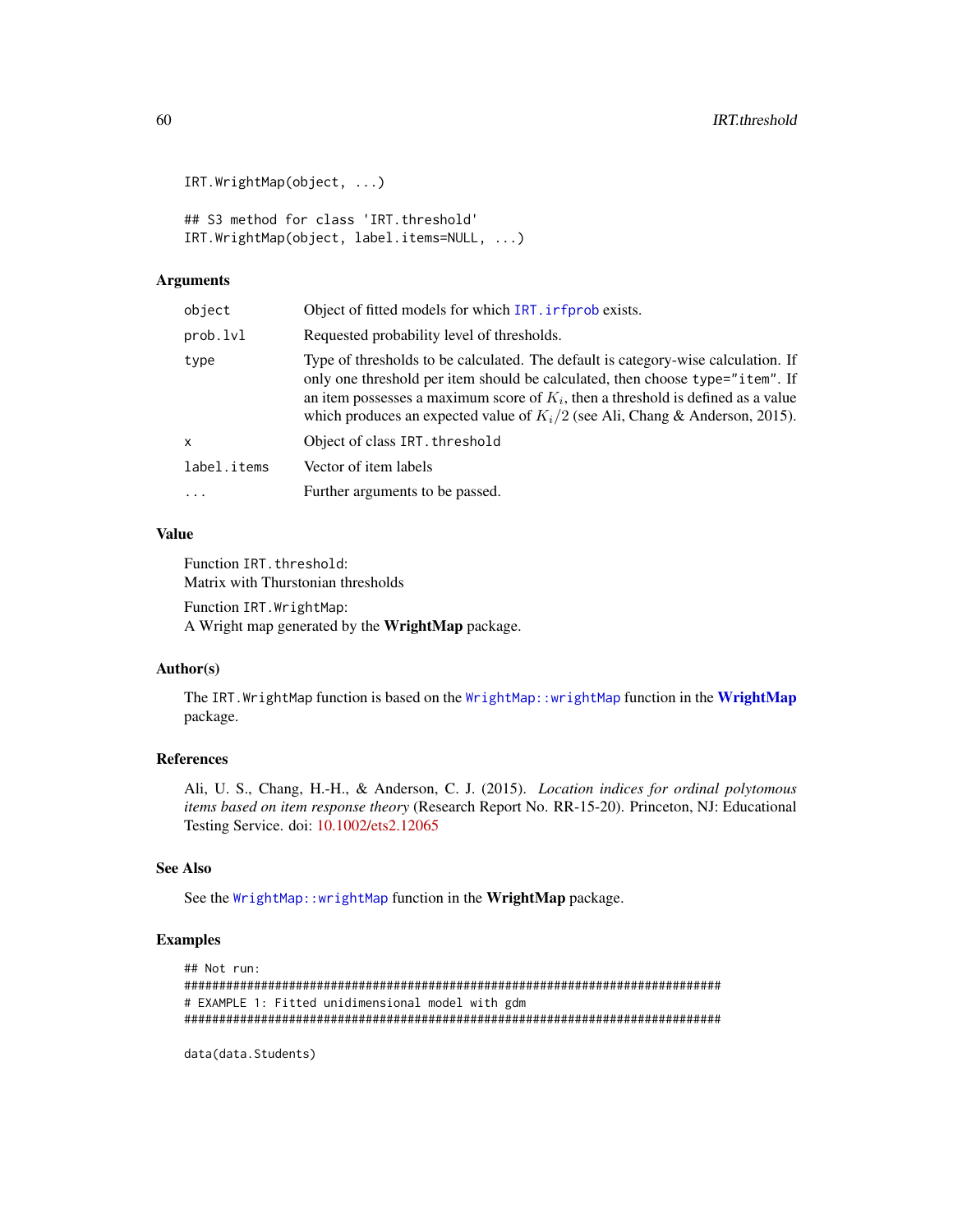# IRT.threshold 61

```
dat <- data.Students
# select part of the dataset
resp <- dat[, paste0("sc",1:4) ]
resp[ paste(resp[,1])==3,1] <- 2
psych::describe(resp)
# Model 1: Partial credit model in gdm
theta.k \leq seq( -5, 5, len=21 ) # discretized ability
mod1 <- CDM::gdm( dat=resp, irtmodel="1PL", theta.k=theta.k, skillspace="normal",
             centered.latent=TRUE)
# compute thresholds
thresh1 <- TAM::IRT.threshold(mod1)
print(thresh1)
IRT.WrightMap(thresh1)
#############################################################################
# EXAMPLE 2: Fitted mutidimensional model with gdm
#############################################################################
data( data.fraction2 )
dat <- data.fraction2$data
Qmatrix <- data.fraction2$q.matrix3
# Model 1: 3-dimensional Rasch Model (normal distribution)
theta.k \leq seq( -4, 4, len=11 ) # discretized ability
mod1 <- CDM::gdm( dat, irtmodel="1PL", theta.k=theta.k, Qmatrix=Qmatrix,
             centered.latent=TRUE, maxiter=10 )
summary(mod1)
# compute thresholds
thresh1 <- TAM::IRT.threshold(mod1)
print(thresh1)
#############################################################################
# EXAMPLE 3: Item-wise thresholds
#############################################################################
data(data.timssAusTwn.scored)
dat <- data.timssAusTwn.scored
dat <- dat[, grep("M03", colnames(dat) ) ]
summary(dat)
# fit partial credit model
mod <- TAM::tam.mml( dat )
# compute thresholds with tam.threshold function
t1mod <- TAM::tam.threshold( mod )
t1mod
# compute thresholds with IRT.threshold function
t2mod <- TAM::IRT.threshold( mod )
t2mod
# compute item-wise thresholds
```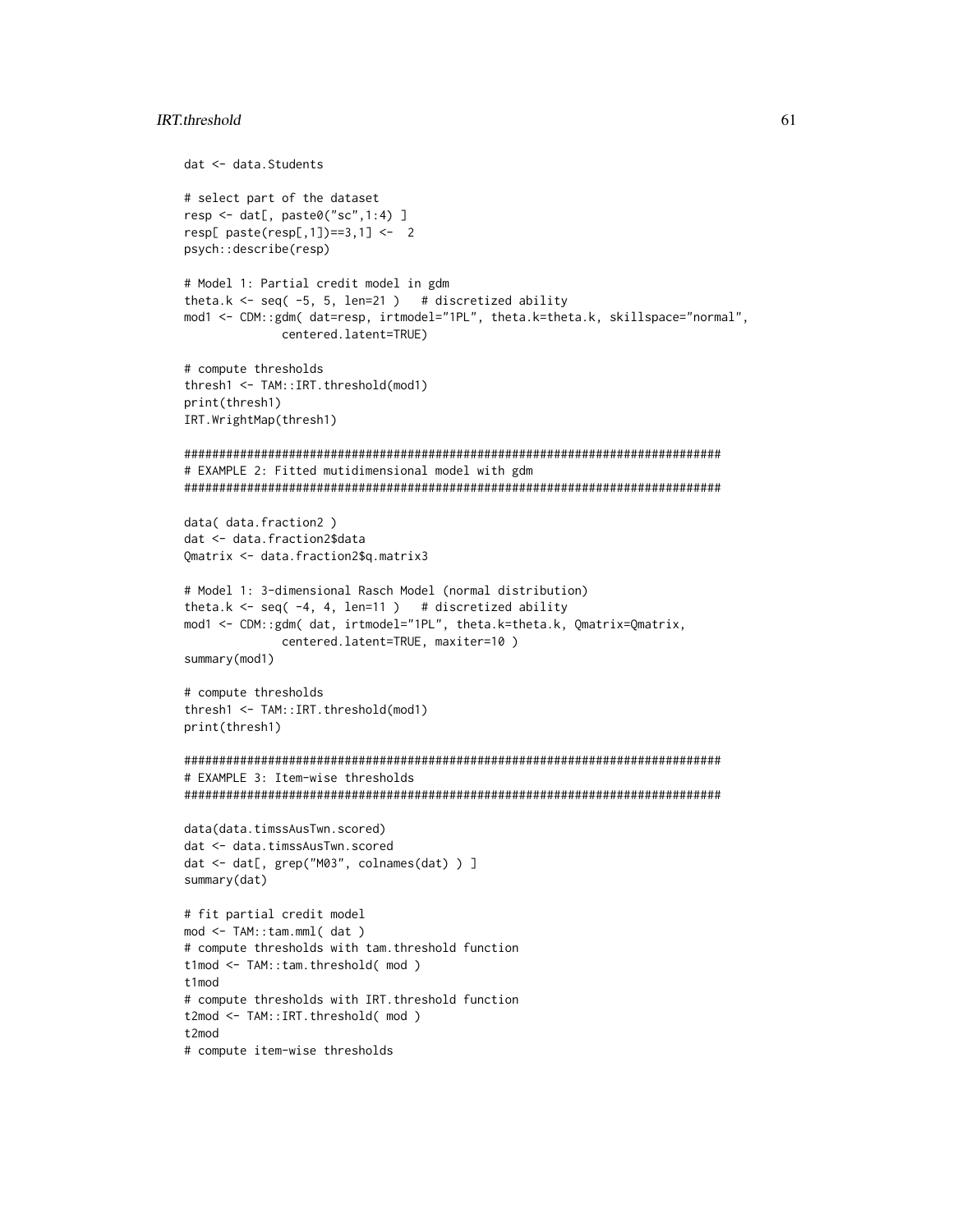```
t3mod <- TAM::IRT.threshold( mod, type="item")
t3mod
## End(Not run)
```
IRT.truescore *Converts a*  $\theta$  *Score into a True Score*  $\tau(\theta)$ 

# Description

Converts a  $\theta$  score into an unweighted true score  $\tau(\theta) = \sum_i \sum_h h P_i(\theta)$ . In addition, a weighted true score  $\tau(\theta) = \sum_i \sum_h q_{ih} P_i(\theta)$  can also be computed by specifying item-category weights  $q_{ih}$ in the matrix Q.

#### Usage

```
IRT.truescore(object, iIndex=NULL, theta=NULL, Q=NULL)
```
## Arguments

| object | Object for which the CDM:: IRT. irfprob S3 method is defined |
|--------|--------------------------------------------------------------|
| iIndex | Optional vector with item indices                            |
| theta  | Optional vector with $\theta$ values                         |
| 0      | Optional weighting matrix                                    |

### Value

Data frame containing  $\theta$  values and corresponding true scores  $\tau(\theta)$ .

### See Also

See also sirt::truescore.irt for a conversion function for generalized partial credit models.

```
#############################################################################
# EXAMPLE 1: True score conversion for a test with polytomous items
#############################################################################
data(data.Students, package="CDM")
dat <- data.Students[, paste0("mj",1:4) ]
# fit partial credit model
mod1 <- TAM::tam.mml( dat,control=list(maxiter=20) )
summary(mod1)
# true score conversion
tmod1 <- TAM::IRT.truescore( mod1 )
```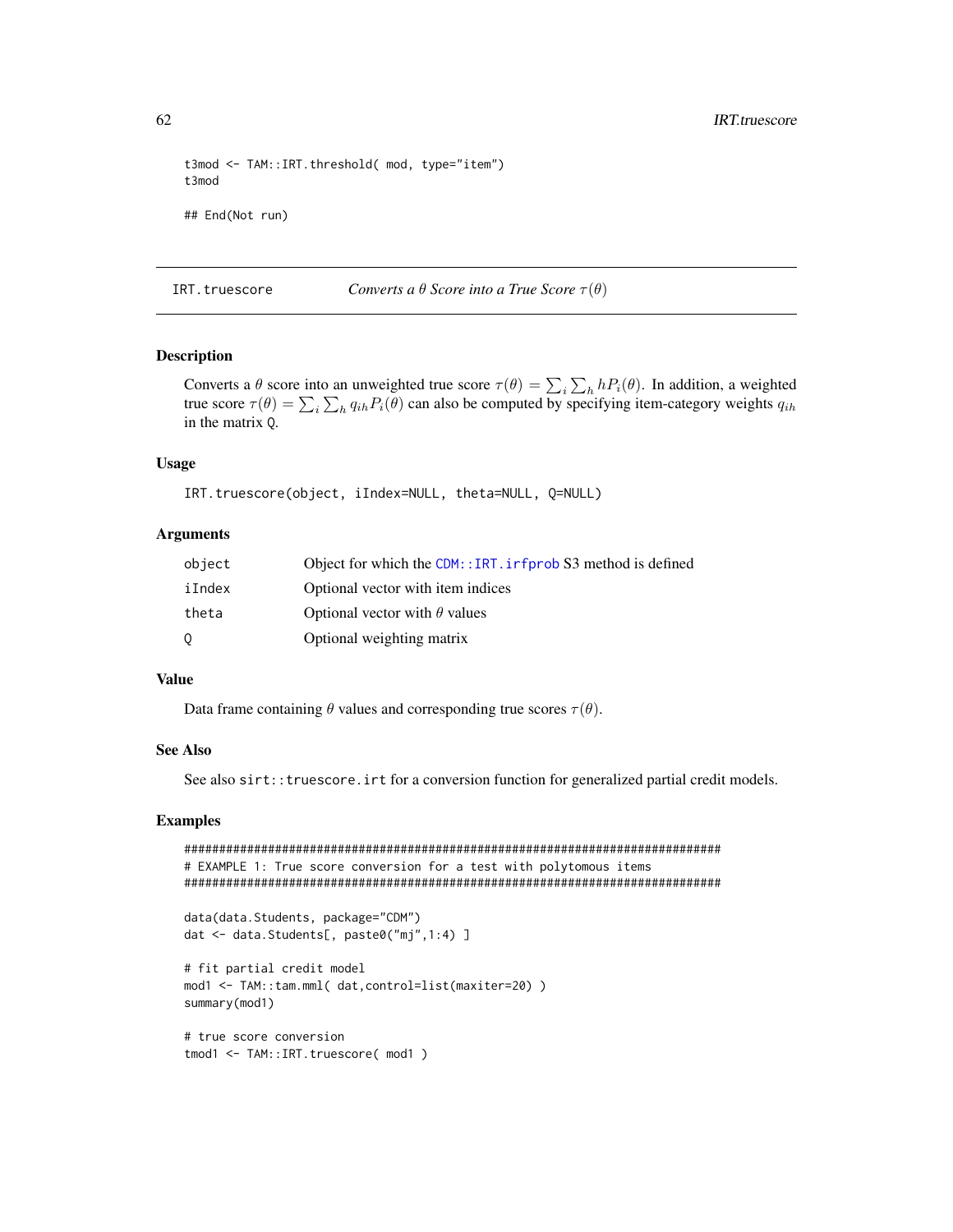### IRT. WrightMap

```
round(tmod1, 4)
# true score conversion with user-defined theta grid
tmod1b <- TAM::IRT.truescore( mod1, theta=seq( -8,8, len=33))
# plot results
plot( tmod1$theta, tmod1$truescore, type="l",
          xlab=expression(theta), ylab=expression(tau( theta ) ) )
points( tmod1b$theta, tmod1b$truescore, pch=16, col="brown")
## Not run:
# EXAMPLE 2: True scores with different category weightings
data(data.timssAusTwn.scored)
dat <- data.timssAusTwn.scored
# extract item response data
dat <- dat[, grep("M03", colnames(dat) ) ]
# select items with do have maximum score of 2 (polytomous items)
ind \le which( apply( dat, 2, max, na.rm=TRUE )==2)
I \leftarrow \text{ncol}(\text{dat})# define Q-matrix with scoring variant
Q \leftarrow matrix( 1, nrow=I, ncol=1)
Q[ ind, 1 ] <- .5
                  # score of 0.5 for polyomous items
# estimate model
mod1 <- TAM::tam.mml(dat, Q=Q, irtmodel="PCM2", control=list( nodes=seq(-10,10,len=61) ))
summary(mod1)
# true score with scoring (0,1,2) which is the default of the function
tmod1 <- TAM::IRT.truescore(mod1)
# true score with user specified weighting matrix
Q \leq - \text{mod} 1$B[ , , 1]tmod2 <- TAM::IRT.truescore(mod1, Q=Q)
## End(Not run)
```
IRT.WrightMap Wright Map for Item Response Models by Using the WrightMap Package

# **Description**

This function creates a Wright map and works as a wrapper to the wrightMap function in the WrightMap package. The arguments thetas and thresholds are automatically generated from fitted objects in TAM.

#### **Usage**

```
## S3 method for class 'tam.mml'
IRT.WrightMap(object, prob.lvl=.5, type="PV", ...)
```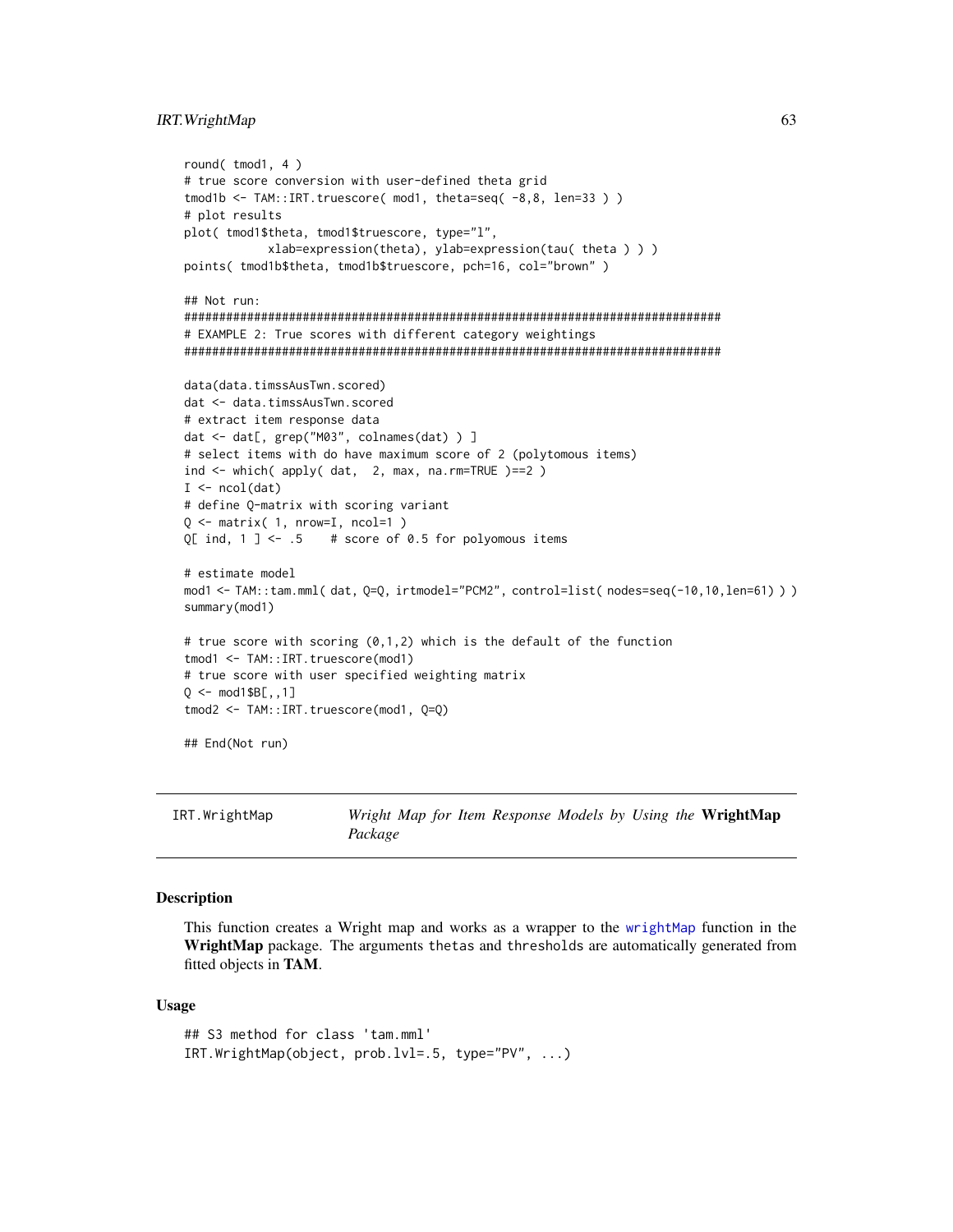```
## S3 method for class 'tamaan'
IRT.WrightMap(object, prob.lvl=.5, type="PV", ...)
```
# Arguments

| object   | Object of class tam.mml or class tamaan                                                                                                                          |
|----------|------------------------------------------------------------------------------------------------------------------------------------------------------------------|
| prob.lvl | Requested probability level of thresholds.                                                                                                                       |
| type     | Type of person parameter estimate. "PV" (plausible values), "WLE" (weighted<br>likelihood estimates) and "Pop" (population trait distribution) can be specified. |
| .        | Further arguments to be passed in the wrightMap (WrightMap) function. See<br>Examples.                                                                           |

# Details

A Wright map is only created for models with an assumed normal distribution. Hence, not for all models of the [tamaan](#page-199-0) functions Wright maps are created.

# Value

A Wright map generated by the WrightMap package.

## Author(s)

The IRT. WrightMap function is based on the [WrightMap::wrightMap](#page-0-0) function in the [WrightMap](#page-0-0) package.

#### See Also

See the [WrightMap::wrightMap](#page-0-0) function in the WrightMap package.

# Examples

## Not run: library(WrightMap)

```
#############################################################################
# EXAMPLE 1: Unidimensional models dichotomous data
#############################################################################
```

```
data(data.sim.rasch)
str(data.sim.rasch)
dat <- data.sim.rasch
```

```
# fit Rasch model
mod1 <- TAM::tam.mml(resp=dat)
# Wright map
IRT.WrightMap( mod1 )
# some customized plots
IRT.WrightMap( mod1, show.thr.lab=FALSE, label.items=c(1:40), label.items.rows=3)
```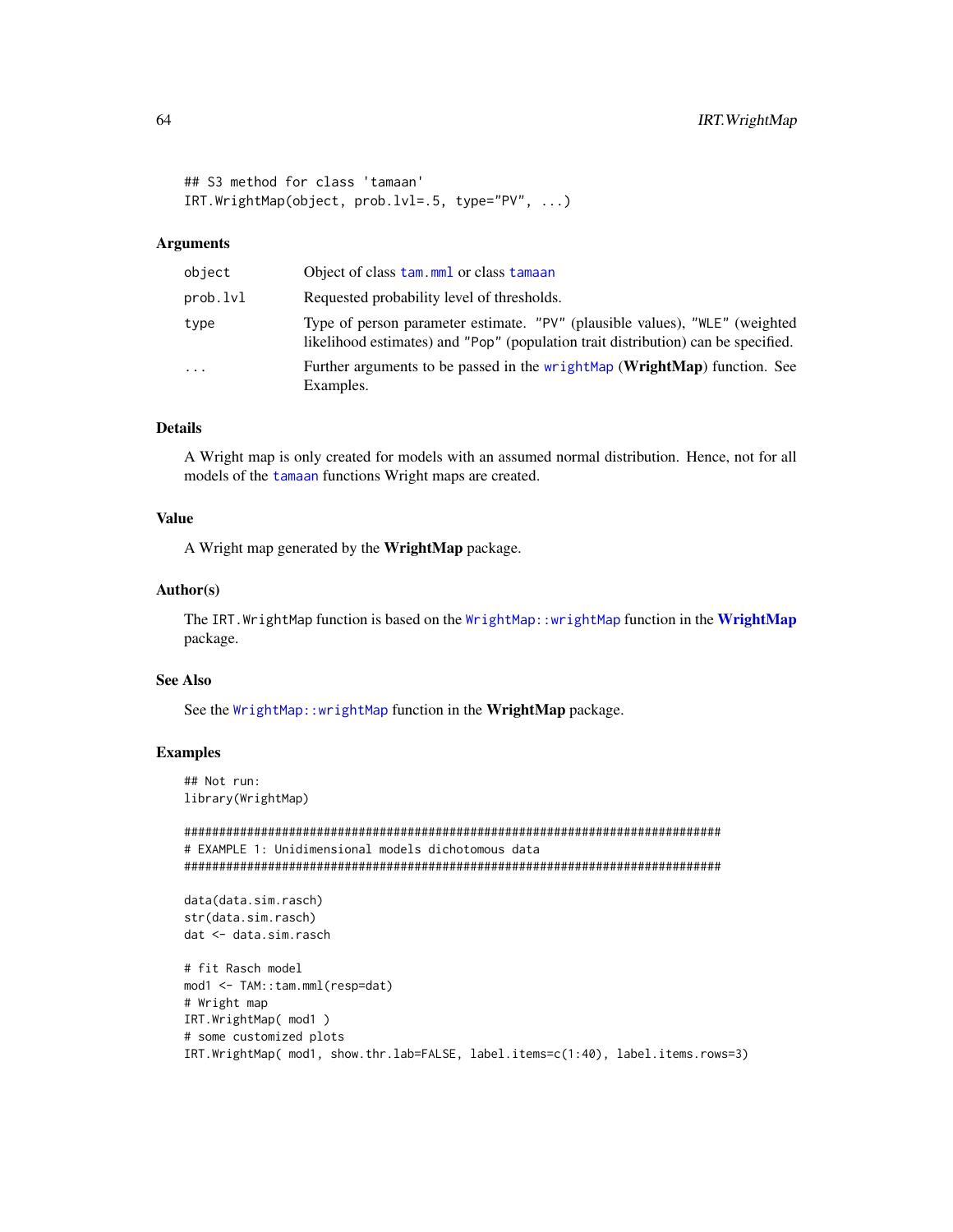```
IRT.WrightMap( mod1, show.thr.sym=FALSE, thr.lab.text=paste0("I",1:ncol(dat)),
     label.items="", label.items.ticks=FALSE)
#--- direct specification with wrightMap function
theta <- TAM::tam.wle(mod1)$theta
thr <- TAM::tam.threshold(mod1)
# default wrightMap plots
WrightMap::wrightMap( theta, thr, label.items.srt=90)
WrightMap::wrightMap( theta, t(thr), label.items=c("items") )
# stack all items below each other
thr.lab.text \leq matrix( "", 1, ncol(dat) )
thr.lab.text[1,] <- colnames(dat)
WrightMap::wrightMap( theta, t(thr), label.items=c("items"),
       thr.lab.text=thr.lab.text, show.thr.sym=FALSE )
#############################################################################
# EXAMPLE 2: Unidimensional model polytomous data
#############################################################################
data( data.Students, package="CDM")
dat <- data.Students
# fit generalized partial credit model using the tamaan function
tammodel <- "
LAVAAN MODEL:
  SC = \ncos(1 - \text{sc}^2)SC \sim 1*SC
    ,,
mod1 <- TAM::tamaan( tammodel, dat )
# create item level colors
library(RColorBrewer)
ncat <- 3 # number of category parameters
I <- ncol(mod1$resp) # number of items
itemlevelcolors <- matrix(rep( RColorBrewer::brewer.pal(ncat, "Set1"), I),
        byrow=TRUE, ncol=ncat)
# Wright map
IRT.WrightMap(mod1, prob.lvl=.625, thr.sym.col.fg=itemlevelcolors,
     thr.sym.col.bg=itemlevelcolors, label.items=colnames( mod1$resp) )
#############################################################################
# EXAMPLE 3: Multidimensional item response model
#############################################################################
data( data.read, package="sirt")
dat <- data.read
# fit three-dimensional Rasch model
Q \leq - matrix( \theta, nrow=12, ncol=3 )
Q[1:4,1] \leftarrow Q[5:8,2] \leftarrow Q[9:12,3] \leftarrow 1mod1 <- TAM::tam.mml( dat, Q=Q, control=list(maxiter=20, snodes=1000) )
```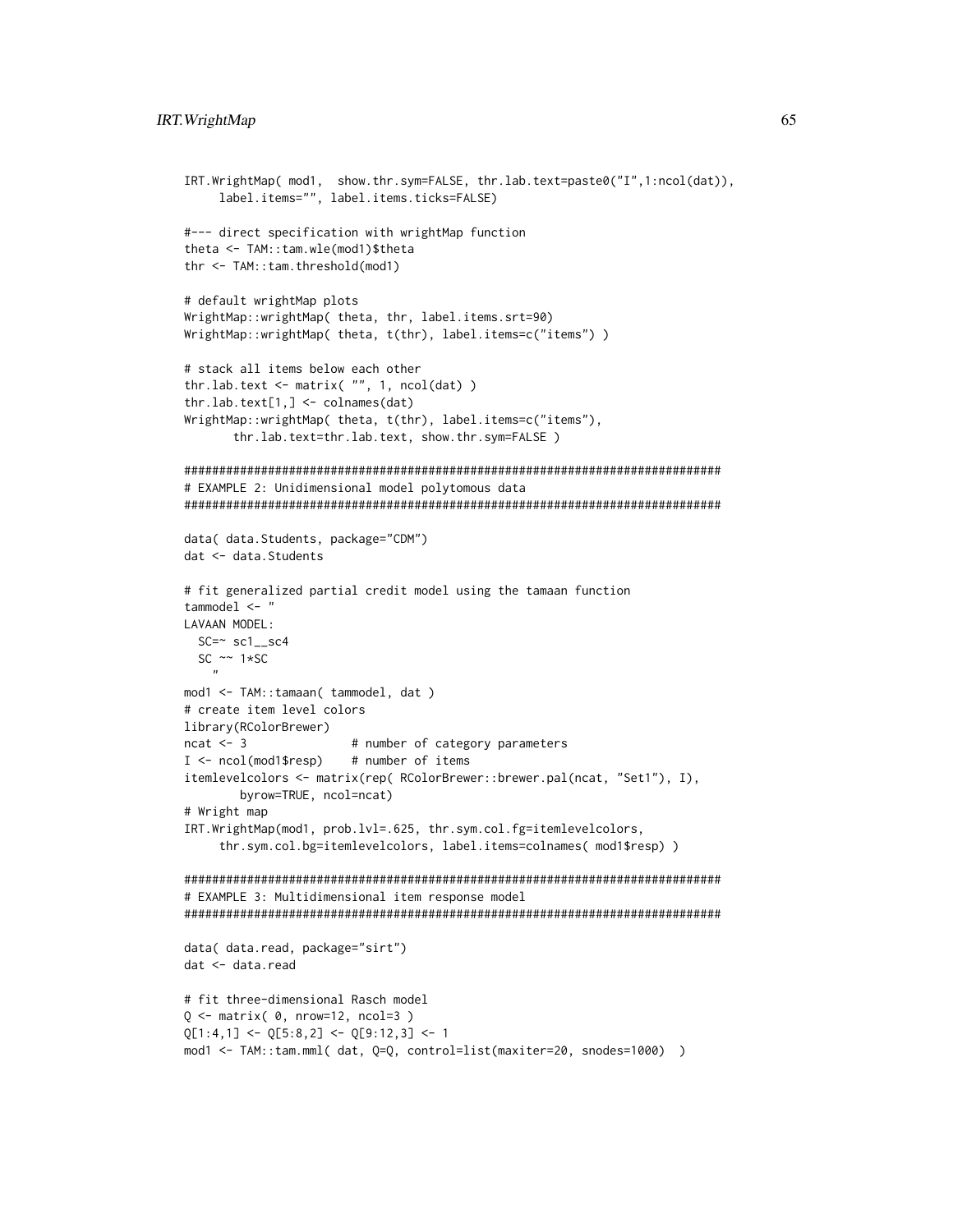```
summary(mod1)
# define matrix with colors for thresholds
c1 <- matrix( c( rep(1,4), rep(2,4), rep(4,4)), ncol=1 )
# create Wright map using WLE
IRT.WrightMap( mod1, prob.lvl=.65, type="WLE", thr.lab.col=c1, thr.sym.col.fg=c1,
        thr.sym.col.bg=c1, label.items=colnames(dat) )
# Wright map using PV (the default)
IRT.WrightMap( mod1, prob.lvl=.65, type="PV" )
# Wright map using population distribution
IRT.WrightMap( mod1, prob.lvl=.65, type="Pop" )
#############################################################################
# EXAMPLE 4: Wright map for a multi-faceted Rasch model
#############################################################################
# This example is copied from
# http://wrightmap.org/post/107431190622/wrightmap-multifaceted-models
library(WrightMap)
data(data.ex10)
dat <- data.ex10
#--- fit multi-faceted Rasch model
facets <- dat[, "rater", drop=FALSE] # define facet (rater)
pid <- dat$pid # define person identifier (a person occurs multiple times)
resp \le dat[, -c(1:2)] # item response data
formulaA <- ~item * rater # formula
mod <- TAM::tam.mml.mfr(resp=resp, facets=facets, formulaA=formulaA, pid=dat$pid)
# person parameters
persons.mod <- TAM::tam.wle(mod)
theta <- persons.mod$theta
# thresholds
thr <- TAM::tam.threshold(mod)
item.labs <- c("I0001", "I0002", "I0003", "I0004", "I0005")
rater.labs <- c("rater1", "rater2", "rater3")
#--- Plot 1: Item specific
thr1 <- matrix(thr, nrow=5, byrow=TRUE)
WrightMap::wrightMap(theta, thr1, label.items=item.labs,
   thr.lab.text=rep(rater.labs, each=5))
#--- Plot 2: Rater specific
thr2 <- matrix(thr, nrow=3)
WrightMap::wrightMap(theta, thr2, label.items=rater.labs,
   thr.lab.text=rep(item.labs, each=3), axis.items="Raters")
#--- Plot 3a: item, rater and item*rater parameters
pars <- mod$xsi.facets$xsi
facet <- mod$xsi.facets$facet
item.par <- pars[facet=="item"]
rater.par <- pars[facet=="rater"]
```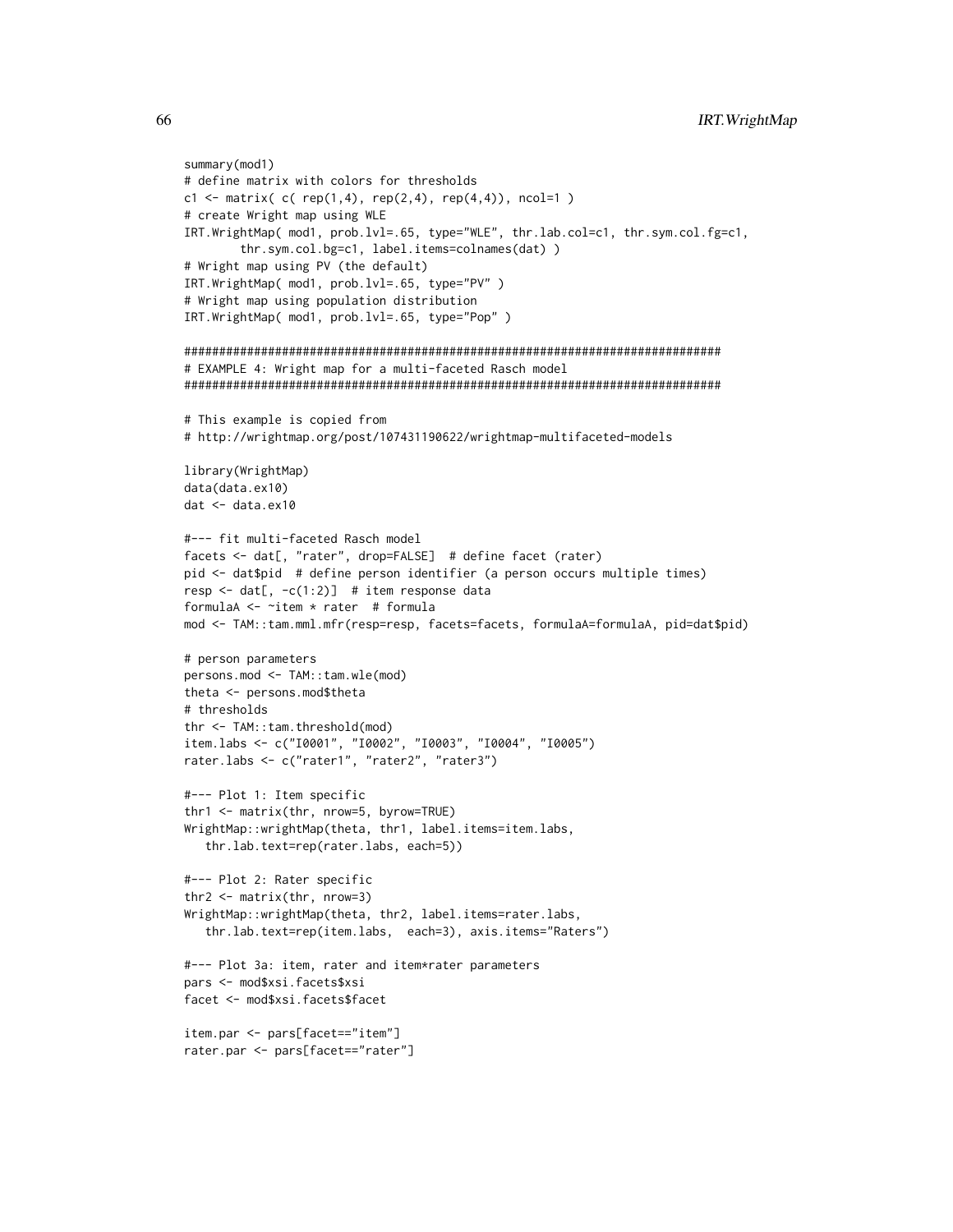```
item_rat <- pars[facet=="item:rater"]
len <- length(item_rat)
item.long <- c(item.par, rep(NA, len - length(item.par)))
rater.long <- c(rater.par, rep(NA, len - length(rater.par)))
ir.labs <- mod$xsi.facets$parameter[facet=="item:rater"]
WrightMap::wrightMap(theta, rbind(item.long, rater.long, item_rat),
    label.items=c("Items", "Raters", "Item*Raters"),
    thr.lab.text=rbind(item.labs, rater.labs, ir.labs), axis.items="")
#--- Plot 3b: item, rater and item*rater (separated by raters) parameters
# parameters item*rater
ir_rater <- matrix(item_rat, nrow=3, byrow=TRUE)
# define matrix of thresholds
thr <- rbind(item.par, c(rater.par, NA, NA), ir_rater)
# matrix with threshold labels
thr.lab.text <- rbind(item.labs, rater.labs,
           matrix(item.labs, nrow=3, ncol=5, byrow=TRUE))
WrightMap::wrightMap(theta, thresholds=thr,
      label.items=c("Items", "Raters", "Item*Raters (R1)",
                           "Item*Raters (R2)", "Item*Raters (R3)"),
      axis.items="", thr.lab.text=thr.lab.text )
#--- Plot 3c: item, rater and item*rater (separated by items) parameters
# thresholds
ir_item <- matrix(item_rat, nrow=5)
thr <- rbind(item.par, c(rater.par, NA, NA), cbind(ir_item, NA, NA))
# labels
label.items <- c("Items", "Raters", "Item*Raters\n (I1)", "Item*Raters \n(I2)",
     "Item*Raters \n(I3)", "Item*Raters \n (I4)", "Item*Raters \n(I5)")
thr.lab.text <- rbind(item.labs,
          matrix(c(rater.labs, NA, NA), nrow=6, ncol=5, byrow=TRUE))
WrightMap::wrightMap(theta, thr, label.items=label.items,
      axis.items="", thr.lab.text=thr.lab.text )
## End(Not run)
```
IRTLikelihood.cfa *Individual Likelihood for Confirmatory Factor Analysis*

#### Description

This function computes the individual likelihood evaluated at a theta grid for confirmatory factor analysis under the normality assumption of residuals. Either the item parameters (item loadings L, item intercepts nu and residual covariances psi) or a fitted cfa object from the **lavaan** package can be provided. The individual likelihood can be used for drawing plausible values.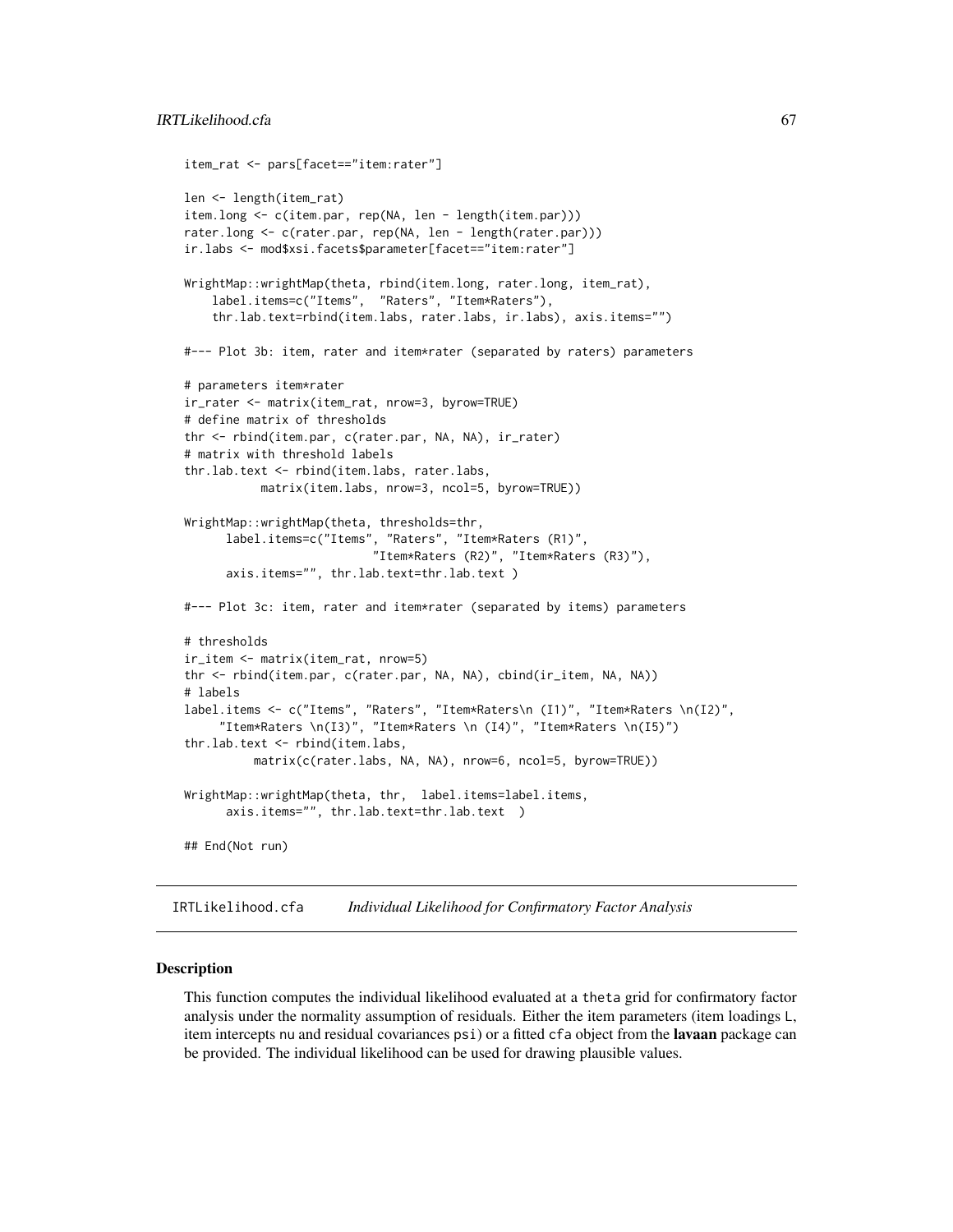# **Usage**

```
IRTLikelihood.cfa(data, cfaobj=NULL, theta=NULL, L=NULL, nu=NULL,
   psi=NULL, snodes=NULL, snodes.adj=2, version=1)
```
# **Arguments**

| data       | Dataset with item responses                                                                                         |
|------------|---------------------------------------------------------------------------------------------------------------------|
| cfaobj     | Fitted lavaan:: cfa (lavaan) object                                                                                 |
| theta      | Optional matrix containing the theta values used for evaluating the individual<br>likelihood                        |
| L          | Matrix of item loadings (if cfaobj is not provided)                                                                 |
| nu         | Vector of item intercepts (if cfaob j is not provided)                                                              |
| psi        | Matrix with residual covariances (if cfaobj is not provided)                                                        |
| snodes     | Number of the ta values used for the approximation of the distribution of latent<br>variables.                      |
| snodes.adi | Adjustment factor for quasi monte carlo nodes for more than two latent vari-<br>ables.                              |
| version    | Function version. version=1 is based on a <b>Repp</b> implementation while version=0<br>is a pure R implementation. |

## **Value**

Individual likelihood evaluated at theta

#### **See Also**

## CDM::IRT.likelihood

```
## Not run:
# EXAMPLE 1: Two-dimensional CFA data. Students
library(lavaan)
library(CDM)
data(data.Students, package="CDM")
dat <- data. Students
dat2 \leq dat[, c(paste0("mj", 1:4), paste0("sc", 1:4)) ]# lavaan model with DO operator
lavmodel <- "
D0(1, 4, 1)mj=~ mj%
 sc = \text{sc}\%DOEND
```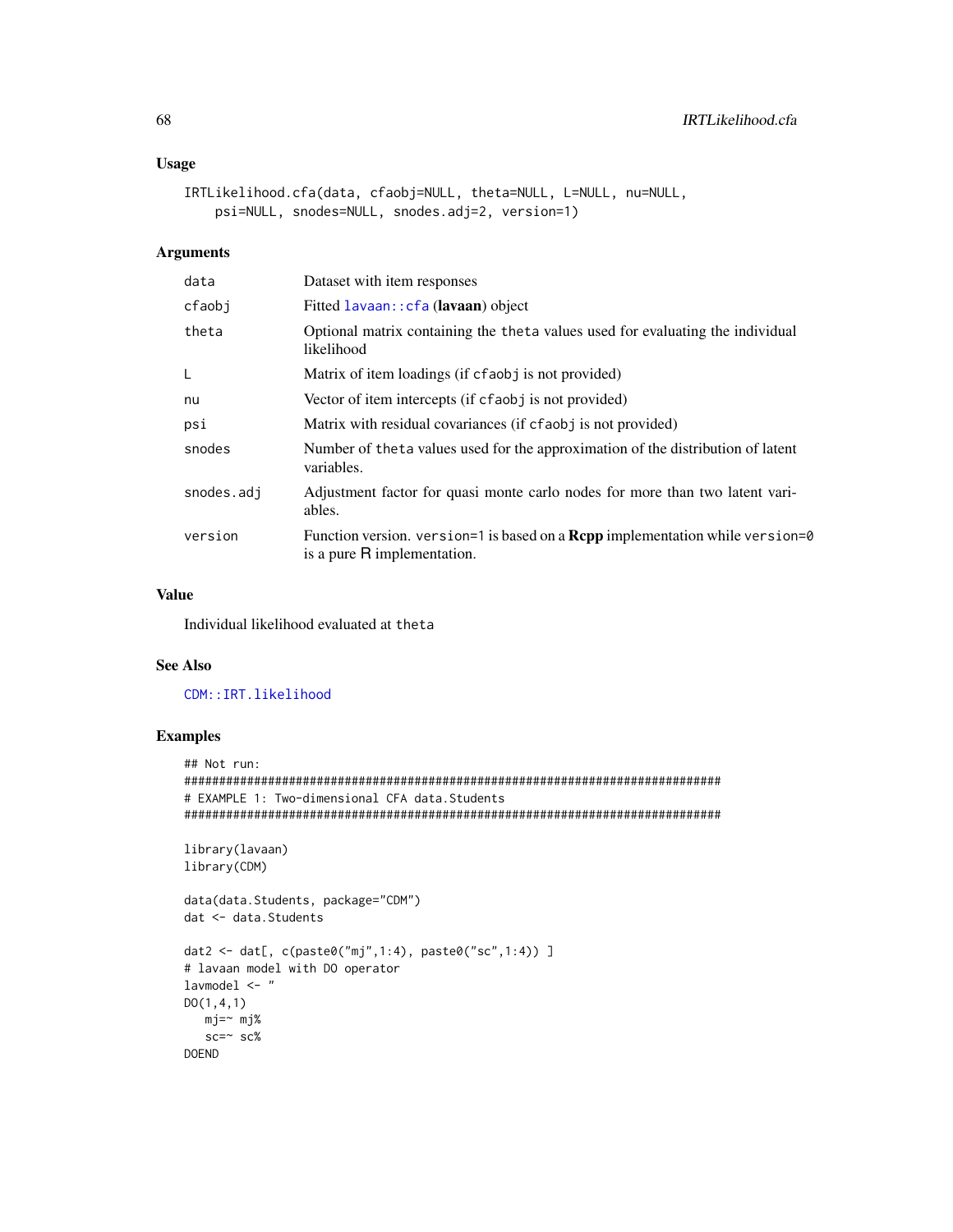# IRTLikelihood.ctt 69

```
mj ~~ sc
   mj ~~ 1*mj
   sc ~~ 1*sc
     "
lavmodel <- TAM::lavaanify.IRT( lavmodel, data=dat2 )$lavaan.syntax
cat(lavmodel)
mod4 <- lavaan::cfa( lavmodel, data=dat2, std.lv=TRUE )
summary(mod4, standardized=TRUE, rsquare=TRUE )
# extract item parameters
res4 <- TAM::cfa.extract.itempars( mod4 )
# create theta grid
theta0 \leq - \text{seq}(-6, 6, \text{len=15})theta <- expand.grid( theta0, theta0 )
L < - res4$L
nu <- res4$nu
psi <- res4$psi
data <- dat2
# evaluate likelihood using item parameters
like2 <- TAM::IRTLikelihood.cfa( data=dat2, theta=theta, L=L, nu=nu, psi=psi )
# The likelihood can also be obtained by direct evaluation
# of the fitted cfa object "mod4"
like4 <- TAM::IRTLikelihood.cfa( data=dat2, cfaobj=mod4 )
attr( like4, "theta")
# the theta grid is automatically created if theta is not
# supplied as an argument
## End(Not run)
```
IRTLikelihood.ctt *Computes Individual Likelihood from Classical Test Theory Estimates*

### Description

Computes individual likelihood from classical test theory estimates under a unidimensional normal distribution of measurement errors.

## Usage

```
IRTLikelihood.ctt(y, errvar, theta=NULL)
```
### Arguments

| - V    | Vector of observed scores          |
|--------|------------------------------------|
| errvar | Vector of error variances          |
| theta  | Optional vector for $\theta$ grid. |

## Value

Object of class IRT.likelihood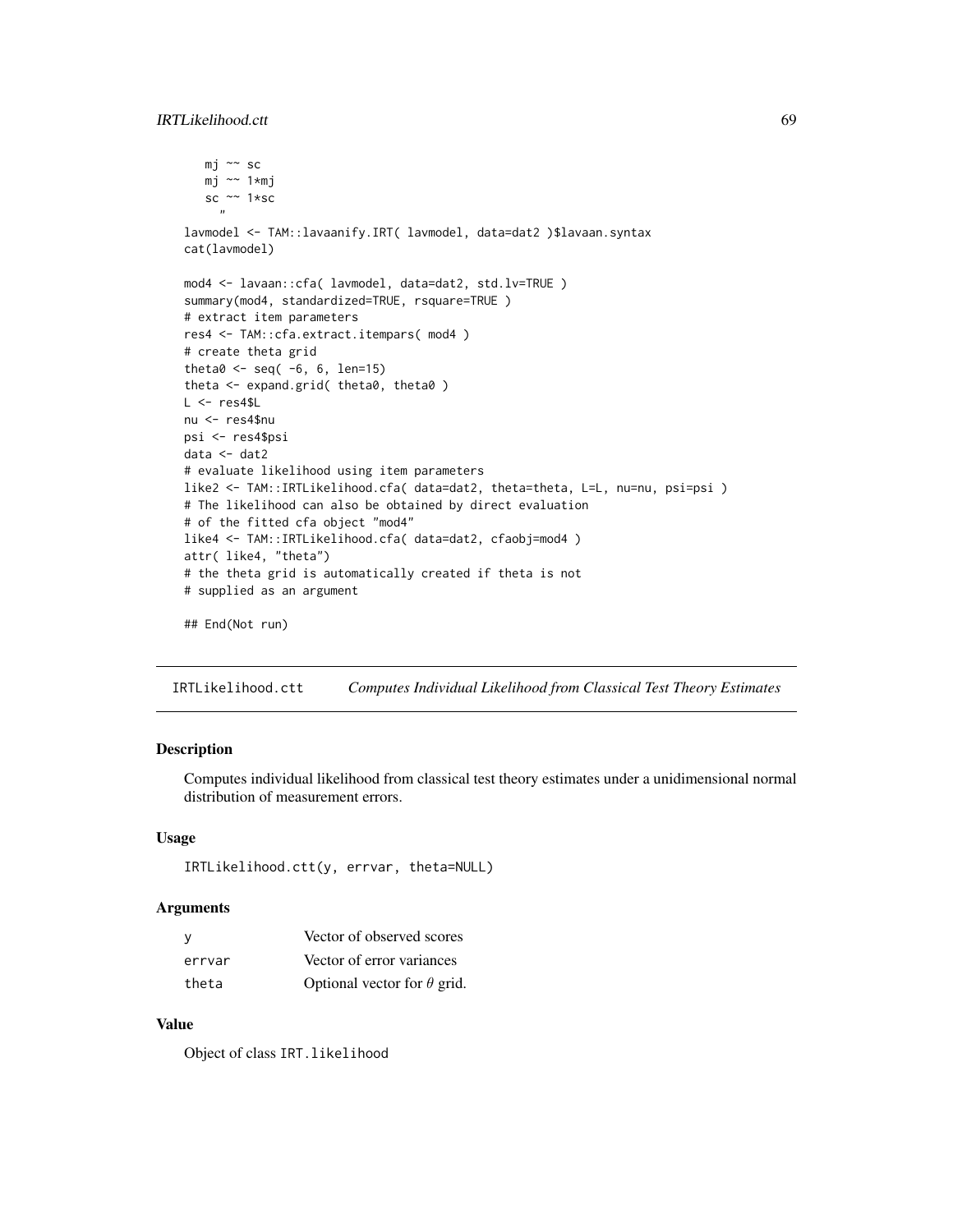# **Examples**

```
# EXAMPLE 1: Individual likelihood and latent regression in CTT
set.seed(75)
#--- simulate data
N < -2000x1 \leftarrow stats:: rnorm(N)
x2 \leftarrow .7 \times x1 + \text{stats::runif(N)}# simulate true score
theta <- 1.2 + .6*x1 + .3 *x2 + stats::rnorm(N, sd=sqrt(.50))
var(theta)
# simulate measurement error variances
error < - stats::runif( N, min=.6, max=.9 )# simulate observed scores
y \le - theta + stats:: rnorm( N, sd=sqrt( errvar) )
#--- create likelihood object
like1 <- TAM::IRTLikelihood.ctt( y=y, errvar=errvar, theta=NULL )
#--- estimate latent regression
X \leftarrow data . frame(x1, x2)mod1 <- TAM::tam.latreg( like=like1, Y=X )
## Not run:
#--- draw plausible values
pv1 <- TAM::tam.pv( mod1, normal.approx=TRUE )
#--- create datalist
datlist1 <- TAM::tampv2datalist( pv1, pvnames="thetaPV", Y=X )
#--- statistical inference on plausible values using mitools package
library(mitools)
datlist1a <- mitools::imputationList(datlist1)
# fit linear regression and apply Rubin formulas
mod2 <- with( datlist1a, stats::1m( thetaPV \sim x1 + x2 ) )
summary( mitools::MIcombine(mod2) )
## End(Not run)
```
<span id="page-69-0"></span>lavaanify.IRT Slight Extension of the lavaan Syntax, with Focus on Item Response Models

# **Description**

This functions slightly extends the lavaan syntax implemented in the lavaan package (see lavaan: : lavaanify).

70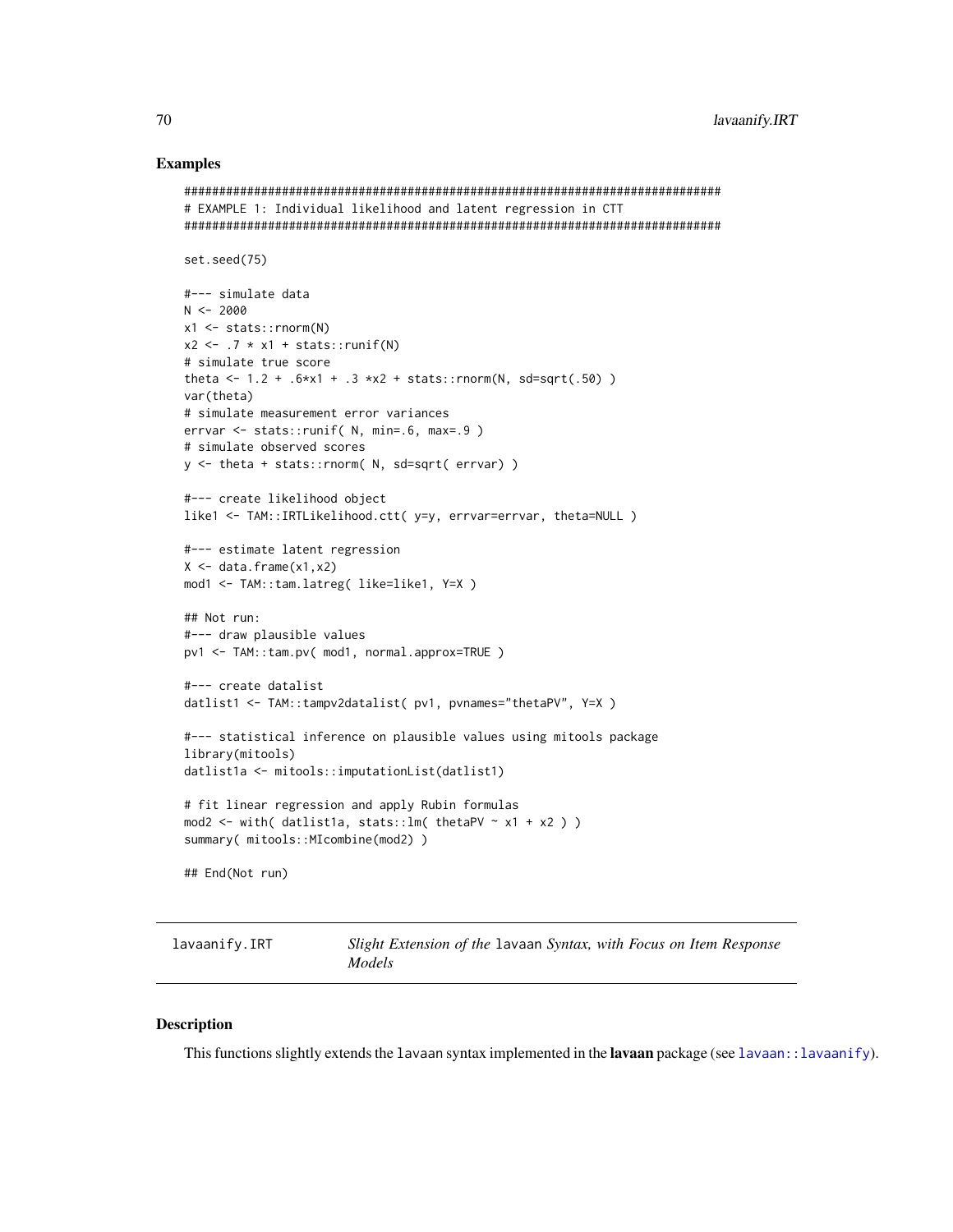# lavaanify.IRT 71

Guessing and slipping parameters can be specified by using the operators ?=g1 and ?=s1, respectively.

The operator \_\_ can be used for a convenient specification for groups of items. For example, I1\_\_I5 refers to items  $11, \ldots, 15$ . The operator  $\overline{\phantom{a}}$  can also be used for item labels (see Example 2).

Nonlinear terms can also be specified for loadings  $(=\gamma)$  and regressions  $(\gamma)$  (see Example 3).

It is also possible to construct the syntax using a loop by making use of the DO statement, see [doparse](#page-37-0) for specification.

The operators MEASERR1 and MEASERR0 can be used for model specification for variables which contains known measurement error (see Example 6). While MEASERR1 can be used for endogenous variables, MEASERR0 provides the specification for exogeneous variables.

### Usage

```
lavaanify.IRT(lavmodel, items=NULL, data=NULL, include.residuals=TRUE,
    doparse=TRUE)
```
## Arguments

| lavmodel          | A model in lavaan syntax plus the additional operators ?= $g1$ , ?= $s1$ , __ and<br>nonlinear terms.              |  |
|-------------------|--------------------------------------------------------------------------------------------------------------------|--|
| items             | Optional vector of item names                                                                                      |  |
| data              | Optional data frame with item responses                                                                            |  |
| include.residuals |                                                                                                                    |  |
|                   | Optional logical indicating whether residual variances should be processed such<br>that they are freely estimated. |  |
| doparse           | Optional logical indicating whether lavmodel should be parsed for DO state-<br>ments.                              |  |

# Value

A list with following entries

| lavpartable     | A lavaan parameter table                                                            |  |
|-----------------|-------------------------------------------------------------------------------------|--|
|                 | lavaan.syntax Processed syntax for <b>lavaan</b> package                            |  |
|                 | nonlin factors Data frame with renamed and original nonlinear factor specifications |  |
| nonlin_svntable |                                                                                     |  |
|                 | Data frame with original and modified syntax if nonlinear factors are used.         |  |

# See Also

### [lavaan::lavaanify](#page-0-0)

See sirt::tam2mirt for converting objects of class tam into mirt objects.

See sirt::lavaan2mirt for estimating models in the mirt package using lavaan syntax.

See [doparse](#page-37-0) for the DO and DO2 statements.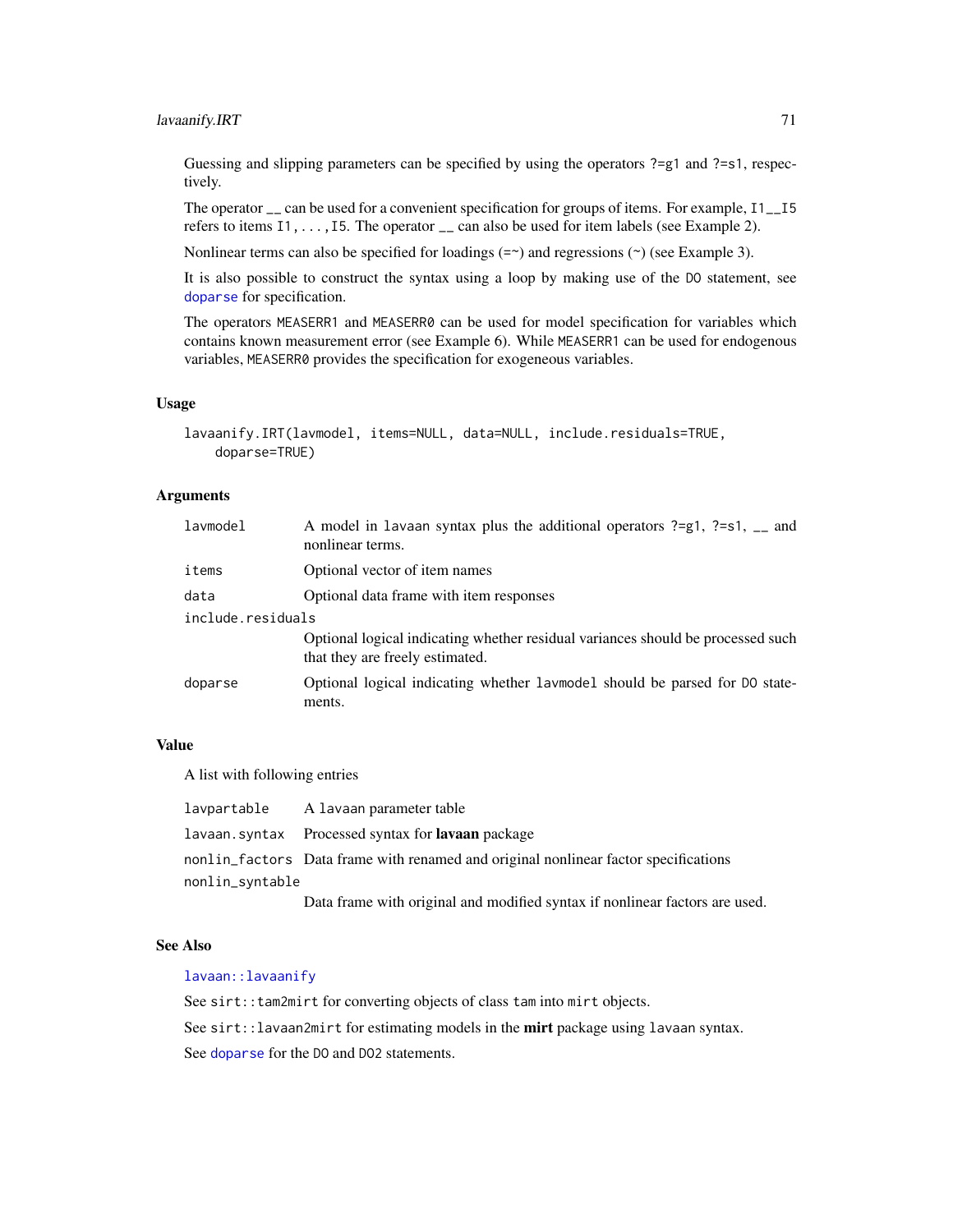## **Examples**

library(lavaan)

```
# EXAMPLE 1: lavaan syntax with guessing and slipping parameters
# define model in lavaan
1avmode1 < -"
  F = ~ A1 + c \times A2 + A3 + A4# define slipping parameters for A1 and A2
  A1 + A2 ?=s1
  # joint guessing parameter for A1 and A2
  A1+A2 ?=c1*g1A3 | 0.75*t1
  # fix guessing parameter to .25 and
  # slipping parameter to .01 for item A3
  A3 ? = .25 \times g1 + .01 \times s1A4 ?=c2*g1A1 | a*t1A2 | b*t1# process lavaan syntax
lavpartable <- TAM::lavaanify.IRT(lavmodel)$lavpartable
 ## id lhs op rhs user group free ustart exo label eq.id unco
 ## 1 1 F=~ A1 1 1 1 NA 0 0 1
 ## 2 2 F=~ A2 1 1 2 NA 0
                                        c \qquad \qquad \emptyset\overline{2}## 3 3 F=~ A3 1 1 3 NA 0
                                           \theta\overline{3}## 4 4 F=~ A4
                      1 4 NA 0
                                                 \overline{4}1\theta## 5 5 A3 | t1 1 1 0 0.75 0
                                            \theta\theta## 6 6 A1 | t1
                  1 \quad 1 \quad 5NA 0
                                         \mathsf{a}0
                                                 -5
 ## 7 7 A2 | t1 1 1 6
                               NA 0
                                             \bullet\mathbf{b}6
 ## 8 8 A1 ?=s1 1 1 7
                                            \circNA 0
                                                7\overline{ }\overline{1}## 9 9 A2 ?=s1
                 \overline{1}8\phantom{.0}NA 0
                                            0
                                                8
 ## 10 10 A1 ?=g1
                 \overline{1}\overline{1}9NA 0
                                      c1\mathbf{1}\overline{9}1 \quad 10## 11 11 A2 ?=g1 1
                     1 \qquad 9NA 0
                                      c1## 12 12 A3 ?=g1 1
                     1 0 0.25 0
                                            0 01 \t0 \t0.01 \t0## 13 13 A3 ?=s1 1
                                               \alpha\Omega## 14 14 A4 ?=g1 1 1 10 NA 0
                                       c20 11
## Not run:
# EXAMPLE 2: Usage of "__" and "?=" operators
library(sirt)
data(data.read, package="sirt")
dat <- data.read
items <- colnames(dat)
```
 $1$ avmode $1 < -$  "

72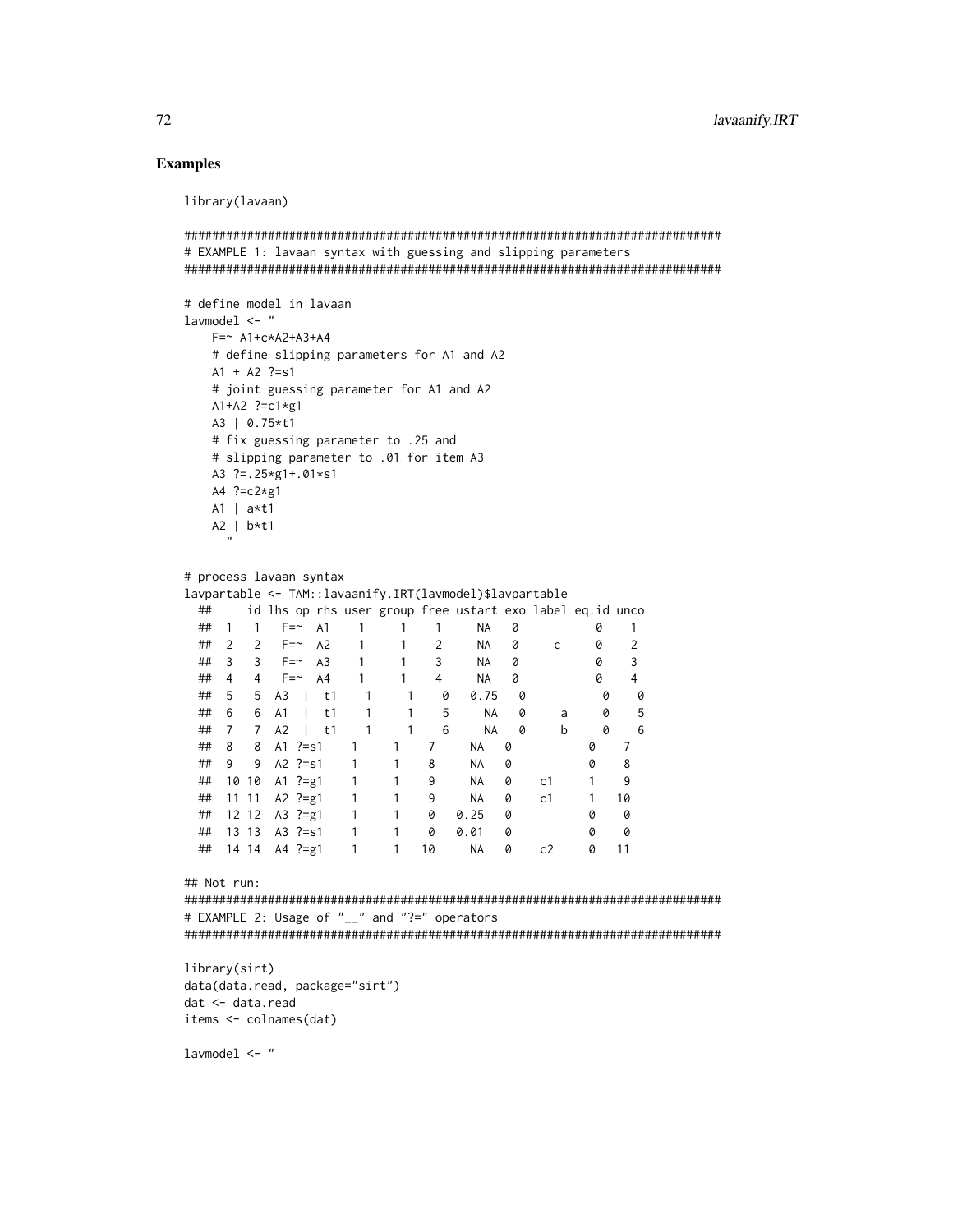### lavaanify.IRT 73

```
F1=~ A1+A2+ A3+lam4*A4
   # equal item loadings for items B1 to B4
   F2=~ lam5*B1__B4
   # different labelled item loadings of items C1 to C4
   F3=~ lam9__lam12*C1__C4
   # item intercepts
   B1__B2 | -0.5*t1
   B3__C1 | int6*t1
   # guessing parameters
   C1__C3 ?=g1
   C4 + B1__B3 ?=0.2*g1
   # slipping parameters
   A1__B1 + B3__C2 ?=slip1*s1
   # residual variances
   B1__B3 ~~ errB*B1__B3
   A2__A4 ~~ erra1__erra3*A2__A4
    "
lav2 <- TAM::lavaanify.IRT( lavmodel, data=dat)
lav2$lavpartable
cat( lav2$lavaan.syntax )
#** simplified example
lavmodel <- "
   F1=~ A1+lam4*A2+A3+lam4*A4
   F2=~ lam5__lam8*B1__B4
   F1 \sim F2F1 \sim 1*F1F2 ~~ 1*F2
    \boldsymbol{\eta}lav3 <- TAM::lavaanify.IRT( lavmodel, data=dat)
lav3$lavpartable
cat( lav3$lavaan.syntax )
#############################################################################
# EXAMPLE 3: Nonlinear terms
#############################################################################
#*** define items
items <- paste0("I",1:12)
#*** define lavaan model
lavmodel <- "
   F1 = ~ 11 - 15F2=~ I6__I9
   F3=~ I10__I12
   # I3, I4 and I7 load on interaction of F1 and F2
   I(F1*F2) = ~ a*I3+a*I4I(F1*F2) = ~ 17# I3 and I5 load on squared factor F1
   I(F1^2)=~ I3 + I5# I1 regression on B spline version of factor F1
   I( bs(F1,4) )= I1
   F2 \sim F1 + b*I(F1^2) + I(F1>0)
```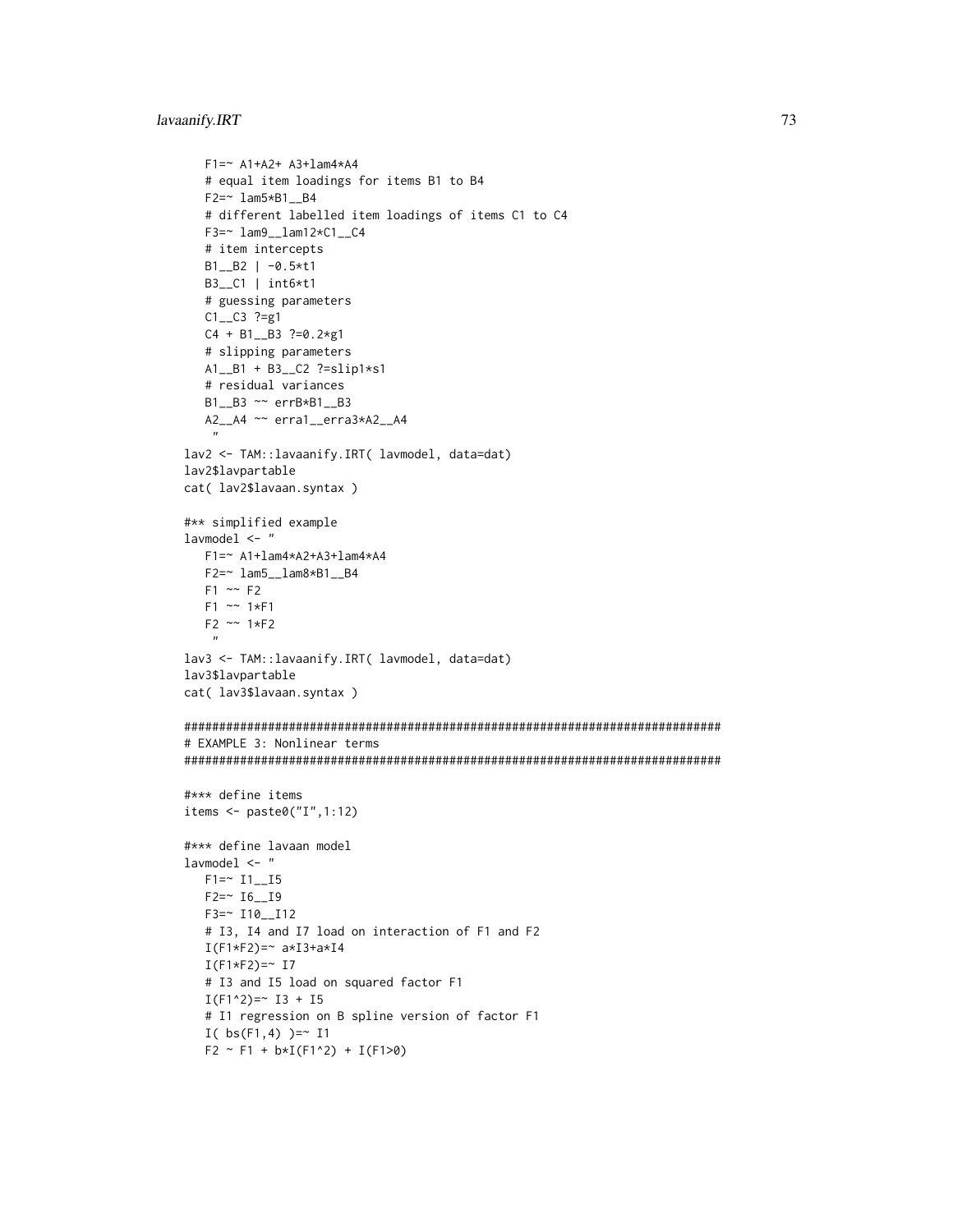```
F3 \sim F1 + F2 + 1.4 \times I(F1 \times F2) + b \times I(F1 \times 2) + I(F2 \times 2)# this line is ignored in the lavaan model
  # F3 \sim F2 + I(F2^2)
  F1 \sim 1*F1\overline{u}#*** process lavaan syntax
lav3 <- TAM::lavaanify.IRT( lavmodel, items=items)
#*** inspect results
lav3$lavpartable
cat(lav3$lavaan.syntax)
lav3$nonlin_syntable
lav3$nonlin_factors
# EXAMPLE 4: Using lavaanify. IRT for estimation with lavaan
data(data.big5, package="sirt")
# extract first 10 openness items
items <- which( substring( colnames(data.big5), 1, 1 )=="0" )[1:10]
dat <- as.data.frame( data.big5[, items ])
 ## > colnames(dat)
     [1] "03" "08" "013" "018" "023" "028" "033" "038" "043" "048"
 ##apply(data, 2, var) # variances
#*** Model 1: Confirmatory factor analysis with one factor
lavmodel < - "
  0 = ~ 03 048 # convenient syntax for defining the factor for all items
  0 \sim 1*0# process lavaan syntax
res <- TAM::lavaanify.IRT( lavmodel, data=dat )
# estimate lavaan model
mod1 <- lavaan::lavaan( model=res$lavaan.syntax, data=dat)
summary(mod1, standardized=TRUE, fit.measures=TRUE, rsquare=TRUE )
## End(Not run)
# EXAMPLE 5: lavaanify. IRT with do statements
1avmode1 <- "
 D0(1,6,1)F = \sim 1\%DOEND
 D0(1, 5, 2)A = \sim I\%DOEND
 D0(2, 6, 2)B = \sim I\%DOEND
```
74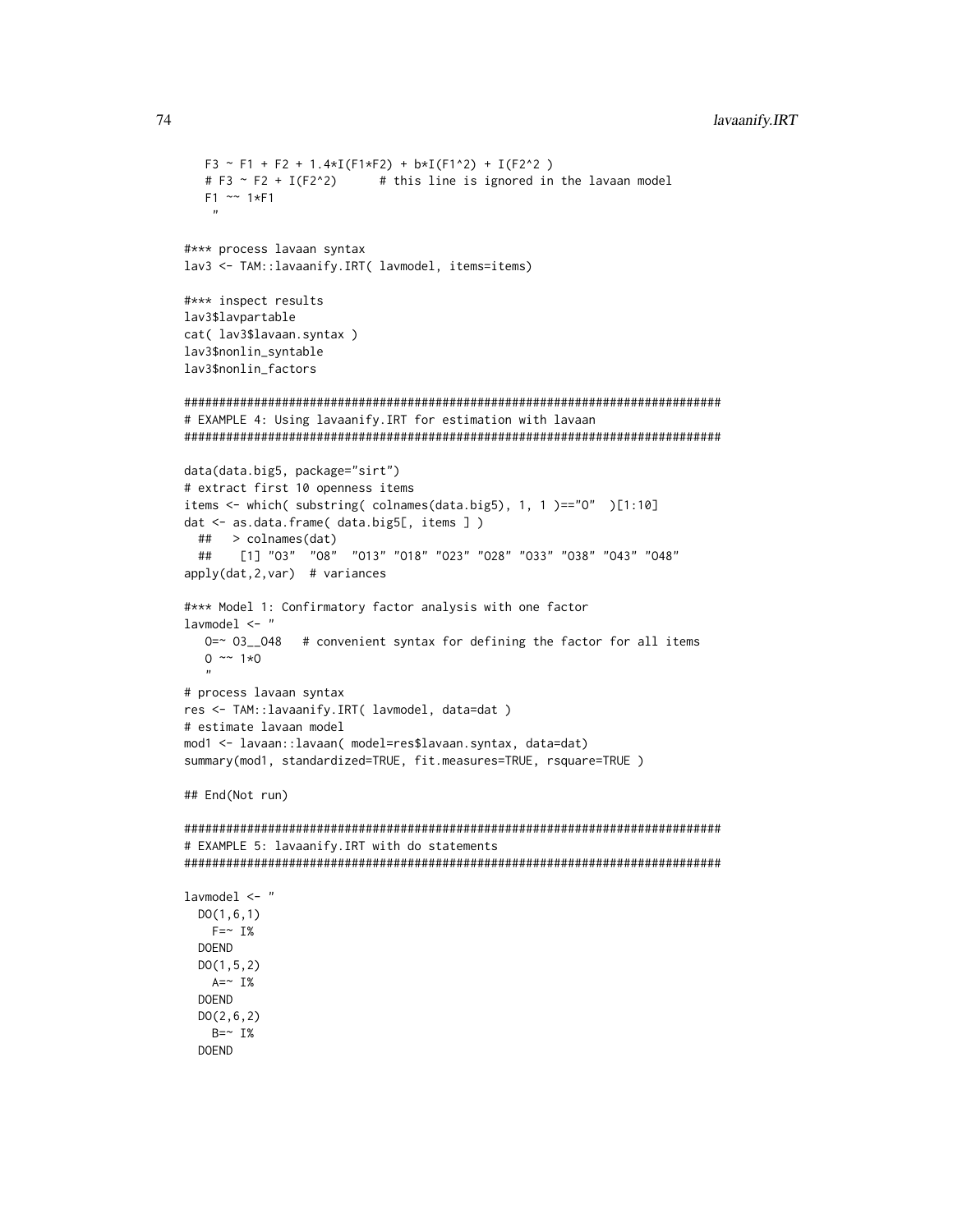#### msq.itemfit

```
F \sim 1*FA \sim 1*A
 B \sim 1*BF \sim \theta \star AF \sim \theta * BA \sim 0*B
res <- TAM::lavaanify.IRT( lavmodel, items=paste("I",1:6) )
cat(res$lavaan.syntax)
# EXAMPLE 6: Single indicator models with measurement error (MEASERR operator)
# define lavaan model
1avmode1 <- "
 ytrue \sim xtrue + z
 # exogeneous variable error-prone y with error variance .20
 MEASERR1(ytrue, y, .20)
 # exogeneous variable error-prone x with error variance .35
 MEASERR0(xtrue,x,.35)
 ytrue ~~ ytrue
   \boldsymbol{n}# observed items
items \leftarrow c("y","x","z")
# lavaanify
res <- TAM::lavaanify.IRT( lavmodel, items )
cat(res$lavaan.syntax)
 ## > cat(res$lavaan.syntax)
 ##ytrue~xtrue
 ##ytrue~z
 ##ytrue=~1*y
 ## y~~0.2*y
 ##xtrue=~1*x
     x~~0.35*x
 \##
 ##xtrue~~xtrue
     ytrue~~ytrue
 ##Z^{\sim}z
 ##
```

```
msq.itemfit
```
Mean Squared Residual Based Item Fit Statistics (Infit, Outfit)

#### **Description**

The function msq. i temf it computes computed the outfit and infit statistic for items or item groups. Contrary to tam. fit, the function msq. itemfit is not based on simulation from individual posterior distributions but rather on evaluating the individual posterior.

The function msq. itemfit also computes the outfit and infit statistics but these are based on weighted likelihood estimates obtained from tam.wle.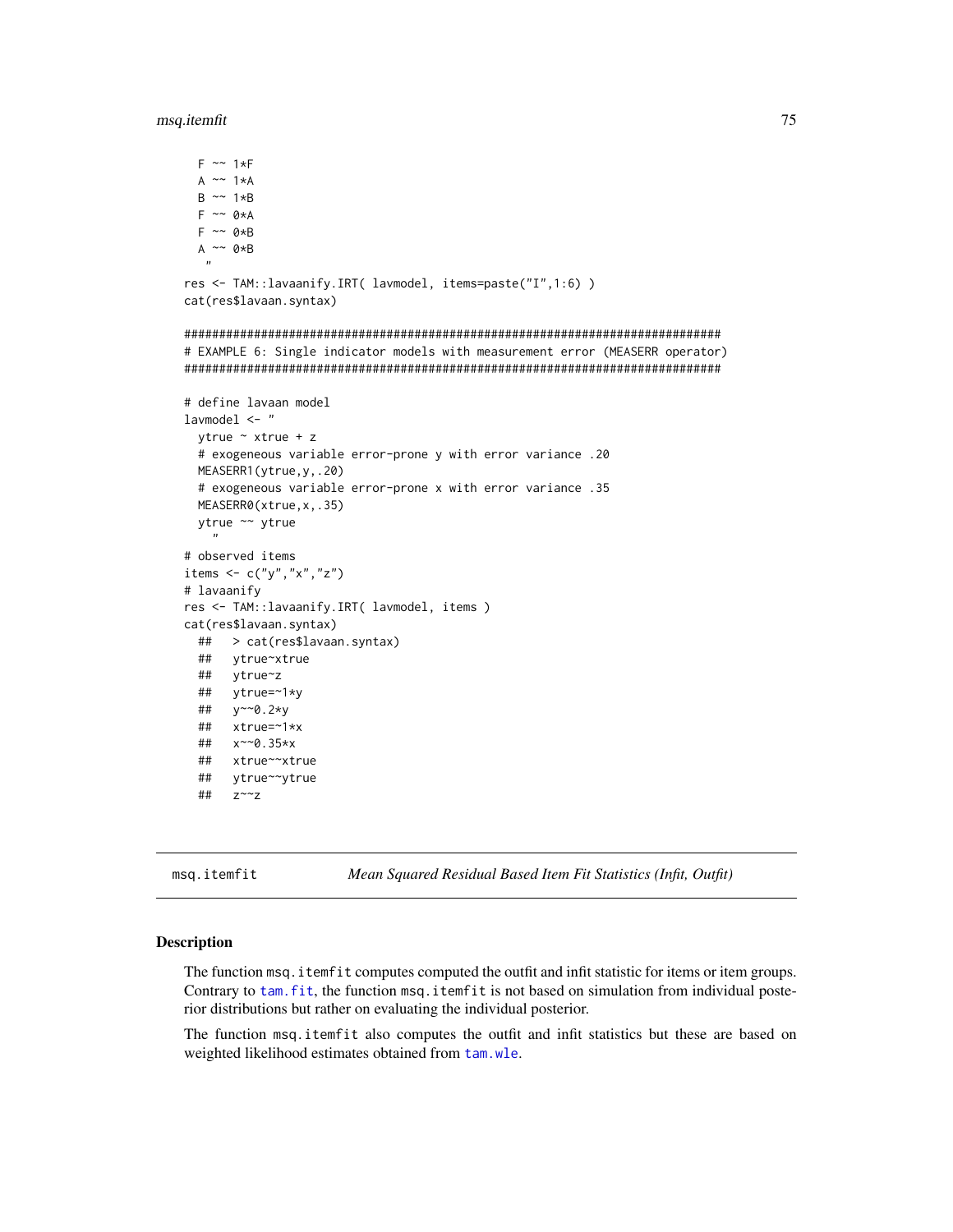### **Usage**

```
msq.itemfit( object, fitindices=NULL)
## S3 method for class 'msq.itemfit'
summary(object, file=NULL, ...)
msq.itemfitWLE(tamobj, fitindices=NULL, ...)
## S3 method for class 'msq.itemfitWLE'
summary(object, file=NULL, ...)
```
# **Arguments**

| object     | Object for which the classes IRT.data, IRT.posterior and predict are de-<br>fined.              |
|------------|-------------------------------------------------------------------------------------------------|
| fitindices | Vector with parameter labels defining the item groups for which the fit should<br>be evaluated. |
| tamobi     | Object of class tam.mml, tam.mml. 2pl or tam.mml.mfr.                                           |
| file       | Optional name of a file to which the summary should be written                                  |
| $\cdots$   | Further arguments to be passed                                                                  |
|            |                                                                                                 |

#### **Value**

List with following entries

Data frame with outfit and infit statistics. itemfit summary\_itemfit Summary statistics of outfit and infit

# **See Also**

See also tam, fit for simulation based assessment of item fit. See also eRm:: itemfit or mirt:: itemfit.

# **Examples**

## Not run:

```
# EXAMPLE 1: Simulated data Rasch model
```

```
#*** simulate data
library(sirt)
set.seed(9875)
N < -2000I < -20b \leftarrow sample( seq( -2, 2, length=I ) )
a \leftarrow rep(1, I)
```
76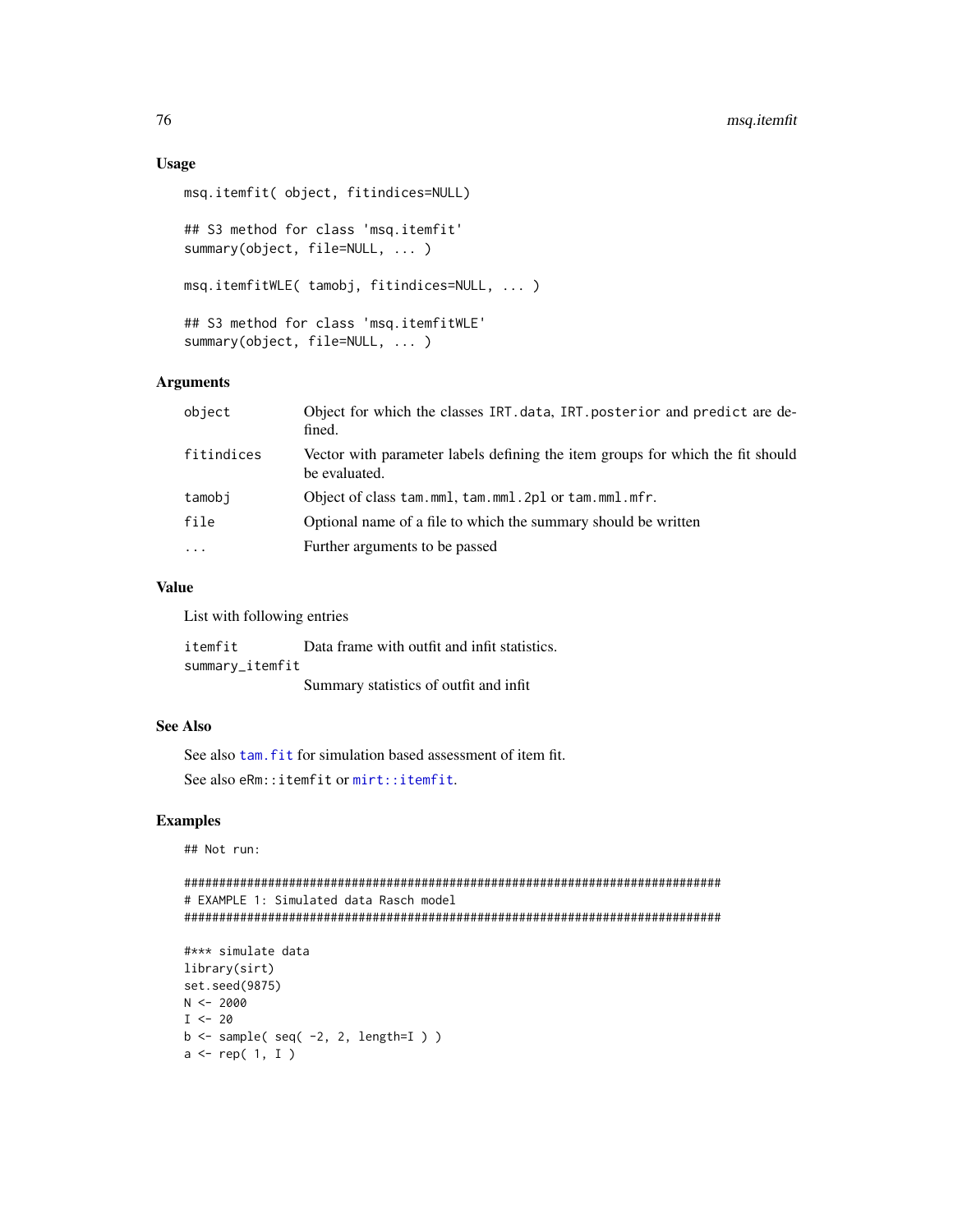# msq.itemfit 77

```
# create some misfitting items
a[c(1,3)] \leftarrow c(.5, 1.5)# simulate data
dat <- sirt::sim.raschtype( rnorm(N), b=b, fixed.a=a )
#*** estimate Rasch model
mod1 <- TAM::tam.mml(resp=dat)
# compute WLEs
wmod1 <- TAM::tam.wle(mod1)$theta
#--- item fit from "msq.itemfit" function
fit1 <- TAM::msq.itemfit(mod1)
summary( fit1 )
#--- item fit using simulation in "tam.fit"
fit0 <- TAM::tam.fit( mod1 )
summary(fit0)
#--- item fit based on WLEs
fit2a <- TAM::msq.itemfitWLE( mod1 )
summary(fit2a)
#++ fit assessment in mirt package
library(mirt)
mod1b <- mirt::mirt( dat, model=1, itemtype="Rasch", verbose=TRUE )
print(mod1b)
sirt::mirt.wrapper.coef(mod1b)
fmod1b <- mirt::itemfit(mod1b, Theta=as.matrix(wmod1,ncol=1),
                 Zh=TRUE, X2=FALSE, S_X2=FALSE )
cbind( fit2a$fit_data, fmod1b )
#++ fit assessment in eRm package
library(eRm)
mod1c <- eRm::RM( dat )
summary(mod1c)
eRm::plotPImap(mod1c) # person-item map
pmod1c <- eRm::person.parameter(mod1c)
fmod1c <- eRm::itemfit(pmod1c)
print(fmod1c)
plot(fmod1c)
#--- define some item groups for fit assessment
# bases on evaluating the posterior
fitindices <- rep( paste0("IG",c(1,2)), each=10)
fit2 <- TAM::msq.itemfit( mod1, fitindices )
summary(fit2)
# using WLEs
fit2b <- TAM::msq.itemfitWLE( mod1, fitindices )
summary(fit2b)
#############################################################################
```

```
# EXAMPLE 2: data.read | fit statistics assessed for testlets
```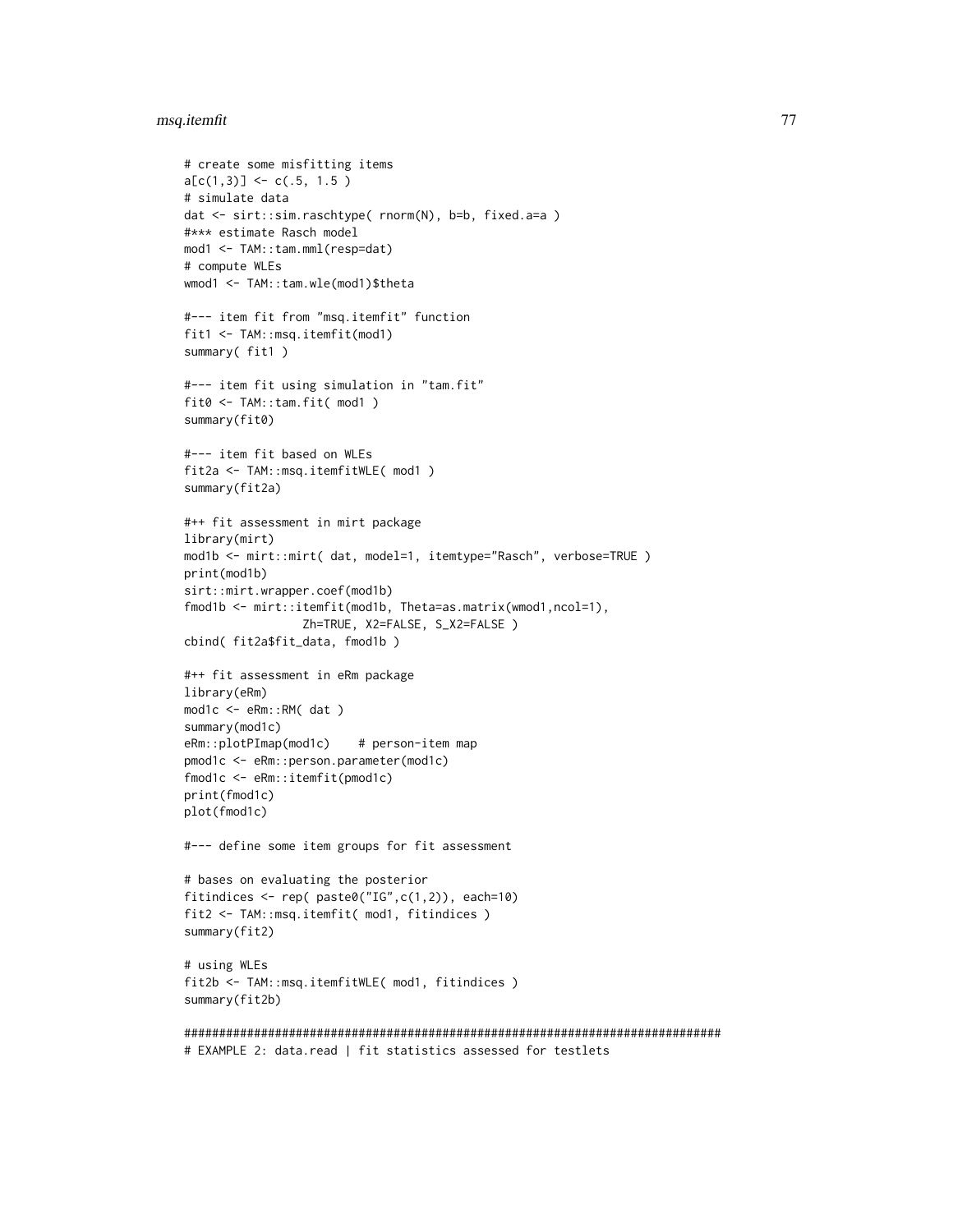```
library(sirt)
data(data.read,package="sirt")
dat <- data.read
# fit Rasch model
mod <- TAM::tam.mml( dat )
#***** item fit for each item
# based on posterior
res1 <- TAM::msq.itemfit( mod )
summary(res1)
# based on WLEs
res2 <- TAM::msq.itemfitWLE( mod )
summary(res2)
#***** item fit for item groups
# define item groups
fitindices \le substring( colnames(dat), 1, 1)
# based on posterior
res1 <- TAM::msq.itemfit( mod, fitindices )
summary(res1)
# based on WLEs
res2 <- TAM::msq.itemfitWLE( mod, fitindices )
summary(res2)
# EXAMPLE 3: Fit statistics for rater models
library(sirt)
data(data.ratings2, package="sirt")
dat <- data.ratings2
# fit rater model "~ item*step + rater"
mod <- TAM::tam.mml.mfr( resp=dat[, paste0( "k",1:5) ],
          facets=dat[, "rater", drop=FALSE],
          pid=dat$pid, formulaA=~ item*step + rater )
# fit for parameter with "tam.fit" function
fmod1a <- TAM::tam.fit( mod )
fmod1b <- TAM::msq.itemfit( mod )
summary(fmod1a)
summary(fmod1b)
# define item groups using pseudo items from object "mod"
pseudo_items <- colnames(mod$resp)
pss <- strsplit( pseudo_items, split="-" )
item_parm <- unlist( lapply( pss, FUN=function(ll){ ll[1] } ) )
rater_parm <- unlist( lapply( pss, FUN=function(11){ 11[2] } ) )
# fit for items with "msq.itemfit" functions
```
78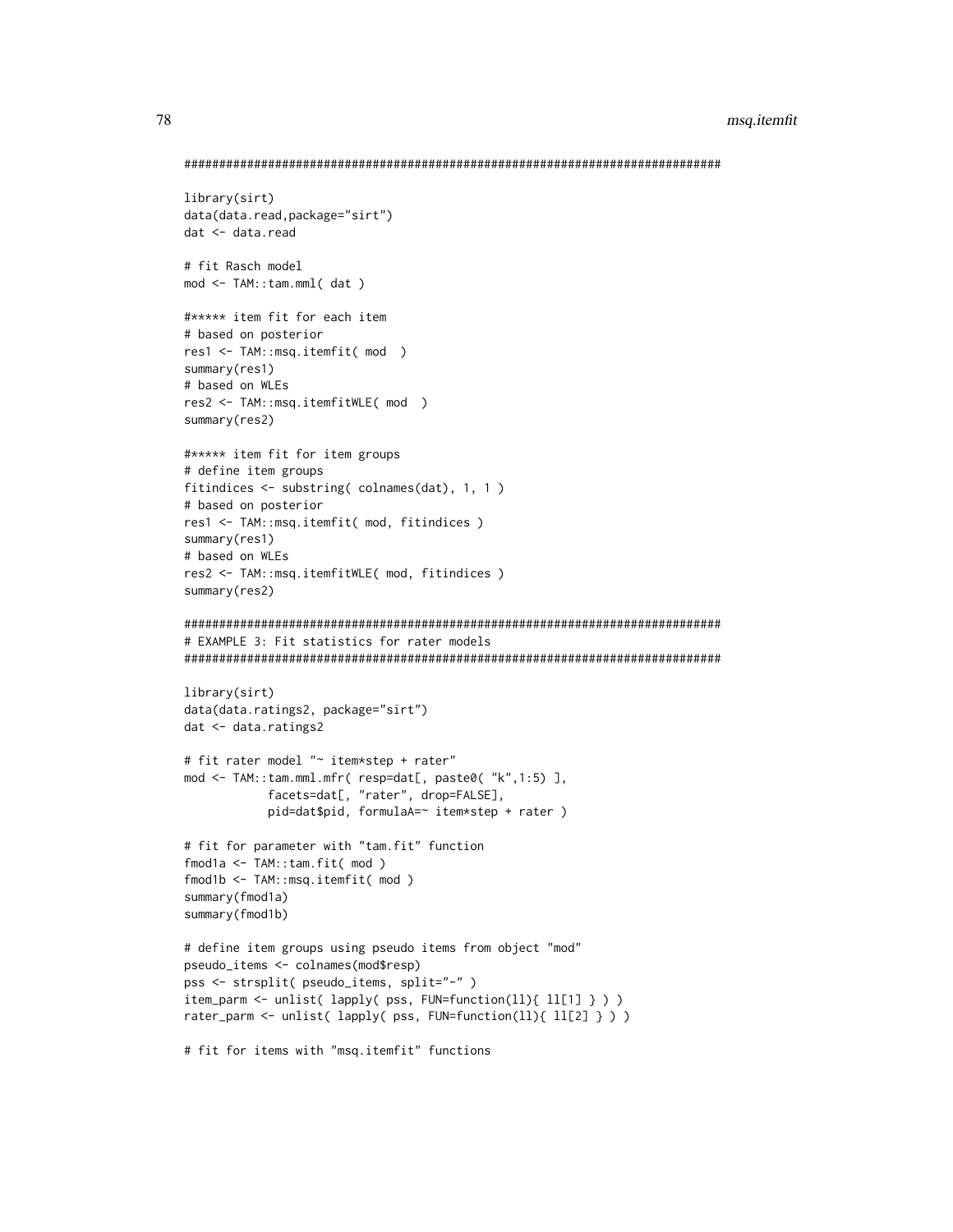#### plot.tam 2008 and 2008 and 2008 and 2008 and 2008 and 2008 and 2008 and 2008 and 2008 and 2008 and 2008 and 20

```
res2a <- TAM::msq.itemfit( mod, item_parm )
res2b <- TAM::msq.itemfitWLE( mod, item_parm )
summary(res2a)
summary(res2b)
# fit for raters
res3a <- TAM::msq.itemfit( mod, rater_parm )
res3b <- TAM::msq.itemfitWLE( mod, rater_parm )
summary(res3a)
summary(res3b)
## End(Not run)
```
plot.tam *Plot Function for Unidimensional Item Response Models*

#### Description

S3 plot method for objects of class tam, tam.mml or tam.mml.

#### Usage

```
## S3 method for class 'tam'
plot(x, items=1:x$nitems, type="expected", low=-3, high=3, ngroups=6,
                groups_by_item=FALSE, wle=NULL, export=TRUE, export.type="png",
                   export.args=list(), observed=TRUE, overlay=FALSE,
               ask=FALSE, package="lattice", fix.devices=TRUE, nnodes=100, ...)
## S3 method for class 'tam.mml'
plot(x, items=1:x$nitems, type="expected", low=-3, high=3, ngroups=6,
                 groups_by_item=FALSE, wle=NULL, export=TRUE, export.type="png",
                       export.args=list(), observed=TRUE, overlay=FALSE,
               ask=FALSE, package="lattice", fix.devices=TRUE, nnodes=100, ...)
## S3 method for class 'tam.jml'
plot(x, items=1:x$nitems, type="expected", low=-3, high=3, ngroups=6,
                 groups_by_item=FALSE, wle=NULL, export=TRUE, export.type="png",
                       export.args=list(), observed=TRUE, overlay=FALSE,
               ask=FALSE, package="lattice", fix.devices=TRUE, nnodes=100, ...)
```

|       | Object of class tam, tam.mml or tam.mml.                                                                                                  |
|-------|-------------------------------------------------------------------------------------------------------------------------------------------|
| items | An index vector giving the items to be visualized.                                                                                        |
| type  | Plot type. type="expected" plot the expected item response curves while<br>type="items" plots the response curves of all item categories. |
| low   | Lowest $\theta$ value to be displayed                                                                                                     |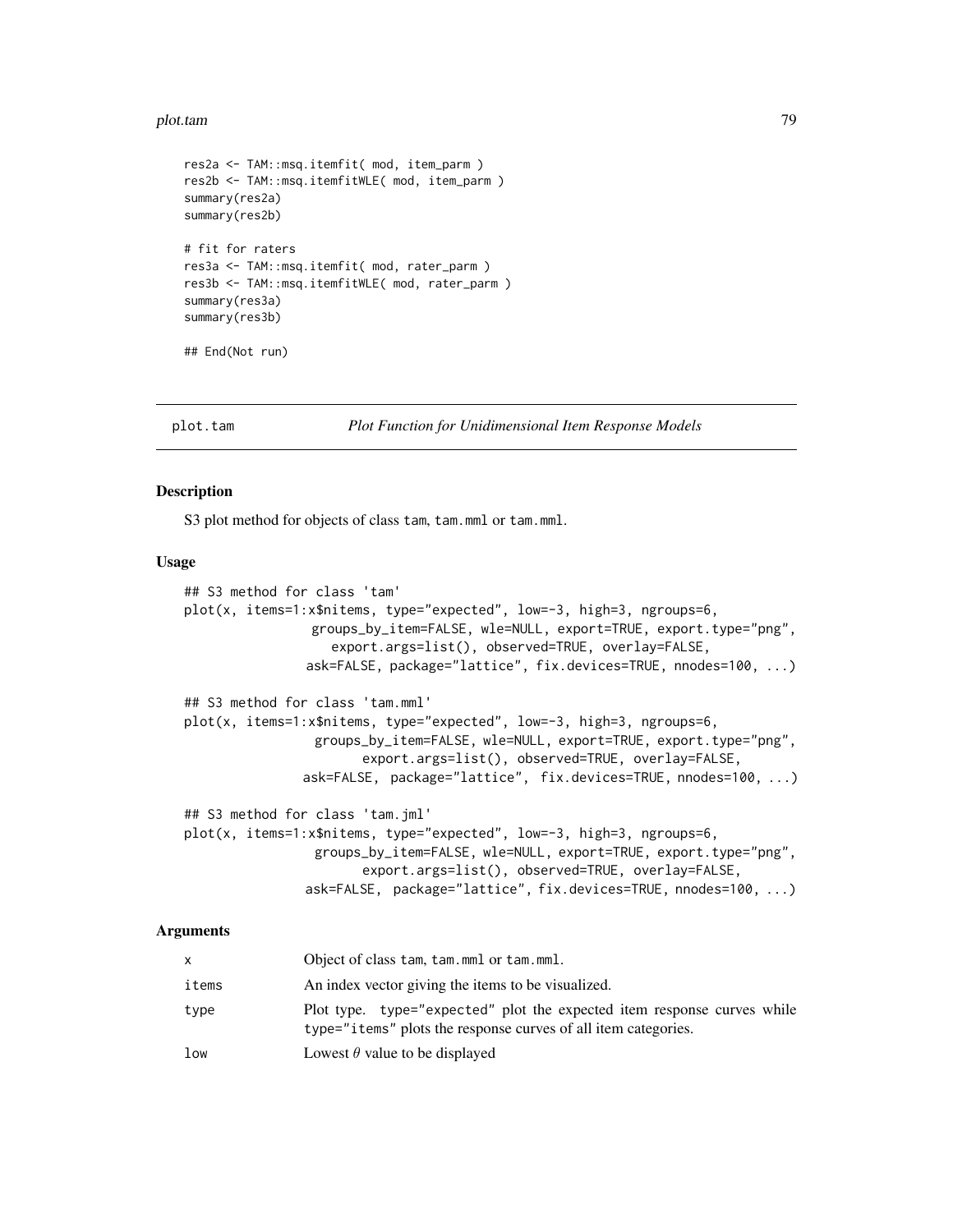| high        | Highest $\theta$ value to be displayed                                                                                                                                         |
|-------------|--------------------------------------------------------------------------------------------------------------------------------------------------------------------------------|
| ngroups     | Number of score groups to be displayed. The default are six groups.                                                                                                            |
|             | groups_by_item Logical indicating whether grouping of persons should be conducted item-wise.<br>The groupings will differ from item to item in case of missing item responses. |
| wle         | Use WLE estimate for displaying observed scores.                                                                                                                               |
| export      | A logical which indicates whether all graphics should be separately exported in<br>files of type export. type in a subdirectory 'Plots' of the working directory.              |
| export.type | A string which indicates the type of the graphics export. For currently supported<br>file types, see grDevices: : dev.new.                                                     |
| export.args | A list of arguments that are passed to the export method can be specified. See<br>the respective export device method for supported usage.                                     |
| observed    | A logical which indicates whether observed response curve should be displayed                                                                                                  |
| overlay     | A logical indicating whether expected score functions should overlay.                                                                                                          |
| ask         | A logical which asks for changing the graphic from item to item. The default is<br>FALSE.                                                                                      |
| package     | Used R package for plot. Can be "lattice" or "graphics".                                                                                                                       |
| fix.devices | Optional logical indicating whether old graphics devices should be saved.                                                                                                      |
| nnodes      | Number of $\theta$ points at which item response functions are evaluated                                                                                                       |
| .           | Further arguments to be passed                                                                                                                                                 |

# Details

This plot method does not work for multidimensional item response models.

## Value

A plot and list of computed values for plot (if saved as an object)

#### Author(s)

Margaret Wu, Thomas Kiefer, Alexander Robitzsch, Michal Modzelewski

# See Also

See [CDM::IRT.irfprobPlot](#page-0-0) for a general plot method.

# Examples

```
## Not run:
#############################################################################
# EXAMPLE 1: Dichotomous data data.sim.rasch
#############################################################################
data(data.sim.rasch)
mod <- TAM::tam.mml(data.sim.rasch)
# expected response curves
```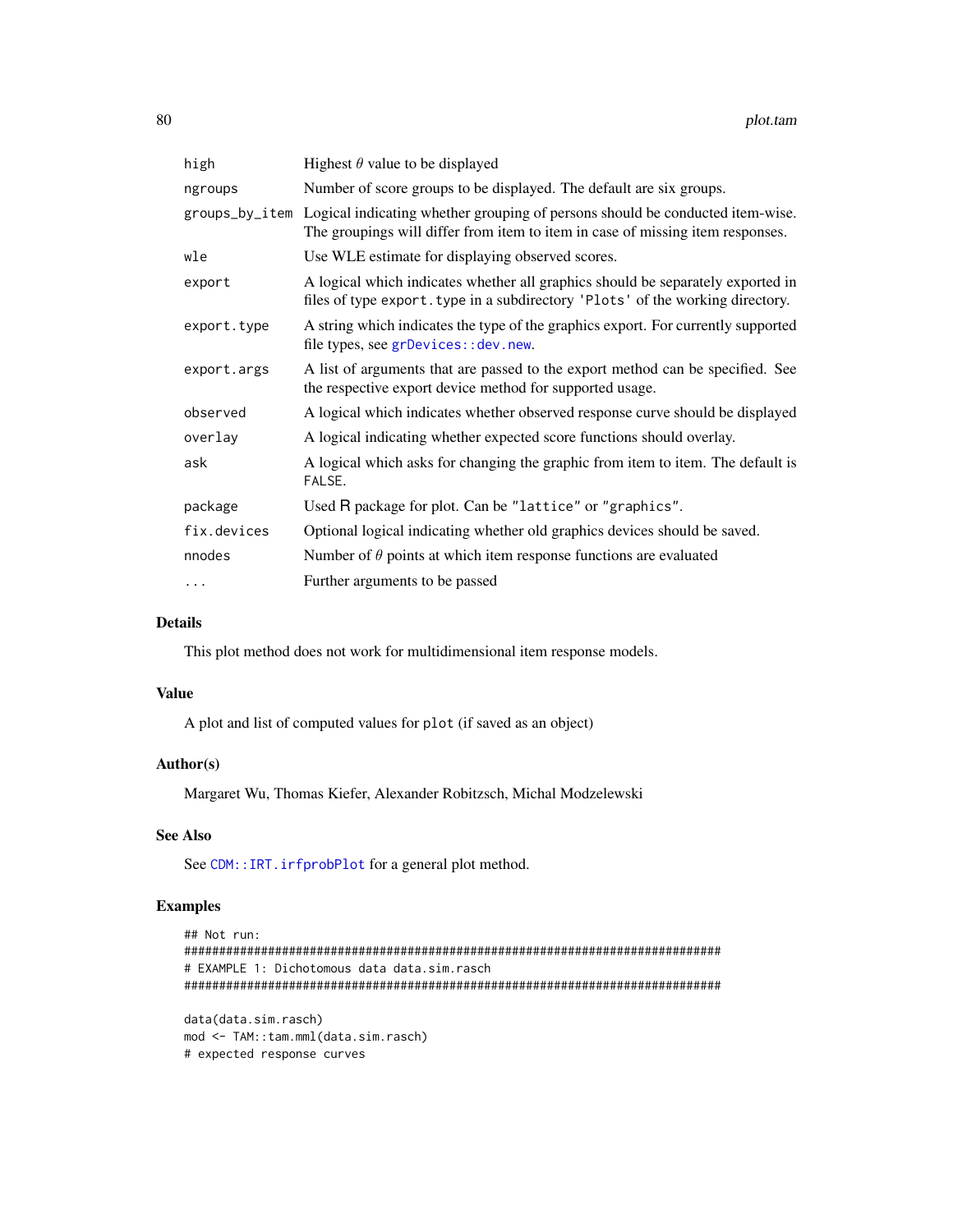# plotDevianceTAM 81

```
plot(mod, items=1:5, export=FALSE)
# export computed values
out <- plot(mod, items=1:5, export=FALSE)
# item response curves
plot(mod, items=1:5, type="items", export=FALSE)
# plot with graphics package
plot(mod, items=1:5, type="items", export=FALSE, ask=TRUE, package="graphics")
#############################################################################
# EXAMPLE 2: Polytomous data
#############################################################################
data(data.Students, package="CDM")
dat <- data.Students[, c("sc3","sc4", "mj1", "mj2" )]
dat <- na.omit(dat)
dat[ dat[, 1]==3, 1] < -2 # modify data
dat[ 1:20, 2 ] <- 4
# estimate model
mod1 <- TAM::tam.mml( dat )
# plot item response curves and expected response curves
plot(mod1, type="items", export=FALSE)
plot(mod1, type="expected", export=FALSE )
## End(Not run)
```
plotDevianceTAM *Deviance Plot for* TAM *Objects*

# Description

Plots the deviance change in every iteration.

#### Usage

```
plotDevianceTAM(tam.obj, omitUntil=1, reverse=TRUE, change=TRUE)
```
### Arguments

| tam.obj   | Object of class tam.mml, tam.mml.2pl or tam.mml.mfr.                                                      |
|-----------|-----------------------------------------------------------------------------------------------------------|
| omitUntil | An optional value indicating number of iterations to be omitted for plotting.                             |
| reverse   | A logical indicating whether the deviance change should be multiplied by minus<br>1. The default is TRUE. |
| change    | An optional logical indicating whether deviance change or the deviance should<br>be plotted.              |

# Author(s)

Martin Hecht, Sebastian Weirich, Alexander Robitzsch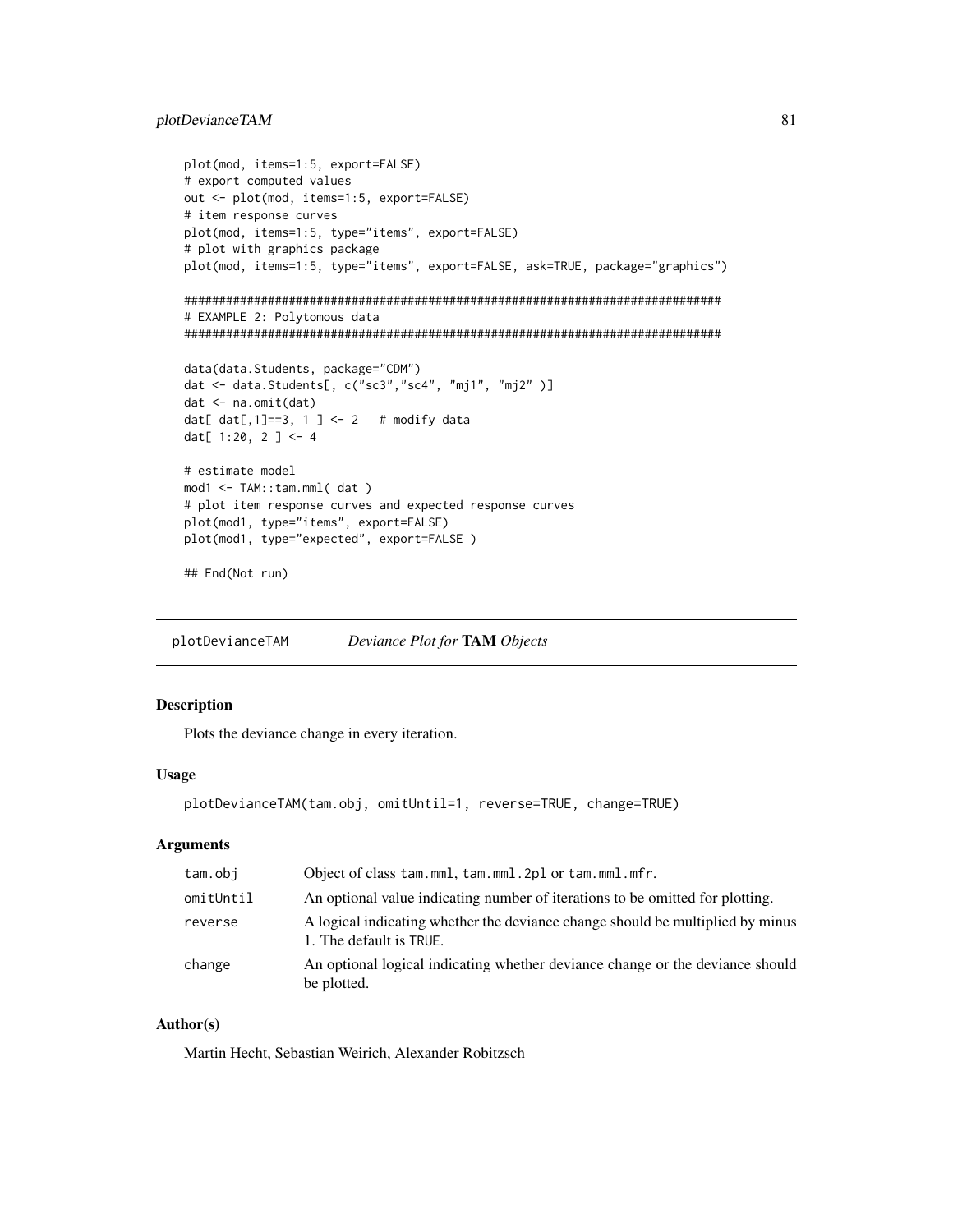#### 82 predict the set of the set of the set of the set of the set of the set of the set of the set of the set of the set of the set of the set of the set of the set of the set of the set of the set of the set of the set of th

## Examples

```
#############################################################################
# EXAMPLE 1: deviance plot dichotomous data
#############################################################################
data(data.sim.rasch)
# 2PL model
mod1 <- TAM::tam.mml.2pl(resp=data.sim.rasch )
# plot deviance change
plotDevianceTAM( mod1 )
# plot deviance
plotDevianceTAM( mod1, change=FALSE)
```
<span id="page-81-0"></span>predict *Expected Values and Predicted Probabilities for Fitted* TAM *Models*

# Description

Extracts predicted values from the posterior distribution for models fitted in TAM.

See CDM:: predict for more details.

#### Usage

```
## S3 method for class 'tam.mml'
predict(object, ...)
## S3 method for class 'tam.mml.3pl'
predict(object, ...)
## S3 method for class 'tamaan'
```
predict(object, ...)

# Arguments

| object   | Object of class tam, tam, mml, tam, mml, 3pl or tamaan. |
|----------|---------------------------------------------------------|
| $\cdots$ | Further arguments to be passed                          |

# Value

List with entries for predicted values (expectations and probabilities) for each person and each item. See [predict](#page-81-0) (CDM).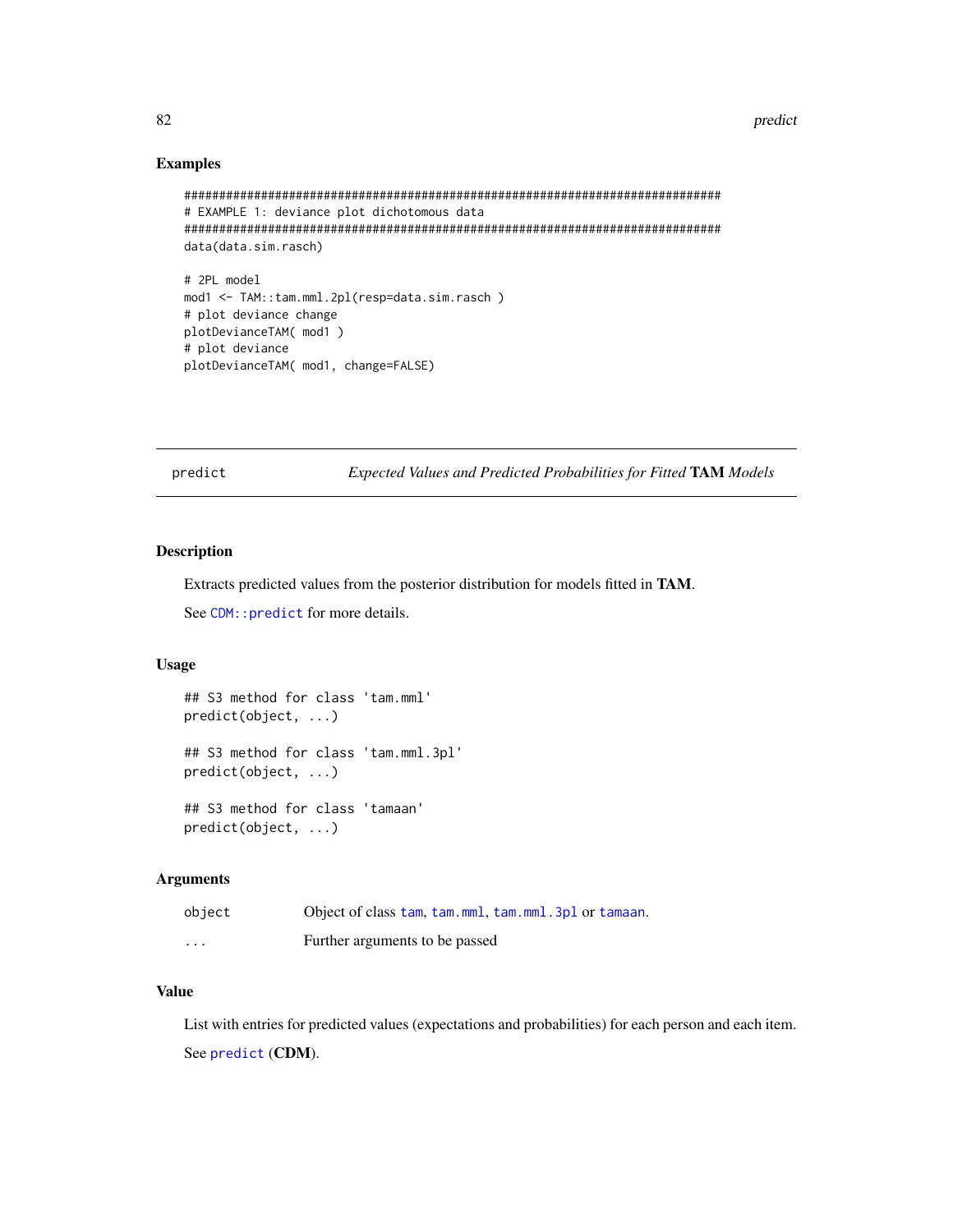#### $Scale$  83

# Examples

```
#############################################################################
# EXAMPLE 1: Dichotomous data sim.rasch - predict method
#############################################################################
data(data.sim.rasch)
# 1PL estimation
mod1 <- TAM::tam.mml(resp=data.sim.rasch)
# predict method
```
prmod1 <- IRT.predict(mod1, data.sim.rasch) str(prmod1)

Scale *S3 Method for Standardizations and Transformations of Variables*

# Description

S3 method for standardizations and transformations of variables

#### Usage

Scale(object, ...)

# Arguments

| object | An object                      |
|--------|--------------------------------|
| .      | Further arguments to be passed |

# See Also

[base::scale](#page-0-0)

TAM-defunct *Defunct* TAM *Functions*

# Description

These functions have been removed or replaced in the tam.jml2 package.

# Usage

tam.jml2(...)

#### Arguments

... Arguments to be passed.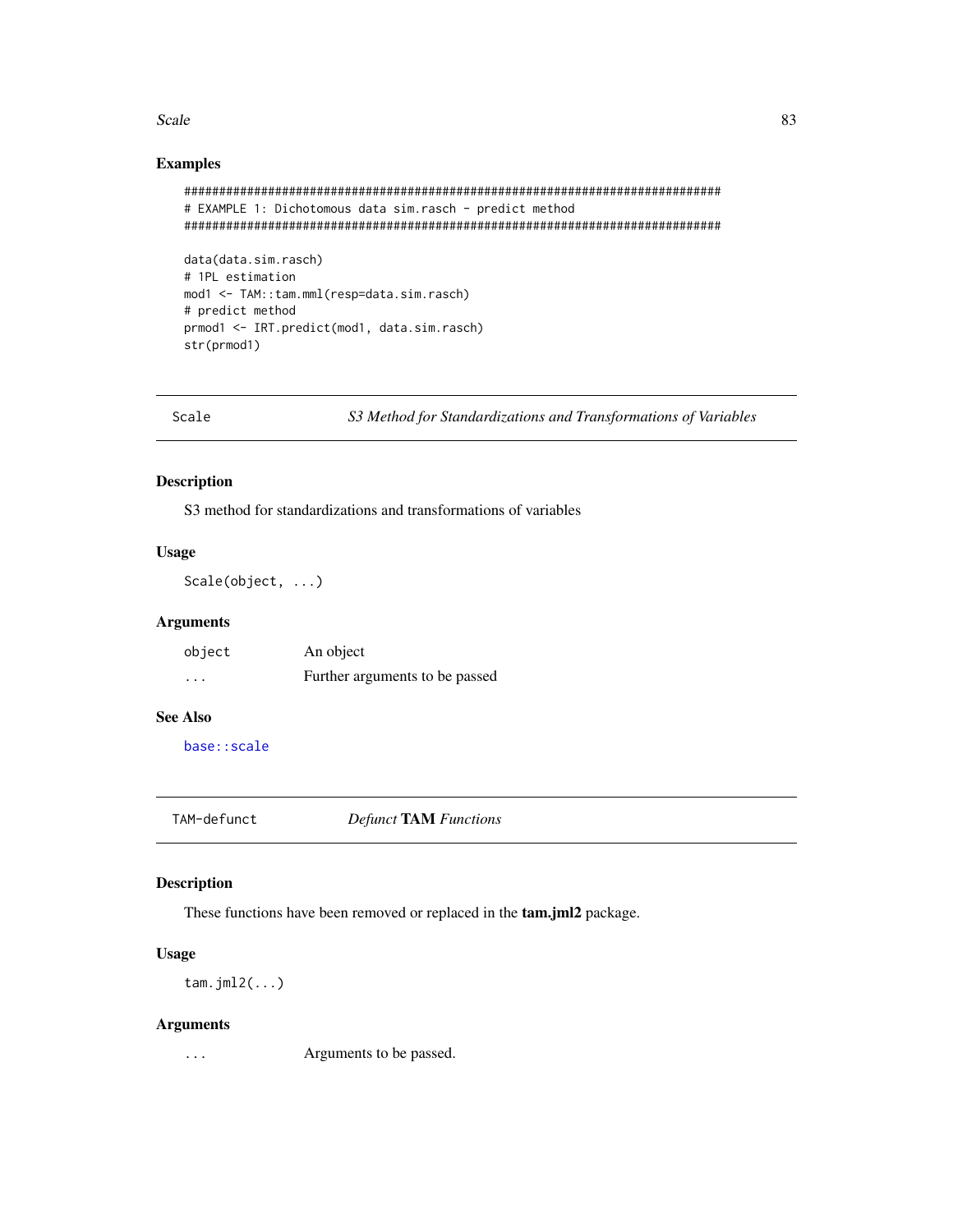# Details

The tam. jml2 is included as the default in tam. jml.

TAM-utilities *Utility Functions in* TAM

#### Description

Utility functions in TAM.

## row normalization of a matrix tam\_normalize\_matrix\_rows(x) ## row normalization of a vector

tam\_normalize\_vector(x)

#### Usage

```
## RISE item fit statistic of two models
IRT.RISE( mod_p, mod_np, use_probs=TRUE )
## model-implied means
tam_model_implied_means(mod)
## information about used package version
tam_packageinfo(pack)
## call statement in a string format
tam_print_call(CALL)
## information about R session
tam_rsessinfo()
## grep list of arguments for a specific variable
tam_args_CALL_search(args_CALL, variable, default_value)
## requireNamespace with message of needed installation
require_namespace_msg(pkg)
## add leading zeroes
add.lead(x, width=max(nchar(x)))
## round some columns in a data frame
tam_round_data_frame(obji, from=1, to=ncol(obji), digits=3, rownames_null=FALSE)
## round some columns in a data frame and print this data frame
tam_round_data_frame_print(obji, from=1, to=ncol(obji), digits=3, rownames_null=FALSE)
## copy of CDM::osink
tam_osink(file, suffix=".Rout")
## copy of CDM::csink
tam_csink(file)
## base::matrix function with argument value byrow=TRUE
tam_matrix2(x, nrow=NULL, ncol=NULL)
## more efficient base::outer functions for operations "*", "+" and "-"
tam\_outer(x, y, op="*)
```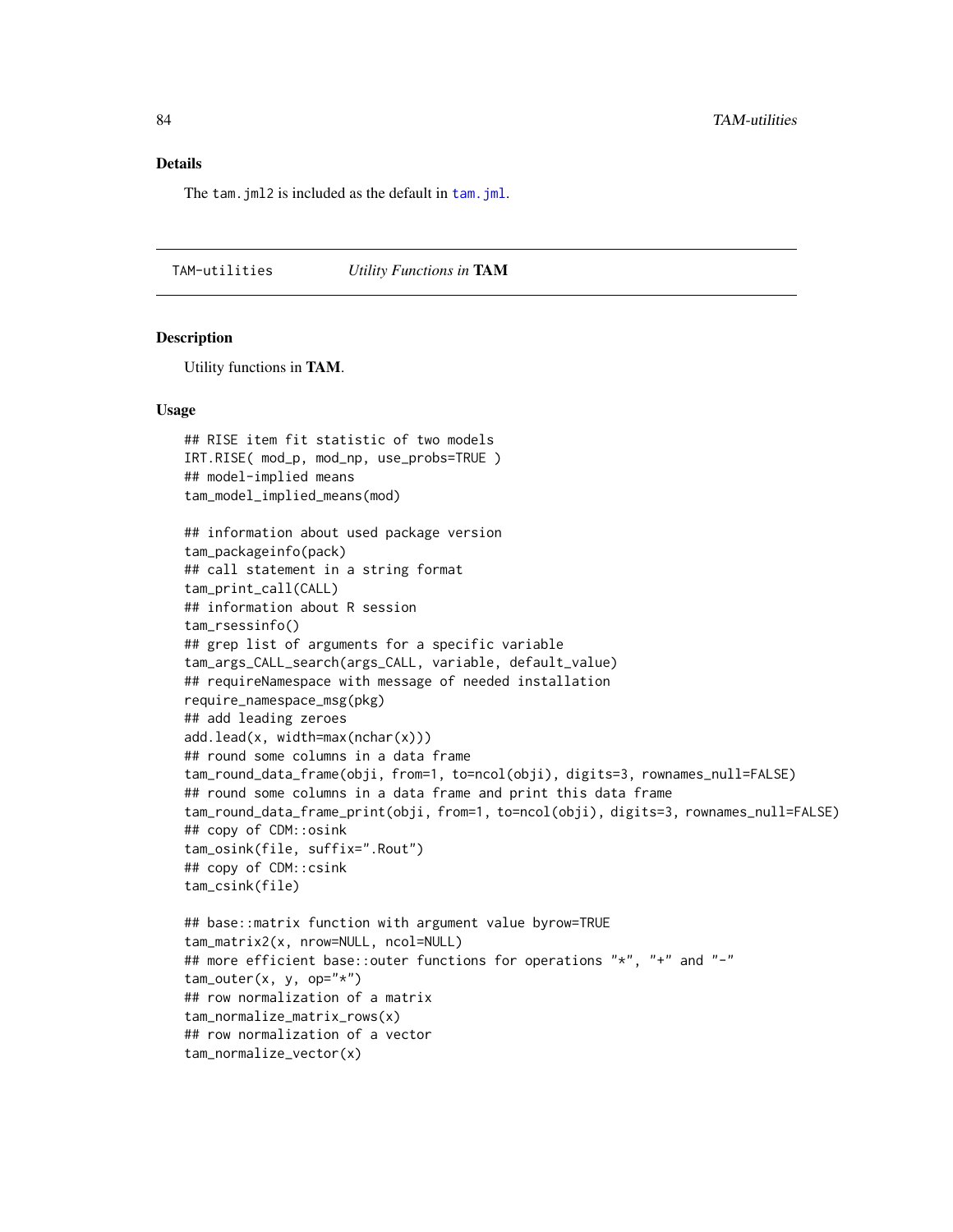# TAM-utilities 85

```
## aggregate function for mean and sum based on base::rowsum
tam_aggregate(x, group, mean=FALSE, na.rm=TRUE)
## column index when a value in a matrix is exceeded (used in TAM::tam.pv)
tam_interval_index(matr, rn)
## cumulative sum of row entries in a matrix
tam_rowCumsums(matr)
## extension of mvtnorm::dmvnorm to matrix entries of mean
tam_dmvnorm(x, mean, sigma, log=FALSE )
## Bayesian bootstrap in TAM (used in tam.pv.mcmc)
tam_bayesian_bootstrap(N, sample_integers=FALSE, do_boot=TRUE)
## weighted covariance matrix
tam_cov_wt(x, wt=NULL, method="ML")
## weighted correlation matrix
tam_cor_wt(x, wt=NULL, method="ML")
## generalized inverse
tam_ginv(x, eps=.05)
## generalized inverse with scaled matrix using MASS::ginv
tam_ginv_scaled(x, use_MASS=TRUE)
## remove items or persons with complete missing entries
tam_remove_missings( dat, items, elim_items=TRUE, elim_persons=TRUE )
## compute AXsi given A and xsi
tam_AXsi_compute(A, xsi)
## fit xsi given A and AXsi
tam_AXsi_fit(A, AXsi)
```

```
## maximum absolute difference between objects
tam_max_abs( list1, list2, label )
tam_max_abs_list( list1, list2)
```

```
## trimming increments in iterations
tam_trim_increment(increment, max.increment, trim_increment="cut",
    trim_incr_factor=2, eps=1E-10, avoid_na=FALSE)
## numerical differentiation by central difference
tam_difference_quotient(d0, d0p, d0m, h)
## assign elements of a list in an environment
tam_assign_list_elements(x, envir)
```

| $mod\_p$  | Fitted model                                  |
|-----------|-----------------------------------------------|
| mod_np    | Fitted model                                  |
| mod       | Fitted model                                  |
| use_probs | Logical                                       |
| pack      | An R package                                  |
| CALL      | An R call                                     |
| args_CALL | Arguments obtained from $as.list(sys-call())$ |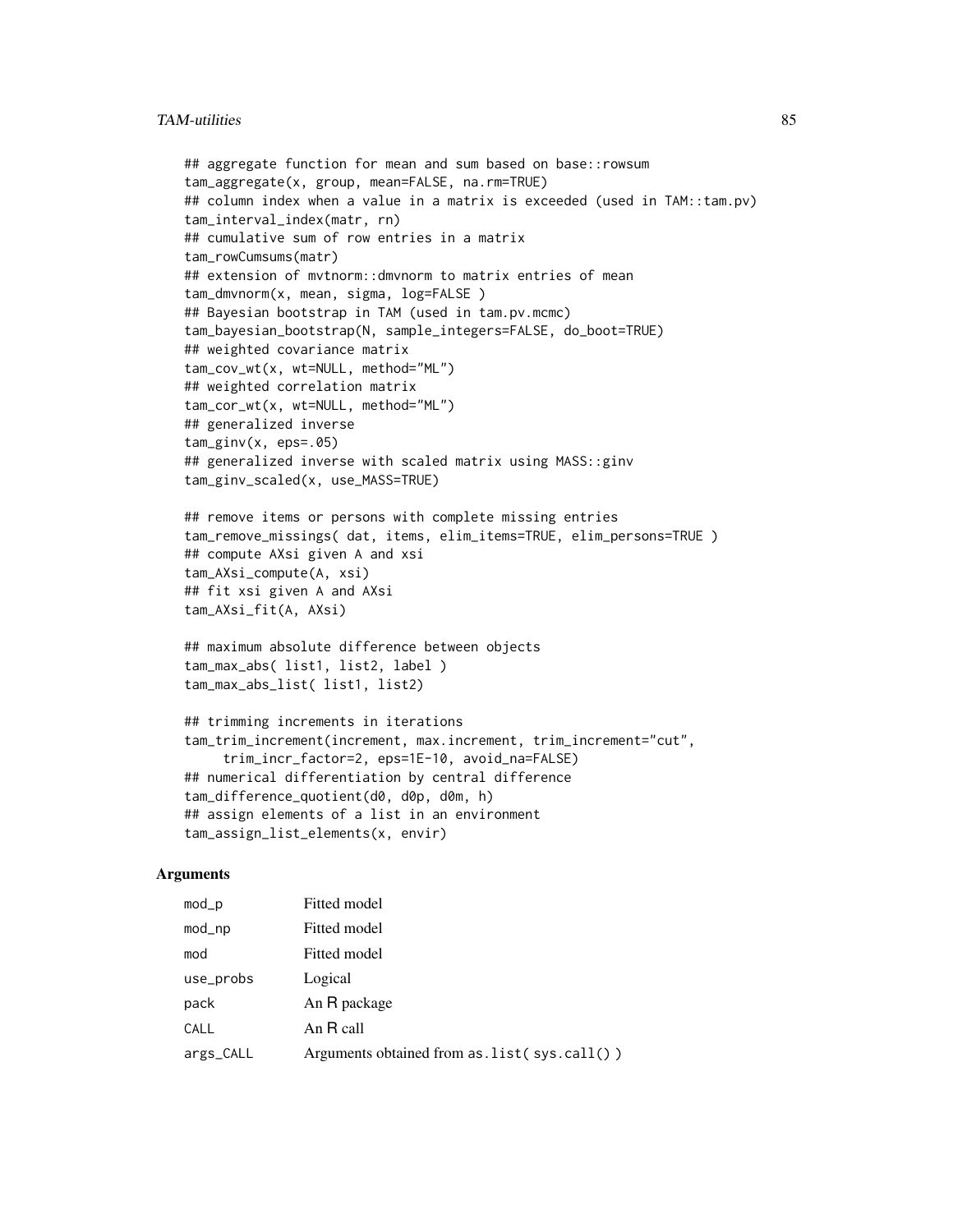| variable        | Name of a variable                                                                      |
|-----------------|-----------------------------------------------------------------------------------------|
| default_value   | Default value of a variable                                                             |
| pkg             | <b>String</b>                                                                           |
| Χ               | Vector or matrix or list                                                                |
| width           | Number of zeroes before decimal                                                         |
| obji            | Data frame or vector                                                                    |
| from            | Integer                                                                                 |
| to              | Integer                                                                                 |
| digits          | Integer                                                                                 |
| rownames_null   | Logical                                                                                 |
| file            | File name                                                                               |
| suffix          | Suffix for file name of summary output                                                  |
| nrow            | Number of rows                                                                          |
| ncol            | Number of columns                                                                       |
| У               | Vector                                                                                  |
| op              | An operation " $\star$ ", " $\star$ " or "-"                                            |
| group           | Vector of grouping identifiers                                                          |
| mean            | Logical indicating whether mean should be calculated or the sum or vector or<br>matrix  |
| na.rm           | Logical indicating whether missing values should be removed                             |
| matr            | Matrix                                                                                  |
| sigma           | Matrix                                                                                  |
| log             | Logical                                                                                 |
| N               | Integer                                                                                 |
| sample_integers |                                                                                         |
|                 | Logical indicating whether weights for complete cases should be sampled in<br>bootstrap |
| do_boot         | Logical                                                                                 |
| wt              | Optional vector containing weights                                                      |
| method          | Method, see stats:: cov.wt                                                              |
| rn              | Vector                                                                                  |
| dat             | Data frame                                                                              |
| items           | Vector                                                                                  |
| elim_items      | Logical                                                                                 |
| elim_persons    | Logical                                                                                 |
| A               | Array                                                                                   |
| xsi             | Vector                                                                                  |
| AXsi            | Matrix                                                                                  |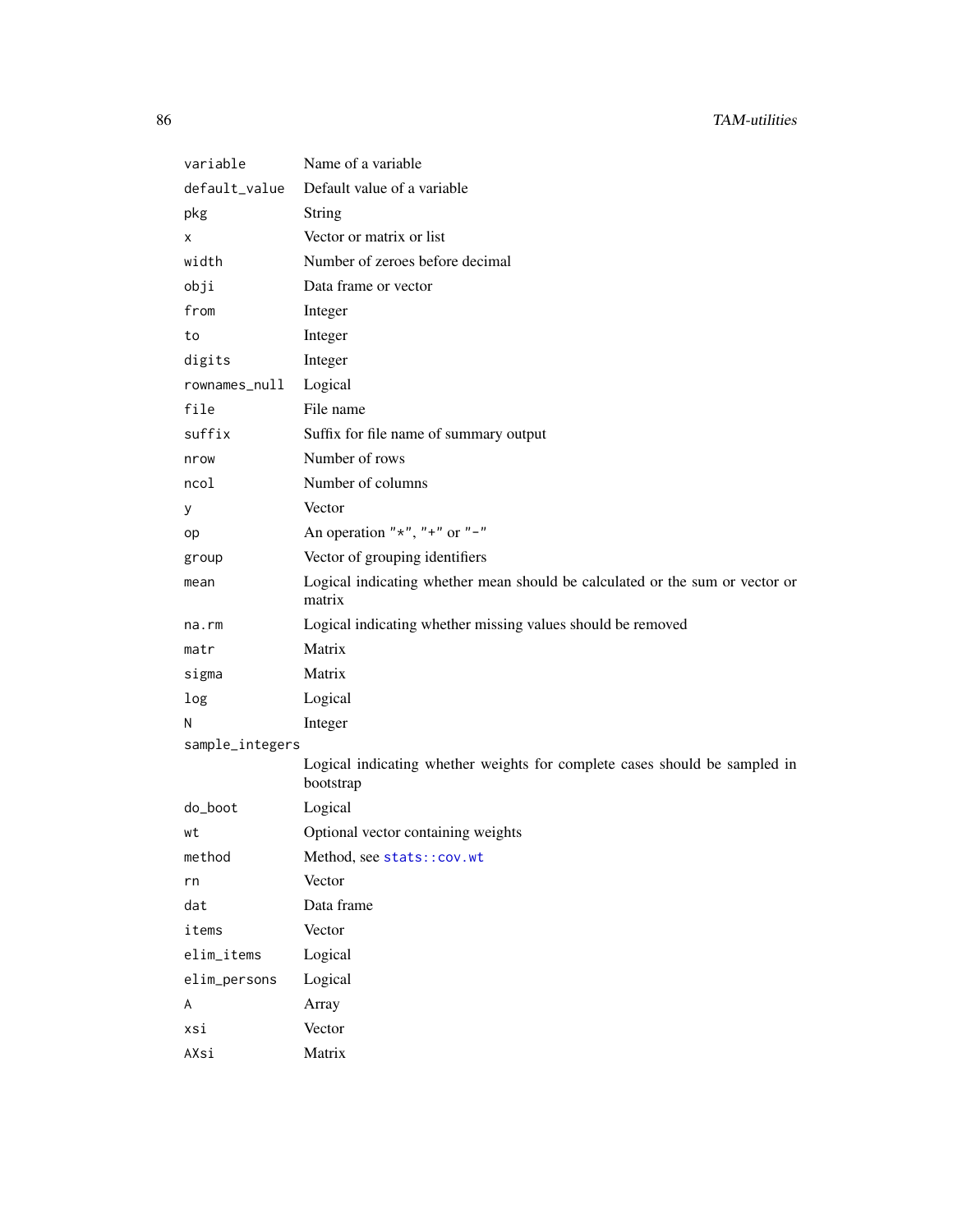#### tam.ctt 87

| increment        | Vector                                                           |
|------------------|------------------------------------------------------------------|
| max.increment    | Numeric                                                          |
|                  | trim_increment One of the methods "half" or "cut"                |
| trim_incr_factor |                                                                  |
|                  | Factor of trimming in method "half"                              |
| eps              | Small number preventing from division by zero                    |
| use_MASS         | Logical indicating whether <b>MASS</b> package should be used.   |
| avoid_na         | Logical indicating whether missing values should be set to zero. |
| d0               | Vector                                                           |
| d0p              | Vector                                                           |
| d0m              | Vector                                                           |
| h                | Vector                                                           |
| envir            | Environment variable                                             |
| list1            | List                                                             |
| list2            | List                                                             |
| label            | Element of a list                                                |

tam.ctt *Classical Test Theory Based Statistics and Plots*

# Description

The functions computes some item statistics based on classical test theory.

#### Usage

```
tam.ctt(resp, wlescore=NULL, pvscores=NULL, group=NULL, progress=TRUE)
tam.ctt2(resp, wlescore=NULL, group=NULL, allocate=30, progress=TRUE)
tam.ctt3(resp, wlescore=NULL, group=NULL, allocate=30, progress=TRUE, max_ncat=30,
         pweights=NULL)
tam.cb( dat, wlescore=NULL, group=NULL, max_ncat=30, progress=TRUE,
            pweights=NULL, digits_freq=5)
plotctt( resp, theta, Ncuts=NULL, ask=FALSE, col.list=NULL,
      package="lattice", ... )
```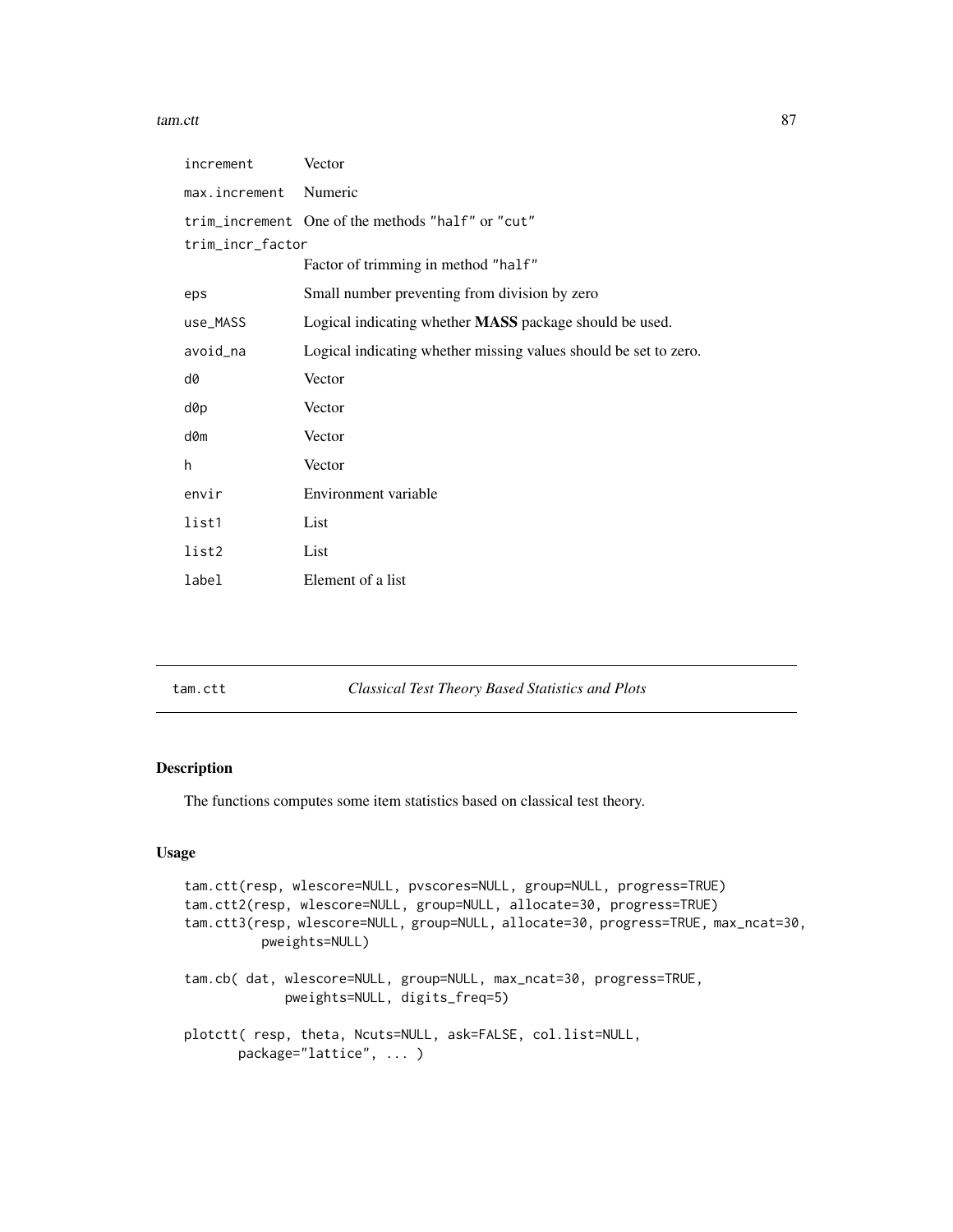# Arguments

| resp        | A data frame with unscored or scored item responses                                                                                                                                                     |
|-------------|---------------------------------------------------------------------------------------------------------------------------------------------------------------------------------------------------------|
| wlescore    | A vector with person parameter estimates, e.g. weighted likelihood estimates<br>obtained from tam.wle. If wlescore=NULL is chosen in tam.ctt2, then only a<br>frequency table of all items is produced. |
| pvscores    | A matrix with plausible values, e.g. obtained from tam.pv                                                                                                                                               |
| group       | Vector of group identifiers if descriptive statistics shall be groupwise calculated                                                                                                                     |
| progress    | An optional logical indicating whether computation progress should be dis-<br>played.                                                                                                                   |
| allocate    | Average number of categories per item. This argument is just used for matrix<br>size allocations. If an error is produced, use a sufficiently higher number.                                            |
| max_ncat    | Maximum number of categories of variables for which frequency tables should<br>be computed                                                                                                              |
| pweights    | Optional vector of person weights                                                                                                                                                                       |
| dat         | Data frame                                                                                                                                                                                              |
| digits_freq | Number of digits for rounding in frequency table                                                                                                                                                        |
| theta       | A score to be conditioned                                                                                                                                                                               |
| Ncuts       | Number of break points for theta                                                                                                                                                                        |
| ask         | A logical which asks for changing the graphic from item to item. The default is<br>FALSE.                                                                                                               |
| col.list    | Optional vector of colors for plotting                                                                                                                                                                  |
| package     | Package used for plotting. Can be "lattice" or "graphics".                                                                                                                                              |
| $\cdots$    | Further arguments to be passed.                                                                                                                                                                         |

# Details

The functions tam.ctt2 and tam.ctt3 use Rcpp code and are slightly faster. However, only tam.ctt allows the input of wlescore and pvscores.

# Value

A data frame with following columns:

| index   | Index variable in this data frame                          |
|---------|------------------------------------------------------------|
| group   | Group identifier                                           |
| itemno  | Item number                                                |
| item    | Item                                                       |
| N       | Number of students responding to this item                 |
| Categ   | Category label                                             |
| AbsFreq | Absolute frequency of category                             |
| RelFreg | Relative frequency of category                             |
| rpb.WLE | Point biserial correlation of an item category and the WLE |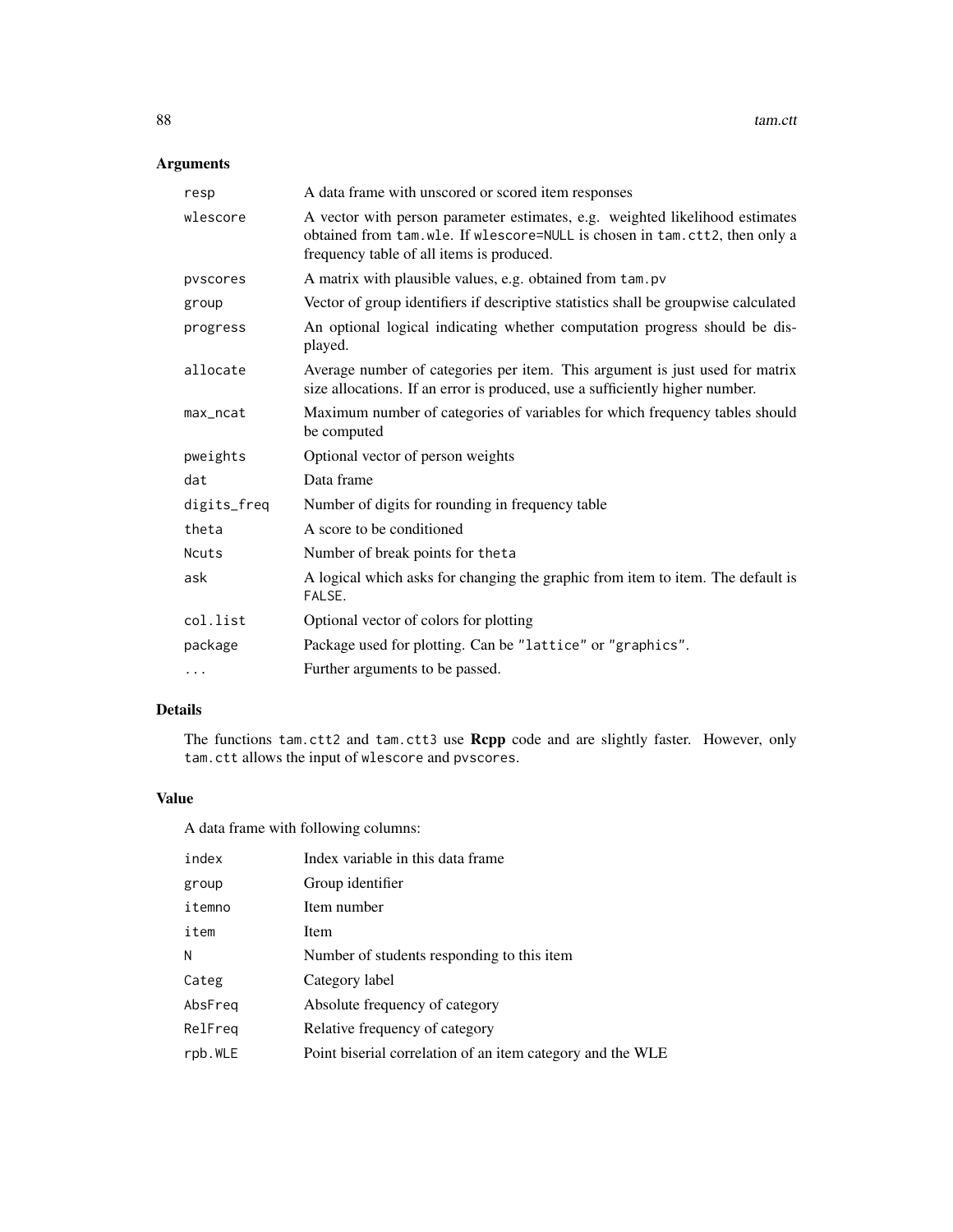#### tam.ctt 89

| M.WLE  | Mean of the WLE of students in this item category               |
|--------|-----------------------------------------------------------------|
| SD.WLE | Standard deviation of the WLE of students in this item category |
| rpb.PV | Point biserial correlation of an item category and the PV       |
| M.PV   | Mean of the PV of students in this item category                |
| SD.PV  | Standard deviation of the PV of students in this item category  |

### Note

For dichotomously scored data, rpb.WLE is the ordinary point biserial correlation of an item and a test score (here the WLE).

#### See Also

<http://www.edmeasurementsurveys.com/TAM/Tutorials/4CTT.htm>

#### Examples

```
## Not run:
#############################################################################
# EXAMPLE 1: Multiple choice data data.mc
#############################################################################
data(data.mc)
# estimate Rasch model for scored data.mc data
mod <- TAM::tam.mml( resp=data.mc$scored )
# estimate WLE
w1 <- TAM::tam.wle( mod )
# estimate plausible values
set.seed(789)
p1 <- TAM::tam.pv( mod, ntheta=500, normal.approx=TRUE )$pv
# CTT results for raw data
stat1 <- TAM::tam.ctt( resp=data.mc$raw, wlescore=w1$theta, pvscores=p1[,-1] )
stat1a <- TAM::tam.ctt2( resp=data.mc$raw, wlescore=w1$theta ) # faster
stat1b <- TAM::tam.ctt2( resp=data.mc$raw ) # only frequencies
stat1c <- TAM::tam.ctt3( resp=data.mc$raw, wlescore=w1$theta ) # faster
# plot empirical item response curves
plotctt( resp=data.mc$raw, theta=w1$theta, Ncuts=5, ask=TRUE)
# use graphics for plot
plotctt( resp=data.mc$raw, theta=w1$theta, Ncuts=5, ask=TRUE, package="graphics")
# change colors
col.list <- c( "darkred", "darkslateblue", "springgreen4", "darkorange",
                "hotpink4", "navy" )
plotctt( resp=data.mc$raw, theta=w1$theta, Ncuts=5, ask=TRUE,
        package="graphics", col.list=col.list )
# CTT results for scored data
stat2 <- TAM::tam.ctt( resp=data.mc$scored, wlescore=w1$theta, pvscores=p1[,-1] )
# descriptive statistics for different groups
```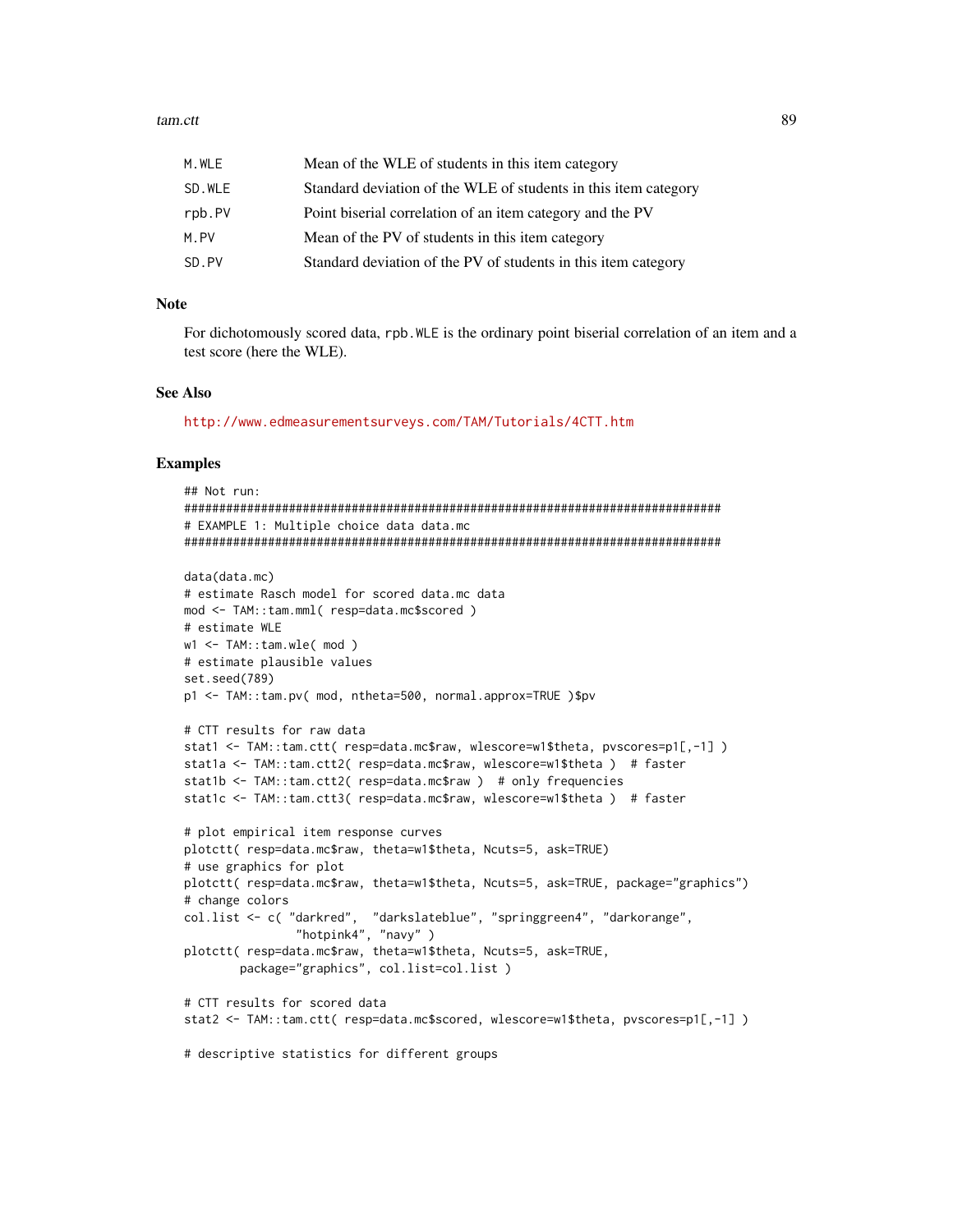```
# define group identifier
group <- c( rep(1,70), rep(2,73) )
stat3 <- TAM::tam.ctt( resp=data.mc$raw, wlescore=w1$theta, pvscores=p1[,-1], group=group)
stat3a <- TAM::tam.ctt2( resp=data.mc$raw, wlescore=w1$theta, group=group)
## End(Not run)
```
tam.fa *Bifactor Model and Exploratory Factor Analysis*

#### Description

Estimates the bifactor model and exploratory factor analysis with marginal maximum likelihood estimation.

This function is simply a wrapper to  $\tan.mml$  or  $\tan.mml$ . 2pl.

#### Usage

```
tam.fa(resp, irtmodel, dims=NULL, nfactors=NULL, pid=NULL,
   pweights=NULL, verbose=TRUE, control=list(), ...)
```

| resp     | Data frame with polytomous item responses $k = 0, , K$ . Missing responses<br>must be declared as NA.                                                                                                                                                                                                                       |
|----------|-----------------------------------------------------------------------------------------------------------------------------------------------------------------------------------------------------------------------------------------------------------------------------------------------------------------------------|
| irtmodel | A string which defines the IRT model to be estimated. Options are "efa" (ex-<br>ploratory factor analysis), "bifactor1" (Rasch testlet model in case of dichoto-<br>mous data; Wang & Wilson, 2005; for polytomous data it assumes item slopes<br>of 1) and "bifactor2" (bifactor model). See Details for more information. |
| dims     | A numeric or string vector which only applies in case of irtmodel="bifactor1"<br>or intmodel="bifactor2". Different entries in the vector indicate different di-<br>mensions of items which should load on the nested factor. If items should only<br>load on the general factor, then an NA must be specified.             |
| nfactors | A numerical value which indicates the number of factors in exploratory factor<br>analysis.                                                                                                                                                                                                                                  |
| pid      | An optional vector of person identifiers                                                                                                                                                                                                                                                                                    |
| pweights | An optional vector of person weights                                                                                                                                                                                                                                                                                        |
| verbose  | Logical indicating whether output should be printed during iterations. This ar-<br>gument replaces control\$progress.                                                                                                                                                                                                       |
| control  | See tam. mml for more details. Note that the default is Quasi Monte Carlo inte-<br>gration with 1500 nodes (snodes=1500, QMC=TRUE).                                                                                                                                                                                         |
| $\cdots$ | Further arguments to be passed. These arguments are used in tam.mml and<br>tam.mml.2pl. For example, beta.inits or xsi.inits can be supplied.                                                                                                                                                                               |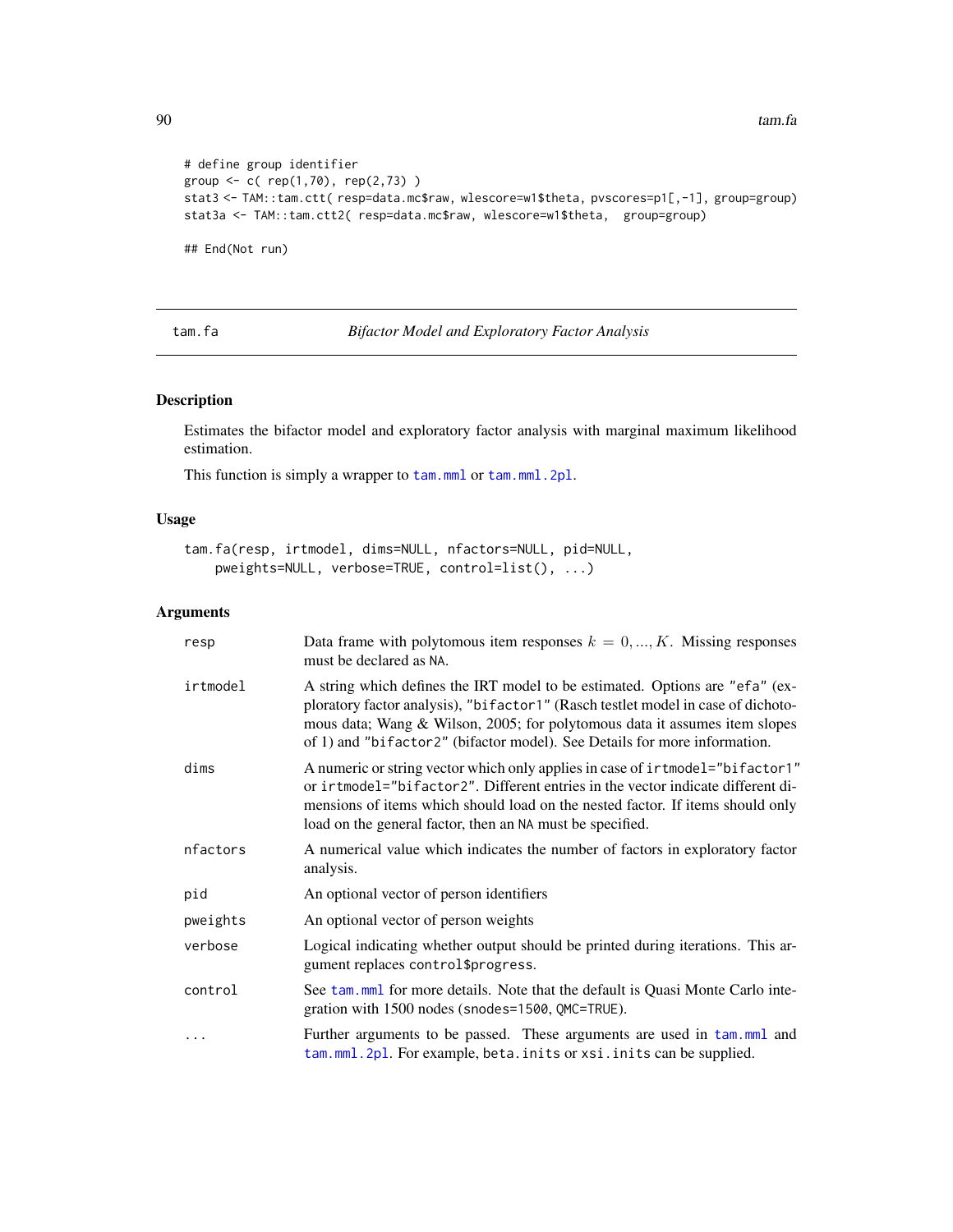tam.fa 91

#### Details

The exploratory factor analysis (irtmodel="efa" is estimated using an echelon form of the loading matrix and uncorrelated factors. The obtained standardized loading matrix is rotated using oblimin rotation. In addition, a Schmid-Leimann transformation (see Revelle & Zinbarg, 2009) is employed.

The bifactor model (irtmodel="bifactor2"; Reise 2012) for dichotomous responses is defined as

$$
logitP(X_{pi}=1|\theta_{pg},u_{p1},\ldots,u_{pD})=a_{i0}\theta_{pg}+a_{i1}u_{pd(i)}
$$

Items load on the general factor  $\theta_{pg}$  and a specific (nested) factor  $u_{pd(i)}$ . All factors are assumed to be uncorrelated.

In the Rasch testlet model (irtmodel="bifactor1"), all item slopes are set to 1 and variances are estimated.

For polytomous data, the generalized partial credit model is used. The loading structure is defined in the same way as for dichotomous data.

#### Value

The same list entries as in [tam.mml](#page-111-0) but in addition the following statistics are included:

| B.stand     | Standardized factor loadings of the bifactor model or the exploratory factor anal-<br>VSIS.                                                                                                                                                                                                                                                                                                                                          |
|-------------|--------------------------------------------------------------------------------------------------------------------------------------------------------------------------------------------------------------------------------------------------------------------------------------------------------------------------------------------------------------------------------------------------------------------------------------|
| B.SL        | In case of exploratory factor analysis (introdel="efa"), loadings form the<br>Schmid-Leimann solution of the <b>psych</b> package.                                                                                                                                                                                                                                                                                                   |
| efa.oblimin | Output from oblimin rotation in exploratory factor analysis which is produced<br>by the <b>GPArotation</b> package                                                                                                                                                                                                                                                                                                                   |
| meas        | Vector of dimensionality and reliability statistics. Included are the ECV measure<br>(explained common variation; Reise, Moore & Haviland, 2010; Reise, 2012), $\omega_t$<br>(Omega Total), $\omega_a$ (Omega asymptotic) and $\omega_h$ (Omega hierarchical) (Revelle<br>& Zinbarg, 2009). The reliability of the sum score based on the bifactor model<br>for dichotomous item responses is also included (Green $\&$ Yang, 2009). |

#### References

Green, S. B., & Yang, Y. (2009). Reliability of summed item scores using structural equation modeling: An alternative to coefficient alpha. *Psychometrika, 74*, 155-167. doi: [10.1007/s11336-](https://doi.org/10.1007/s11336-008-9099-3) [00890993](https://doi.org/10.1007/s11336-008-9099-3)

Reise, S. P. (2012). The rediscovery of bifactor measurement models. *Multivariate Behavioral Research, 47*(5), 667-696. doi: [10.1080/00273171.2012.715555](https://doi.org/10.1080/00273171.2012.715555)

Reise, S. P., Moore, T. M., & Haviland, M. G. (2010). Bifactor models and rotations: Exploring the extent to which multidimensional data yield univocal scale scores. *Journal of Personality Assessment, 92*(6), 544-559. doi: [10.1080/00223891.2010.496477](https://doi.org/10.1080/00223891.2010.496477)

Revelle, W., & Zinbarg, R. E. (2009). Coefficients alpha, beta, omega and the glb: Comments on Sijtsma. *Psychometrika, 74*(1), 145-154. doi: [10.1007/s113360089102z](https://doi.org/10.1007/s11336-008-9102-z)

Wang, W.-C., & Wilson, M. (2005). The Rasch testlet model. *Applied Psychological Measurement, 29*(2), 126-149. doi: [10.1177/0146621604271053](https://doi.org/10.1177/0146621604271053)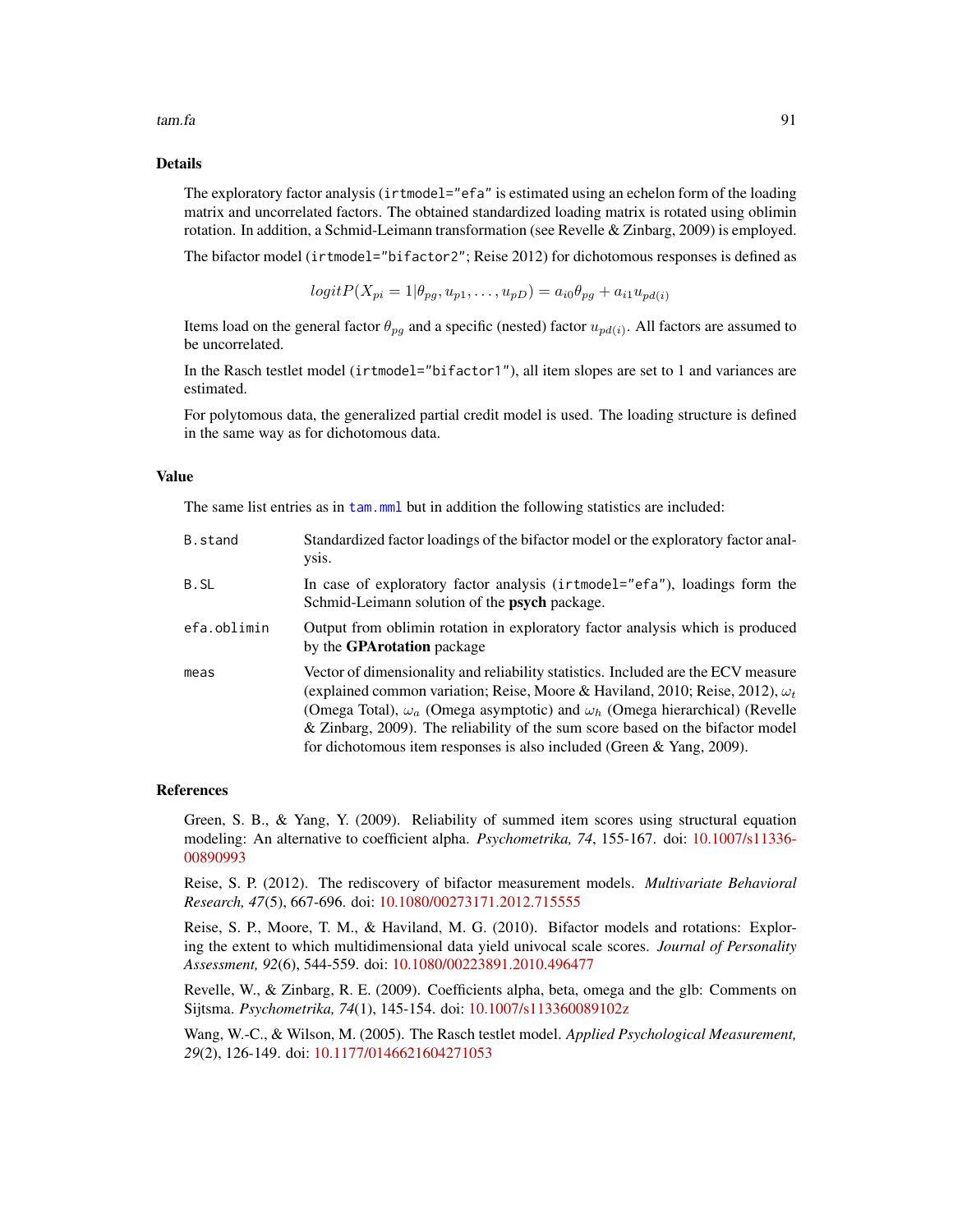#### **See Also**

For more details see tam, mml because tam, fa is just a wrapper for tam, mml, 2pl and tam, mml.

logLik.tam, anova.tam

#### **Examples**

```
## Not run:
# EXAMPLE 1: Dataset reading from sirt package
data(data.read,package="sirt")
resp <- data.read
#***# Model 1a: Exploratory factor analysis with 2 factors
mod1a <- TAM::tam.fa( resp=resp, irtmodel="efa", nfactors=2 )
summary(mod1a)
# varimax rotation
stats::varimax(modla$B.stand)
# promax rotation
stats::promax(mod1a$B.stand)
# more rotations are included in the GPArotation package
library(GPArotation)
# geomin rotation oblique
GPArotation::geominQ( mod1a$B.stand )
# quartimin rotation
GPArotation:: quartimin( mod1a$B.stand )
#***
# Model 1b: Rasch testlet model with 3 testlets
dims \leq substring(colnames(resp), 1, 1)
                                    # define dimensions
mod1b <- TAM::tam.fa( resp=resp, irtmodel="bifactor1", dims=dims )
summary(mod1b)
#***
# Model 1c: Bifactor model
mod1c <- TAM::tam.fa( resp=resp, irtmodel="bifactor2", dims=dims )
summary(mod1c)
#***# Model 1d: reestimate Model 1c but assume that items 3 and 5 do not load on
\#specific factors
dims1 < - dimsdims1[c(3,5)] \leftarrow NAmod1d <- TAM::tam.fa( resp=resp, irtmodel="bifactor2", dims=dims1 )
summary(mod1d)
# EXAMPLE 2: Polytomous data
```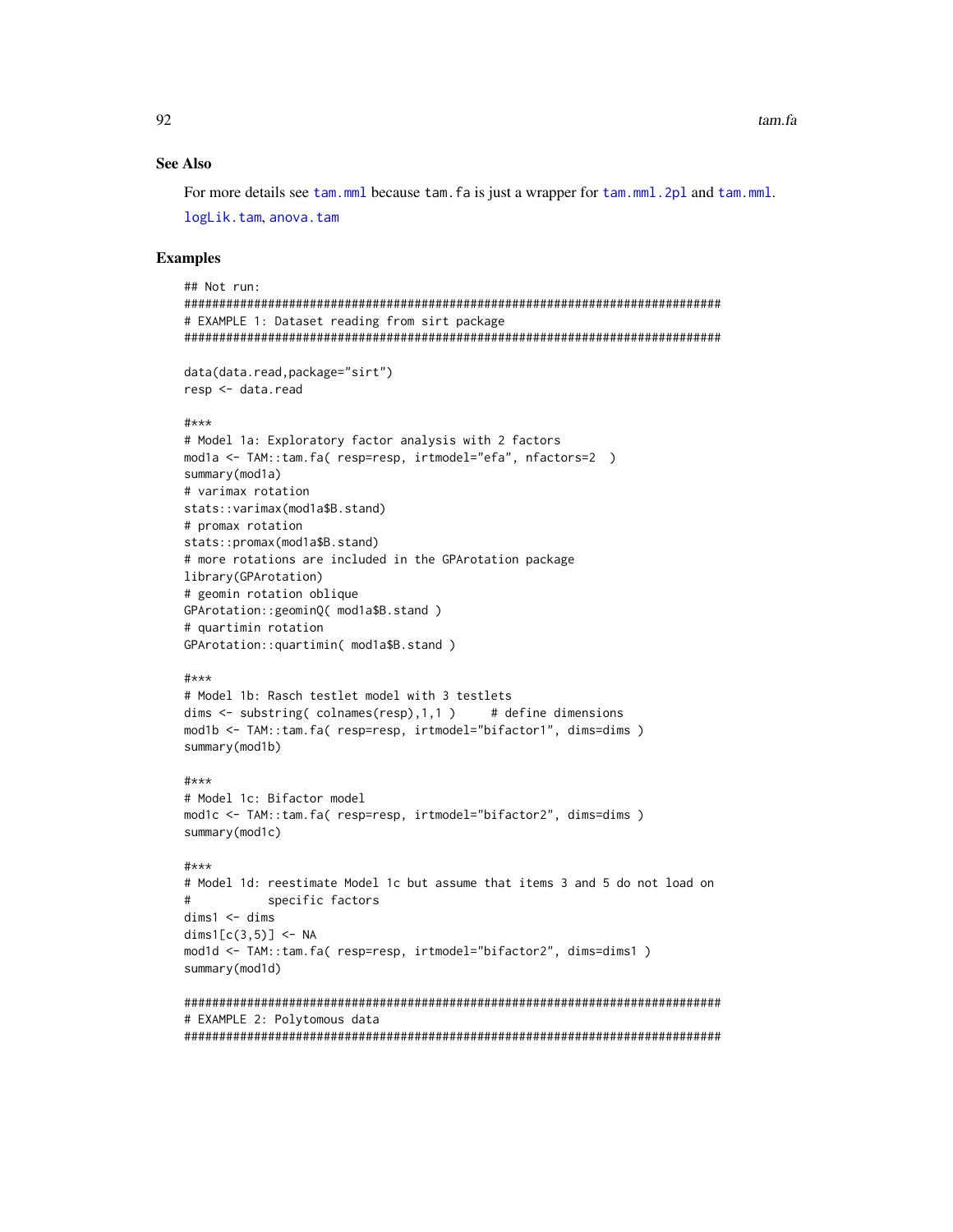#### tam.fit 93

```
data(data.timssAusTwn.scored, package="TAM")
dat <- data.timssAusTwn.scored
resp <- dat[, grep("M0", colnames(dat))]
#***
# Model 1a: Rasch testlet model with 2 testlets
dims \leq c ( rep(1,5), rep(2,6))
mod1a <- TAM::tam.fa( resp=resp, irtmodel="bifactor1", dims=dims )
summary(mod1a)
#***
# Model 1b: Bifactor model
mod1b <- TAM::tam.fa( resp=resp, irtmodel="bifactor2", dims=dims )
summary(mod1b)
## End(Not run)
```
<span id="page-92-0"></span>tam.fit *Item Infit and Outfit Statistic*

# <span id="page-92-1"></span>Description

The item infit and outfit statistic are calculated for objects of classes tam, tam.mml and tam.jml, respectively.

#### Usage

```
tam.fit(tamobj, ...)
tam.mml.fit(tamobj, FitMatrix=NULL, Nsimul=NULL,progress=TRUE,
  useRcpp=TRUE, seed=NA, fit.facets=TRUE)
tam.jml.fit(tamobj, trim_val=10)
```

```
## S3 method for class 'tam.fit'
summary(object, file=NULL, ...)
```

| tamobi    | An object of class tam, tam, mml or tam, iml                                                                                                                                                   |
|-----------|------------------------------------------------------------------------------------------------------------------------------------------------------------------------------------------------|
| FitMatrix | A fit matrix F for a specific hypothesis of fit of the linear function $F\xi$ (see<br>Simulated Example 3 and Adams & Wu 2007).                                                                |
| Nsimul    | Number of simulations used for fit calculation. The default is 100 (less than 400)<br>students), 40 (less than 1000 students), 15 (less than 3000 students) and 5 (more<br>than 3000 students) |
| progress  | An optional logical indicating whether computation progress should be dis-<br>played at console.                                                                                               |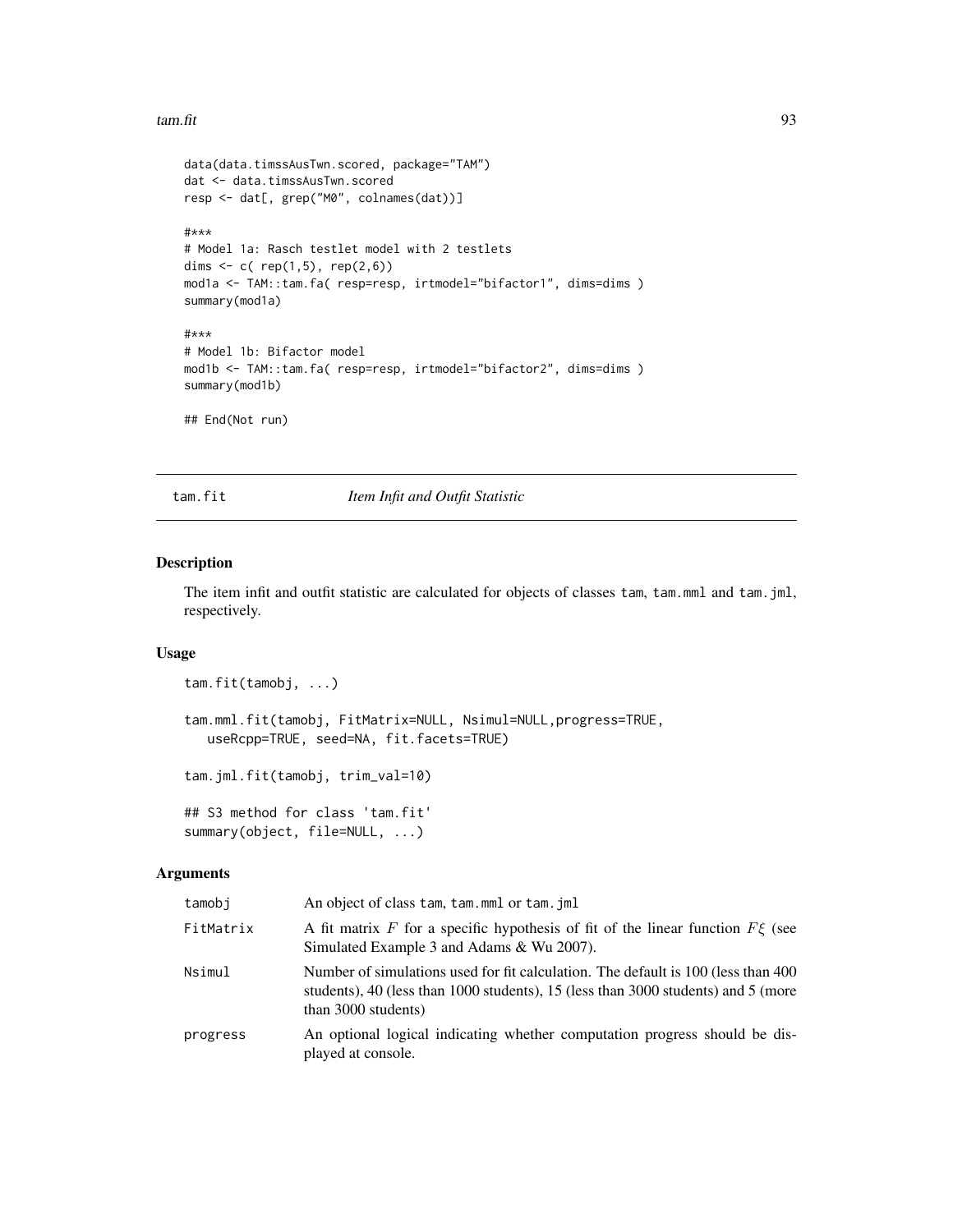| useRcpp    | Optional logical indicating whether <b>Repp</b> or pure R code should be used for fit<br>calculation. The latter is consistent with $TAM \approx 1.1$ . |
|------------|---------------------------------------------------------------------------------------------------------------------------------------------------------|
| seed       | Fixed simulation seed.                                                                                                                                  |
| fit.facets | An optional logical indicating whether fit for all facet parameters should be com-<br>puted.                                                            |
| trim_val   | Optional trimming value. Squared standardized reaisuals larger than trim_val<br>are set to trim_val.                                                    |
| object     | Object of class tam. fit                                                                                                                                |
| file       | Optional file name for summary output                                                                                                                   |
| $\cdot$    | Further arguments to be passed                                                                                                                          |

# Value

In case of tam.mml.fit a data frame as entry itemfit with four columns:

| Outfit       | Item outfit statistic                                                                                         |
|--------------|---------------------------------------------------------------------------------------------------------------|
| Outfit t     | The t value for the outfit statistic                                                                          |
| Outfit_p     | Significance $p$ value for outfit statistic                                                                   |
| Outfit_pholm | Significance $p$ value for outfit statistic, adjusted for multiple testing according<br>to the Holm procedure |
| Infit        | Item infit statistic                                                                                          |
| Infit_t      | The t value for the infit statistic                                                                           |
| Infit_p      | Significance $p$ value for infit statistic                                                                    |
| Infit_pholm  | Significance $p$ value for infit statistic, adjusted for multiple testing according to<br>the Holm procedure  |

## References

Adams, R. J., & Wu, M. L. (2007). The mixed-coefficients multinomial logit model. A generalized form of the Rasch model. In M. von Davier & C. H. Carstensen (Eds.), *Multivariate and mixture distribution Rasch models: Extensions and applications* (pp. 55-76). New York: Springer. doi: [10.1007/9780387498393\\_4](https://doi.org/10.1007/978-0-387-49839-3_4)

#### See Also

Fit statistics can be also calculated by the function [msq.itemfit](#page-74-0) which avoids simulations and directly evaluates individual posterior distributions.

See [tam.jml.fit](#page-92-1) for calculating item fit and person fit statistics for models fitted with JML.

See [tam.personfit](#page-179-0) for computing person fit statistics.

Item fit and person fit based on estimated person parameters can also be calculated using the sirt::pcm.fit function in the sirt package (see Example 1 and Example 2).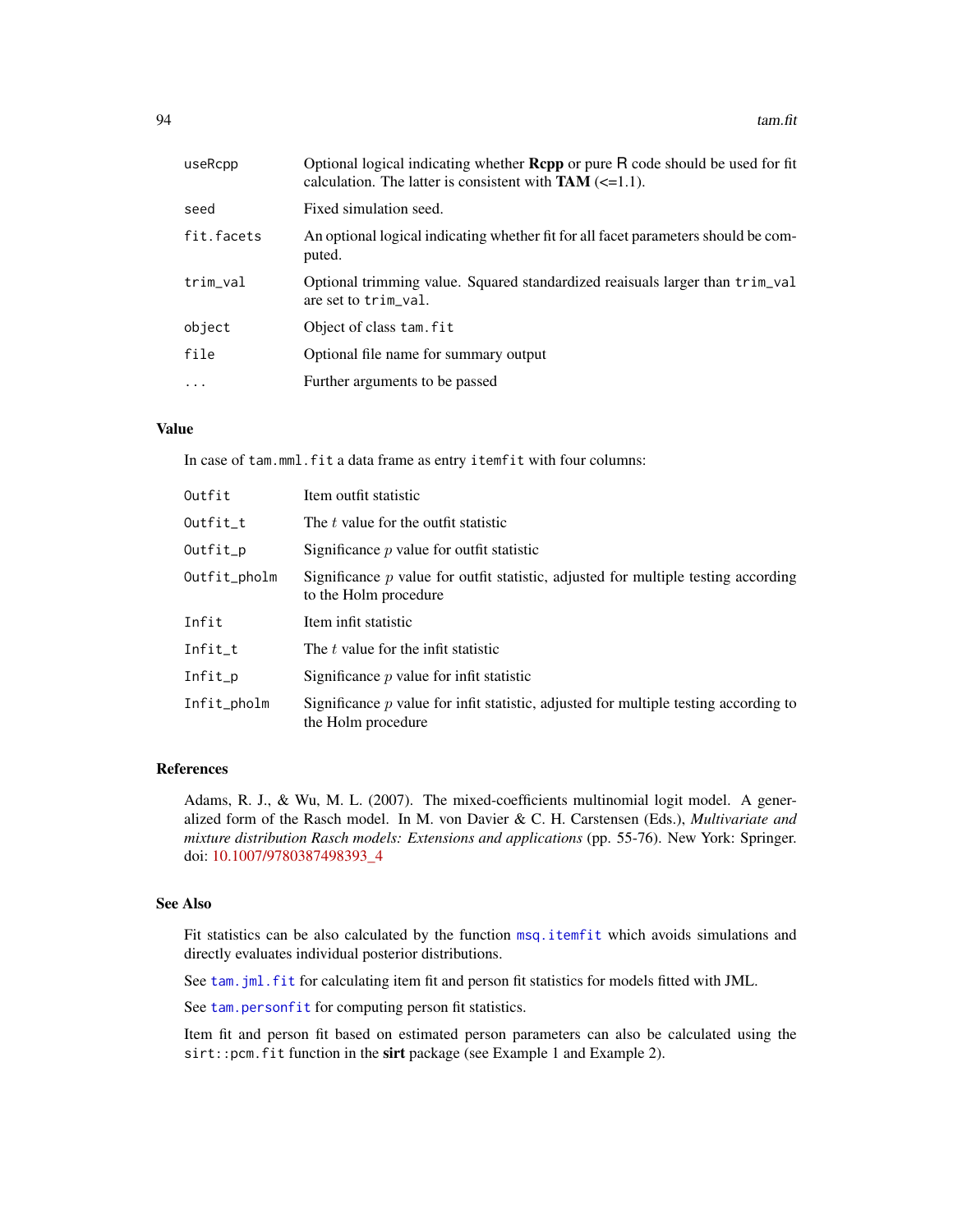#### tam.fit

#### **Examples**

```
# EXAMPLE 1: Dichotomous data data.sim.rasch
data(data.sim.rasch)
# estimate Rasch model
mod1 <- TAM::tam.mml(resp=data.sim.rasch)
# item fit
fit1 \leftarrow \text{TAM::} \text{tam.fit}(\text{mod1})summary(fit1)
 \# > summary(fit1)
 ##
      parameter Outfit Outfit_t Outfit_p Infit Infit_t Infit_p
 \## 1
            I1 0.966 -0.409 0.171 0.996 -0.087 0.233
 \## 2
            I2 1.044  0.599
                                0.137 1.029  0.798  0.106
            13 1.022  0.330  0.185  1.012  0.366  0.179
 \## 3
            I4 1.047  0.720  0.118  1.054  1.650  0.025
 \## 4
## Not run:
\#--------
# infit and oufit based on estimated WLEs
library(sirt)
# estimate WLE
wle < -TAM: : tam. wle(mod1)# extract item parameters
b1 \le - \mod 1$AXsi[, -1]
# assess item fit and person fit
fit1a <- sirt::pcm.fit(b=b1, theta=wle$theta, data.sim.rasch)
            # item fit statistic
fit1a$item
fit1a$person
              # person fit statistic
# EXAMPLE 2: Partial credit model data.gpcm
data( data.gpcm)
dat < - data.gpcm# estimate partial credit model in ConQuest parametrization 'item+item*step'
mod2 <- TAM::tam.mml( resp=dat, irtmodel="PCM2" )
summary(mod2)
# estimate item fit
fit2 \leftarrow \text{TAM::} \text{tam.fit}(\text{mod2})summary(fit2)
#=> The first three rows of the data frame correspond to the fit statistics
#of first three items Comfort, Work and Benefit.
\frac{1}{1} - - - - - - - -
```
# infit and oufit based on estimated WLEs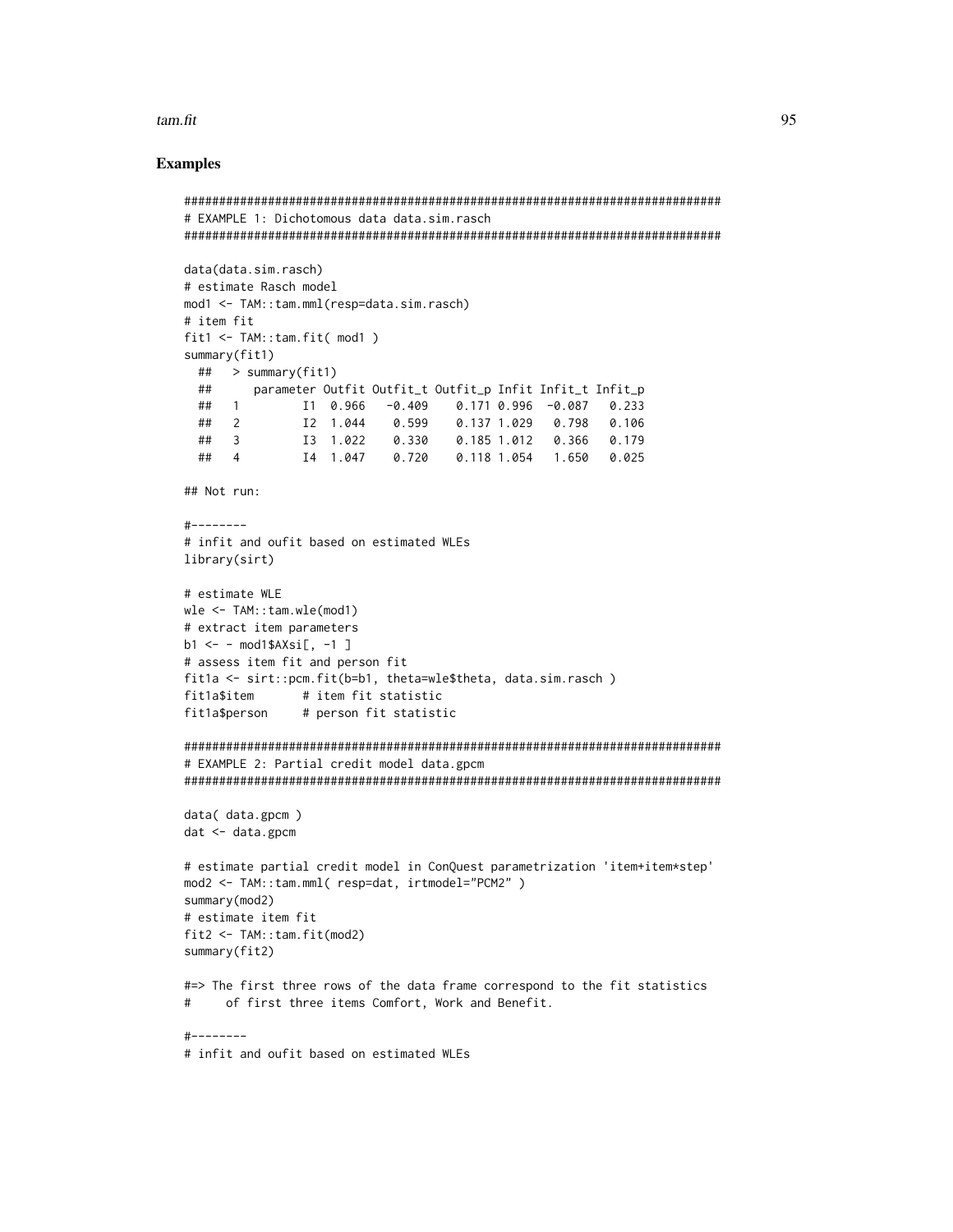```
tam.fit
```

```
# compute WLEs
wle < -TAM: : tam. wle(mod2)# extract item parameters
b1 <- - mod2$AXsi[, -1 ]
# assess fit
fit1a <- sirt::pcm.fit(b=b1, theta=wle$theta, dat)
fit1a$item
# EXAMPLE 3: Fit statistic testing for local independence
# generate data with local dependence and User-defined fit statistics
set.seed(4888)
I \leftarrow 40# 40 items
N < -1000# 1000 persons
delta <- seq(-2, 2, len=I)theta \leq stats:: rnorm(N, 0, 1)
# simulate data
prob <- stats::plogis(outer(theta, delta, "-"))
rand <- matrix( stats::runif(N*I), nrow=N, ncol=I)
resp < -1*(rand < prob)colnames(resp) <- paste("I", 1:I, sep="")
#induce some local dependence
for (item in c(10, 20, 30)){
# 20
#are made equal to the previous item
 row <- round( stats::runif(0.2*N) *N + 0.5)
 resp[row, item+1] <- resp[row, item]
\mathcal{L}#run TAM
mod1 < -TAM:: tam.mml(resp)
#User-defined fit design matrix
F \leq -\arctan(0, \dim=c(\dim(\text{mod1\$A})[1], \dim(\text{mod1\$A})[2], 6))F[,, 1] <- mod1$A[,, 10] + mod1$A[,, 11]F[,, 2] <- mod1$A[,, 12] + mod1$A[,, 13]
F[,, 3] <- mod1$A[,, 20] + mod1$A[,, 21]
F[, 4] <- mod1$A[, 22] + mod1$A[, 23]F[,, 5] <- mod1$A[, , 30] + mod1$A[, , 31]
F[,, 6] <- mod1$A[, , 32] + mod1$A[, , 33]
fit <- TAM::tam.fit(mod1, FitMatrix=F)
summary(fit)
# EXAMPLE 4: Fit statistic testing for items with differing slopes
#*** simulate data
library(sirt)
```
96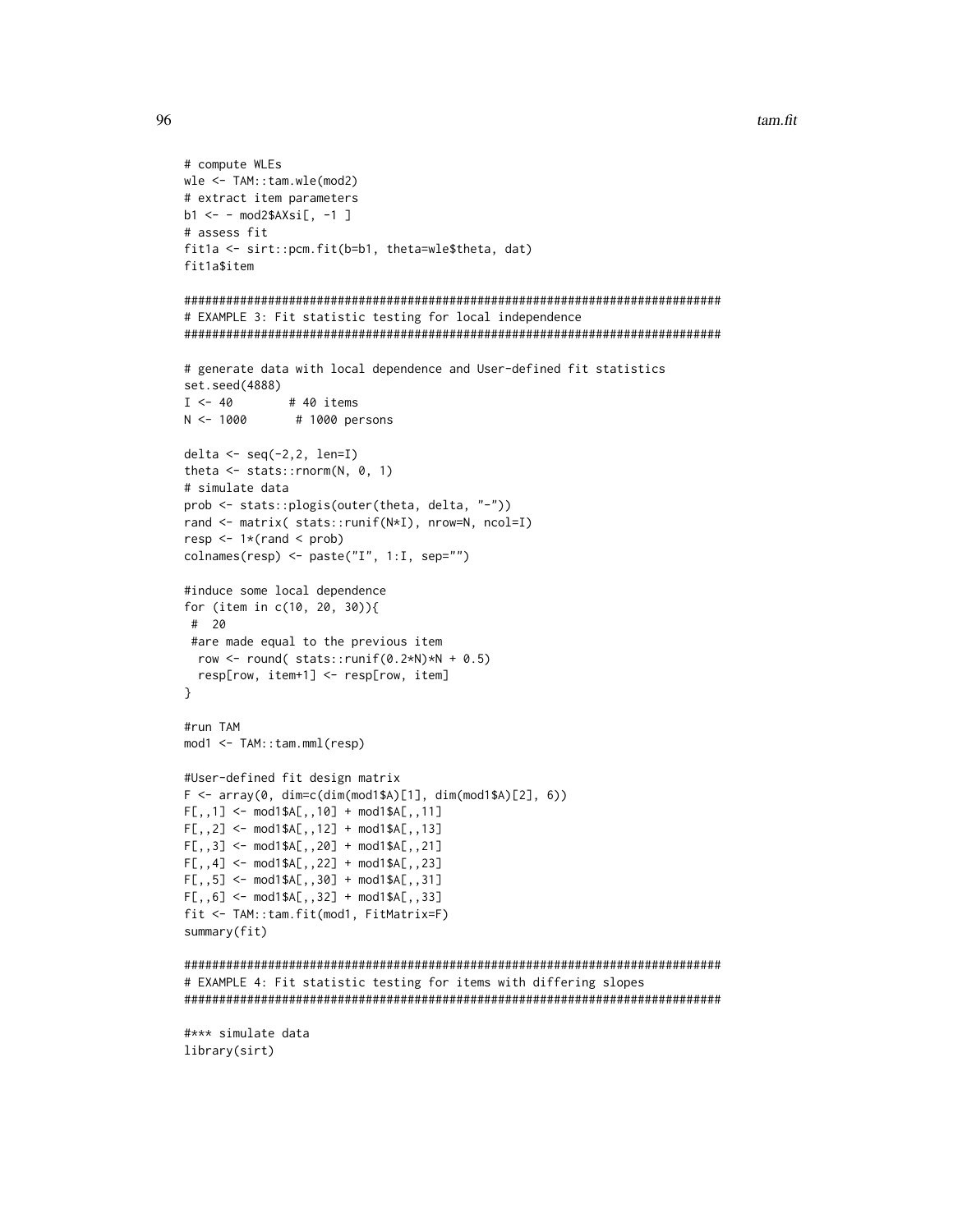tam.jml 97

```
set.seed(9875)
N < -2000I < - 20b \leftarrow sample( seq( -2, 2, length=I ) )
a \leftarrow rep(1, I)# create some misfitting items
a[c(1,3)] \leftarrow c(.5, 1.5)# simulate data
dat <- sirt::sim.raschtype( rnorm(N), b=b, fixed.a=a )
#*** estimate Rasch model
mod1 <- TAM::tam.mml(resp=dat)
#*** assess item fit by infit and outfit statistic
fit1 <- TAM::tam.fit( mod1 )$itemfit
round( cbind( "b"=mod1$item$AXsi_.Cat1, fit1$itemfit[,-1] )[1:7,], 3 )
#*** compute item fit statistic in mirt package
library(mirt)
library(sirt)
mod1c <- mirt::mirt( dat, model=1, itemtype="Rasch", verbose=TRUE)
print(mod1c) # model summary
sirt::mirt.wrapper.coef(mod1c) # estimated parameters
fit1c <- mirt::itemfit(mod1c, method="EAP") # model fit in mirt package
# compare results of TAM and mirt
dfr <- cbind( "TAM"=fit1, "mirt"=fit1c[,-c(1:2)] )
# S-X2 item fit statistic (see also the output from mirt)
library(CDM)
sx2mod1 <- CDM::itemfit.sx2( mod1 )
summary(sx2mod1)
# compare results of CDM and mirt
sx2comp <- cbind( sx2mod1$itemfit.stat[, c("S-X2", "p") ],
                    dfr[, c("mirt.S_X2", "mirt.p.S_X2") ] )
round(sx2comp, 3 )
## End(Not run)
```
<span id="page-96-0"></span>

tam.jml *Joint Maximum Likelihood Estimation*

#### Description

This function estimate unidimensional item response models with joint maximum likelihood (JML, see e.g. Linacre, 1994).

#### Usage

```
tam.jml(resp, group=NULL, adj=.3, disattenuate=FALSE, bias=TRUE,
   xsi.fixed=NULL, xsi.inits=NULL, theta.fixed=NULL, A=NULL, B=NULL, Q=NULL,
  ndim=1, pweights=NULL, constraint="cases", verbose=TRUE, control=list(), version=3)
```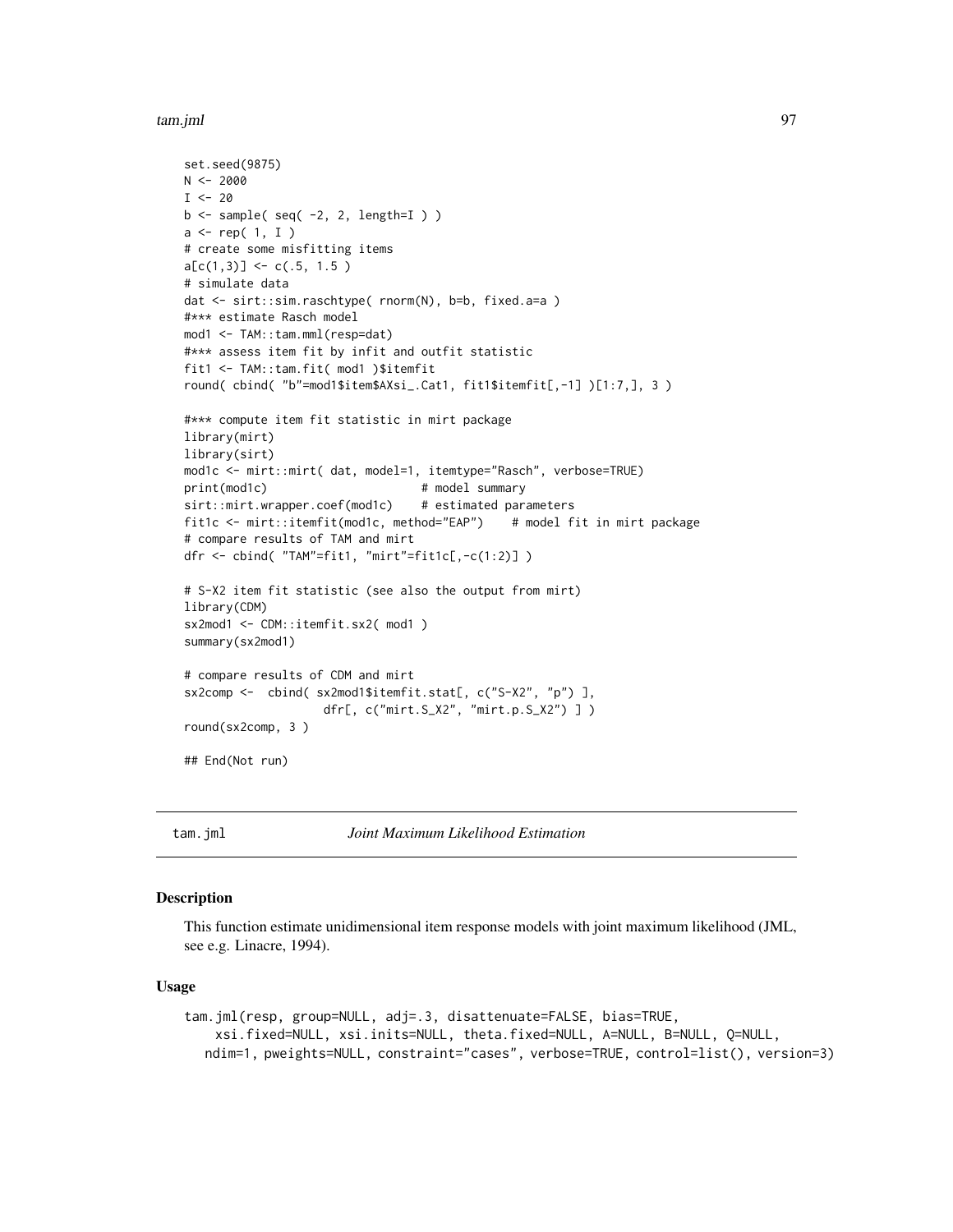```
## S3 method for class 'tam.jml'
summary(object, file=NULL, ...)
## S3 method for class 'tam.jml'
```
logLik(object, ...)

| resp         | A matrix of item responses. Missing responses must be declared as NA.                                                                                                                        |
|--------------|----------------------------------------------------------------------------------------------------------------------------------------------------------------------------------------------|
| group        | An optional vector of group identifier                                                                                                                                                       |
| disattenuate | An optional logical indicating whether the person parameters should be disat-<br>tenuated due to unreliability? The disattenuation is conducted by applying the<br>Kelley formula.           |
| adj          | Adjustment constant which is subtracted or added to extreme scores (score of<br>zero or maximum score). The default is a value of 0.3                                                        |
| bias         | A logical which indicates if JML bias should be reduced by multiplying item<br>parameters by the adjustment factor of $(I - 1)/I$                                                            |
| xsi.fixed    | An optional matrix with two columns for fixing some of the basis parameters $\xi$<br>of item intercepts. 1st column: Index of $\xi$ parameter, 2nd column: Fixed value<br>of $\xi$ parameter |
| xsi.inits    | An optional vector of initial $\xi$ parameters. Note that all parameters must be<br>specified and the vector is not of the same format as xsi. fixed.                                        |
| theta.fixed  | Matrix for fixed person parameters $\theta$ . The first column includes the index<br>whereas the second column includes the fixed value. This argument can only<br>be applied for version=1. |
| A            | A design array $A$ for item category intercepts. For item $i$ and category $k$ , the<br>threshold is specified as $\sum_{i} a_{ikj} \xi_i$ .                                                 |
| B            | A design array for scoring item category responses. Entries in $B$ represent item<br>loadings on abilities $\theta$ .                                                                        |
| Q            | A Q-matrix which defines loadings of items on dimensions.                                                                                                                                    |
| ndim         | Number of dimensions in the model. The default is 1.                                                                                                                                         |
| pweights     | An optional vector of person weights.                                                                                                                                                        |
| constraint   | Type of constraint for means. Either "cases" (set mean of person parameters to<br>zero) or "items" (set mean of item parameters to zero).                                                    |
| verbose      | Logical indicating whether output should be printed during iterations. This ar-<br>gument replaces control\$progress.                                                                        |
| control      | A list of control arguments. See tam.mml for more details.                                                                                                                                   |
| version      | Version function which should be used. version=2 is the former tam.jml2<br>function in TAM $(<2.0$ ). The default version=3 allows efficient handling in<br>case of missing data.            |
| object       | Object of class tam. jml (only for summary. tam function)                                                                                                                                    |
| file         | A file name in which the summary output will be written (only for summary.tam.jml<br>function)                                                                                               |
| $\cdots$     | Further arguments to be passed                                                                                                                                                               |
|              |                                                                                                                                                                                              |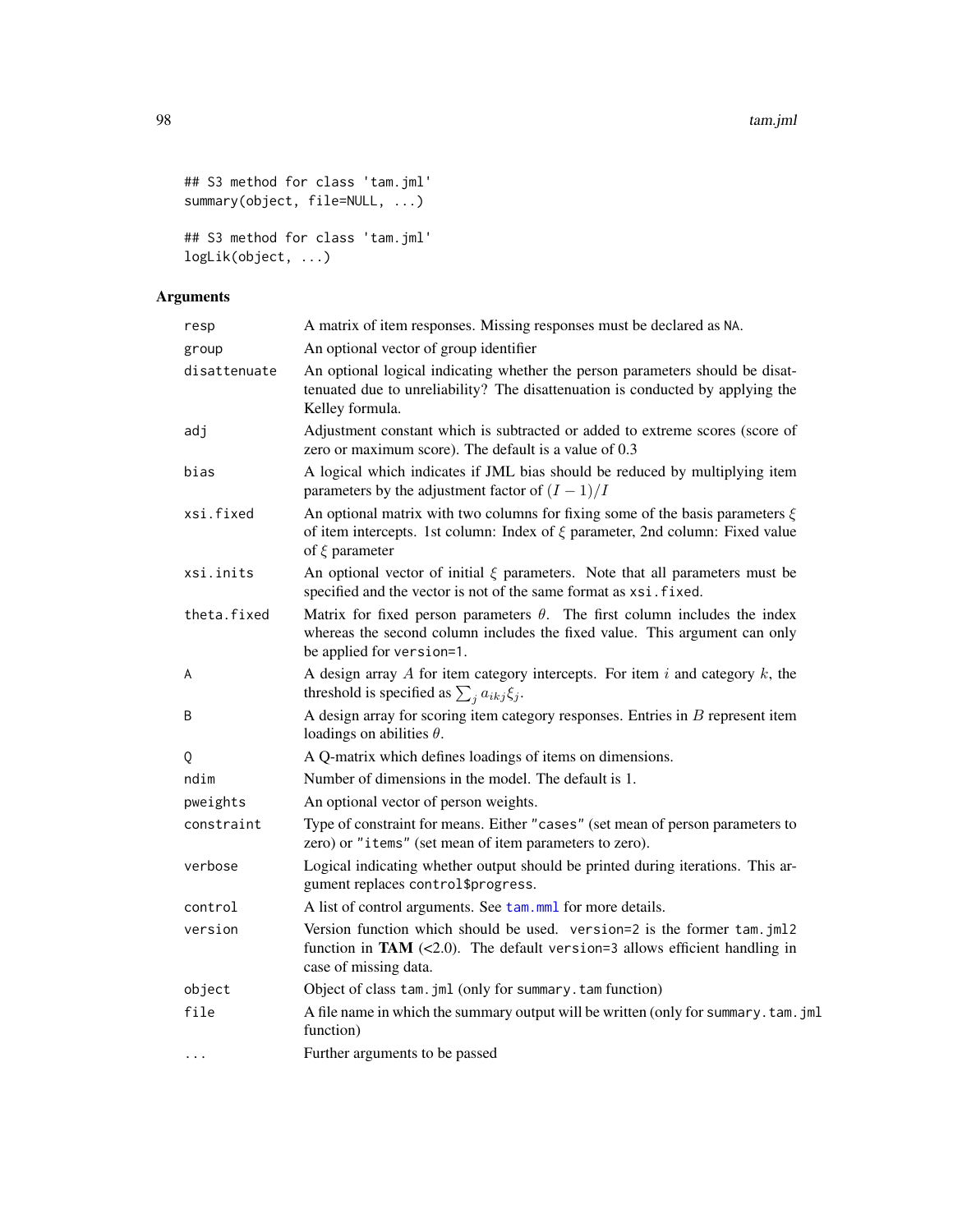#### tam.jml 99

# Value

A list with following entries

| item1                          | Data frame with item parameters                          |
|--------------------------------|----------------------------------------------------------|
| xsi                            | Vector of item parameters $\xi$                          |
| errorP                         | Standard error of item parameters $\xi$                  |
| theta                          | MLE in final step                                        |
| errorWLE                       | Standard error of WLE                                    |
| <b>WLE</b>                     | WLE in last iteration                                    |
| WLEreliability WLE reliability |                                                          |
| PersonScores                   | Scores for each person (sufficient statistic)            |
| ItemScore                      | Sufficient statistic for each item parameter             |
| PersonMax                      | Maximum person score                                     |
| ItemMax                        | Maximum item score                                       |
| deviance<br>deviance.history   | Deviance                                                 |
|                                | Deviance history in iterations                           |
| resp                           | Original data frame                                      |
| resp.ind                       | Response indicator matrix                                |
| group                          | Vector of group identifiers (if provided as an argument) |
| pweights                       | Vector of person weights                                 |
| A                              | Design matrix $A$ of item intercepts                     |
| B                              | Loading (or scoring) matrix $B$                          |
| nitems                         | Number of items                                          |
| maxK                           | Maximum number of categories                             |
| nstud                          | Number of persons in resp                                |
| resp.ind.list                  | Like resp. ind, only in the format of a list             |
| xsi.fixed                      | Fixed $\xi$ item parameters                              |
| control                        | Control list                                             |
| item                           | Extended data frame of item parameters                   |
| theta_summary                  | Summary of person parameters                             |

...

# Note

This joint maximum likelihood estimation procedure should be compatible with Winsteps and Facets software, see also *http://www.rasch.org/software.htm*.

# References

Linacre, J. M. (1994). *Many-Facet Rasch Measurement*. Chicago: MESA Press.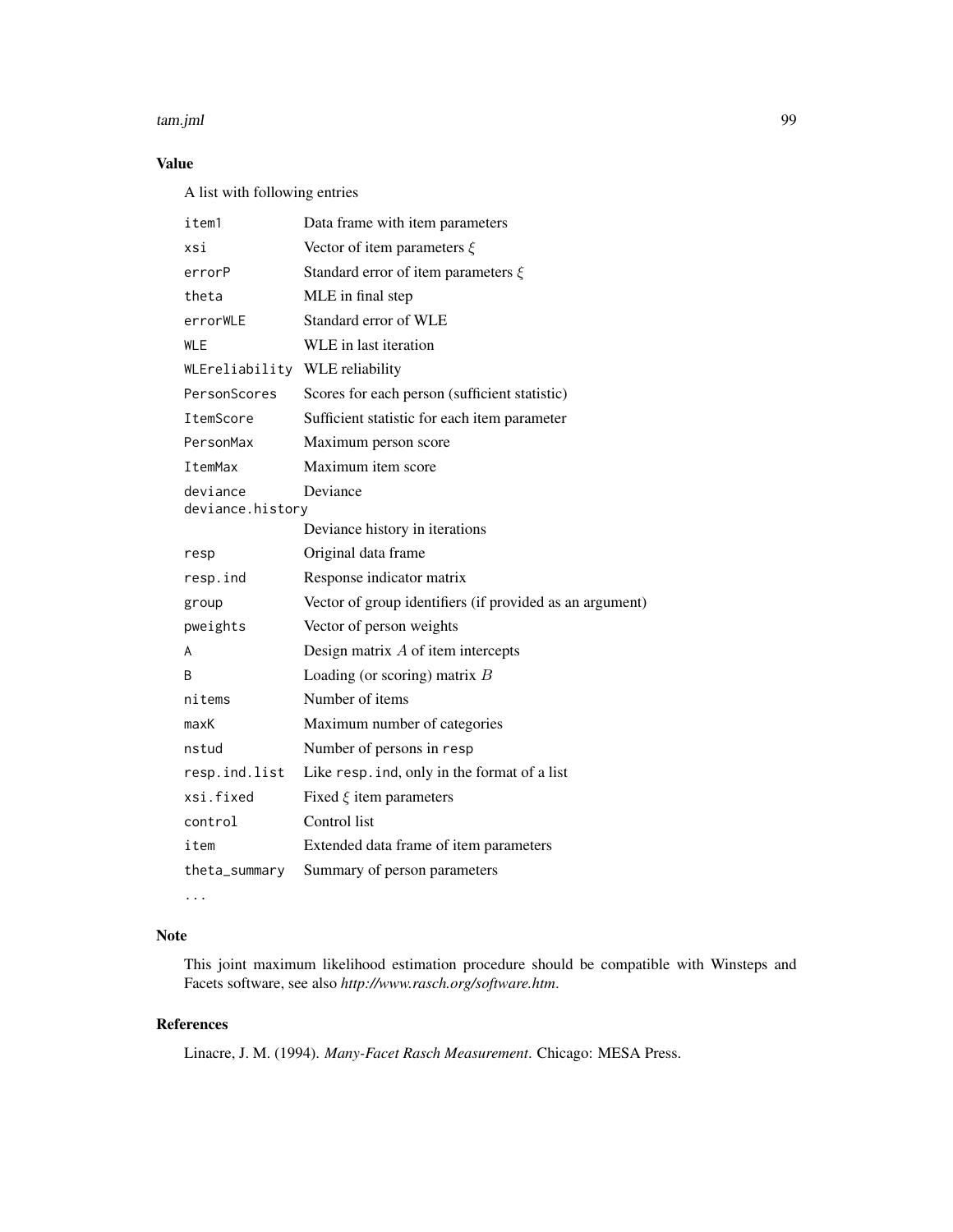#### **See Also**

For estimating the same class of models with marginal maximum likelihood estimation see tam.mml.

### **Examples**

```
# EXAMPLE 1: Dichotomous data
data(data.sim.rasch)
resp <- data.sim.rasch[1:700, seq( 1, 40, len=10) ] # subsample
# estimate the Rasch model with JML (function 'tam.jml')
mod1a <- TAM::tam.jml(resp=resp)
summary(mod1a)
itemfit <- TAM::tam.fit(mod1a)$fit.item
# compare results with Rasch model estimated by MML
mod1b <- TAM::tam.mml(resp=resp)
# constrain item difficulties to zero
mod1c <- TAM::tam.jml(resp=resp, constraint="items")
# plot estimated parameters
plot( mod1a$xsi, mod1b$xsi$xsi, pch=16,
   xlab=expression(paste(xi[i], "(JML)")),
   ylab=expression( paste( xi[i], " (MML)" )),
   main="Item Parameter Estimate Comparison")
lines(c(-5,5), c(-5,5), col="gray")
# Now, the adjustment pf .05 instead of the default .3 is used.
mod1d <- TAM::tam.jml(resp=resp, adj=.05)
# compare item parameters
round(rbind(modla$xsi, modld$xsi), 3)
            [0,1] [0,2] [0,3] [0,4] [0,5] [0,6] [0,7] [0,8] [0,9] [0,10]####[1,] -2.076 -1.743 -1.217 -0.733 -0.338 0.147 0.593 1.158 1.570 2.091
     [2,] -2.105 -1.766 -1.233 -0.746 -0.349 0.139 0.587 1.156 1.574 2.108
 ### person parameters for persons with a score 0, 5 and 10
pers1 <- data.frame( "score_adj0.3"=mod1a$PersonScore, "theta_adj0.3"=mod1a$theta,
         "score_adj0.05"=mod1d$PersonScore, "theta_adj0.05"=mod1d$theta )
round(pers1[ c(698, 683, 608), ],3 )
         score_adj0.3 theta_adj0.3 score_adj0.05 theta_adj0.05
 ##\##
     698
                 0.3-4.4040.05
                                                  -6.283## 683
                         -0.0705.00
                                                   -0.0815.0608
                          4.315
                                       9.95
                                                   6.179
 ##9.7## Not run:
#*** item fit and person fit statistics
fmodla <- TAM::tam.jml.fit(modla)
head(fmod1a$fit.item)
head(fmod1a$fit.person)
```
#\*\*\* Models in which some item parameters are fixed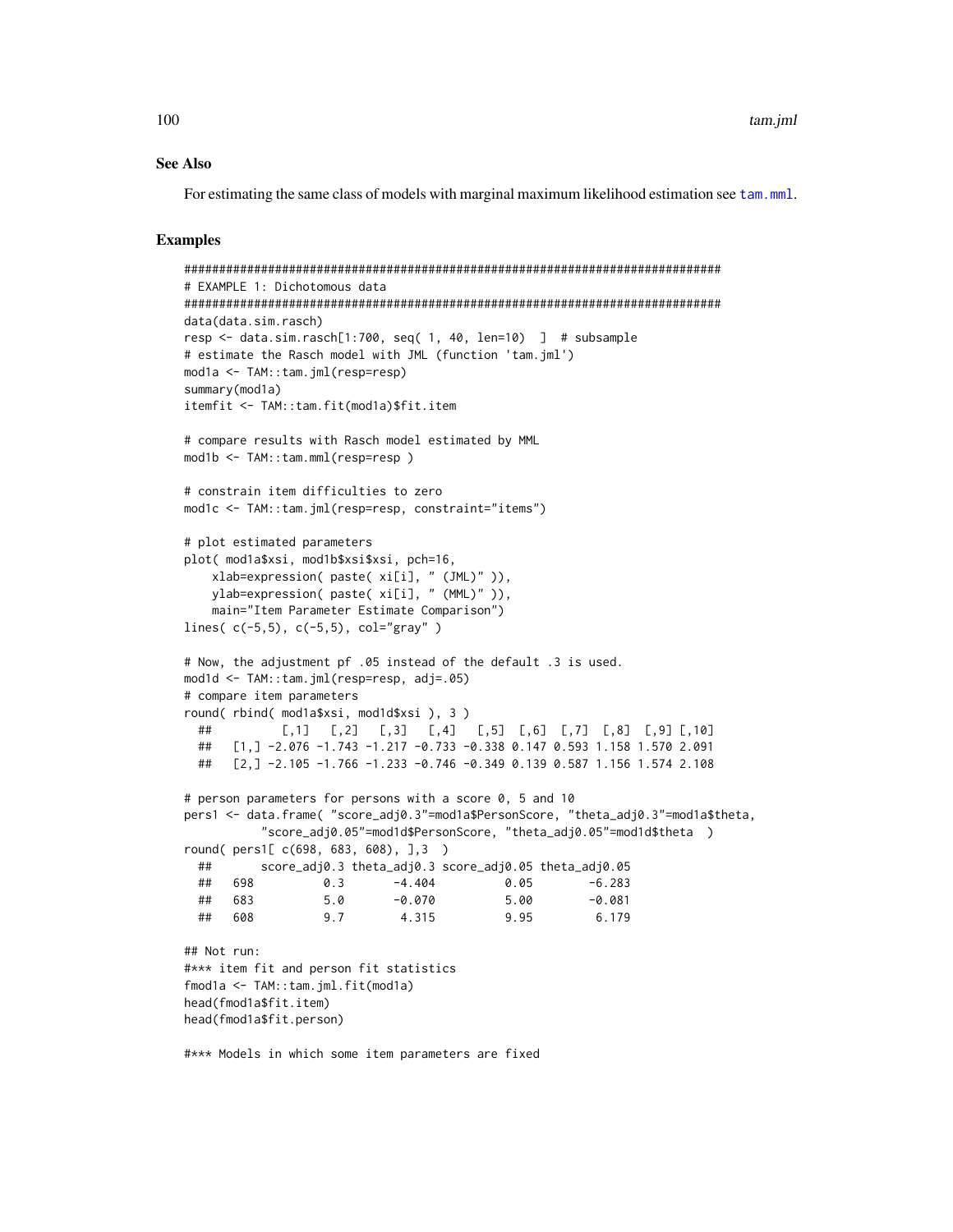#### tam.jml

```
xsi.fixed \leftarrow cbind( c(1,3,9,10), c(-2, -1.2, 1.6, 2) )mod1e <- TAM::tam.jml( resp=resp, xsi.fixed=xsi.fixed )
summary(mod1e)
#*** Model in which also some person parameters theta are fixed
# fix theta parameters of persons 2, 3, 4 and 33 to values -2.9, ...
theta.fixed <- cbind(c(2,3,4,33), c(-2.9, 4, -2.9, -2.9))
mod1g <- TAM::tam.jml( resp=resp, xsi.fixed=xsi.fixed, theta.fixed=theta.fixed )
# look at estimated results
ind.person <- c( 1:5, 30:33 )cbind( mod1g$WLE, mod1g$errorWLE )[ind.person,]
# EXAMPLE 2: Partial credit model
data(data.gpcm, package="TAM")
dat <- data.gpcm
# JML estimation
mod2 <- TAM::tam.jml(resp=dat)
mod2$xsi
            # extract item parameters
summary(mod2)
TAM::tam.fit(mod2) # item and person infit/outfit statistic
#* estimate rating scale model
A <- TAM::designMatrices(resp=dat, modeltype="RSM")$A
#* estimate model with design matrix A
mod3 <- TAM::tam.jml(dat, A=A)
summary(mod3)
# EXAMPLE 3: Facet model estimation using joint maximum likelihood
#data.ex10; see also Example 10 in ?tam.mml
data(data.ex10)
dat < - data.ex10## > head(dat)
 ## pid rater 10001 10002 10003 10004 10005
                  \theta##\overline{1}\overline{1}\overline{1}\overline{1}\Omega\theta\# \#\overline{2}\overline{1}\mathbf{1}0
       \overline{1}\mathbf{1}\mathbf{1}##\overline{1}\overline{3}\overline{1}\overline{1}\mathbf{1}0
                                           \overline{1}##\overline{2}\overline{2}\overline{1}\overline{1}\mathbf{1}\Omega\overline{1}##\mathcal{P}\overline{z}\overline{1}\overline{1}\alpha\blacksquare\mathbf{1}facets <- dat[, "rater", drop=FALSE ] # define facet (rater)
                  # define person identifier (a person occurs multiple times)
pid <- dat$pid
resp < - \text{dat}[ , -c(1:2) ]# item response data
formulaA \leq - item * rater
                               # formula
```
# use MML function only to restructure data and input obtained design matrices # and processed response data to tam.jml (-> therefore use only 2 iterations)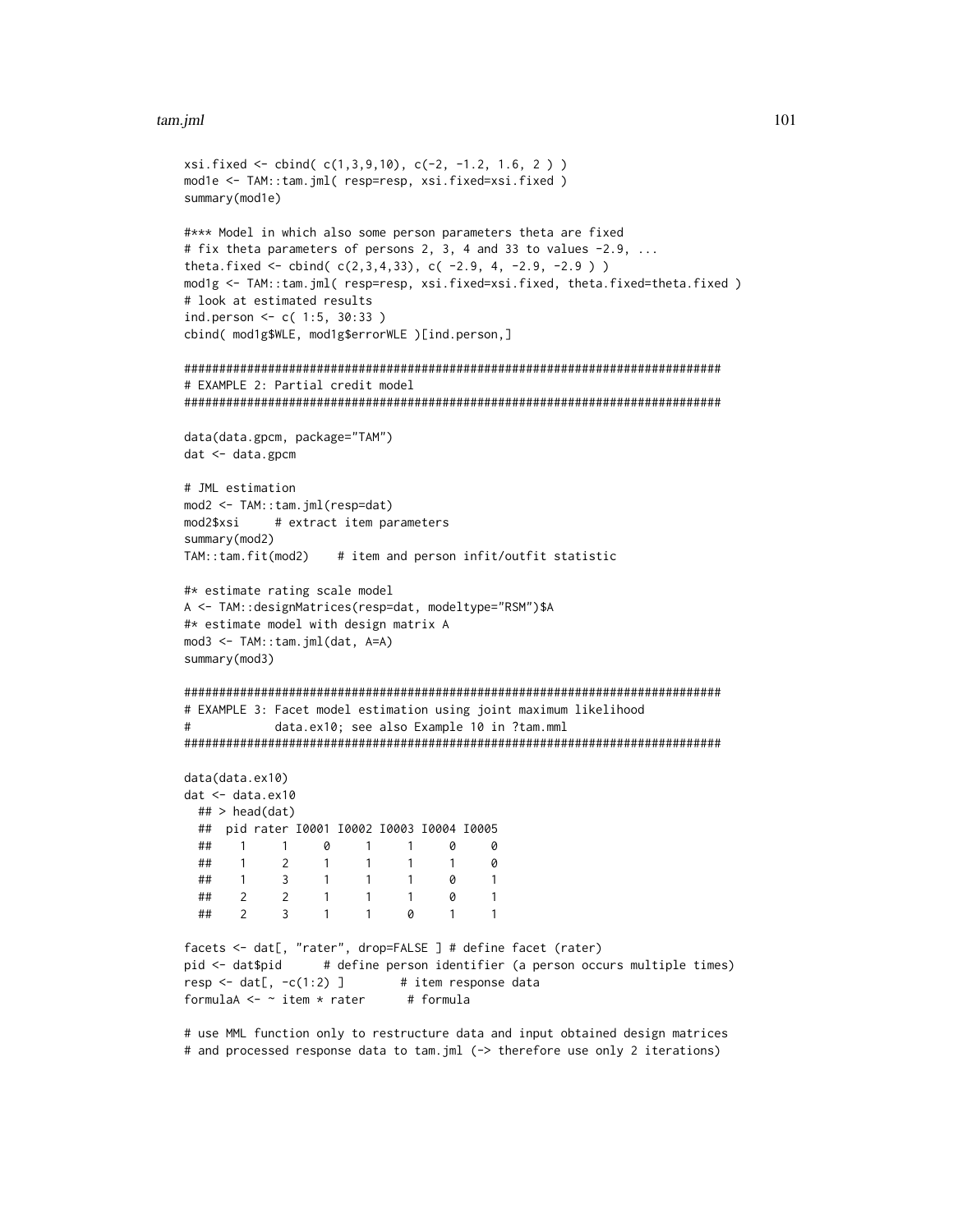#### tam.latreg

```
mod3a <- TAM::tam.mml.mfr( resp=resp, facets=facets, formulaA=formulaA,
           pid=dat$pid, control=list(maxiter=2))
# use modified response data mod3a$resp and design matrix mod3a$A
resp1 <- mod3a$resp
# JML
mod3b <- TAM::tam.jml( resp=resp1, A=mod3a$A, control=list(maxiter=200) )
# EXAMPLE 4: Multi faceted model with some anchored item and person parameters
data(data.exJ03)
resp <- data.exJ03$resp
X < - data.exJ03$X
#*** (0) preprocess data with TAM::tam.mml.mfr
mod0 <- TAM::tam.mml.mfr( resp=resp, facets=X, pid=X$rater,
              formulaA = \sim leader + item + step,control=list(maxiter=2))
summary(mod0)
#*** (1) estimation with tam.jml (no parameter fixings)
# extract processed data and design matrix from tam.mml.mfr
resp1 <- mod0$resp
A1 \leq - mod0$A
# estimate model with tam.jml
mod1 <- TAM::tam.jml( resp=resp1, A=A1, control=list( Msteps=4, maxiter=100 ) )
summary(mod1)
#*** (2) fix some parameters (persons and items)
# look at indices in mod1$xsi
mod1$xsi
# fix step parameters
xsi.index1 <- cbind( 21:25, c( -2.44, 0.01, -0.15, 0.01, 1.55))
# fix some item parameters of items 1,2,3,6 and 13
xsi.index2 \leq - \text{cbind}(c(1,2,3,6,13), c(-2,-1,-1,-1.32, -1))xsi.index <- rbind( xsi.index1, xsi.index2 )
# fix some theta parameters of persons 1, 15 and 20
theta.fixed <- cbind(c(1,15,20), c(0.4, 1, 0))
# estimate model, theta.fixed only works for version=1
mod2 <- TAM::tam.jml( resp=resp1, A=A1, xsi.fixed=xsi.fixed, theta.fixed=theta.fixed,
           control=list( Msteps=4, maxiter=100) )
summary(mod2)
cbind( mod2$WLE, mod2$errorWLE )
## End(Not run)
```
tam.latreg

**Latent Regression Model** 

102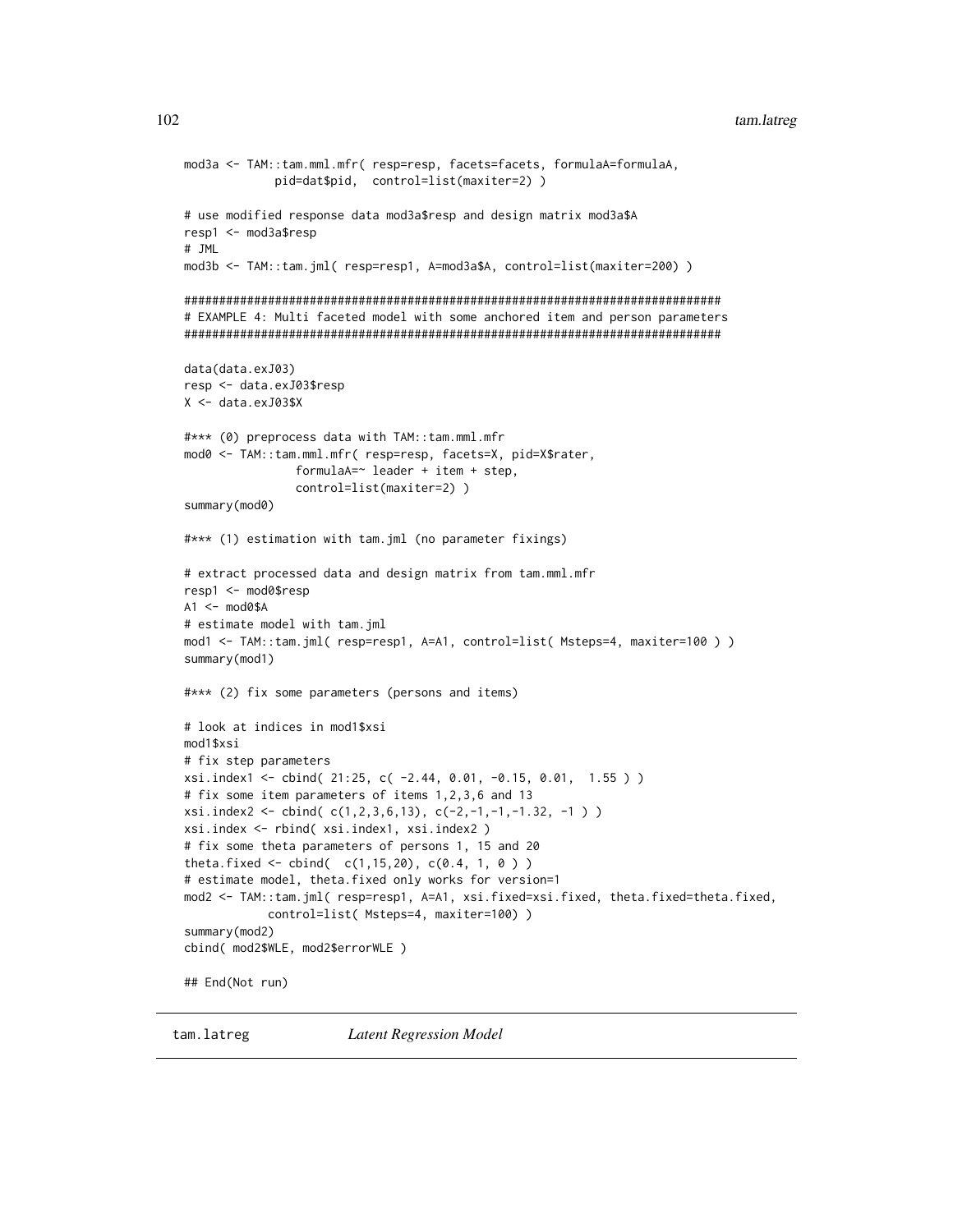#### tam.latreg 103

# Description

This function fits a latent regression model  $\theta = Y\beta + \varepsilon$ . Only the individual likelihood evaluated at a  $\theta$  grid is needed as the input. Like in [tam.mml](#page-111-0) a multivariate normal distribution is posed on the residual distribution. Plausible values can be drawn by subsequent application of [tam.pv](#page-180-0) (see Example 1).

### Usage

```
tam.latreg(like, theta=NULL, Y=NULL, group=NULL, formulaY=NULL, dataY=NULL,
  beta.fixed=FALSE, beta.inits=NULL, variance.fixed=NULL,
  variance.inits=NULL, est.variance=TRUE, pweights=NULL, pid=NULL,
  userfct.variance=NULL, variance.Npars=NULL, verbose=TRUE, control=list())
## S3 method for class 'tam.latreg'
summary(object,file=NULL,...)
## S3 method for class 'tam.latreg'
```

```
print(x,...)
```

| like         | Individual likelihood. This can be typically extracted from fitted item response<br>models by making use of IRT. likelihood.                                                                                                                                                                    |
|--------------|-------------------------------------------------------------------------------------------------------------------------------------------------------------------------------------------------------------------------------------------------------------------------------------------------|
| theta        | Used $\theta$ grid in the fitted IRT model. If like is generated by the IRT. likelihood<br>function, then theta is automatically extracted as an attribute.                                                                                                                                     |
| Y            | A matrix of covariates in latent regression. Note that the intercept is automati-<br>cally included as the first predictor.                                                                                                                                                                     |
| group        | An optional vector of group identifiers                                                                                                                                                                                                                                                         |
| formulaY     | An $R$ formula for latent regression. Transformations of predictors in $Y$ (in-<br>cluded in dataY) can be easily specified, e. g. female*race or I(age^2).                                                                                                                                     |
| dataY        | An optional data frame with possible covariates $Y$ in latent regression. This data<br>frame will be used if an R formula in formulaY is specified.                                                                                                                                             |
| beta.fixed   | A matrix with three columns for fixing regression coefficients. 1st column: In-<br>dex of Y value, 2nd column: dimension, 3rd column: fixed $\beta$ value.<br>If no constraints should be imposed on $\beta$ , then set beta. fixed=FALSE (see Ex-<br>ample 2, Model 2_4) which is the default. |
| beta.inits   | A matrix (same format as in beta. fixed) with initial $\beta$ values                                                                                                                                                                                                                            |
|              | variance. fixed An optional matrix with three columns for fixing entries in covariance matrix:<br>1st column: dimension 1, 2nd column: dimension 2, 3rd column: fixed value                                                                                                                     |
|              | variance.inits Initial covariance matrix in estimation. All matrix entries have to be specified<br>and this matrix is NOT in the same format like variance. inits.                                                                                                                              |
| est.variance | Should the covariance matrix be estimated? This argument applies to estimated<br>item slopes in tam.mml.2pl. The default is FALSE which means that latent vari-<br>ables (in the first group) are standardized in 2PL estimation.                                                               |
| pweights     | An optional vector of person weights                                                                                                                                                                                                                                                            |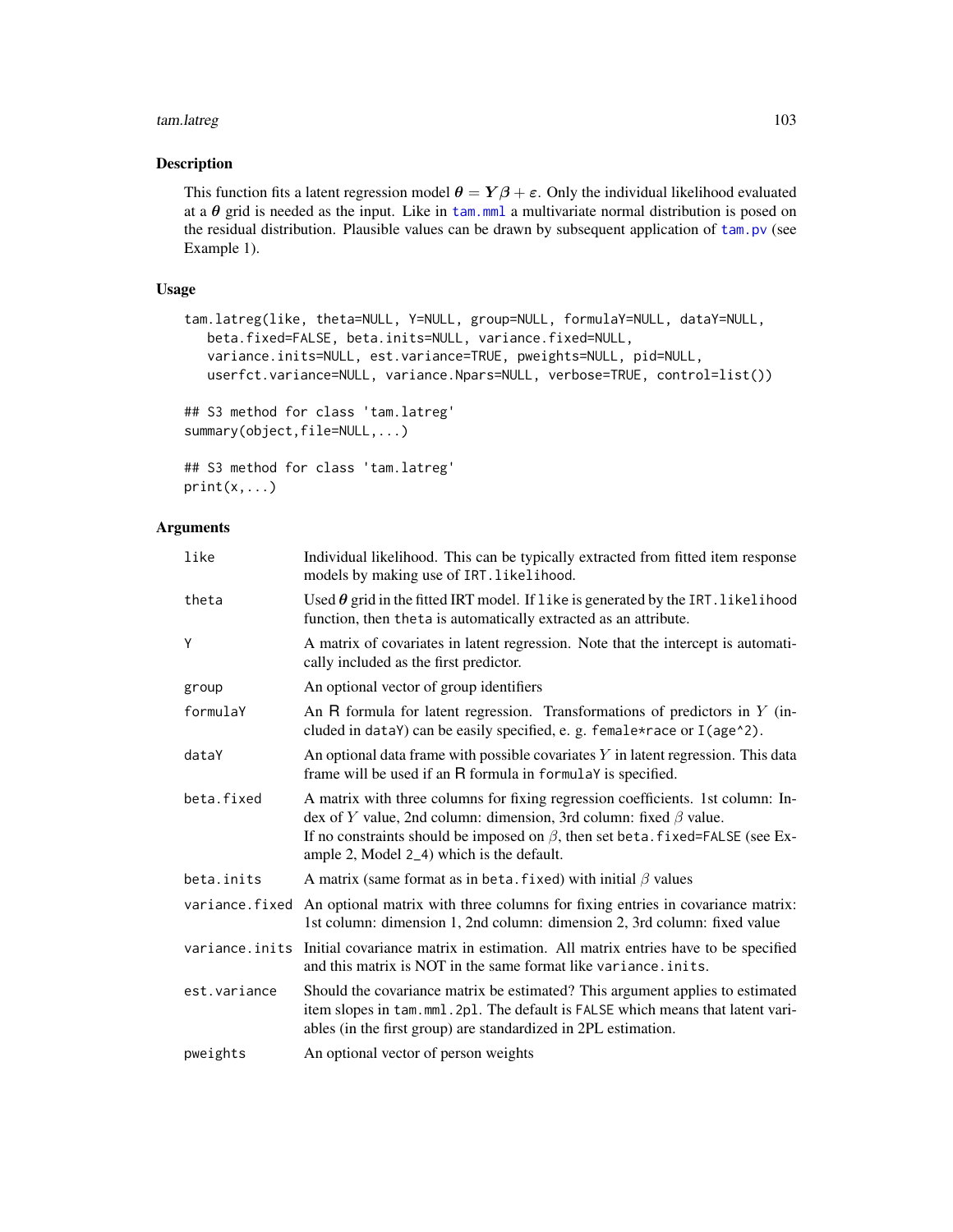| An optional vector of person identifiers                                                                 |  |
|----------------------------------------------------------------------------------------------------------|--|
| userfct.variance                                                                                         |  |
| Optional user customized function for variance specification (See Simulated Ex-<br>ample $17$ ).         |  |
| variance. Nearly Number of estimated parameters of variance matrix if a userfct variance is<br>provided. |  |
| Optional logical indicating whether iteration should be displayed.                                       |  |
| List of control parameters, see tam, mml fro details.                                                    |  |
| Object of class tam. latreg                                                                              |  |
| A file name in which the summary output will be written                                                  |  |
| Object of class tam. latreg                                                                              |  |
| Further arguments to be passed                                                                           |  |
|                                                                                                          |  |

#### **Value**

Subset of values of tam.mml

#### **See Also**

See also tam. pv for plausible value imputation.

#### **Examples**

```
## Not run:
# EXAMPLE 1: Unidimensional latent regression model with fitted IRT model in
           the sirt package
#library(sirt)
data(data.pisaRead, package="sirt")
dat <- data.pisaRead$data
items <- grep("R4", colnames(dat), value=TRUE ) # select test items from data
# define testlets
testlets \le substring( items, 1, 4 )
itemcluster <- match( testlets, unique(testlets))
# fit Rasch copula model (only few iterations)
mod <- sirt::rasch.copula2( dat[,items], itemcluster=itemcluster, mmliter=5)
# extract individual likelihood
like1 <- IRT.likelihood(mod)
# fit latent regression model in TAM
Y <- dat[, c("migra", "hisei", "female") ]
mod2 <- TAM::tam.latreg( like1, theta=attr(like1, "theta"), Y=Y, pid=dat$idstud )
summary(mod2)
# plausible value imputation
pv2 \leq TM: :tam.pv( mod2 )
# create list of imputed datasets
Y <- dat[, c("idstud", "idschool", "female", "hisei", "migra") ]
```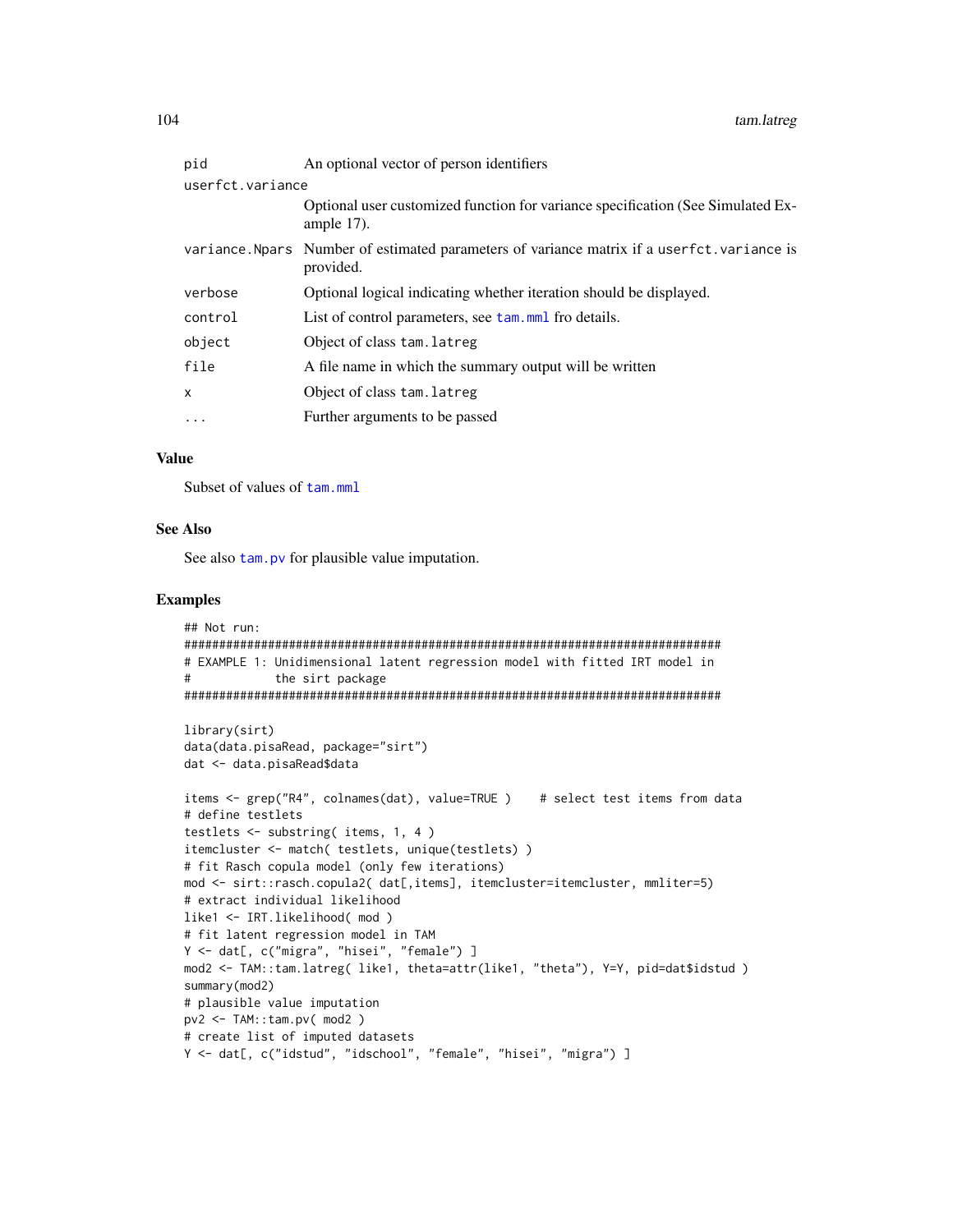#### tam.latreg

```
pvnames <- c("PVREAD")
datlist <- TAM::tampv2datalist( pv2, pvnames=pvnames, Y=Y, Y.pid="idstud")
#--- fit some models
library(mice)
library(miceadds)
# convert data list into a mice object
mids1 <- miceadds::datalist2mids( datlist)
# perform an ANOVA
mod3a <- with( mids1, stats:: lm(PVREAD ~ hisei*migra) )
summary( pool( mod3a ))
mod3b <- miceadds::mi.anova( mids1, "PVREAD ~ hisei*migra" )
# EXAMPLE 2: data.pisaRead - fitted IRT model in mirt package
library(sirt)
library(mirt)
data(data.pisaRead, package="sirt")
dat <- data.pisaRead$data
# define dataset with item responses
items <- grep("R4", colnames(dat), value=TRUE)
resp <- dat[, items]
# define dataset with covariates
X <- dat[, c("female","hisei","migra") ]
# fit 2PL model in mirt
mod <- mirt::mirt( resp, 1, itemtype="2PL", verbose=TRUE)
print(mod)
# extract coefficients
sirt::mirt.wrapper.coef(mod)
# extract likelihood
like <- IRT.likelihood(mod)
str(like)
# fit latent regression model in TAM
mod2 <- TAM::tam.latreg( like, Y=X, pid=dat$idstud )
summary(mod2)
# plausible value imputation
pv2 <- TAM::tam.pv( mod2, samp.regr=TRUE, nplausible=5)
# create list of imputed datasets
X <- dat[, c("idstud", "idschool", "female", "hisei", "migra") ]
pvnames <- c("PVREAD")
datlist <- TAM::tampv2datalist( pv2, pvnames=pvnames, Y=X, Y.pid="idstud")
str(datlist)
# regression using semTools package
library(semTools)
1avmode1 < -"
```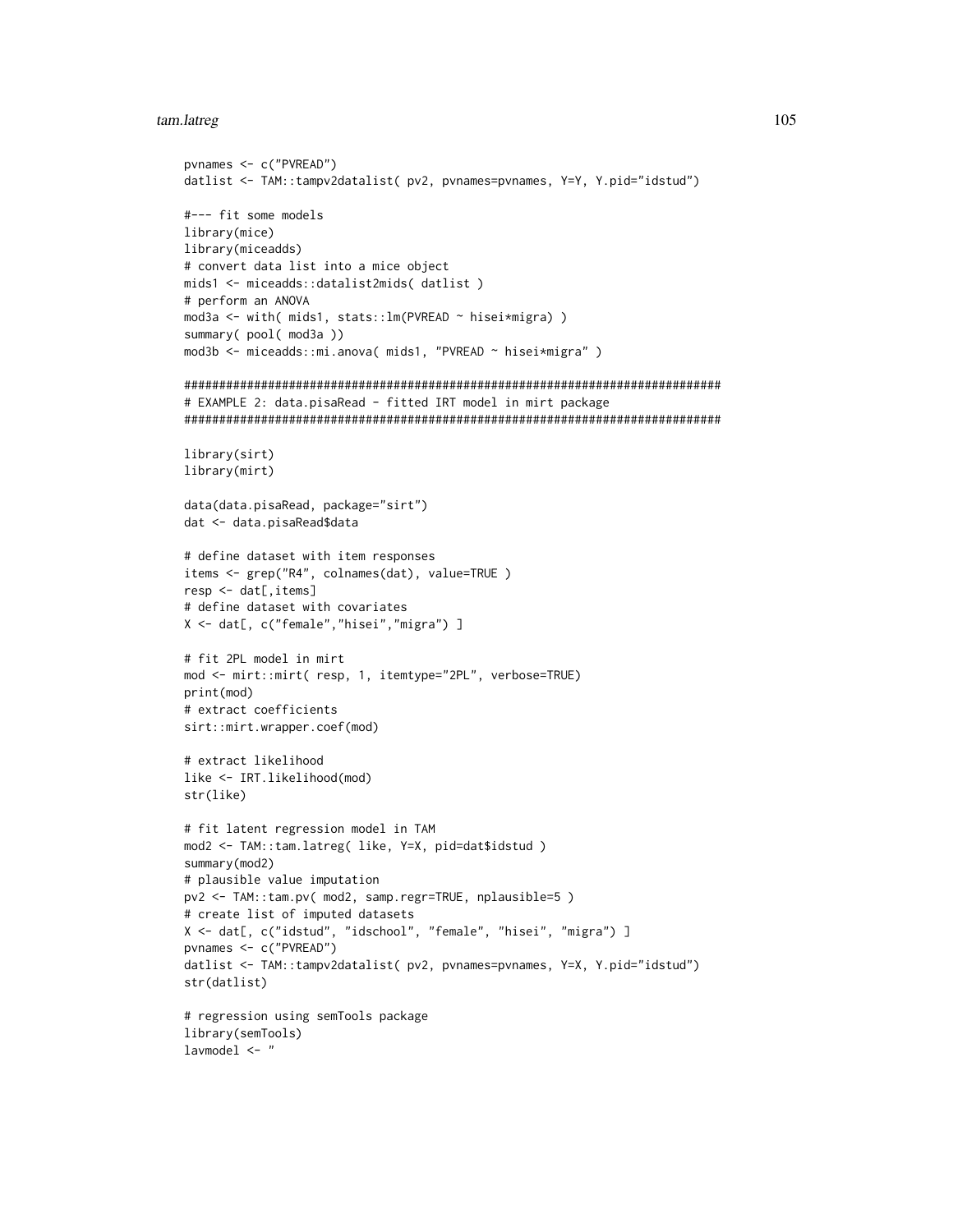tam.linking

```
PVREAD ~ hisei + female
          \mathbf{u}mod1a <- semTools::sem.mi( lavmodel, datlist)
summary(mod1a, standardized=TRUE, rsquare=TRUE)
# EXAMPLE 3: data.Students - fitted confirmatory factor analysis in lavaan
library(CDM)
library(sirt)
library(lavaan)
data(data.Students, package="CDM")
dat <- data. Students
vars <- scan(what="character", nlines=1)
  urban female sc1 sc2 sc3 sc4 mj1 mj2 mj3 mj4
dat < - dat[, vars]dat \leftarrow na.mit(data)# fit confirmatory factor analysis in lavaan
1avmode1 <- "
  SC = \ncos(1 - sc4)SC \sim 1*SC
  MJ=\sim mj1_mj4
  MJ \sim 1*MJSC \sim MJ
# process lavaan syntax
res <- TAM::lavaanify.IRT( lavmodel, dat )
# fit lavaan CFA model
mod1 <- lavaan::cfa( res$lavaan.syntax, dat, std.lv=TRUE)
summary(mod1, standardized=TRUE, fit.measures=TRUE)
# extract likelihood
like1 <- TAM::IRTLikelihood.cfa( dat, mod1)
str(like1)
# fit latent regression model in TAM
X \leq dat[, c("urban","female")]
mod2 <- TAM::tam.latreg( like1, Y=X )
summary(mod2)
# plausible value imputation
pv2 <- TAM::tam.pv( mod2, samp.regr=TRUE, normal.approx=TRUE )
# create list of imputed datasets
Y <- dat[, c("urban", "female" ) ]<br>pvnames <- c("PVSC", "PVMJ")
datlist <- TAM::tampv2datalist( pv2, pvnames=pvnames, Y=Y )
str(datlist)
```
## End(Not run)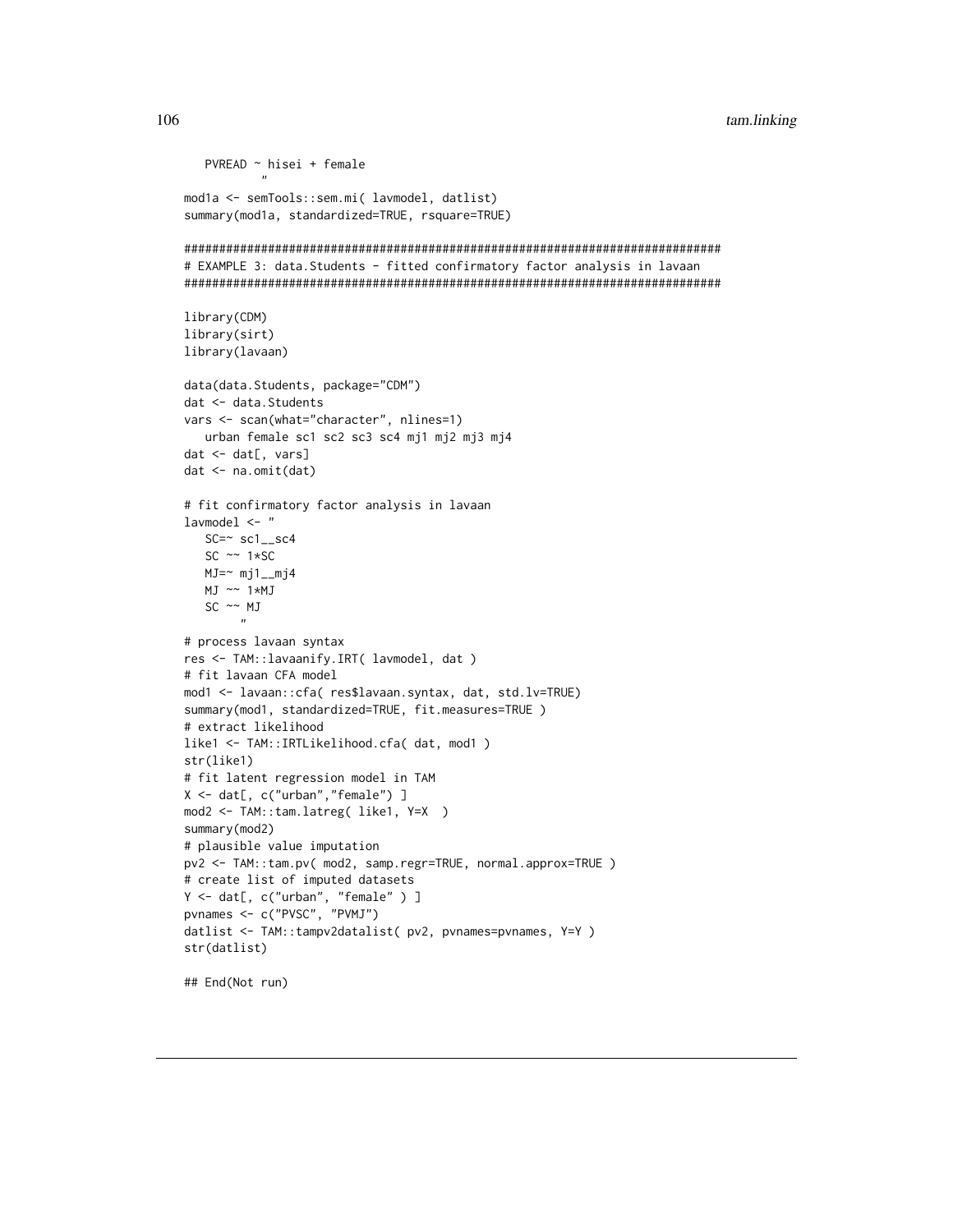# Description

Performs linking of fitted unidimensional item response models in TAM according to the Stocking-Lord and the Haebara method (Kolen & Brennan, 2014; Gonzales & Wiberg, 2017). Several studies can either be linked by a chain of linkings of two studies (method="chain") or a joint linking approach (method="joint") comprising all pairwise linkings.

The linking of two studies is implemented in the tam\_linking\_2studies function.

# Usage

```
tam.linking(tamobj_list, type="Hae", method="joint", pow_rob_hae=1, eps_rob_hae=1e-4,
   theta=NULL, wgt=NULL, wgt_sd=2, fix.slope=FALSE, elim_items=NULL,
   par_init=NULL, verbose=TRUE)
## S3 method for class 'tam.linking'
summary(object, file=NULL, ...)
## S3 method for class 'tam.linking'
print(x, \ldots)tam_linking_2studies( B1, AXsi1, guess1, B2, AXsi2, guess2, theta, wgt, type,
   M1=0, SD1=1, M2=0, SD2=1, fix.slope=FALSE, pow_rob_hae=1)
## S3 method for class 'tam_linking_2studies'
summary(object, file=NULL, ...)
## S3 method for class 'tam_linking_2studies'
```
 $print(x, \ldots)$ 

| tamobj_list | List of fitted objects in <b>TAM</b>                                                                                                                                           |
|-------------|--------------------------------------------------------------------------------------------------------------------------------------------------------------------------------|
| type        | Type of linking method: "SL" (Stocking-Lord), "Hae" (Haebara) or "RobHae"<br>(robust Haebara). See Details for more information. The default is the Haebara<br>linking method. |
| method      | Chain linking ("chain") or joint linking ("joint")                                                                                                                             |
| pow_rob_hae | Power for robust Heabara linking                                                                                                                                               |
| eps_rob_hae | Value $\varepsilon$ for numerical approximation of loss function $ x ^p$ in robust Haebara<br>linking                                                                          |
| theta       | Grid of $\theta$ points. The default is seq(-6,6, len=101).                                                                                                                    |
| wgt         | Weights defined for the theta grid. The default is<br>tam_normalize_vector(stats::dnorm(theta,sd=2)).                                                                          |
| wgt_sd      | Standard deviation for $\theta$ grid used for linking function                                                                                                                 |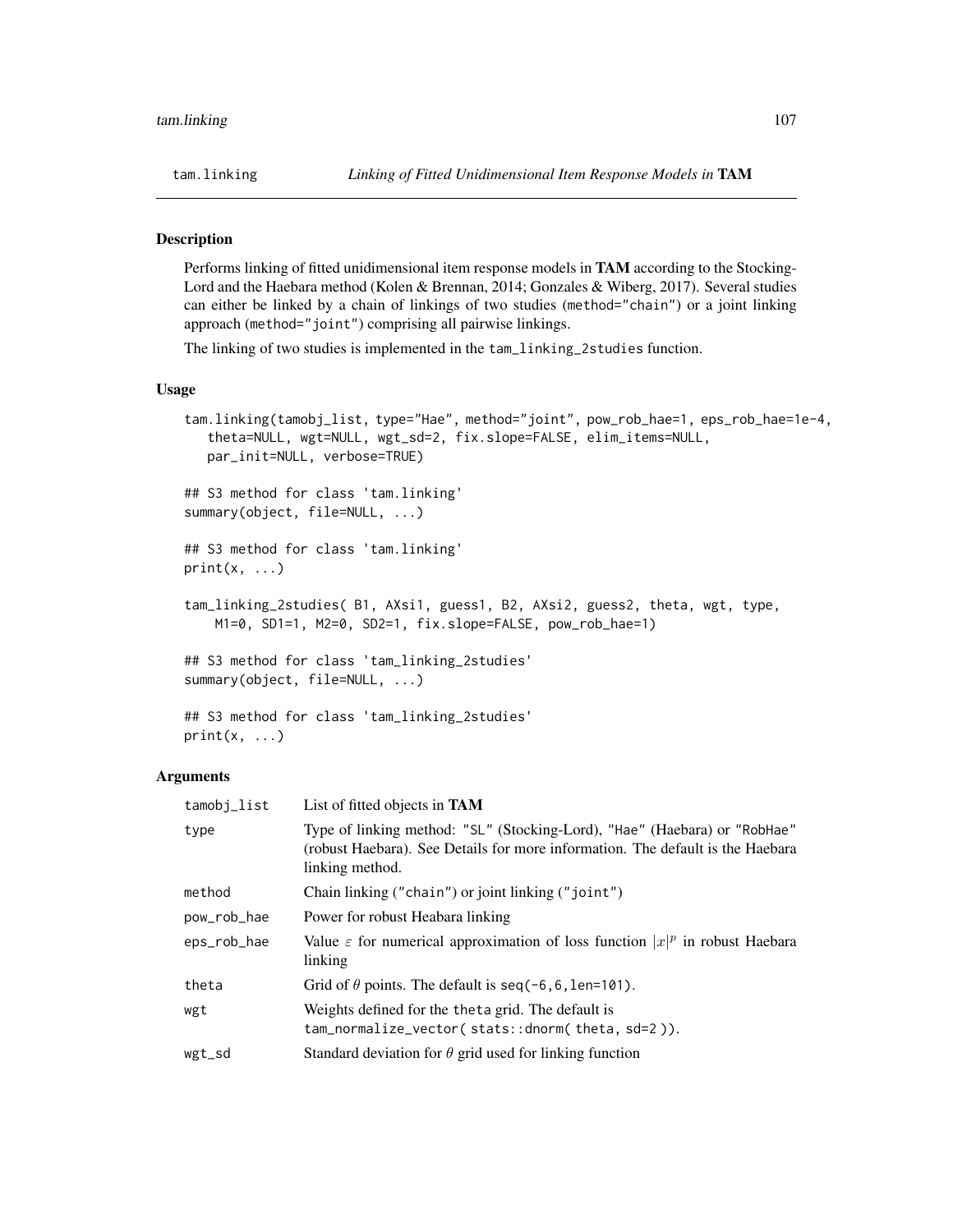| fix.slope       | Logical indicating whether the slope transformation constant is fixed to 1.                                |
|-----------------|------------------------------------------------------------------------------------------------------------|
| elim_items      | List of vectors refering to items which should be removed from linking (see<br>Model 'lmod2' in Example 1) |
| par_init        | Optional vector with initial parameter values                                                              |
| verbose         | Logical indicating progress of linking computation                                                         |
| object          | Object of class tam. linking or tam_linking_2studies.                                                      |
| X               | Object of class tam. linking or tam_linking_2studies.                                                      |
| file            | A file name in which the summary output will be written                                                    |
| .               | Further arguments to be passed                                                                             |
| <b>B1</b>       | Array $B$ for first study                                                                                  |
| AXsi1           | Matrix $A\xi$ for first study                                                                              |
| guess1          | Guessing parameter for first study                                                                         |
| <b>B2</b>       | Array $B$ for second study                                                                                 |
| AXsi2           | Matrix $A\xi$ for second study                                                                             |
| guess2          | Guessing parameter for second study                                                                        |
| M1              | Mean of first study                                                                                        |
| SD <sub>1</sub> | Standard deviation of first study                                                                          |
| M <sub>2</sub>  | Mean of second study                                                                                       |
| SD <sub>2</sub> | Standard deviation of second study                                                                         |
|                 |                                                                                                            |

# Details

The Haebara linking is defined by minimizing the loss function

$$
\sum_{i} \sum_{k} \int \left( P_{ik}(\theta) - P_{ik}^*(\theta) \right)^2
$$

A robustification of Haebara linking minimizes the loss function

$$
\sum_{i} \sum_{k} \int \left( P_{ik}(\theta) - P_{ik}^*(\theta) \right)^p
$$

with a power p (defined in pow\_rob\_hae) smaller than 2. He, Cui and Osterlind (2015) consider  $p=1$ .

# Value

List containing entries

|               | List containing transformed item parameters                  |
|---------------|--------------------------------------------------------------|
| linking_list  | List containing results of each linking in the linking chain |
| M SD          | Mean and standard deviation for each study after linking     |
| trafo_items   | Transformation constants for item parameters                 |
| trafo_persons | Transformation constants for person parameters               |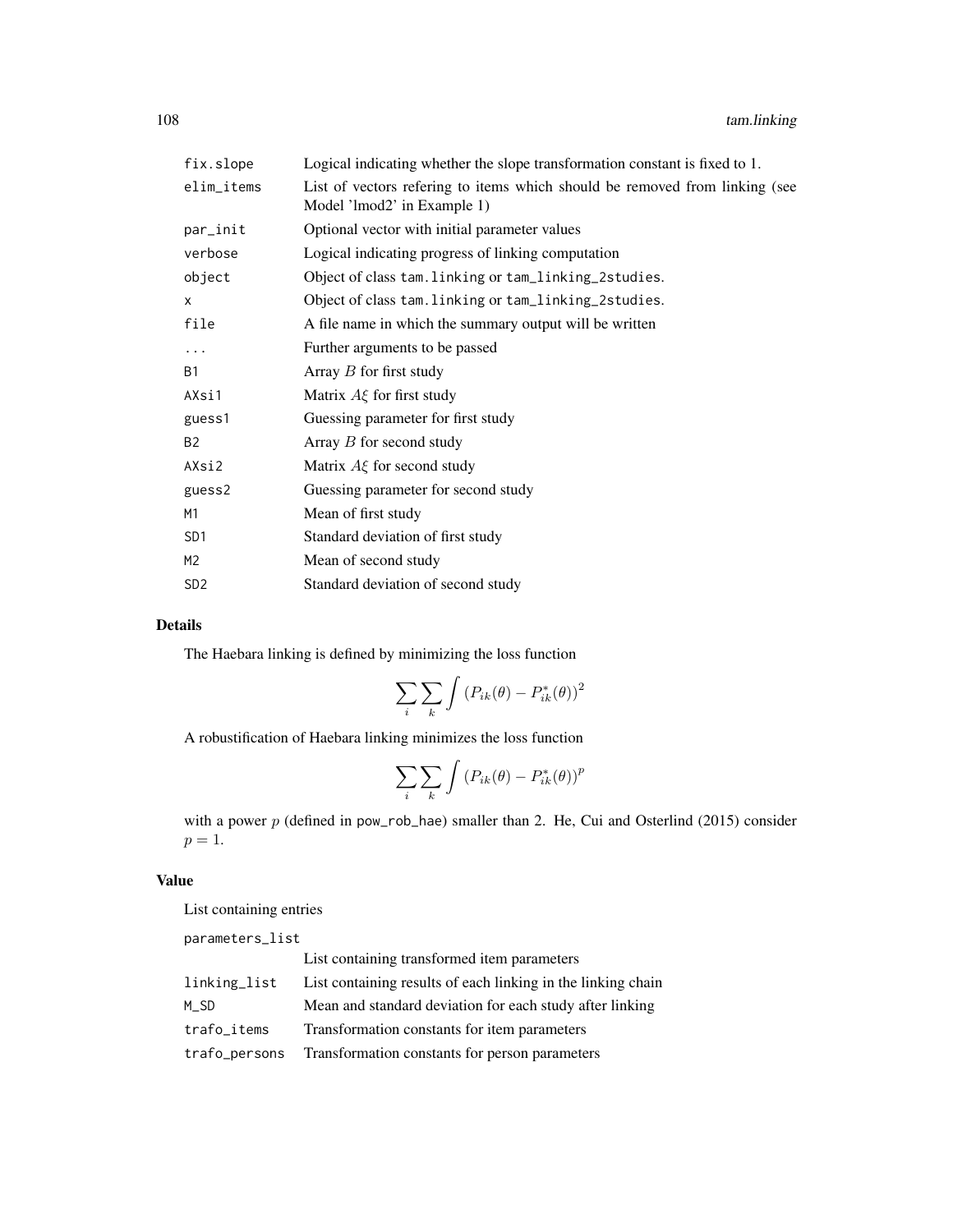# tam.linking 109

# References

Battauz, M. (2015). equateIRT: An R package for IRT test equating. *Journal of Statistical Software, 68*(7), 1-22. doi: [10.18637/jss.v068.i07](https://doi.org/10.18637/jss.v068.i07)

Gonzalez, J., & Wiberg, M. (2017). *Applying test equating methods: Using* R. New York, Springer. doi: [10.1007/9783319518244](https://doi.org/10.1007/978-3-319-51824-4)

He, Y., Cui, Z., & Osterlind, S. J. (2015). New robust scale transformation methods in the presence of outlying common items. *Applied Psychological Measurement, 39*(8), 613-626. doi: [10.1177/](https://doi.org/10.1177/0146621615587003) [0146621615587003](https://doi.org/10.1177/0146621615587003)

Kolen, M. J., & Brennan, R. L. (2014). *Test equating, scaling, and linking: Methods and practices*. New York, Springer. doi: [10.1007/9781493903177](https://doi.org/10.1007/978-1-4939-0317-7)

Weeks, J. P. (2010). **plink**: An R package for linking mixed-format tests using IRT-based methods. *Journal of Statistical Software, 35*(12), 1-33. doi: [10.18637/jss.v035.i12](https://doi.org/10.18637/jss.v035.i12)

# See Also

Linking or equating of item response models can be also conducted with **plink** (Weeks, 2010), equate, equateIRT (Battauz, 2015), equateMultiple, kequate and irteQ packages.

See also the sirt::linking.haberman, sirt::invariance.alignment and sirt::linking.haebara functions in the sirt package.

# Examples

```
## Not run:
#############################################################################
# EXAMPLE 1: Linking dichotomous data with the 2PL model
#############################################################################
data(data.ex16)
dat <- data.ex16
items <- colnames(dat)[-c(1,2)]
# fit grade 1
rdat1 <- TAM::tam_remove_missings( dat[ dat$grade==1, ], items=items )
mod1 <- TAM::tam.mml.2pl( resp=rdat1$resp[, rdat1$items], pid=rdat1$dat$idstud )
summary(mod1)
# fit grade 2
rdat2 <- TAM::tam_remove_missings( dat[ dat$grade==2, ], items=items )
mod2 <- TAM::tam.mml.2pl( resp=rdat2$resp[, rdat2$items], pid=rdat2$dat$idstud )
summary(mod2)
# fit grade 3
rdat3 <- TAM::tam_remove_missings( dat[ dat$grade==3, ], items=items )
mod3 <- TAM::tam.mml.2pl( resp=rdat3$resp[, rdat3$items], pid=rdat3$dat$idstud )
summary(mod3)
```

```
# define list of fitted models
tamobj_list <- list( mod1, mod2, mod3 )
```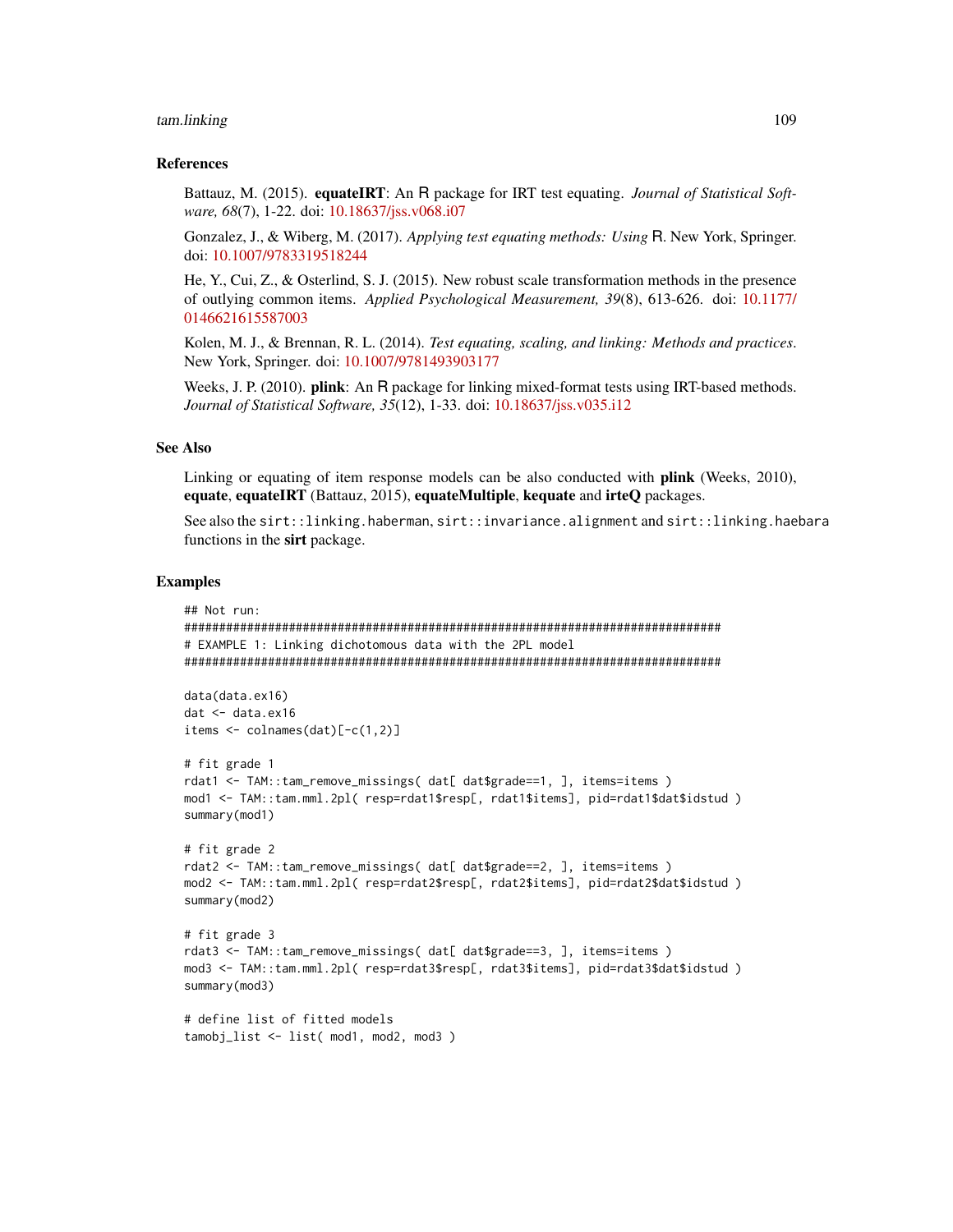```
#-- link item response models
lmod <- TAM::tam.linking( tamobj_list)
summary(lmod)
# estimate WLEs based on transformed item parameters
parm_list <- lmod$parameters_list
# WLE grade 1
arglist <- list( resp=mod1$resp, B=parm_list[[1]]$B, AXsi=parm_list[[1]]$AXsi )
wle1 <- TAM::tam.mml.wle(tamobj=arglist)
# WLE grade 2
arglist <- list( resp=mod2$resp, B=parm_list[[2]]$B, AXsi=parm_list[[2]]$AXsi )
wle2 <- TAM::tam.mml.wle(tamobj=arglist)
# WLE grade 3
arglist <- list( resp=mod3$resp, B=parm_list[[3]]$B, AXsi=parm_list[[3]]$AXsi )
wle3 <- TAM::tam.mml.wle(tamobj=arglist)
# compare result with chain linking
lmod1b <- TAM::tam.linking(tamobj_list)
summary(lmod1b)
#-- linking with some eliminated items
# remove three items from first group and two items from third group
elim_items <- list( c("A1", "E2","F1"), NULL, c("F1","F2") )
lmod2 <- TAM::tam.linking(tamobj_list, elim_items=elim_items)
summary(lmod2)
#-- Robust Haebara linking with p=1
lmod3a <- TAM::tam.linking(tamobj_list, type="RobHae", pow_rob_hae=1)
summary(lmod3a)
#-- Robust Haeabara linking with initial parameters and prespecified epsilon value
par_init <- lmod3a$par
lmod3b <- TAM::tam.linking(tamobj_list, type="RobHae", pow_rob_hae=.1,
                eps_rob_hae=1e-3, par_init=par_init)
summary(lmod3b)
#############################################################################
# EXAMPLE 2: Linking polytomous data with the partial credit model
#############################################################################
data(data.ex17)
dat <- data.ex17
items <- colnames(dat)[-c(1,2)]
# fit grade 1
rdat1 <- TAM::tam_remove_missings( dat[ dat$grade==1, ], items=items )
mod1 <- TAM::tam.mml.2pl( resp=rdat1$resp[, rdat1$items], pid=rdat1$dat$idstud )
summary(mod1)
```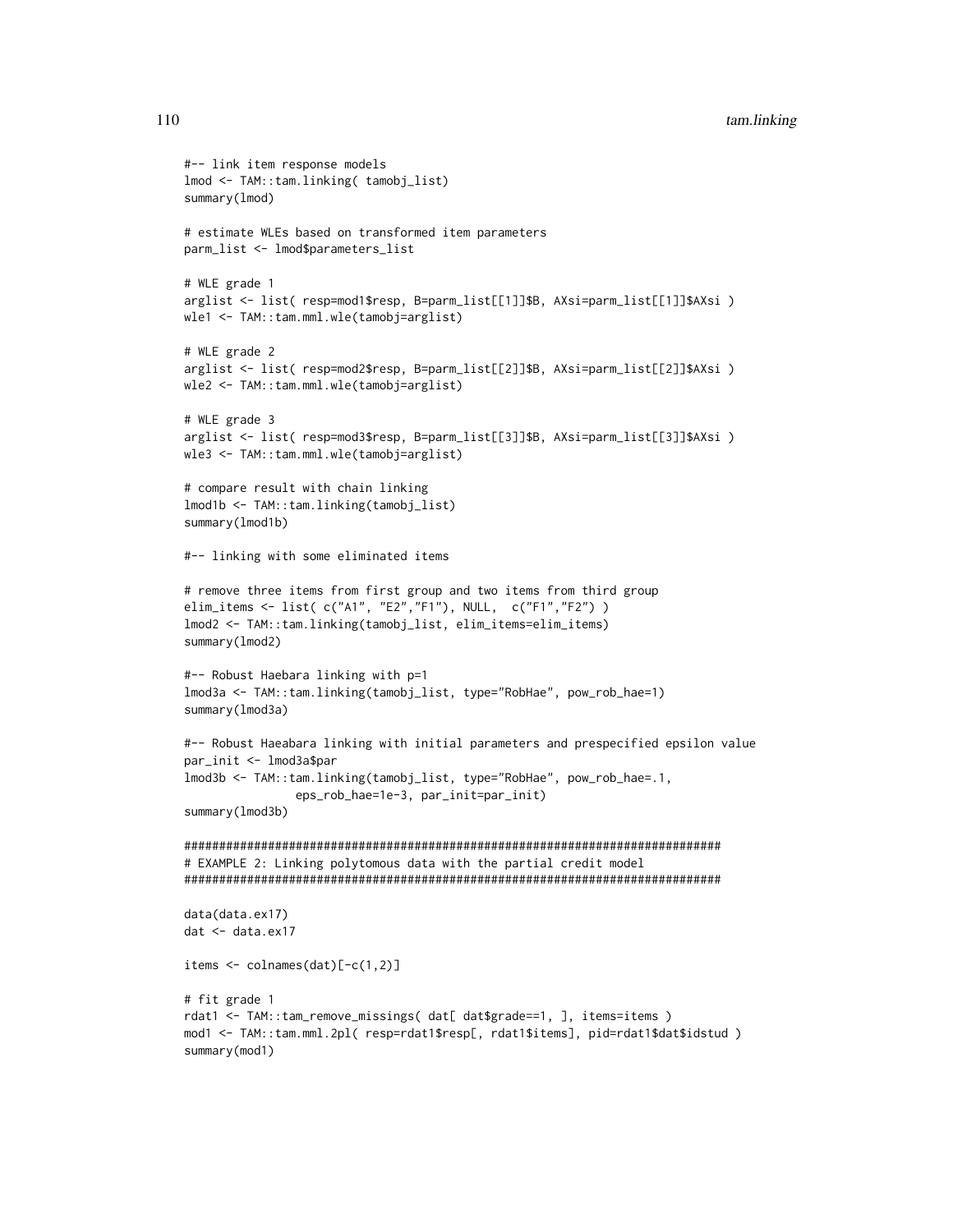```
# fit grade 2
rdat2 <- TAM::tam_remove_missings( dat[ dat$grade==2, ], items=items )
mod2 <- TAM::tam.mml.2pl( resp=rdat2$resp[, rdat2$items], pid=rdat2$dat$idstud )
summary(mod2)
# fit grade 3
rdat3 <- TAM::tam_remove_missings( dat[ dat$grade==3, ], items=items )
mod3 <- TAM::tam.mml.2pl( resp=rdat3$resp[, rdat3$items], pid=rdat3$dat$idstud )
summary(mod3)
# list of fitted TAM models
tamobj_list <- list( mod1, mod2, mod3 )
#-- linking: fix slope because partial credit model is fitted
lmod <- TAM::tam.linking( tamobj_list, fix.slope=TRUE)
summary(lmod)
# WLEs can be estimated in the same way as in Example 1.
#############################################################################
# EXAMPLE 3: Linking dichotomous data with the multiple group 2PL models
#############################################################################
data(data.ex16)
dat <- data.ex16
items <- colnames(dat)[-c(1,2)]
# fit grade 1
rdat1 <- TAM::tam_remove_missings( dat[ dat$grade==1, ], items=items )
# create some grouping variable
group \leq - ( seq( 1, nrow( rdat1$dat ) ) %% 3 ) + 1
mod1 <- TAM::tam.mml.2pl( resp=rdat1$resp[, rdat1$items], pid=rdat1$dat$idstud, group=group)
summary(mod1)
# fit grade 2
rdat2 <- TAM::tam_remove_missings( dat[ dat$grade==2, ], items=items )
group <- 1*(rdat2$dat$dat$idstud > 500)
mod2 <- TAM::tam.mml.2pl( resp=rdat2$resp[, rdat2$items], pid=rdat2$dat$dat$idstud, group=group)
summary(mod2)
# fit grade 3
rdat3 <- TAM::tam_remove_missings( dat[ dat$grade==3, ], items=items )
mod3 <- TAM::tam.mml.2pl( resp=rdat3$resp[, rdat3$items], pid=rdat3$dat$idstud )
summary(mod3)
# define list of fitted models
tamobj_list <- list( mod1, mod2, mod3 )
#-- link item response models
lmod <- TAM::tam.linking( tamobj_list)
#############################################################################
```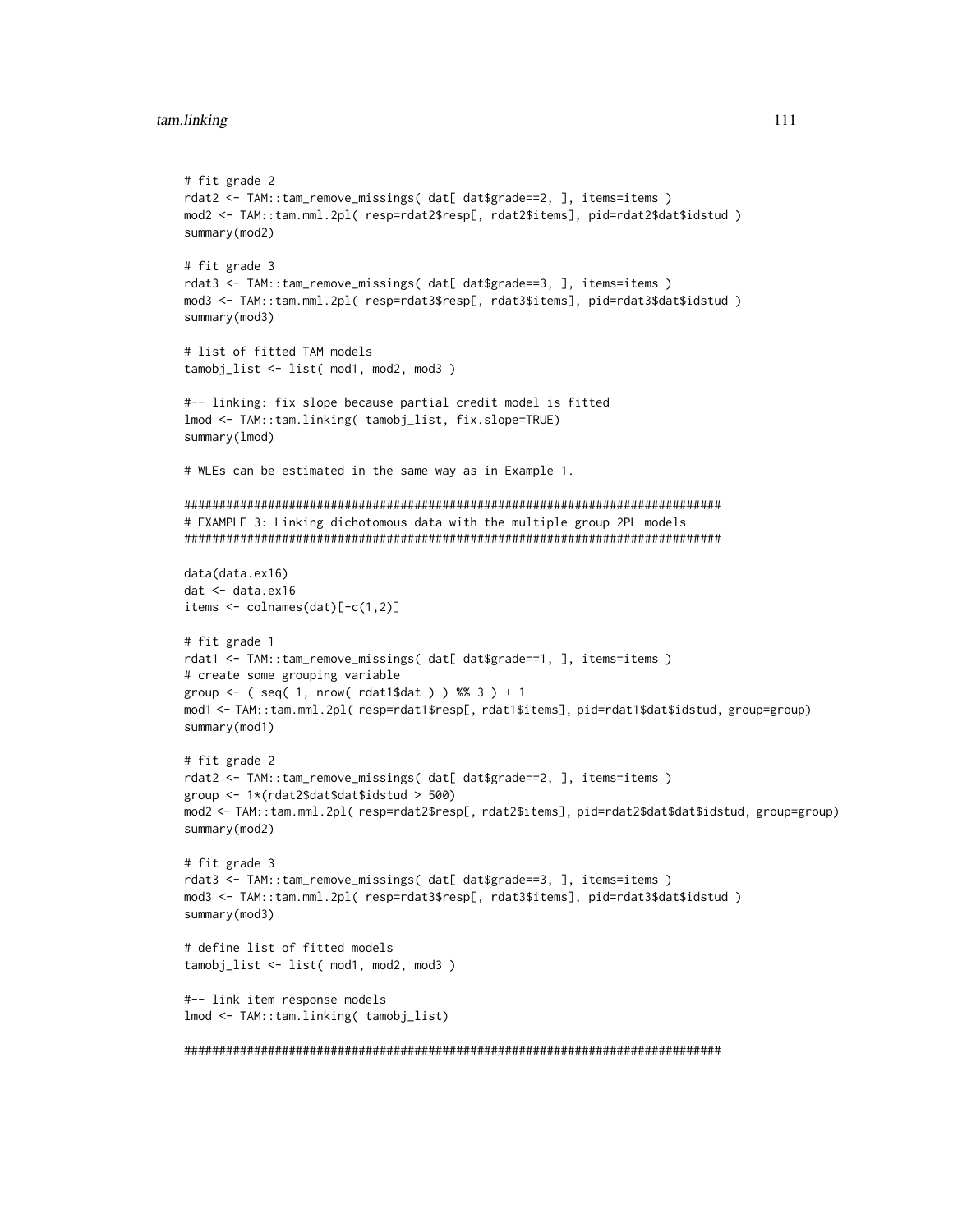```
# EXAMPLE 4: Linking simulated dichotomous data with two groups
#############################################################################
library(sirt)
#*** simulate data
N <- 3000 # number of persons
I \le -30 # number of items
b \leftarrow \text{seq}(-2, 2, \text{ length=I})# data for group 1
dat1 <- sirt::sim.raschtype( rnorm(N, mean=0, sd=1), b=b )
# data for group 2
dat2 <- sirt::sim.raschtype( rnorm(N, mean=1, sd=.6), b=b )
# fit group 1
mod1 <- TAM::tam.mml.2pl( resp=dat1 )
summary(mod1)
# fit group 2
mod2 <- TAM::tam.mml.2pl( resp=dat2 )
summary(mod2)
# define list of fitted models
tamobj_list <- list( mod1, mod2 )
#-- link item response models
lmod <- TAM::tam.linking( tamobj_list)
summary(lmod)
# estimate WLEs based on transformed item parameters
parm_list <- lmod$parameters_list
# WLE grade 1
arglist <- list( resp=mod1$resp, B=parm_list[[1]]$B, AXsi=parm_list[[1]]$AXsi )
wle1 <- TAM::tam.mml.wle(tamobj=arglist)
# WLE grade 2
arglist <- list( resp=mod2$resp, B=parm_list[[2]]$B, AXsi=parm_list[[2]]$AXsi )
wle2 <- TAM::tam.mml.wle(tamobj=arglist)
summary(wle1)
summary(wle2)
# estimation with linked and fixed item parameters for group 2
B <- parm_list[[2]]$B
xsi.fixed <- cbind( 1:I, -parm_list[[2]]$AXsi[,2] )
mod2f <- TAM::tam.mml( resp=dat2, B=B, xsi.fixed=xsi.fixed )
summary(mod2f)
## End(Not run)
```
tam.mml *Test Analysis Modules: Marginal Maximum Likelihood Estimation*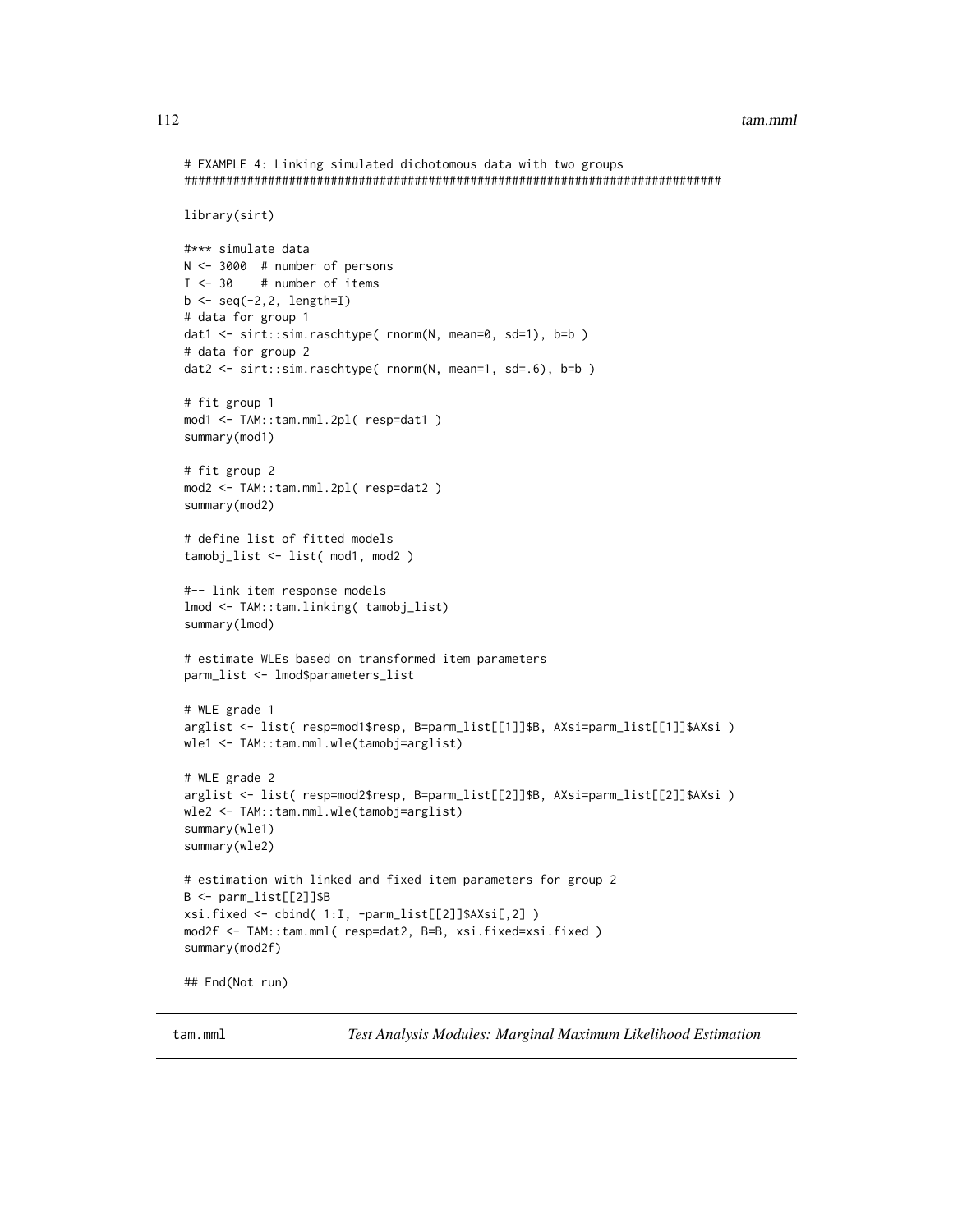# Description

Modules for psychometric test analysis demonstrated with the help of artificial example data. The package includes MML and JML estimation of uni- and multidimensional IRT (Rasch, 2PL, Generalized Partial Credit, Rating Scale, Multi Facets, Nominal Item Response) models, fit statistic computation, standard error estimation, as well as plausible value imputation and weighted likelihood estimation of ability.

# Usage

```
tam(resp, irtmodel="1PL", formulaA=NULL, ...)
tam.mml(resp, Y=NULL, group=NULL, irtmodel="1PL", formulaY=NULL,
   dataY=NULL, ndim=1, pid=NULL, xsi.fixed=NULL, xsi.inits=NULL,
   beta.fixed=NULL, beta.inits=NULL, variance.fixed=NULL,
   variance.inits=NULL, est.variance=TRUE, constraint="cases", A=NULL,
   B=NULL, B.fixed=NULL, Q=NULL, est.slopegroups=NULL, E=NULL,
   pweights=NULL, userfct.variance=NULL,
   variance.Npars=NULL, item.elim=TRUE, verbose=TRUE, control=list() )
tam.mml.2pl(resp, Y=NULL, group=NULL, irtmodel="2PL", formulaY=NULL,
   dataY=NULL, ndim=1, pid=NULL, xsi.fixed=NULL, xsi.inits=NULL,
   beta.fixed=NULL, beta.inits=NULL, variance.fixed=NULL,
   variance.inits=NULL, est.variance=FALSE, A=NULL, B=NULL,
   B.fixed=NULL, Q=NULL, est.slopegroups=NULL, E=NULL, gamma.init=NULL,
   pweights=NULL, userfct.variance=NULL, variance.Npars=NULL,
    item.elim=TRUE, verbose=TRUE, control=list() )
tam.mml.mfr(resp, Y=NULL, group=NULL, irtmodel="1PL", formulaY=NULL,
   dataY=NULL, ndim=1, pid=NULL, xsi.fixed=NULL, xsi.setnull=NULL,
   xsi.inits=NULL, beta.fixed=NULL, beta.inits=NULL, variance.fixed=NULL,
   variance.inits=NULL, est.variance=TRUE, formulaA=~item+item:step,
   constraint="cases", A=NULL, B=NULL, B.fixed=NULL, Q=NULL,
   facets=NULL, est.slopegroups=NULL, E=NULL,
   pweights=NULL, verbose=TRUE, control=list(), delete.red.items=TRUE )
## S3 method for class 'tam'
summary(object, file=NULL, ...)
## S3 method for class 'tam.mml'
summary(object, file=NULL, ...)
## S3 method for class 'tam'
print(x, \ldots)## S3 method for class 'tam.mml'
print(x, \ldots)
```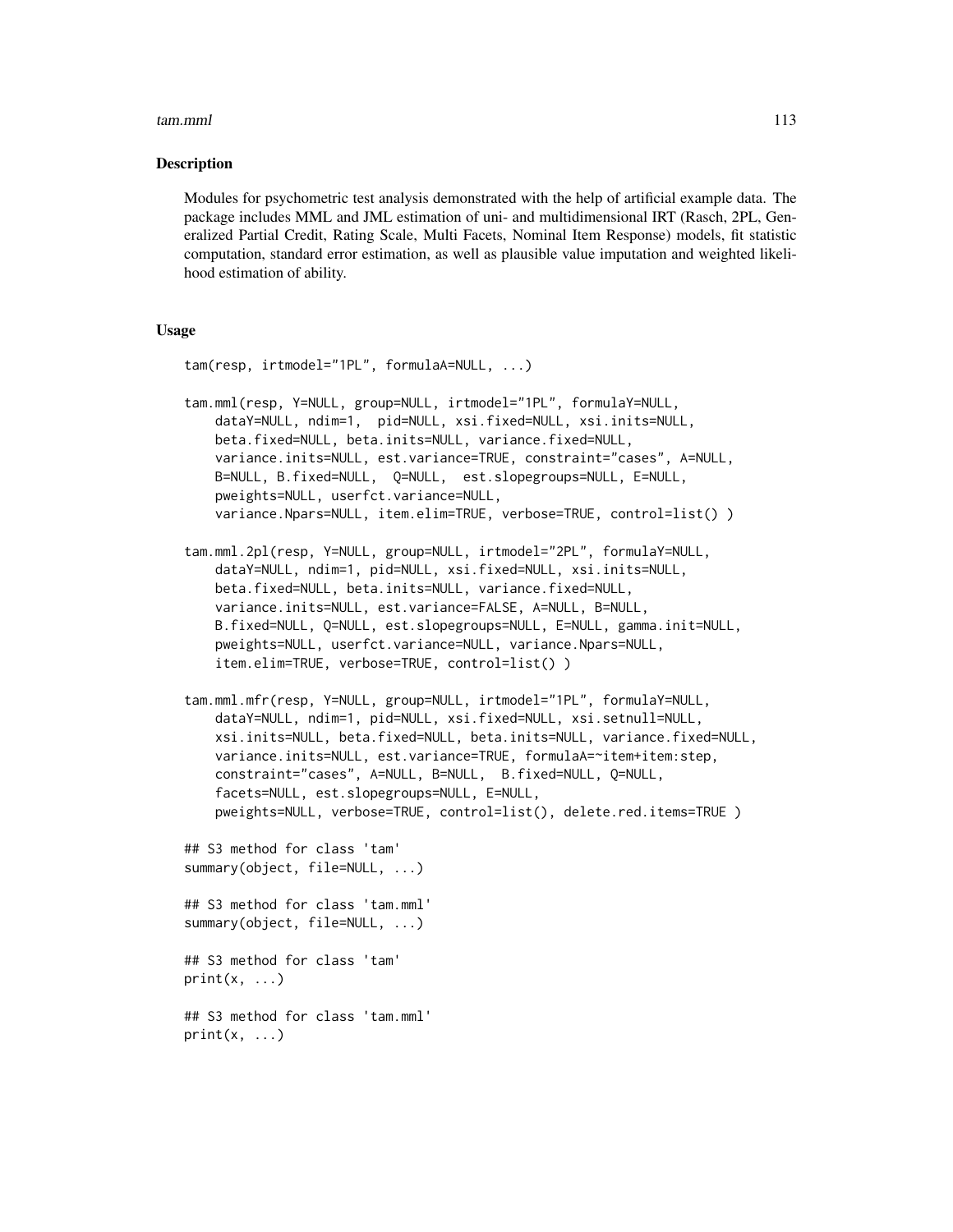# Arguments

| resp           | Data frame with polytomous item responses $k = 0, , K$ . Missing responses<br>must be declared as NA.                                                                                                                                                                                                                                                                                                                                                                                                                                                                                                                                                                                                                                                                                                                                                                                                                                                              |
|----------------|--------------------------------------------------------------------------------------------------------------------------------------------------------------------------------------------------------------------------------------------------------------------------------------------------------------------------------------------------------------------------------------------------------------------------------------------------------------------------------------------------------------------------------------------------------------------------------------------------------------------------------------------------------------------------------------------------------------------------------------------------------------------------------------------------------------------------------------------------------------------------------------------------------------------------------------------------------------------|
| Y              | A matrix of covariates in latent regression. Note that the intercept is automati-<br>cally included as the first predictor.                                                                                                                                                                                                                                                                                                                                                                                                                                                                                                                                                                                                                                                                                                                                                                                                                                        |
| group          | An optional vector of group identifiers                                                                                                                                                                                                                                                                                                                                                                                                                                                                                                                                                                                                                                                                                                                                                                                                                                                                                                                            |
| irtmodel       | For fixed item slopes (in tam.mml) options include PCM (partial credit model),<br>PCM2 (partial credit model with ConQuest parametrization 'item+item*step'<br>and RSM (rating scale model; the ConQuest parametrization 'item+step').<br>For estimated item slopes (only available in tam.mml.2pl) options are 2PL (all<br>slopes of item categories are estimated; Nominal Item Response Model), GPCM<br>(generalized partial credit model in which every item gets one and only slope pa-<br>rameter per dimension) and 2PL.groups or GPCM.groups (subsets of items get<br>same item slope estimates) and a design matrix E on item slopes in the general-<br>ized partial credit model (GPCM. design, see Examples). Note that item slopes<br>can not be estimated with faceted designs using the function tam.mml.mfr.<br>However, it is easy to use pre-specified design matrices and apply some restric-<br>tions to tam.mml.2pl (see Example 14, Model 3). |
| formulaY       | An R formula for latent regression. Transformations of predictors in $Y$ (in-<br>cluded in dataY) can be easily specified, e. g. female*race or I(age^2).                                                                                                                                                                                                                                                                                                                                                                                                                                                                                                                                                                                                                                                                                                                                                                                                          |
| dataY          | An optional data frame with possible covariates $Y$ in latent regression. This data<br>frame is used if an R formula in formulaY is specified.                                                                                                                                                                                                                                                                                                                                                                                                                                                                                                                                                                                                                                                                                                                                                                                                                     |
| ndim           | Number of dimensions (is not needed to determined by the user)                                                                                                                                                                                                                                                                                                                                                                                                                                                                                                                                                                                                                                                                                                                                                                                                                                                                                                     |
| pid            | An optional vector of person identifiers                                                                                                                                                                                                                                                                                                                                                                                                                                                                                                                                                                                                                                                                                                                                                                                                                                                                                                                           |
| xsi.fixed      | A matrix with two columns for fixing $\xi$ parameters. 1st column: index of $\xi$<br>parameter, 2nd column: fixed value                                                                                                                                                                                                                                                                                                                                                                                                                                                                                                                                                                                                                                                                                                                                                                                                                                            |
| xsi.setnull    | A vector of strings indicating which $\xi$ elements should be set to zero which do<br>have entries in xsi.setnull in their labels (see Example 10a).                                                                                                                                                                                                                                                                                                                                                                                                                                                                                                                                                                                                                                                                                                                                                                                                               |
| xsi.inits      | A matrix with two columns (in the same way defined as in xsi. fixed with<br>initial value for $\xi$ .                                                                                                                                                                                                                                                                                                                                                                                                                                                                                                                                                                                                                                                                                                                                                                                                                                                              |
| beta.fixed     | A matrix with three columns for fixing regression coefficients. 1st column: In-<br>dex of Y value, 2nd column: dimension, 3rd column: fixed $\beta$ value.<br>If no constraints should be imposed on $\beta$ , then set beta. fixed=FALSE (see Ex-<br>ample 2, Model $2_4$ ).                                                                                                                                                                                                                                                                                                                                                                                                                                                                                                                                                                                                                                                                                      |
| beta.inits     | A matrix (same format as in beta. fixed) with initial $\beta$ values                                                                                                                                                                                                                                                                                                                                                                                                                                                                                                                                                                                                                                                                                                                                                                                                                                                                                               |
|                | variance. fixed An optional matrix with three columns for fixing entries in covariance matrix:<br>1st column: dimension 1, 2nd column: dimension 2, 3rd column: fixed value                                                                                                                                                                                                                                                                                                                                                                                                                                                                                                                                                                                                                                                                                                                                                                                        |
| variance.inits | Initial covariance matrix in estimation. All matrix entries have to be specified<br>and this matrix is NOT in the same format like variance. fixed.                                                                                                                                                                                                                                                                                                                                                                                                                                                                                                                                                                                                                                                                                                                                                                                                                |
| est.variance   | Should the covariance matrix be estimated? This argument applies to estimated<br>item slopes in tam.mml.2pl. The default is FALSE which means that latent vari-<br>ables (in the first group) are standardized in 2PL estimation.                                                                                                                                                                                                                                                                                                                                                                                                                                                                                                                                                                                                                                                                                                                                  |
| constraint     | Set sum constraint for parameter identification for items or cases (applies to<br>tam.mml and tam.mml.mfr)                                                                                                                                                                                                                                                                                                                                                                                                                                                                                                                                                                                                                                                                                                                                                                                                                                                         |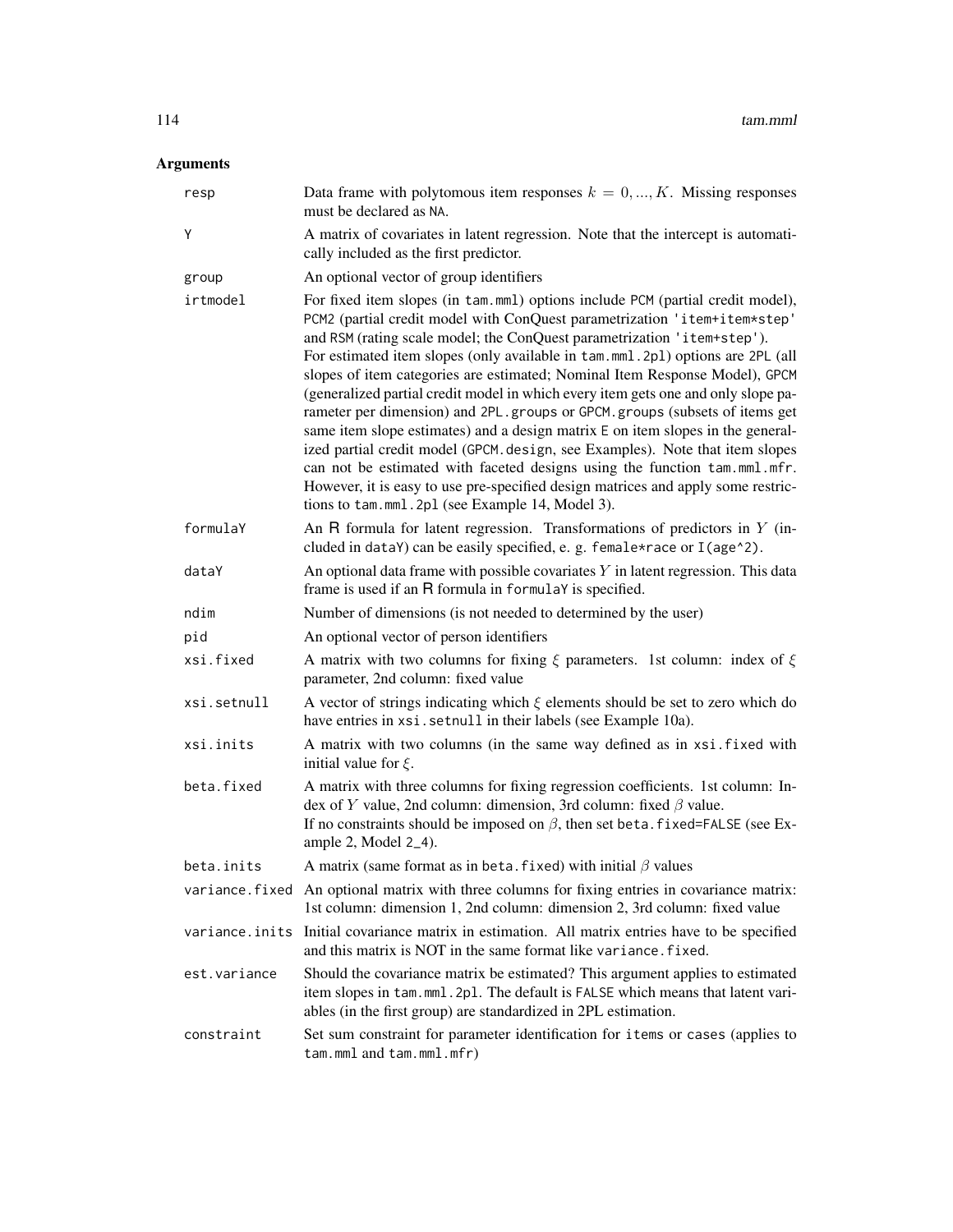| A                | An optional array of dimension $I \times (K + 1) \times N_{\xi}$ . Only $\xi$ parameters are<br>estimated, entries in A only correspond to the design.                                                                                                                                                                                                  |
|------------------|---------------------------------------------------------------------------------------------------------------------------------------------------------------------------------------------------------------------------------------------------------------------------------------------------------------------------------------------------------|
| B                | An optional array of dimension $I \times (K + 1) \times D$ . In case of tam.mml.2pl<br>entries of the $B$ matrix can be estimated.                                                                                                                                                                                                                      |
| B.fixed          | An optional matrix with four columns for fixing $B$ matrix entries in 2PL esti-<br>mation. 1st column: item index, 2nd column: category, 3rd column: dimension,<br>4th column: fixed value.                                                                                                                                                             |
| Q                | An optional $I \times D$ matrix (the Q-matrix) which specifies the loading structure<br>of items on dimensions.                                                                                                                                                                                                                                         |
| est.slopegroups  |                                                                                                                                                                                                                                                                                                                                                         |
|                  | A vector of integers of length $I$ for estimating item slope parameters of item<br>groups. This function only applies to the generalized partial credit model<br>(irtmodel="2PL.groups").                                                                                                                                                               |
| Ε                | An optional design matrix for estimating item slopes in the generalized partial<br>credit model (irtmodel="GPCM.design")                                                                                                                                                                                                                                |
| gamma.init       | Optional initial gamma parameter vector (irtmodel="GPCM.design").                                                                                                                                                                                                                                                                                       |
| pweights         | An optional vector of person weights                                                                                                                                                                                                                                                                                                                    |
| formulaA         | Design formula (only applies to tam.mml.mfr). See Example 8. It is also to<br>possible to set all effects of a facet to zero, e.g. item*step + 0*rater (see<br>Example 10a).                                                                                                                                                                            |
| facets           | A data frame with facet entries (only applies to tam.mml.mfr)                                                                                                                                                                                                                                                                                           |
| userfct.variance |                                                                                                                                                                                                                                                                                                                                                         |
|                  | Optional user customized function for variance specification (See Simulated Ex-<br>ample 17).                                                                                                                                                                                                                                                           |
| variance.Npars   | Number of estimated parameters of variance matrix if a userfct. variance is<br>provided.                                                                                                                                                                                                                                                                |
| item.elim        | Optional logical indicating whether an item with has only zero entries should be<br>removed from the analysis. The default is TRUE.                                                                                                                                                                                                                     |
| verbose          | Logical indicating whether output should be printed during iterations. This ar-<br>gument replaces control\$progress.                                                                                                                                                                                                                                   |
| control          | A list of control arguments for the algorithm:                                                                                                                                                                                                                                                                                                          |
|                  | list(nodes=seq(-6,6,len=21), snodes=0, QMC=TRUE,<br>convD=.001, conv=.0001, convM=.0001, Msteps=4,<br>maxiter=1000, max.increment=1,<br>min.variance=.001, progress=TRUE, ridge=0,<br>seed=NULL, xsi.start0=0, increment.factor=1,<br>fac.oldxsi=0, acceleration="none", dev_crit="absolute")<br>trim_increment="half")                                 |
|                  | nodes: the discretized $\theta$ nodes for numerical integration<br>snodes: number of simulated $\theta$ nodes for stochastic integration. If snodes=0,<br>numerical integration is used.<br>QMC: A logical indicating whether quasi Monte Carlo integration (Gonzales at<br>al., 2006; Pan & Thompson, 2007) should be used. The default is TRUE. Quasi |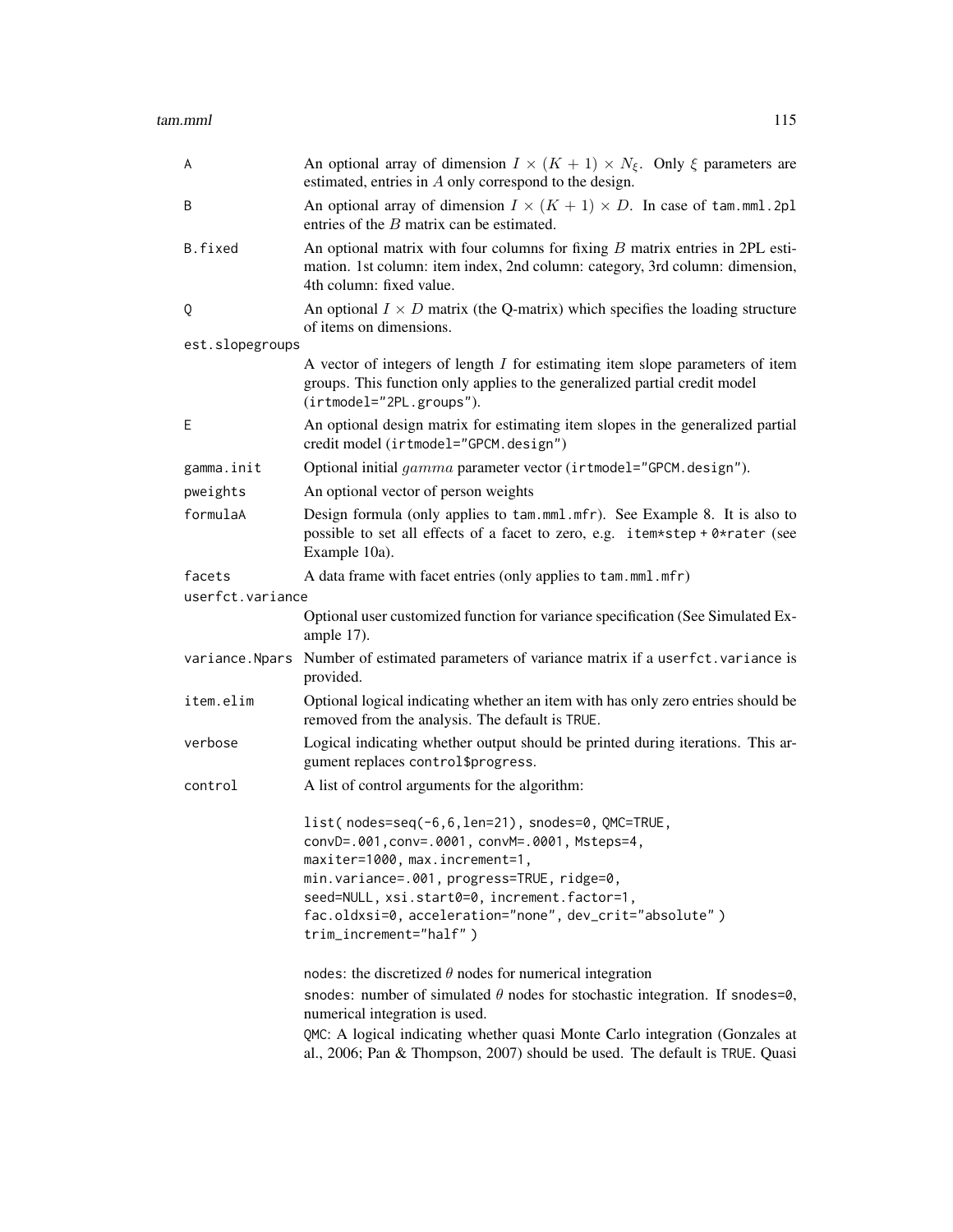Monte Carlo integration is a nonstochastic integration approach but prevents the very demanding numeric integration using Gaussian quadrature. In case of QMC=FALSE, "ordinary" stochastic integration is used (see the section *Integration* in Details).

convD: Convergence criterion for deviance

conv: Convergence criterion for item parameters and regression coefficients

convM: Convergence criterion for item parameters within each M step

Msteps: Number of M steps for item parameter estimation. A high value of M steps could be helpful in cases of non-convergence. In tam.mml, tam.mml.2pl and tam.mml.mfr, the default is set to 4, in tam.mml.3pl it is set to 10.

maxiter: Maximum number of iterations

max.increment: Maximum increment for item parameter change for every iteration

min.variance: Minimum variance to be estimated during iterations.

progress: A logical indicating whether computation progress should be displayed at R console

ridge: A numeric value or a vector of ridge parameter(s) for the latent regression which is added to the covariance matrix  $Y'Y$  of predictors in the diagonal.

seed: An optional integer defining the simulation seed (important for reproducible results for stochastic integration)

xsi.start0: A numeric value. The value of 0 indicates that for all parameters starting values are provided. A value of 1 means that all starting values are set to zero and a value of 2 means that only starting values of item parameters (but not facet parameters) are used.

increment.factor: A value (larger than one) which defines the extent of the decrease of the maximum increment of item parameters in every iteration. The maximum increment in iteration iter is defined as max.increment\*increment.factor^(-iter) where max.increment=1. Using a value larger than 1 helps to reach convergence in some non-converging analyses (see Example 12).

fac.oldxsi: An optional numeric value  $f$  between 0 and 1 which defines the weight of parameter values in previous iteration. If  $\xi_t$  denotes a parameter update in iteration t,  $\xi_{t-1}$  is the parameter value of iteration  $t-1$ , then the modified parameter value is defined as  $\xi_t^* = (1 - f) \cdot \xi_t + f \cdot \xi_{t-1}$ . Especially in cases where the deviance increases, setting the parameter larger than 0 (maybe .4 or .5) is helpful in stabilizing the algorithm (see Example 15).

acceleration: String indicating whether convergence acceleration of the EM algorithm should be employed. Options are "none" (no acceleration, the default), the monotone overrelaxation method of "Yu" (Yu, 2012) and "Ramsay" for the Ramsay (1975) acceleration method.

dev\_crit: Criterion for convergence in deviance. dev\_crit="absolute" refers to absolute differences in successive deviance values, while dev\_crit="relative" refers to relative differences.

trim\_increment: Type of method for trimming parameter increments in algorithm. Possible types are "half" or ""cut".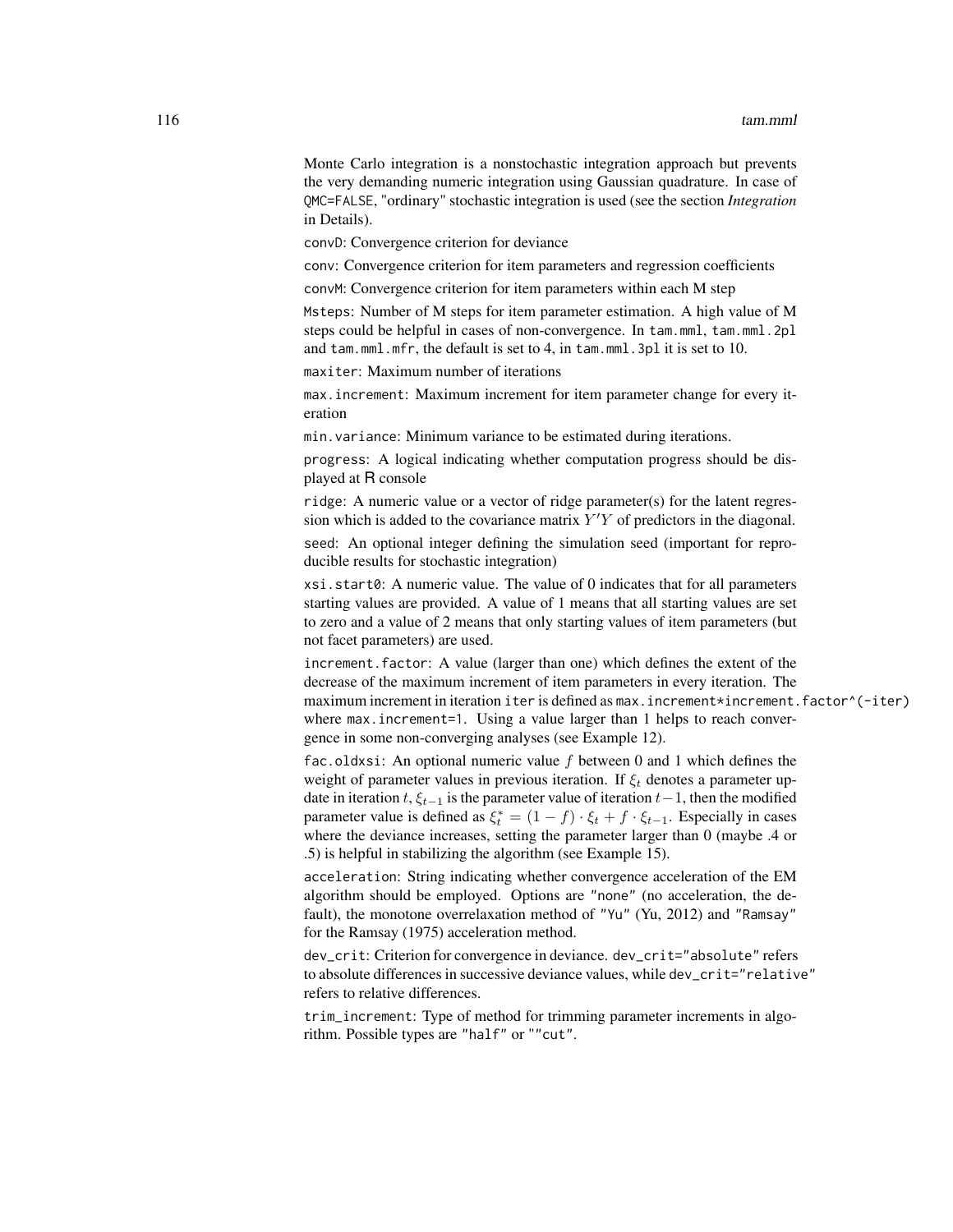# tam.mml and the contract of the contract of the contract of the contract of the contract of the contract of the contract of the contract of the contract of the contract of the contract of the contract of the contract of th

| delete.red.items |                                                                                                                    |  |
|------------------|--------------------------------------------------------------------------------------------------------------------|--|
|                  | An optional logical indicating whether redundant generalized items (with no<br>observations) should be eliminated. |  |
| object           | Object of class tam or tam.mml (only for summary. tam functions)                                                   |  |
| file             | A file name in which the summary output should be written (only for summary. tam<br>functions)                     |  |
| $\cdots$         | Further arguments to be passed                                                                                     |  |
| $\mathsf{x}$     | Object of class tam or tam.mml                                                                                     |  |

#### Details

The multidimensional item response model in TAM is described in Adams, Wilson and Wu (1997) or Adams and Wu (2007).

The data frame resp contains item responses of  $N$  persons (in rows) at  $I$  items (in columns), each item having at most K categories  $k = 0, ..., K$ . The item response model has D dimensions of the  $\theta$  ability vector and can be written as

$$
P(X_{pi} = k | \theta_p) \propto exp(b_{ik}\theta_p + a_{ik}\xi)
$$

The symbol  $\propto$  means that response probabilities are normalized such that  $\sum_{k} P(X_{pi} = k | \theta_{p}) = 1$ . Item category thresholds for item i in category k are written as a linear combination  $a_i \xi$  where the vector  $\xi$  of length  $N_{\xi}$  contains generalized item parameters and  $A = (a_{ik})_{ik} = (a_i)_i$  is a three-dimensional design array (specified in A).

The scoring vector  $b_{ik}$  contains the fixed (in tam.mml) or estimated (in tam.mml.2pl) scores of item i in category  $k$  on dimension d.

For tam.mml.2pl and irtmodel="GPCM.design", item slopes  $a_i$  can be written as a linear combination  $a_i = (E\gamma)_i$  of basis item slopes which is an analogue of the LLTM for item slopes (see Example 7; Embretson, 1999).

The latent regression model regresses the latent trait  $\theta_p$  on covariates Y which results in

$$
\theta_p = Y\beta + \epsilon_p, \epsilon_p \sim N_D(0, \Sigma)
$$

Where  $\beta$  is a  $N_Y$  times D matrix of regression coefficients for  $N_Y$  covariates in Y.

The multiple group model for groups  $g = 1, ..., G$  is implemented for unidimensional and multidimensional item response models. In this case, variance heterogeneity is allowed

$$
\theta_p = Y\beta + \epsilon_p, \epsilon_p \sim N(0, \sigma_g^2)
$$

Integration: Uni- and multidimensional integrals are approximated by posing a uni- or multivariate normality assumption. The default is Gaussian quadrature with nodes defined in control\$nodes. For D-dimensional IRT models, the D-dimensional cube consisting of the vector control\$nodes in all dimensions is used. If the user specifies control\$snodes with a value larger than zero, then Quasi-Monte Carlo integration (Pan & Thomas, 2007; Gonzales et al., 2006) with control\$snodes is used (because control\$QMC=TRUE is set by default). If control\$QMC=FALSE is specified, then stochastic (Monte Carlo) integration is employed with control\$snodes stochastic nodes.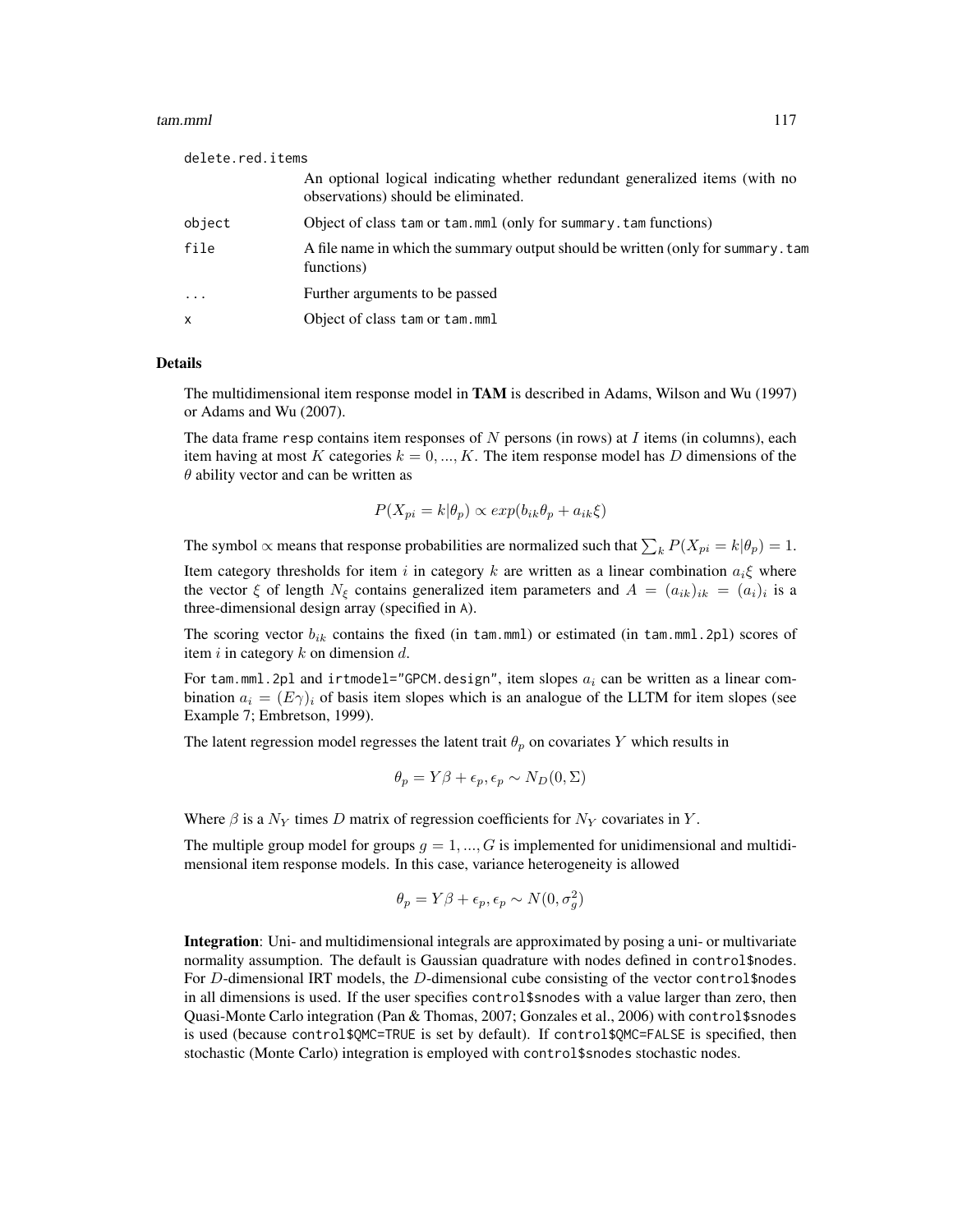# Value

A list with following entries:

| xsi        | Vector of $\xi$ parameter estimates and their corresponding standard errors                                                                        |
|------------|----------------------------------------------------------------------------------------------------------------------------------------------------|
| xsi.facets | Data frame of $\xi$ parameters and corresponding constraints for multifacet models                                                                 |
| beta       | Matrix of $\beta$ regression coefficient estimates                                                                                                 |
| variance   | Covariance matrix. In case of multiple groups, it is a vector indicating het-<br>eroscedastic variances                                            |
| item       | Data frame with item parameters. The column xsi. item denotes the item diffi-<br>culty of polytomous items in the parametrization irtmodel="PCM2". |
| item_irt   | IRT parameterization of item parameters                                                                                                            |
| person     | Matrix with person parameter estimates. EAP is the mean of the posterior distri-<br>bution and SD. EAP the corresponding standard deviation        |
| pid        | Vector of person identifiers                                                                                                                       |
| EAP.rel    | EAP reliability                                                                                                                                    |
| post       | Posterior distribution for item response pattern                                                                                                   |
| rprobs     | A three-dimensional array with estimated response probabilities (dimensions are<br>items $\times$ categories $\times$ theta length)                |
| itemweight | Matrix of item weights                                                                                                                             |
| theta      | Theta grid                                                                                                                                         |
| n.ik       | Array of expected counts: theta class $\times$ item $\times$ category $\times$ group                                                               |
| pi.k       | Marginal trait distribution at grid theta                                                                                                          |
| Y          | Matrix of covariates                                                                                                                               |
| resp       | Original data frame                                                                                                                                |
| resp.ind   | Response indicator matrix                                                                                                                          |
| group      | Group identifier                                                                                                                                   |
| G          | Number of groups                                                                                                                                   |
| formulaY   | Formula for latent regression                                                                                                                      |
| dataY      | Data frame for latent regression                                                                                                                   |
| pweights   | Person weights                                                                                                                                     |
| time       | Computation time                                                                                                                                   |
| A          | Design matrix A for $\xi$ parameters                                                                                                               |
| B          | Fixed or estimated loading matrix                                                                                                                  |
| se.B       | Standard errors of $B$ parameters                                                                                                                  |
| nitems     | Number of items                                                                                                                                    |
| maxK       | Maximum number of categories                                                                                                                       |
| AXsi       | Estimated item intercepts $a_{ik}\xi$                                                                                                              |
| AXsi       | Estimated item intercepts $-a_{ik}\xi$ . Note that in summary tam, the parameters<br>AXsi_are displayed.                                           |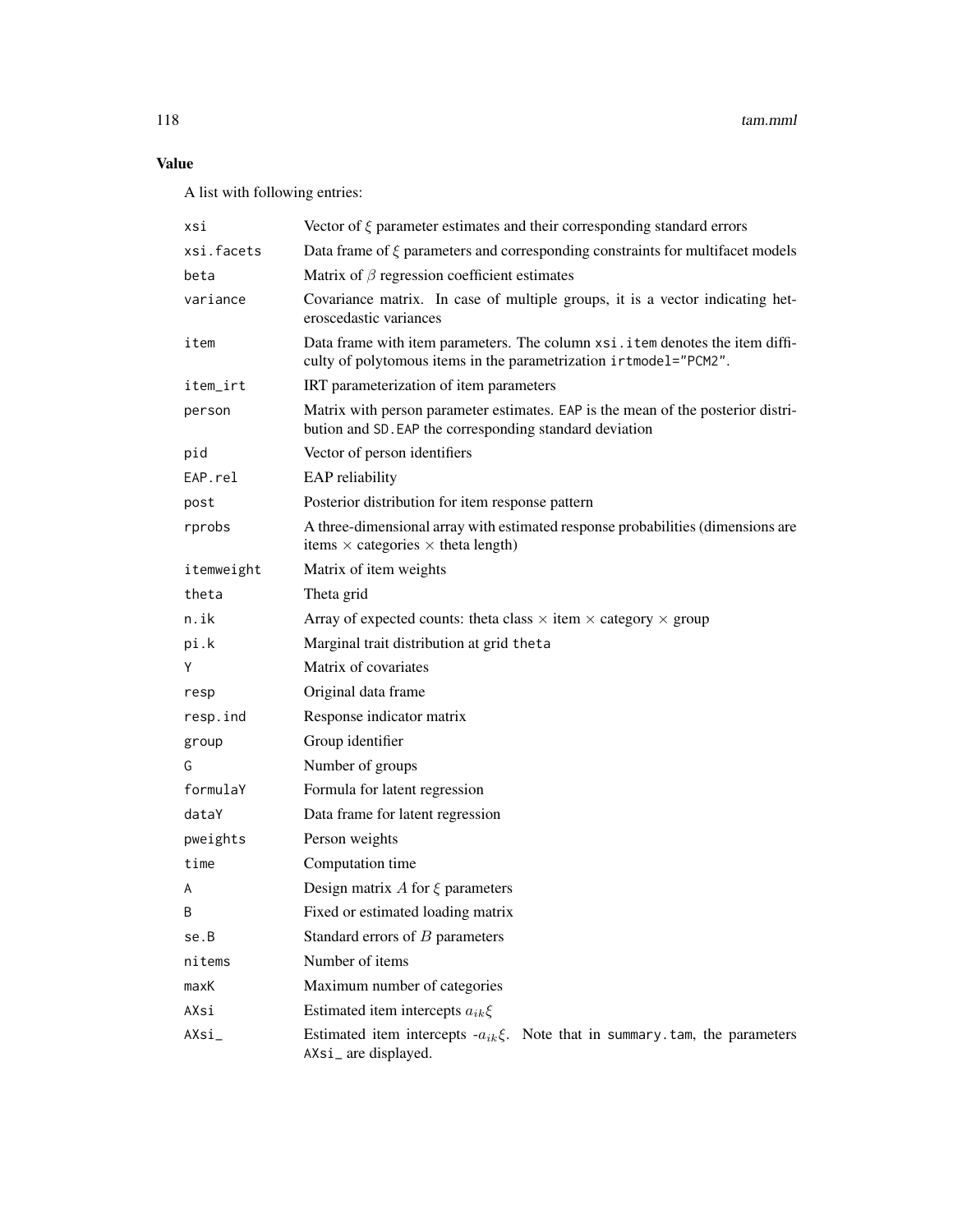# tam.mml and the contract of the contract of the contract of the contract of the contract of the contract of the contract of the contract of the contract of the contract of the contract of the contract of the contract of th

| se.AXsi             | Standard errors of $a_{ik}\xi$ parameters                                                                                                                      |
|---------------------|----------------------------------------------------------------------------------------------------------------------------------------------------------------|
| nstud               | Number of persons                                                                                                                                              |
| resp.ind.list       | List of response indicator vectors                                                                                                                             |
| hwt                 | Individual posterior distribution                                                                                                                              |
| like                | Individual likelihood                                                                                                                                          |
| ndim                | Number of dimensions                                                                                                                                           |
| xsi.fixed           | Fixed $\xi$ parameters                                                                                                                                         |
| xsi.fixed.estimated |                                                                                                                                                                |
|                     | Matrix of estimated $\xi$ parameters in form of xsi. fixed which can be used for<br>parameter fixing in subsequent estimations.                                |
| B.fixed             | Fixed loading parameters (only applies to tam.mml.2pl)                                                                                                         |
| B.fixed.estimated   |                                                                                                                                                                |
|                     | Matrix of estimated $B$ parameters in the same format as B. fixed.                                                                                             |
| est.slopegroups     |                                                                                                                                                                |
|                     | An index vector of item groups of common slope parameters (only applies to<br>$t$ am.mml.2pl)                                                                  |
| Ε                   | Design matrix for estimated item slopes in the generalized partial credit model<br>(only applies to tam.mml.2pl in case of irtmodel="GPCM.design")             |
| basispar            | Vector of $\gamma$ parameters of the linear combination $a_i = (E\gamma)_i$ for item slopes<br>(only applies to tam.mml.2pl in case of irtmodel='GPCM.design') |
| formulaA            | Design formula (only applies to tam.mml.mfr)                                                                                                                   |
| facets              | Data frame with facet entries (only applies to tam.mml.mfr)                                                                                                    |
|                     | variance.fixed Fixed covariance matrix                                                                                                                         |
| nnodes              | Number of theta nodes                                                                                                                                          |
| deviance            | Final deviance                                                                                                                                                 |
| ic                  | Vector with information criteria                                                                                                                               |
| deviance.history    |                                                                                                                                                                |
|                     | Deviance history in iterations                                                                                                                                 |
| control             | List of control arguments                                                                                                                                      |
| latreg_stand        | List containing standardized regression coefficients                                                                                                           |
| .                   | Further values                                                                                                                                                 |

# Note

For more than three dimensions, quasi-Monte Carlo or stochastic integration is recommended because otherwise problems in memory allocation and large computation time will result. Choose in control a suitable value of the number of quasi Monte Carlo or stochastic nodes snodes (say, larger than 1000). See Pan and Thompson (2007) or Gonzales et al. (2006) for more details.

In faceted models (tam.mml.mfr), parameters which cannot be estimated are fixed to 99.

Several choices can be made if your model does not converge. First, the number of iterations within a M step can be increased (Msteps=10). Second, the absolute value of increments can be forced with increasing iterations (set a value higher than 1 to max.increment, maybe 1.05). Third, change in estimated parameters can be stabilized by fac.oldxsi for which a value of 0 (the default) and a value of 1 can be chosen. We recommend values between .5 and .8 if your model does not converge.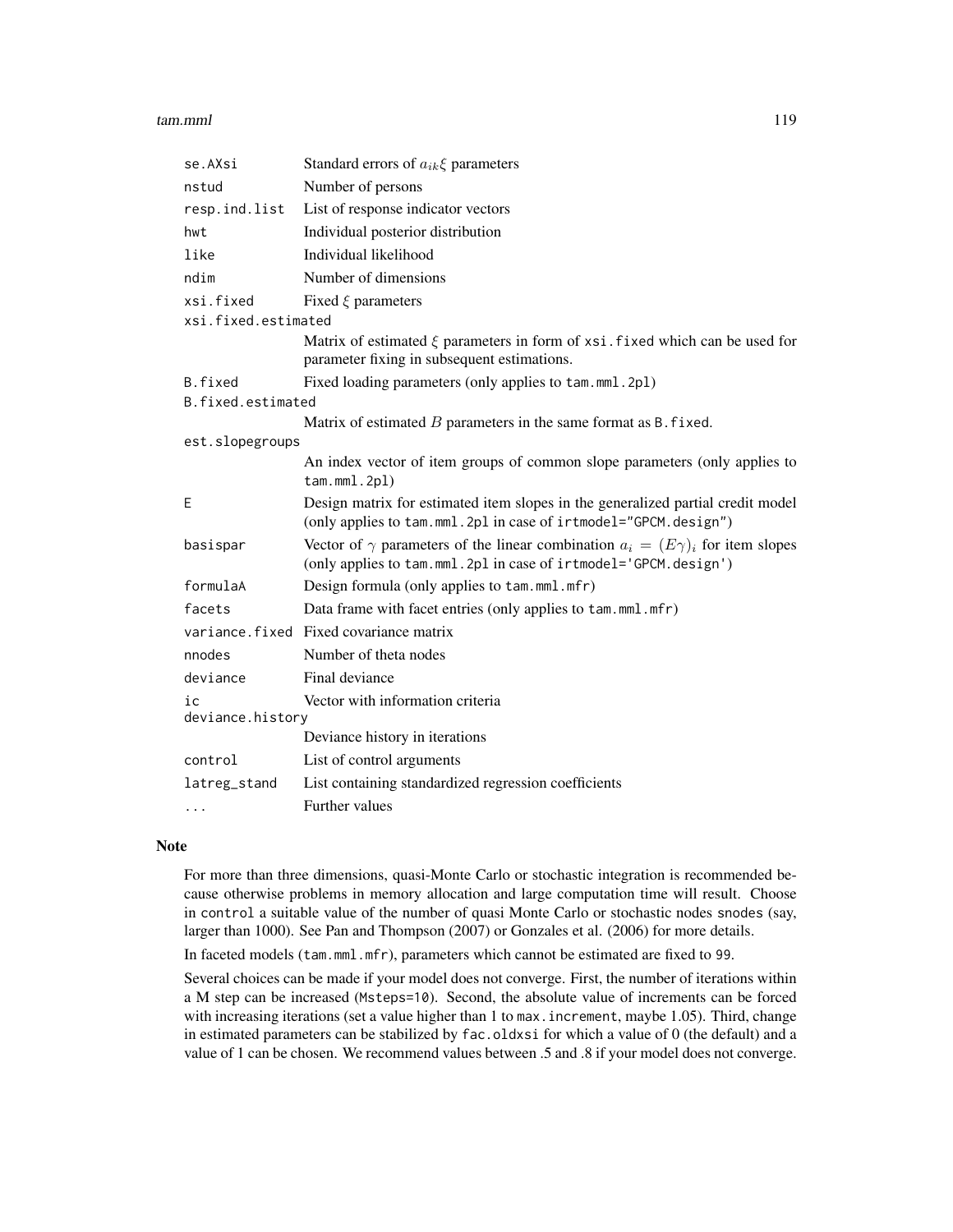# References

Adams, R. J., Wilson, M., & Wu, M. (1997). Multilevel item response models: An approach to errors in variables regression. *Journal of Educational and Behavioral Statistics, 22*, 47-76. doi: [10.3102/10769986022001047](https://doi.org/10.3102/10769986022001047)

Adams, R. J., & Wu, M. L. (2007). The mixed-coefficients multinomial logit model. A generalized form of the Rasch model. In M. von Davier & C. H. Carstensen (Eds.), *Multivariate and mixture distribution Rasch models: Extensions and applications* (pp. 55-76). New York: Springer. doi: [10.1007/9780387498393\\_4](https://doi.org/10.1007/978-0-387-49839-3_4)

Embretson, S. E. (1999). Generating items during testing: Psychometric issues and models. *Psychometrika, 64*, 407-433. doi: [10.1007/BF02294564](https://doi.org/10.1007/BF02294564)

Gonzalez, J., Tuerlinckx, F., De Boeck, P., & Cools, R. (2006). Numerical integration in logisticnormal models. *Computational Statistics & Data Analysis, 51*, 1535-1548. doi: [10.1016/j.csda.2006.05.003](https://doi.org/10.1016/j.csda.2006.05.003)

Pan, J., & Thompson, R. (2007). Quasi-Monte Carlo estimation in generalized linear mixed models. *Computational Statistics & Data Analysis, 51*, 5765-5775. doi: [10.1016/j.csda.2006.10.003](https://doi.org/10.1016/j.csda.2006.10.003)

Ramsay, J. O. (1975). Solving implicit equations in psychometric data analysis. *Psychometrika, 40*(3), 337-360. doi: [10.1007/BF02291762](https://doi.org/10.1007/BF02291762)

Yu, Y. (2012). Monotonically overrelaxed EM algorithms. *Journal of Computational and Graphical Statistics, 21*(2), 518-537. doi: [10.1080/10618600.2012.672115](https://doi.org/10.1080/10618600.2012.672115)

Wu, M. L., Adams, R. J., Wilson, M. R. & Haldane, S. (2007). *ACER ConQuest Version 2.0*. Mulgrave. https://shop.acer.edu.au/acer-shop/group/CON3.

#### See Also

See [data.cqc01](#page-7-0) for more examples which is are similar to the ones in the ConQuest manual (Wu, Adams, Wilson & Haldane, 2007).

See tam. jml for joint maximum likelihood estimation.

Standard errors are estimated by a rather crude (but quick) approximation. Use [tam.se](#page-189-0) for improved standard errors.

For model comparisons see [anova.tam](#page-3-0).

See sirt:: tam2mirt for converting tam objects into objects of class mirt: : mirt in the mirt package.

# Examples

```
#############################################################################
# EXAMPLE 1: dichotomous data
# data.sim.rasch: 2000 persons, 40 items
#############################################################################
data(data.sim.rasch)
```

```
#************************************************************
# Model 1: Rasch model (MML estimation)
mod1 <- TAM::tam.mml(resp=data.sim.rasch)
# extract item parameters
mod1$item # item difficulties
```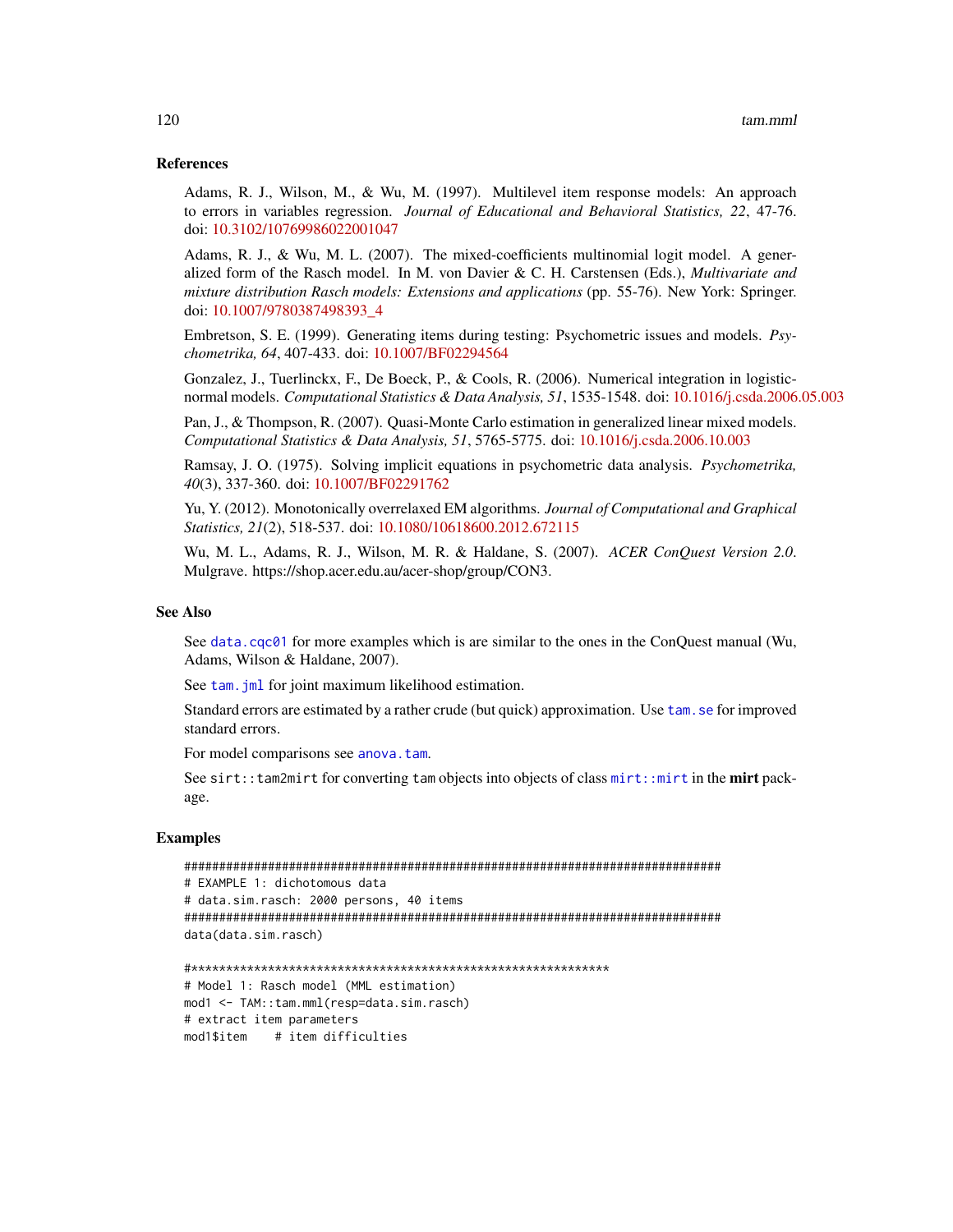```
## Not run:
# WLE estimation
wle1 \le -TAM::tam.wle(mod1)# item fit
fit1 \leftarrow \text{TAM::} \text{tam.fit}(\text{mod1})# plausible value imputation
pv1 <- TAM::tam.pv(mod1, normal.approx=TRUE, ntheta=300)
# standard errors
sel \leftarrow \text{TAM::tam.se( mod1)}# summary
summary(mod1)
#-- specification with tamaan
tammodel \leq-"
LAVAAN MODEL:
  F = 11 - 140;F \sim FITEM TYPE:
  ALL(Rasch)
mod1t <- TAM::tamaan( tammodel, data.sim.rasch)
summary(mod1t)
# Model 1a: Rasch model with fixed item difficulties from 'mod1'
xsi0 <- mod1$xsi$xsi
xsi.fixed \leftarrow child(1:(length(xsi\theta)), xsi\theta)# define vector with fixed item difficulties
mod1a <- TAM::tam.mml( resp=data.sim.rasch, xsi.fixed=xsi.fixed )
summary(mod1a)
# Usage of the output value mod1$xsi.fixed.estimated has the right format
# as the input of xsi.fixed
modlaa <- TAM::tam.mml( resp=data.sim.rasch, xsi.fixed=mod1$xsi.fixed.estimated )
summary(mod1b)
# Model 1b: Rasch model with initial xsi parameters for items 2 (item difficulty b=-1.8),
# item 4 (b=-1.6) and item 40 (b=2)
xsi. inits \leftarrow \text{cbind}(c(2,4,40), c(-1.8,-1.6,2))mod1b <- TAM::tam.mml( resp=data.sim.rasch, xsi.inits=xsi.inits )
#-- tamaan specification
tammodel \leq "
LAVAAN MODEL:
  F = 11 - 140F \sim F# Fix item difficulties. Note that item intercepts instead of difficulties
  # must be specified.
  I2 | 1.8*t1
  I4 | 1.6*t1
ITEM TYPE:
  ALL(Rasch)
```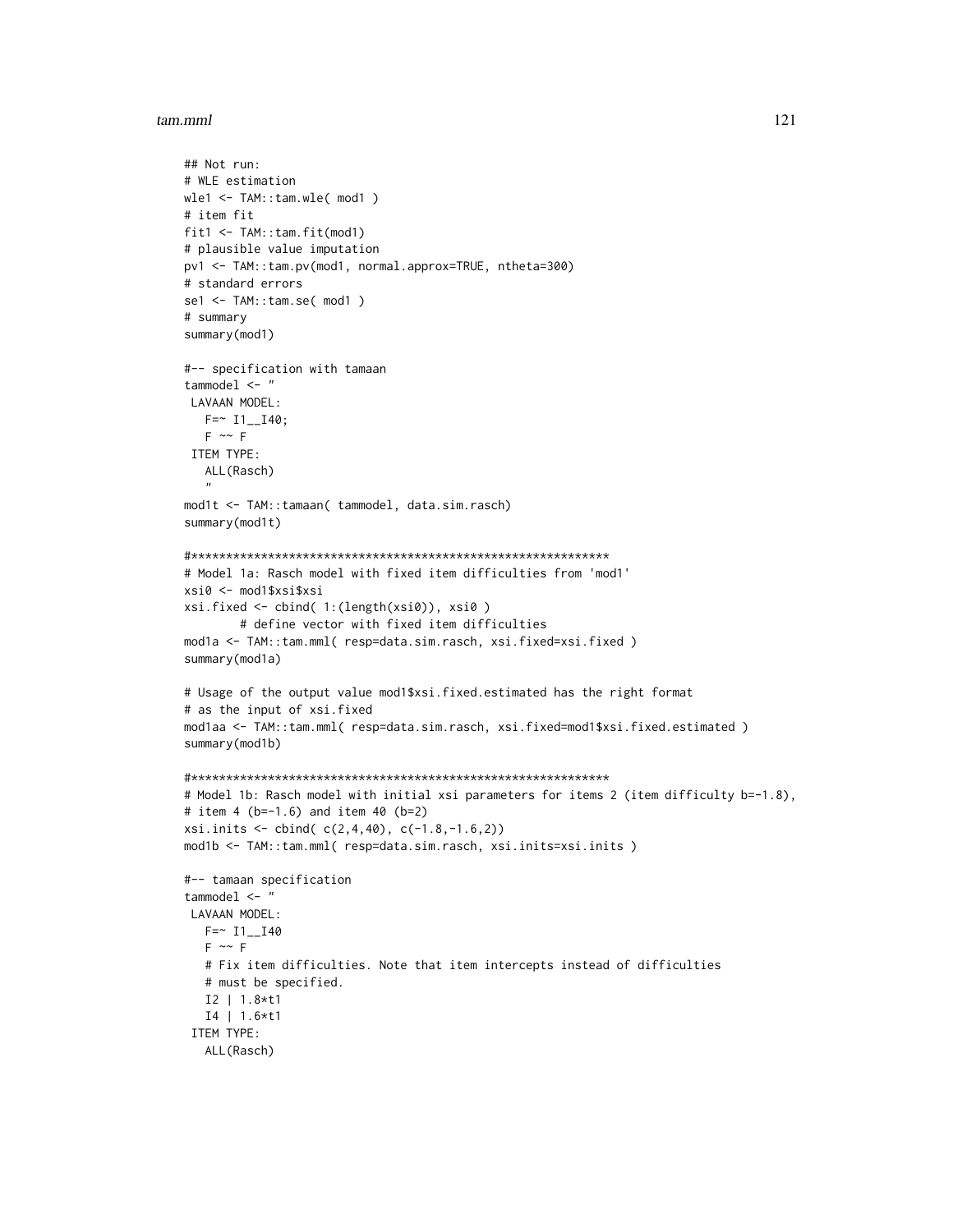```
mod1bt <- TAM::tamaan( tammodel, data.sim.rasch)
summary(mod1bt)
# Model 1c: 1PL estimation with sum constraint on item difficulties
dat <- data.sim.rasch
# modify A design matrix to include the sum constraint
des <- TAM::designMatrices(resp=dat)
A1 \leftarrow des$A[, - ncol(data) ]A1[ ncol(data), 2, ] <- 1
AI[,2,]\# estimate model
mod1c <- TAM::tam.mml( resp=dat, A=A1, beta.fixed=FALSE,
         control=list(fac.oldxsi=.1))
summary(mod1c)
# Model 1d: estimate constraint='items' using tam.mml.mfr
formulaA=\sim 0 + item
mod1d <- TAM::tam.mml.mfr( resp=dat, formulaA=formulaA,
                  control=list(fac.oldxsi=.1), constraint="items")
summary(mod1d)
# Model 1e: This sum constraint can also be obtained by using the argument
# constraint="items" in tam.mml
modle <- TAM::tam.mml( resp=data.sim.rasch, constraint="items")
summary(mod1e)
# Model 1d2: estimate constraint='items' using tam.mml.mfr
# long format response data
resp. long < -c(data)# pid and item facet specifications are necessary
     Note, that we recommend the facet labels to be sortable in the same order that the
     results are desired.
\pmb{\pm}compare to: facets <- data.frame( "item"=rep(colnames(dat), each=nrow(dat)))
#pid \leftarrow rep(1:nrow(data), ncol(data))itemnames <- paste0("I", sprintf(paste('%0', max(nchar(1:ncol(dat))), 'i', sep='' ),
                 c(1:ncol(data))))
facets <- data.frame( "item_"=rep(itemnames, each=nrow(dat)))
formulaA=\sim 0 + item_
mod1d2 <- TAM::tam.mml.mfr( resp=resp.long, formulaA=formulaA, control=list(fac.oldxsi=.1),
                   constraint="items", facets=facets, pid=pid)
stopifnot( all(mod1d$xsi.facets$xsi==mod1d2$xsi.facets$xsi) )
## End(Not run)
```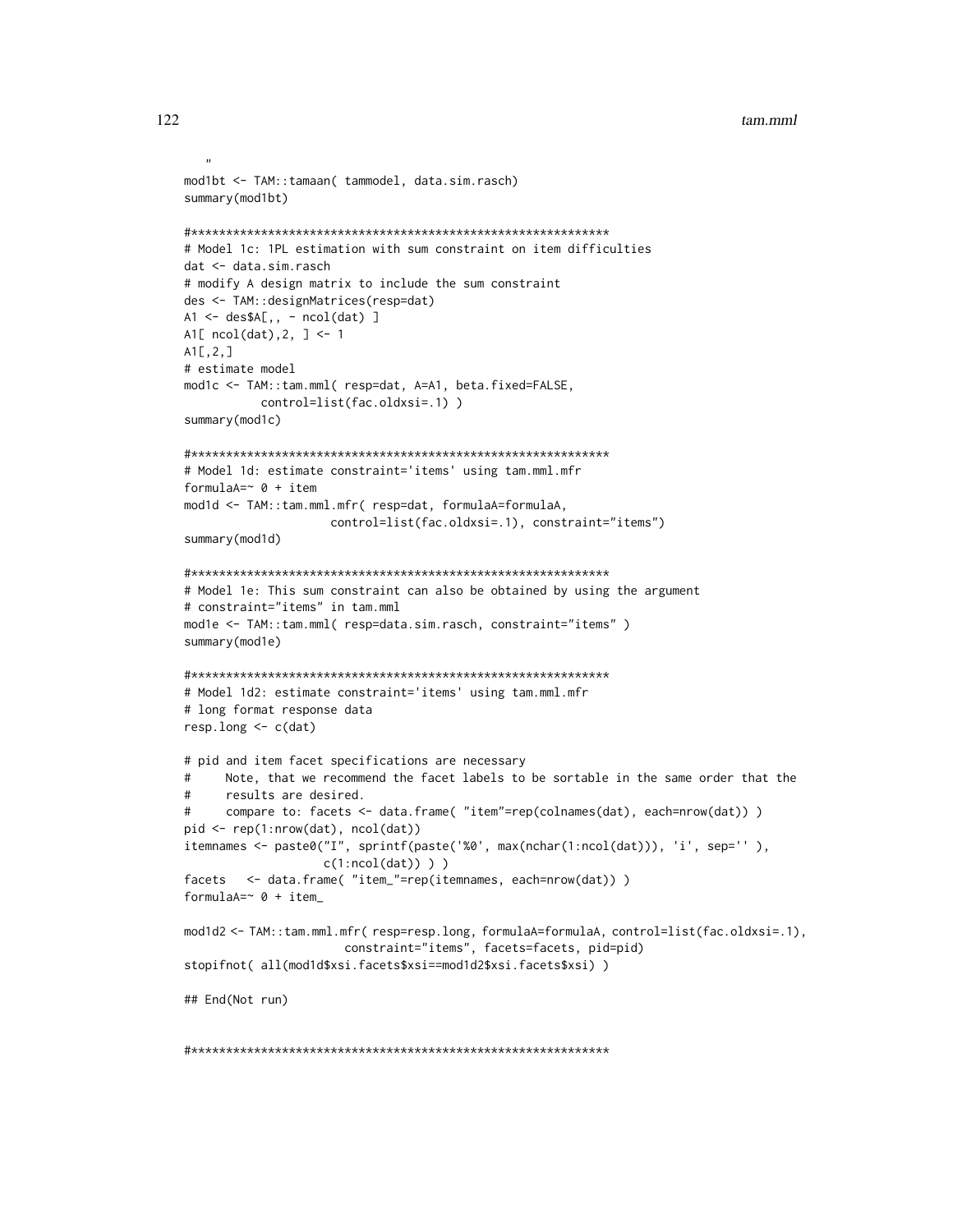```
# Model 2: 2PL model
mod2 <- TAM::tam.mml.2pl(resp=data.sim.rasch,irtmodel="2PL")
# extract item parameters
mod2$xsi # item difficulties
mod2$B # item slopes
#--- tamaan specification
tammodel <- "
LAVAAN MODEL:
  F = ~ I1 - I40F \sim 1*F# item type of 2PL is the default for dichotomous data
   "
# estimate model
mod2t <- TAM::tamaan( tammodel, data.sim.rasch)
summary(mod2t)
## Not run:
#************************************************************
# Model 2a: 2PL with fixed item difficulties and slopes from 'mod2'
xsi0 <- mod2$xsi$xsi
xsi.fixed <- cbind( 1:(length(xsi0)), xsi0 )
        # define vector with fixed item difficulties
mod2a <- TAM::tam.mml( resp=data.sim.rasch, xsi.fixed=xsi.fixed,
                 B=mod2$B # fix slopes
            )
summary(mod2a)
mod2a$B # inspect used slope matrix
#************************************************************
# Model 3: constrained 2PL estimation
# estimate item parameters in different slope groups
# items 1-10, 21-30 group 1
# items 11-20 group 2 and items 31-40 group 3
est.slope \leq rep(1,40)
est.slope[ 11:20 ] <- 2
est.slope[ 31:40 ] <- 3
mod3 <- TAM::tam.mml.2pl( resp=data.sim.rasch, irtmodel="2PL.groups",
               est.slopegroups=est.slope )
mod3$B
summary(mod3)
#--- tamaan specification (A)
tammodel <- "
LAVAAN MODEL:
  F=~ lam1*I1__I10 + lam2*I11__I20 + lam1*I21__I30 + lam3*I31__I40;
   F \sim 1*F"
# estimate model
mod3tA <- TAM::tamaan( tammodel, data.sim.rasch)
summary(mod3tA)
```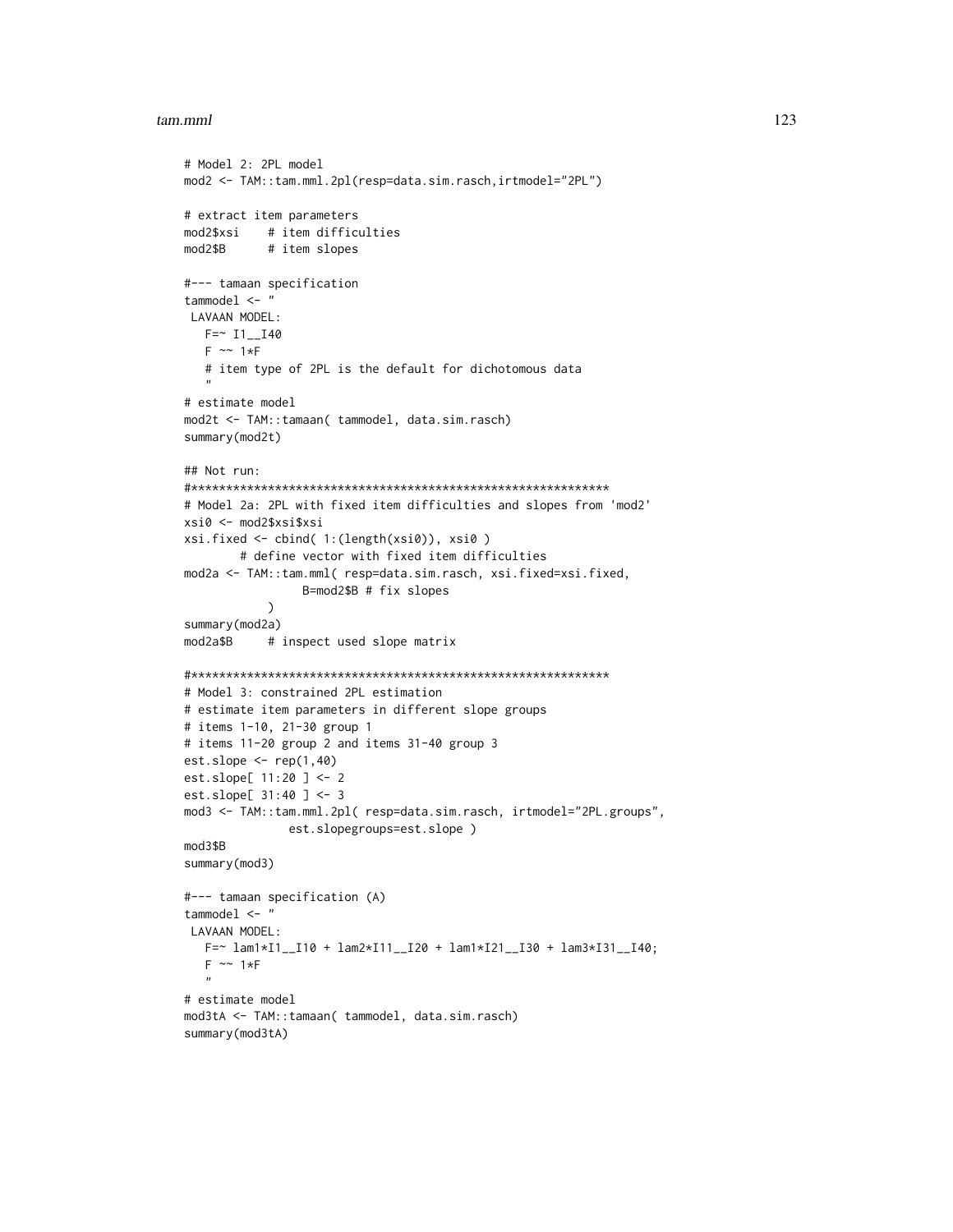```
#--- tamaan specification (alternative B)
tammodel \leq "
LAVAAN MODEL:
  F = \sim a1 - a40 \times 11 - 140;
  F \sim 1*FMODEL CONSTRAINT:
  a1__a10==lam1
  a11__a20==lam2
  a21 - a30 = -1am1a31__a40==lam3
mod3tB <- TAM::tamaan( tammodel, data.sim.rasch)
summary(mod3tB)
#--- tamaan specification (alternative C using DO operator)
tammodel \leq-"
LAVAAN MODEL:
DO(1, 10, 1)F = \sim 1am1*I%
DOEND
D0(11, 20, 1)F = \sim 1am2*I%
DOEND
DO(21, 30, 1)F = \sim 1am1*I%
DOEND
DO(31, 40, 1)F = \sim 1am3*I%
DOEND
  F \sim 1*F\ddot{\phantom{a}}# estimate model
mod3tC <- TAM::tamaan( tammodel, data.sim.rasch)
summary(mod3tC)
# EXAMPLE 2: Unidimensional calibration with latent regressors
# (1) simulate data
set.seed(6778)
                 # set simulation seed
N < -2000# number of persons
# latent regressors Y
Y \le cbind(stats::rnorm(N,sd=1.5),stats::rnorm(N,sd=.3))
# simulate theta
theta <- stats::rnorm( N ) + .4 * Y[,1] + .2 * Y[,2] # latent regression model
# number of items
I \le -40p1 \leq - stats::plogis( outer( theta, seq( -2, 2, len=I ), "-" ))
# simulate response matrix
resp <- 1 * ( p1 > matrix( stats::runif( N*I ), nrow=N, ncol=I ) )
colnames(resp) <- paste("I", 1:1, sep="")
```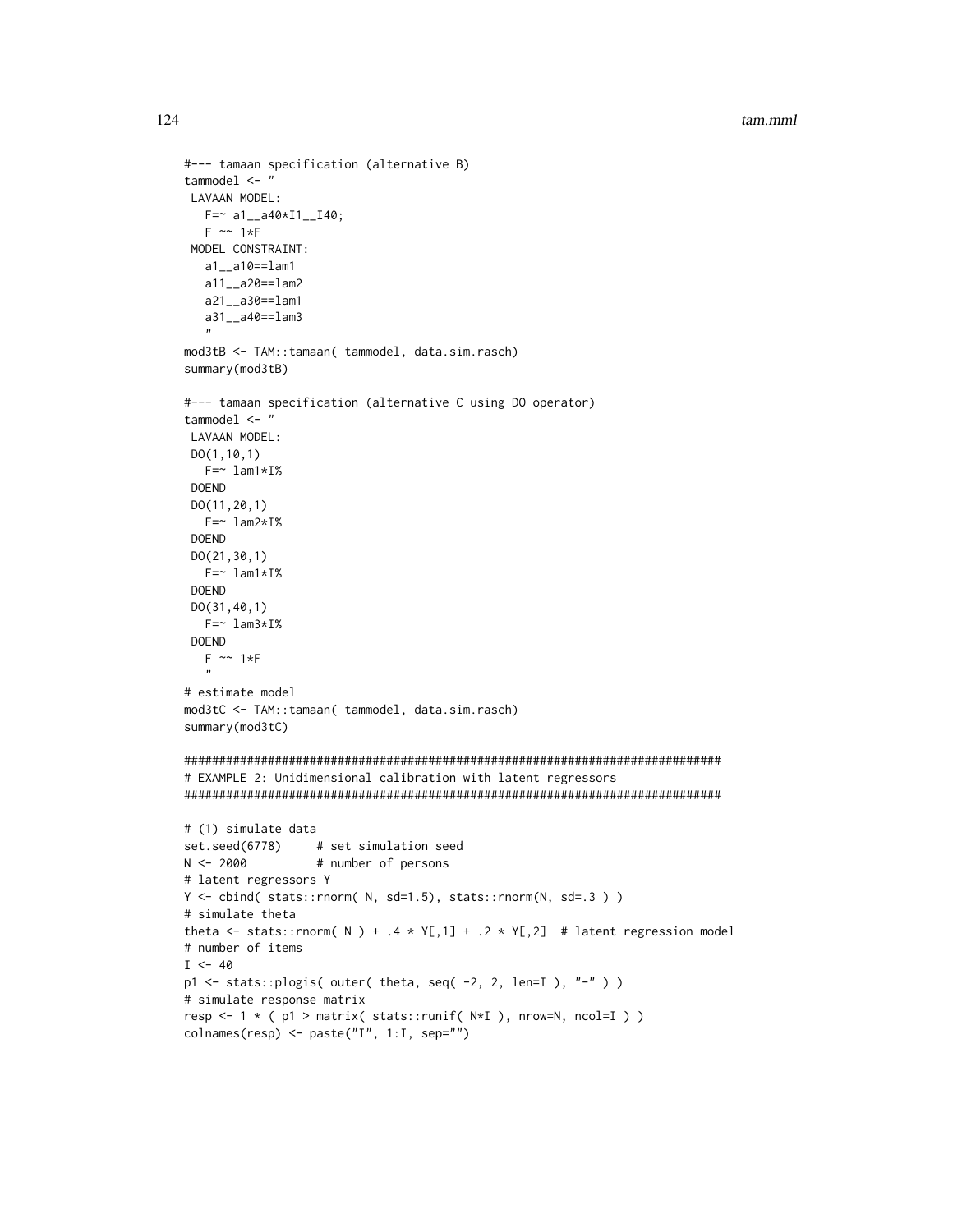```
# (2) estimate model
mod2_1 <- TAM::tam.mml(resp=resp, Y=Y)
summary(mod2_1)
# (3) setting initial values for beta coefficients
# beta_2=.20, beta_3=.35 for dimension 1
beta.inits \le cbind( c(2,3), 1, c(.2, .35 ))
mod2_2 <- TAM::tam.mml(resp=resp, Y=Y, beta.inits=beta.inits)
# (4) fix intercept to zero and third coefficient to .3
beta.fixed <- cbind(c(1,3), 1, c(0, .3))
mod2_3 <- TAM::tam.mml(resp=resp, Y=Y, beta.fixed=beta.fixed )
# (5) same model but with R regression formula for Y
dataY <- data.frame(Y)
colnames(dataY) <- c("Y1","Y2")
mod2_4 <- TAM::tam.mml(resp=resp, dataY=dataY, formulaY=~ Y1+Y2 )
summary(mod2_4)
# (6) model with interaction of regressors
mod2_5 <- TAM::tam.mml(resp=resp, dataY=dataY, formulaY=~ Y1*Y2 )
summary(mod2_5)
# (7) no constraint on regressors (removing constraint from intercept)
mod2_6 <- TAM::tam.mml(resp=resp, Y=Y, beta.fixed=FALSE )
#############################################################################
# EXAMPLE 3: Multiple group estimation
#############################################################################
# (1) simulate data
set.seed(6778)
N < -3000theta <- c( stats::rnorm(N/2,mean=0,sd=1.5), stats::rnorm(N/2,mean=.5,sd=1) )
I < -20p1 <- stats::plogis( outer( theta, seq( -2, 2, len=I ), "-" ) )
resp <- 1 * (p1 > matrix( stats::runif( N*I ), nrow=N, ncol=I ) )colnames(resp) <- paste("I", 1:I, sep="")
group \leq rep(1:2, each=N/2 )
# (2) estimate model
mod3_1 <- TAM::tam.mml( resp, group=group )
summary(mod3_1)
#############################################################################
# EXAMPLE 4: Multidimensional estimation
# with two dimensional theta's - simulate some bivariate data,
# and regressors
# 40 items: first 20 items load on dimension 1,
# second 20 items load on dimension 2
#############################################################################
# (1) simulate some data
```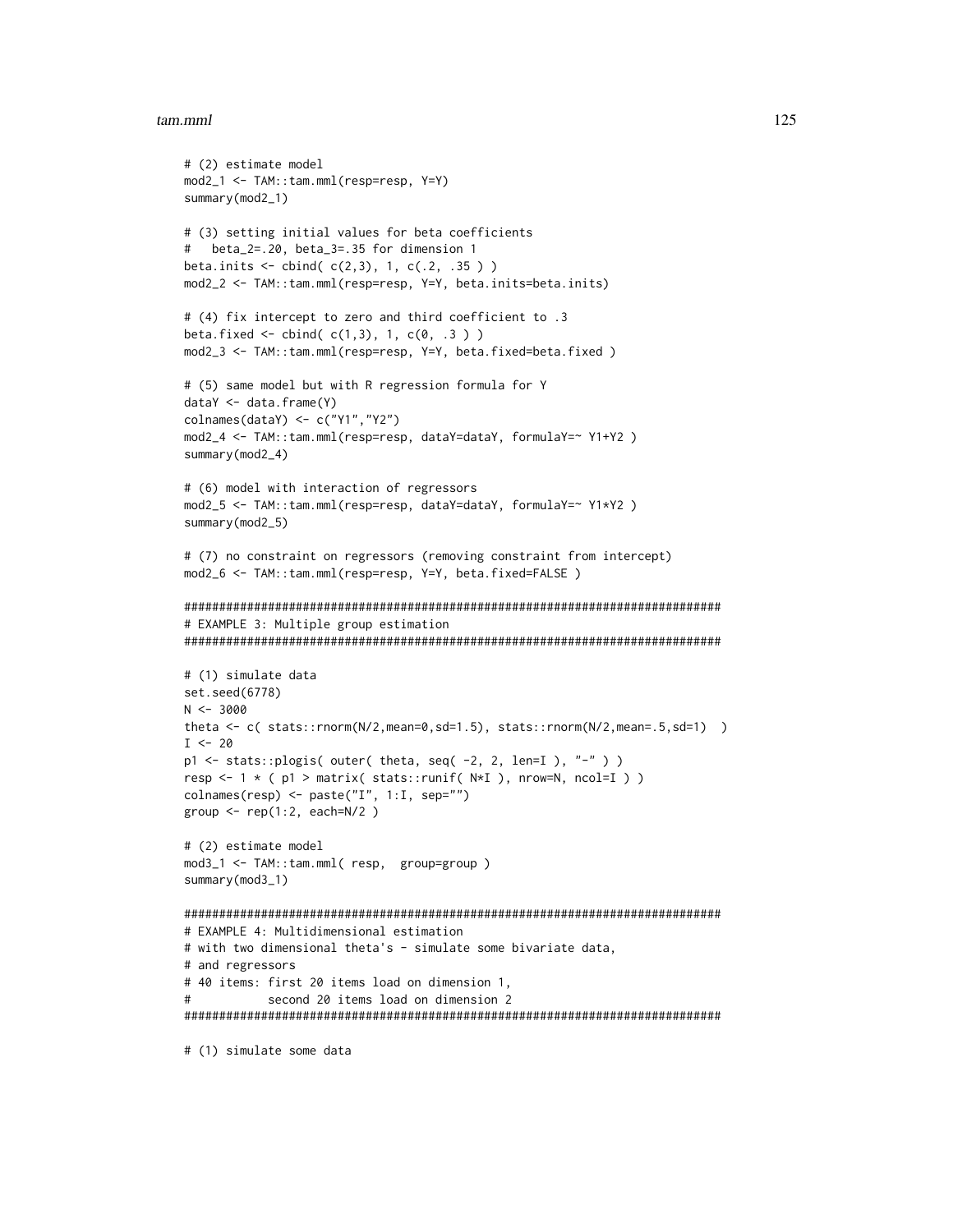```
set.seed(6778)
library(mvtnorm)
N < -1000Y <- cbind( stats::rnorm( N ), stats::rnorm(N) )
theta <- mvtnorm::rmvnorm(N,mean=c(0, 0), sigma=matrix(c(1, .5, .5, 1), 2, 2))
theta[,1] <- theta[,1] + .4 \times Y[,1] + .2 \times Y[,2] # latent regression model
theta[,2] <- theta[,2] + .8 * Y[,1] + .5 * Y[,2] # latent regression model
I \le -20p1 <- stats::plogis( outer( theta[,1], seq( -2, 2, len=I ), "-" ) )
resp1 <- 1 * (p1 > matrix( stats::runif(N*I), nrow=N, ncol=I))
p1 \le - stats::plogis( outer( theta[,2], seq( -2, 2, len=I ), "-" ) )
resp2 <- 1 * (p1 > matrix( stats::runif(N*I), nrow=N, ncol=I))
resp <- cbind(resp1,resp2)
colnames(resp) <- paste("I", 1:(2*I), sep="")
# (2) define loading Matrix
Q \leq -\arctan(0, \dim= c(2 \times I, 2))Q[cbind(1:(2*I), c( rep(1,I), rep(2,I)))] <- 1
# (3) estimate models
# Model 4.1: Rasch model: without regressors
mod4_1 \leftarrow TM::tam.mml(resp=resp, Q=Q)#--- tamaan specification
tammodel \leq "
 LAVAAN MODEL:
   F1 = ~ 1*I1_I20
   F2 = ~ 1*I21 - I40# Alternatively to the factor 1 one can use the item type Rasch
   F1 \sim F1F2 \sim F2F1 \sim F2mod4_1t <- TAM::tamaan( tammodel, resp, control=list(maxiter=100))
summary(mod4_1t)
# Model 4.1b: estimate model with sum constraint of items for each dimension
mod4_1b <- TAM::tam.mml( resp=resp, Q=Q, constraint="items")
# Model 4.2: Rasch model: set covariance between dimensions to zero
variance_fixed \le cbind( 1, 2, 0 )
mod4_2 <- TAM::tam.mml( resp=resp, Q=Q, variance.fixed=variance_fixed )
summary(mod4_2)
#--- tamaan specification
tammodel \leq - "
 LAVAAN MODEL:
   F1 = 11 - 120F2 = 121 - 140
```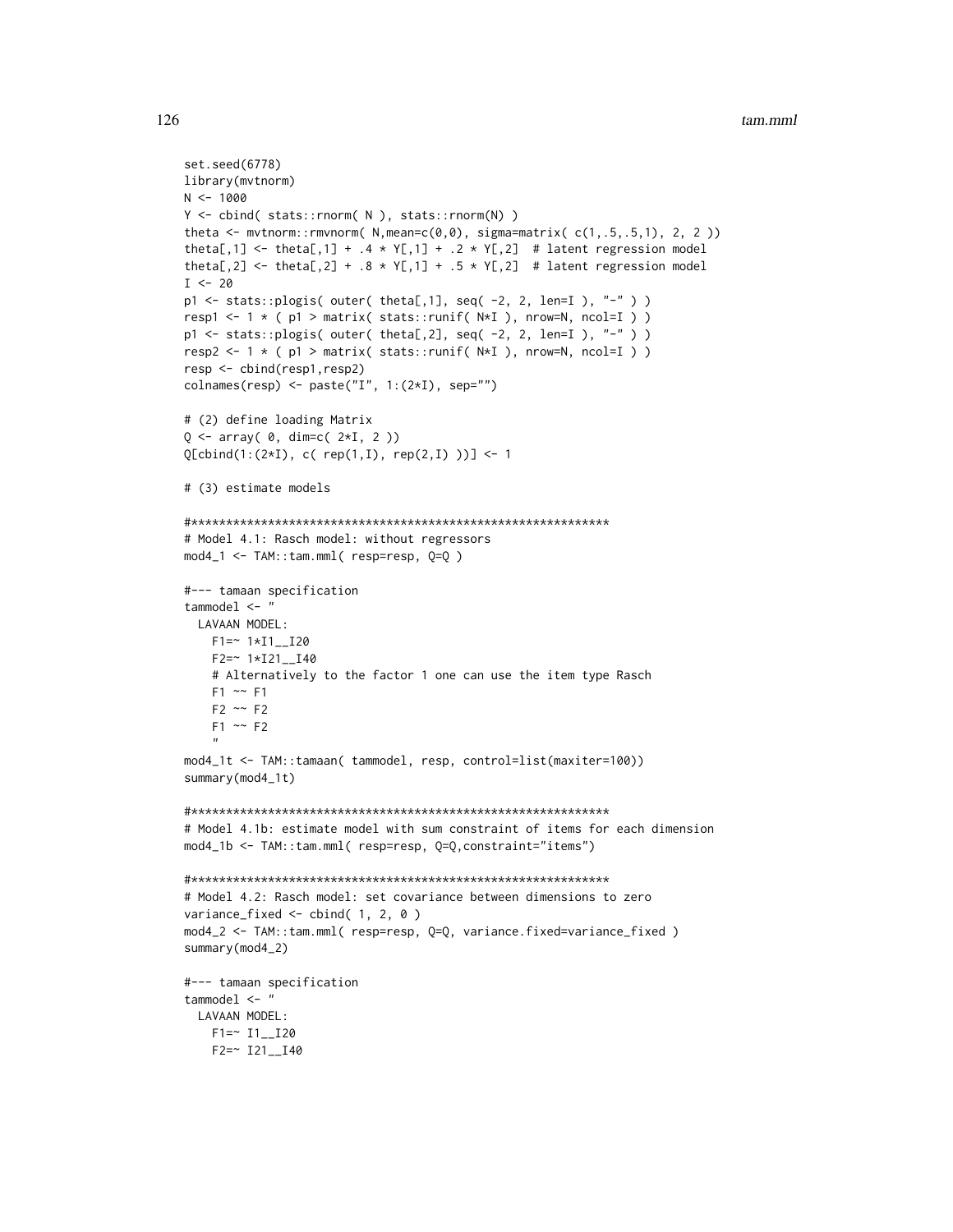```
F1 \sim F1F2 \sim F2F1 \sim 0*F2ITEM TYPE:
   ALL(Rasch)
mod4_2t <- TAM::tamaan( tammodel, resp)
summary(mod4_2t)
# Model 4.3: 2PL model
mod4_3 <- TAM::tam.mml.2pl( resp=resp, Q=Q, irtmodel="2PL" )
#--- tamaan specification
tammodel \leq "
 LAVAAN MODEL:
   F1 = 11 - 120F2=~ I21__I40
   F1 \sim F1F2 \sim F2F1 \sim F2mod4_3t <- TAM::tamaan( tammodel, resp )
summary(mod4_3t)
# Model 4.4: Rasch model with 2000 quasi monte carlo nodes
# -> nodes are useful for more than 3 or 4 dimensions
mod4_4 <- TAM::tam.mml( resp=resp, Q=Q, control=list(snodes=2000) )
# Model 4.5: Rasch model with 2000 stochastic nodes
mod4_5 <- TAM::tam.mml( resp=resp, Q=Q,control=list(snodes=2000,QMC=FALSE))
# Model 4.6: estimate two dimensional Rasch model with regressors
mod4_6 <- TAM::tam.mml( resp=resp, Y=Y, Q=Q )
#--- tamaan specification
tammodel \leq "
 LAVAAN MODEL:
   F1 = 11 - 120F2 = ~ I21 - I40F1 \sim F1F2 \sim F2F1 \sim F2ITEM TYPE:
   ALL(Rasch)
mod4_6t <- TAM::tamaan( tammodel, resp, Y=Y )
summary(mod4_6t)
```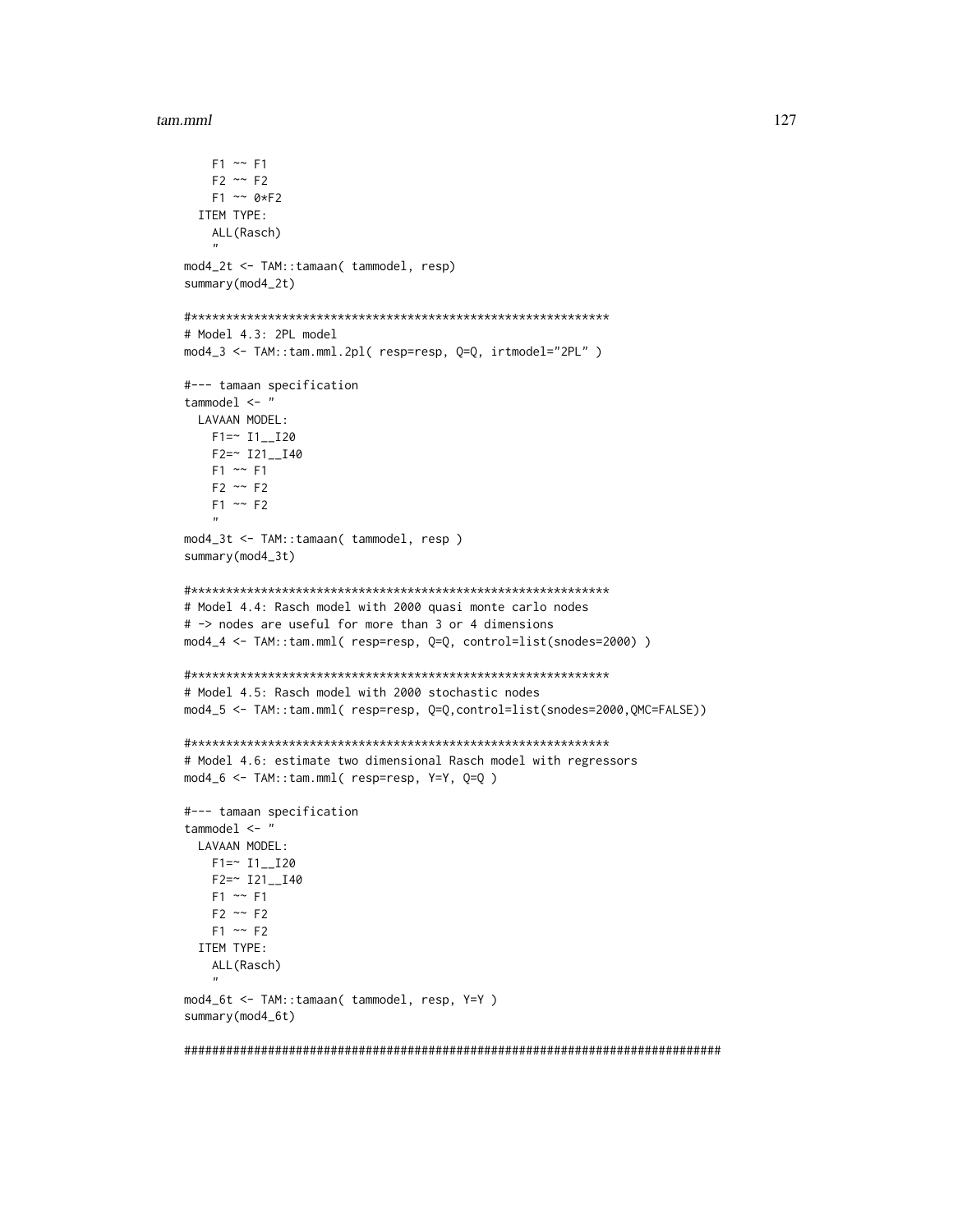```
# EXAMPLE 5: 2-dimensional estimation with within item dimensionality
#############################################################################
library(mvtnorm)
# (1) simulate data
set.seed(4762)
N <- 2000 # 2000 persons
Y <- stats::rnorm( N )
theta \leq mvtnorm:: rmvnorm( N, mean=c(0,0), sigma=matrix( c(1,.5,.5,1), 2, 2))
I < -10# 10 items load on the first dimension
p1 <- stats::plogis( outer( theta[,1], seq( -2, 2, len=I ), "-" ) )
resp1 <- 1 * (p1 > matrix( stats::runif(N*I), nrow=N, ncol=I))
# 10 items load on the second dimension
p1 \le stats::plogis( outer( theta[,2], seq( -2, 2, len=I ), "-" ) )
resp2 <- 1 * (p1 > matrix( stats::runif( N*I), nrow=N, ncol=I) )# 20 items load on both dimensions
p1 <- stats::plogis( outer( 0.5*theta[,1] + 1.5*theta[,2], seq(-2,2,len=2*I ), "-" ))
resp3 <- 1 * (p1 > matrix( stats::runif( N*2*I ) , nrow=N, ncol=2*I ) )#Combine the two sets of items into one response matrix
resp <- cbind(resp1, resp2, resp3 )
colnames(resp) <- paste("I", 1:(4*I), sep="")
# (2) define loading matrix
Q \leftarrow \text{cbind}(c(\text{rep}(1, 10), \text{rep}(0, 10), \text{rep}(1, 20)), c(\text{rep}(0, 10), \text{rep}(1, 10), \text{rep}(1, 20)))# (3) model: within item dimensionality and 2PL estimation
mod5 <- TAM::tam.mml.2pl(resp, Q=Q, irtmodel="2PL" )
summary(mod5)
# item difficulties
mod5$item
# item loadings
mod5$B
#--- tamaan specification
tammodel <- "
  LAVAAN MODEL:
    F1=~ I1__I10 + I21__I40
    F2=~ I11__I20 + I21__I40
    F1 ~~ 1*F1
    F1 \sim F2F2 ~~ 1*F2
    "
mod5t <- TAM::tamaan( tammodel, resp, control=list(maxiter=10))
summary(mod5t)
#############################################################################
# EXAMPLE 6: ordered data - Generalized partial credit model
#############################################################################
data(data.gpcm, package="TAM")
#************************************************************
```
# Ex6.1: Nominal response model (irtmodel="2PL")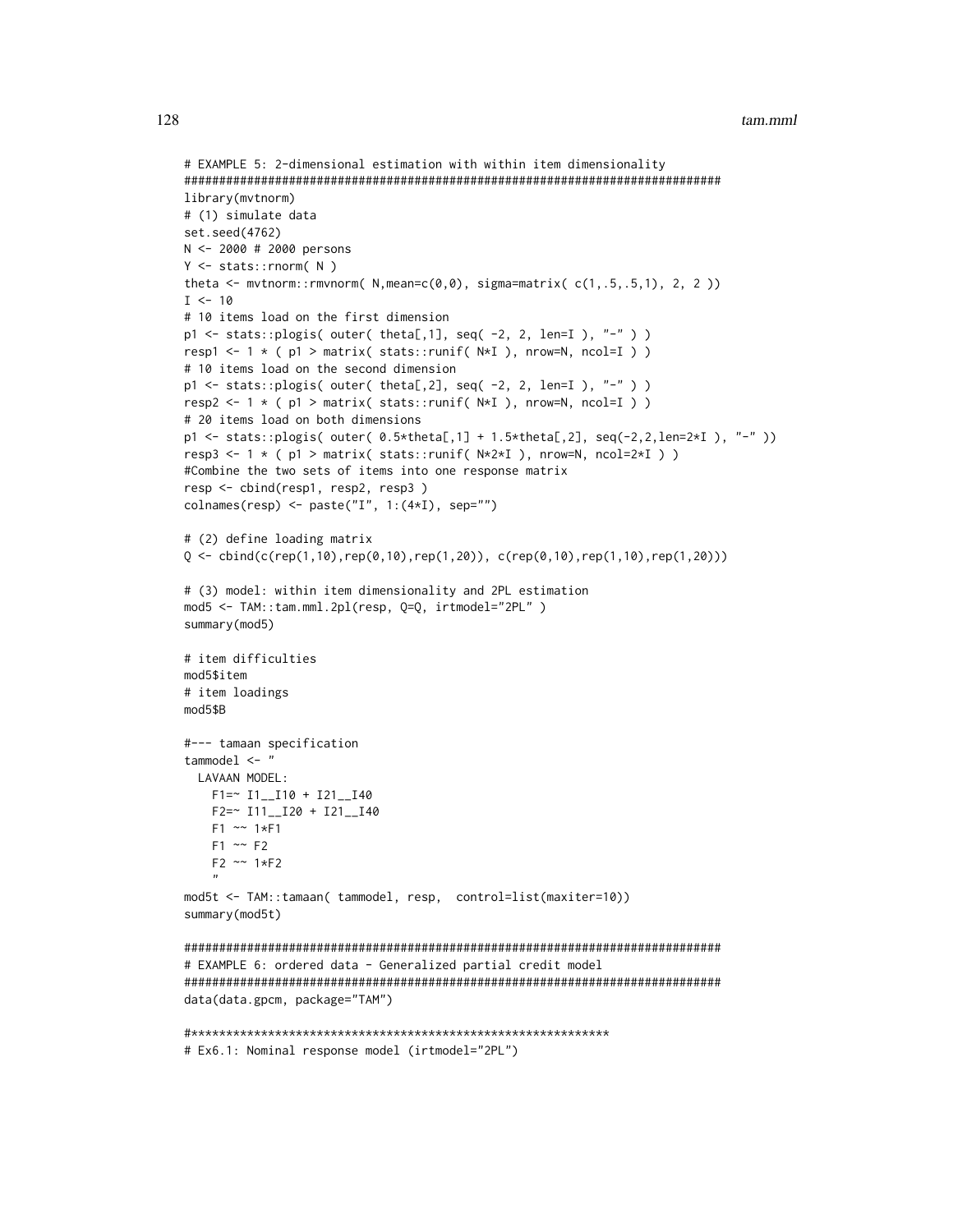```
mod6_1 <- TAM::tam.mml.2pl( resp=data.gpcm, irtmodel="2PL", control=list(maxiter=200) )
mod6_1$item # item intercepts
mod6_1$B # for every category a separate slope parameter is estimated
# reestimate the model with fixed item parameters
mod6_1a <- TAM::tam.mml.2pl( resp=data.gpcm, irtmodel="2PL",
       xsi.fixed=mod6_1$xsi.fixed.estimated, B.fixed=mod6_1$B.fixed.estimated,
       est.variance=TRUE )
# estimate the model with initial item parameters from mod6_1
mod6_1b <- TAM::tam.mml.2pl( resp=data.gpcm, irtmodel="2PL",
       xsi.inits=mod6_1$xsi.fixed.estimated, B=mod6_1$B )
#************************************************************
# Ex6.2: Generalized partial credit model
mod6_2 <- TAM::tam.mml.2pl( resp=data.gpcm, irtmodel="GPCM", control=list(maxiter=200))
mod6_2$B[,2,] # joint slope parameter for all categories
#************************************************************
# Ex6.3: some fixed entries of slope matrix B
# B: nitems x maxK x ndim
   # ( number of items x maximum number of categories x number of dimensions)
# set two constraints
B.fixed \leq matrix( \theta, 2, 4 )
# set second item, score of 2 (category 3), at first dimension to 2.3
B.fixed[1,] < -c(2,3,1,2.3)# set third item, score of 1 (category 2), at first dimension to 1.4
B.fixed[2,] < -c(3,2,1,1.4)# estimate item parameter with variance fixed (by default)
mod6_3 <- TAM::tam.mml.2pl( resp=data.gpcm, irtmodel="2PL", B.fixed=B.fixed,
                 control=list( maxiter=200) )
mod6_3$B
#************************************************************
# Ex 6.4: estimate the same model, but estimate variance
mod6_4 <- TAM::tam.mml.2pl( resp=data.gpcm, irtmodel="2PL", B.fixed=B.fixed,
               est.variance=TRUE, control=list( maxiter=350) )
mod6_4$B
#************************************************************
# Ex 6.5: partial credit model
mod6_5 <- TAM::tam.mml( resp=data.gpcm,control=list( maxiter=200) )
mod6_5$B
#************************************************************
# Ex 6.6: partial credit model: Conquest parametrization 'item+item*step'
mod6_6 <- TAM::tam.mml( resp=data.gpcm, irtmodel="PCM2" )
summary(mod6_6)
# estimate mod6_6 applying the sum constraint of item difficulties
# modify design matrix of xsi paramters
```

```
A1 <- TAM::.A.PCM2(resp=data.gpcm )
```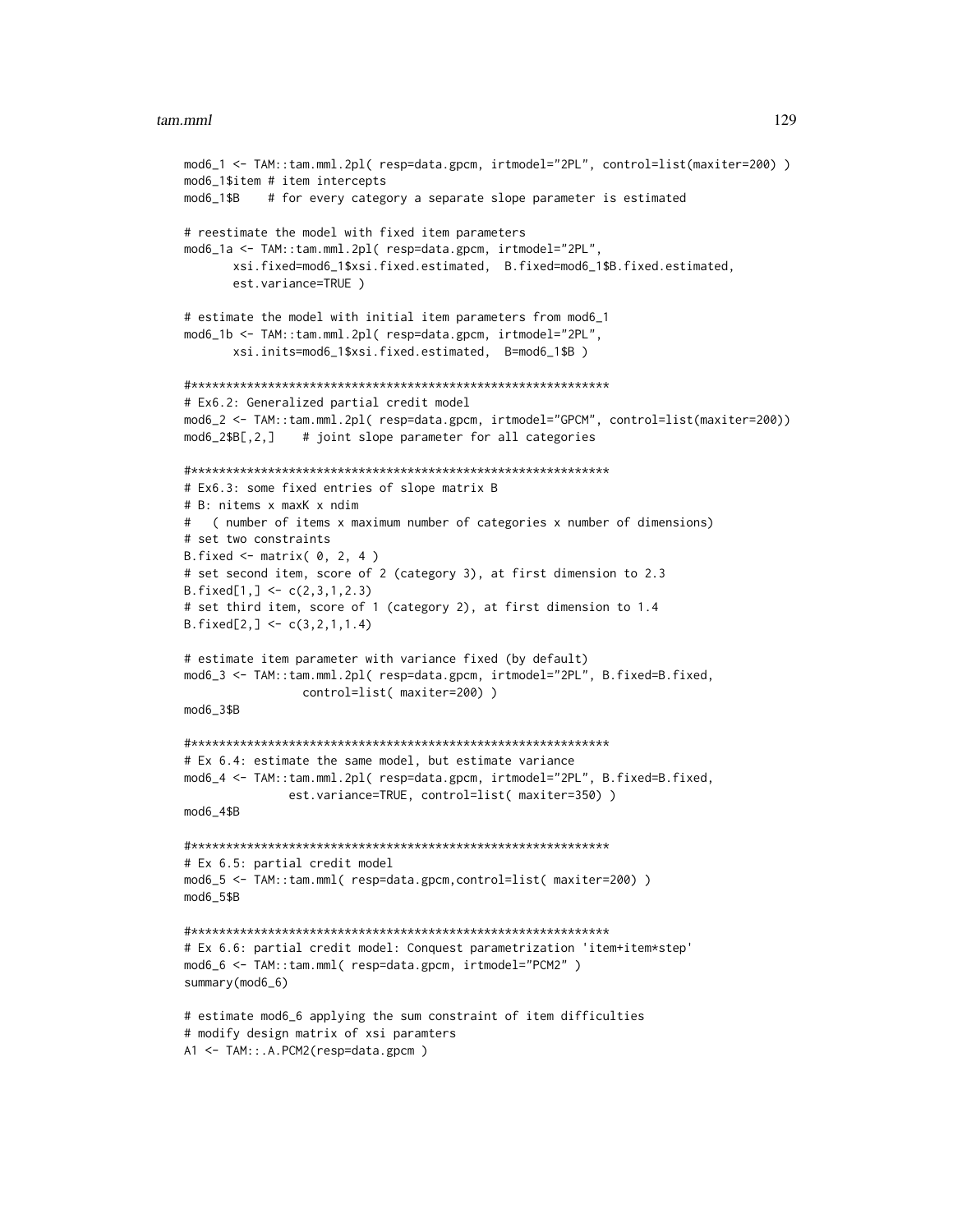```
A1[3,2:4,"Comfort"] <- 1:3
A1[3,2:4,"Work"] <- 1:3
A1 <- A1[,, -3] # remove Benefit xsi item parameter
# estimate model
mod6_6b <- TAM::tam.mml( resp=data.gpcm, A=A1, beta.fixed=FALSE )
summary(mod6_6b)
# estimate model with argument constraint="items"
mod6_6c <- TAM::tam.mml( resp=data.gpcm, irtmodel="PCM2", constraint="items")
# estimate mod6_6 using tam.mml.mfr
mod6_6d <- TAM::tam.mml.mfr( resp=data.gpcm, formulaA=~ 0 + item + item:step,
    control=list(fac.oldxsi=.1), constraint="items" )
summary(mod6_6d)
#************************************************************
# Ex 6.7: Rating scale model: Conquest parametrization 'item+step'
mod6_7 <- TAM::tam.mml( resp=data.gpcm, irtmodel="RSM" )
summary(mod6_7)
#************************************************************
# Ex 6.8: sum constraint on item difficulties
# partial credit model: ConQuest parametrization 'item+item*step'
# polytomous scored TIMMS data
# compare to Example 16
#
data(data.timssAusTwn.scored)
dat <- data.timssAusTwn.scored[,1:11]
## > tail(sort(names(dat)),1) # constrained item
## [1] "M032761"
# modify design matrix of xsi paramters
A1 <- TAM::.A.PCM2( resp=dat )
# constrained item loads on every other main item parameter
# with opposing margin it had been loaded on its own main item parameter
A1["M032761",,setdiff(colnames(dat), "M032761")] <- -A1["M032761",,"M032761"]
# remove main item parameter for constrained item
A1 <- A1[,, setdiff(dimnames(A1)[[3]],"M032761")]
# estimate model
mod6_8a <- TAM::tam.mml( resp=dat, A=A1, beta.fixed=FALSE )
summary(mod6_8a)
# extract fixed item parameter for item M032761
## - sum(mod6_8a$xsi[setdiff(colnames(dat), "M032761"),"xsi"])
# estimate mod6_8a using tam.mml.mfr
## fixed a bug in 'tam.mml.mfr' for differing number of categories
## per item -> now a xsi vector with parameter fixings to values
## of 99 is used
mod6_8b <- TAM::tam.mml.mfr( resp=dat, formulaA=~ 0 + item + item:step,
                        control=list(fac.oldxsi=.1), constraint="items" )
```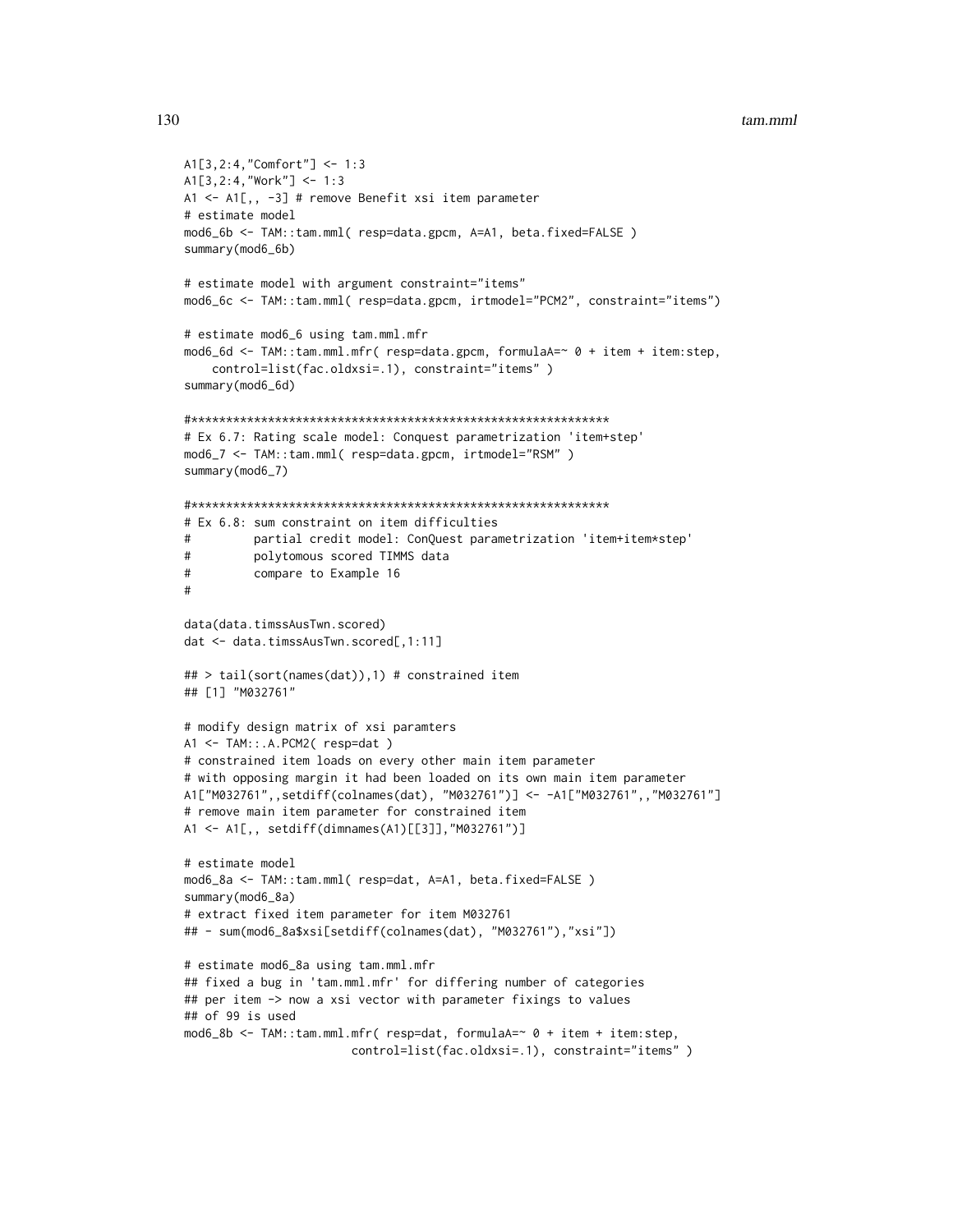```
summary(mod6_8b)
#************************************************************
# Ex 6.9: sum constraint on item difficulties for irtmodel="PCM"
data(data.timssAusTwn.scored)
dat <- data.timssAusTwn.scored[,2:11]
dat[ dat==9 ] <- NA
# obtain the design matrix for the PCM parametrization and
# the number of categories for each item
maxKi <- apply(dat, 2, max, na.rm=TRUE)
des <- TAM::designMatrices(resp=dat)
A1 \leftarrow des$A# define the constrained item category and remove the respective parameter
(par <- unlist( strsplit(dimnames(A1)[[3]][dim(A1)[3]], split="_") ))
A1 <- A1[,,-dim(A1)[3]]
# the item category loads on every other item category parameter with
# opposing margin, balancing the number of categories for each item
item.id <- which(colnames(dat)==par[1])
cat.id <- maxKi[par[1]]+1
loading <- 1/rep(maxKi, maxKi)
loading <- loading [-which(names(loading)==par[1])[1]]
A1[item.id, cat.id, ] <- loading
A1[item.id,,]
# estimate model
mod6_9 <- TAM::tam.mml( resp=dat, A=A1, beta.fixed=FALSE )
summary(mod6_9)
## extract fixed item category parameter
# calculate mean for each item
ind.item.cat.pars <- sapply(colnames(dat), grep, rownames(mod6_8$xsi))
item.means <- lapply(ind.item.cat.pars, function(ii) mean(mod6_8$xsi$xsi[ii]))
# these sum up to the negative of the fixed parameter
fix.par <- -sum( unlist(item.means), na.rm=TRUE)
#************************************************************
# Ex 6.10: Generalized partial credit model with equality constraints
# on item discriminations
data(data.gpcm)
dat <- data.gpcm
# Ex 6.10a: set all slopes of three items equal to each other
E \le - matrix( 1, nrow=3, ncol=1)
mod6_10a <- TAM::tam.mml.2pl( dat, irtmodel="GPCM.design", E=E )
summary(mod6_10a)
mod6_10a$B[,,]
```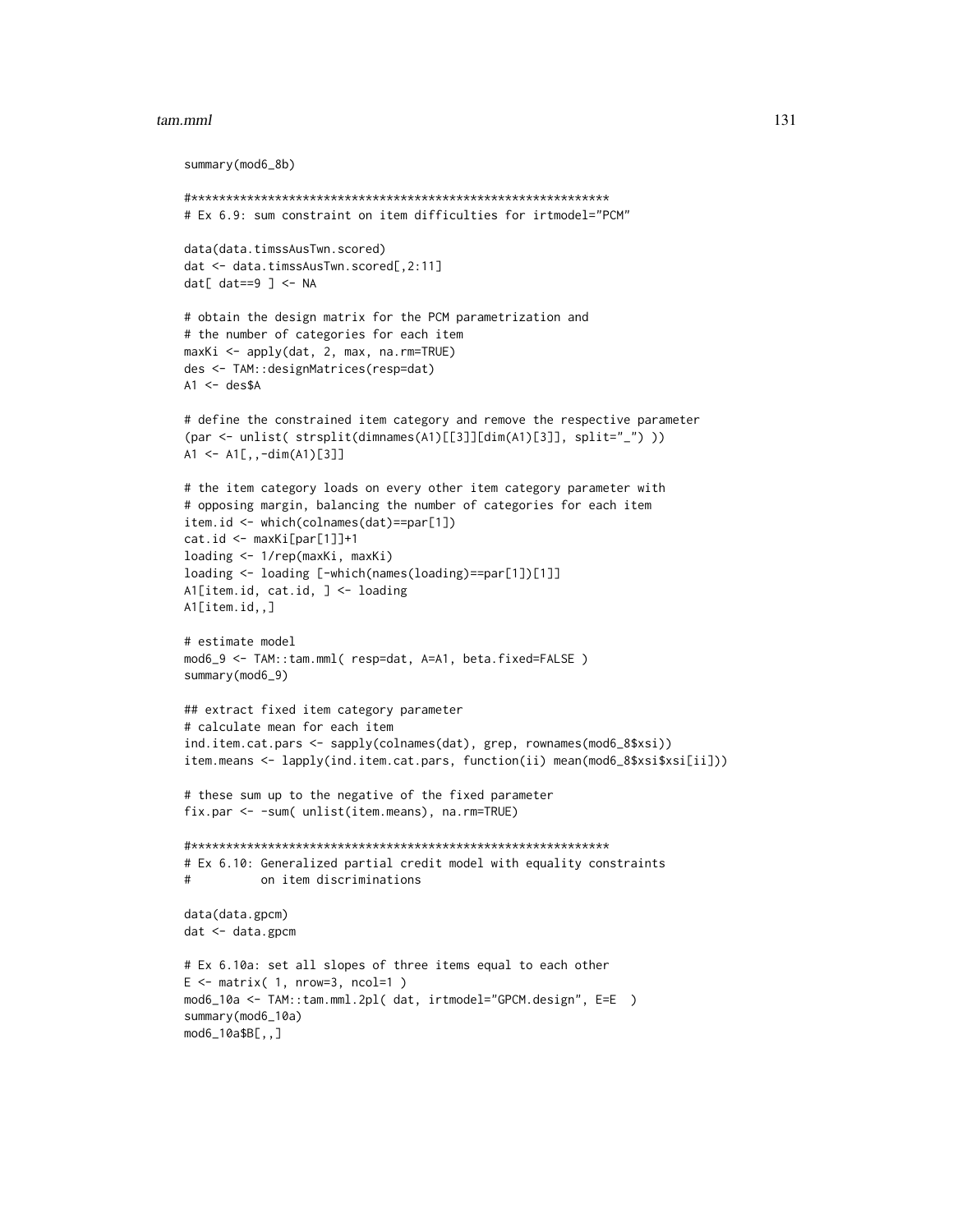$#$ 

```
# Ex 6.10b: equal slope for first and third item
E \le - matrix(\theta, nrow=3, ncol=2)
E[c(1,3),1] < -1E[2, 2] <-1
mod6_10b <- TAM::tam.mml.2pl( dat, irtmodel="GPCM.design", E=E )
summary(mod6_10b)
mod6_10b$B[,, ]# EXAMPLE 7: design matrix for slopes for the generalized partial credit model
# (1) simulate data from a model with a (item slope) design matrix E
set.seed(789)
I \le -42b \leq -seq(-2, 2, len=I)# create design matrix for loadings
E \le - matrix(\theta, I, 5)
E[ seq(1,1,3), 1 ] <- 1
E[ seq(2,1,3), 2 ] <- 1
E[ seq(3,1,3), 3 ] <- 1
ind <- seq( 1, I, 2); E[ ind, 4 ] <- rep( c( .3, -.2), I )[ 1:length(ind) ]
ind <- seq( 2, I, 4 ) ; E[ ind, 5 ] <- rep( .15, I )[ 1:length(ind) ]
Ε
# true basis slope parameters
lambda <- c( 1, 1.2, 0.8, 1, 1.1 )
# calculate item slopes
a \leftarrow E %*% lambda
# simulate
N < -4000theta \leq stats:: rnorm(N)
aM \leq outer(\ rep(1,N), a[, 1])bM \leftarrow outer(\text{rep}(1,N), b)pM <- stats::plogis( aM * ( matrix( theta, nrow=N, ncol=I ) - bM ) )
dat <- 1 * ( pM > stats::runif( N*I ) )
colnames(dat) <- paste("I", 1:I, sep="")
# estimate model
mod7 <- TAM::tam.mml.2pl( resp=dat, irtmodel="GPCM.design", E=E )
mod7$B
# recalculate estimated basis parameters
stats::lm( mod7$B[,2,1] ~ 0+ as.matrix(E ) )
 ## Call:
      lm(formula=mod7$B[, 2, 1] ~ 0 + as_matrix(E))####Coefficients:
 ##as.matrix(E)1 as.matrix(E)2 as.matrix(E)3 as.matrix(E)4 as.matrix(E)5##0.9904
                        1.1896
                                      0.7817
                                                   0.9601
                                                                1 2132
```
# EXAMPLE 8: Differential item functioning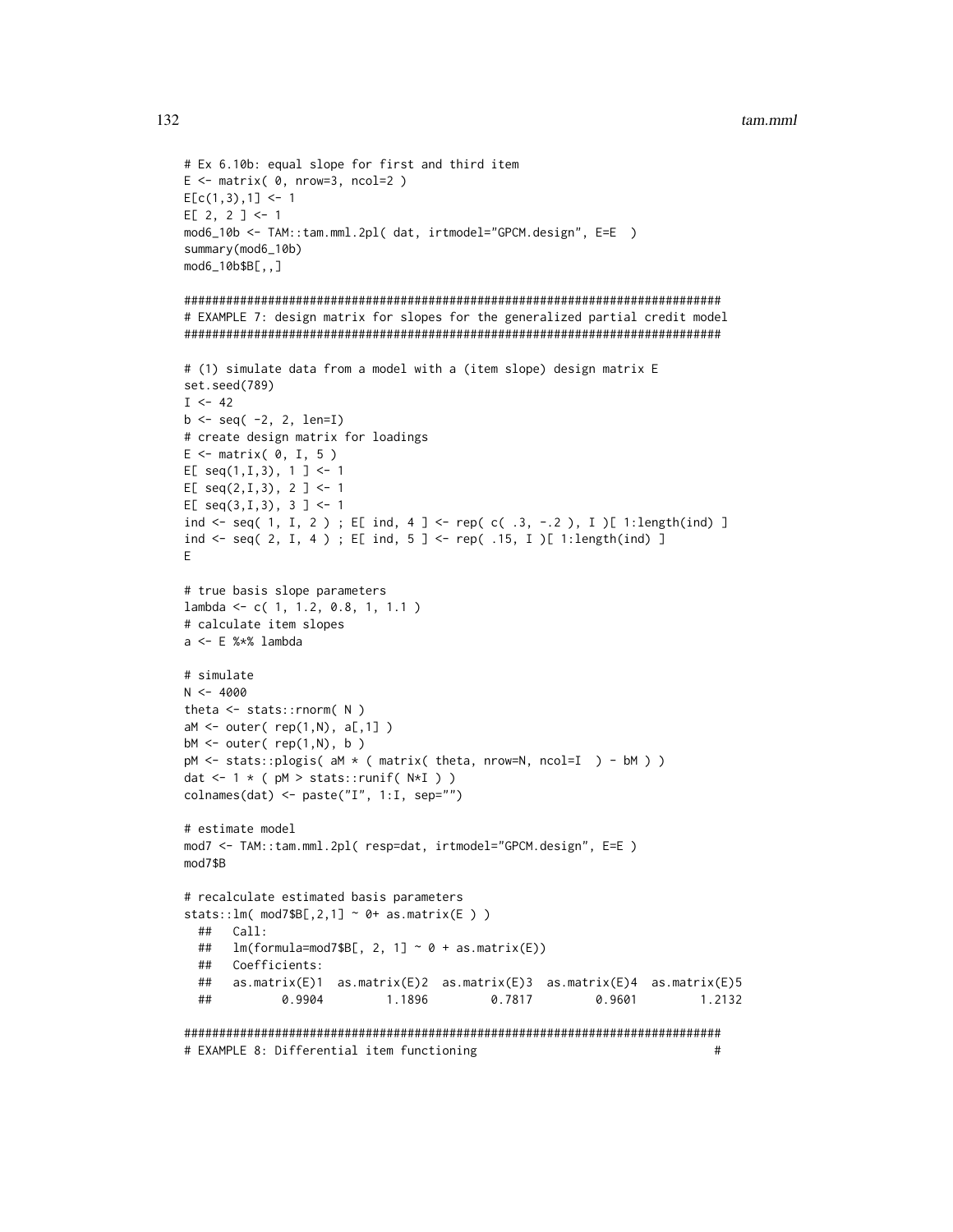```
# A first example of a Multifaceted Rasch Model #
# Facet is only female; 10 items are studied #
#############################################################################
data(data.ex08)
formulaA <- ~ item+female+item*female
# this formula is in R equivalent to 'item*female'
resp <- data.ex08[["resp"]]
facets <- as.data.frame( data.ex08[["facets"]] )
#***
# Model 8a: investigate gender DIF on all items
mod8a <- TAM::tam.mml.mfr( resp=resp, facets=facets, formulaA=formulaA )
summary(mod8a)
#***
# Model 8a 2: specification with long format response data
resp.long <- c( data.ex08[["resp"]] )
pid <- rep( 1:nrow(data.ex08[["resp"]]), ncol(data.ex08[["resp"]]) )
itemnames <- rep(colnames(data.ex08[["resp"]]), each=nrow(data.ex08[["resp"]]))
facets.long <- cbind( data.frame( "item"=itemnames ),
                data.ex08[["facets"]][pid,,drop=F] )
mod8a_2 <- TAM::tam.mml.mfr( resp=resp.long, facets=facets.long,
                     formulaA=formulaA, pid=pid)
stopifnot( all(mod8a$xsi.facets$xsi==mod8a_2$xsi.facets$xsi) )
#***
# Model 8b: Differential bundle functioning (DBF)
# - investigate differential item functioning in item groups
# modify pre-specified design matrix to define 'appropriate' DBF effects
formulaA <- ~ item*female
des <- TAM::designMatrices.mfr( resp=resp, facets=facets, formulaA=formulaA)
A1 <- des$A$A.3d
# item group A: items 1-5
# item group B: items 6-8
# item group C: items 9-10
A1 <- A1[,,1:13]
dimnames(A1)[[3]][ c(12,13) ] <- c("A:female1", "B:female1")
# item group A
A1[, 2, 12] <- 0
A1[C(1,5,7,9,11),2,12] <- -1
A1[c(1,5,7,9,11)+1,2,12] <- 1
# item group B
A1[, 2, 13] <- 0
A1[C(13, 15, 17), 2, 13] <- -1
A1[c(13,15,17)+1,2,13] <- 1
# item group C (define effect(A)+effect(B)+effect(C)=0)
A1[c(19,3),2,c(12,13)] <- 1
A1[C(19,3)+1,2,c(12,13)] <- -1
# A1[,2,] # look at modified design matrix
```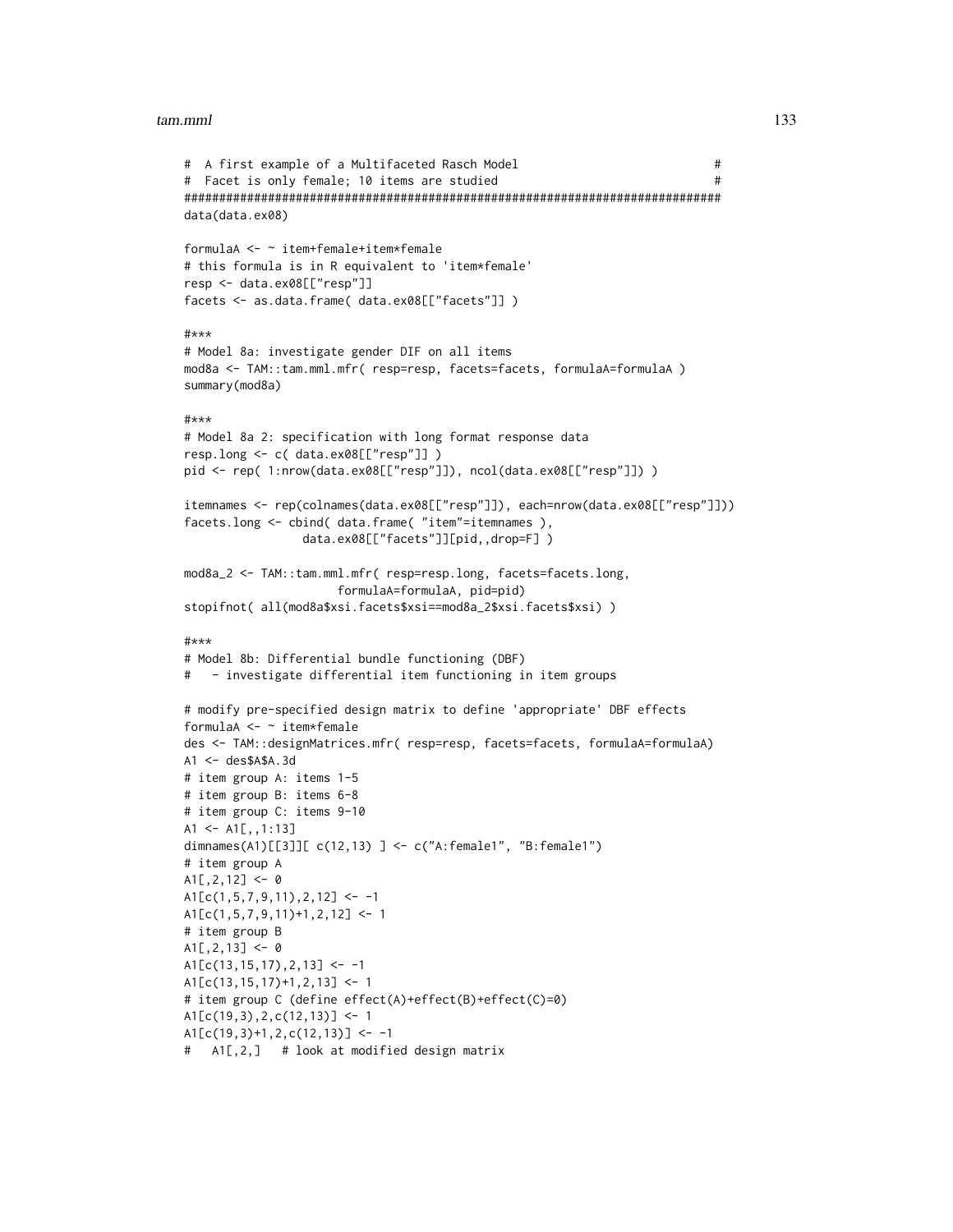```
# estimate model
mod8b <- TAM::tam.mml( resp=des$gresp$gresp.noStep, A=A1 )
summary(mod8b)
# EXAMPLE 9: Multifaceted Rasch Model
data(data.sim.mfr)
data(data.sim.facets)
# two way interaction item and rater
formulaA <- ~item+item:step + item*rater
mod9a <- TAM::tam.mml.mfr( resp=data.sim.mfr, facets=data.sim.facets, formulaA=formulaA)
mod9a$xsi.facets
summary(mod9a)
# three way interaction item, female and rater
formulaA <- ~item+item:step + female*rater + female*item*step
mod9b <- TAM::tam.mml.mfr( resp=data.sim.mfr, facets=data.sim.facets, formulaA=formulaA)
summary(mod9b)
# EXAMPLE 10: Model with raters.
# Persons are arranged in multiple rows which is indicated
  by multiple person identifiers.
#data(data.ex10)
dat <- data.ex10
head(data)## pid rater 10001 10002 10003 10004 10005
 ## 11 \qquad 1 \qquad 0 \qquad 1 \qquad 1 \qquad 0\Omega## 451 1 2 1
                       1 \quad 1\overline{1}\boldsymbol{\mathsf{\Omega}}## 901 1 3 1
                       1 \quad 10
                                       \overline{1}## 452  2  2  1
                       1 \quad 1\Omega\overline{1}## 902 2
             3 \quad 1\sim 1
                             0
                                   \mathbf{1}\overline{1}facets <- dat[, "rater", drop=FALSE ] # define facet (rater)
pid <- dat$pid
             # define person identifier (a person occurs multiple times)
resp < - dat[, -c(1:2)] # item response data
formulaA \leq - item * rater
                          # formula
mod10 <- TAM::tam.mml.mfr( resp=resp, facets=facets, formulaA=formulaA, pid=dat$pid )
summary(mod10)
# estimate person parameter with WLE
wmod10 \leq TAM::tam.wle('mod10')#--- Example 10a
# compare model containing only item
formulaA \leq - item + rater # pseudo formula for item
xsi.setnull <- "rater"
                          # set all rater effects to zero
mod10a <- TAM::tam.mml.mfr( resp=resp, facets=facets, formulaA=formulaA,
```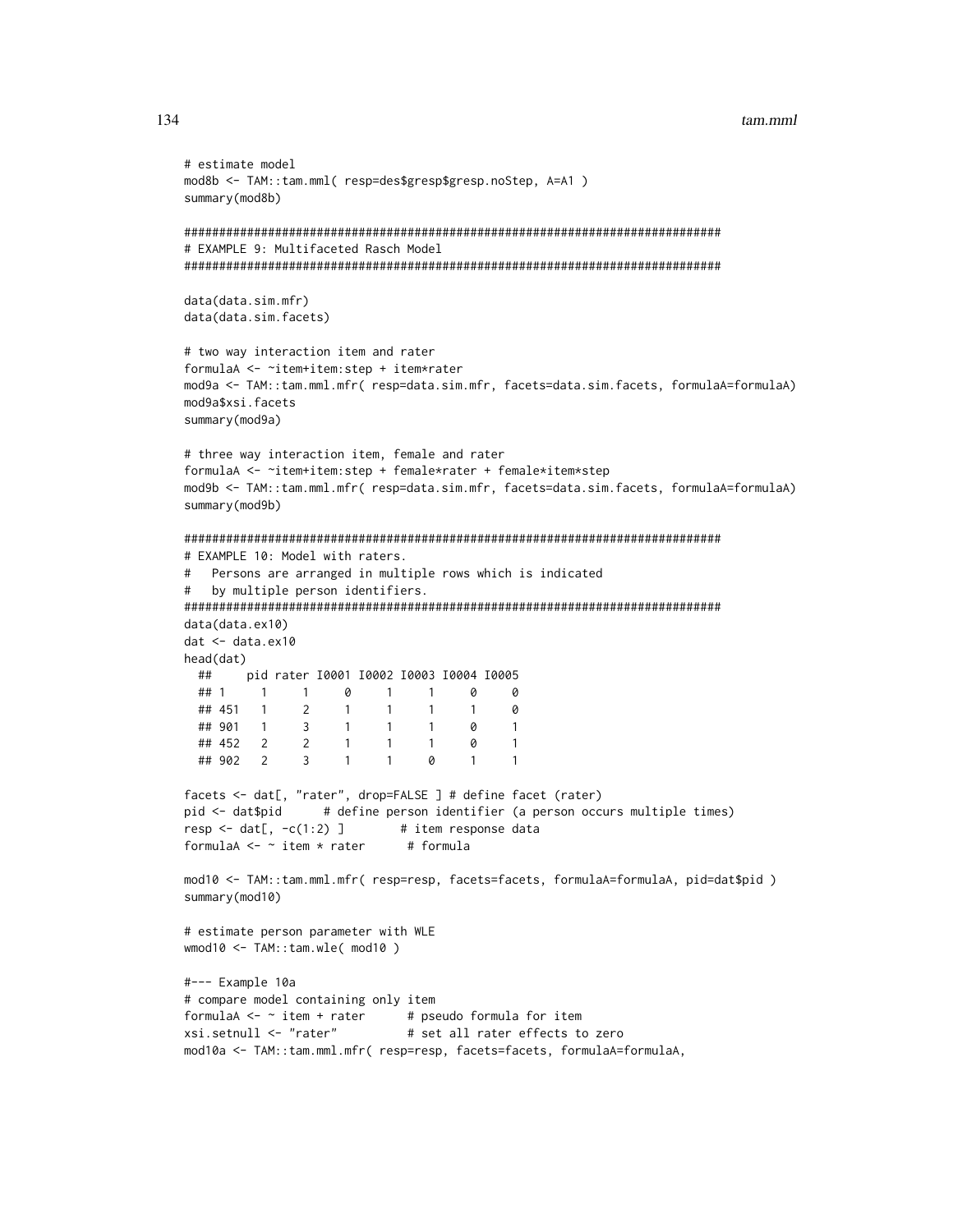```
xsi.setnull=xsi.setnull, pid=dat$pid, beta.fixed=cbind(1,1,0))
summary(mod10a)
# A shorter way for specifying this example is
formulaA \leq \sim item + 0*rater \qquad # set all rater effects to zero
mod10a1 <- TAM::tam.mml.mfr( resp=resp, facets=facets, formulaA=formulaA, pid=dat$pid )
summary(mod10a1)
# tam.mml.mfr also appropriately extends the facets data frame with pseudo facets
# if necessary
formulaA \leq \sim item \qquad # omitting the rater term
mod10a2 <- TAM::tam.mml.mfr( resp=resp, facets=facets, formulaA=formulaA, pid=dat$pid )
  ## Item Parameters Xsi
  ## xsi se.xsi
  ## I0001 -1.931 0.111
  ## I0002 -1.023 0.095
  ## I0003 -0.089 0.089
  ## I0004 1.015 0.094
  ## I0005 1.918 0.110
  ## psfPF11 0.000 0.000
  ## psfPF12 0.000 0.000
#***
# Model 10_2: specification with long format response data
resp.long \leq c(unlist( dat[, -c(1:2) ]))
pid \leftarrow rep(dat$pid, ncol(data[, -c(1:2) ]) )itemnames <- rep(colnames(dat[, -c(1:2) ]), each=nrow(dat[, -c(1:2) ]))
# quick note: the 'trick' to use pid as the row index of the facet (cf., used in Ex 8a_2)
# is not working here, since pid already occures multiple times in the original response data
facets <- cbind( data.frame("item"=itemnames),
                 dat[ rep(1:nrow(dat), ncol(dat[,-c(1:2)])), "rater",drop=F]
\mathcal{L}mod10_2 <- TAM::tam.mml.mfr( resp=resp.long, facets=facets, formulaA=formulaA, pid=pid)
stopifnot( all(mod10$xsi.facets$xsi==mod10_2$xsi.facets$xsi) )
#############################################################################
# EXAMPLE 11: Dichotomous data with missing and omitted responses
#############################################################################
data(data.ex11) ; dat <- data.ex11
#***
# Model 11a: Calibration (item parameter estimating) in which omitted
# responses (code 9) are set to missing
dat1 \leftarrow \text{dat}[\cdot, -1]dat1\lceil dat1==9 \lceil <- NA
# estimate Rasch model
mod11a <- TAM::tam.mml( resp=dat1 )
summary(mod11a)
# compute person parameters
```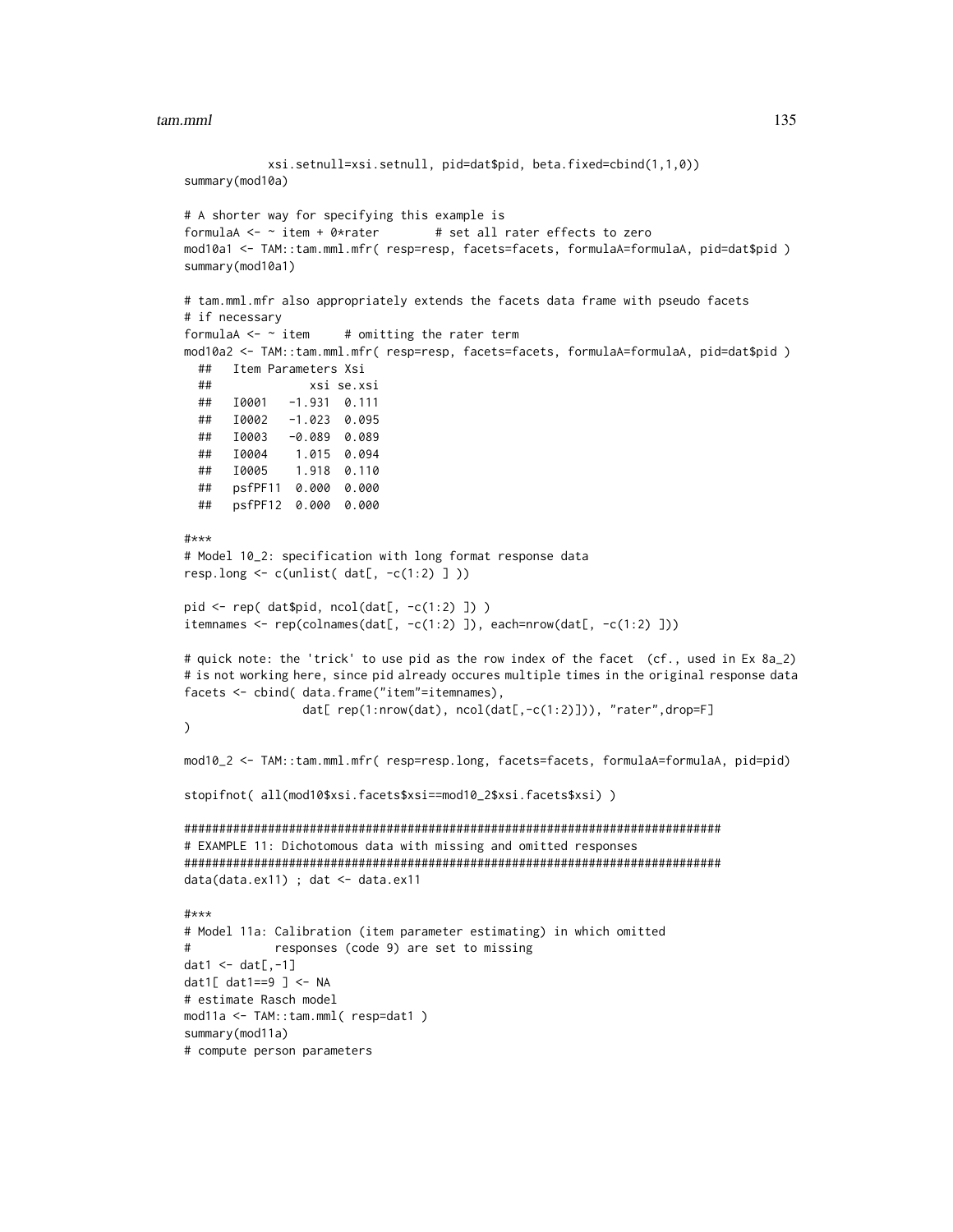```
tam.mml
```

```
wmod11a <- TAM::tam.wle( mod11a )
#***
# Model 11b: Scaling persons (WLE estimation) setting omitted
          responses as incorrect and using fixed
##item parameters form Model 11a
# set matrix with fixed item difficulties as the input
xsi1 <- mod11a$xsi
                # xsi output from Model 11a
xsi.fixed <- cbind( seq(1,nrow(xsi1) ), xsi1$xsi )
# recode 9 to 0
dat2 < - dat[, -1]dat2[ dat2==9 ] <- 0
# run Rasch model with fixed item difficulties
mod11b <- TAM::tam.mml( resp=dat2, xsi.fixed=xsi.fixed)
summary(mod11b)
# WLE estimation
wmod11b \leq TAM::tam.wle('mod11b')# EXAMPLE 12: Avoiding nonconvergence using the argument increment.factor
data(data.ex12)
dat < - data.ex12# non-convergence without increment.factor
mod1 <- TAM::tam.mml.2pl( resp=data.ex12, control=list( maxiter=1000) )
# avoiding non-convergence with increment.factor=1.02
mod2 <- TAM::tam.mml.2pl( resp=data.ex12,
         control=list( maxiter=1000, increment.factor=1.02) )
summary(mod1)
summary(mod2)
# EXAMPLE 13: Longitudinal data 'data.long' from sirt package
library(sirt)
data(data.long, package="sirt")
dat <- data.long
 ##> colnames(dat)
 ##
      [1] "idstud" "I1T1"
                       "I2T1"
                                "I3T1""I4T1""I5T1""I6T1"
 ##[8] "I3T2" "I4T2" "I5T2"
                                "I6T2""I7T2""I8T2"
## item 1 to 6 administered at T1 and items 3 to 8 at T2
## items 3 to 6 are anchor items
#***
# Model 13a: 2-dimensional Rasch model assuming invariant item difficulties
# define matrix loadings
Q \leq - matrix(0, 12, 2)colnames(Q) <- c("T1","T2")
```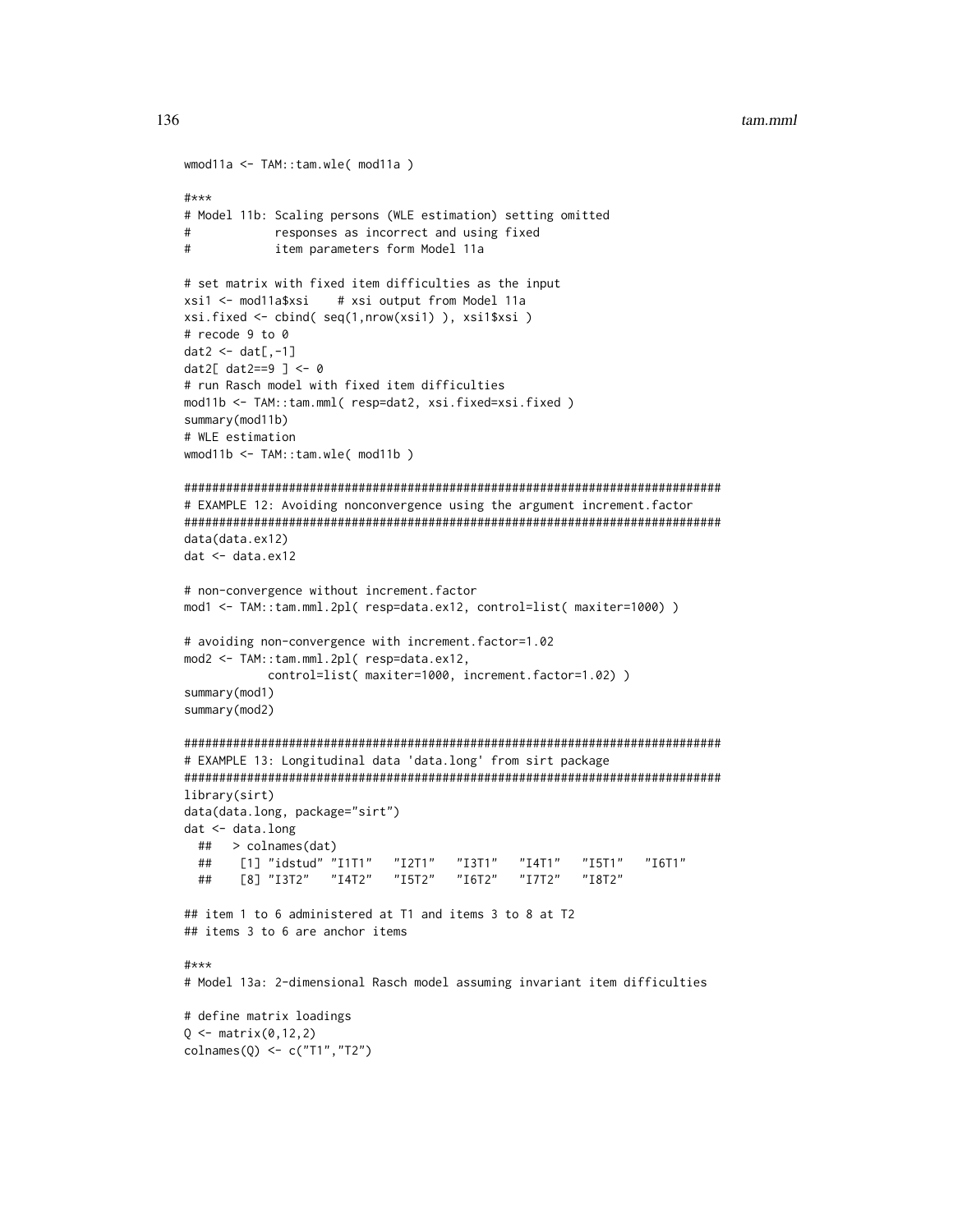```
Q[1:6,1] <- 1 # items at T1
Q[7:12,2] <- 1 # items at T2
# assume equal item difficulty of I3T1 and I3T2, I4T1 and I4T2, ...
# create draft design matrix and modify it
A <- TAM::designMatrices(resp=data.long[,-1])$A
dimnames(A)[[1]] <- colnames(data.long)[-1]
 \# > str(A)
 ## num [1:12, 1:2, 1:12] 0 0 0 0 0 0 0 0 0 0 ...
 ## - attr(*, "dimnames")=List of 3
 ## ..$ : chr [1:12] "Item01" "Item02" "Item03" "Item04" ...
 ## ..$ : chr [1:2] "Category0" "Category1"
 ## ..$ : chr [1:12] "I1T1" "I2T1" "I3T1" "I4T1" ...
A1 <- A[,, c(1:6, 11:12 ) ]
dimnames(A1)[[3]] <- substring( dimnames(A1)[[3]],1,2)
A1[7,2,3] <- -1 # difficulty(I3T1)=difficulty(I3T2)
A1[8,2,4] <- -1 # I4T1=I4T2
A1[9,2,5] <- A1[10,2,6] <- -1
 \# > A1[, 2,]
 ## I1 I2 I3 I4 I5 I6 I7 I8
 ## I1T1 -1 0 0 0 0 0 0 0
 ## I2T1 0 -1 0 0 0 0 0 0
 ## I3T1 0 0 -1 0 0 0 0 0
 ## I4T1 0 0 0 -1 0 0 0 0
 ## I5T1 0 0 0 0 -1 0 0 0
 ## I6T1 0 0 0 0 0 -1 0 0
 ## I3T2 0 0 -1 0 0 0 0 0
 ## I4T2 0 0 0 -1 0 0 0 0
 ## I5T2 0 0 0 0 -1 0 0 0
 ## I6T2 0 0 0 0 0 -1 0 0
 ## I7T2 0 0 0 0 0 0 -1 0
 ## I8T2 0 0 0 0 0 0 0 -1
# estimate model
# set intercept of second dimension (T2) to zero
beta.fixed \le cbind( 1, 2, 0)
mod13a <- TAM::tam.mml( resp=data.long[,-1], Q=Q, A=A1, beta.fixed=beta.fixed)
summary(mod13a)
#--- tamaan specification
tammodel <- "
 LAVAAN MODEL:
   T1=~ 1*I1T1__I6T1
   T2=~ 1*I3T2__I8T2
   T1 ~~ T1
   T2 \sim T2T1 \sim T2# constraint on item difficulties
   I3T1 + I3T2 | b3*t1
   I4T1 + I4T2 | b4*t1
   I5T1 + I5T2 | b5*t1
   I6T1 + I6T2 | b6*t1
    "
```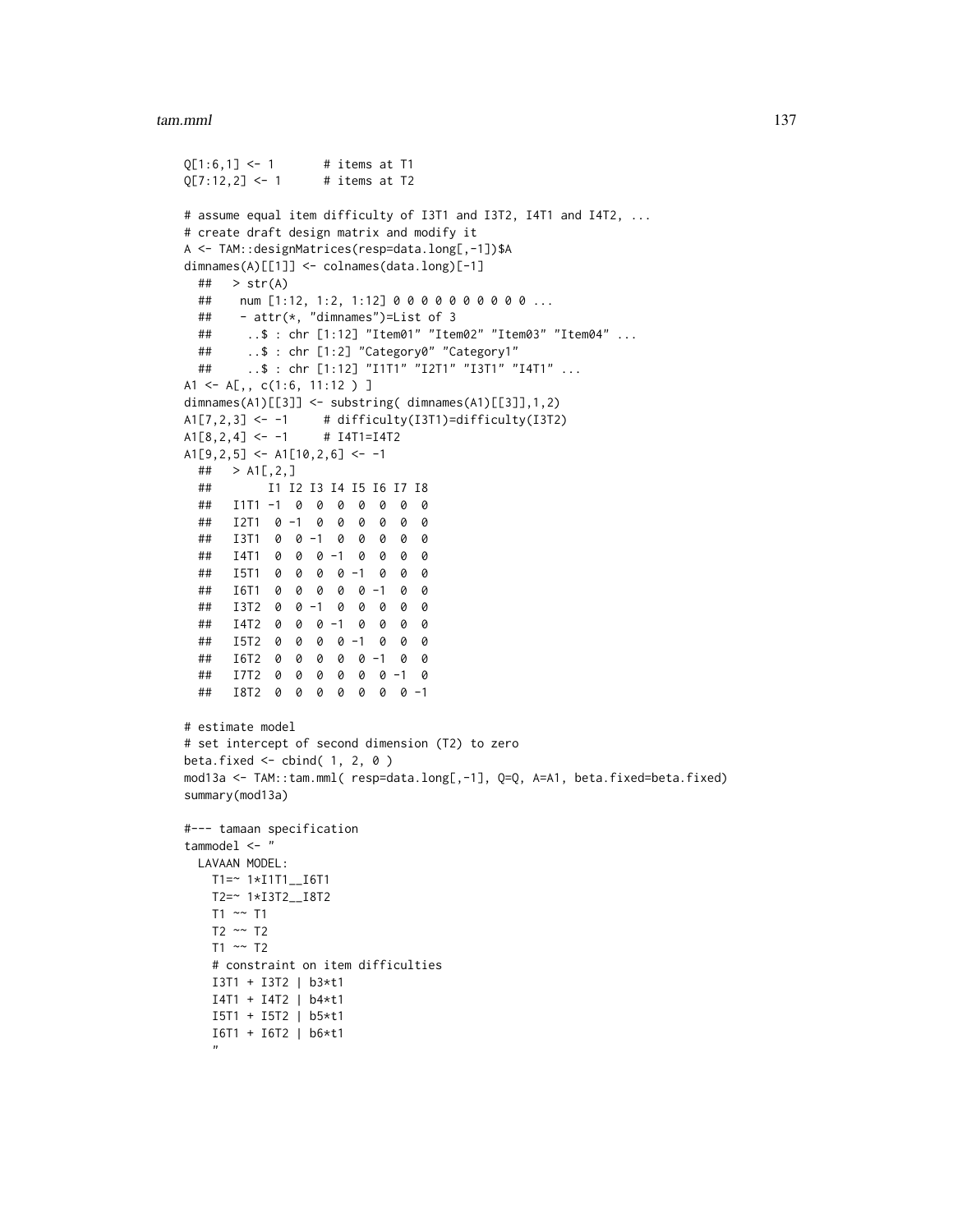```
# The constraint on item difficulties can be more efficiently written as
 ## DO(3,6,1)
 ## I%T1 + I%T2 | b%*t1
 ## DOEND
# estimate model
mod13at <- TAM::tamaan( tammodel, resp=data.long, beta.fixed=beta.fixed)
summary(mod13at)
#***
# Model 13b: invariant item difficulties with zero mean item difficulty
# of anchor items
A <- TAM::designMatrices(resp=data.long[,-1])$A
dimnames(A)[[1]] <- colnames(data.long)[-1]
A1 <- A[,, c(1:5, 11:12 ) ]
dimnames(A1)[[3]] <- substring( dimnames(A1)[[3]],1,2)
A1[7,2,3] <- -1 # difficulty(I3T1)=difficulty(I3T2)
A1[8,2,4] <- -1 # I4T1=I4T2
A1[9,2,5] <- -1
A1[6,2,3] <- A1[6,2,4] <- A1[6,2,5] <- 1 # I6T1=-(I3T1+I4T1+I5T1)
A1[10,2,3] <- A1[10,2,4] <- A1[10,2,5] <- 1 # I6T2=-(I3T2+I4T2+I5T2)
A1[,2,]
 ## I1 I2 I3 I4 I5 I7 I8
 ## I1T1 -1 0 0 0 0 0 0
 ## I2T1 0 -1 0 0 0 0 0
 ## I3T1 0 0 -1 0 0 0 0
 ## I4T1 0 0 0 -1 0 0 0
 ## I5T1 0 0 0 0 -1 0 0
 ## I6T1 0 0 1 1 1 0 0
 ## I3T2 0 0 -1 0 0 0 0
 ## I4T2 0 0 0 -1 0 0 0
 ## I5T2 0 0 0 0 -1 0 0
 ## I6T2 0 0 1 1 1 0 0
 ## I7T2 0 0 0 0 0 -1 0
 ## I8T2 0 0 0 0 0 0 -1
mod13b <- TAM::tam.mml( resp=data.long[,-1], Q=Q, A=A1, beta.fixed=FALSE)
summary(mod13b)
#***
# Model 13c: longitudinal polytomous data
#
# modifiy Items I1T1, I4T1, I4T2 in order to be trichotomous (codes: 0,1,2)
set.seed(42)
dat <- data.long
dat[(1:50),2] <- sample(c(0,1,2), 50, replace=TRUE)
dat[(1:50),5] < - sample(c(0,1,2), 50, replace=TRUE)dat[(1:50),9] < - sample(c(0,1,2), 50, replace=TRUE)## > colnames(dat)
 ## [1] "idstud" "I1T1" "I2T1" "I3T1" "I4T1" "I5T1" "I6T1"
 ## [8] "I3T2" "I4T2" "I5T2" "I6T2" "I7T2" "I8T2"
```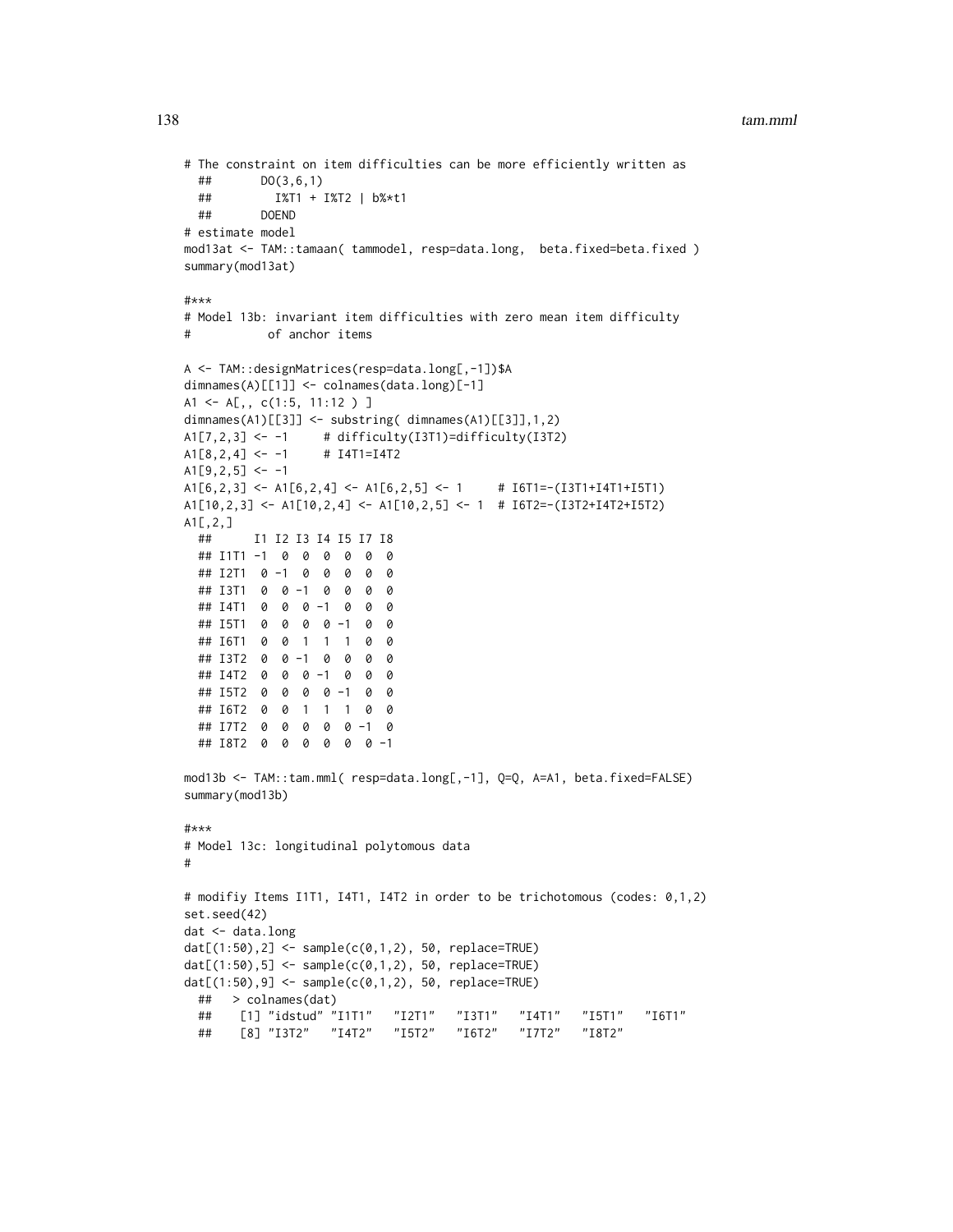```
## item 1 to 6 administered at T1, items 3 to 8 at T2
## items 3 to 6 are anchor items
# (1) define matrix loadings
Q \leq - matrix(0, 12, 2)colnames(Q) <- c("T1","T2")
Q[1:6,1] <- 1 # items at T1
Q[7:12,2] <- 1 # items at T2
# (2) assume equal item difficulty of anchor items
# create draft design matrix and modify it
A <- TAM::designMatrices(resp=dat[,-1])$A
dimnames(A)[[1]] <- colnames(dat)[-1]
 \## > str(A)
 ## num [1:12, 1:3, 1:15] 0 0 0 0 0 0 0 0 0 0 ...
 ## - attr(*, "dimnames")=List of 3
 ## ..$ : chr [1:12] "I1T1" "I2T1" "I3T1" "I4T1" ...
 ## ..$ : chr [1:3] "Category0" "Category1" "Category2"
 ## ..$ : chr [1:15] "I1T1_Cat1" "I1T1_Cat2" "I2T1_Cat1" "I3T1_Cat1" ...
# define matrix A
# Items 1 to 3 administered at T1, Items 3 to 6 are anchor items
# Item 7 to 8 administered at T2
# Item I1T1, I4T1, I4T2 are trichotomous (codes: 0,1,2)
A1 <- A[,, c(1:8, 14:15) ]
dimnames(A1)[[3]] <- gsub("T1|T2", "", dimnames(A1)[[3]])
# Modifications are shortened compared to Model 13 a, but are still valid
A1[7,,] <- A1[3,,] # item 7, i.e. I3T2, loads on same parameters as
                  # item 3, I3T1
A1[8,,] <- A1[4,,] # same for item 8 and item 4
A1[9, 1] <- A1[5, 1] # same for item 9 and item 5
A1[10, 1] <- A1[6, 1] # same for item 10 and item 6
 ## > A1[8,,]
 ## I1_Cat1 I1_Cat2 I2_Cat1 I3_Cat1 I4_Cat1 I4_Cat2 I5_Cat1 ...
 ## Category0 0 0 0 0 0 0 0
 ## Category1 0 0 0 0 -1 0 0
 ## Category2 0 0 0 0 -1 -1 0
# (3) estimate model
# set intercept of second dimension (T2) to zero
beta.fixed \leq cbind(1, 2, 0)
mod13c <- TAM::tam.mml( resp=dat[,-1], Q=Q, A=A1, beta.fixed=beta.fixed,
                 irtmodel="PCM")
summary(mod13c)
wle.mod13c <- TAM::tam.wle(mod13c) # WLEs of dimension T1 and T2
#############################################################################
# EXAMPLE 14: Facet model with latent regression
#############################################################################
data( data.ex14 )
dat <- data.ex14
```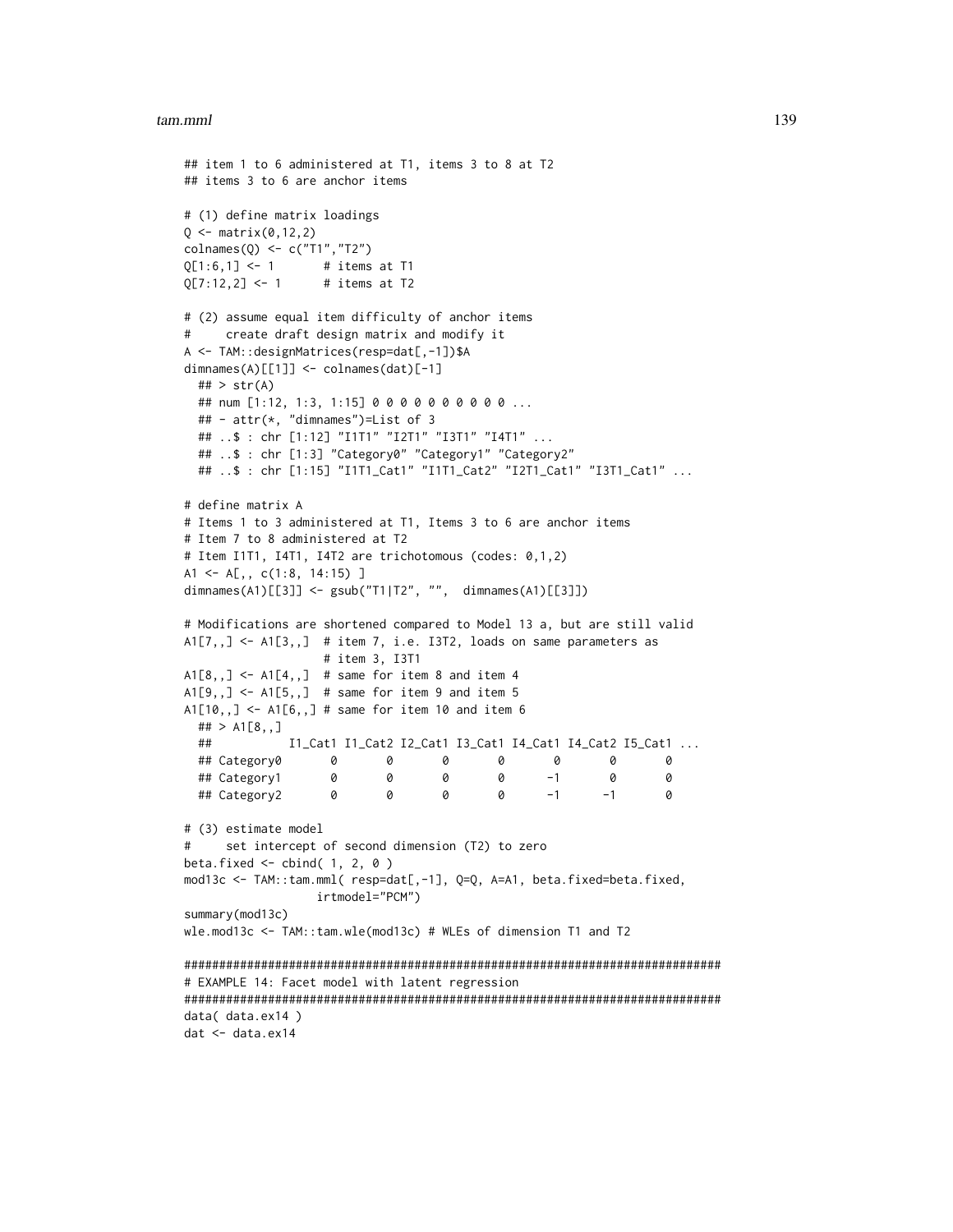```
#***
# Model 14a: facet model
resp <- dat[, paste0("crit",1:7,sep="") ] # item data
facets <- data.frame( "rater"=dat$rater ) # define facets
formulaA <- ~item+item*step + rater
mod14a <- TAM::tam.mml.mfr( resp, facets=facets, formulaA=formulaA, pid=dat$pid )
summary(mod14a)
#***
# Model 14b: facet model with latent regression
# Note that dataY must correspond to rows in resp and facets which means
# that there must be the same rows in Y for a person with multiple rows
# in resp
dataY <- dat[, c("X1","X2") ] # latent regressors
formulaY < - \sim X1+X2 # latent regression formula
mod14b <- TAM::tam.mml.mfr( resp, facets=facets, formulaA=formulaA,
           dataY=dataY, formulaY=formulaY, pid=dat$pid)
summary(mod14b)
#***
# Model 14c: Multi-facet model with item slope estimation
# use design matrix and modified response data from Model 1
# item-specific slopes
resp1 <- mod14a$resp # extract response data with generalized items
A <- mod14a$A # extract design matrix for item intercepts
colnames(resp1)
# define design matrix for slopes
E <- matrix( 0, nrow=ncol(resp1), ncol=7 )
colnames(E) <- paste0("crit",1:7)
rownames(E) <- colnames(resp1)
E[ cbind( 1:(7*7), rep(1:7,each=7) ) ] <- 1
mod14c <- TAM::tam.mml.2pl( resp=resp1, A=A, irtmodel="GPCM.design", E=E,
       control=list(maxiter=100) )
summary(mod14c)
#############################################################################
# EXAMPLE 15: Coping with nonconvergent models
#############################################################################
data(data.ex15)
data <- data.ex15
# facet model 'group*item' is of interest
#***
# Model 15a:
mod15a <- TAM::tam.mml.mfr(resp=data[,-c(1:2)],facets=data[,"group",drop=FALSE],
    formulaA=~ item + group*item, pid=data$pid )
# See output:
 ##
 ## Iteration 47 2013-09-10 16:51:39
```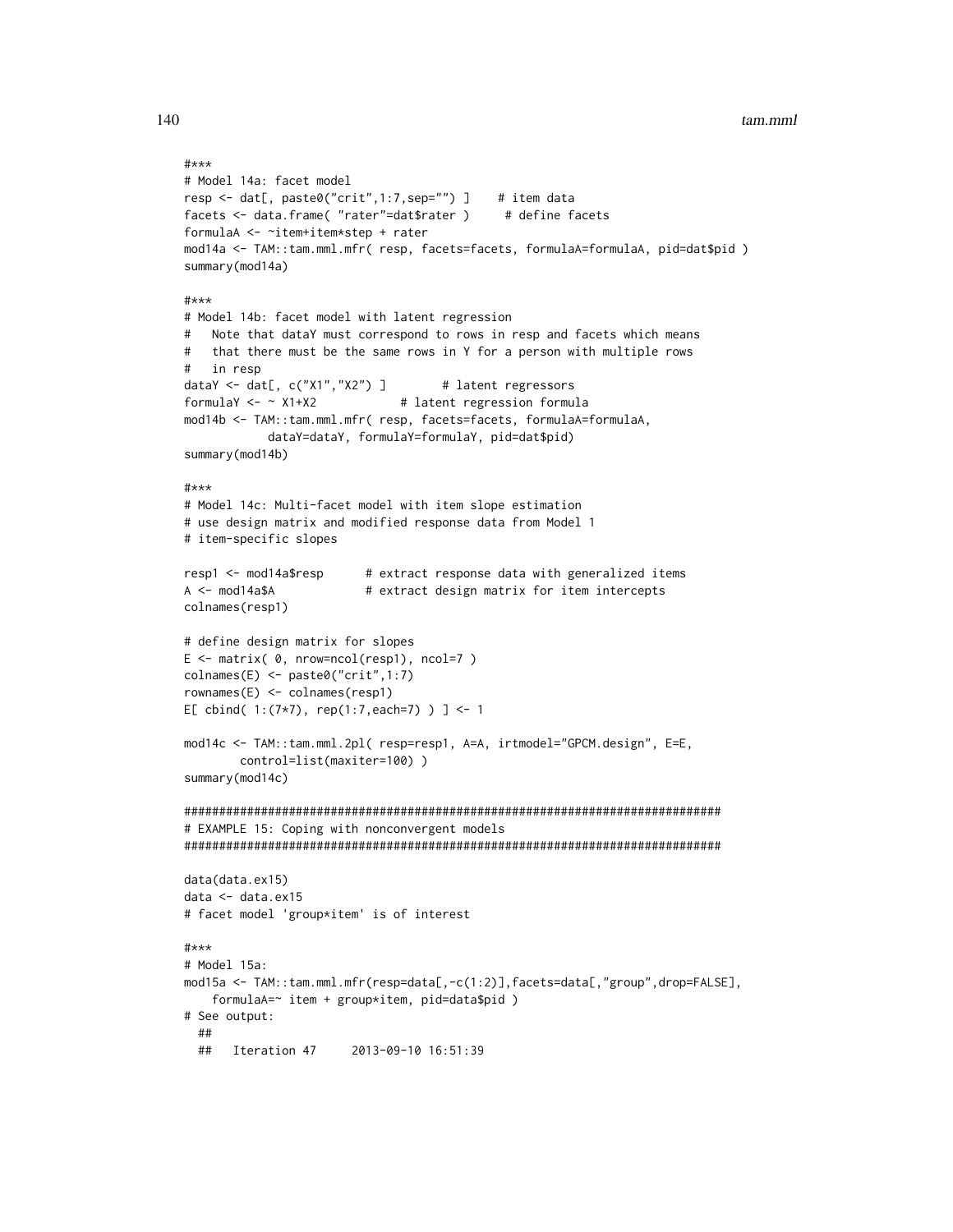```
## E Step
 ## M Step Intercepts |----
 ## Deviance=75510.2868 | Deviance change: -595.0609
 ## !!! Deviance increases! !!!!
 ## !!! Choose maybe fac.oldxsi > 0 and/or increment.factor > 1 !!!!
 ## Maximum intercept parameter change: 0.925045
 ## Maximum regression parameter change: 0
 ## Variance: 0.9796 | Maximum change: 0.009226
#***
# Model 15b: Follow the suggestions of changing the default of fac.oldxsi and
# increment.factor
mod15b <- TAM::tam.mml.mfr(resp=data[,-c(1:2)],facets=data[,"group",drop=FALSE],
           formulaA=~ group*item, pid=data$pid,
           control=list( increment.factor=1.03, fac.oldxsi=.4 ) )
#***
# Model 15c: Alternatively, just choose more iterations in M-step by "Msteps=10"
mod15c <- TAM::tam.mml.mfr(resp=data[,-c(1:2)],facets=data[,"group",drop=FALSE],
    formulaA=~ item + group*item, pid=data$pid,
    control=list(maxiter=250, Msteps=10))
#############################################################################
# EXAMPLE 16: Differential item function for polytomous items and
# differing number of response options per item
#############################################################################
data(data.timssAusTwn.scored)
dat <- data.timssAusTwn.scored
# extract item response data
resp <- dat[, sort(grep("M", colnames(data.timssAusTwn.scored), value=TRUE)) ]
# some descriptives
psych::describe(resp)
# define facets: 'cnt' is group identifier
facets <- data.frame( "cnt"=dat$IDCNTRY)
# create design matrices
des2 <- TAM::designMatrices.mfr2( resp=resp, facets=facets,
                  formulaA=~item*step + item*cnt)
# restructured data set: pseudoitem=item x country
resp2 <- des2$gresp$gresp.noStep
# A design matrix
A <- des2$A$A.3d
    # redundant xsi parameters must be eliminated from design matrix
xsi.elim <- des2$xsi.elim
A \leftarrow A[,, - xsi.elim[, 2]]
# extract loading matrix B
B <- des2$B$B.3d
# estimate model
mod1 <- TAM::tam.mml( resp=resp2, A=A, B=B, control=list(maxiter=100) )
summary(mod1)
# The sum of all DIF parameters is set to zero. The DIF parameter for the last
# item is therefore obtained
xsi1 <- mod1$xsi
```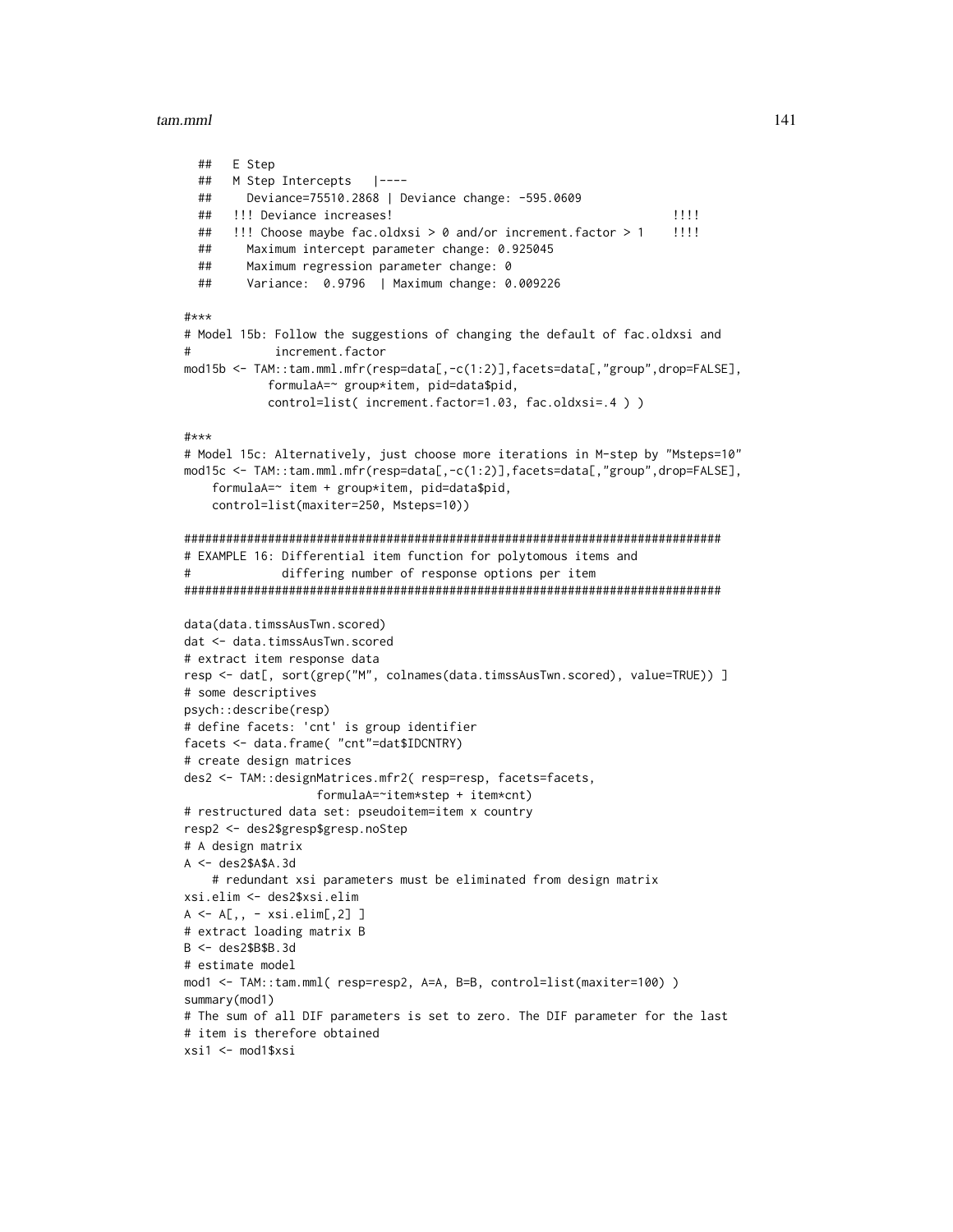```
tam.mml
```

```
difxsi <- xsi1[ intersect( grep("cnt", rownames(xsi1)),
             grep("M03", rownames(xsi1))), ] - colSums(difxsi)
    # this is the DIF effect of the remaining item
# EXAMPLE 17: Several multidimensional and subdimension models
library(mirt)
#*** (1) simulate data in mirt package
set.seed(9897)
# simulate data according to the four-dimensional Rasch model
# variances
variances <- c( 1.45, 1.74, .86, 1.48 )
# correlations
corrs \leq matrix( 1, 4, 4 )
dd1 <- 1 ; dd2 <- 2 ; corrs[dd1,dd2] <- corrs[dd2,dd1] <- .88
dd1 <- 1 ; dd2 <- 3 ; corrs[dd1,dd2] <- corrs[dd2,dd1] <- .85
dd1 <- 1 ; dd2 <- 4 ; corrs[dd1,dd2] <- corrs[dd2,dd1] <- .87
dd1 <- 2 ; dd2 <- 3 ; corrs[dd1,dd2] <- corrs[dd2,dd1] <- .84
dd1 <- 2 ; dd2 <- 4 ; corrs[dd1,dd2] <- corrs[dd2,dd1] <- .90
dd1 <- 3 ; dd2 <- 4 ; corrs[dd1,dd2] <- corrs[dd2,dd1] <- .90
# covariance matrix
covar <- outer( sqrt( variances), sqrt(variances) )*corrs
# item thresholds and item discriminations
d \le matrix( stats::runif(40, -2, 2), ncol=1)
a \leftarrow \text{matrix}(\text{NA}, \text{nrow=40}, \text{ncol=4})a[1:10,1] <- a[11:20,2] <- a[21:30,3] <- a[31:40,4] <- 1
# simulate data
dat <- mirt::simdata(a=a, d=d, N=1000, itemtype="dich", sigma=covar )
# define Q-matrix for testlet and subdimension models estimated below
Q \leq - matrix(\theta, nrow=40, ncol=5)
colnames(Q) <- c("g", paste0( "subd", 1:4) )
Q[, 1] <- 1
Q[1:10,2] <- Q[11:20,3] <- Q[21:30,4] <- Q[31:40,5] <- 1
# define maximum number of iterations and number of quasi monte carlo nodes
# maxit <- 5 ; snodes <- 300
                              # this specification is only for speed reasons
maxit <- 200 ; snodes <- 1500
#*****************
# Model 1: Rasch testlet model
#****************
# define a user function for restricting the variance according to the
# Rasch testlet model
variance.fct1 <- function( variance ){
           ndim <- ncol(variance)
           variance.new <- matrix( 0, ndim, ndim )
           diag(variance.new) \leq diag(variance)variance <- variance.new
           return(variance)
                   }
```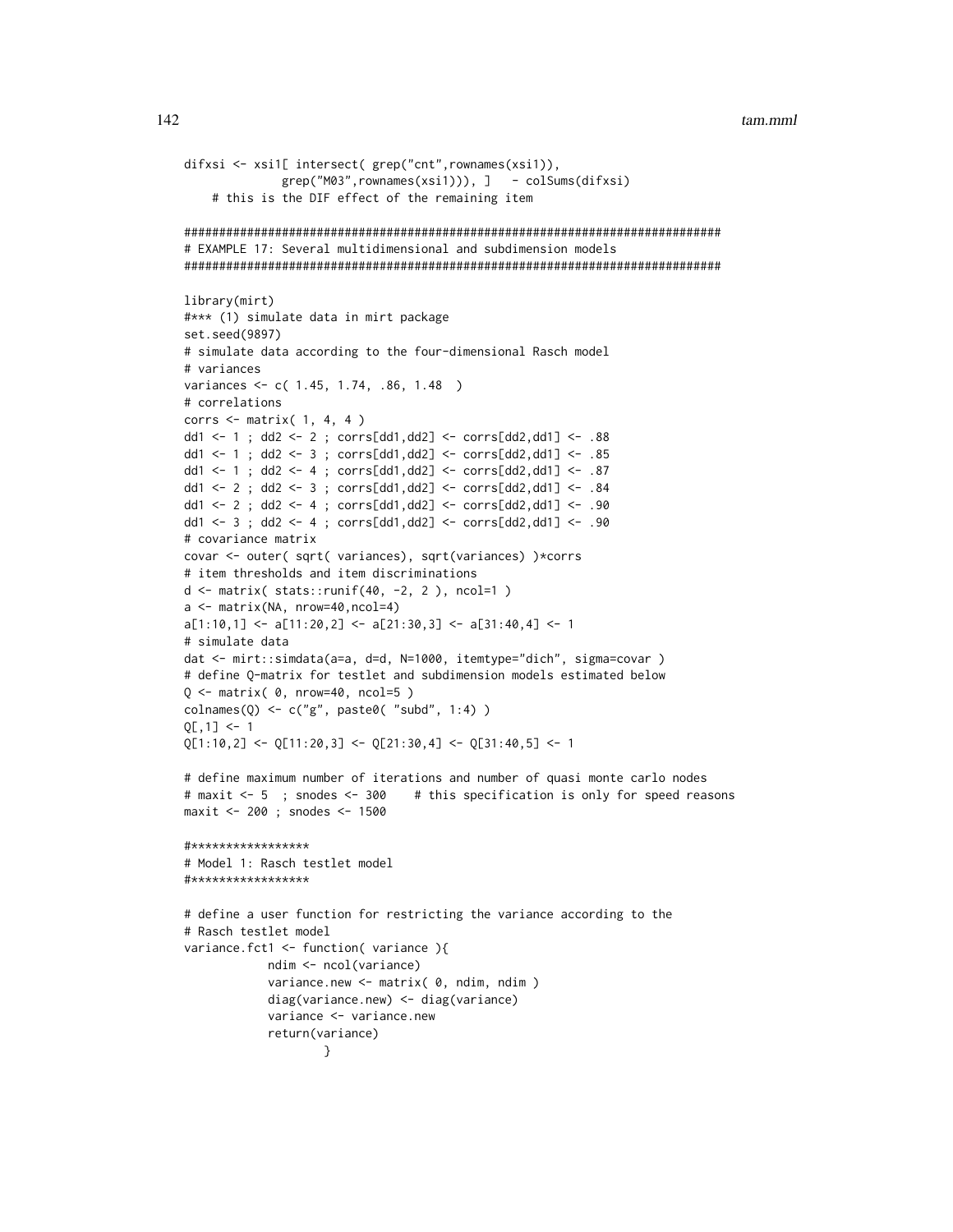```
variance. Npars <- 5 # number of estimated parameters in variance matrix
# estimation using tam.mml
mod1 <- TAM::tam.mml( dat, Q=Q, userfct.variance=variance.fct1,
             variance.Npars=variance.Npars, control=list(maxiter=maxit, QMC=TRUE,
                          snodes=snodes))
summary(mod1)
#*****************
# Model 2: Testlet model with correlated testlet effects
#*****************
# specify a testlet model with general factor g and testlet effects
# u_1, u_2, u_3 and u_4. Assume that Cov(g, u_t) = 0 for all t=1, 2, 3, 4.
# Additionally, assume that \sum_t,t' Cov( u_t, u_t')=0, i.e.
# the sum of all testlet covariances is equal to zero
#=> testlet effects are uncorrelated on average.
# set Cov(g,u_t)=0 and sum of all testlet covariances equals to zero
variance.fct2 <- function( variance ){
            ndim <- ncol(variance)
            variance.new <- matrix( 0, ndim, ndim )
            diag(variance.new) <- diag(variance)
            variance.new[1,2:ndim] <- variance.new[2:ndim,1] <- 0
            # calculate average covariance between testlets
            v1 <- variance[ -1, -1] - variance.new[-1,-1]
            M1 \le - \text{sum}(v1) / ( (\text{ndim-1})^2 - (\text{ndim - 1}))v1 <- v1 - M1
            variance.new[-1, -1] <- v1
            diag(variance.new) <- diag(variance)
            variance <- variance.new
            return(variance)
                    }
variance. Npars <- 1 + 4 + (4 \times 3)/2 - 1# estimate model in TAM
mod2 <- TAM::tam.mml( dat, Q=Q, userfct.variance=variance.fct2,
                variance.Npars=variance.Npars,
                control=list(maxiter=maxit, QMC=TRUE, snodes=snodes) )
summary(mod2)
#*****************
# Model 3: Testlet model with correlated testlet effects (different identification)
#*****************
# Testlet model like in Model 2. But now the constraint is
# \sum _t,t' Cov(u_t, u_t') + \sum_t Var(u_t)=0, i.e.
# the sum of all testlet covariances and variances is equal to zero.
variance.fct3 <- function( variance ){
            ndim <- ncol(variance)
            variance.new <- matrix( 0, ndim, ndim )
            diag(variance.new) <- diag(variance)
            variance.new[1,2:ndim] \le variance.new[2:ndim,1] \le 0
            # calculate average covariance and variance between testlets
            v1 \le variance[ -1, -1]
```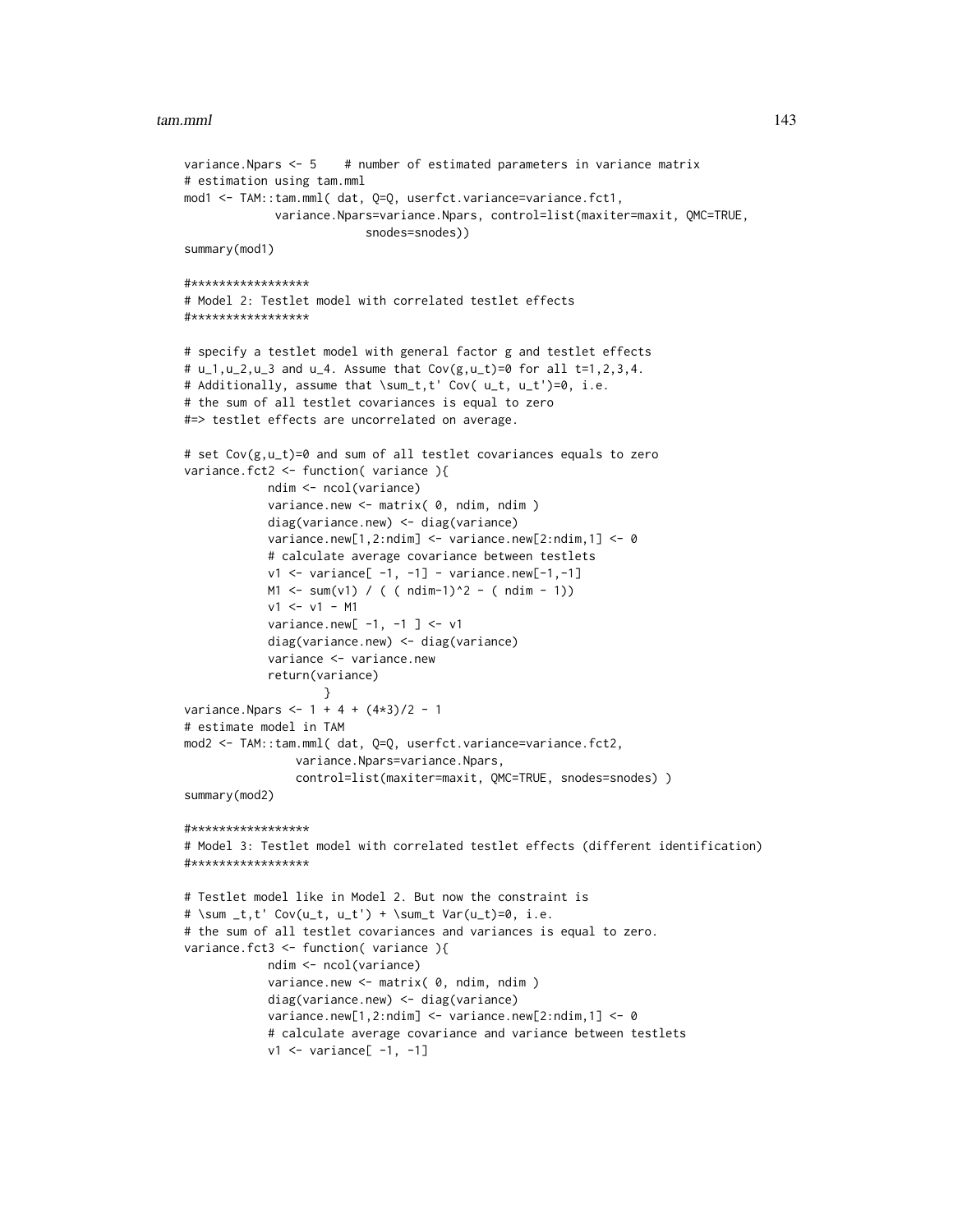```
M1 \leftarrow \text{mean}(v1)v1 <- v1 - M1
            variance.new[-1, -1] <- v1
            # ensure positive definiteness of covariance matrix
            eps <-10^*(-2)diag(variance.new) <- diag( variance.new) + eps
            variance.new <- psych::cor.smooth( variance.new ) # smoothing in psych
            variance <- variance.new
            return(variance)
                    }
variance. Npars <- 1 + 4 + (4*3)/2 - 1# estimate model in TAM
mod3 <- TAM::tam.mml( dat, Q=Q, userfct.variance=variance.fct3,
                variance.Npars=variance.Npars,
                control=list(maxiter=maxit, QMC=TRUE, snodes=snodes) )
summary(mod3)
#*****************
# Model 4: Rasch subdimension model
#*****************
# The Rasch subdimension model is specified according to Brandt (2008).
# The fourth testlet effect is defined as u4=- (u1+u2+u3)
# specify an alternative Q-matrix with 4 dimensions
Q2 \le -Q[,-5]Q2[31:40,2:4] <- -1
# set Cov(g, u1) = Cov(g, u2) = Cov(g, u3) = 0variance.fixed <- rbind( c(1,2,0), c(1,3,0), c(1,4,0) )
# estimate model in TAM
mod4 <- TAM::tam.mml( dat, Q=Q2,variance.fixed=variance.fixed,
                control=list(maxiter=maxit, QMC=TRUE, snodes=snodes) )
summary(mod4)
#*****************
# Model 5: Higher-order model
#*****************
# A four-dimensional model with a higher-order factor is specified.
# F_t=a_t g + eps_g
Q3 \leq Q[\,-1]# define fitting function using the lavaan package and ULS estimation
N0 <- nrow(dat) # sample size of dataset
library(lavaan) # requires lavaan package for fitting covariance
variance.fct5 <- function( variance ){
    ndim <- ncol(variance)
    rownames(variance) <- colnames(variance) <- paste0("F",1:ndim)
    lavmodel <- paste0(
        "FHO=~", paste0( paste0( "F", 1:ndim ), collapse="+" ) )
    lavres <- lavaan::cfa( model=lavmodel, sample.cov=variance, estimator="ULS",
                       std.lv=TRUE, sample.nobs=N0)
    variance.new <- fitted(lavres)$cov
    variance <- variance.new
```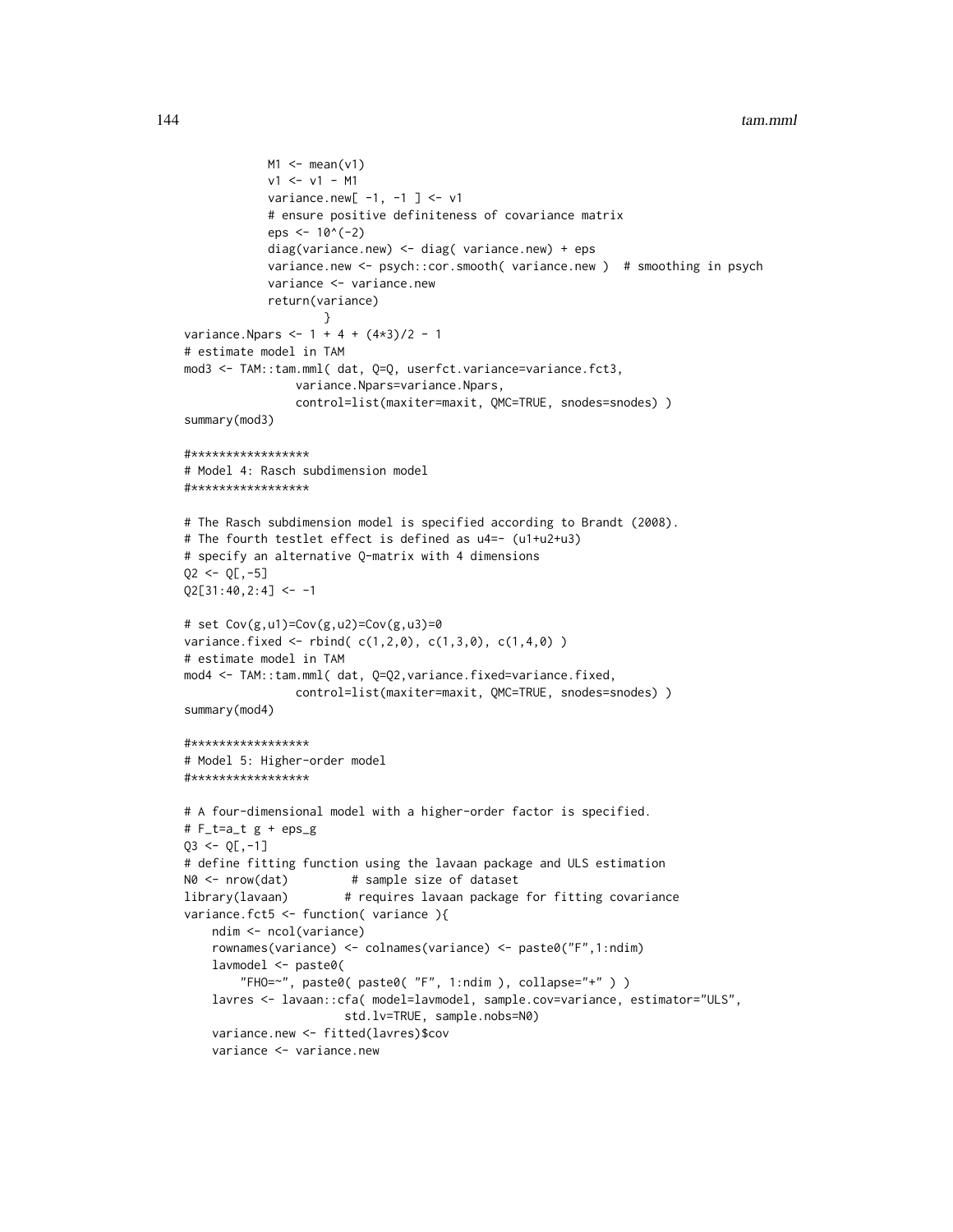```
# print coefficients
    cat( paste0( "\n **** Higher order loadings: ",
            paste0( paste0( round( coef(lavres)[ 1:ndim ], 3 )), collapse=" ")
                        ), "\langle n" \ranglereturn(variance)
                    }
variance.Npars <- 4+4
# estimate model in TAM
mod5 <- TAM::tam.mml( dat, Q=Q3, userfct.variance=variance.fct5,
                variance.Npars=variance.Npars,
                control=list(maxiter=maxit, QMC=TRUE, snodes=snodes) )
summary(mod5)
#*****************
# Model 6: Generalized Rasch subdimension model (Brandt, 2012)
#*****************
Q2 \le -Q[,-5]Q2[31:40,2:4] <- -1
# fixed covariances
variance.fixed2 <- rbind(c(1,2,0), c(1,3,0), c(1,4,0))
# design matrix for item loading parameters
# items x category x dimension x xsi parameter
E \le - array( 0, dim=c( 40, 2, 4, 4 ))
E[ 1:10, 2, c(1,2), 1 ] <- 1
E[ 11:20, 2, c(1,3), 2 ] <- 1
E[ 21:30, 2, c(1,4), 3 ] <- 1
E[ 31:40, 2, 1, 4 ] <- 1
E[ 31:40, 2, 2:4, 4 ] <- -1
# constraint on slope parameters, see Brandt (2012)
gammaconstr <- function( gammaslope ){
       K <- length( gammaslope)
        g1 <- sum( gammaslope^2 )
        gammaslope.new <- sqrt(K) / sqrt(g1) * gammaslope
        return(gammaslope.new)
                    }
# estimate model
mod6 <- TAM::tam.mml.3pl( dat, E=E, Q=Q2, variance.fixed=variance.fixed2,
         skillspace="normal", userfct.gammaslope=gammaconstr, gammaslope.constr.Npars=1,
           control=list(maxiter=maxit, QMC=TRUE, snodes=snodes ) )
summary(mod6)
#############################################################################
# EXAMPLE 18: Partial credit model with dimension-specific sum constraints
# on item difficulties
#############################################################################
data(data.Students, package="CDM")
dat <- data.Students[, c( paste0("sc",1:4), paste0("mj",1:4) ) ]
# specify dimensions in Q-matrix
Q <- matrix( 0, nrow=8, ncol=2 )
Q[1:4,1] <- Q[5:8,2] <- 1
```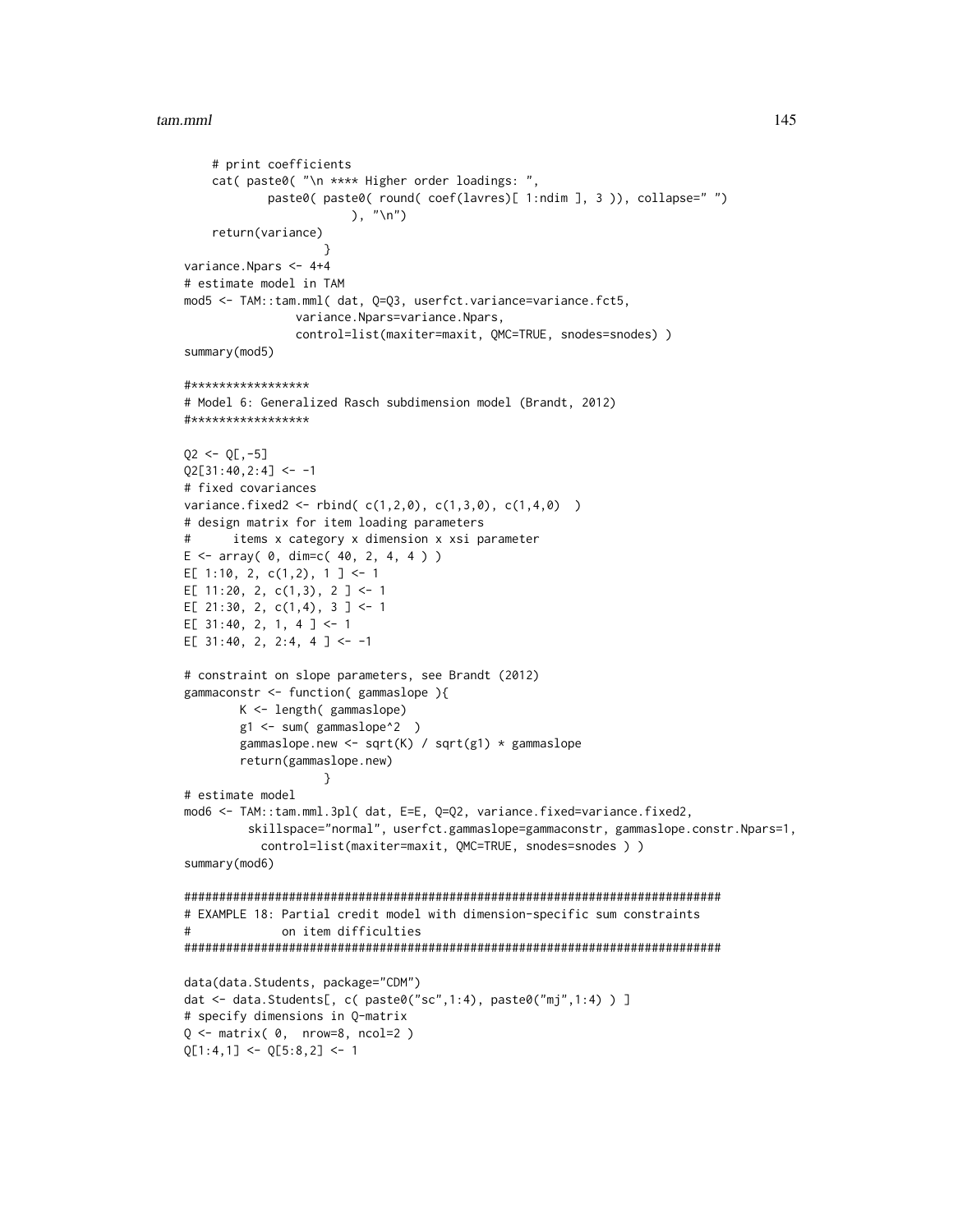#### tam.mml

```
# partial credit model with some constraint on item parameters
mod1 <- TAM::tam.mml( dat, Q=Q, irtmodel="PCM2", constraint="items")
summary(mod1)
# EXAMPLE 19: Partial credit scoring: 0.5 points for partial credit items
#and 1 point for dichotomous items
data(data.timssAusTwn.scored)
dat <- data.timssAusTwn.scored
# extrcat item response data
dat <- dat[, grep("M03", colnames(dat) ) ]
# select items with do have maximum score of 2 (polytomous items)
ind \le which( apply( dat, 2, max, na.rm=TRUE )==2)
I \leftarrow \text{ncol}(\text{dat})# define Q-matrix with scoring variant
Q \leq - matrix( 1, nrow=I, ncol=1)
Q[ ind, 1 ] <- .5
                 # score of 0.5 for polyomous items
# estimate model
mod1 <- TAM::tam.mml( dat, Q=Q, irtmodel="PCM2", control=list(nodes=seq(-10,10,len=21)))
summary(mod1)
# EXAMPLE 20: Specification of loading matrix in multidimensional model
data(data.gpcm)
psych::describe(data.gpcm)
resp <- data.gpcm
# define three dimensions and different loadings of item categories
# on these dimensions in B loading matrix
I \le -3 # 3 items
D \le -3 # 3 dimensions
# define loading matrix B
# 4 categories for each item (0,1,2,3)
B \leftarrow array( 0, dim=c(I, 4, D) )for (ii in 1:1){
   B[ ii, 1:4, 1 ] <- 0:3
   B[i, 1, 2] <- 1
   B[ ii, 4,3 ] <- 1
dimnames(B)[[1]] \leftarrow colnames(resp)B[1,,]
 ## > B[1, 1]##[1,1] [2] [3]## \begin{bmatrix} 1 & 1 & 0 & 1 \end{bmatrix}\alpha## [2, 3] 1
               \bullet\theta\overline{2}\theta##\left[3, \right]0
           \overline{\mathbf{3}}\theta\overline{\phantom{0}} 1
 ##[4,]
```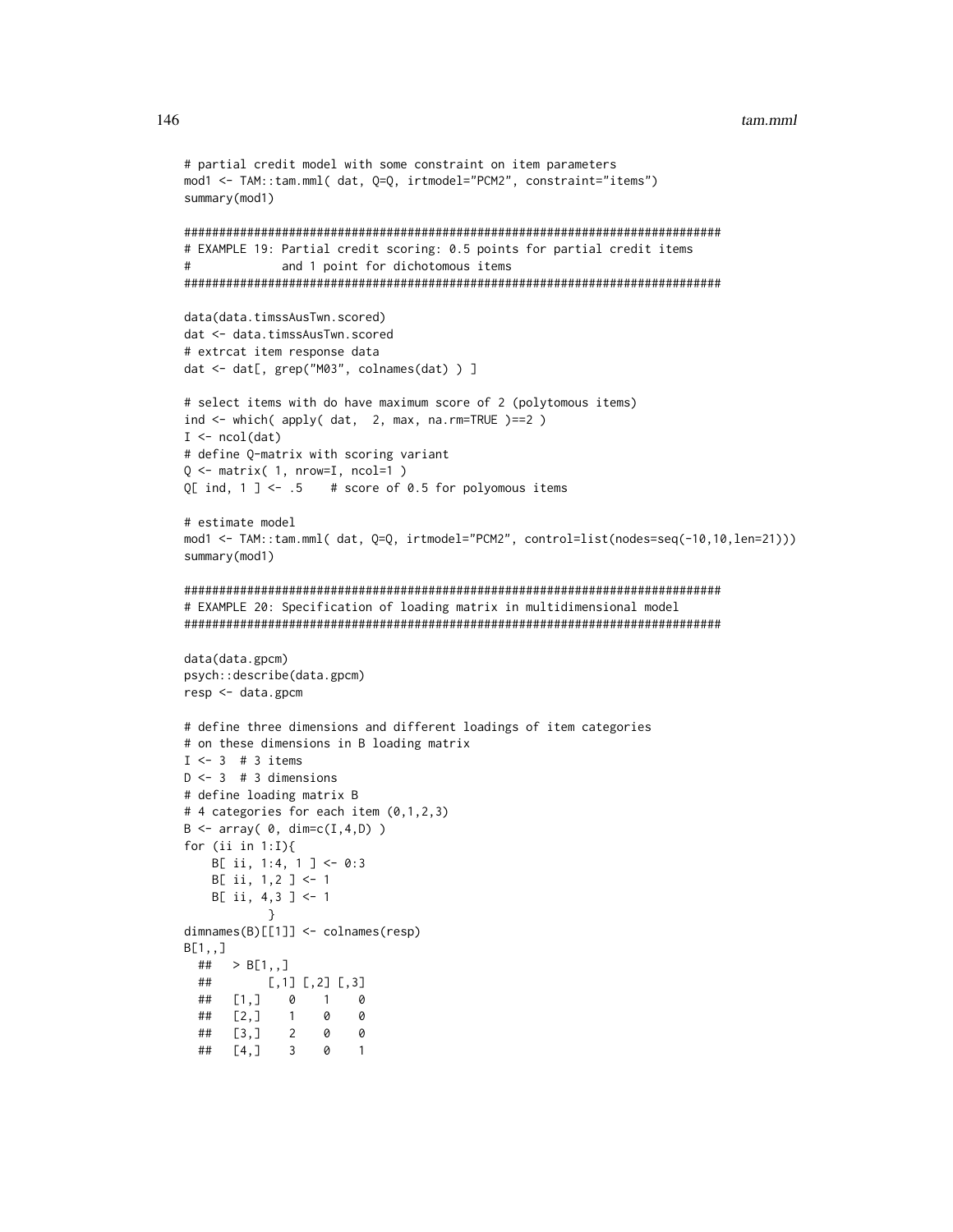### tam.mml 147

```
#-- test run
mod1 <- TAM::tam.mml( resp, B=B, control=list( snodes=1000, maxiter=5) )
summary(mod1)
# Same model with TAM::tam.mml.3pl instead
dim4 \leq sum(apply(B, c(1, 3), function(x) any(!(x==0))))
E1 \le array(0, dim=c(dim(B), dim4))
kkk <-0for (iii in seq_len(dim(E1)[1])) {
    for (jjj in seq_len(dim(E1)[3])) {
        if (any(B[iii,, jjj] !=0)) {
            kkk <- kkk +1E1[iii,, jjj, kkk] <- B[iii,, jjj]
        }
    }
}
if (kkk !=dim4) stop("Something went wrong in the loop, because 'kkk !=dim4'.")
mod2 <- TAM::tam.mml.3pl(resp, E=E1, est.some.slopes=FALSE, control=list(maxiter=50))
summary(mod2)
cor(mod1$person$EAP.Dim3, mod2$person$EAP.Dim3)
cor(mod1$person$EAP.Dim2, mod2$person$EAP.Dim2)
cor(mod1$person$EAP.Dim1, mod2$person$EAP.Dim1)
cor(mod1$xsi$xsi, mod2$xsi$xsi)
#############################################################################
# EXAMPLE 21: Acceleration of EM algorithm | dichotomous data
#############################################################################
N < -1000 # number of persons
I < -100 # number of items
set.seed(987)
# simulate data according to the Rasch model
dat <- sirt::sim.raschtype( stats::rnorm(N), b=seq(-2,2,len=I) )
# estimate models
mod1n <- TAM::tam.mml( resp=dat, control=list( acceleration="none") ) # no acceler.
mod1y <- TAM::tam.mml( resp=dat, control=list( acceleration="Yu") ) # Yu acceler.
mod1r <- TAM::tam.mml( resp=dat, control=list( acceleration="Ramsay") ) # Ramsay acceler.
# compare number of iterations
mod1n$iter ; mod1y$iter ; mod1r$iter
# log-likelihood values
logLik(mod1n); logLik(mod1y) ; logLik(mod1r)
#############################################################################
# EXAMPLE 22: Acceleration of EM algorithm | polytomous data
#############################################################################
data(data.gpcm)
dat <- data.gpcm
```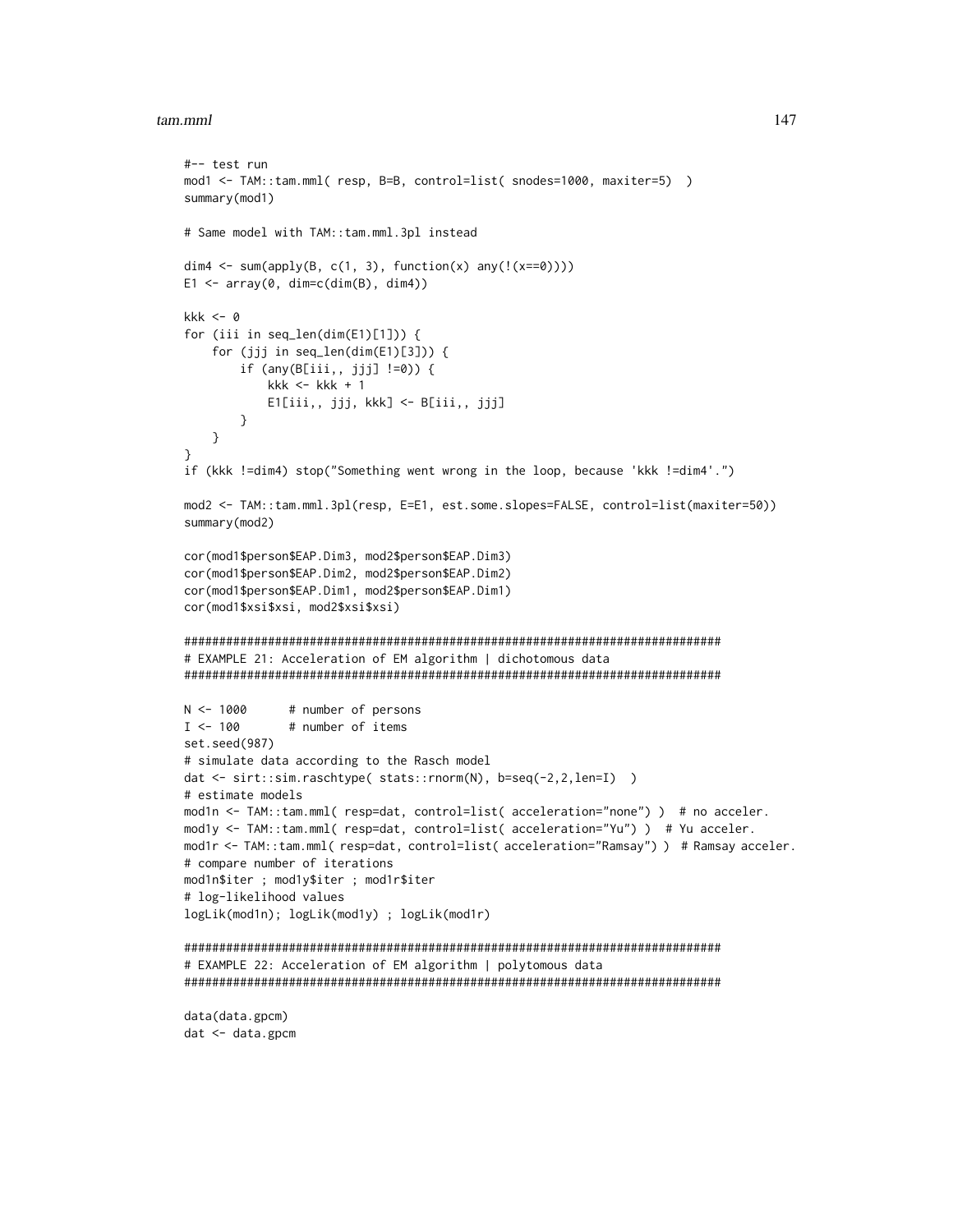```
# no acceleration
mod1n <- TAM::tam.mml.2pl( resp=dat, irtmodel="GPCM",
               control=list( conv=1E-4, acceleration="none") )
# Yu acceleration
mod1y <- TAM::tam.mml.2pl( resp=dat, irtmodel="GPCM",
              control=list(conv=1E-4, acceleration="Yu"))
# Ramsay acceleration
mod1r <- TAM::tam.mml.2pl( resp=dat, irtmodel="GPCM",
               control=list( conv=1E-4, acceleration="Ramsay") )
# number of iterations
mod1n$iter ; mod1y$iter ; mod1r$iter
# EXAMPLE 23: Multidimensional polytomous Rasch model in which
#dimensions are defined by categories
data(data.Students, package="CDM")
dat <- data.Students[, grep( "act", colnames(data.Students) ) ]
# define multidimensional model in which categories of item define dimensions
# * Category 0 -> loading of one on Dimension 0
# * Category 1 -> no loadings
# * Category 2 -> loading of one on Dimension 2
# extract default design matrices
res <- TAM::designMatrices( resp=dat )
A \leq - res$A
B0 \leq -0 \times resSB# create design matrix B
B \le -\arctan(0, \dim = c(\dim(B0)[c(1,2)], 2) )dimnames(B)[[1]] < - dimnames(B0)[[1]]dimnames(B)[2]] <- dimnames(B0)[2]]
dimnames(B)[[3]] <- c( "Dim0", "Dim2" )
B[, 1, 1] <- 1
B[, 3, 2] <- 1
# estimate multdimensional Rasch model
mod1 <- TAM::tam.mml( resp=dat, A=A, B=B, control=list( maxiter=100) )
summary(mod1)
# alternative definition of B
# * Category 1: negative loading on Dimension 1 and Dimension 2
B \le -\arctan(0, \dim = c(\dim(B0)[c(1,2), 1, 2))dimnames(B)[1]] <- dimnames(B0)[1]]
dimnames(B)[[2]] \leftarrow dimnames(B0)[[2]]dimnames(B)[[3]] <- c( "Dim0", "Dim2" )
B[, 1, 1] <- 1
B[, 3, 2] <-1
B[, 2, c(1,2)] <- -1
# estimate model
```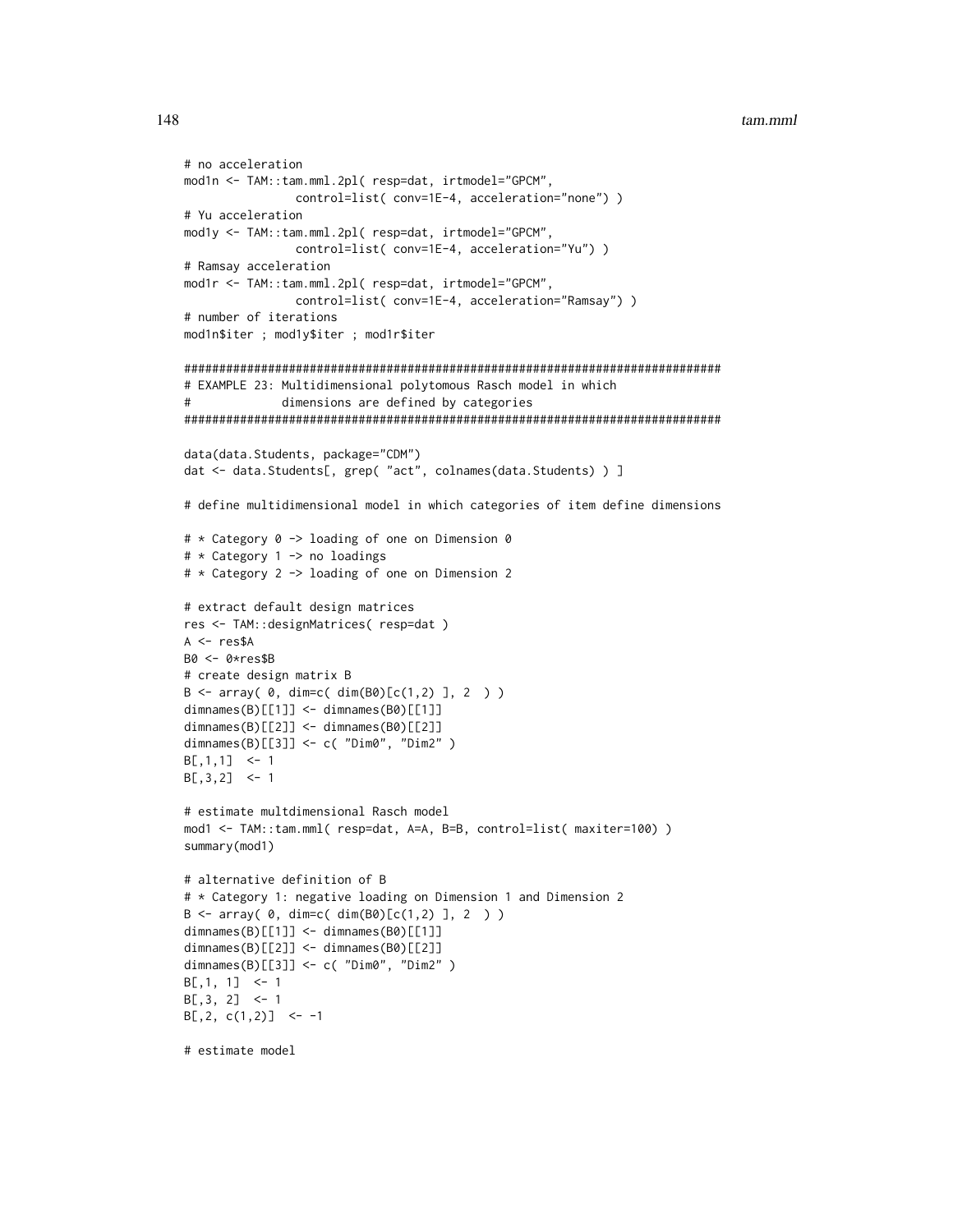#### tam.mml

```
mod2 <- TAM::tam.mml( resp=dat, A=A, B=B, control=list( maxiter=100) )
summary(mod2)
# EXAMPLE 24: Sum constraint on item-category parameters in partial credit model
data(data.gpcm,package="TAM")
dat < - data.gpcm# check number of categories
c1 \leftarrow \text{TAM::tam.ctt3(data)}#--- fit with PCM
mod1 < -TAM::tam.mml(dat)summary(mod1, file="mod1")
#--- fit with constraint on sum of categories
#** redefine design matrix
A1 \leftarrow \emptyset * \text{mod} 1$A
A1 <- A1[,, - dim(A1)[[3]]]
str(A1)NP \leftarrow dim(A1)[[3]]# define item category parameters
A1[1,2,1] <- A1[1,3,2] <- A1[1,4,3] <- -1
A1[2,2,4] <- A1[2,3,5] <- A1[2,4,6] <- -1
A1[3,2,7] <- A1[3,3,8] <- -1
A1[3,4,1:8] < -1# check definition
A1[1, 1]A1[2, 1]A1[3, 1]#** estimate model
mod2 <- TAM::tam.mml( dat, A=A1, beta.fixed=FALSE)
summary(mod2, file="mod2")
#--- compare model fit
IRT.compareModels(mod1, mod2) # -> equivalent model fit
# EXAMPLE 25: Different GPCM parametrizations in IRT packages
library(TAM)
library(mirt)
library(1tm)
data(data.gpcm, package="TAM")
dat < - data.gpcm#*** TAM
mod1 <- TAM::tam.mml.2pl(dat, irtmodel="GPCM")
```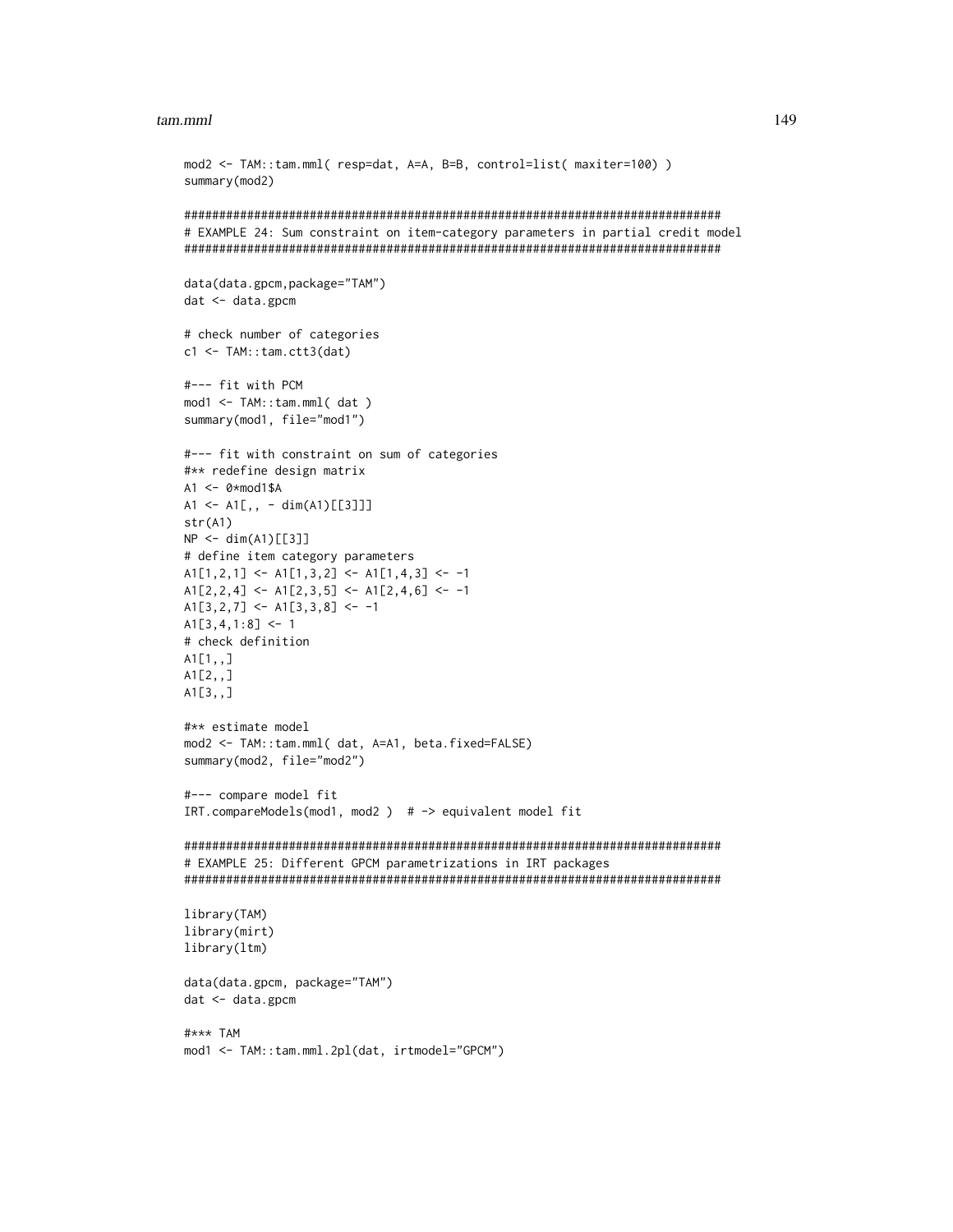#### tam.mml

```
#*** mirt
mod2 <- mirt::mirt(dat, 1, itemtype="gpcm", verbose=TRUE)
#*** ltm
mod3 <- ltm::gpcm( dat, control=list(verbose=TRUE))
mod3b <- ltm::gpcm( dat, control=list(verbose=TRUE), IRT.param=FALSE)
#-- comparison log likelihood
logLik(mod1)
logLik(mod2)
logLik(mod3)
logLik(mod3b)
#*** intercept parametrization (like in TAM)
# TAM
mod1$B[,2,1] # slope
mod1$AXsi
            # intercepts
# mirt
coef(mod2)
# ltm
coef(mod3b, IRT.param=FALSE)[, c(4,1:3)]
#*** IRT parametrization
# TAM
mod1$AXsi / mod1$B[,2,1]
# mirt
coef(mod2, IRTpars=TRUE)
# 1tmcoef(mod3)[, c(4,1:3)]# EXAMPLE 26: Differential item functioning in multdimensional models
data(data.ex08, package="TAM")
formulaA <- ~ item+female+item*female
resp <- data.ex08[["resp"]]
facets <- as.data.frame(data.ex08[["facets"]])
#*** Model 8a: investigate gender DIF in undimensional model
mod8a <- TAM::tam.mml.mfr(resp=resp, facets=facets, formulaA=formulaA)
summary(mod8a)
#*** multidimensional 2PL Model
I < -10Q \leftarrow array(0, dim=c(I, 3))Q[cbind(1:1, c(rep(1, 3), rep(2, 3), rep(3, 4)))] <- 1
rownames(Q) \leftarrow colnames(resp)mod3dim2pl <- TAM::tam.mml.2pl(resp=resp, Q=Q, irtmodel="2PL",
                       control=list(snodes=2000))
```
#\*\*\* Combine both approaches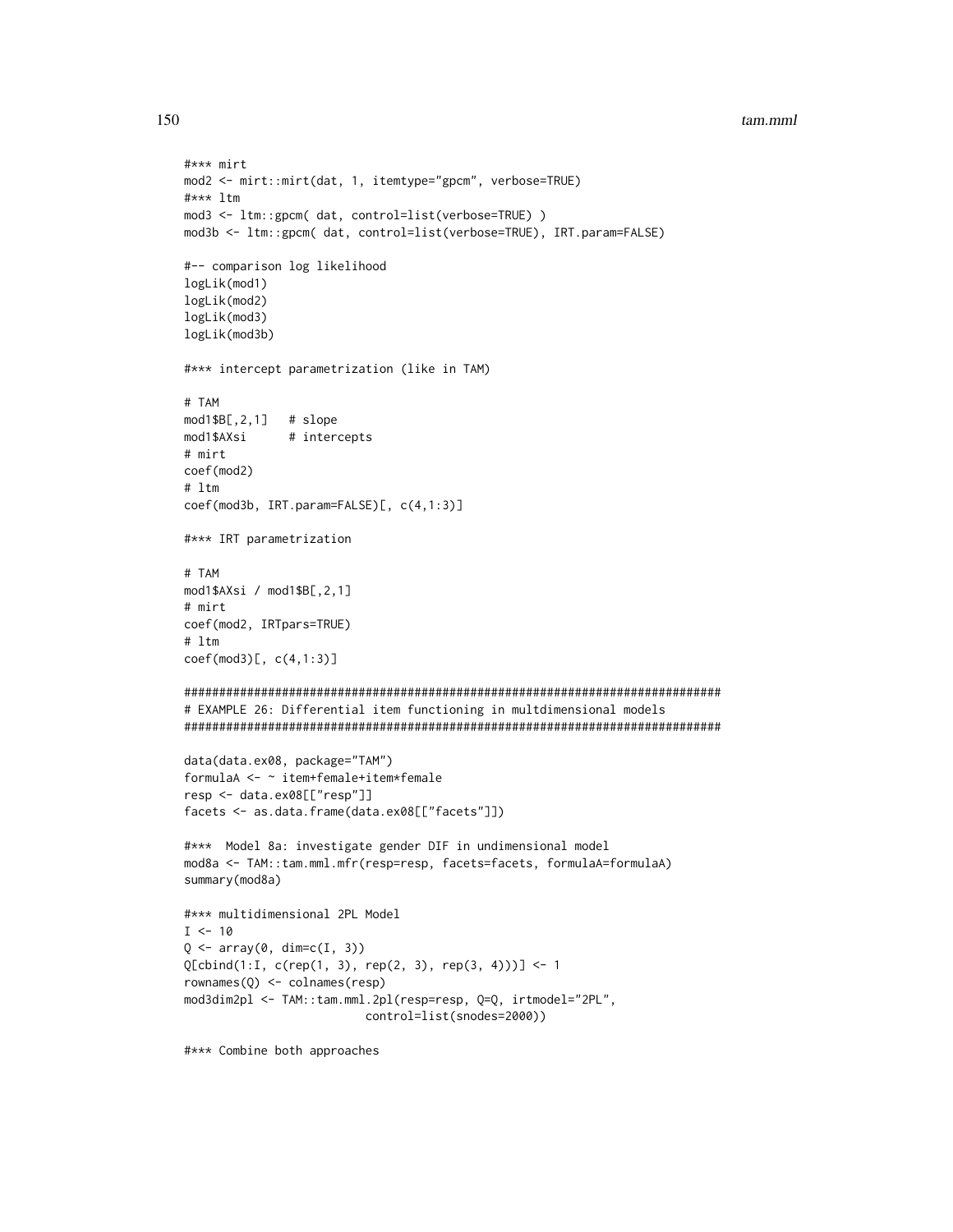```
thisRows <- gsub("-.*", "", colnames(mod8a$resp)) #select item names
#*** uniform DIF (note irtmodel="2PL.groups" & est.slopegroups)
mod3dim2pl_udiff <- TAM::tam.mml.2pl(resp=mod8a$resp, A=mod8a$A, Q=Q[thisRows, ],
                               irtmodel="2PL.groups",
                               est.slopegroups=as.numeric(as.factor(thisRows)),
                                control=list(snodes=2000))
#*** non-uniform DIF (?); different slope parameters for each item administered to each group
mod3dim2pl_nudiff <- TAM::tam.mml.2pl(resp=mod8a$resp, A=mod8a$A, Q=Q[thisRows, ],
                                irtmodel="2PL", control=list(snodes=2000))
#*** check results
print(mod8a$xsi)
print(mod3dim2pl_udiff$xsi)
summary(mod3dim2pl_nudiff)
#*** within item dimensionality (one item loads on two dimensions)
Q2 < -QQ2[4,1] <- 1
# uniform DIF (note irtmodel="2PL.groups" & est.slopegroups)
mod3dim2pl_udiff2 <- TAM::tam.mml.2pl(resp=mod8a$resp, A=mod8a$A, Q=Q2[thisRows, ],
                                irtmodel="2PL.groups",
                                est.slopegroups=as.numeric(as.factor(thisRows)),
                                control=list(snodes=2000))
print(mod8a$xsi)
print(mod3dim2pl_udiff2$xsi)
print(mod3dim2pl_udiff2$xsi)
#############################################################################
# EXAMPLE 27: IRT parameterization for generalized partial credit model (GPCM) in TAM
#############################################################################
#--- read item parameters
pars <- as.numeric(miceadds::scan.vec(
"0.19029 1.25309 0.51737 -1.77046 0.94803
 0.19407 1.22680 0.34986 -1.57666 1.29726
 -0.00888 1.07093 0.31662 -1.38755 1.14809
 -0.33810 1.08205 0.48490 -1.56696 0.79547
 -0.18866 0.99587 0.37880 -1.37468 0.81114" ))
pars <- matrix( pars, nrow=5, byrow=TRUE)
beta \leq pars[,1]
alpha <- pars[,5]
tau \leq pars[,2:4]
#--- data simulation function for GPCM
sim_gpcm_irt_param <- function(alpha, beta, tau, N, mu=0, sigma=1)
{
    theta <- stats::rnorm(N, mean=mu, sd=sigma)
   I \leftarrow length(beta)
   K \leftarrow \text{ncol(tau)}dat <- matrix(0, nrow=N, ncol=I)
```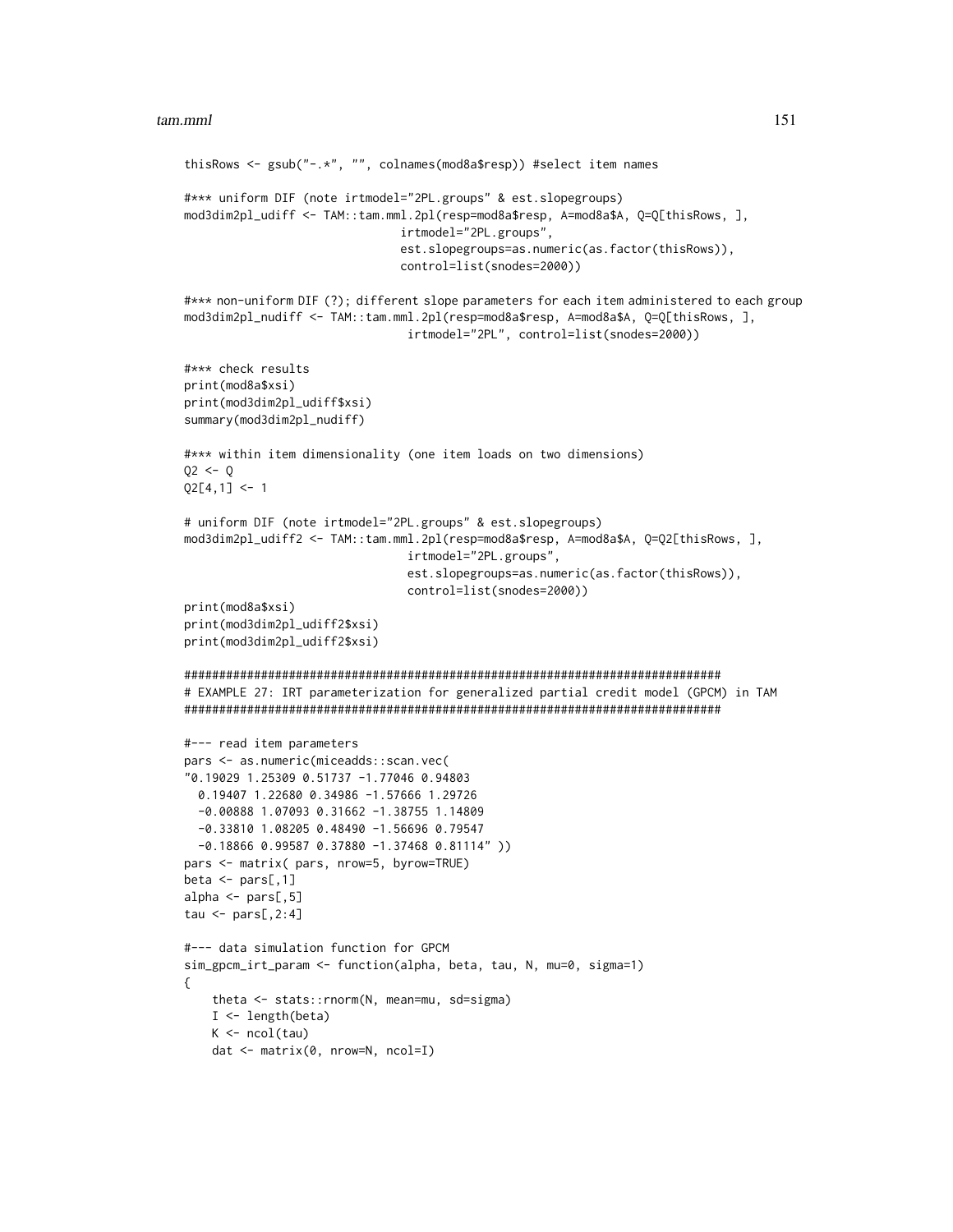```
colnames(dat) <- paste0("I",1:I)
    for (ii in 1:1){
        probs <- matrix(0, nrow=N, ncol=K+1)
        for (kk in 1:K){
            probs[,kk+1] <- probs[,kk] + alpha[ii]*( theta - beta[ii] - tau[ii,kk] )
        }
        probs <- exp(probs)
        probs <- probs/rowSums(probs)
        rn <- stats::runif(N)
        cumprobs <- t(apply(probs,1,cumsum))
        for (kk in 1:K){
            dat[,ii] \leftarrow dat[,ii] + (rn > cumprobs[,kk] )}
    }
    return(dat)
}
#-- simulate data
N < -20000 # number of persons
set.seed(98)
dat1 <- sim_gpcm_irt_param(alpha=alpha, beta=beta, tau=tau, N=N, mu=0, sigma=1)
head(dat1)
#* generate design matrix for IRT parameterization
A1 <- TAM::.A.PCM2( resp=dat1)
#- estimate GPCM model
mod1 <- TAM::tam.mml.2pl( resp=dat1, irtmodel="GPCM", A=A1)
summary(mod1)
# compare true and estimated slope estimates (alpha)
cbind( alpha, mod1$B[,2,] )
# compare true and estimated item difficulties (beta)
cbind( beta, mod1$xsi$xsi[1:5] / mod1$B[,2,1] )
# compare true and estimated tau parameters
cbind( tau[,-3], matrix( mod1$xsi$xsi[-c(1:5)], nrow=5, byrow=TRUE ) / mod1$B[,2,1] )
## End(Not run)
```
tam.mml.3pl *3PL Structured Item Response Model in* TAM

# Description

This estimates a 3PL model with design matrices for item slopes and item intercepts. Discrete distributions of the latent variables are allowed which can be log-linearly smoothed.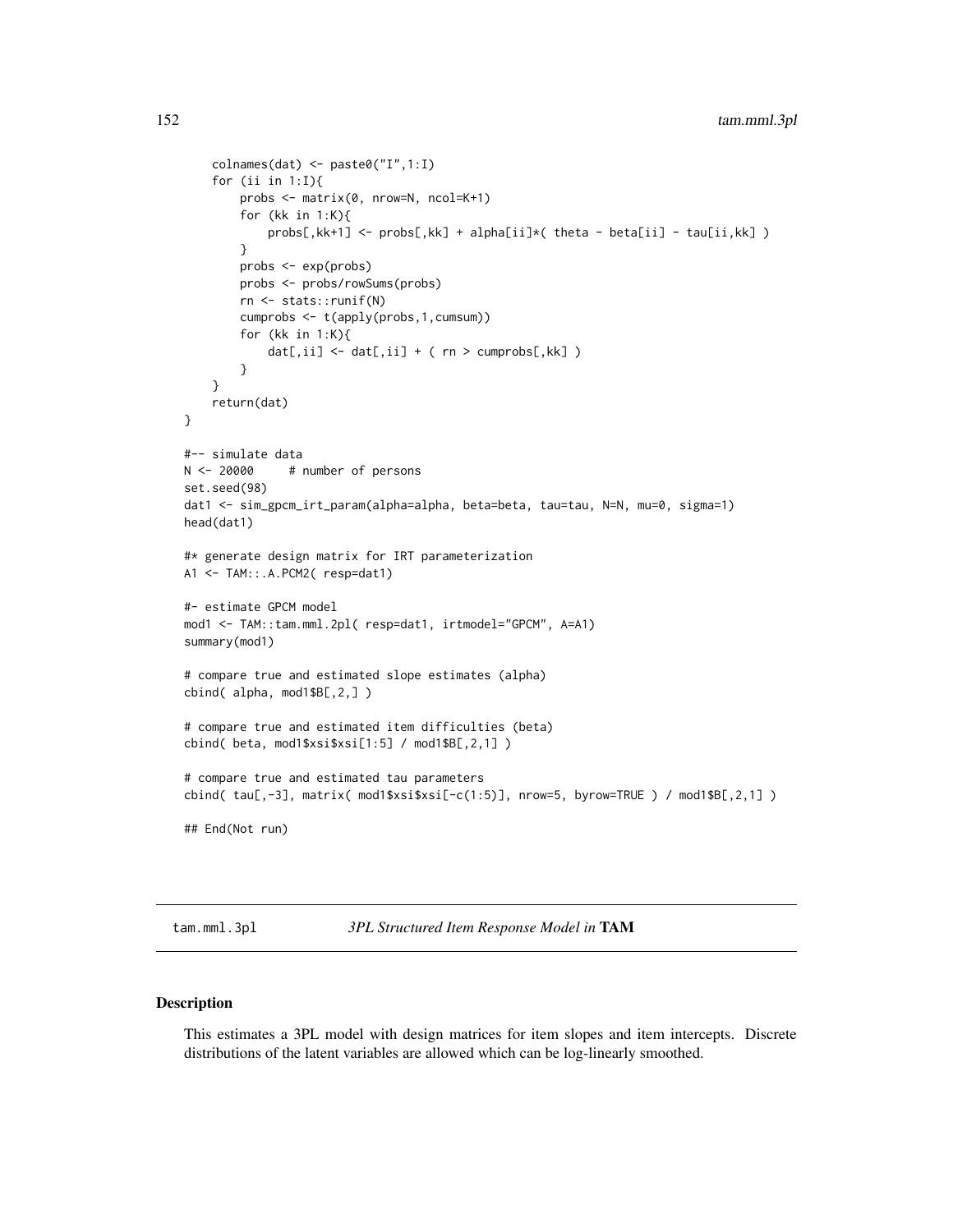# Usage

```
tam.mml.3pl(resp, Y=NULL, group=NULL, formulaY=NULL, dataY=NULL, ndim=1,
 pid=NULL, xsi.fixed=NULL, xsi.inits=NULL, xsi.prior=NULL,
 beta.fixed=NULL, beta.inits=NULL, variance.fixed=NULL, variance.inits=NULL,
 est.variance=TRUE, A=NULL, notA=FALSE, Q=NULL, Q.fixed=NULL, E=NULL,
 gammaslope.des="2PL", gammaslope=NULL, gammaslope.fixed=NULL,
 est.some.slopes=TRUE, gammaslope.max=9.99, gammaslope.constr.V=NULL,
 gammaslope.constr.c=NULL, gammaslope.center.index=NULL, gammaslope.center.value=NULL,
 gammaslope.prior=NULL, userfct.gammaslope=NULL, gammaslope.constr.Npars=0,
 est.guess=NULL, guess=rep(0, ncol(resp)),
  guess.prior=NULL, max.guess=0.5, skillspace="normal", theta.k=NULL,
 delta.designmatrix=NULL, delta.fixed=NULL, delta.inits=NULL, pweights=NULL,
  item.elim=TRUE, verbose=TRUE, control=list(), Edes=NULL )
## S3 method for class 'tam.mml.3pl'
summary(object,file=NULL,...)
```
## S3 method for class 'tam.mml.3pl'  $print(x, \ldots)$ 

# Arguments

| resp       | Data frame with polytomous item responses $k = 0, , K$ . Missing responses<br>must be declared as NA.                                                                                                                                                                         |
|------------|-------------------------------------------------------------------------------------------------------------------------------------------------------------------------------------------------------------------------------------------------------------------------------|
| Υ          | A matrix of covariates in latent regression. Note that the intercept is automati-<br>cally included as the first predictor.                                                                                                                                                   |
| group      | An optional vector of group identifiers                                                                                                                                                                                                                                       |
| formulaY   | An R formula for latent regression. Transformations of predictors in $Y$ (in-<br>cluded in dataY) can be easily specified, e. g. female*race or I(age^2).                                                                                                                     |
| dataY      | An optional data frame with possible covariates $Y$ in latent regression. This data<br>frame will be used if an R formula in formulaY is specified.                                                                                                                           |
| ndim       | Number of dimensions (is not needed to determined by the user)                                                                                                                                                                                                                |
| pid        | An optional vector of person identifiers                                                                                                                                                                                                                                      |
| xsi.fixed  | A matrix with two columns for fixing $\xi$ parameters. 1st column: index of $\xi$<br>parameter, 2nd column: fixed value                                                                                                                                                       |
| xsi.inits  | A matrix with two columns (in the same way defined as in xsi. fixed with<br>initial value for $\xi$ .                                                                                                                                                                         |
| xsi.prior  | Item-specific prior distribution for $\xi$ parameters. It is assumed that $\xi_k \sim N(\mu_k, \sigma_k^2)$ .<br>The first column in xsi. prior is $\mu_k$ , the second is $\sigma_k$ .                                                                                       |
| beta.fixed | A matrix with three columns for fixing regression coefficients. 1st column: In-<br>dex of Y value, 2nd column: dimension, 3rd column: fixed $\beta$ value.<br>If no constraints should be imposed on $\beta$ , then set beta. fixed=FALSE (see Ex-<br>ample 2, Model $2_4$ ). |
| beta.inits | A matrix (same format as in beta. fixed) with initial $\beta$ values                                                                                                                                                                                                          |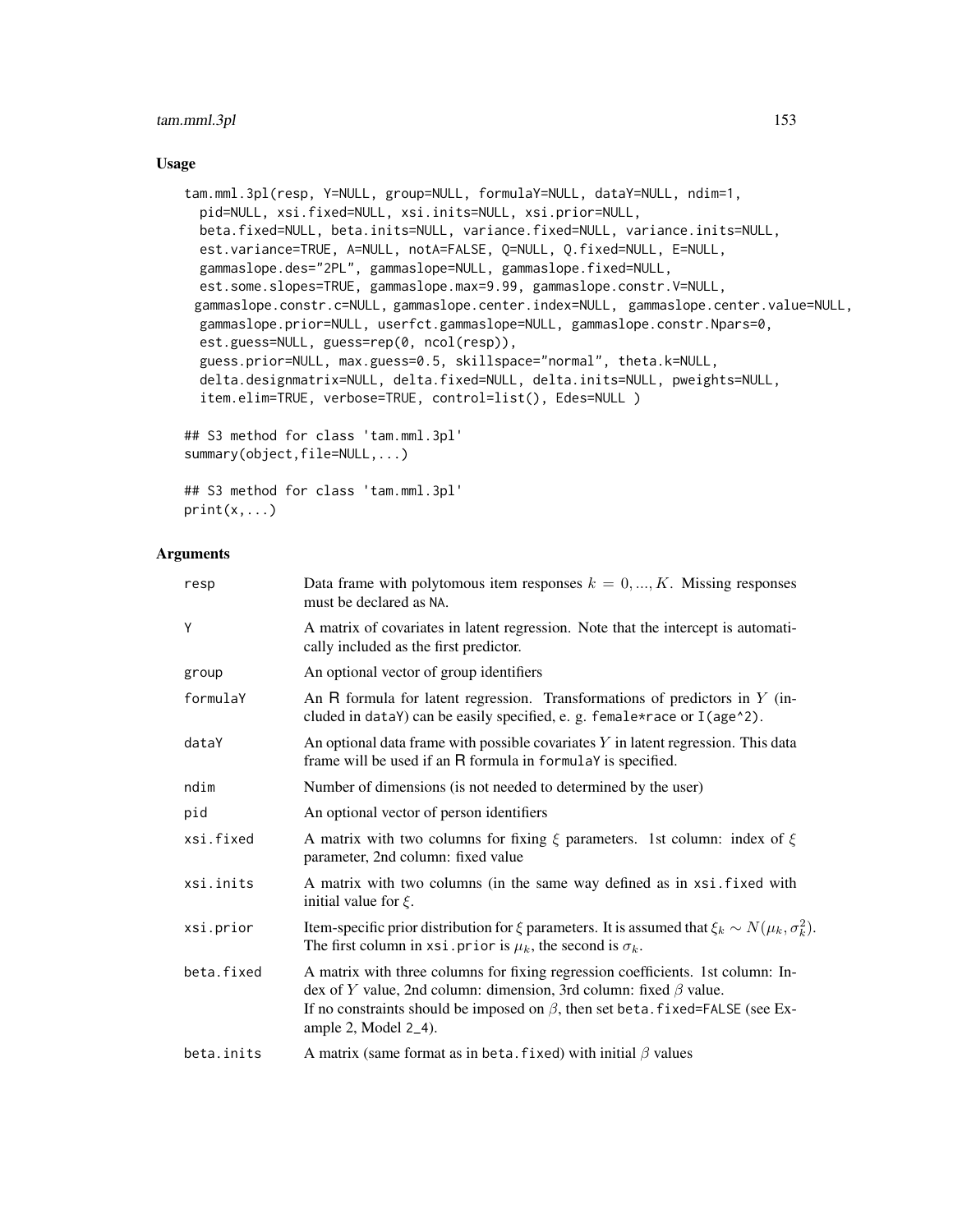|                         | variance. fixed An optional matrix. In case of a single group it is a matrix with three columns<br>for fixing entries in covariance matrix: 1st column: dimension 1, 2nd column:<br>dimension 2, 3rd column: fixed value of covariance/variance. In case of multiple<br>groups, it is a matrix with four columns 1st column: group index (from $1, \ldots, G$ ,<br>2nd column: dimension 1, 3rd column: dimension 2, 4th column: fixed value of<br>covariance |  |
|-------------------------|---------------------------------------------------------------------------------------------------------------------------------------------------------------------------------------------------------------------------------------------------------------------------------------------------------------------------------------------------------------------------------------------------------------------------------------------------------------|--|
|                         | variance in its Initial covariance matrix in estimation. All matrix entries have to be specified<br>and this matrix is NOT in the same format like variance. fixed.                                                                                                                                                                                                                                                                                           |  |
| est.variance            | Should the covariance matrix be estimated? This argument applies to estimated<br>item slopes in tam.mml.2pl. The default is FALSE which means that latent vari-<br>ables (in the first group) are standardized in 2PL estimation.                                                                                                                                                                                                                             |  |
| A                       | An optional array of dimension $I \times (K + 1) \times N_{\xi}$ . Only $\xi$ parameters are<br>estimated, entries in A only correspond to the design.                                                                                                                                                                                                                                                                                                        |  |
| notA                    | An optional logical indicating whether all entries in the $A$ matrix are set to zero<br>and no item intercept $\xi$ should be estimated.                                                                                                                                                                                                                                                                                                                      |  |
| Q                       | An optional $I \times D$ matrix (the Q-matrix) which specifies the loading structure<br>of items on dimensions.                                                                                                                                                                                                                                                                                                                                               |  |
| Q.fixed                 | Optional $I \times D$ matrix of the same dimensions like Q. Non NA entries contain<br>values at which item loadings should be fixed to.                                                                                                                                                                                                                                                                                                                       |  |
| Ε                       | Optional design array for item slopes $\gamma$ . It is a four dimensional array of size<br>$I \times (K + 1) \times D \times N_{\gamma}$ containing items, categories, dimensions, $\gamma$ parameter.                                                                                                                                                                                                                                                        |  |
|                         | gammaslope.des Optional string indicating type of item slope parameter to be estimated. gammaslope.des="2PL"<br>estimates a slope parameter for an item, gammaslope.des="2PLcat" for an item<br>and a                                                                                                                                                                                                                                                         |  |
| gammaslope              | Initial or fixed vector of $\gamma$ parameters                                                                                                                                                                                                                                                                                                                                                                                                                |  |
| gammaslope.fixed        |                                                                                                                                                                                                                                                                                                                                                                                                                                                               |  |
|                         | An optional matrix containing fixed values in the $\gamma$ vector. First column: pa-<br>rameter index; second colunmn: fixed value.                                                                                                                                                                                                                                                                                                                           |  |
| est.some.slopes         |                                                                                                                                                                                                                                                                                                                                                                                                                                                               |  |
|                         | An optional logical indicating whether some item slopes should be estimated.                                                                                                                                                                                                                                                                                                                                                                                  |  |
|                         | gammaslope.max Value for absolute entries in $\gamma$ vector                                                                                                                                                                                                                                                                                                                                                                                                  |  |
| gammaslope.constr.V     |                                                                                                                                                                                                                                                                                                                                                                                                                                                               |  |
|                         | An optional constraint matrix V for item slope parameters $\gamma$                                                                                                                                                                                                                                                                                                                                                                                            |  |
| gammaslope.constr.c     |                                                                                                                                                                                                                                                                                                                                                                                                                                                               |  |
|                         | An optional constraint vector $c$ for item slope parameters $\gamma$                                                                                                                                                                                                                                                                                                                                                                                          |  |
| gammaslope.center.index |                                                                                                                                                                                                                                                                                                                                                                                                                                                               |  |
|                         | Indices of gammaslope parameters which should be fixed to sum specified in<br>gammaslope.center.value (see Example 7).                                                                                                                                                                                                                                                                                                                                        |  |
| gammaslope.center.value |                                                                                                                                                                                                                                                                                                                                                                                                                                                               |  |
|                         | Specified values of sum of subset of gammaslope parameters.                                                                                                                                                                                                                                                                                                                                                                                                   |  |
| gammaslope.prior        |                                                                                                                                                                                                                                                                                                                                                                                                                                                               |  |
|                         | Item-specific prior distribution for $\gamma$ parameters. It is assumed that $\gamma_k \sim N(\mu_k, \sigma_k^2)$ .<br>The first column in gammaslope. prior is $\mu_k$ , the second is $\sigma_k$ .                                                                                                                                                                                                                                                          |  |
|                         |                                                                                                                                                                                                                                                                                                                                                                                                                                                               |  |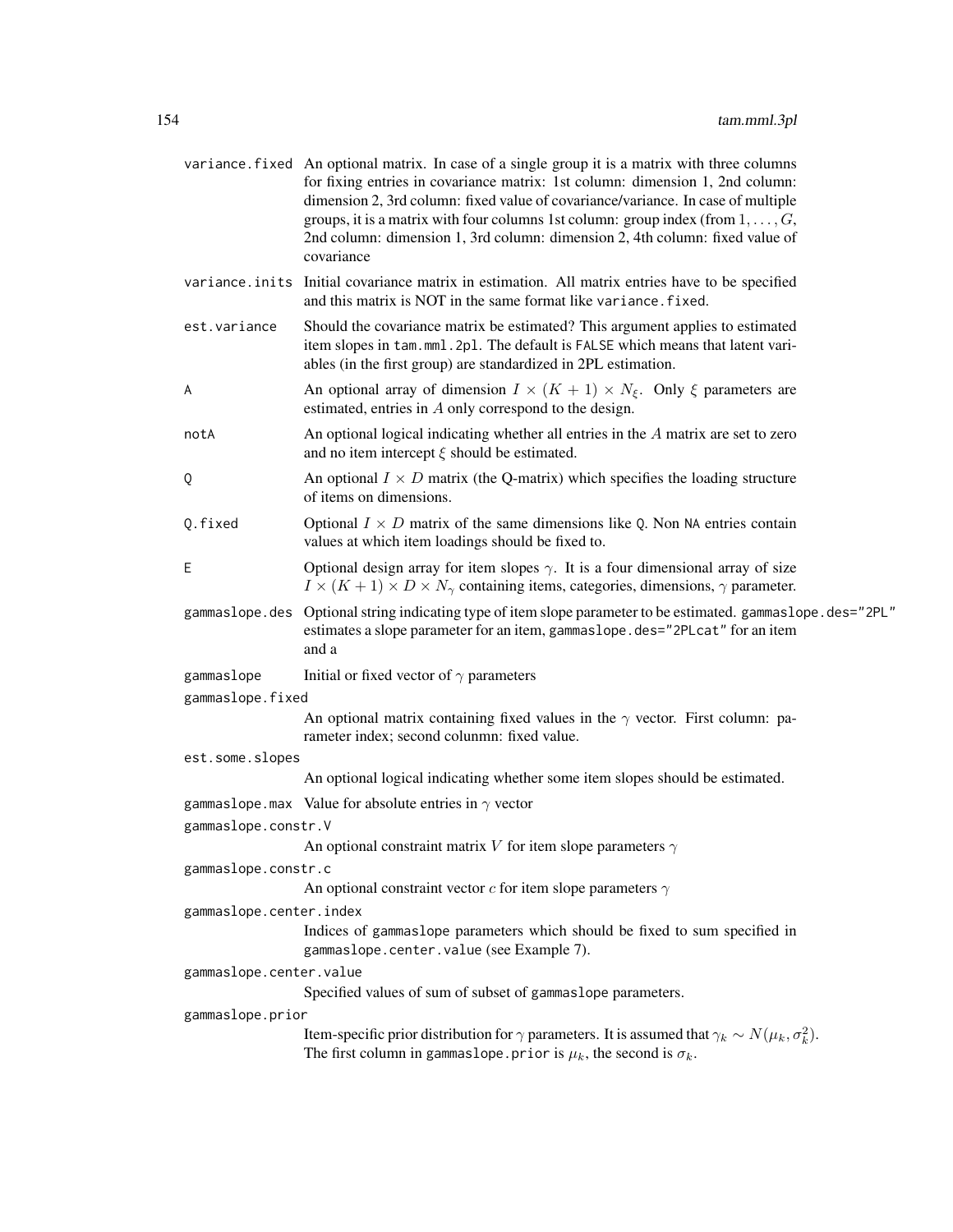| userfct.gammaslope      |                                                                                                                                                                                                                                                           |  |
|-------------------------|-----------------------------------------------------------------------------------------------------------------------------------------------------------------------------------------------------------------------------------------------------------|--|
|                         | A user specified function for constraints or transformations of the $\gamma$ parameters<br>within the algorithm. See Example 17 in tam.mml.                                                                                                               |  |
| gammaslope.constr.Npars |                                                                                                                                                                                                                                                           |  |
|                         | Number of constrained $\gamma$ parameters in userfct.gammaslope                                                                                                                                                                                           |  |
| est.guess               | An optional vector of integers indicating for which items a guessing parame-<br>ter should be estimated. Same integers correspond to same estimated guessing<br>parameters. A value of 0 denotes an item for which no guessing parameter is<br>estimated. |  |
| guess                   | Fixed or initial guessing parameters                                                                                                                                                                                                                      |  |
| guess.prior             | Item-specific prior distribution for guessing parameters $c_i$ . It is assumed that<br>$c_i \sim Beta(a_i, b_i)$ . The first column in gammaslope prior is $a_i$ , the second is<br>$b_i$ .                                                               |  |
| max.guess               | Upper bound for guessing parameters                                                                                                                                                                                                                       |  |
| skillspace              | Skill space: normal distribution ("normal") or discrete distribution ("discrete").                                                                                                                                                                        |  |
| theta.k                 | A matrix of the $\theta$ skill space in case of a discrete distribution (skill space="discrete").                                                                                                                                                         |  |
| delta.designmatrix      |                                                                                                                                                                                                                                                           |  |
|                         | A design matrix of the log-linear model for the skill space in case of a discrete<br>distribution (skillspace="discrete").                                                                                                                                |  |
| delta.fixed             | Fixed $\delta$ values of the log-linear skill space. delta. fixed must be a matrix with<br>three columns. First column: $\delta$ parameter index, Second column: Group index,<br>Third column: Fixed $\delta$ parameter value.                            |  |
| delta.inits             | Optional initial matrix of $\delta$ parameters.                                                                                                                                                                                                           |  |
| pweights                | Optional vector of person weights.                                                                                                                                                                                                                        |  |
| item.elim               | Optional logical indicating whether an item with has only zero entries should be<br>removed from the analysis. The default is TRUE.                                                                                                                       |  |
| verbose                 | Logical indicating whether output should be printed during iterations. This ar-<br>gument replaces control\$progress.                                                                                                                                     |  |
| control                 | See tam. mml for more details.                                                                                                                                                                                                                            |  |
| Edes                    | Compact form of design matrix. This argument is only defined for convenience<br>for models with random starting values to avoid recalculations.                                                                                                           |  |
| object                  | Object of class tam.mml.3pl                                                                                                                                                                                                                               |  |
| file                    | A file name in which the summary output will be written                                                                                                                                                                                                   |  |
| X                       | Object of class tam.mml.3pl                                                                                                                                                                                                                               |  |
| .                       | Further arguments to be passed                                                                                                                                                                                                                            |  |

# Details

The item response model for item  $i$  and category  $h$  and no guessing parameters can be written as

$$
P(X_i = h | \boldsymbol{\theta}) \propto \exp(\sum_d b_{ihd} \theta_d + \sum_k a_{ih} \xi_k)
$$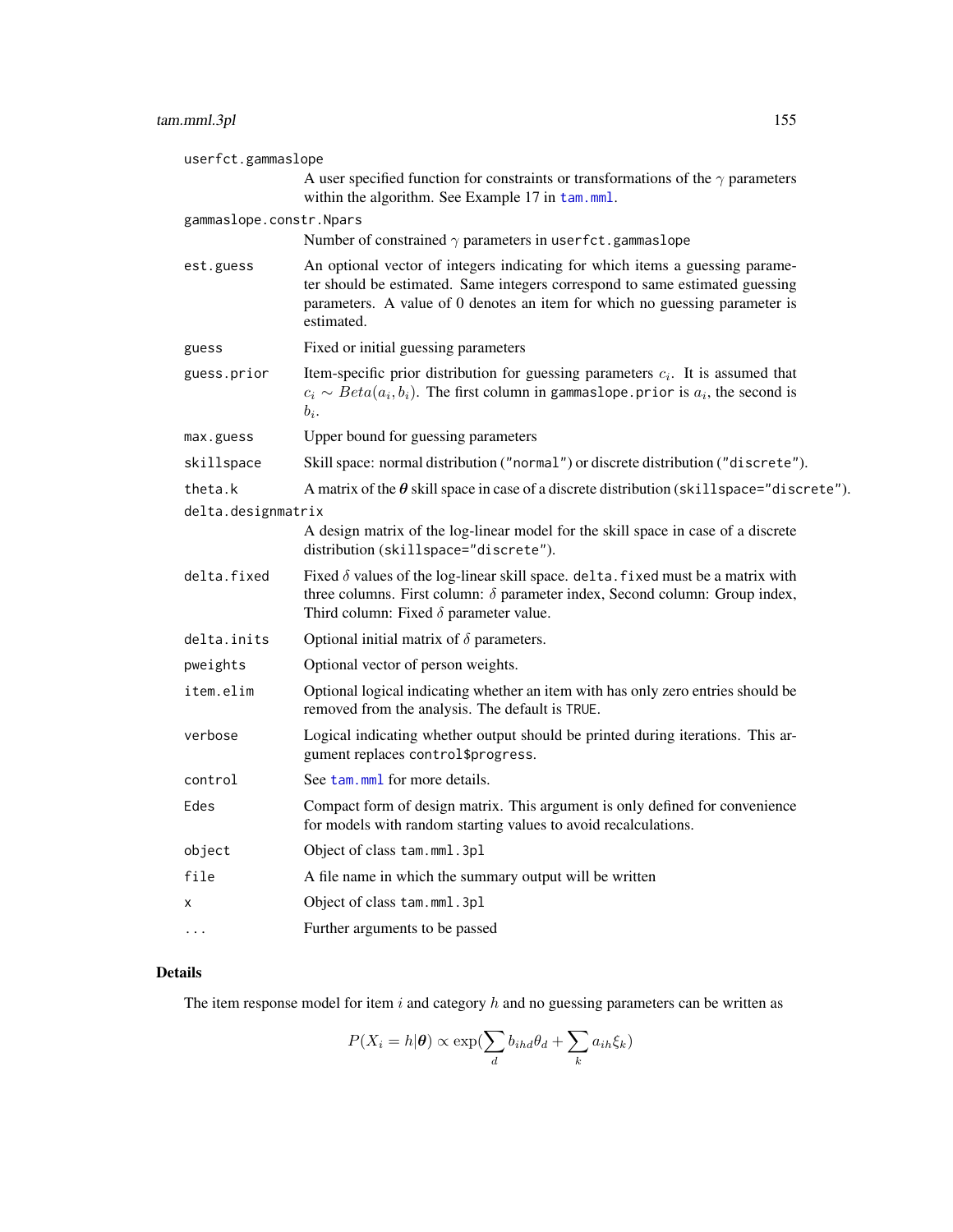For item slopes, a linear decomposition is allowed

$$
b_{ihd} = \sum_{k} e_{ihdk} \gamma_k
$$

In case of a guessing parameter, the item response function is

$$
P(X_i = h | \boldsymbol{\theta}) = c_i + (1 - c_i) \cdot (1 + \exp(-\sum_{d} b_{ihd} \theta_d - \sum_{k} a_{ih} \xi_k))^{-1}
$$

For possibilities of definitions of the design matrix  $E = (e_{ihdk})$  see Formann (2007), for the strongly related linear logistic latent class model see Formann (1992). Linear constraints on  $\gamma$  can be specified by equations  $V\gamma = c$  and using the arguments gammaslope.constr.V and gammaslope.constr.c. Like in [tam.mml](#page-111-0), a multivariate linear regression

$$
\boldsymbol{\theta} = Y\beta + \boldsymbol{\epsilon}
$$

assuming a multivariate normal distribution on the residuals  $\epsilon$  can be specified (skillspace="normal"). Alternatively, a log-linear distribution of the skill classes  $P(\theta)$  (skillspace="discrete") is performed

$$
\log P(\theta) = D_{\delta} \delta
$$

See Xu and von Davier (2008). The design matrix  $D_{\delta}$  can be specified in delta.designmatrix. The theta grid  $\theta$  of the skill space can be defined in theta.k.

### Value

The same output as in [tam.mml](#page-111-0) and additional entries

| delta         | Parameter vector $\delta$                      |
|---------------|------------------------------------------------|
| gammaslope    | Estimated $\gamma$ item slope parameters       |
| se.gammaslope | Standard errors $\gamma$ item slope parameters |
| F             | Used design matrix $E$                         |
| Edes          | Used design matrix $E$ in compact form         |
| guess         | Estimated $c$ guessing parameters              |
| se.guess      | Standard errors $c$ guessing parameters        |

### Note

The implementation of the model builds on pieces work of Anton Formann. See [http://www.](http://www.antonformann.at/) [antonformann.at/](http://www.antonformann.at/) for more information.

### References

Formann, A. K. (1992). Linear logistic latent class analysis for polytomous data. *Journal of the American Statistical Association, 87*, 476-486. doi: [10.2307/2290280](https://doi.org/10.2307/2290280)

Formann, A. K. (2007). (Almost) Equivalence between conditional and mixture maximum likelihood estimates for some models of the Rasch type. In M. von Davier  $\& C.$  H. Carstensen (Eds.), *Multivariate and mixture distribution Rasch models* (pp. 177-189). New York: Springer. doi: [10.1007/9780387498393\\_11](https://doi.org/10.1007/978-0-387-49839-3_11)

Xu, X., & von Davier, M. (2008). *Fitting the structured general diagnostic model to NAEP data*. ETS Research Report ETS RR-08-27. Princeton, ETS. doi: [10.1002/j.23338504.2008.tb02113.x](https://doi.org/10.1002/j.2333-8504.2008.tb02113.x)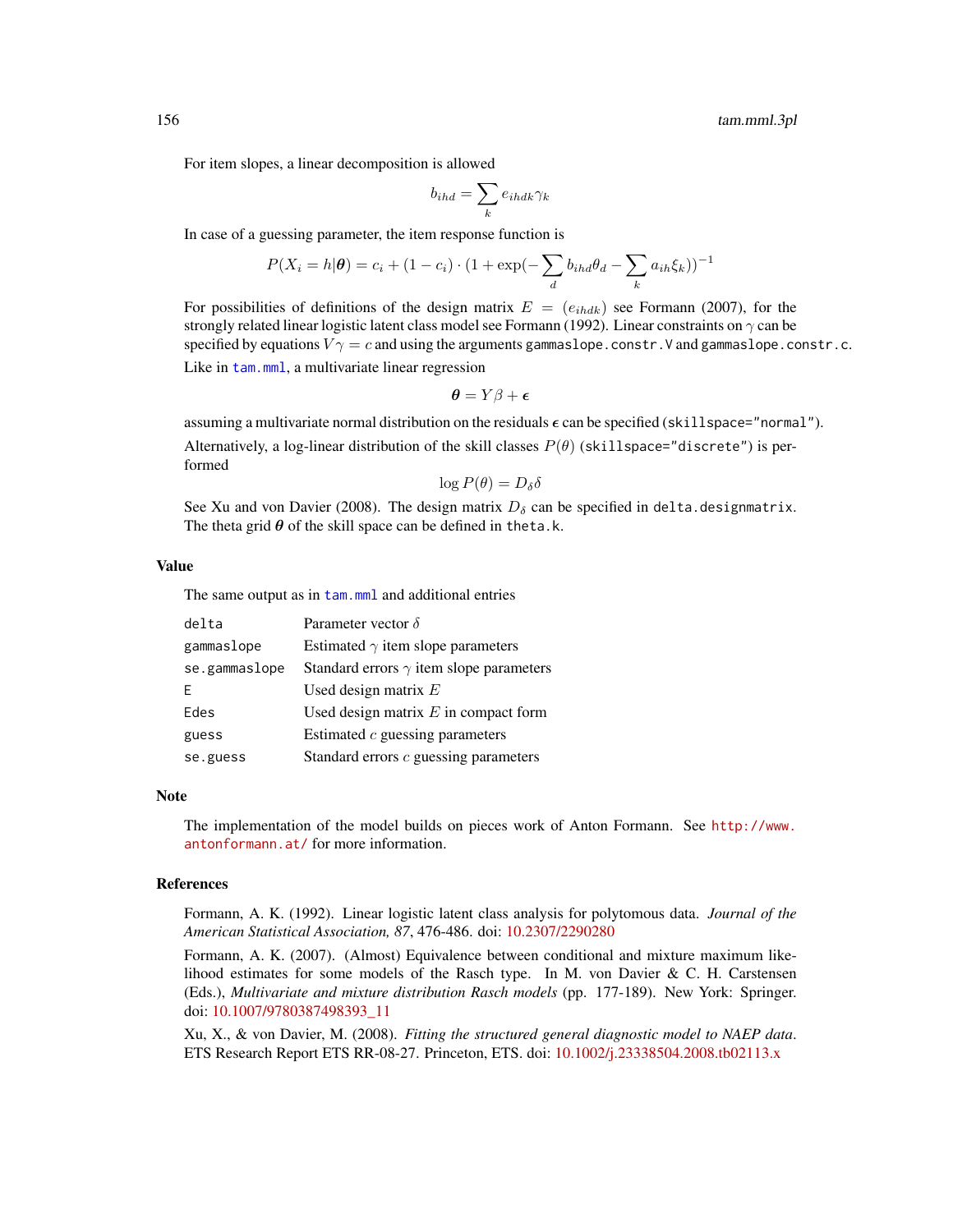# **See Also**

See also tam.mml.

See the CDM: : s1ca function in the CDM package for a similar method.

logLik.tam, anova.tam

### **Examples**

```
## Not run:
# EXAMPLE 1: Dichotomous data | data.sim.rasch
data(data.sim.rasch)
dat <- data.sim.rasch
# some control arguments
ctl.list <- list(maxiter=100) # increase the number of iterations in applications!
#*** Model 1: Rasch model, normal trait distribution
mod1 <- TAM::tam.mml.3pl(resp=dat, skillspace="normal", est.some.slopes=FALSE,
             control=ctl.list)
summary(mod1)
#*** Model 2: Rasch model, discrete trait distribution
# choose theta grid
theta.k \le seq(-3, 3, len=7)
                             # discrete theta grid distribution
# define symmetric trait distribution
delta.designmatrix \leq- matrix(\theta, nrow=7, ncol=4)
delta.designmatrix[4,1] < -1delta.designmatrix[c(3,5),2] < -1delta.designmatrix[c(2,6),3] <- 1
delta.designmatrix[c(1,7), 4] < -1mod2 <- TAM::tam.mml.3pl(resp=dat, skillspace="discrete", est.some.slopes=FALSE,
          theta.k=theta.k, delta.designmatrix=delta.designmatrix, control=ctl.list)
summary(mod2)
#*** Model 3: 2PL model
mod3 <- TAM::tam.mml.3pl(resp=dat, skillspace="normal", gammaslope.des="2PL",
      control=ctl.list, est.variance=FALSE)
summary(mod3)
#*** Model 4: 3PL model
# estimate guessing parameters for items 3,7,9 and 12
I \leftarrow \text{ncol}(\text{dat})est.guess \leq rep(0, I)
# set parameters 9 and 12 equal -> same integers
est.guess[c(3,7,9,12)] <- c(1, 3, 2, 2)
# starting values guessing parameter
guess \leq - . 2*(est.guess > 0)
# estimate model
mod4 <- TAM::tam.mml.3pl(resp=dat, skillspace="normal", gammaslope.des="2PL",
       control=ctl.list, est.guess=est.guess, guess=guess, est.variance=FALSE)
```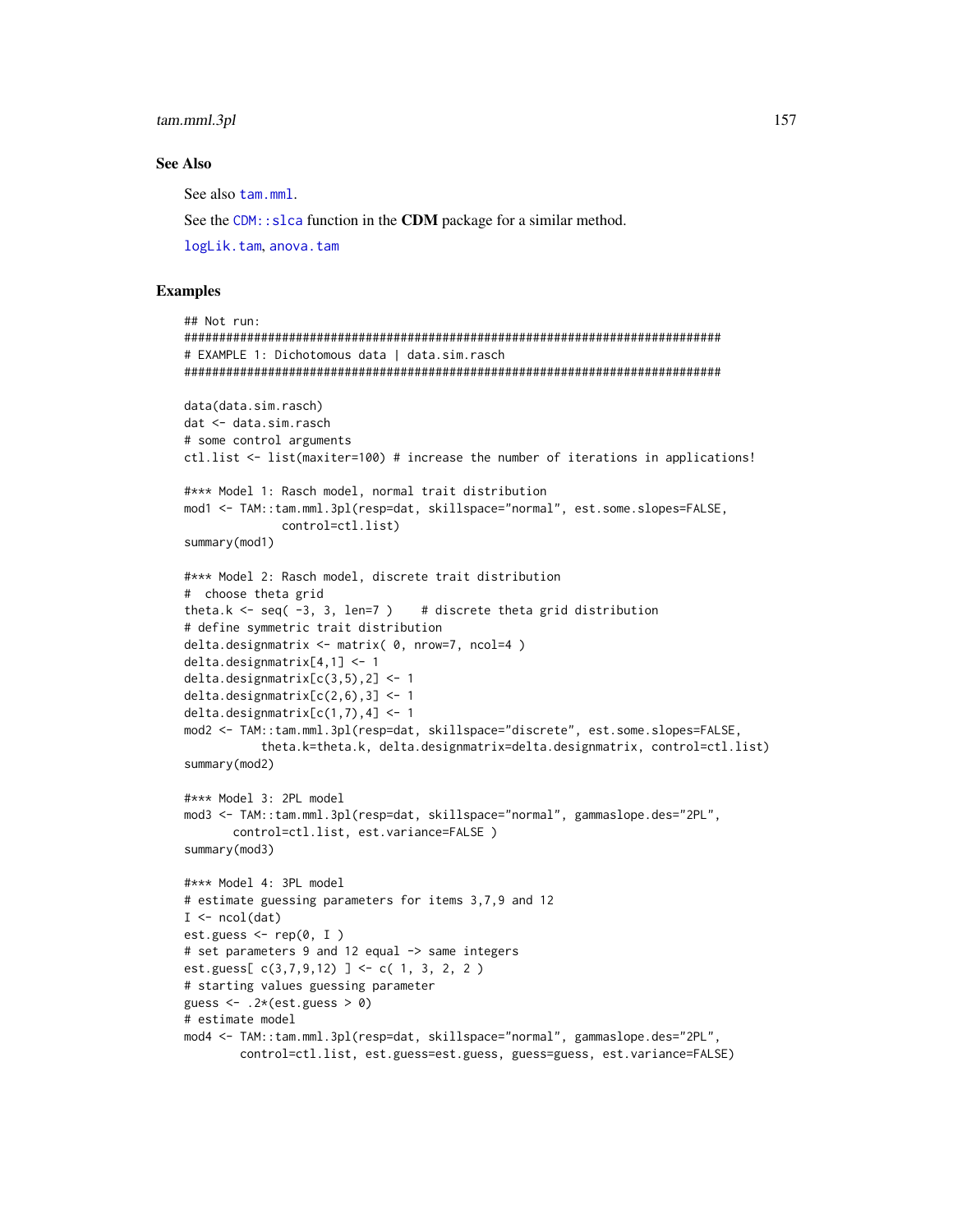```
summary(mod4)
#--- specification in tamaan
tammodel <- "
LAVAAN MODEL:
 F1 = 11 - 140F1 ~~ 1*F1
  I3 + I7 ?=g1
  I9 + I12 ?=g912 * g1
    ^{\prime}mod4a <- TAM::tamaan( tammodel, resp=dat, control=list(maxiter=20))
summary(mod4a)
#*** Model 5: 3PL model, add some prior Beta distribution
guess.prior <- matrix( 0, nrow=I, ncol=2 )
guess.prior[ est.guess > 0, 1] <- 5
guess.prior[ est.guess > 0, 2] <- 17
mod5 <- TAM::tam.mml.3pl(resp=dat, skillspace="normal", gammaslope.des="2PL",
        control=ctl.list, est.guess=est.guess, guess=guess, guess.prior=guess.prior)
summary(mod5)
#--- specification in tamaan
tammodel <- "
LAVAAN MODEL:
  F1 = ~ I1 - I40F1 ~~ 1*F1
  I3 + I7 ?=g1
  I9 + I12 ?=g912 * g1
MODEL PRIOR:
  g912 ~ Beta(5,17)
  I3_guess \sim Beta(5,17)
  I7_guess \sim Beta(5,17)
    "
mod5a <- TAM::tamaan( tammodel, resp=dat, control=list(maxiter=20))
#*** Model 6: 2PL model with design matrix for item slopes
I \leftarrow 40 # number of items
D \le -1 # dimensions
maxK <- 2 # maximum number of categories
Ngam <- 13 # number of different slope parameters
E \leftarrow array( 0, dim=c(I, maxK, D, Ngam) )# joint slope parameters for items 1 to 10, 11 to 20, 21 to 30
E[ 1:10, 2, 1, 2 ] <- 1
E[ 11:20, 2, 1, 1 ] <- 1
E[ 21:30, 2, 1, 3 ] <- 1
for (ii in 31:40){ E[ii,2,1,ii - 27 ] <- 1 }
# estimate model
mod6 <- TAM::tam.mml.3pl(resp=dat, control=ctl.list, E=E, est.variance=FALSE )
summary(mod6)
#*** Model 6b: Truncated normal prior distribution for slope parameters
```

```
gammaslope.prior[,1] <- 2 # mean
```
gammaslope.prior <- matrix( 0, nrow=Ngam, ncol=4 )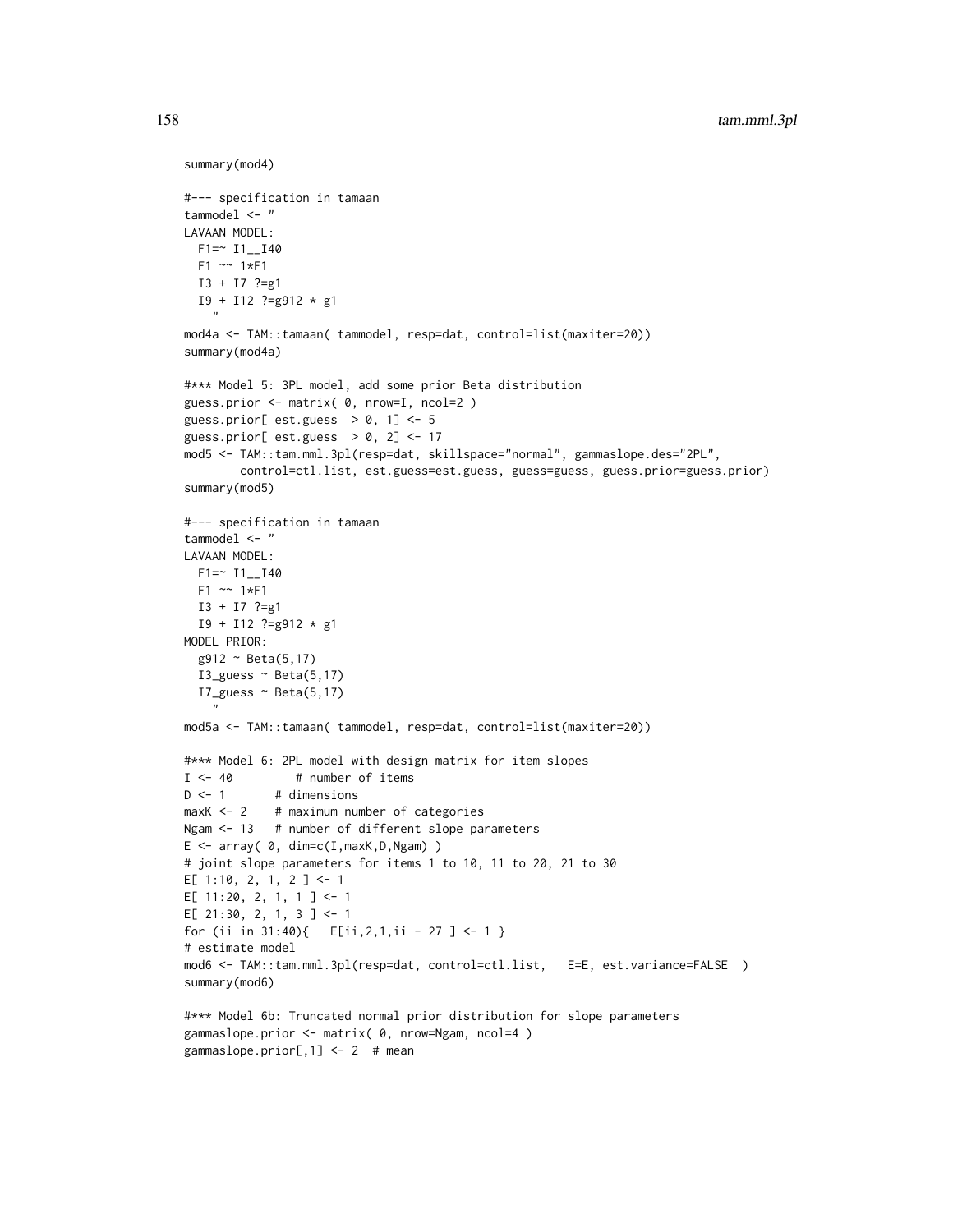```
gammaslope.prior[,2] <- 10 # standard deviation
gammaslope.prior[,3] <- -Inf # lower bound
gammaslope.prior[ 4:13,3] <- 1.2
gammaslope.prior[,4] <- Inf # upper bound
# estimate model
mod6b <- TAM::tam.mml.3pl(resp=dat, E=E, est.variance=FALSE,
                gammaslope.prior=gammaslope.prior, control=ctl.list )
summary(mod6b)
#*** Model 7: 2PL model with design matrix of slopes and slope constraints
Ngam <- dim(E)[4] # number of gamma parameters
# define two constraint equations
gammaslope.constr.V <- matrix( 0, nrow=Ngam, ncol=2 )
gammaslope.constr.c <- rep(0,2)
# set sum of first two xlambda entries to 1.8
gammaslope.constr.V[1:2,1] <- 1
gammaslope.constr.c[1] <- 1.8
# set sum of entries 4, 5 and 6 to 3
gammaslope.constr.V[4:6,2] <- 1
gammaslope.constr.c[2] <- 3
mod7 <- TAM::tam.mml.3pl(resp=dat, control=ctl.list, E=E, est.variance=FALSE,
  gammaslope.constr.V=gammaslope.constr.V, gammaslope.constr.c=gammaslope.constr.c)
summary(mod7)
#**** Model 8: Located latent class Rasch model with estimated three skill points
# three classes of theta's are estimated
TP < -3theta.k <- diag(TP)
# because item difficulties are unrestricted, we define the sum of the estimated
# theta points equal to zero
Ngam <- TP # estimate three gamma loading parameters which are discrete theta points
E \le -\arctan(0, \dim= c(I, 2, TP, Ngam))E[, 2, 1, 1] <- E[, 2, 2, 2] <- E[, 2, 3, 3] <- 1
gammaslope.constr.V <- matrix( 1, nrow=3, ncol=1 )
gammaslope.constr.c <- c(0)
# initial gamma values
gammaslope <-c(-2, 0, 2)# estimate model
mod8 <- TAM::tam.mml.3pl(resp=dat, control=ctl.list, E=E, skillspace="discrete",
     theta.k=theta.k, gammaslope=gammaslope, gammaslope.constr.V=gammaslope.constr.V,
     gammaslope.constr.c=gammaslope.constr.c )
summary(mod8)
#*** Model 9: Multidimensional multiple group model
N < - nrow(dat)
I \leftarrow \text{ncol}(\text{dat})group <- c( rep(1,N/4), rep(2,N/4), rep(3,N/2) )
Q \leftarrow \text{matrix}(\emptyset, \text{nrow=I}, \text{ncol=2})Q[ 1:(I/2), 1] <- Q[ seq(I/2+1,I), 2] <- 1
# estimate model
mod9 <- TAM::tam.mml.3pl(resp=dat, skillspace="normal", est.some.slopes=FALSE,
               group=group, Q=Q)
```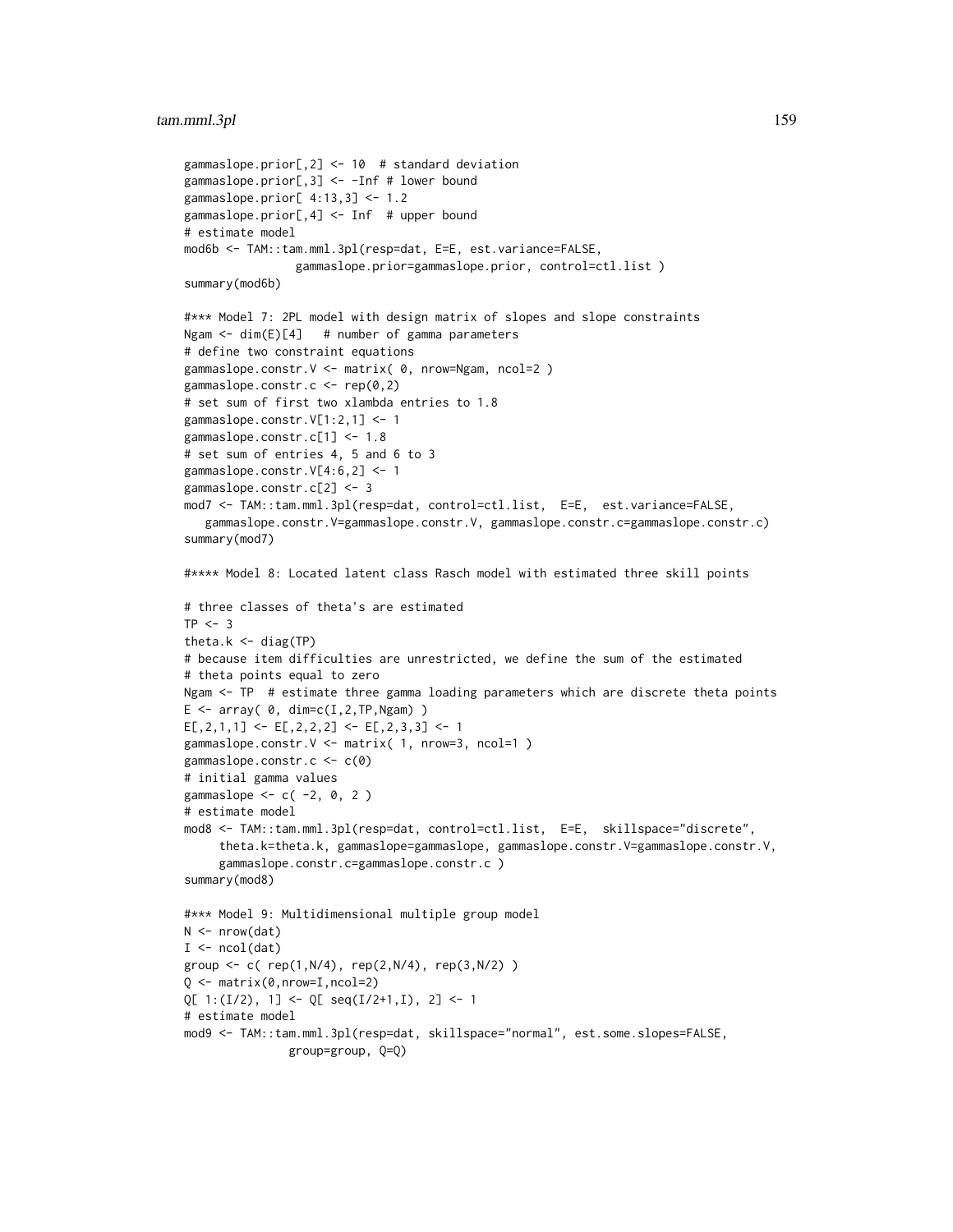```
summary(mod9)
```

```
# EXAMPLE 2: Polytomous data
data( data.mg, package="CDM")
dat <- data.mg[1:1000, paste0("I",1:11)]
#*** Model 1: 1-dimensional 1PL estimation, normal skill distribution
mod1 <- TAM::tam.mml.3pl(resp=dat, skillspace="normal",
        gammaslope.des="2PL", est.some.slopes=FALSE, est.variance=TRUE )
summary(mod1)
#*** Model 2: 1-dimensional 2PL estimation, discrete skill distribution
# define skill space
theta.k <- matrix(seq(-5, 5, len=21))
# allow skew skill distribution
delta.designmatrix <- cbind( 1, theta.k, theta.k^2, theta.k^3 )
# fix 13th xsi item parameter to zero
xsi.fixed \leftarrow child(13, 0)# fix 10th slope paremeter to one
gammaslope.fixed \leq cbind(10, 1)
# estimate model
mod2 <- TAM::tam.mml.3pl(resp=dat, skillspace="discrete", theta.k=theta.k,
     delta.designmatrix=delta.designmatrix, gammaslope.des="2PL", xsi.fixed=xsi.fixed,
       gammaslope.fixed=gammaslope.fixed)
summary(mod2)
#*** Model 3: 2-dimensional 2PL estimation, normal skill distribution
# define loading matrix
Q \le - matrix(0,11,2)
Q[1:6,1] <- 1 # items 1 to 6 load on dimension 1
Q[7:11,2] <- 1 # items 7 to 11 load on dimension 2
# estimate model
mod3 <- TAM::tam.mml.3pl(resp=dat, gammaslope.des="2PL", Q=Q )
summary(mod3)
# EXAMPLE 3: Dichotomous data with guessing
#*** simulate data
set.seed(9765)
N \le -4000 # number of persons
I \le -20# number of items
b \leftarrow seq( -1.5, 1.5, len=I )guess \leq rep(0, I)
guess.items <- c(6, 11, 16)
```

```
160
```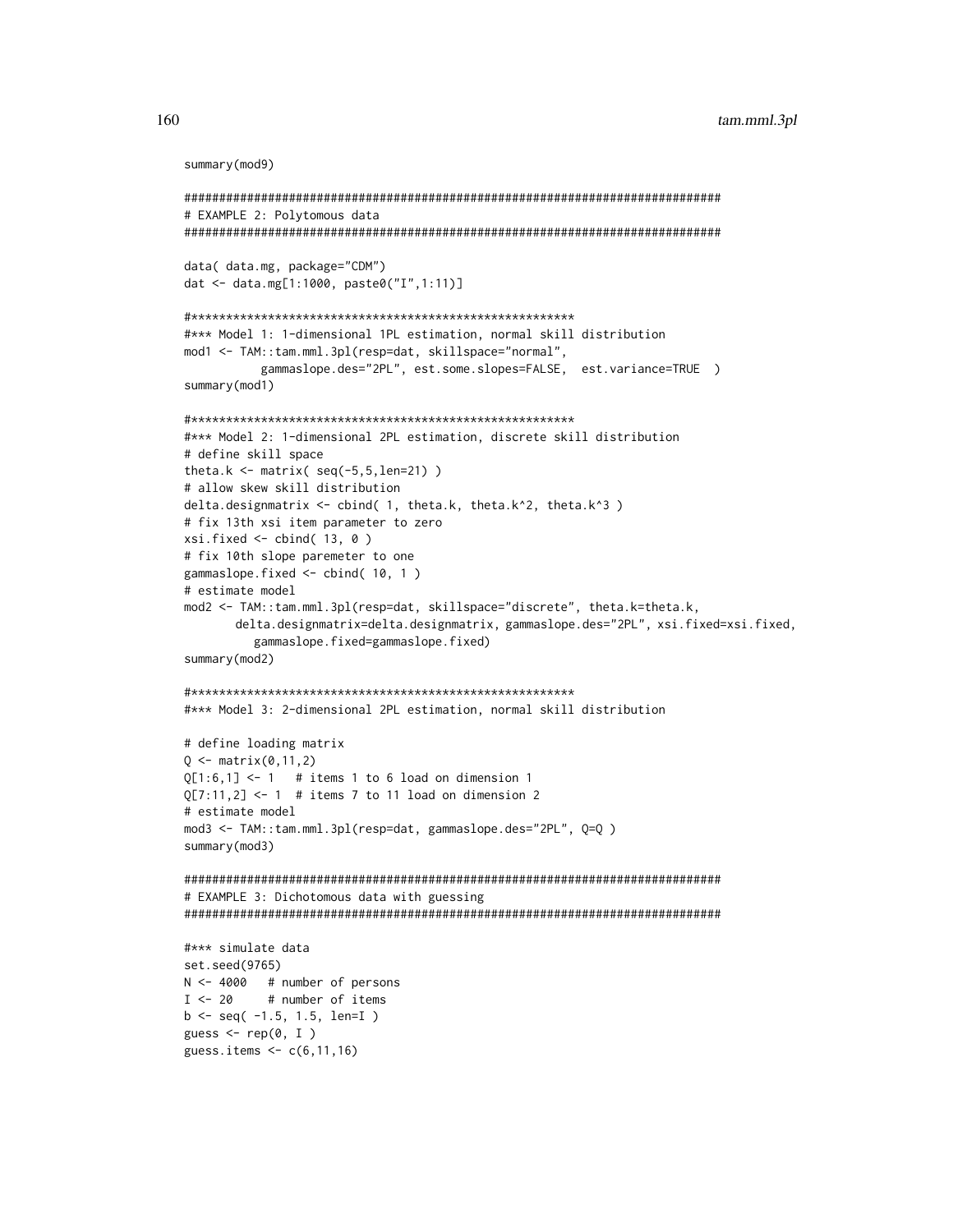```
guess[ guess.items ] <- .33
library(sirt)
dat <- sirt::sim.raschtype( stats::rnorm(N), b=b, fixed.c=guess )
#*** Model 1: Difficulty + guessing model, i.e. fix slopes to 1
est.guess <- rep(0, I)est.guess[ guess.items ] <- seq(1, length(guess.items))
# define prior distribution
guess.prior <- matrix(cbind(5, 17), I, 2, byrow=TRUE)
guess.prior[ ! est.guess, ] <- 0
# estimate model
mod1 <- TAM::tam.mml.3pl(resp=dat, guess=guess, est.guess=est.guess,
         guess.prior=guess.prior, control=ctl.list,est.variance=TRUE,
         est.some.slopes=FALSE)
summary(mod1)
#*** Model 2: estimate a joint guessing parameter
est.guess <- rep(0, I)est.guess[ guess.items ] <- 1
# estimate model
mod2 <- TAM::tam.mml.3pl(resp=dat, guess=guess, est.guess=est.guess,
         guess.prior=guess.prior, control=ctl.list,est.variance=TRUE,
         est.some.slopes=FALSE)
summary(mod2)
# EXAMPLE 4: Latent class model with two classes
#See slca Simulated Example 2 in the CDM package
#*** simulate data
set.seed(9876)
I \le -7 # number of items
# simulate response probabilities
a1 <- round( stats::runif(I,0, .4 ),4)
a2 \le round( stats::runif(I, .6, 1),4)
N < -1000 # sample size
# simulate data in two classes of proportions .3 and .7
N1 \leftarrow \text{round}(.3*N)dat1 <- 1 * ( matrix(a1, N1, I, byrow=TRUE) > matrix( stats::runif( N1 * I), N1, I ))
N2 \le round(.7*N)
dat2 <- 1 * ( matrix(a2, N2, I, byrow=TRUE) > matrix( stats::runif( N2 * I), N2, I ) )
dat < - rbind(dat1, dat2)
colnames(dat) <- paste0("I", 1:1)
# estimation using tam.mml.3pl function
# define design matrices
TP < -2 # two classes
```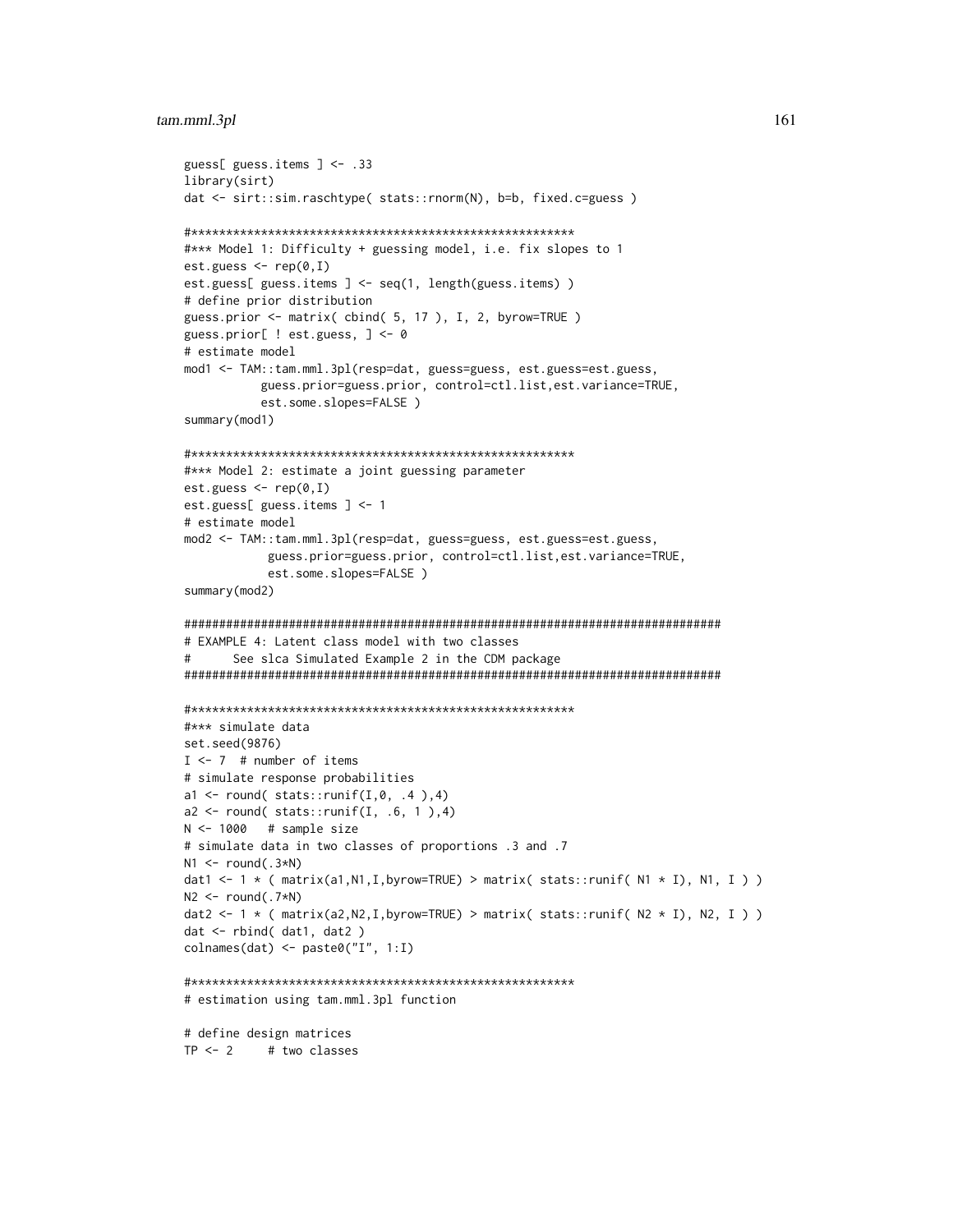```
theta.k \le diag(TP) # there are theta dimensions \Rightarrow two classes
# The idea is that latent classes refer to two different "dimensions".
# Items load on latent class indicators 1 and 2, see below.
E \le -\arctan(0, \dim= c(I, 2, 2, 2*I))items <- colnames(dat)
dimnames(E)[[4]] <- c(paste0( colnames(dat), "Class", 1),
         paste0( colnames(dat), "Class", 2) )
# items, categories, classes, parameters
# probabilities for correct solution
for (ii in 1:I){
    E[ ii, 2, 1, ii ] <- 1 # probabilities class 1
    E[ ii, 2, 2, ii+I ] \le 1 # probabilities class 2
                    }
# estimation command
mod1 <- TAM::tam.mml.3pl(resp=dat, E=E, control=list(maxit=20), skillspace="discrete",
          theta.k=theta.k, notA=TRUE)
summary(mod1)
# compare simulated and estimated data
cbind( mod1$rprobs[,2,1], a2 ) # Simulated class 2
cbind( mod1$rprobs[,2,2], a1 ) # Simulated class 1
#*******************************************************
#** specification with tamaan
tammodel <- "
ANALYSIS:
 TYPE=LCA;
  NCLASSES(2); # 2 classes
  NSTARTS(5,20); # 5 random starts with 20 iterations
LAVAAN MODEL:
  F = ~ 11 - 17"
mod1b <- TAM::tamaan( tammodel, resp=dat )
summary(mod1b)
# compare with mod1
logLik(mod1)
logLik(mod1b)
#############################################################################
# EXAMPLE 5: Located latent class model, Rasch model
# See slca Simulated Example 4 in the CDM package
#############################################################################
#*** simulate data
set.seed(487)
I \leftarrow 15 # I items
b1 <- seq(-2, 2, len=I) # item difficulties
N < -2000 # number of persons
# simulate 4 theta classes
theta0 <- c( -2.5, -1, 0.3, 1.3 ) # skill classes
probs0 <- c( .1, .4, .2, .3 ) # skill class probabilities
TP <- length(theta0)
theta <- theta0[ rep(1:TP, round(probs0*N) ) ]
```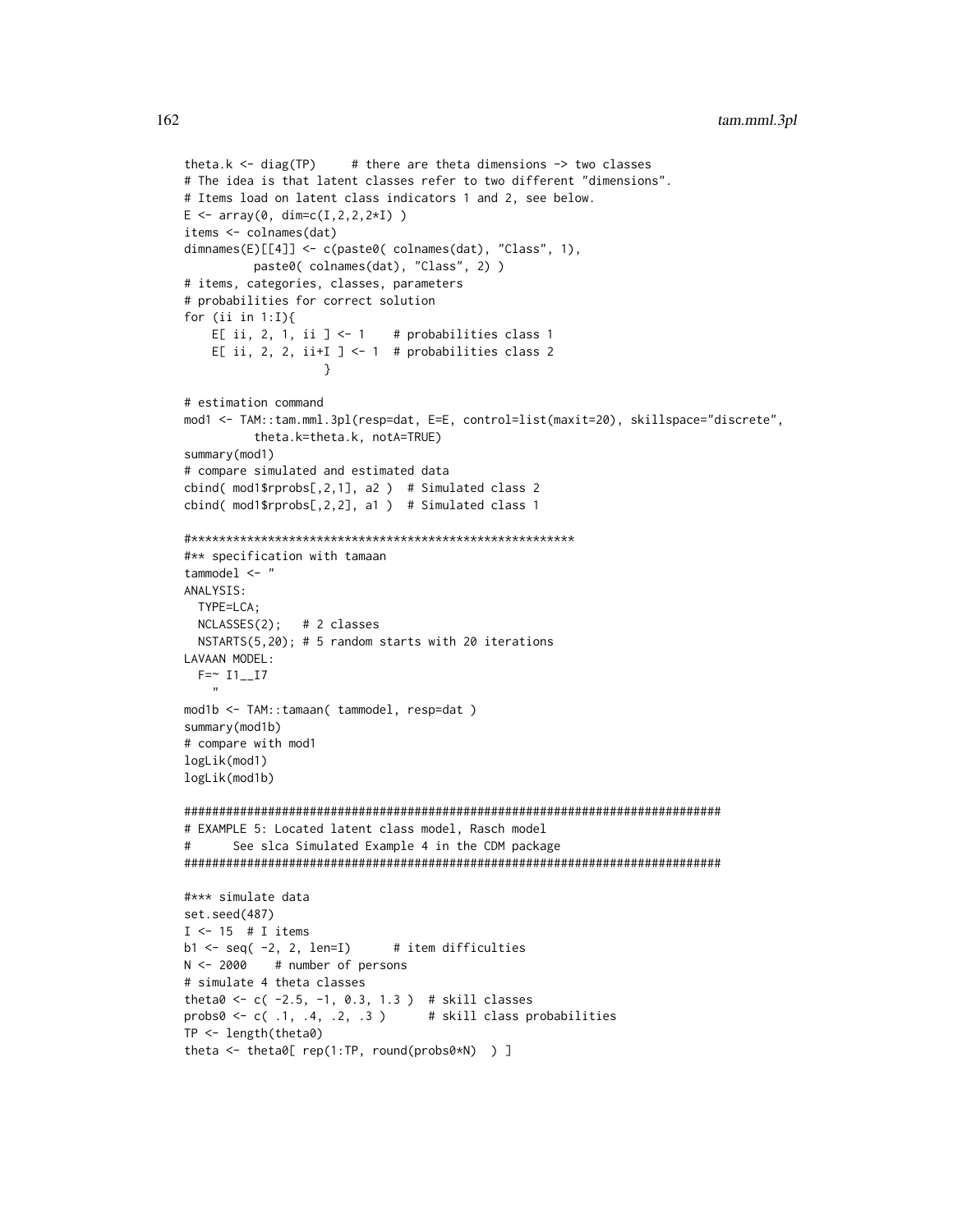```
library(sirt)
dat <- sirt::sim.raschtype( theta, b1 )
colnames(dat) <- paste0("I",1:I)
#*******************************************************
#*** Model 1: Located latent class model with 4 classes
maxK < -2Ngam <- TP
E \le -\arctan(0, \dim=C(I, \max K, TP, Ngam))dimnames(E)[[1]] <- colnames(dat)
dimnames(E)[[2]] <- paste0("Cat", 1:(maxK) )
dimnames(E)[[3]] <- paste0("Class", 1:TP)
dimnames(E)[[4]] <- paste0("theta", 1:TP)
# theta design
for (tt in 1:TP){ E[1:1, 2, tt, tt] < -1 }
theta.k \leq diag(TP)
# set eighth item difficulty to zero
xsi.fixed \leftarrow cbind( 8, 0 )# initial gamma parameter
gammaslope \leq seq(-1.5, 1.5, len=TP)
# estimate model
mod1 <- TAM::tam.mml.3pl(resp=dat, E=E, xsi.fixed=xsi.fixed,
           control=list(maxiter=100), skillspace="discrete",
           theta.k=theta.k, gammaslope=gammaslope)
summary(mod1)
# compare estimated and simulated theta class locations
cbind( mod1$gammaslope, theta0 )
# compare estimated and simulated latent class proportions
cbind( mod1$pi.k, probs0 )
#----- specification using tamaan
tammodel <- "
ANALYSIS:
 TYPE=LOCLCA;
  NCLASSES(4)
LAVAAN MODEL:
  F = 11 - 115I8 | 0*t1
    "
mod1b <- TAM::tamaan( tammodel, resp=dat )
summary(mod1b)
#############################################################################
# EXAMPLE 6: DINA model with two skills
# See slca Simulated Example 5 in the CDM package
#############################################################################
#*** simulate data
set.seed(487)
N <- 3000 # number of persons
# define Q-matrix
I \leftarrow 9 # 9 items
NS <- 2 # 2 skills
```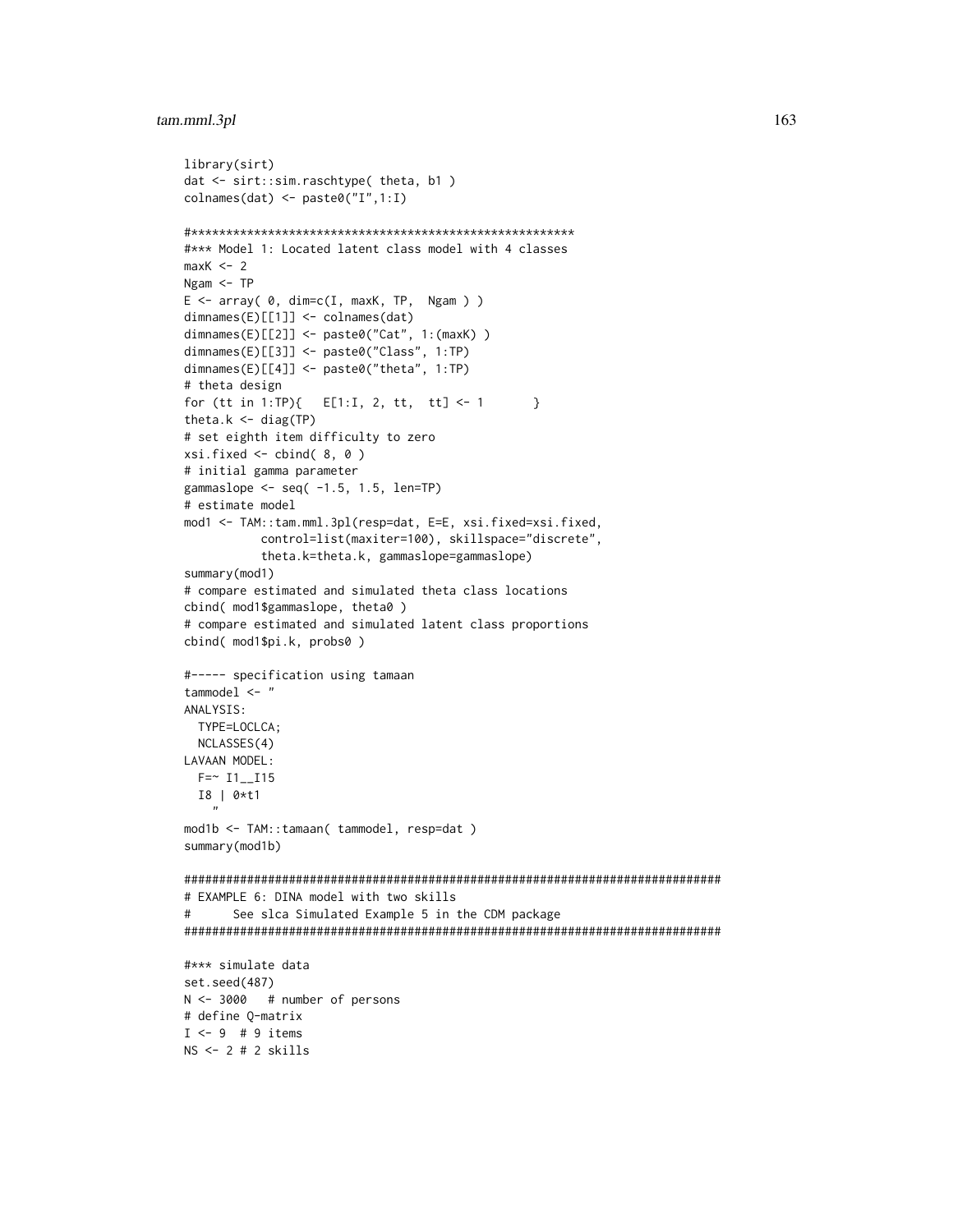```
TP <- 4 # number of skill classes
Q <- scan(nlines=3, text=
  "1 0 1 0 1 0
  0 1 0 1 0 1
  1 1 1 1 1 1\lambdaQ <- matrix(Q, I, ncol=NS, byrow=TRUE)
# define skill distribution
alpha0 <- matrix( c(0,0,1,0,0,1,1,1), nrow=4,ncol=2,byrow=TRUE)
prob@ <- c( .2, .4, .1, .3 )alpha <- alpha0[ rep( 1:TP, prob0*N),]
# define guessing and slipping parameters
guess \le round( stats::runif(I, 0, .4 ), 2)
slip \le round( stats::runif(I, 0, .3), 2)
# simulate data according to the DINA model
dat <- CDM::sim.din( q.matrix=Q, alpha=alpha, slip=slip, guess=guess )$dat
#*** Model 1: Estimate DINA model
# define E matrix which contains the anti-slipping parameters
maxK < -2Ngam <- I
E \le -\arctan(0, \dim = c(I, \max K, TP, Ngam))dimnames(E)[[1]] <- colnames(dat)
dimnames(E)[[2]] <- paste0("Cat", 1:(maxK) )
dimnames(E)[[3]] <- c("S00","S10","S01","S11")
dimnames(E)[[4]] <- paste0( "antislip", 1:I )
# define anti-slipping parameters in E
for (ii in 1:I){
        # define latent responses
        latorsp \leftarrow 1*( alpha0 %*% Q[ii,]==sum(Q[ii,]) )[,1]
        # model slipping parameters
        E[ii, 2, latresp==1, ii ] <- 1
                 }
# skill space definition
theta.k \leq diag(TP)
gammaslope <- rep( qlogis( .8 ), I )
# estimate model
mod1 <- TAM::tam.mml.3pl(resp=dat, E=E, control=list(maxiter=100), skillspace="discrete",
          theta.k=theta.k, gammaslope=gammaslope)
summary(mod1)
# compare estimated and simulated latent class proportions
cbind( mod1$pi.k, probs0 )
# compare estimated and simulated guessing parameters
cbind( mod1$rprobs[,2,1], guess )
# compare estimated and simulated slipping parameters
cbind( 1 - \text{mod}1$rprobs[,2,4], slip )
#############################################################################
# EXAMPLE 7: Mixed Rasch model with two classes
# See slca Simulated Example 3 in the CDM package
```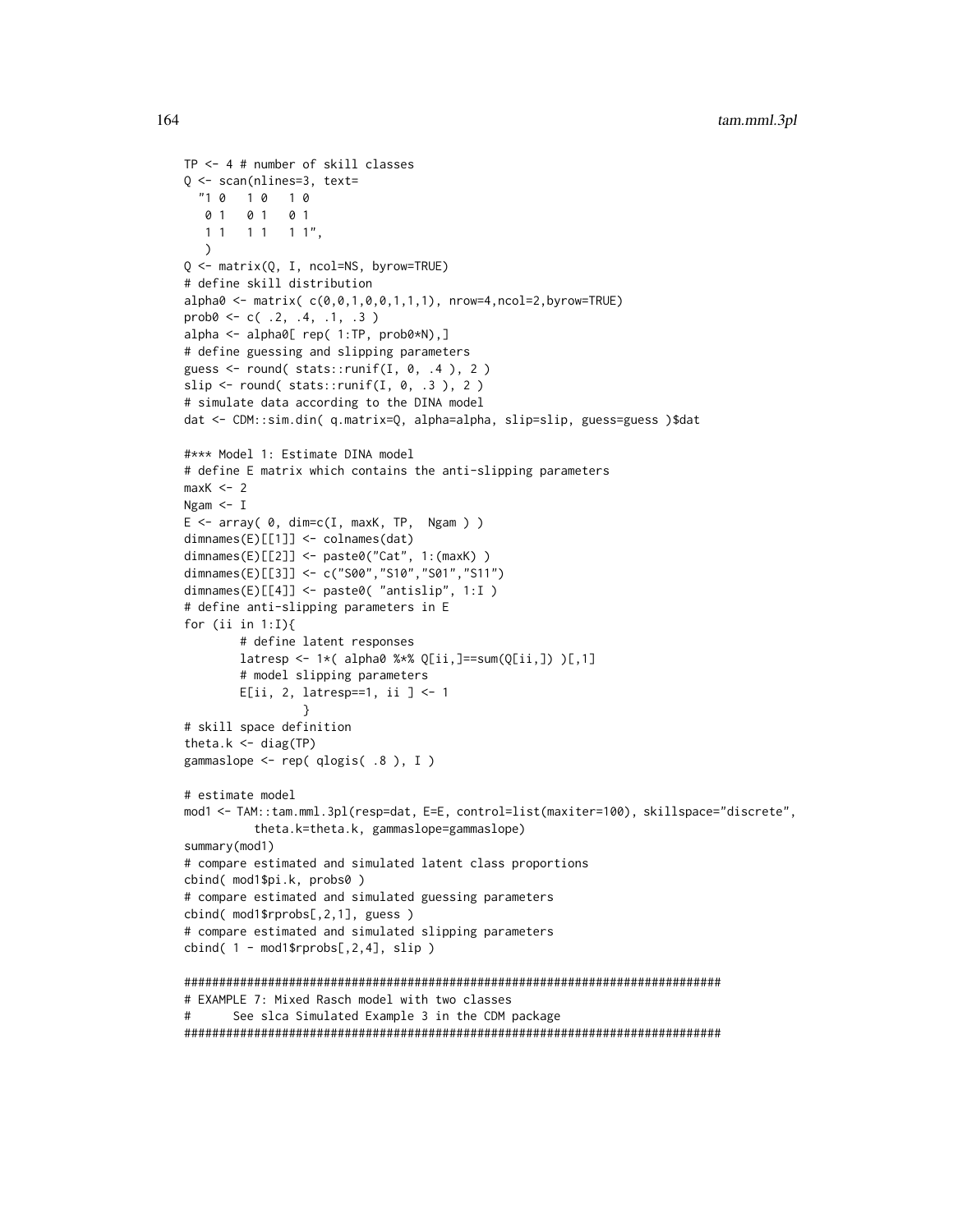```
#*** simulate data
set.seed(987)
library(sirt)
# simulate two latent classes of Rasch populations
I < -15 # 6 items
b1 \leq - seq(-1.5, 1.5, len=I) # difficulties latent class 1
b2 <- b1 # difficulties latent class 2
b2[c(4,7, 9, 11, 12, 13)] <- c(1, -.5, -.5, .33, .33, -.66)b2 \le -b2 - \text{mean}(b2)N <- 3000 # number of persons
wgt <- .25 # class probability for class 1
# class 1
dat1 <- sirt::sim.raschtype( stats::rnorm( wgt*N ), - b1 )
# class 2
dat2 <- sirt::sim.raschtype( stats::rnorm( (1-wgt)*N, mean=1, sd=1.7), - b2 )
dat <- rbind( dat1, dat2 )
# The idea is that each grid point class x theta is defined as new
# dimension. If we approximate the trait distribution by 7 theta points
# and are interested in estimating 2 latent classes, then we need
# 7*2=14 dimensions.
#*** Model 1: Rasch model
# theta grid
theta.k1 <- seq(-5, 5, len=7)
TT <- length(theta.k1)
#-- define theta design matrix
theta.k <- diag(TT)
#-- delta designmatrix
delta.designmatrix <- matrix( 0, TT, ncol=3 )
delta.designmatrix[, 1] <- 1
delta.designmatrix[, 2:3] <- cbind( theta.k1, theta.k1^2 )
#-- define loading matrix E
E <- array( 0, dim=c(I,2,TT,I + 1) ) # last parameter is constant 1
for (ii in 1:I){
    E[ ii, 2, 1:TT, ii ] <- -1 # '-b' in '1*theta - b'
    E[ ii, 2, 1:TT, I+1] <- theta.k1 # '1*theta' in '1*theta - b'
                }
# initial gammaslope parameters
par1 <- stats::qlogis( colMeans( dat ) )
gammaslope <- c( par1, 1 )
# sum constraint of zero on item difficulties
gammaslope.constr.V <- matrix( 0, I+1, 1 )
gammaslope.constr.V[ 1:I, 1] <- 1 # Class 1
gammaslope.constr.c <- c(0)
# fixed gammaslope parameter
gammaslope.fixed <- cbind( I+1, 1 )
# estimate model
mod1 <- TAM::tam.mml.3pl(resp=dat1, E=E, skillspace="discrete",
           theta.k=theta.k, delta.designmatrix=delta.designmatrix,
           gammaslope=gammaslope, gammaslope.constr.V=gammaslope.constr.V,
           gammaslope.constr.c=gammaslope.constr.c, gammaslope.fixed=gammaslope.fixed,
```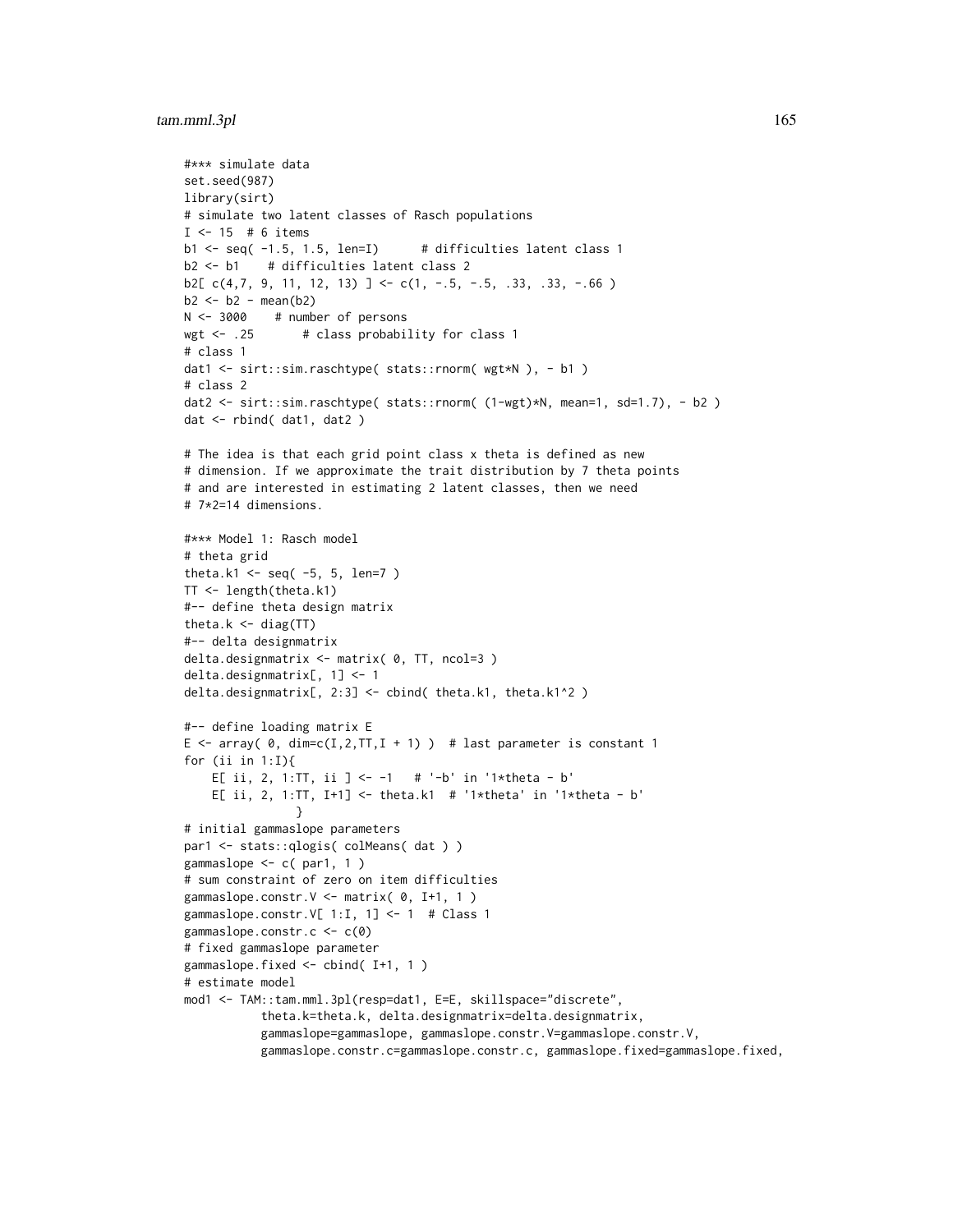```
notA=TRUE, est.variance=FALSE)
summary(mod1)
#*** Model 2: Mixed Rasch model with two latent classes
# theta grid
theta.k1 <- seq(-4, 4, len=7)
TT <- length(theta.k1)
#-- define theta design matrix
theta.k <- diag(2*TT) # 2*7=14 classes
#-- delta designmatrix
delta.designmatrix <- matrix( 0, 2*TT, ncol=6 )
# Class 1
delta.designmatrix[1:TT, 1] <- 1
delta.designmatrix[1:TT, 2:3] <- cbind( theta.k1, theta.k1^2 )
# Class 2
delta.designmatrix[TT+1:TT, 4] <- 1
delta.designmatrix[TT+1:TT, 5:6] <- cbind( theta.k1, theta.k1^2 )
#-- define loading matrix E
E \le - array( 0, dim=c(I,2,2*TT,2*I + 1) ) # last parameter is constant 1
dimnames(E)[[1]] <- colnames(dat)
dimnames(E)[[2]] <- c("Cat0","Cat1")
dimnames(E)[[3]] <- c( paste0("Class1_theta", 1:TT), paste0("Class2_theta", 1:TT) )
dimnames(E)[[4]] <- c( paste0("b_Class1_", colnames(dat)),
      paste0("b_Class2_", colnames(dat)), "One")
for (ii in 1:I){
 # Class 1 item parameters
   E[ ii, 2, 1:TT, ii ] <- -1 # '-b' in '1*theta - b'
   E[ ii, 2, 1:TT, 2*I+1] <- theta.k1 # '1*theta' in '1*theta - b'
 # Class 2 item parameters
   E[ ii, 2, TT + 1:TT, I + ii ] <- -1
   E[ ii, 2, TT + 1:TT, 2*I+1] <- theta.k1
               }
# initial gammaslope parameters
par1 <- qlogis( colMeans( dat ) )
gammaslope \leq c( par1, par1 + stats::runif(I, -2,2), 1)
# sum constraint of zero on item difficulties within a class
gammaslope.center.index <- c( rep( 1, I ), rep(2,I), 0 )
gammaslope.center.value <- c(0,0)
# estimate model
mod1 <- TAM::tam.mml.3pl(resp=dat, E=E, skillspace="discrete",
            theta.k=theta.k, delta.designmatrix=delta.designmatrix,
            gammaslope=gammaslope, gammaslope.center.index=gammaslope.center.index,
        gammaslope.center.value=gammaslope.center.value, gammaslope.fixed=gammaslope.fixed,
            notA=TRUE)
summary(mod1)
# latent class proportions
stats::aggregate( mod1$pi.k, list( rep(1:2, each=TT)), sum )
# compare simulated and estimated item parameters
cbind( b1, b2, - mod1$gammaslope[1:I], - mod1$gammaslope[I + 1:I ] )
#--- specification in tamaan
```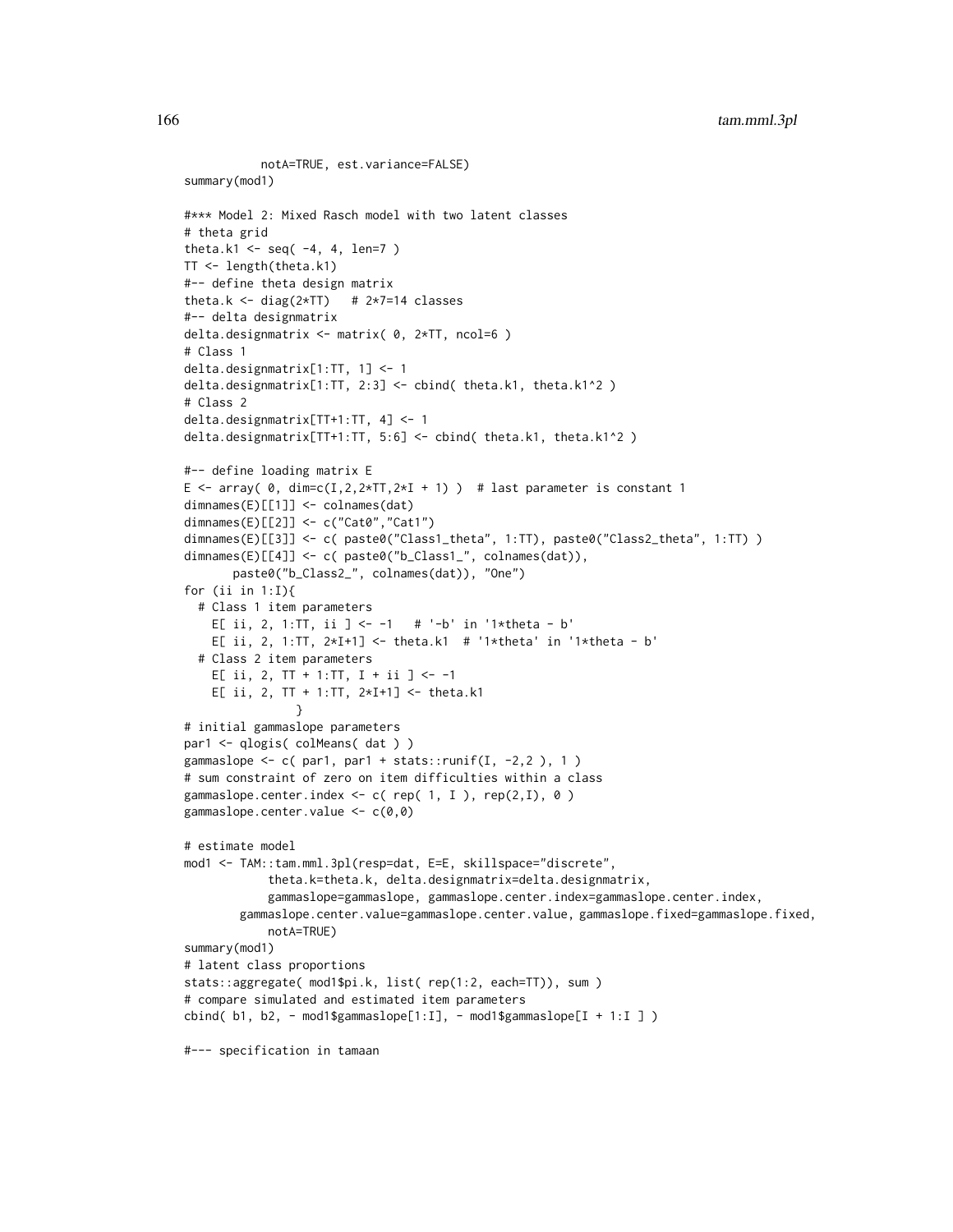```
tammodel \leq "
ANALYSIS:
 TYPE=MIXTURE;
 NCLASSES(2)
 NSTARTS(5,30)
LAVAAN MODEL:
  F = \sim 10001 - 10015ITEM TYPE:
  ALL(Rasch);
    \overline{ }mod1b <- TAM::tamaan( tammodel, resp=dat )
summary(mod1b)
# EXAMPLE 8: 2PL mixture distribution model
#*** simulate data
set.seed(9187)
library(sirt)
# simulate two latent classes of Rasch populations
I \le -20b1 \leftarrow seq( -1.5, 1.5, len=I)# difficulties latent class 1
b2 \le b1# difficulties latent class 2
b2[c(4,7, 9, 11, 12, 13, 16, 18)] <- c(1, -.5, -.5, .33, .33, -.66, -1, .3)# b2 <- scale( b2, scale=FALSE)
b2 \le b2 - \text{mean}(b2)N < -4000# number of persons
wgt \leftarrow .75# class probability for class 1
# item slopes
al <- rep( 1, I ) # first class
a2 \leftarrow rep( c(.5, 1.5), I/2 )# class 1
dat1 <- sirt::sim.raschtype( stats::rnorm( wgt*N ), - b1, fixed.a=a1)
# \text{ class } 2dat2 <- sirt::sim.raschtype( stats::rnorm( (1-wgt)*N, mean=1, sd=1.4), - b2, fixed.a=a2)
dat < - rbind(dat1, dat2)
#*** Model 1: Mixed 2PL model with two latent classes
theta.k1 <- seq(-4, 4, len=7)
TT <- length(theta.k1)
#-- define theta design matrix
theta.k <- diag(2*TT) # 2*7=14 classes
#-- delta designmatrix
delta.designmatrix <- matrix( 0, 2*TT, ncol=6 )
# Class 1
delta.designmatrix[1:TT, 1] <- 1
delta.designmatrix[1:TT, 2:3] <- cbind( theta.k1, theta.k1^2 )
# Class 2
delta.designmatrix[TT+1:TT, 4] <- 1
delta.designmatrix[TT+1:TT, 5:6] <- cbind( theta.k1, theta.k1^2 )
```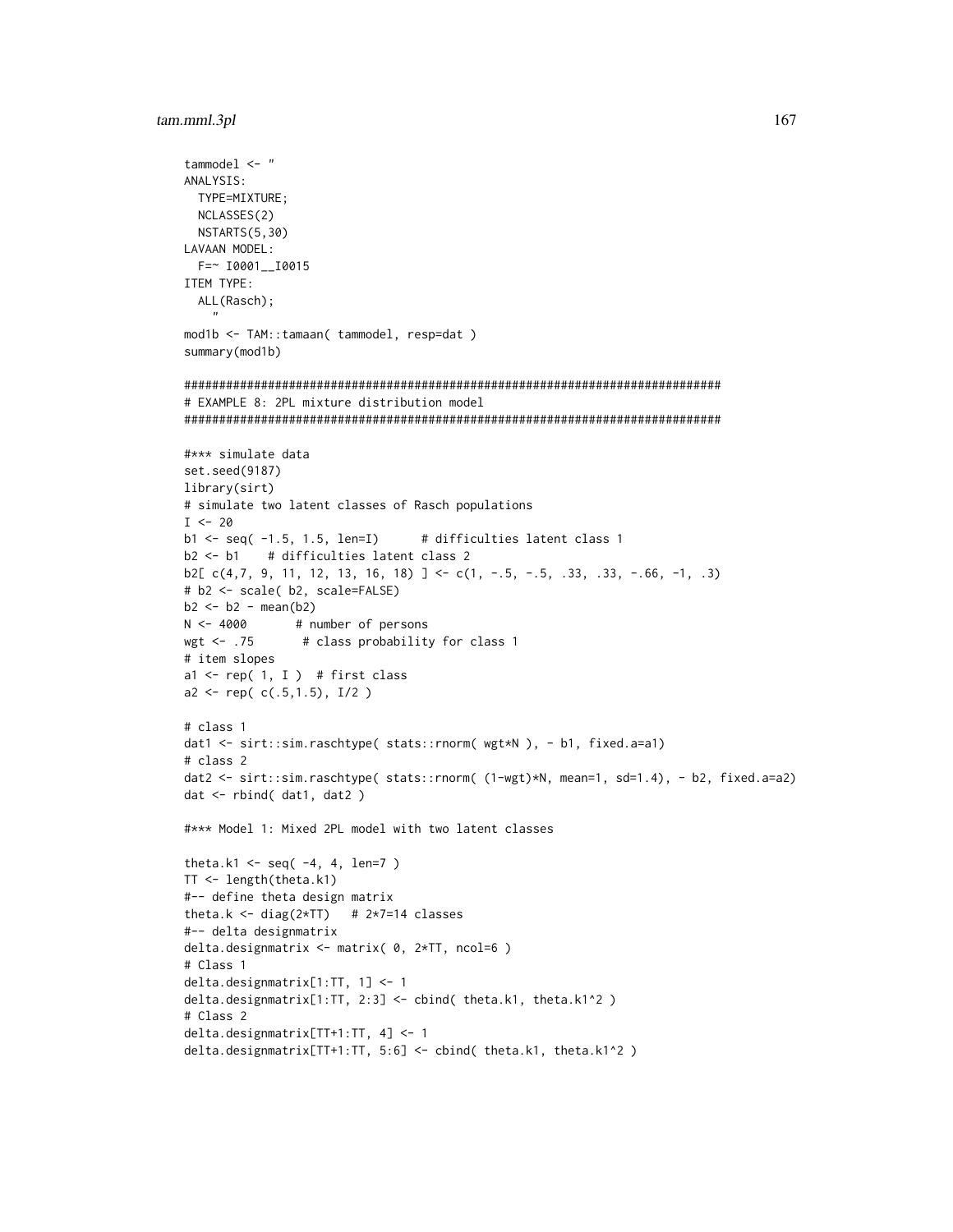```
#-- define loading matrix E
E \le -\arctan(0, \dim = c(I, 2, 2*TT, 4*I))dimnames(E)[[1]] <- colnames(dat)
dimnames(E)[[2]] <- c("Cat0","Cat1")
dimnames(E)[[3]] <- c( paste0("Class1_theta", 1:TT), paste0("Class2_theta", 1:TT) )
dimnames(E)[[4]] <- c( paste0("b_Class1_", colnames(dat)),
                      paste0("a_Class1_", colnames(dat)),
                       paste0("b_Class2_", colnames(dat)),
                       paste0("a_Class2_", colnames(dat)) )
for (ii in 1:I){
 # Class 1 item parameters
   E[ ii, 2, 1:TT, ii ] <- -1 # ' - b' in 'a*theta - b'
   E[ ii, 2, 1:TT, I + ii] <- theta.k1 # 'a*theta' in 'a*theta - b'
 # Class 2 item parameters
   E[ ii, 2, TT + 1:TT, 2*I + ii ] <- -1
   E[ ii, 2, TT + 1:TT, 3*I + ii ] <- theta.k1
}
# initial gammaslope parameters
par1 <- scale( - stats::qlogis( colMeans( dat ) ), scale=FALSE )
gammaslope \leq c( par1, rep(1,I), scale( par1 + runif(I, - 1.4, 1.4),
       scale=FALSE), stats::runif( I,.6,1.4) )
# constraint matrix
gammaslope.constr. V \le matrix( 0, 4*I, 4)
# sum of item intercepts equals zero
gammaslope.constr.V[ 1:I, 1] <- 1 # Class 1 (b)
gammaslope.constr.V[ 2*I + 1:I, 2] <- 1 # Class 2 (b)
# sum of item slopes equals number of items -> mean slope of 1
gammaslope.constr.V[ I + 1:I, 3] <- 1 # Class 1 (a)
gammaslope.constr.V[ 3*I + 1:I, 4] <- 1 # Class 2 (a)
gammaslope.constr.c \leq c(0, 0, I, I)# estimate model
mod1 <- TAM::tam.mml.3pl(resp=dat, E=E, control=list(maxiter=80), skillspace="discrete",
      theta.k=theta.k, delta.designmatrix=delta.designmatrix,
      gammaslope=gammaslope, gammaslope.constr.V=gammaslope.constr.V,
      gammaslope.constr.c=gammaslope.constr.c, gammaslope.fixed=gammaslope.fixed,
      notA=TRUE)
# estimated item parameters
mod1$gammaslope
# summary
summary(mod1)
# latent class proportions
round( stats::aggregate( mod1$pi.k, list( rep(1:2, each=TT)), sum ), 3 )
# compare simulated and estimated item intercepts
int <- cbind( b1*a1, b2 * a2, - mod1$gammaslope[1:I], - mod1$gammaslope[2*I + 1:I ])
round( int, 3 )
# simulated and estimated item slopes
slo <- cbind( a1, a2, mod1$gammaslope[I+1:I], mod1$gammaslope[3*I + 1:I ] )
```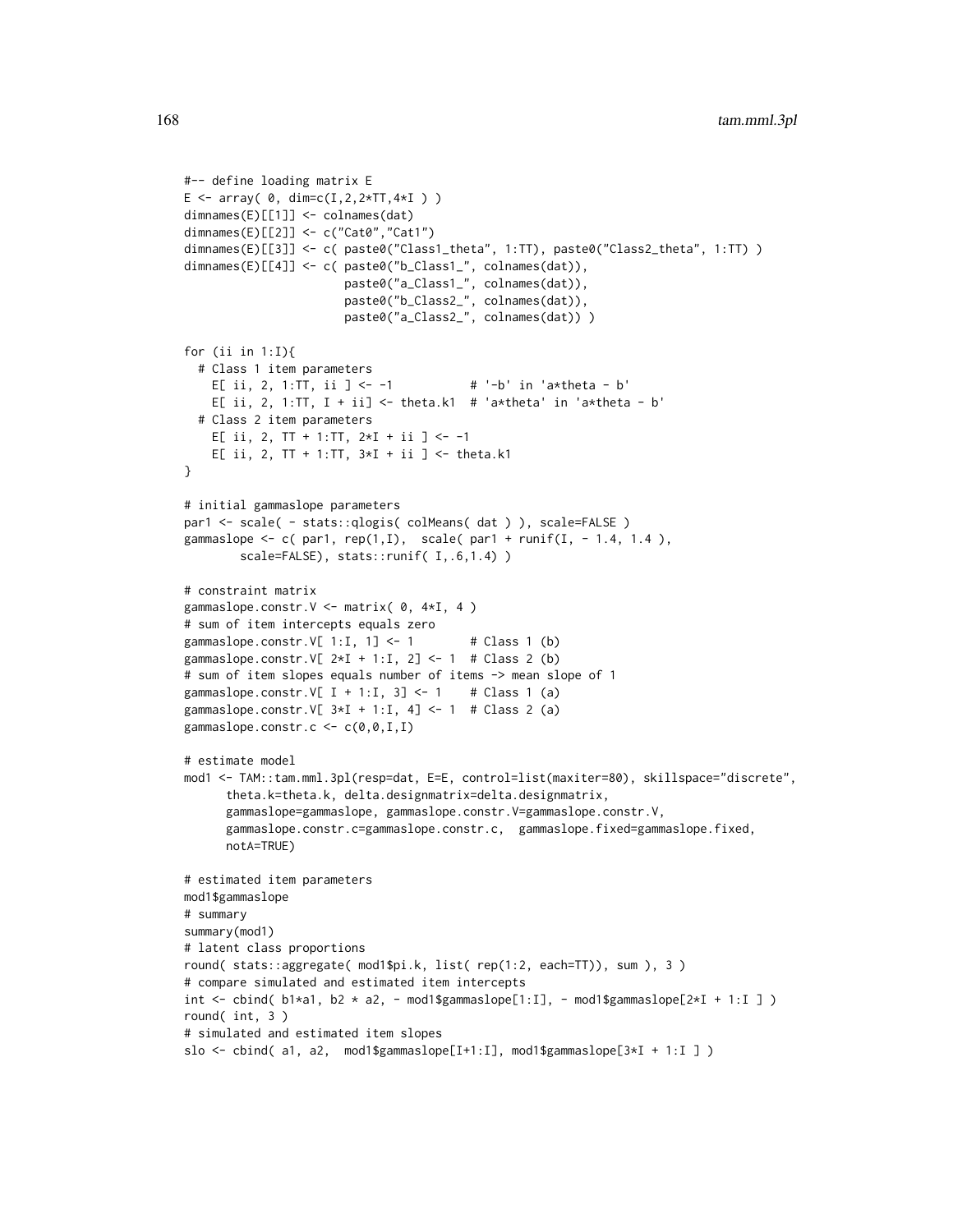```
round(slo, 3)#--- specification in tamaan
tammodel \leq "
ANALYSIS:
 TYPE=MIXTURE;
 NCLASSES(2)
 NSTARTS(10,25)
LAVAAN MODEL:
 F = ~ 10001 - 10020mod1t <- TAM::tamaan( tammodel, resp=dat )
summary(mod1t)
# EXAMPLE 9: Toy example: Exact representation of an item by a factor
data(data.gpcm)
dat <- data.gpcm[,1,drop=FALSE ] # choose first item
# some descriptives
(t1 \leftarrow table(data))# The idea is that we define an IRT model with one latent variable
# which extactly corresponds to the manifest item.
I \leq -1# 1 item
K < -4# 4 categories
TP <-4 # 4 discrete theta points
# define skill space
theta.k \leq diag(TP)
# define loading matrix E
E \le -\arctan(-99, \dim= c(I,K,TP,1))for (vv in 1:K){
   E[ 1, vv, vv, 1 ] <- 9
# estimate model
mod1 <- TAM::tam.mml.3pl(resp=dat, E=E, skillspace="discrete",
       theta.k=theta.k, notA=TRUE)
summary(mod1)
# -> the latent distribution corresponds to the manifest distribution, because ...
round( mod1$pi.k, 3)
round(t1 / sum(t1), 3)
# EXAMPLE 10: Some fixed item loadings
data(data.Students,package="CDM")
dat <- data. Students
# select variables
vars <- scan( nlines=1, what="character")
```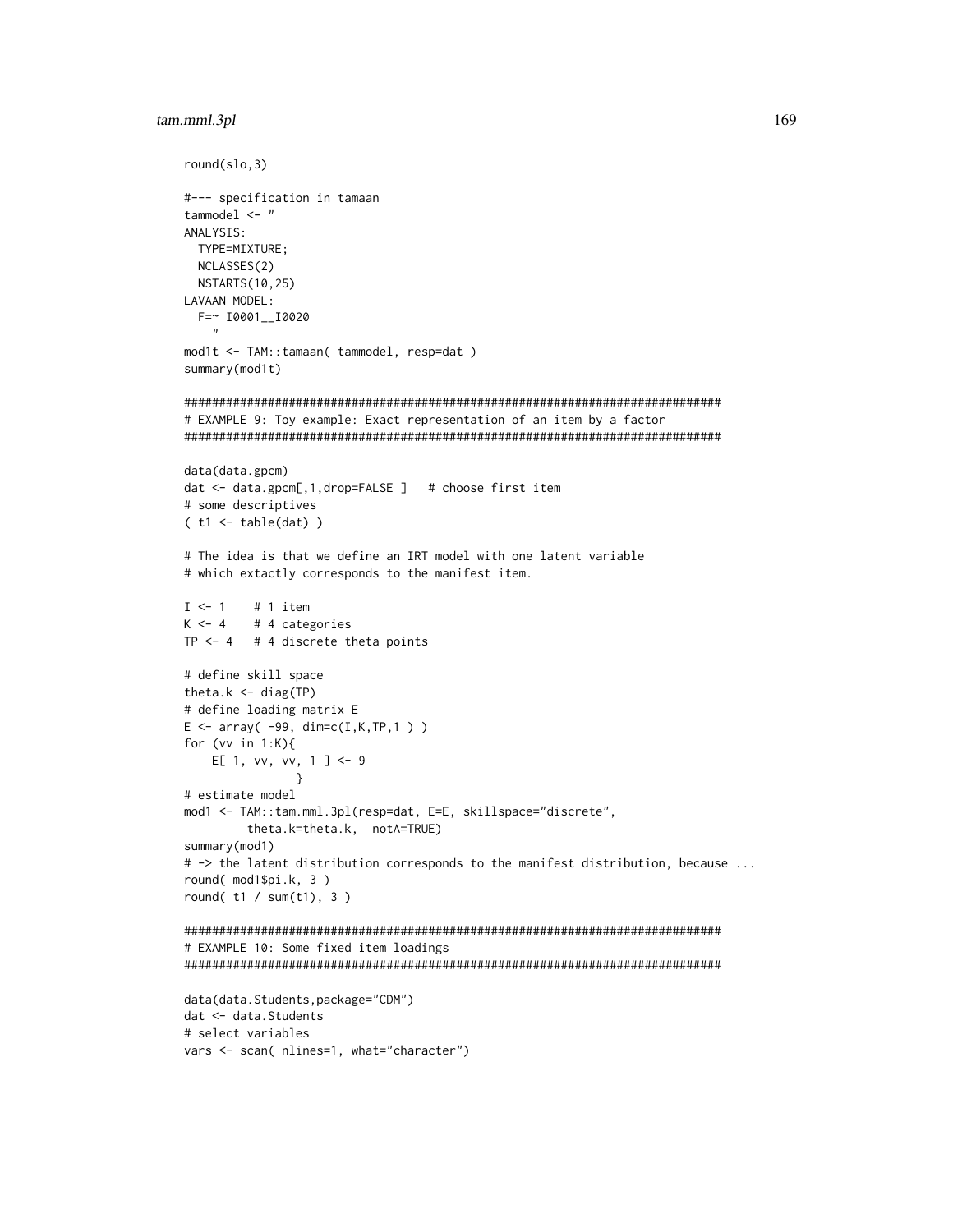```
act1 act2 act3 act4 act5 sc1 sc2 sc3 sc4
dat <- data.Students[, vars ]
# define loading matrix: two-dimensional model
Q \leq - matrix(\theta, nrow=9, ncol=2)
Q[1:5,1] <- 1
Q[6:9,2] < -1# define some fixed item loadings
0.fixed < -NA*0Q.fixed[c(1,4), 1] <- .5
Q.fixed[ 6:7, 2 ] <- 1
# estimate model
mod3 <- TAM::tam.mml.3pl( resp=dat, gammaslope.des="2PL", Q=Q, Q.fixed=Q.fixed,
           control=list( maxiter=10, nodes=seq(-4,4,len=10) ) )
summary(mod3)
# EXAMPLE 11: Mixed response formats - Multiple choice and partial credit items
data(data.timssAusTwn.scored)
dat <- data.timssAusTwn.scored
# select columns with item responses
dat <- dat[, grep("M0", colnames(dat) ) ]
I \leftarrow \text{ncol}(dat) # number of items
# The idea is to start with partial credit modelling
# and then to include the guessing parameters
#*** Model 0: Partial Credit Model
mod0 <- TAM::tam.mml(dat)
summary(mod0)
#*** Model 1 and Model 2: include guessing parameters
# multiple choice items
guess_items <- which( apply( dat, 2, max, na.rm=TRUE )==1 )
# define guessing parameters
guess0 \leq -\text{rep}(0,1)guess0[ guess_items ] <- .25 # set guessing probability to .25
# define which guessing parameters should be estimated
est.guess1 <- rep(0, I) # all parameters are fixed
est.guess2 <- 1 * ( guess0==.25 ) # joint guessing parameter
# use design matrix from partial credit model
A0 <- mod0$A
#--- Model 1: fixed guessing parameters of .25 and item slopes of 1
mod1 <- TAM::tam.mml.3pl( dat, guess=guess0, est.guess=est.guess1,
```

```
A=A0, est.some.slopes=FALSE, control=list(maxiter=50))
```

```
170
```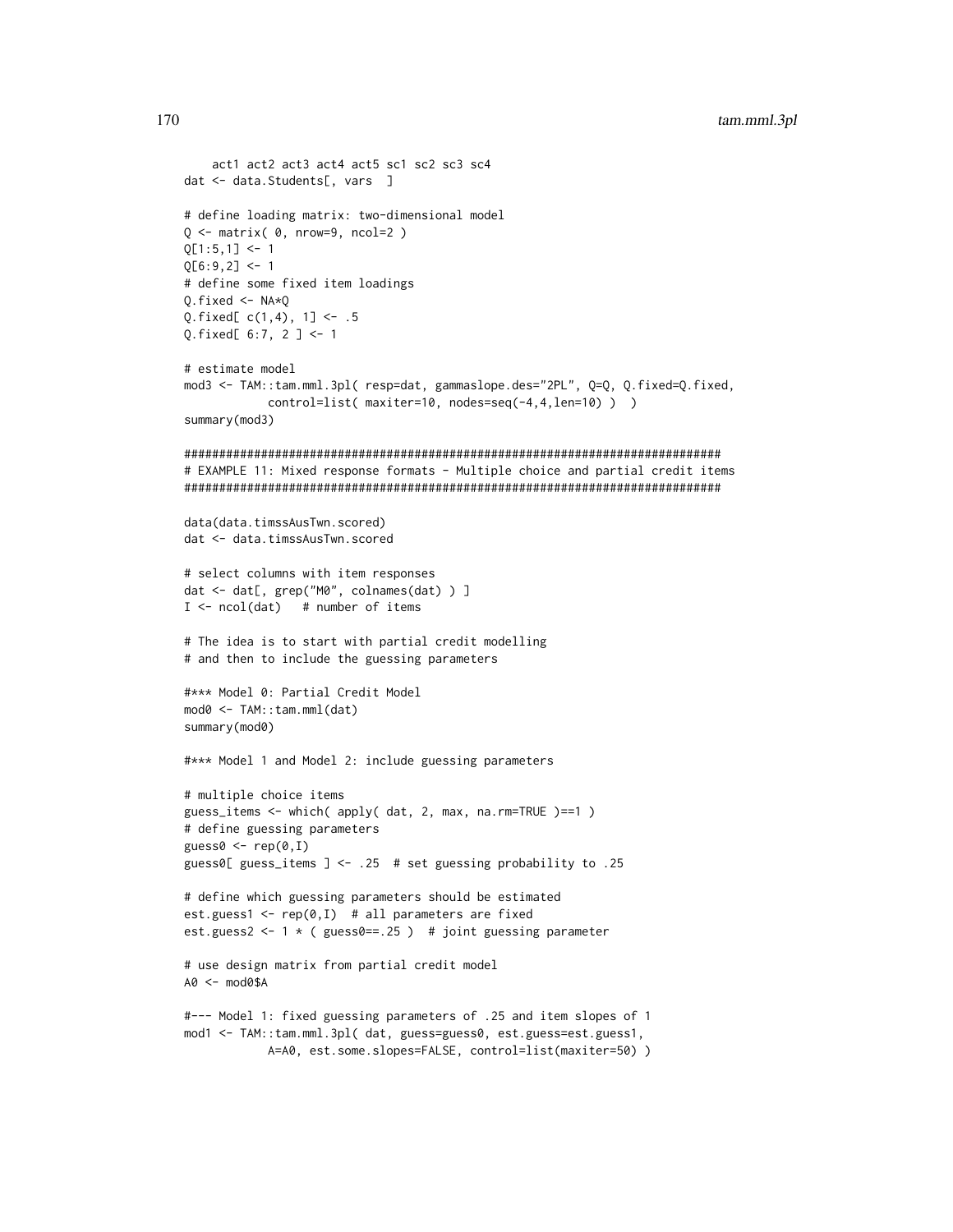### tam.modelfit 171

```
summary(mod1)
#--- Model 2: estimate joint guessing parameters and item slopes of 1
mod2 <- TAM::tam.mml.3pl( dat, guess=guess0, est.guess=est.guess2,
            A=A0, est.some.slopes=FALSE, control=list(maxiter=50) )
summary(mod2)
# model comparison
IRT.compareModels(mod0,mod1,mod2)
## End(Not run)
```
tam.modelfit *Model Fit Statistics in* TAM

# **Description**

The function tam.modelfit computes several model fit statistics. It includes the Q3 statistic (Yen, 1984) and an adjusted variant of it (see Details). Effect sizes of model fit (MADaQ3, MADRESIDCOV,  $SRMR$ ) are also available.

The function IRT.modelfit is a wrapper to tam.modelfit, but allows convenient model comparisons by using the [CDM::IRT.compareModels](#page-0-0) function.

The tam.modelfit function can also be used for fitted models outside the TAM package by applying tam.modelfit.IRT or tam.modelfit.args.

The function tam. Q3 computes the  $Q_3$  statistic based on weighted likelihood estimates (see [tam.wle](#page-193-0)).

#### Usage

```
tam.modelfit(tamobj, progress=TRUE)
## S3 method for class 'tam.modelfit'
summary(object,...)
## S3 method for class 'tam.mml'
IRT.modelfit(object, ...)
## S3 method for class 'tam.mml.3pl'
IRT.modelfit(object, ...)
## S3 method for class 'tamaan'
IRT.modelfit(object, ...)
## S3 method for class 'IRT.modelfit.tam.mml'
summary(object, ...)
## S3 method for class 'IRT.modelfit.tam.mml.3pl'
summary(object, ...)
## S3 method for class 'IRT.modelfit.tamaan'
summary(object, ...)
```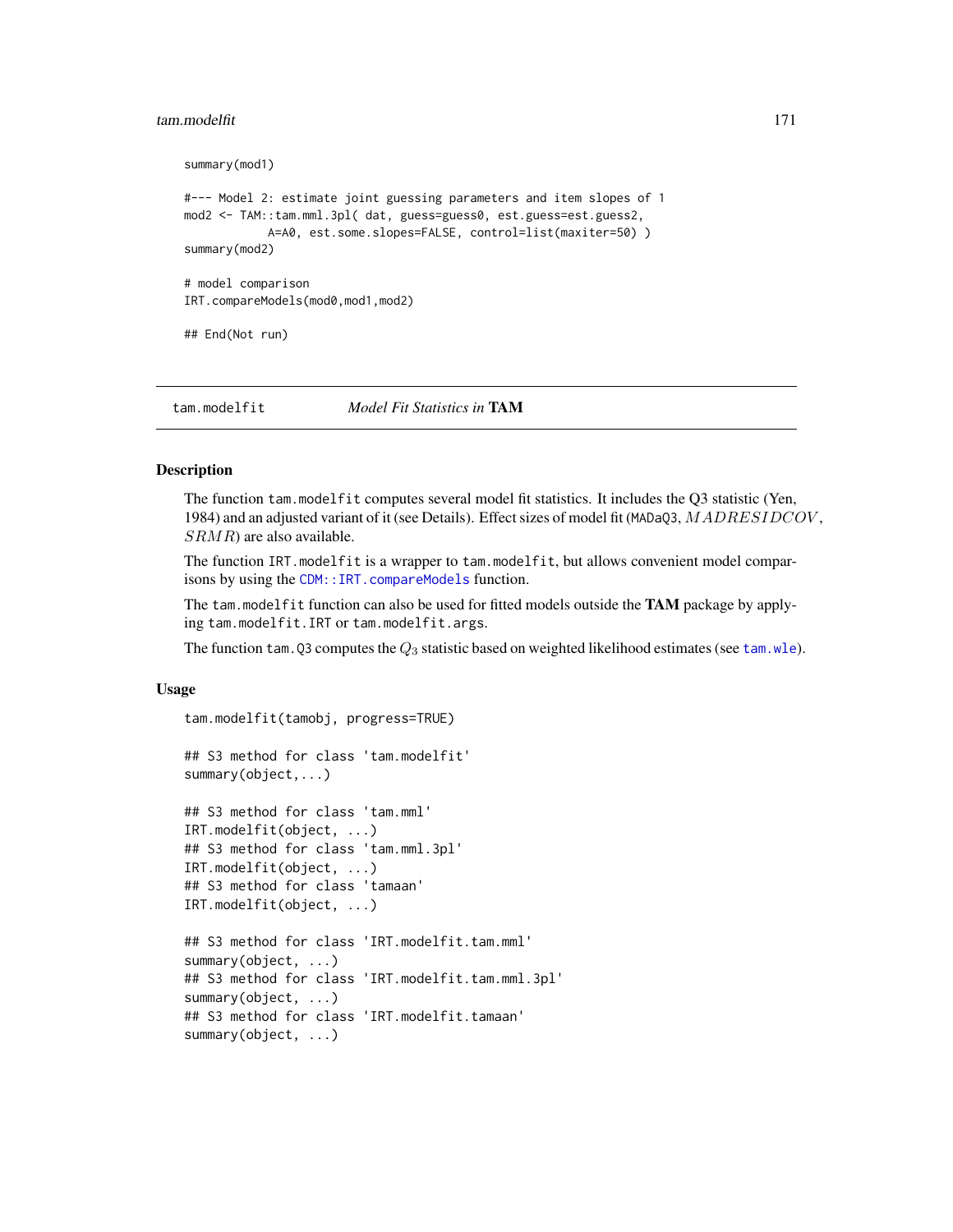```
tam.modelfit.IRT( object, progress=TRUE )
tam.modelfit.args( resp, probs, theta, post, progress=TRUE )
tam.Q3(tamobj, ... )
## S3 method for class 'tam.Q3'
summary(object,...)
```
### Arguments

| tamobi   | Object of class tam                                                                                                                                      |
|----------|----------------------------------------------------------------------------------------------------------------------------------------------------------|
| progress | An optional logical indicating whether progress should be displayed                                                                                      |
| object   | Object of class tam.modelfit (for summary) or objects for which IRT.data,<br>IRT. irfprob and IRT. posterior have been defined (for tam. modelfit. IRT). |
| resp     | Dataset with item responses                                                                                                                              |
| probs    | Array with item response functions evaluated at the ta                                                                                                   |
| theta    | Matrix with used $\theta$ grid                                                                                                                           |
| post     | Individual posterior distribution                                                                                                                        |
| $\cdots$ | Further arguments to be passed                                                                                                                           |

### Details

For each item i and each person n, residuals  $e_{ni} = X_{ni} - E(X_{ni})$  are computed. The expected value  $E(X_{ni})$  is obtained by integrating the individual posterior distribution.

The Q3 statistic of item pairs i and j is defined as the correlation  $Q3_{ij} = Cor(e_{ni}, e_{nj})$ . The residuals in tam.modelfit are calculated by integrating values of the individual posterior distribution. Residuals in tam.Q3 are calculated by using weighted likelihood estimates (WLEs) from [tam.wle](#page-193-0).

It is known that under local independence, the expected value of  $Q_3$  is slightly smaller than zero. Therefore, an adjusted Q3 statistic (aQ3;  $aQ3_{ij}$ ) is computed by subtracting the average of all Q3 statistics from Q3. To control for multiple testing, a p value adjustment by the method of Holm (p.holm) is employed (see Chen, de la Torre & Zhang, 2013).

An effect size of model fit (MADaQ3) is defined as the average of absolute values of  $aQ3$  statistics. An equivalent statistic based on the  $Q_3$  statistic is similar to the standardized generalized dimensionality discrepancy measure (SGDDM; Levy, Xu, Yel & Svetina, 2015).

The SRMSR (standardized root mean square root of squared residuals, Maydeu-Olivaras, 2013) is based on comparing residual correlations of item pairs

$$
SRMSR = \sqrt{\frac{1}{J(J-1)/2} \sum_{i < j} (r_{ij} - \hat{r}_{ij})^2}
$$

Additionally, the SRMR is computed as

$$
SRMR = \frac{1}{J(J-1)/2} \sum_{i < j} |r_{ij} - \hat{r}_{ij}|
$$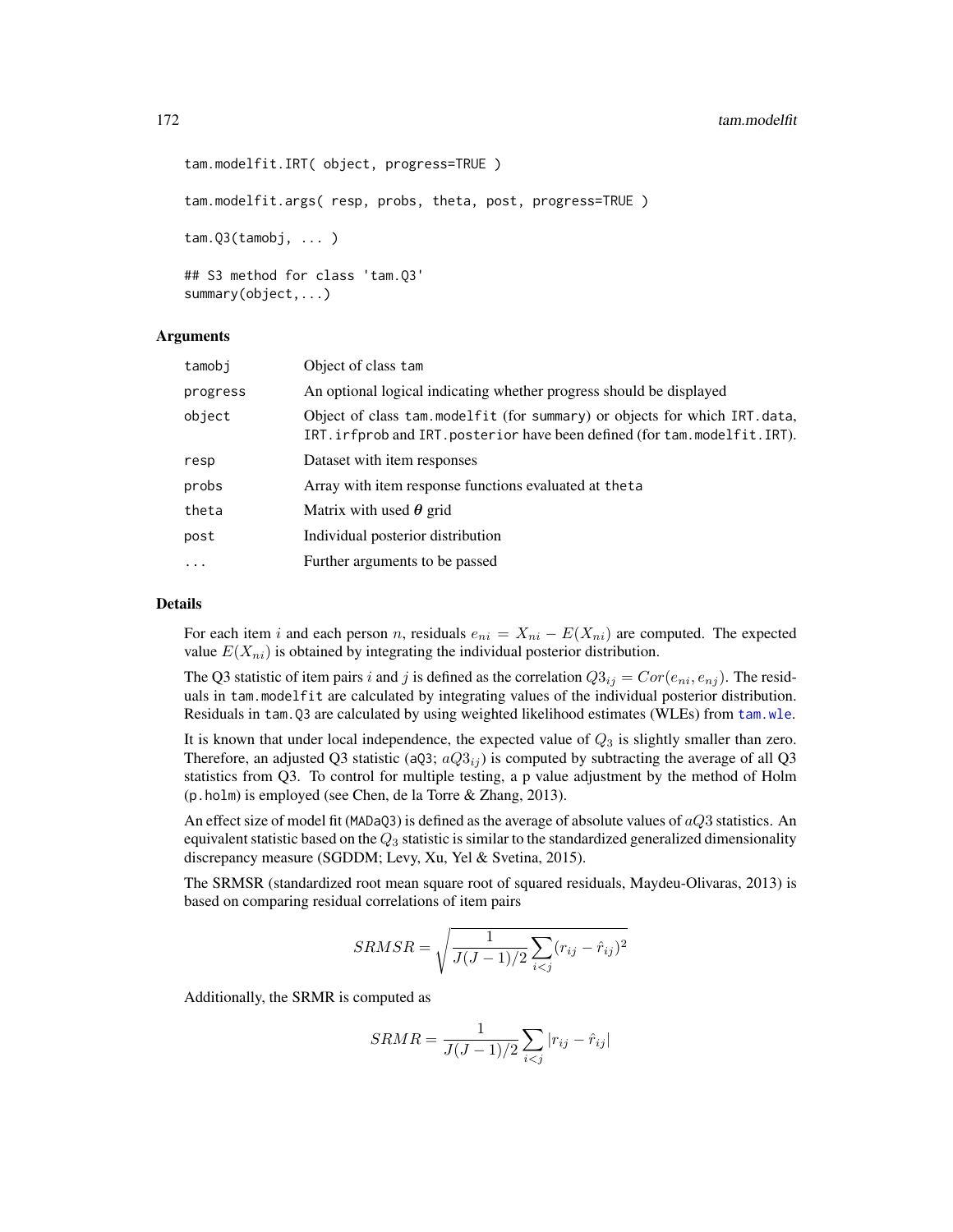The MADRESIDCOV statistic (McDonald & Mok, 1995) is based on comparing residual covariances of item pairs

$$
MADRESIDCOV = \frac{1}{J(J-1)/2} \sum_{i < j} |c_{ij} - \hat{c}_{ij}|
$$

This statistic is just multiplied by 100 in the output of this function.

# Value

A list with following entries

| stat.MADaQ3   | Global fit statistic MADaQ3 and global model test with p value obtained by Holm<br>adjustment              |
|---------------|------------------------------------------------------------------------------------------------------------|
| chi2.stat     | Data frame with chi square tests of conditional independence for every item pair<br>(Chen & Thissen, 1997) |
| fitstat       | Model fit statistics $100 \cdot MADRESIDCOV$ , $SRMR$ and $SRMSR$                                          |
| modelfit.test | Test statistic of global fit based on multiple testing correction of $\chi^2$ statistics                   |
| stat.itempair | Q3 and adjusted Q3 statistic for all item pairs                                                            |
| residuals     | Residuals                                                                                                  |
| Q3.matr       | Matrix of $Q_3$ statistics                                                                                 |
| a03.matr      | Matrix of adjusted $Q_3$ statistics                                                                        |
| Q3_summary    | Summary of $Q_3$ statistics                                                                                |
| N_itempair    | Sample size for each item pair                                                                             |

# References

Chen, J., de la Torre, J., & Zhang, Z. (2013). Relative and absolute fit evaluation in cognitive diagnosis modeling. *Journal of Educational Measurement, 50*, 123-140. doi: [10.1111/j.1745-](https://doi.org/10.1111/j.1745-3984.2012.00185.x) [3984.2012.00185.x](https://doi.org/10.1111/j.1745-3984.2012.00185.x)

Chen, W., & Thissen, D. (1997). Local dependence indexes for item pairs using item response theory. *Journal of Educational and Behavioral Statistics, 22*, 265-289.

Levy, R., Xu, Y., Yel, N., & Svetina, D. (2015). A standardized generalized dimensionality discrepancy measure and a standardized model-based covariance for dimensionality assessment for multidimensional models. *Journal of Educational Measurement, 52*(2), 144–158. doi: [10.1111/](https://doi.org/10.1111/jedm.12070) [jedm.12070](https://doi.org/10.1111/jedm.12070)

Maydeu-Olivares, A. (2013). Goodness-of-fit assessment of item response theory models (with discussion). *Measurement: Interdisciplinary Research and Perspectives, 11*, 71-137. doi: [10.1080/](https://doi.org/10.1080/15366367.2013.831680) [15366367.2013.831680](https://doi.org/10.1080/15366367.2013.831680)

McDonald, R. P., & Mok, M. M.-C. (1995). Goodness of fit in item response models. *Multivariate Behavioral Research, 30*, 23-40. doi: [10.1207/s15327906mbr3001\\_2](https://doi.org/10.1207/s15327906mbr3001_2)

Yen, W. M. (1984). Effects of local item dependence on the fit and equating performance of the three-parameter logistic model. *Applied Psychological Measurement, 8*, 125-145. doi: [10.1177/](https://doi.org/10.1177/014662168400800201) [014662168400800201](https://doi.org/10.1177/014662168400800201)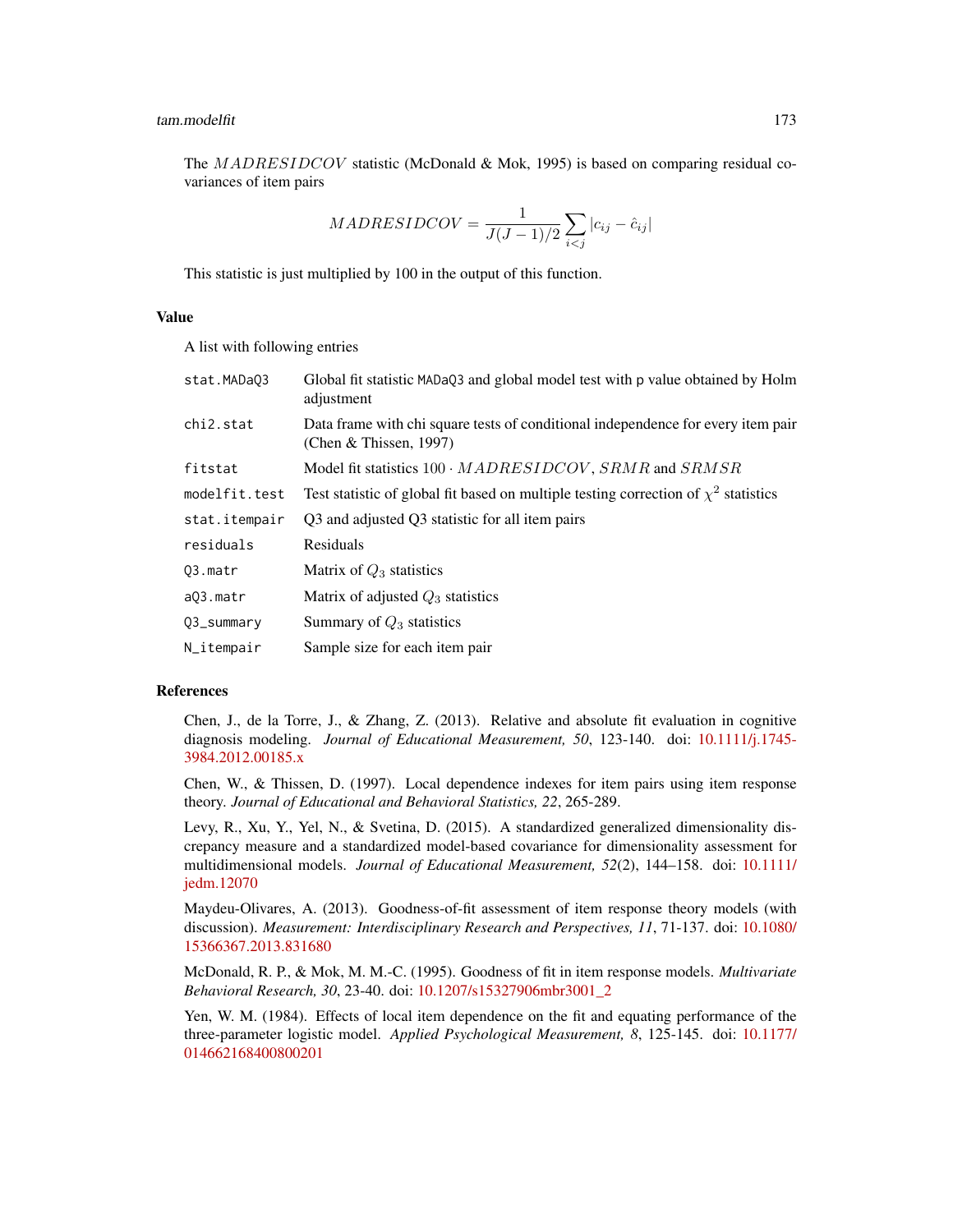### **Examples**

```
# EXAMPLE 1: data.coc01
data(data.cqc01)
dat < - data.cqc01#*** Model 1: Rasch model
mod1 <- TAM::tan.mml (dat)
# assess model fit
res1 <- TAM::tam.modelfit( tamobj=mod1)
summary(res1)
# display item pairs with five largest adjusted 03 statistics
res1$stat.itempair[1:5,c("item1","item2","aQ3","p","p.holm")]
## Not run:
# IRT.modelfit
fmod1 < -IRT.modelfit(mod1)
summary(fmod1)
#*** Model 2: 2PL model
mod2 < - TAM::tan.mml.2pl (dat)
# IRT.modelfit
fmod2 \leq -IRT.modelfit(mod2)
summary(fmod2)
# model comparison
IRT.compareModels(fmod1, fmod2)
# SIMULATED EXAMPLE 2: Rasch model
set.seed(8766)
N \le -1000 # number of persons
I \leftarrow 20# number of items
# simulate responses
library(sirt)
dat <- sirt::sim.raschtype( stats::rnorm(N), b=seq(-1.5,1.5,len=I))
#*** estimation
mod1 <- TAM::tam.mml(dat)
summary(dat)
#*** model fit
res1 <- TAM::tam.modelfit( tamobj=mod1)
summary(res1)
# EXAMPLE 3: Model fit data.gpcm | Partial credit model
```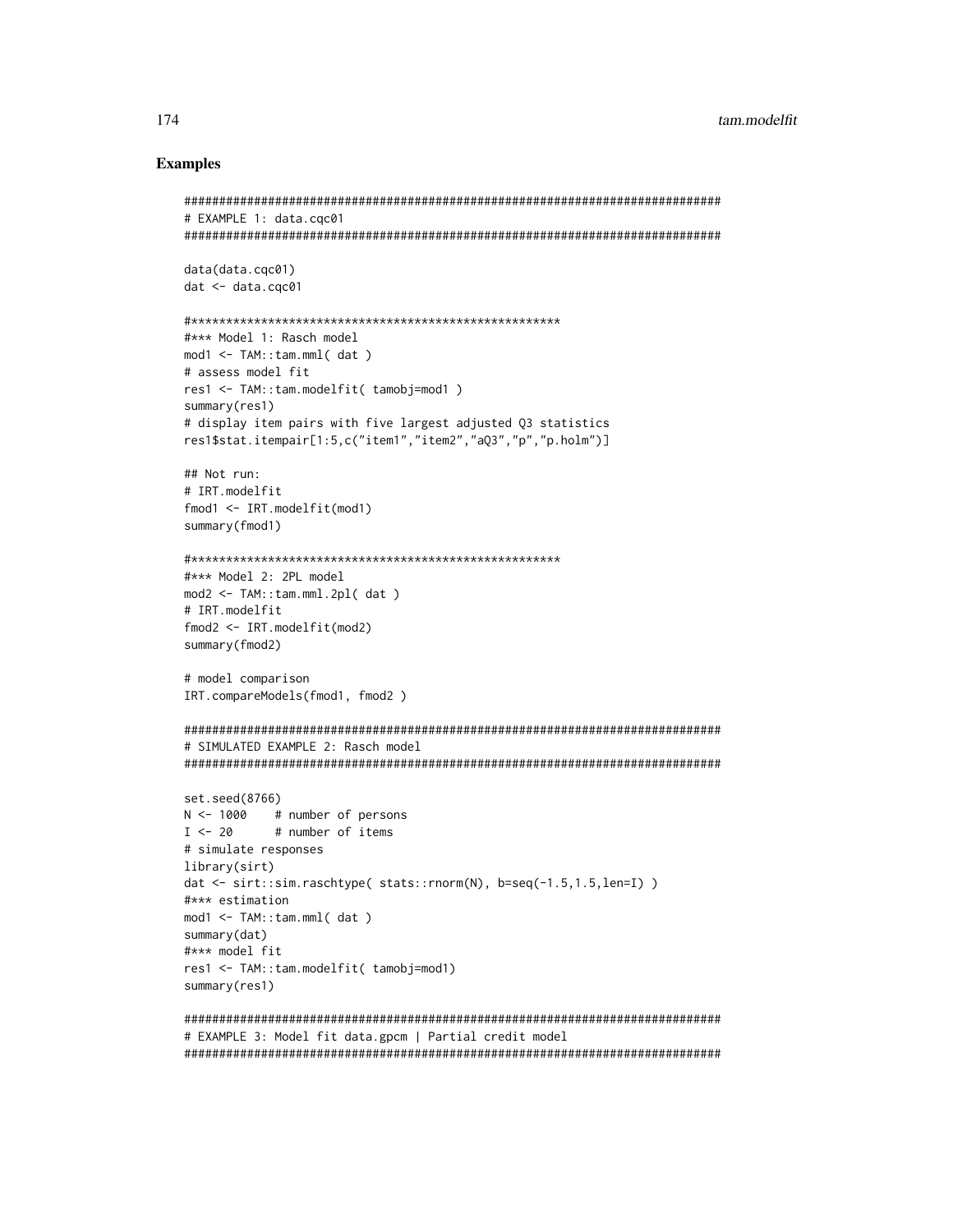### tam.np 175

```
data(data.gpcm)
dat <- data.gpcm
# estimate partial credit model
mod1 <- TAM::tam.mml( dat)
summary(mod1)
# assess model fit
tmod1 <- TAM::tam.modelfit( mod1 )
summary(tmod1)
#############################################################################
# EXAMPLE 4: data.read | Comparison Q3 statistic
#############################################################################
library(sirt)
data(data.read, package="sirt")
dat <- data.read
#**** Model 1: 1PL model
mod1 <- TAM::tam.mml( dat )
summary(mod1)
#**** Model 2: 2PL model
mod2 <- TAM::tam.mml.2pl( dat )
summary(mod2)
#**** assess model fits
# Q3 based on posterior
fmod1 <- TAM::tam.modelfit(mod1)
fmod2 <- TAM::tam.modelfit(mod2)
# Q3 based on WLEs
q3_mod1 <- TAM::tam.Q3(mod1)
q3_mod2 <- TAM::tam.Q3(mod2)
summary(fmod1)
summary(fmod2)
summary(q3_mod1)
summary(q3_mod2)
## End(Not run)
```
tam.np *Unidimensional Non- and Semiparametric Item Response Model*

# Description

Conducts non- and semiparametric estimation of a unidimensional item response model for a single group allowing polytomous item responses (Rossi, Wang & Ramsay, 2002).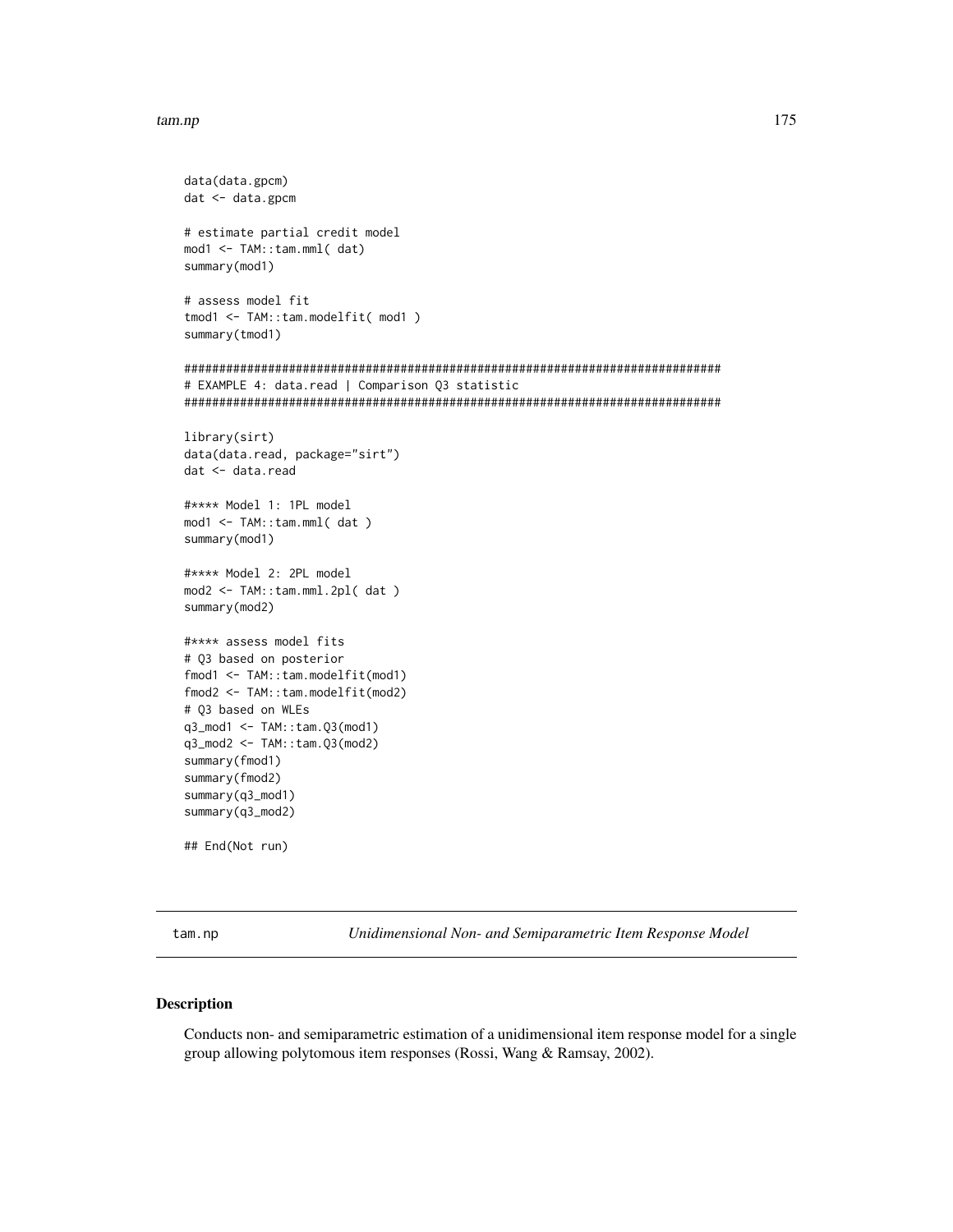For dichotomous data, the function also allows group lasso penalty (penalty\_type="lasso"; Breheny & Huang, 2015; Yang & Zhou, 2015) and a ridge penalty (penalty\_type="ridge"; Rossi et al., 2002) which is applied to the nonlinear part of the basis expansion. This approach automatically detects deviations from a 2PL or a 1PL model (see Examples 2 and 3). See Details for model specification.

### Usage

```
tam.np( dat, probs_init=NULL, pweights=NULL, lambda=NULL, control=list(),
   model="2PL", n_basis=0, basis_type="hermite", penalty_type="lasso",
   pars_init=NULL, orthonormalize=TRUE)
## S3 method for class 'tam.np'
summary(object, file=NULL, ...)
## S3 method for class 'tam.np'
IRT.cv(object, kfold=10, ...)
```
### Arguments

| dat          | Matrix of integer item responses (starting from zero)                                         |
|--------------|-----------------------------------------------------------------------------------------------|
| probs_init   | Array containing initial probabilities                                                        |
| pweights     | Optional vector of person weights                                                             |
| lambda       | Numeric or vector of regularization parameter                                                 |
| control      | List of control arguments, see tam.mml.                                                       |
| model        | Specified target model. Can be "2PL" or "1PL".                                                |
| n_basis      | Number of basis functions                                                                     |
| basis_type   | Type of basis function: "bspline" for B-splines or "hermite" for Gauss-Hermite<br>polynomials |
| penalty_type | Lasso type penalty ("lasso") or ridge penalty ("ridge")                                       |
| pars_init    | Optional matrix of initial item parameters                                                    |
|              | orthonormalize Logical indicating whether basis functions should be orthonormalized           |
| object       | Object of class tam.np                                                                        |
| file         | Optional file name for summary output                                                         |
| kfold        | Number of folds in $k$ -fold cross-validation                                                 |
| $\ddotsc$    | Further arguments to be passed                                                                |
|              |                                                                                               |

# Details

The basis expansion approach is applied for the logit transformation of item response functions for dichotomous data. In more detail, it this assumed that

$$
P(X_i = 1 | \theta) = \psi(H_0(\theta) + H_1(\theta))
$$

where  $H_0$  is the target function type and  $H_1$  is the semiparametric part which parameterizes model deviations. For the 2PL model (model="2PL") it is  $H_0(\theta) = d_i + a_i \theta$  and for the 1PL model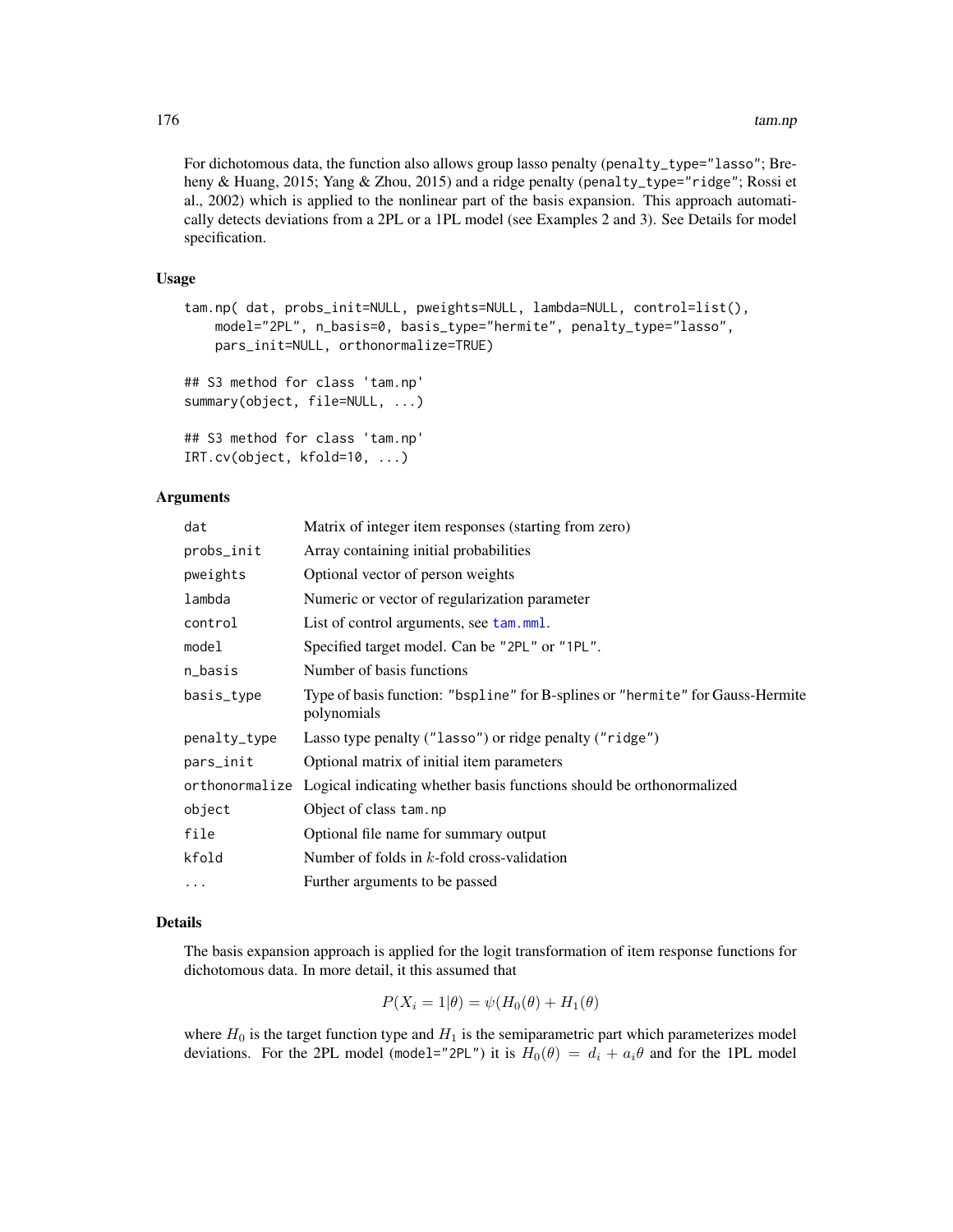(model="1PL") we set  $H_1(\theta) = d_i + 1 \cdot \theta$ . The model discrepancy is specified as a basis expansion approach

$$
H_1(\theta) = \sum_{h=1}^{p} \beta_{ih} f_h(\theta)
$$

where  $f_h$  are basis functions (possibly orthonormalized) and  $\beta_{ih}$  are item parameters which should be estimated. Penalty functions are posed on the  $\beta_{ih}$  coefficients. For the group lasso penalty, be estimated. Tenaty functions are posed on the  $p_{ih}$  coefficients. For the group fasso penalty,<br>we specify the penalty  $J_{i,L1} = N\lambda \sqrt{p} \sqrt{\sum_{h=1}^{p} \beta_{ih}^2}$  while for the ridge penalty it is  $J_{i,L2}$  $N\lambda \sum_{h=1}^{p} \beta_{ih}^2$  (N denoting the sample size).

# Value

List containing several entries

| rprobs      | Item response probabilities                           |
|-------------|-------------------------------------------------------|
| theta       | Used nodes for approximation of $\theta$ distribution |
| n.ik        | Expected counts                                       |
| like        | Individual likelihood                                 |
| hwt         | Individual posterior                                  |
| item        | Summary item parameter table                          |
| pars        | <b>Estimated parameters</b>                           |
| regularized | Logical indicating which items are regularized        |
| ic          | List containing                                       |
|             | <b>Further values</b>                                 |

#### References

Breheny, P., & Huang, J. (2015). Group descent algorithms for nonconvex penalized linear and logistic regression models with grouped predictors. *Statistics and Computing, 25*(2), 173-187. doi: [10.1007/s1122201394242](https://doi.org/10.1007/s11222-013-9424-2)

Rossi, N., Wang, X., & Ramsay, J. O. (2002). Nonparametric item response function estimates with the EM algorithm. *Journal of Educational and Behavioral Statistics, 27*(3), 291-317. doi: [10.3102/](https://doi.org/10.3102/10769986027003291) [10769986027003291](https://doi.org/10.3102/10769986027003291)

Yang, Y., & Zou, H. (2015). A fast unified algorithm for solving group-lasso penalized learning problems. *Statistics and Computing, 25*(6), 1129-1141. doi: [10.1007/s1122201494985](https://doi.org/10.1007/s11222-014-9498-5)

#### See Also

Nonparametric item response models can also be estimated with the mirt::itemGAM function in the mirt package and the KernSmoothIRT:: ksIRT in the KernSmoothIRT package.

See [tam.mml](#page-111-0) and [tam.mml.2pl](#page-112-0) for parametric item response models.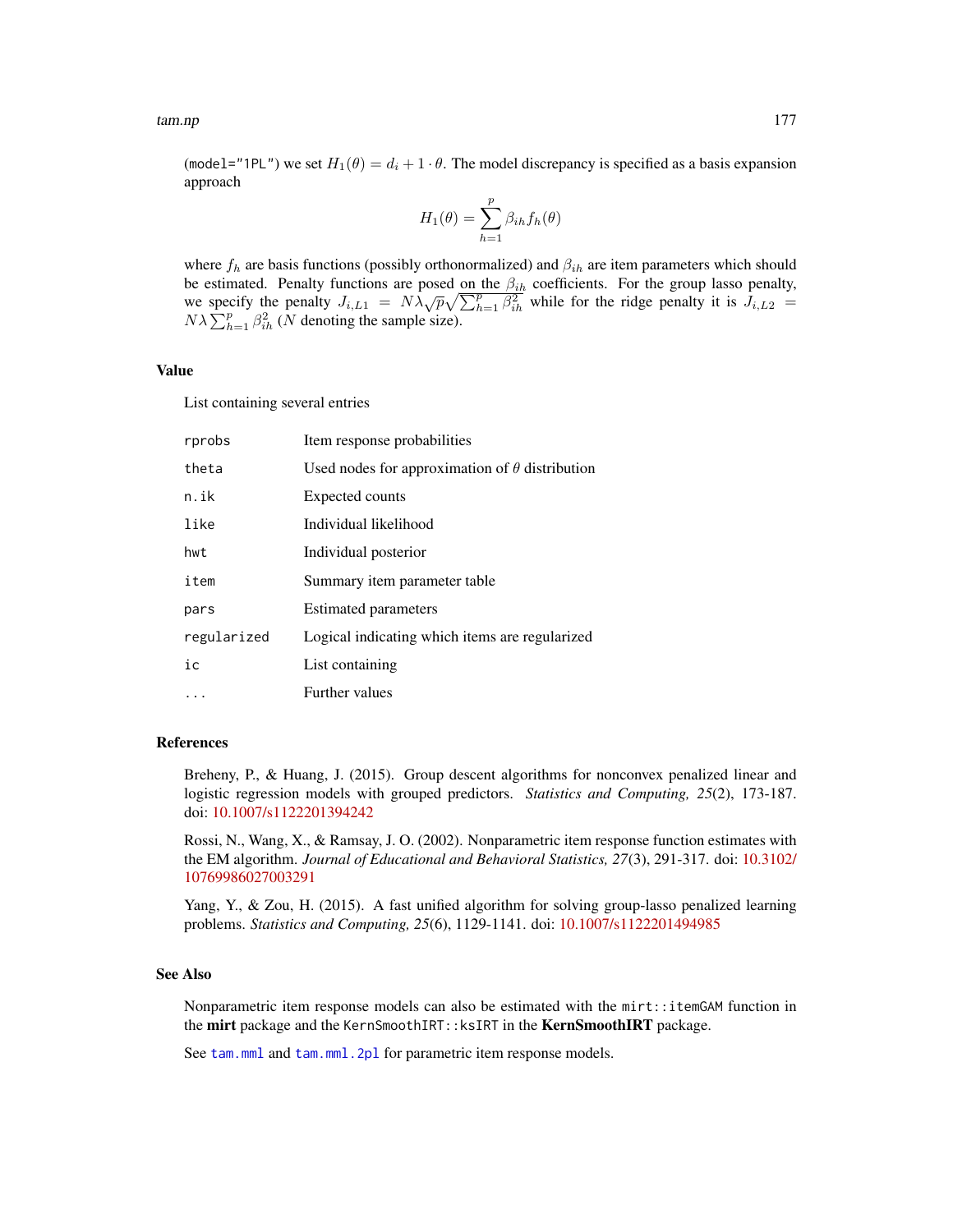### **Examples**

```
## Not run:
# EXAMPLE 1: Nonparametric estimation polytomous data
data(data.cqc02, package="TAM")
dat < - data.cqc02#** nonparametric estimation
mod <- TAM::tam.np(dat)
#** extractor functions for objects of class 'tam.np'
lmod <- IRT.likelihood(mod)
pmod <- IRT.posterior(mod)
rmod \leftarrow \text{IRT}.\text{irfprob}(\text{mod})emod <- IRT.expectedCounts(mod)
# EXAMPLE 2: Semiparametric estimation and detection of item misfit
#- simulate data with two misfitting items
set.seed(998)
I < -10N < -1000a \leftarrow stats:: rnorm(I, mean=1, sd=.3)
b \le - stats:: rnorm(I, mean=0, sd=1)
dat \leftarrow matrix(NA, nrow=N, ncol=I)\text{colnames}(\text{dat}) \leq \text{past}(\text{"I", 1:I})theta <- stats::rnorm(N)
for (ii in 1:1){
   dat[,ii] <- 1*(stats::runif(N) < stats::plogis( a[ii]*(theta-b[ii] ) ))
ł
#* first misfitting item with lower and upper asymptote
ii \leq 1
1 \le - .3u \leq -1b[i] <- 1.5
dat[,ii] <- 1*(stats::runif(N) < 1 + (u-1)*stats::plogis( a[ii]*(theta-b[ii] )))
#* second misfitting item with non-monotonic item response function
i i < -3dat[,ii] <- (stats::runif(N) < stats::plogis( theta-b[ii]+.6*theta^2))
#- 2PL model
mod0 <- TAM::tam.mml.2pl(dat)
#- lasso penalty with lambda of .05
mod1 <- TAM::tam.np(dat, n_basis=4, lambda=.05)
```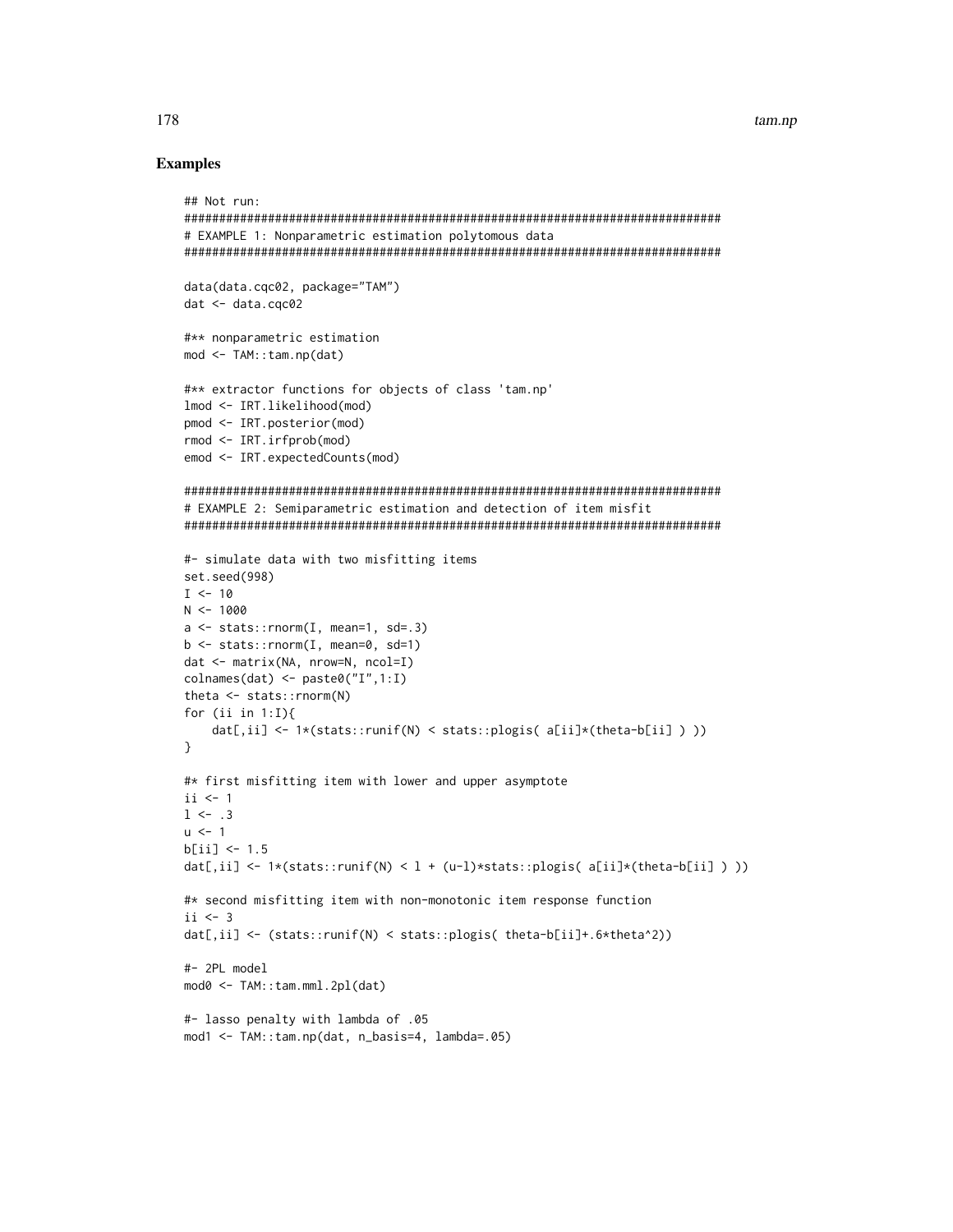### tam.np 2008 2012 2022 2023 2024 2022 2022 2023 2024 2022 2023 2024 2022 2023 2024 2022 2023 2024 2022 2023 2024 2022 2023 2024 2022 2023 2024 2022 2023 2024 2022 2023 2024 2022 2023 2024 2022 2023 2024 2022 2023 2024 2022

```
#- lambda value of .03 using starting value of previous model
mod2 <- TAM::tam.np(dat, n_basis=4, lambda=.03, pars_init=mod1$pars)
cmod2 <- TAM::IRT.cv(mod2) # cross-validated deviance
#- lambda=.015
mod3 <- TAM::tam.np(dat, n_basis=4, lambda=.015, pars_init=mod2$pars)
cmod3 <- TAM::IRT.cv(mod3)
#- lambda=.007
mod4 <- TAM::tam.np(dat, n_basis=4, lambda=.007, pars_init=mod3$pars)
#- lambda=.001
mod5 <- TAM::tam.np(dat, n_basis=4, lambda=.001, pars_init=mod4$pars)
#- final estimation using solution of mod3
eps <- .0001
lambda_final <- eps+(1-eps)*mod3$regularized # lambda parameter for final estimate
mod3b <- TAM::tam.np(dat, n_basis=4, lambda=lambda_final, pars_init=mod3$pars)
summary(mod1)
summary(mod2)
summary(mod3)
summary(mod3b)
summary(mod4)
# compare models with respect to information criteria
IRT.compareModels(mod0, mod1, mod2, mod3, mod3b, mod4, mod5)
#-- compute item fit statistics RISE
# regularized solution
TAM::IRT.RISE(mod_p=mod1, mod_np=mod3)
# regularized solution, final estimation
TAM::IRT.RISE(mod_p=mod1, mod_np=mod3b, use_probs=TRUE)
TAM::IRT.RISE(mod_p=mod1, mod_np=mod3b, use_probs=FALSE)
# use TAM::IRT.RISE() function for computing the RMSD statistic
TAM::IRT.RISE(mod_p=mod1, mod_np=mod1, use_probs=FALSE)
#############################################################################
# EXAMPLE 3: Mixed 1PL/2PL model
#############################################################################
#* simulate data with 2 2PL items and 8 1PL items
set.seed(9877)
N < -2000I < -10b \leq -\text{seq}(-1, 1, \text{len=I})a \leftarrow \text{rep}(1, I)a[c(3,8)] \leftarrow c(.5, 2)theta <- stats::rnorm(N, sd=1)
dat <- sirt::sim.raschtype(theta, b=b, fixed.a=a)
#- 1PL model
mod1 <- TAM::tam.mml(dat)
#- 2PL model
```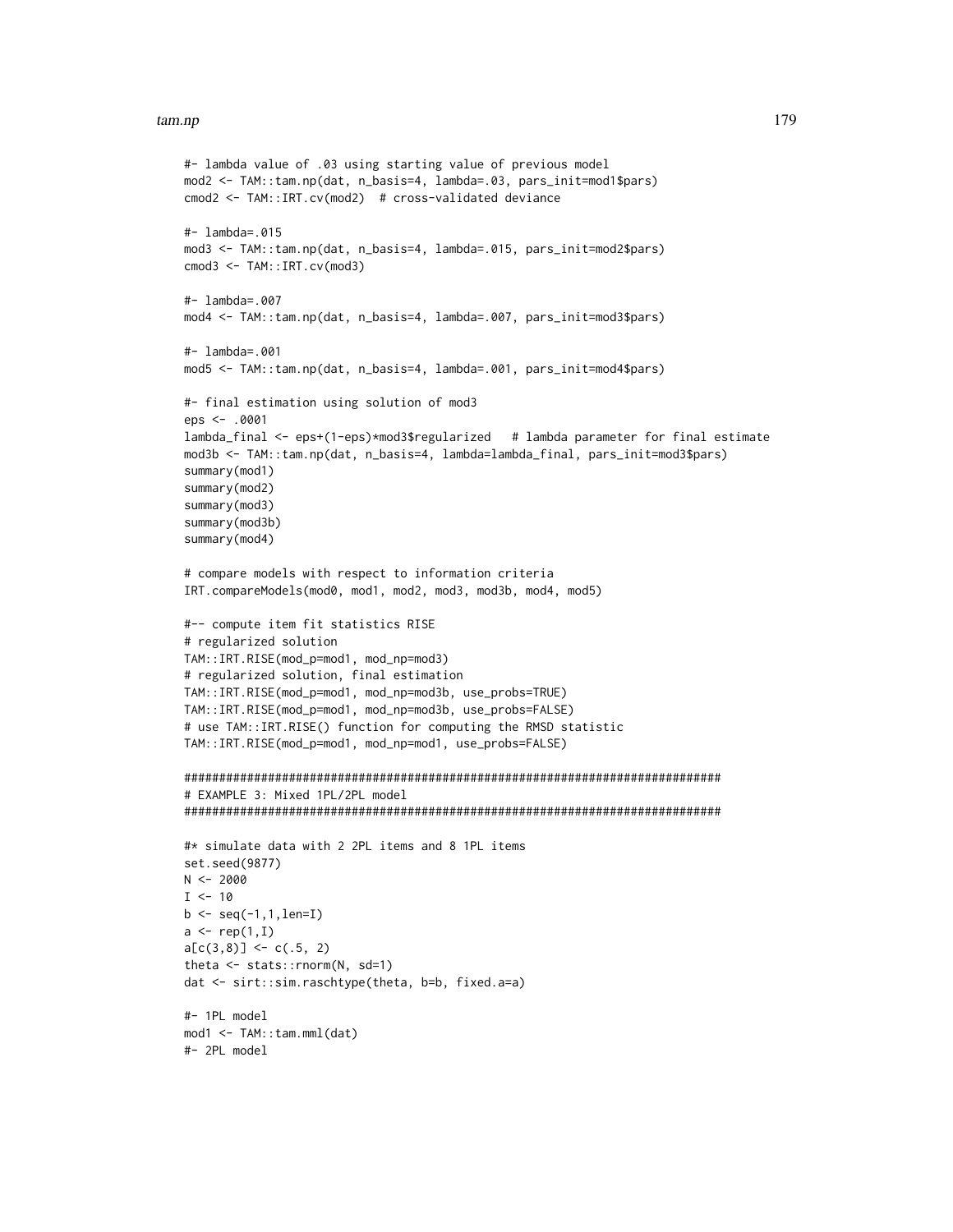# 180 tam.personfit

```
mod2 <- TAM::tam.mml.2pl(dat)
#- 2PL model with penalty on slopes
mod3 <- TAM::tam.np(dat, lambda=.04, model="1PL", n_basis=0)
summary(mod3)
#- final mixed 1PL/2PL model
lambda <- 1*mod3$regularized
mod4 <- TAM::tam.np(dat, lambda=lambda, model="1PL", n_basis=0)
summary(mod4)
IRT.compareModels(mod1, mod2, mod3, mod4)
## End(Not run)
```
tam.personfit *Person Outfit and Infit Statistics*

# Description

Computes person outfit and infit statistics.

### Usage

```
tam.personfit(tamobj)
```
### Arguments

tamobj Fitted object in TAM

### Value

Data frame containing person outfit and infit statistics

## See Also

See tam. fit and msq. itemfit for item fit statistics.

# Examples

```
#############################################################################
# EXAMPLE 1: Person fit dichotomous data
#############################################################################
data(data.sim.rasch, package="TAM")
resp <- data.sim.rasch
#*** estimate Rasch model
mod1 <- TAM::tam.mml(resp=resp)
summary(mod1)
#*** compute person fit statistics
```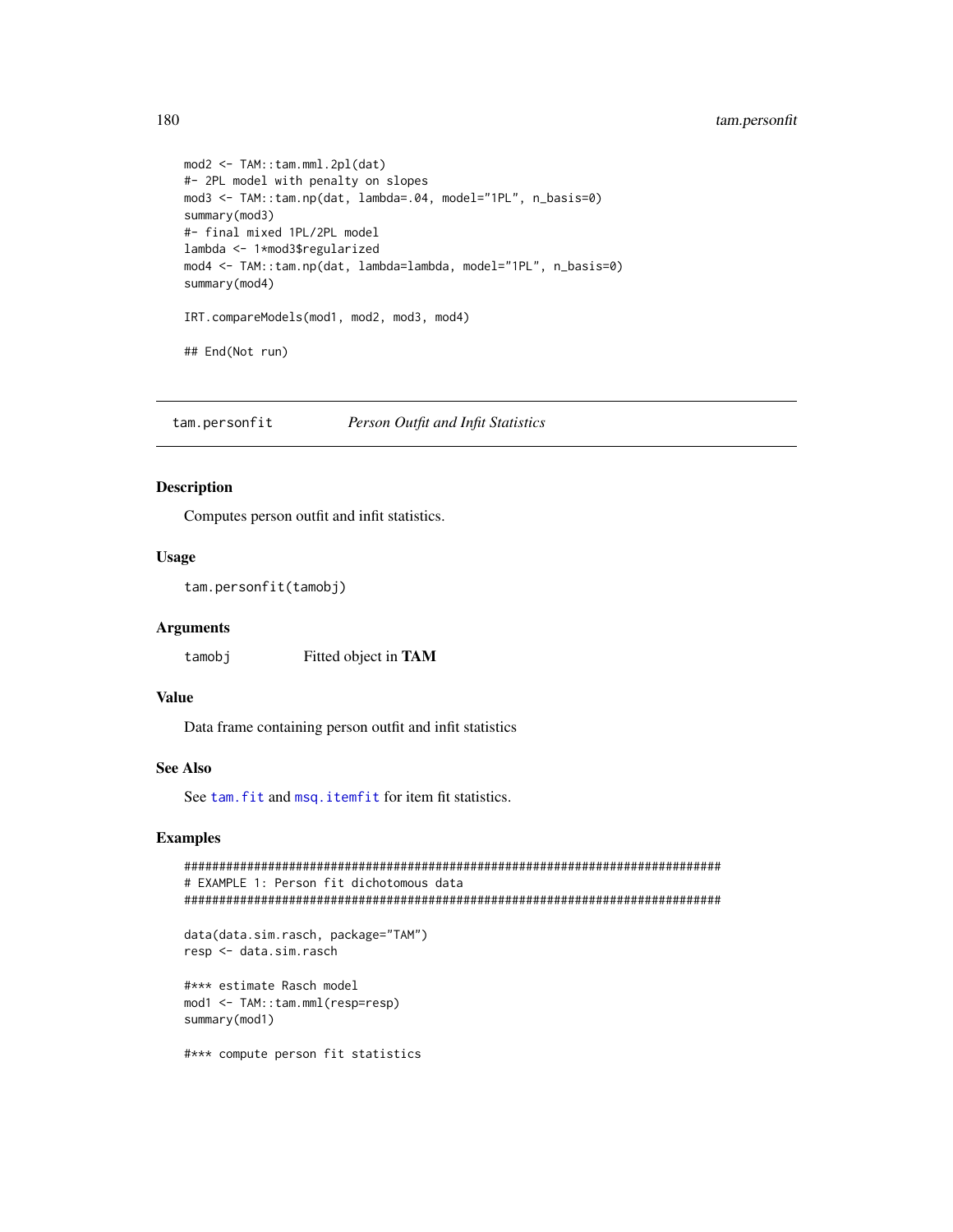```
fmod1 <- TAM::tam.personfit(mod1)
head(fmod1)
```
<span id="page-180-0"></span>tam.pv *Plausible Value Imputation*

#### **Description**

Plausible value imputation for objects of the classes tam and tam.mml (Adams & Wu, 2007). For converting generated plausible values into a list of multiply imputed datasets see [tampv2datalist](#page-213-0) and the Examples 2 and 3 of this function.

The function tam.pv.mcmc employs fully Bayesian estimation for drawing plausible values and is recommended in cases when the latent regression model is unreliably estimated (multidimensional model with stochastic nodes). The parameters of the latent regression (regression coefficients and residual covariance matrices) are drawn by Bayesian bootstrap (Rubin, 1981). Either case probabilities (i.e., non-integer weights for cases in resampling; argument sample\_integers=FALSE) or ordinary bootstrap (i.e., sampling cases with replacement; argument sample\_integers=TRUE) can be used for the Bootstrap step by obtaining posterior draws of regression parameters.

#### Usage

```
tam.pv(tamobj, nplausible=10, ntheta=2000, normal.approx=FALSE,
   samp.regr=FALSE, theta.model=FALSE, np.adj=8, na.grid=5, verbose=TRUE)
```
tam.pv.mcmc( tamobj, Y=NULL, group=NULL, beta\_groups=TRUE, nplausible=10, level=.95, n.iter=1000, n.burnin=500, adj\_MH=.5, adj\_change\_MH=.05, refresh\_MH=50, accrate\_bound\_MH=c(.45, .55), sample\_integers=FALSE, theta\_init=NULL, print\_iter=20, verbose=TRUE, calc\_ic=TRUE)

```
## S3 method for class 'tam.pv.mcmc'
summary(object, file=NULL, ...)
```
## S3 method for class 'tam.pv.mcmc'  $plot(x, \ldots)$ 

# Arguments

| tamobi        | Object of class tam or tam.mml. For tam.pv.mcmc, it must not be an object of<br>this class but rather a list with (at least the) entries AXsi, B, resp.                                                  |
|---------------|----------------------------------------------------------------------------------------------------------------------------------------------------------------------------------------------------------|
| nplausible    | Number of plausible values to be drawn                                                                                                                                                                   |
| ntheta        | Number of ability nodes for plausible value imputation. Note that in this func-<br>tion ability nodes are simulated for the whole sample, not for every person (con-<br>trary to the software ConQuest). |
| normal.approx | An optional logical indicating whether the individual posterior distributions should<br>be approximated by a normal distribution? The default is FALSE. In the case                                      |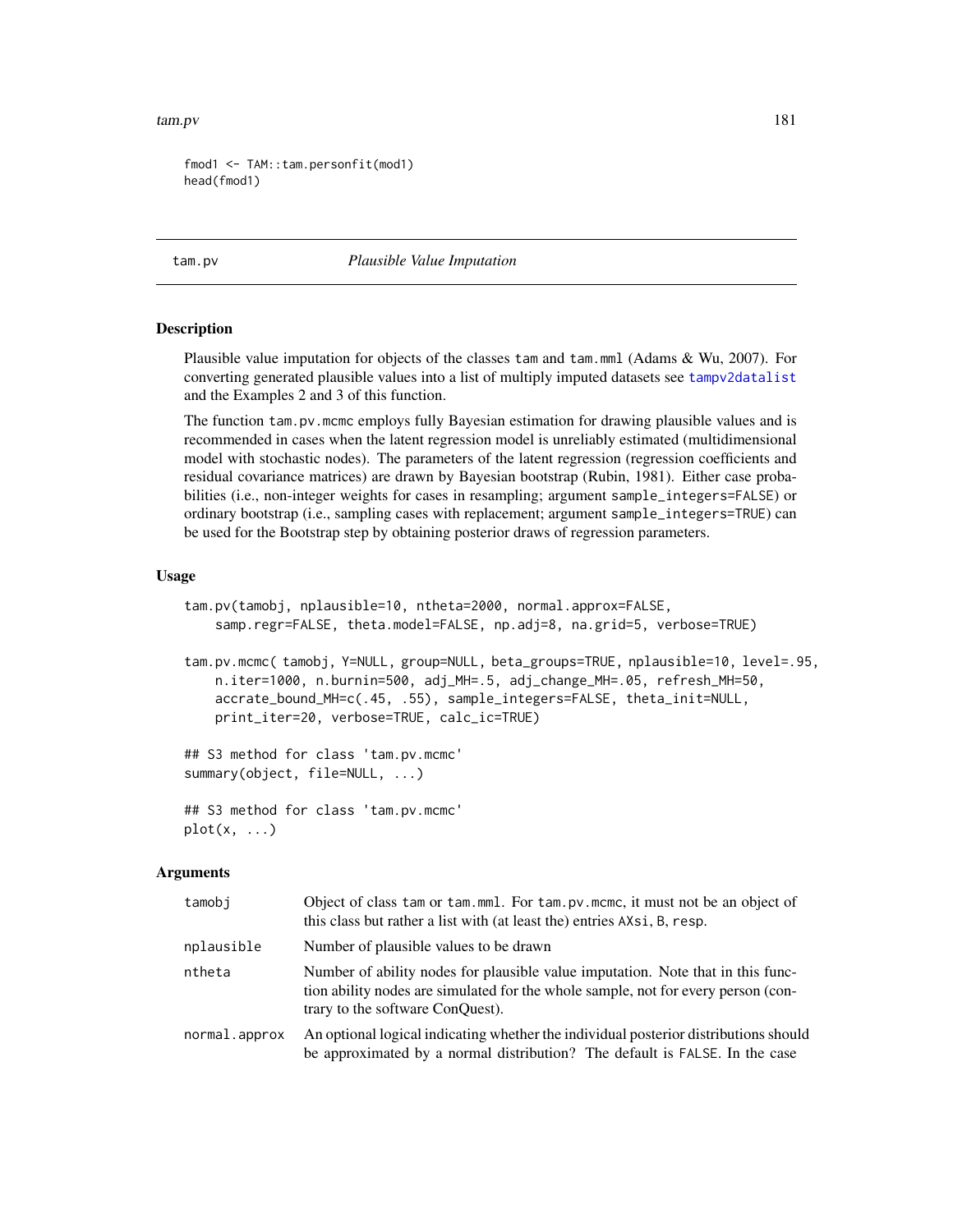|                  | normal.approx=TRUE (normal distribution approximation), the number of abil-<br>ity nodes ntheta can be substantially smaller than 2000, say 200 or 500. The<br>normal approximation is implemented for unidimensional and multidimensional<br>models.                                                                                                         |
|------------------|---------------------------------------------------------------------------------------------------------------------------------------------------------------------------------------------------------------------------------------------------------------------------------------------------------------------------------------------------------------|
| samp.regr        | An optional logical indicating whether regression coefficients should be fixed in<br>the plausible value imputation or also sampled from their posterior distribution?<br>The default is FALSE. Sampled regression coefficients are obtained by nonpara-<br>metric bootstrap.                                                                                 |
| theta.model      | Logical indicating whether the theta grid from the tamobj object should be used<br>for plausible value imputation. In case of normal . approx=TRUE, this should be<br>sufficient in many applications.                                                                                                                                                        |
| np.adj           | This parameter defines the "spread" of the random theta values for drawing plau-<br>sible values when normal. approx=FALSE. If $s_{EAP}$ denotes the standard devi-<br>ation of the posterior distribution of theta (in the one-dimensional case), then<br>theta is simulated from a normal distribution with standard deviation np. adj<br>times $s_{EAP}$ . |
| na.grid          | Range of the grid in normal approximation. Default is from -5 to 5.                                                                                                                                                                                                                                                                                           |
| .                | Further arguments to be passed                                                                                                                                                                                                                                                                                                                                |
| Y                | Optional matrix of regressors                                                                                                                                                                                                                                                                                                                                 |
| group            | Optional vector of group identifiers                                                                                                                                                                                                                                                                                                                          |
| beta_groups      | Logical indicating whether group specific beta coefficients shall be estimated.                                                                                                                                                                                                                                                                               |
| level            | Confidence level                                                                                                                                                                                                                                                                                                                                              |
| n.iter           | Number of iterations                                                                                                                                                                                                                                                                                                                                          |
| n.burnin         | Number of burnin-iterations                                                                                                                                                                                                                                                                                                                                   |
| adj_MH           | Adjustment factor for Metropolis-Hastings (MH) steps which controls the vari-<br>ance of the proposal distribution for $\theta$ . Can be also a vector of length equal to<br>the number of persons.                                                                                                                                                           |
| adj_change_MH    | Allowed change for MH adjustment factor after refreshing                                                                                                                                                                                                                                                                                                      |
| refresh MH       | Number of iterations after which the variance of the proposal distribution should<br>be updated                                                                                                                                                                                                                                                               |
| accrate_bound_MH |                                                                                                                                                                                                                                                                                                                                                               |
|                  | Bounds for target acceptance rates of sampled $\theta$ values.                                                                                                                                                                                                                                                                                                |
| sample_integers  | Logical indicating whether weights for complete cases should be sampled in                                                                                                                                                                                                                                                                                    |
|                  | bootstrap                                                                                                                                                                                                                                                                                                                                                     |
| theta_init       | Optional matrix with initial $\theta$ values                                                                                                                                                                                                                                                                                                                  |
| print_iter       | Print iteration progress every print_iterth iteration                                                                                                                                                                                                                                                                                                         |
| verbose          | Logical indicating whether iteration progress should be displayed.                                                                                                                                                                                                                                                                                            |
| calc_ic          | Logical indicating whether information criteria should be computed.                                                                                                                                                                                                                                                                                           |
| object           | Object of class tam.pv.mcmc                                                                                                                                                                                                                                                                                                                                   |
| x                | Object of class tam.pv.mcmc                                                                                                                                                                                                                                                                                                                                   |
| file             | A file name in which the summary output will be written                                                                                                                                                                                                                                                                                                       |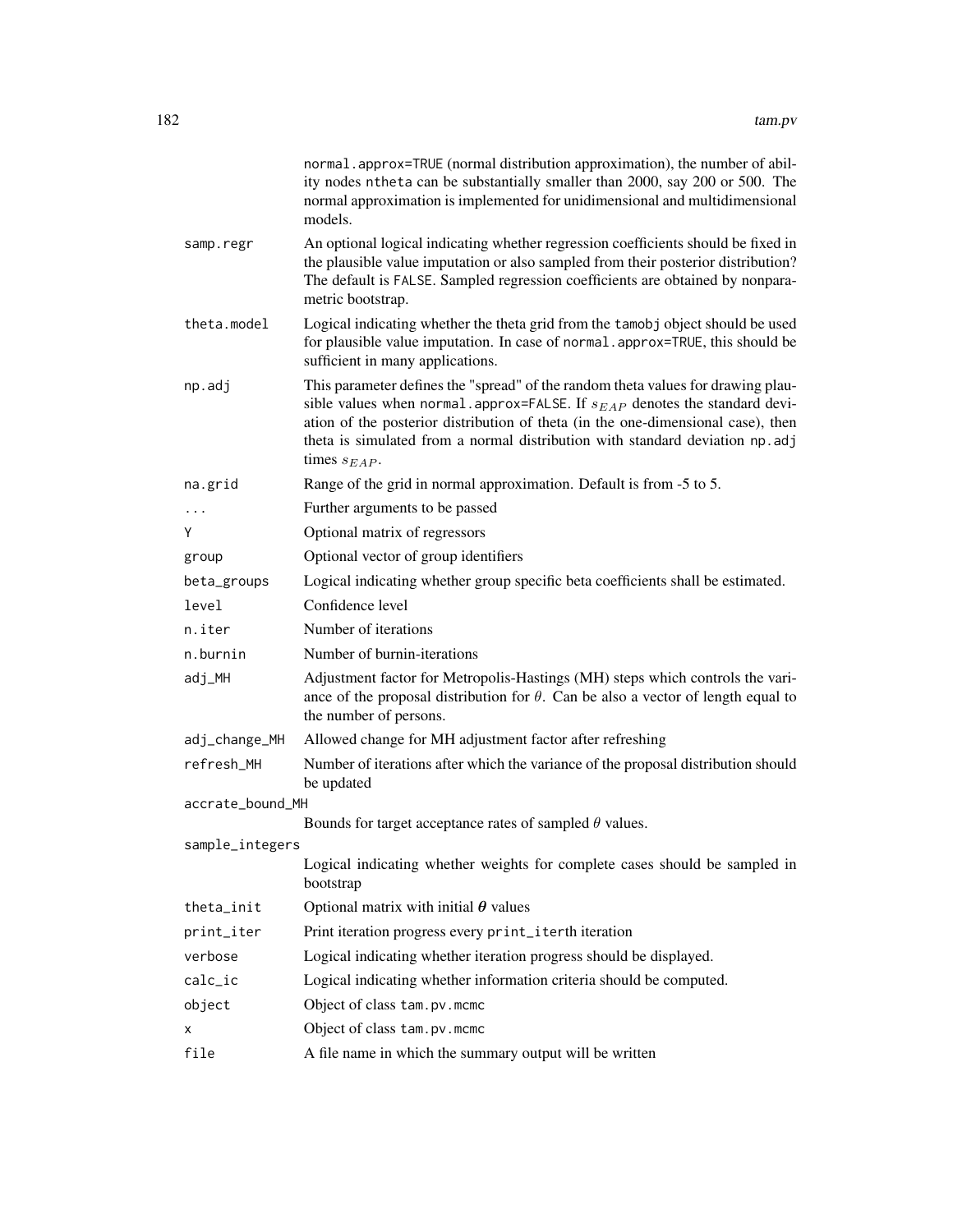# Value

The value of tam.pv is a list with following entries:

| A data frame containing a person identifier (pid) and plausible values denoted<br>by PVxx. Dimyy which is the xxth plausible value of dimension yy. |  |  |
|-----------------------------------------------------------------------------------------------------------------------------------------------------|--|--|
| Individual posterior distribution evaluated at the ability grid theta                                                                               |  |  |
| Cumulated individual posterior distribution                                                                                                         |  |  |
| Simulated ability nodes                                                                                                                             |  |  |
| The value of tam. pv. mcmc is a list containing entries                                                                                             |  |  |
| Data frame containing plausible values                                                                                                              |  |  |
| parameter_samples                                                                                                                                   |  |  |
| Sampled regression parameters                                                                                                                       |  |  |
| Information criteria                                                                                                                                |  |  |
| Estimate of regression parameters $\beta$                                                                                                           |  |  |
| Estimate of residual variance matrix $\Sigma$                                                                                                       |  |  |
| Estimate of residual correlation matrix corresponding to variance                                                                                   |  |  |
| theta_acceptance_MH                                                                                                                                 |  |  |
| Acceptance rates and acceptance MH factors for each individual                                                                                      |  |  |
| Last sampled $\theta$ value                                                                                                                         |  |  |
| Further values                                                                                                                                      |  |  |
|                                                                                                                                                     |  |  |

# References

Adams, R. J., & Wu, M. L. (2007). The mixed-coefficients multinomial logit model. A generalized form of the Rasch model. In M. von Davier & C. H. Carstensen (Eds.): *Multivariate and mixture distribution Rasch models: Extensions and applications* (pp. 55-76). New York: Springer. doi: [10.1007/9780387498393\\_4](https://doi.org/10.1007/978-0-387-49839-3_4)

Rubin, D. B. (1981). The Bayesian bootstrap. *The Annals of Statistics, 9*(1), 130-134.

# See Also

See [tam.latreg](#page-101-0) for further examples of fitting latent regression models and drawing plausible values from models which provides an individual likelihood as an input.

## Examples

```
#############################################################################
# EXAMPLE 1: Dichotomous unidimensional data sim.rasch
#############################################################################
data(data.sim.rasch)
resp <- data.sim.rasch[ 1:500, 1:15 ] # select subsample of students and items
# estimate Rasch model
mod <- TAM::tam.mml(resp)
```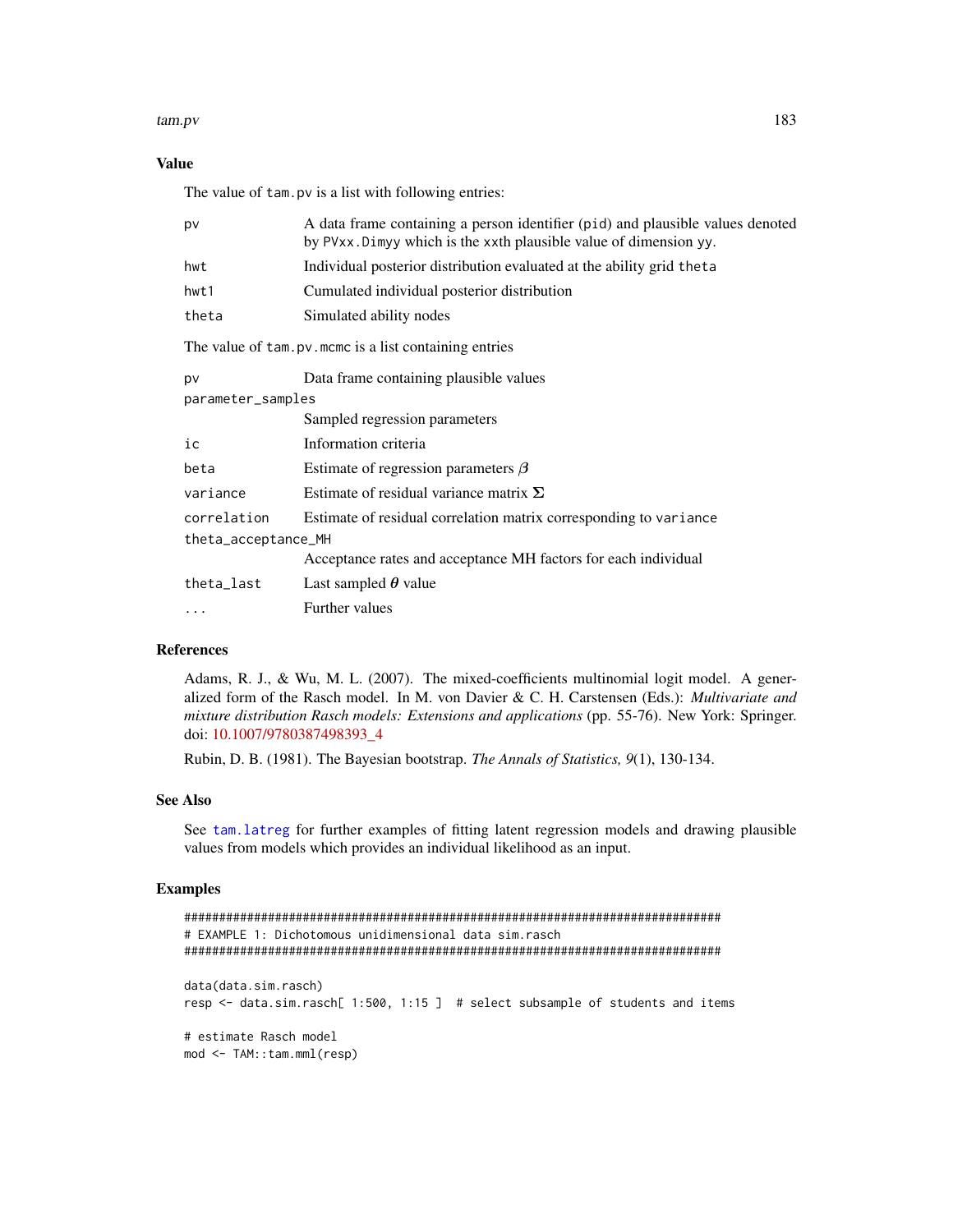```
# draw 5 plausible values without a normality
# assumption of the posterior and 2000 ability nodes
pv1a <- TAM::tam.pv( mod, nplausible=5, ntheta=2000 )
# draw 5 plausible values with a normality
# assumption of the posterior and 500 ability nodes
pv1b <- TAM::tam.pv( mod, nplausible=5, ntheta=500, normal.approx=TRUE )
# distribution of first plausible value from imputation pv1
hist(pv1a$pv$PV1.Dim1 )
# boxplot of all plausible values from imputation pv2
boxplot(pv1b$pv[, 2:6 ] )
## Not run:
# draw plausible values with tam.pv.mcmc function
Y \leq - matrix(1, nrow=500, ncol=1)
pv2 <- TAM::tam.pv.mcmc( tamobj=mod, Y=Y, nplausible=5 )
str(pv2)
# summary output
summary(pv2)
# assessing convergence with traceplots
plot(pv2, ask=TRUE)
# use starting values for theta and MH factors which fulfill acceptance rates
# from previously fitted model
pv3 <- TAM::tam.pv.mcmc( tamobj=mod, Y=Y, nplausible=5, theta_init=pv2$theta_last,
           adj_MH=pv2$theta_acceptance_MH$adj_MH )
#############################################################################
# EXAMPLE 2: Unidimensional plausible value imputation with
# background variables; dataset data.pisaRead from sirt package
#############################################################################
data(data.pisaRead, package="sirt")
dat <- data.pisaRead$data
 ## > colnames(dat)
 ## [1] "idstud" "idschool" "female" "hisei" "migra" "R432Q01"
 ## [7] "R432Q05" "R432Q06" "R456Q01" "R456Q02" "R456Q06" "R460Q01"
 ## [13] "R460Q05" "R460Q06" "R466Q02" "R466Q03" "R466Q06"
## Note that reading items have variable names starting with R4
# estimate 2PL model without covariates
items <- grep("R4", colnames(dat) ) # select test items from data
mod2a <- TAM::tam.mml.2pl( resp=dat[,items] )
summary(mod2a)
# fix item parameters for plausible value imputation
  # fix item intercepts by defining xsi.fixed
xsi0 <- mod2a$xsi$xsi
xsi.fixed <- cbind( seq(1,length(xsi0)), xsi0 )
```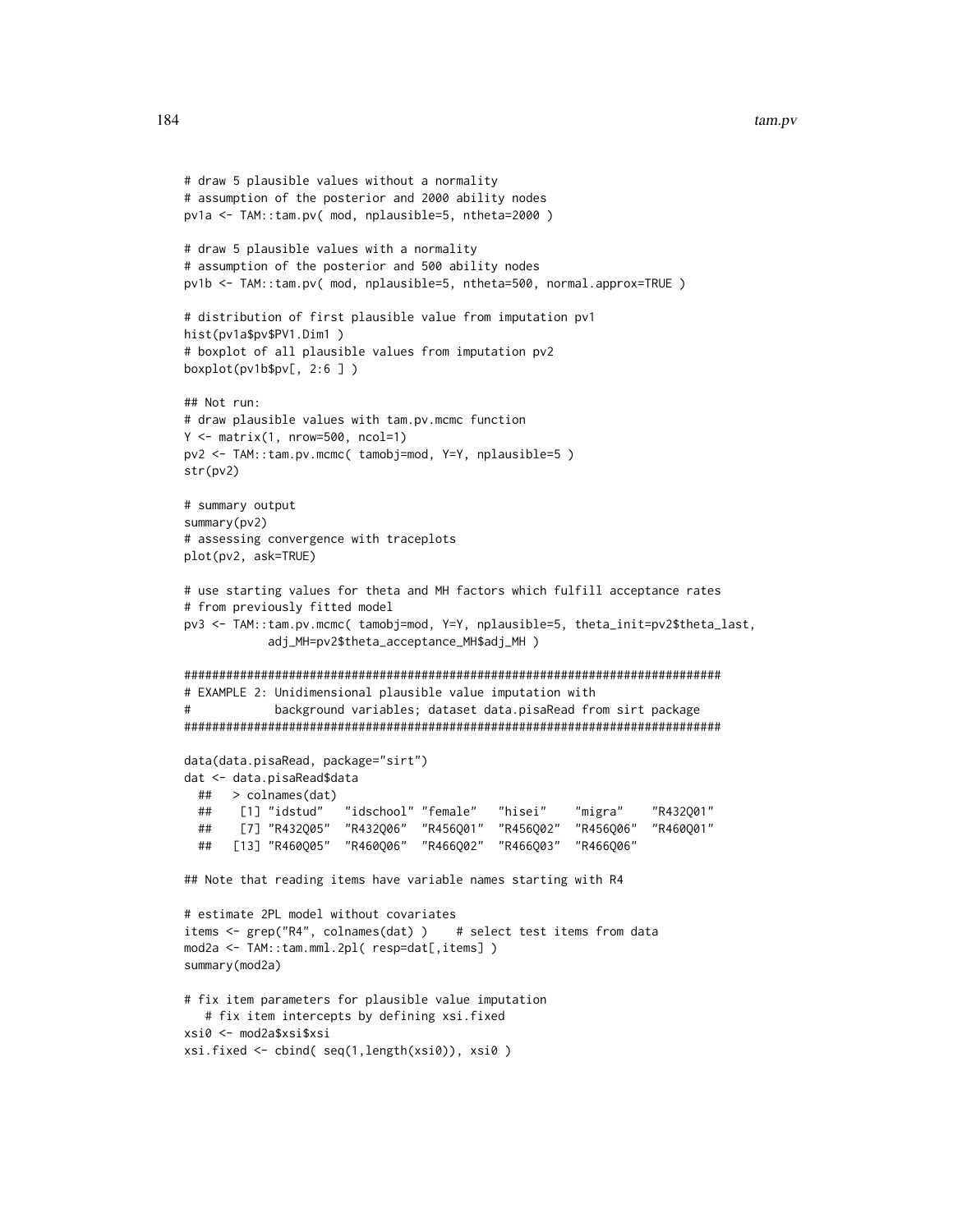```
# fix item slopes using mod2$B
# matrix of latent regressors female, hisei and migra
Y <- dat[, c("female", "hisei", "migra") ]
mod2b <- TAM::tam.mml( resp=dat[,items], B=mod2a$B, xsi.fixed=xsi.fixed, Y=Y,
            pid=dat$idstud)
# plausible value imputation with normality assumption
# and ignoring uncertainty about regression coefficients
# -> the default is samp.regr=FALSE
pv2c <- TAM::tam.pv( mod2b, nplausible=10, ntheta=500, normal.approx=TRUE )
# sampling of regression coefficients
pv2d <- TAM::tam.pv( mod2b, nplausible=10, ntheta=500, samp.regr=TRUE)
# sampling of regression coefficients, normal approximation using the
# theta grid from the model
pv2e <- TAM::tam.pv( mod2b, samp.regr=TRUE, theta.model=TRUE, normal.approx=TRUE)
#--- create list of multiply imputed datasets with plausible values
# define dataset with covariates to be matched
Y <- dat[, c("idstud", "idschool", "female", "hisei", "migra") ]
# define plausible value names
pvnames <- c("PVREAD")
# create list of imputed datasets
datlist1 <- TAM::tampv2datalist( pv2e, pvnames=pvnames, Y=Y, Y.pid="idstud")
str(datlist1)
# create a matrix of covariates with different set of students than in pv2e
Y1 <- Y[ seq( 1, 600, 2 ), ]
# create list of multiply imputed datasets
datlist2 <- TAM::tampv2datalist( pv2e, pvnames=c("PVREAD"), Y=Y1, Y.pid="idstud")
#--- fit some models in lavaan and semTools
library(lavaan)
library(semTools)
#*** Model 1: Linear regression
lavmodel <- "
   PVREAD ~ migra + hisei
   PVREAD ~~ PVREAD
        "
mod1 <- semTools::lavaan.mi( lavmodel, data=datlist1, m=0)
summary(mod1, standardized=TRUE, rsquare=TRUE)
# apply lavaan for third imputed dataset
mod1a <- lavaan::lavaan( lavmodel, data=datlist1[[3]] )
summary(mod1a, standardized=TRUE, rsquare=TRUE)
# compare with mod1 by looping over all datasets
mod1b <- lapply( datlist1, FUN=function(dat0){
    mod1a <- lavaan( lavmodel, data=dat0 )
    coef( mod1a)
       } )
mod1b
```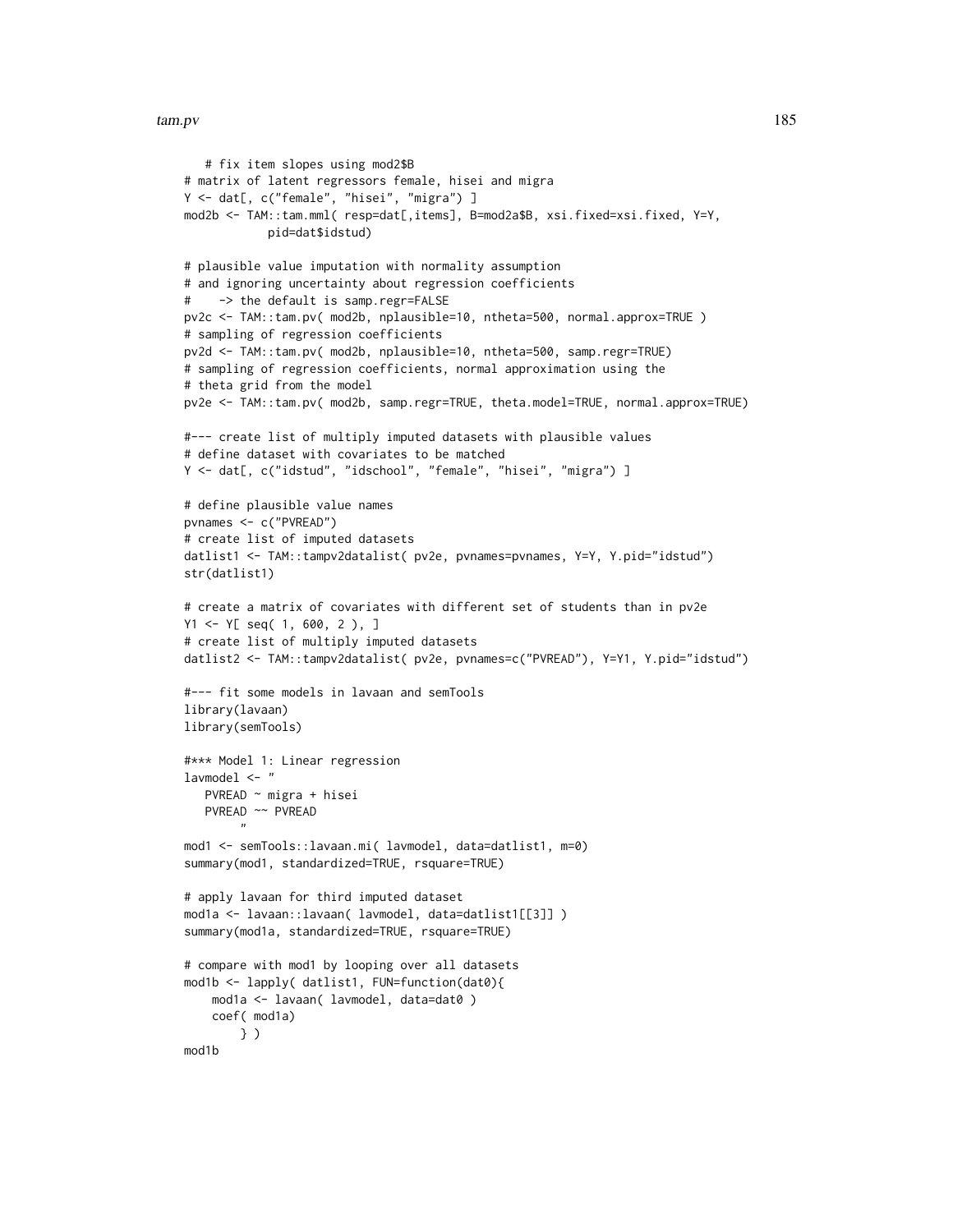```
mod1b <- matrix( unlist( mod1b ), ncol=length( coef(mod1)), byrow=TRUE )
mod1b
round(colMeans(mod1b), 3)
coef(mod1) # -> results coincide
#*** Model 2: Path model
lawmodel < - "
  PVREAD ~ migra + hisei
  hisei ~ migra
  PVREAD ~~ PVREAD
  hisei ~~ hisei
mod2 <- semTools::lavaan.mi( lavmodel, data=datlist1 )
summary(mod2, standardized=TRUE, rsquare=TRUE)
# fit statistics
inspect( mod2, what="fit")
#--- using mitools package
library(mitools)
# convert datalist into an object of class imputationList
datlist1a <- mitools::imputationList( datlist1)
# fit linear regression
mod1c <- with( datlist1a, stats:: lm( PVREAD ~ migra + hisei ) )
summary( mitools::MIcombine(mod1c) )
#--- using mice package
library(mice)
library(miceadds)
# convert datalist into a mids object
mids1 <- miceadds::datalist2mids( datlist1)
# fit linear regression
mod1c <- with( mids1, stats:: lm( PVREAD ~ migra + hisei ) )
summary( mice::pool(mod1c) )
# EXAMPLE 3: Multidimensional plausible value imputation
# (1) simulate some data
set.seed(6778)
library(mvtnorm)
N < -1000Y \leftarrow \text{cbind}( \text{stats::rnorm}(N), \text{stats::rnorm}(N) )theta <- mvtnorm::rmvnorm(N, mean=c(0,0), sigma=matrix(c(1, .5, .5, 1), 2, 2))
theta[,1] <- theta[,1] + .4 \times Y[,1] + .2 \times Y[,2] # latent regression model
theta[,2] <- theta[,2] + .8 * Y[,1] + .5 * Y[,2] # latent regression model
I \le -20p1 <- stats::plogis( outer( theta[,1], seq( -2, 2, len=I ), "-" ) )
resp1 <- 1 * (p1 > matrix( stats::runif(N*I), nrow=N, ncol=I))
p1 \le - stats::plogis (outer (theta[,2], seq (-2, 2, len=I), "-"))
resp2 <- 1 * (p1 > matrix( stats::runif(N*I), nrow=N, ncol=I))
resp <- cbind(resp1,resp2)
colnames(resp) <- paste("I", 1:(2*I), sep="")
```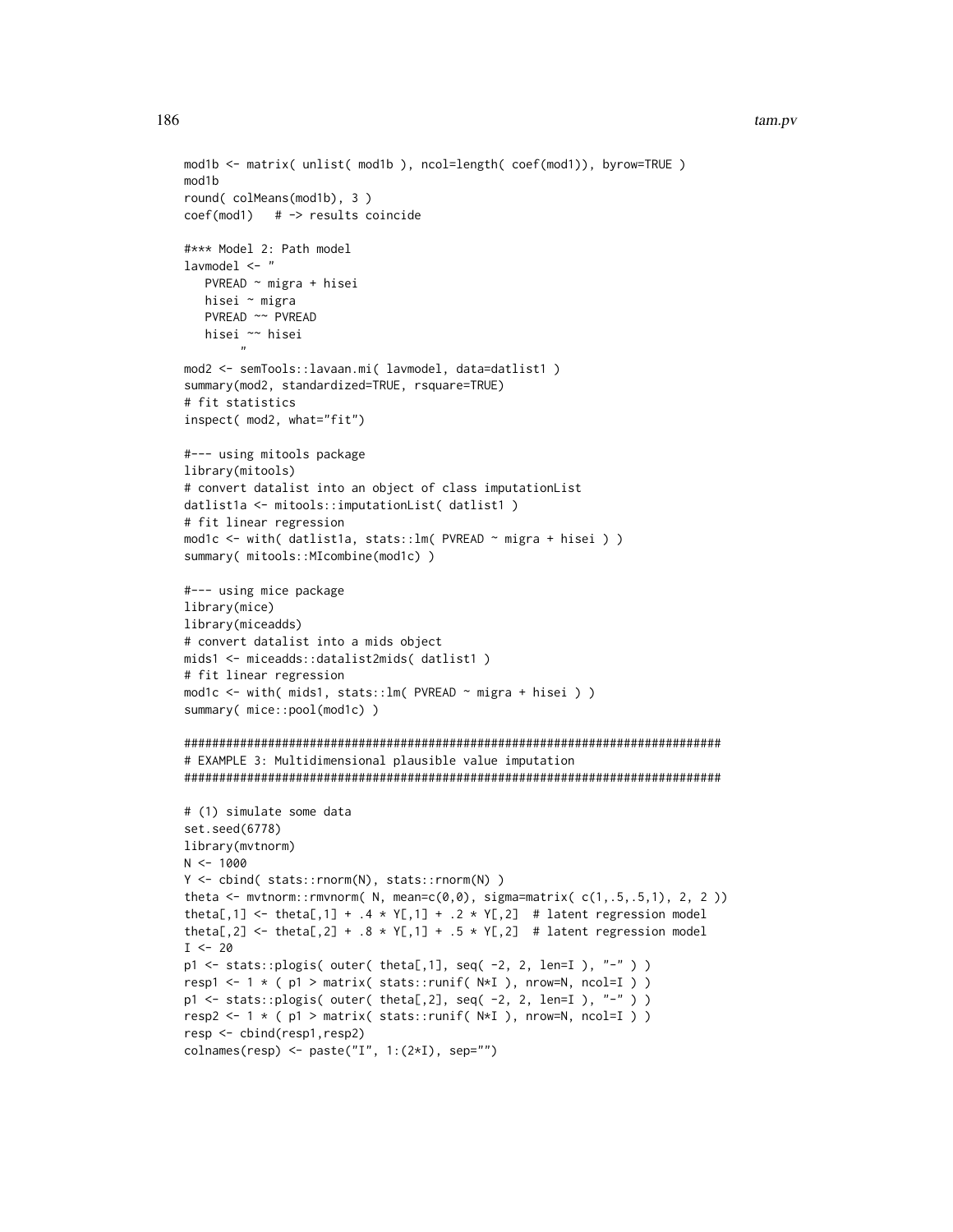set.seed(7756)

```
# (2) define loading Matrix
Q \leftarrow \text{array}() 0, \text{dim=}C(2 \star I, 2))Q[cbind(1:(2*I), c( rep(1,I), rep(2,I)))] <- 1
# (3) fit latent regression model
mod <- TAM::tam.mml( resp=resp, Y=Y, Q=Q )
# (4) draw plausible values
pv1 <- TAM::tam.pv( mod, theta.model=TRUE )
# (5) convert plausible values to list of imputed datasets
Y1 <- data.frame(Y)
\text{colnames}(Y1) \leftarrow \text{paste0}('Y'', 1:2)pvnames <- c("PVFA","PVFB")
# create list of imputed datasets
datlist1 <- TAM::tampv2datalist( pv1, pvnames=pvnames, Y=Y1 )
str(datlist1)
# (6) apply statistical models
library(semTools)
# define linear regression
lavmodel <- "
   PVFA ~ Y1 + Y2
   PVFA ~~ PVFA
        "
mod1 <- semTools::lavaan.mi( lavmodel, data=datlist1 )
summary(mod1, standardized=TRUE, rsquare=TRUE)
# (7) draw plausible values with tam.pv.mcmc function
Y1 <- cbind( 1, Y )
pv2 <- TAM::tam.pv.mcmc( tamobj=mod, Y=Y1, n.iter=1000, n.burnin=200 )
# (8) group-specific plausible values
set.seed(908)
# create artificial grouping variable
group <- sample( 1:3, N, replace=TRUE )
pv3 <- TAM::tam.pv.mcmc( tamobj, Y=Y1, n.iter=1000, n.burnin=200, group=group )
# (9) plausible values with no fitted object in TAM
# fit IRT model without covariates
mod4a <- TAM::tam.mml( resp=resp, Q=Q )
# define input for tam.pv.mcmc
tamobj1 <- list( AXsi=mod4a$AXsi, B=mod4a$B, resp=mod4a$resp )
pmod4 <- TAM::tam.pv.mcmc( tamobj1, Y=Y1 )
#############################################################################
# EXAMPLE 4: Plausible value imputation with measurement errors in covariates
#############################################################################
library(sirt)
```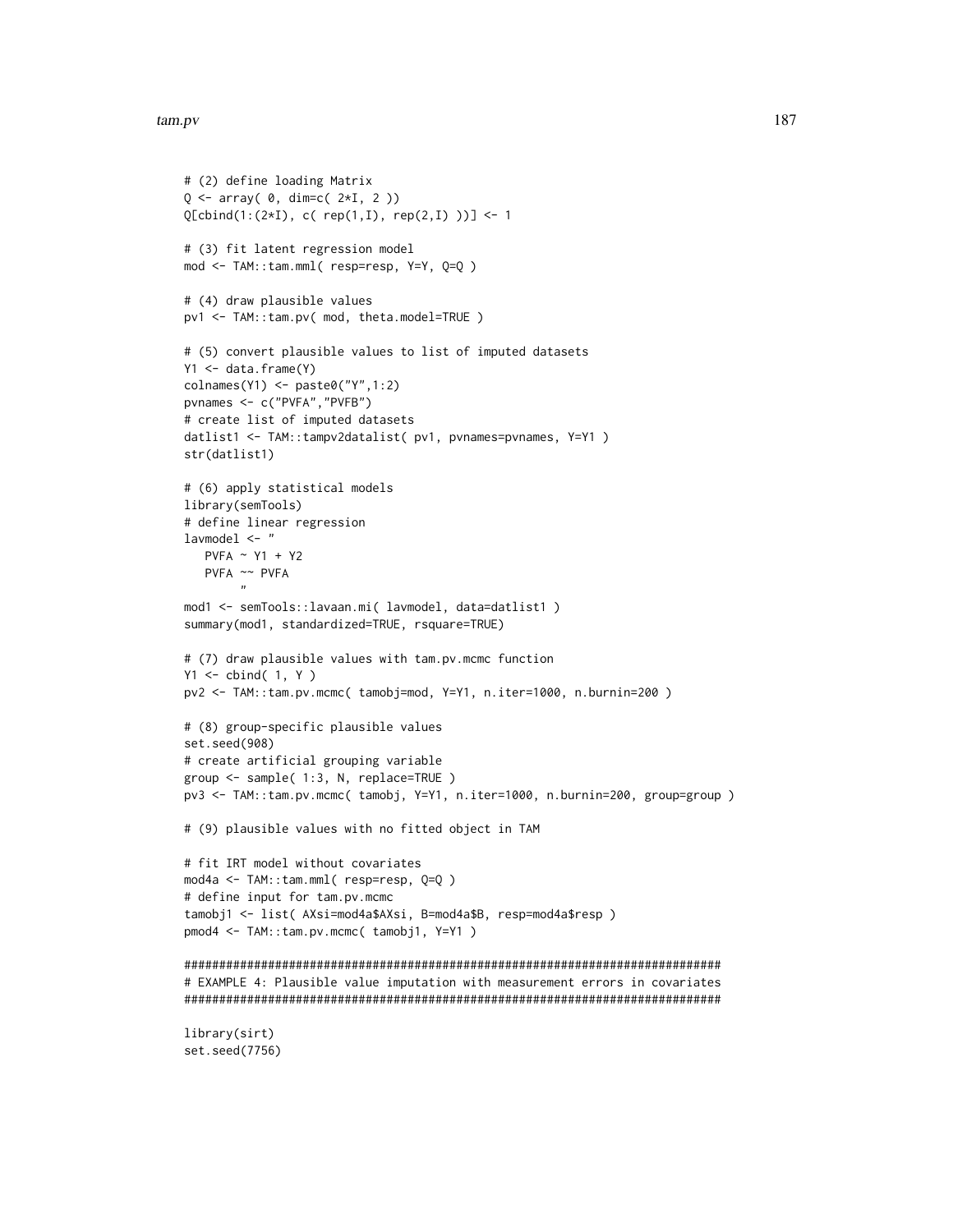```
N < -2000# number of persons
I \leq -10# number of items
# simulate covariates
X \leq -m \text{wrnorm}( N, m \text{u=c}(0,0), Sign \text{a-matrix}( c(1,.5,.5,1),2,2) )collnames(X) \leftarrow paste0("X", 1:2)# second covariate with measurement error with variance var.err
var.err \leq -3X.err < XX.err[, 2] < -X[, 2] + rnorm(N, sd=sqrt(var.err))# simulate theta
theta <- .5*X[,1] + .4*X[,2] + rnorm( N, sd=.5)
# simulate item responses
itemdiff \leq seq(-2, 2, length=I) # item difficulties
dat <- sirt::sim.raschtype( theta, b=itemdiff )
#***********************
#*** Model 0: Regression model with true variables
\text{mod}\emptyset \leq \text{stats}::\text{lm}(\text{theta} \leq X)summary(mod0)
#***********************
#*** Model 1: latent regression model with true covariates X
xsi.fixed <- cbind( 1:I, itemdiff )
mod1 <- TAM::tam.mml(dat, xsi.fixed=xsi.fixed, Y=X)
summary(mod1)
# draw plausible values
res1a <- TAM::tam.pv( mod1, normal.approx=TRUE, ntheta=200, samp.regr=TRUE)
# create list of multiply imputed datasets
library(miceadds)
datlist1a <- TAM::tampv2datalist( res1a, Y=X )
impla <- miceadds::datalist2mids( datlist1a )
# fit linear model
# linear regression with measurement errors in X
1avmode1 < -"
   PV.Dim1 ~ ~ x1 ~ + X2trueX2true=~ 1*X2
   X2 \sim 0.3*X2 #=var.err
   PV.Dim1 ~~ PV.Dim1
   X2true ~~ X2true
modla <- semTools::lavaan.mi( lavmodel, datlist1a)
summary(mod1a, standardized=TRUE, rsquare=TRUE)
#***********************
#*** Model 2: latent regression model with error-prone covariates X.err
mod2 <- TAM::tam.mml( dat, xsi.fixed=xsi.fixed, Y=X.err)
summary(mod2)
#************************
#*** Model 3: Adjustment of covariates
```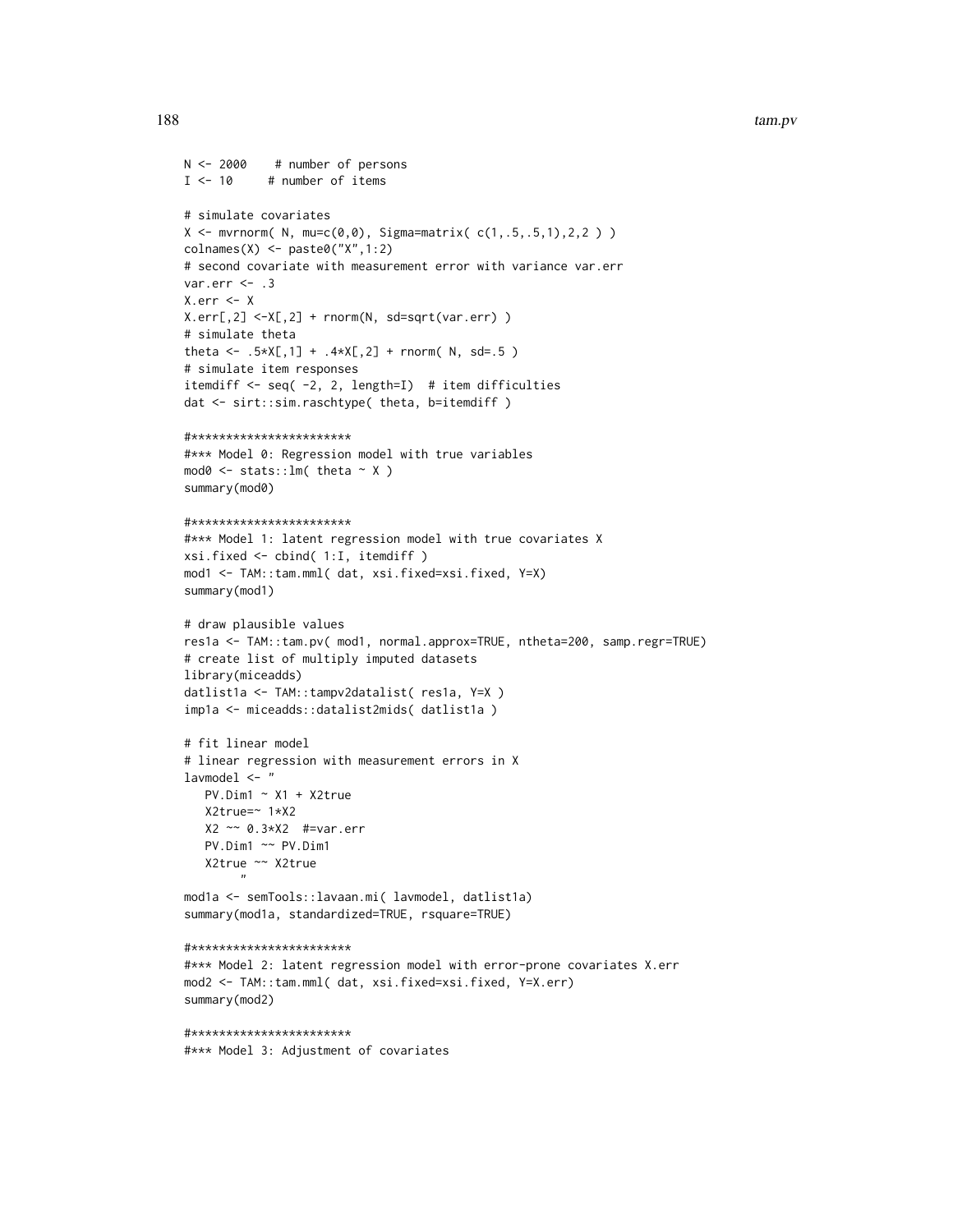```
cov.X.err <- cov( X.err )
# matrix of variance of measurement errors
measerr <- diag( c(0,var.err) )
# true covariance matrix
cov.X <- cov.X.err - measerr
# mean of X.err
mu <- colMeans(X.err)
muM <- matrix( mu, nrow=nrow(X.err), ncol=ncol(X.err), byrow=TRUE)
# reliability matrix
W <- solve( cov.X.err ) %*% cov.X
ident \leq - diag(2)
# adjusted scores of X
X.add \leftarrow ( X.err - muM ) % * % W + muM % * % ( ident - W )# fit latent regression model
mod3 <- TAM::tam.mml( dat, xsi.fixed=xsi.fixed, Y=X.adj)
summary(mod3)
# draw plausible values
res3a <- TAM::tam.pv( mod3, normal.approx=TRUE, ntheta=200, samp.regr=TRUE)
# create list of multiply imputed datasets
library(semTools)
#*** PV dataset 1
# datalist with error-prone covariates
datlist3a <- TAM::tampv2datalist( res3a, Y=X.err )
# datalist with adjusted covariates
datlist3b <- TAM::tampv2datalist( res3a, Y=X.adj )
# linear regression with measurement errors in X
lavmodel <- "
  PV.Dim1 ~ ~ X1 ~ + ~ X2trueX2true=~ 1*X2
  X2 ~~ 0.3*X2 #=var.err
  PV.Dim1 ~~ PV.Dim1
   X2true ~~ X2true
        "
mod3a <- semTools::lavaan.mi( lavmodel, datlist3a)
summary(mod3a, standardized=TRUE, rsquare=TRUE)
lavmodel <- "
   PV.Dim1 ~ X1 + X2
   PV.Dim1 ~~ PV.Dim1
        "
mod3b <- semTools::lavaan.mi( lavmodel, datlist3b)
summary(mod3b, standardized=TRUE, rsquare=TRUE)
#=> mod3b leads to the correct estimate.
#*********************************************
# plausible value imputation for abilities and error-prone
# covariates using the mice package
```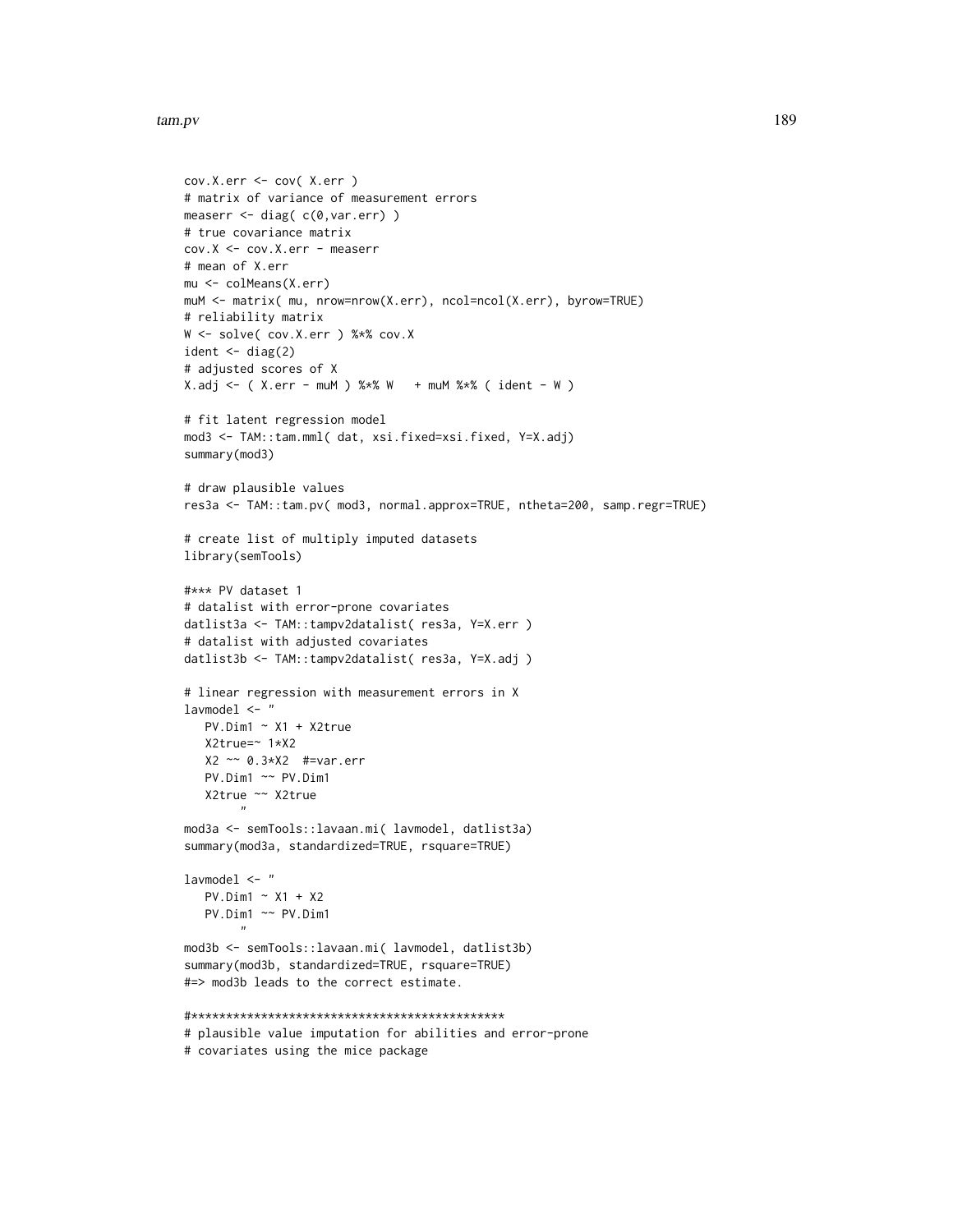#### 190 tam.se

```
library(mice)
library(miceadds)
# creating the likelihood for plausible value for abilities
mod11 <- TAM::tam.mml( dat, xsi.fixed=xsi.fixed )
likePV <- IRT.likelihood(mod11)
# creating the likelihood for error-prone covariate X2
lavmodel <- "
 X2true=~ 1*X2
 X2 ~~ 0.3*X2
    \mathbf{v}mod12 <- lavaan::cfa( lavmodel, data=as.data.frame(X.err) )
summary(mod12)
likeX2 <- TAM::IRTLikelihood.cfa( data=X.err, cfaobj=mod12)
str(likeX2)
#-- create data input for mice package
data <- data.frame( "PVA"=NA, "X1"=X[,1], "X2"=NA )
vars <- colnames(data)
V <- length(vars)
predictorMatrix \leq -1 - diag(V)
rownames(predictorMatrix) <- colnames(predictorMatrix) <- vars
imputationMethod <- rep("norm", V )
names(imputationMethod) <- vars
imputationMethod[c("PVA","X2")] <- "plausible.values"
#-- create argument lists for plausible value imputation
# likelihood and theta grid of plausible value derived from IRT model
like <- list( "PVA"=likePV, "X2"=likeX2 )
theta <- list( "PVA"=attr(likePV,"theta"), "X2"=attr(likeX2, "theta") )
#-- initial imputations
data.init <- data
data.init$PVA <- mod11$person$EAP
data.init$X2 <- X.err[,"X2"]
#-- imputation using the mice and miceadds package
imp1 <- mice::mice( as.matrix(data), predictorMatrix=predictorMatrix, m=4, maxit=6,
             method=imputationMethod, allow.na=TRUE,
             theta=theta, like=like, data.init=data.init )
summary(imp1)
# compute linear regression
mod4a <- with( imp1, stats::lm( PVA ~ X1 + X2 ) )
summary( mice::pool(mod4a) )
## End(Not run)
```
tam.se *Standard Error Estimation*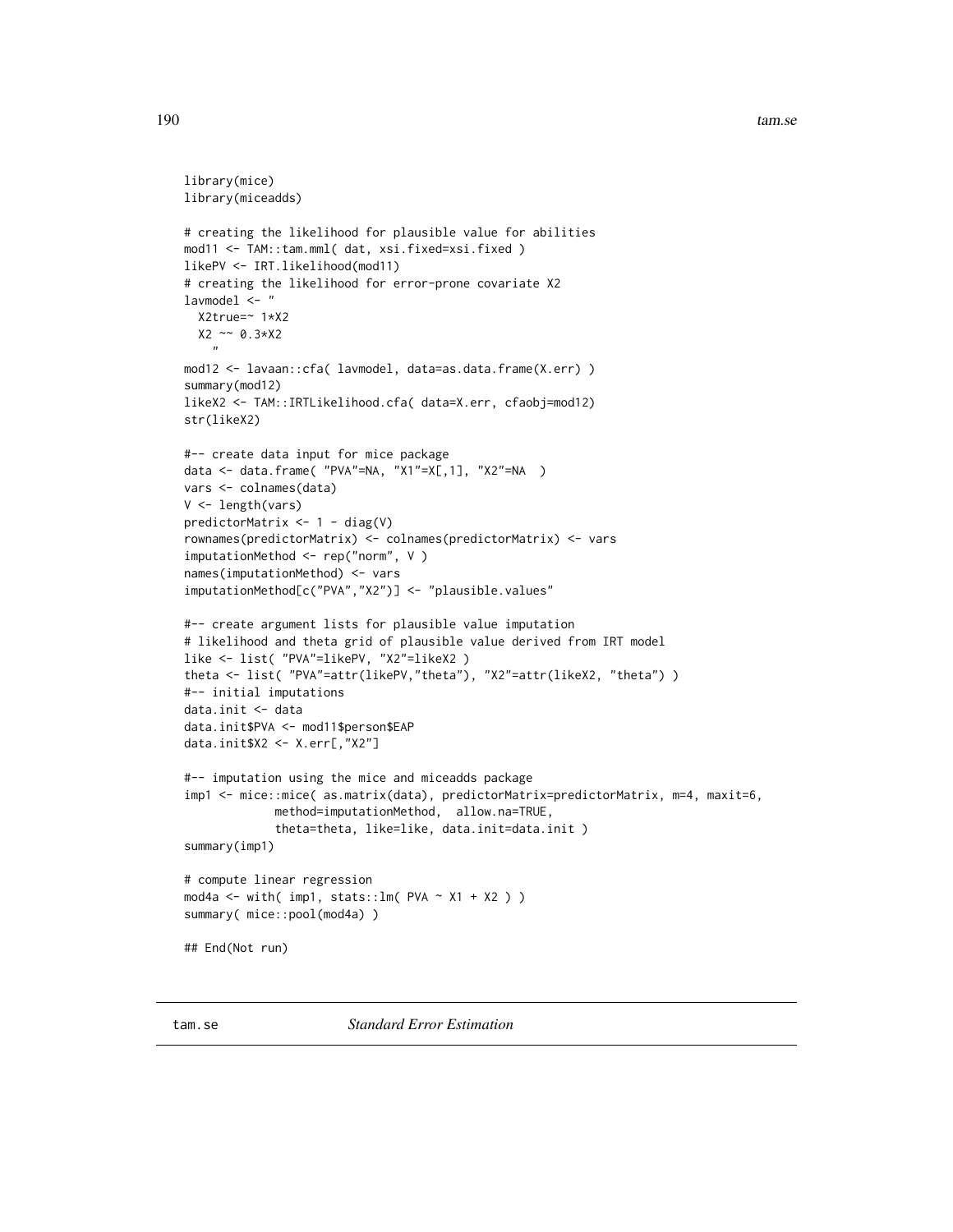tam.se

## **Description**

Standard error computation for objects of the classes tam and tam.mml.

#### **Usage**

```
tam.se(tamobj, item_pars=TRUE, ...)
```
tam\_mml\_se\_quick(tamobj, numdiff.parm=0.001, item\_pars=TRUE)

tam\_latreg\_se\_quick(tamobj, numdiff.parm=0.001)

# **Arguments**

| tamobj       | An object generated by tam.mml                                                            |
|--------------|-------------------------------------------------------------------------------------------|
| item_pars    | Logical indicating whether standard errors should also be computed for item<br>parameters |
| numdiff.parm | Step width parameter for numerical differentiation                                        |
| $\cdots$     | Further arguments to be passed                                                            |

# **Details**

Covariances between parameters estimates are ignored in this standard error calculation. The standard error is obtained by numerical differentiation.

## **Value**

A list with following entries:

| xsi  | Data frame with $\xi$ parameters (est) and their corresponding standard errors (se) |
|------|-------------------------------------------------------------------------------------|
| beta | Data frame with $\beta$ regression parameters and their standard error estimates    |
|      | Data frame with loading parameters and their corresponding standard errors          |

## **Note**

Standard error estimation for variances and covariances is not yet implemented. Standard error estimation for loading parameters in case of irtmodel='GPCM.design' is highly experimental.

# **Examples**

```
# EXAMPLE 1: 1PL model, data.sim.rasch
data(data.sim.rasch)
# estimate Rasch model
mod1 <- TAM::tam.mml(resp=data.sim.rasch[1:500,1:10])
# standard error estimation
set < - TAM::tam.set(mod1)# proportion of standard errors estimated by 'tam.se' and 'tam.mml'
```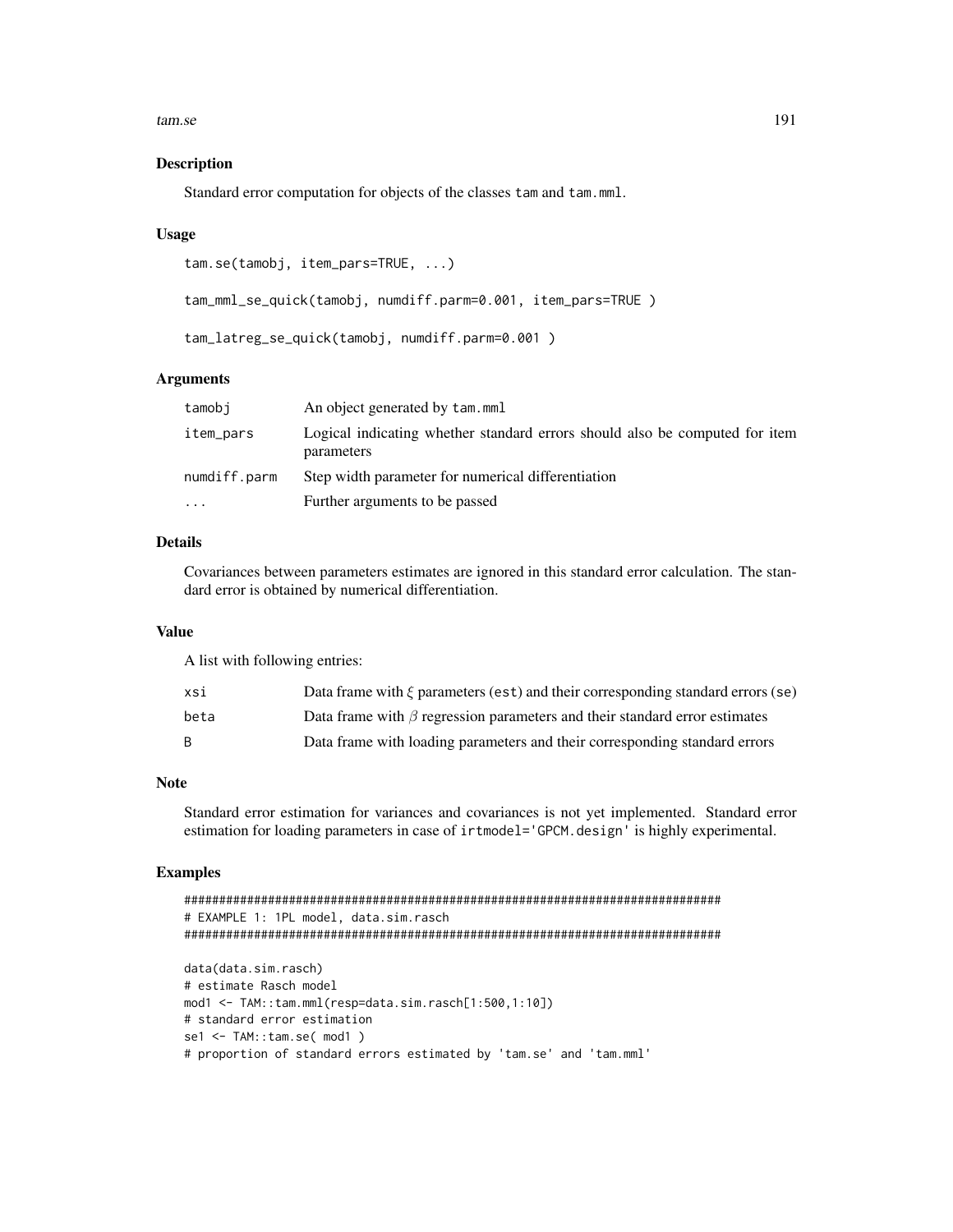```
prop1 <- se1$xsi$se / mod1$xsi$se
##> summary( prop1 )
\# \#Min. 1st Qu. Median
                          Mean 3rd Qu.
                                          Max.
##1.030 1.034 1.035 1.036 1.039
                                        1 042
##=> standard errors estimated by tam.se are a bit larger
## Not run:
# EXAMPLE 2: Standard errors differential item functioning
data(data.ex08)
formulaA <- ~ item*female
resp <- data.ex08[["resp"]]
facets <- as.data.frame( data.ex08[["facets"]] )
# investigate DIF
mod <- TAM::tam.mml.mfr( resp=resp, facets=facets, formulaA=formulaA)
summary(mod)
# estimate standard errors
semod <- TAM::tam.se(mod)
prop1 <- semod$xsi$se / mod$xsi$se
summary(prop1)
# plot differences in standard errors
plot( mod $xsi$se, semod $xsi$se, pch=16, xlim=c(0,.15), ylim=c(0,.15),xlab="Standard error 'tam.mml'", ylab="Standard error 'tam.se'")
lines(c(-6,6), c(-6,6), col="gray")round(cbind(mod$xsi, semod$xsi[,-1]), 3)
                    xsi se.xsi N est
 ##se
 ##I0001
                  -1.956 0.092 500 -1.956 0.095
 ##I0002
                  -1.669 0.085 500 -1.669 0.088
 ##[\dots]##I0010
                  2.515 0.108 500 2.515 0.110
                 -0.091 0.025 500 -0.091 0.041
 ##female1
     I0001:female1 -0.051 0.070 500 -0.051 0.071
 ####I0002:female1  0.085  0.067  500  0.085  0.068
 ##[\ldots]##I0009: female1 -0.019 0.068 500 -0.019 0.068
 ###=> The largest discrepancy in standard errors is observed for the
    main female effect (.041 in 'tam.se' instead of .025 in 'tam.mml')
### End(Not run)
```
tam.threshold

**Calculation of Thurstonian Thresholds** 

#### **Description**

This function estimates Thurstonian thresholds for item category parameters of (generalized) partial credit models (see Details).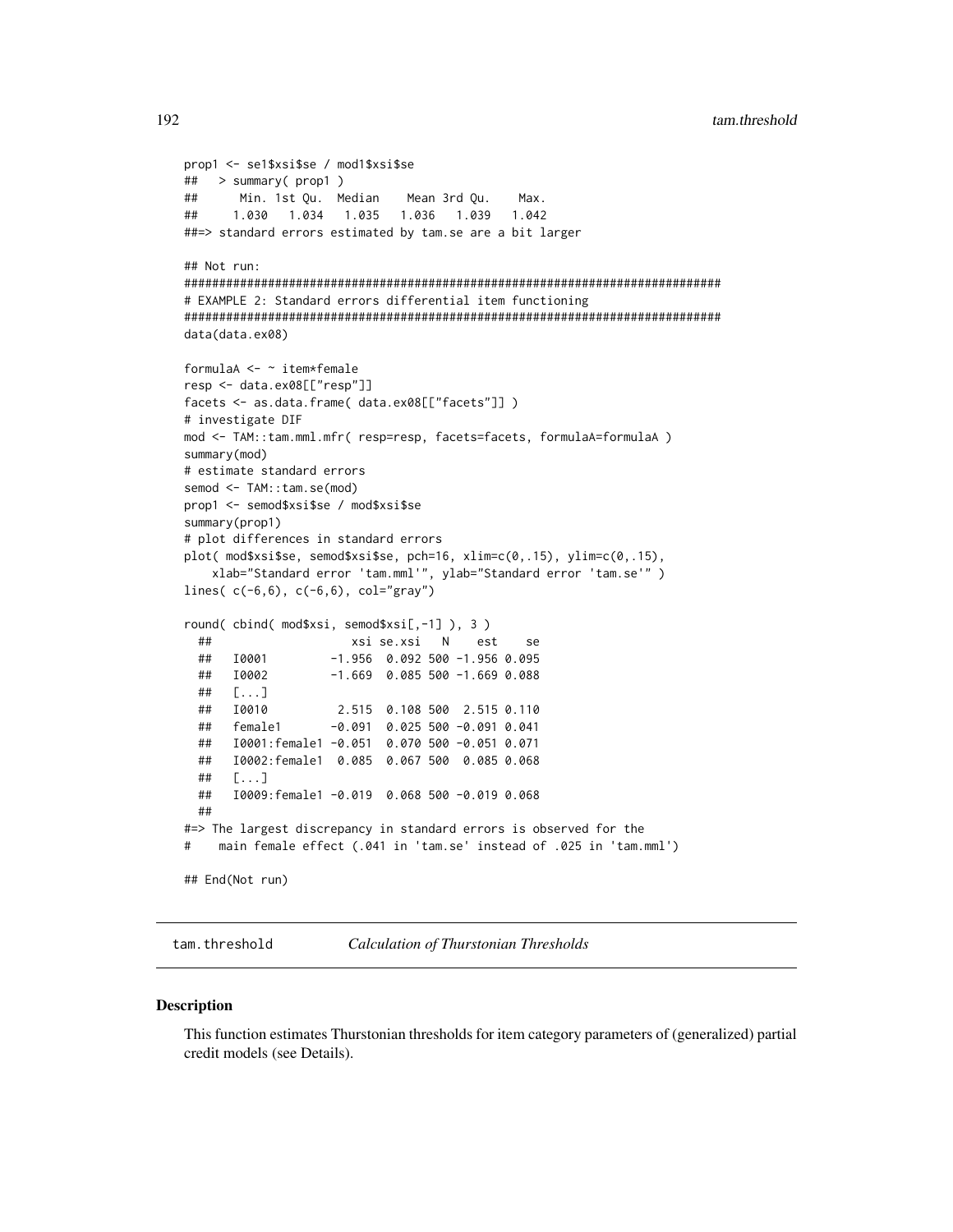## tam.threshold

### **Usage**

tam.threshold(tamobj, prob.lvl=0.5)

## **Arguments**

| tamobi   | Object of class tam                                                                            |
|----------|------------------------------------------------------------------------------------------------|
| prob.lvl | A numeric specifying the probability level of the threshold. The default is<br>$prob.Ivl=0.5.$ |

# **Details**

This function only works appropriately for unidimensional models or between item multidimensional models.

## **Value**

A data frame with Thurstonian thresholds. Rows correspond to items and columns to item steps.

### **See Also**

See the WrightMap package and Example 3 for creating Wright maps with fitted models in TAM, see wrightMap.

## **Examples**

```
# EXAMPLE 1: ordered data - Partial credit model
data(data.gpcm)
# Model 1: partial credit model
mod1 <- TAM::tam.mml( resp=data.gpcm,control=list( maxiter=200) )
summary(mod1)
 ## Item Parameters -A*Xsi
##item N MAXsi_.Cat1 AXsi_.Cat2 AXsi_.Cat3 B.Cat1.Dim1 B.Cat2.Dim1 B.Cat3.Dim1
 ##1 Comfort 392 0.880 -1.302 1.154 3.881 1 2
                                                           \overline{3}## 2 Work 392 1.278 −1.706 −0.847 0.833 1 2<br>## 3 Benefit 392 1.163 −1.233 −0.404 1.806 1 2
                                                           \overline{3}\overline{3}# Calculation of Thurstonian thresholds
TAM::tam.threshold(mod1)
 ##Cat3
            Cat1
                    Cat2
 ## Comfort -1.325226 2.0717468 3.139801
 ## Work -1.777679 0.6459045 1.971222
    Benefit -1.343536 0.7491760 2.403168
 #### Not run:
# EXAMPLE 2: Multidimensional model data.math
```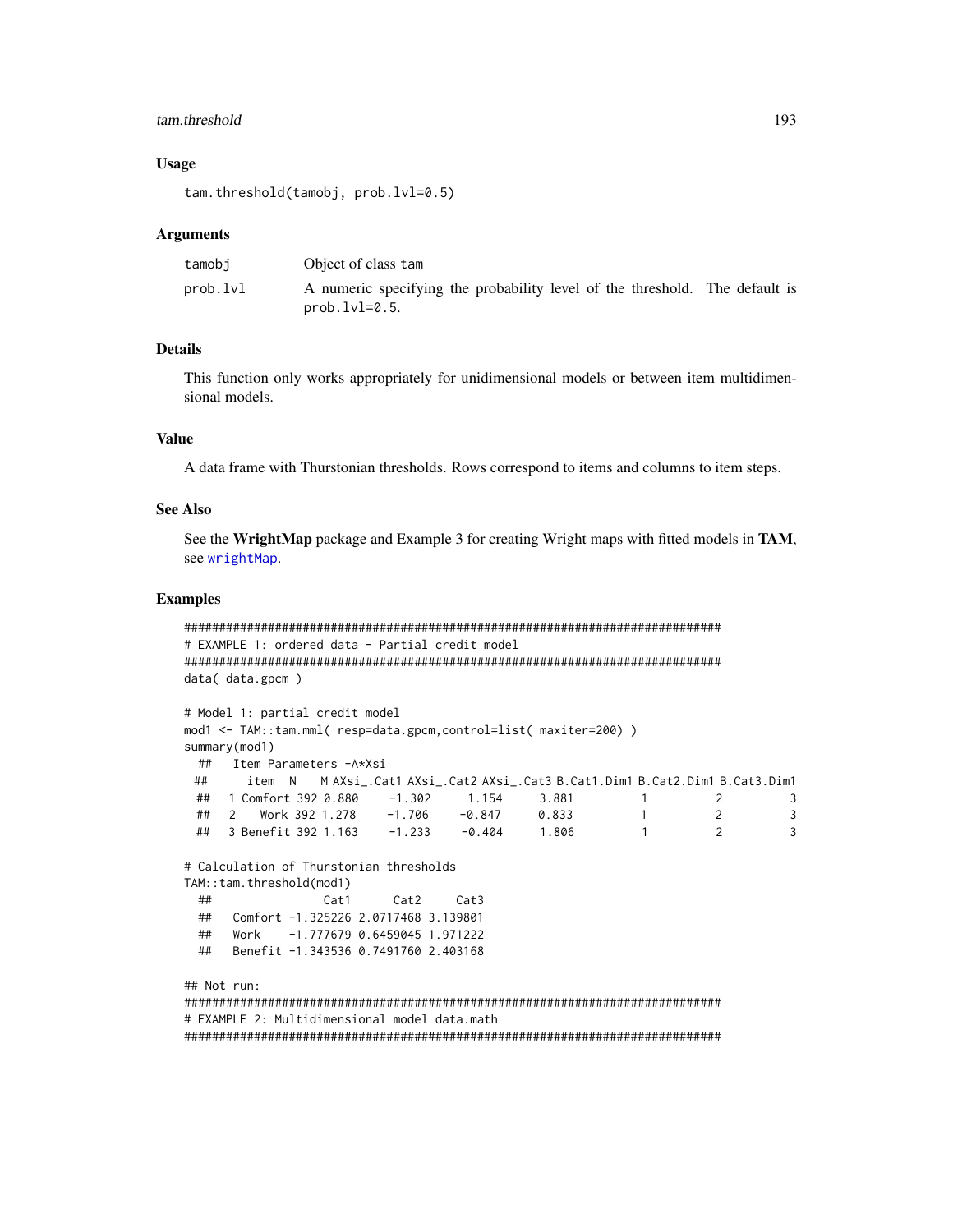```
library(sirt)
data(data.math, package="sirt")
dat <- data.math$data
# select items
items1 <- grep("M[A-D]", colnames(dat), value=TRUE)
items2 <- grep("M[H-I]", colnames(dat), value=TRUE)
# select dataset
dat <- dat[ c(items1,items2)]
# create O-matrix
Q \leq - matrix(\theta, nrow=ncol(dat), ncol=2)
Q[ seq(1, length(items1) ), 1 ] <- 1
Q[ length(items1) + seq(1,length(items2) ), 2 ] <- 1
# fit two-dimensional model
mod1 < -TAM: : tam.mml(dat, Q=Q)
# compute thresholds (specify a probability level of .625)
tmod1 <- TAM::tam.threshold( mod1, prob.lvl=.625)
# EXAMPLE 3: Creating Wright maps with the WrightMap package
library(WrightMap)
# For conducting Wright maps in combination with TAM, see
# http://wrightmap.org/post/100850738072/using-wrightmap-with-the-tam-package
data(sim.rasch)
dat <- sim.rasch
# estimate Rasch model in TAM
mod1 <- TAM::tam.mml(dat)
summary(mod1)
#--- A: creating a Wright map with WLEs
# compute WLE
wlemod1 <- TAM::tam.wle(mod1)$theta
# extract thresholds
tmod1 <- TAM::tam.threshold(mod1)
# create Wright map
WrightMap::wrightMap(thetas=wlemod1,thresholds=tmod1,label.items.srt=-90)
#--- B: creating a Wright Map with population distribution
# extract ability distribution and replicate observations
uni.proficiency <- rep( mod 1$theta[,1], round( mod 1$pi.k * mod 1$ic$n) )
# draw WrightMap
WrightMap::wrightMap(thetas=uni.proficiency,thresholds=tmod1,label.items.rows=3)
## End(Not run)
```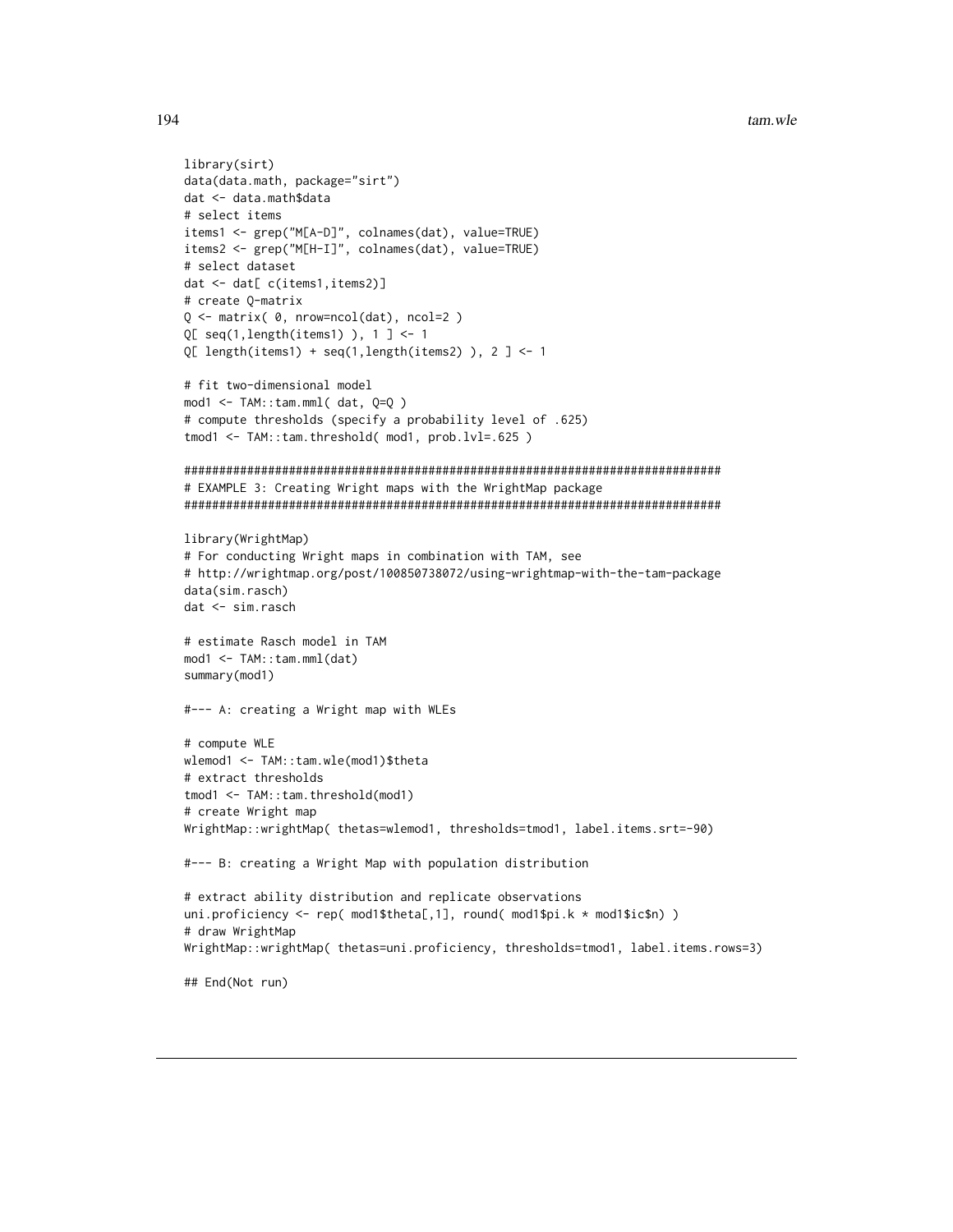# Description

Compute the weighted likelihood estimator (Warm, 1989) for objects of classes tam, tam.mml and tam.jml, respectively.

# Usage

```
tam.wle(tamobj, ...)
tam.mml.wle( tamobj, score.resp=NULL, WLE=TRUE, adj=.3, Msteps=20,
      convM=.0001, progress=TRUE, output.prob=FALSE )
tam.mml.wle2(tamobj, score.resp=NULL, WLE=TRUE, adj=0.3, Msteps=20, convM=1e-04,
       progress=TRUE, output.prob=FALSE, pid=NULL )
tam_jml_wle(tamobj, resp, resp.ind, A, B, nstud, nitems, maxK, convM,
  PersonScores, theta, xsi, Msteps, WLE=FALSE, theta.fixed=NULL, progress=FALSE,
   output.prob=TRUE, damp=0, version=2)
## S3 method for class 'tam.wle'
summary(object, file=NULL, digits=3, ...)
## S3 method for class 'tam.wle'
```

```
print(x, \text{ digits=}3, \ldots)
```
# Arguments

| tamobi      | An object generated by tam.mml or tam. jml. The object can also be a list<br>containing (at least the) inputs AXsi, B and resp and therefore allows WLE<br>estimation without fitting models in <b>TAM</b> .                                          |
|-------------|-------------------------------------------------------------------------------------------------------------------------------------------------------------------------------------------------------------------------------------------------------|
| score.resp  | An optional data frame for which WLEs or MLEs should be calculated. In<br>case of the default NULL, resp from tamobj (i.e. tamobj\$resp) is chosen.<br>Note that items in score, resp must be the same (and in the same order) as<br>in tamobj\$resp. |
| <b>WLE</b>  | A logical indicating whether the weighted likelihood estimate (WLE, WLE=TRUE)<br>or the maximum likelihood estimate (MLE, WLE=FALSE) should be used.                                                                                                  |
| adj         | Adjustment in MLE estimation for extreme scores (i.e. all or none items were<br>correctly solved). This argument is not used if $WLE = TRUE$ .                                                                                                        |
| Msteps      | Maximum number of iterations                                                                                                                                                                                                                          |
| convM       | Convergence criterion                                                                                                                                                                                                                                 |
| progress    | Logical indicating whether progress should be displayed.                                                                                                                                                                                              |
| output.prob | Logical indicating whether evaluated probabilities should be included in the list<br>of outputs.                                                                                                                                                      |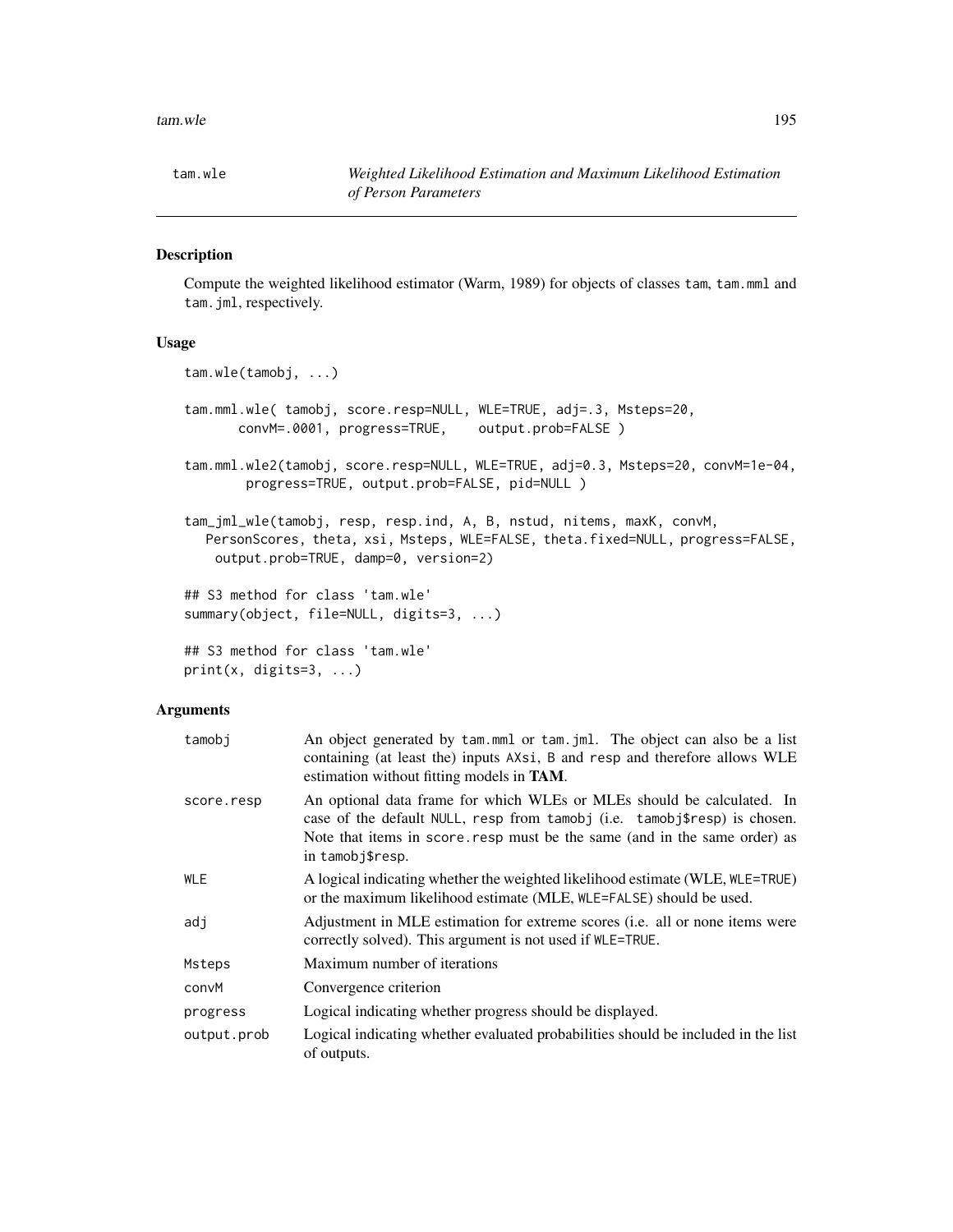| pid          | Optional vector of person identifiers                                                                                                    |
|--------------|------------------------------------------------------------------------------------------------------------------------------------------|
| resp         | Data frame with item responses (only for tam. jml. WLE)                                                                                  |
| resp.ind     | Data frame with response indicators (only for tam. jml. WLE)                                                                             |
| A            | Design matrix $A$ (applies only to tam. jml. WLE)                                                                                        |
| B            | Design matrix $B$ (applies only to tam. jml. WLE)                                                                                        |
| nstud        | Number of persons (applies only to tam. jml. WLE)                                                                                        |
| nitems       | Number of items (applies only to tam. jml. WLE)                                                                                          |
| maxK         | Maximum item score (applies only to tam. jml. WLE)                                                                                       |
| PersonScores | A vector containing the sufficient statistics for the person parameters (applies<br>only to tam.jml.WLE)                                 |
| theta        | Initial $\theta$ estimate (applies only to tam. jml. WLE)                                                                                |
| xsi          | Parameter vector $\xi$ (applies only to tam. jml. WLE)                                                                                   |
| theta.fixed  | Matrix for fixed person parameters $\theta$ . The first column includes the index<br>whereas the second column includes the fixed value. |
| damp         | Numeric value between 0 and 1 indicating amount of dampening increments in<br>$\theta$ estimates during iterations                       |
| version      | Integer with possible values 2 or 3. In case of missing item responses, version=3<br>will typically be more efficient.                   |
| $\cdots$     | Further arguments to be passed                                                                                                           |
| object       | Object of class tam.wle                                                                                                                  |
| $\times$     | Object of class tam.wle                                                                                                                  |
| file         | Optional file name in which the object summary should be written.                                                                        |
| digits       | Number of digits for rounding                                                                                                            |

# Value

For tam.wle.mml and tam.wle.mml2, it is a data frame with following columns:

| pid           | Person identifier                            |
|---------------|----------------------------------------------|
| PersonScores  | Score of each person                         |
| PersonMax     | Maximum score of each person                 |
| theta         | Weighted likelihood estimate (WLE) or MLE    |
| error         | Standard error of the WLE or MLE             |
| $WLE$ . $rel$ | WLE reliability (same value for all persons) |

For tam.jml.WLE, it is a list with following entries:

| theta         | Weighted likelihood estimate (WLE) or MLE                                      |
|---------------|--------------------------------------------------------------------------------|
| errorWLE      | Standard error of the WLE or MLE                                               |
| meanChangeWLE | Mean change between updated and previous ability estimates from last iteration |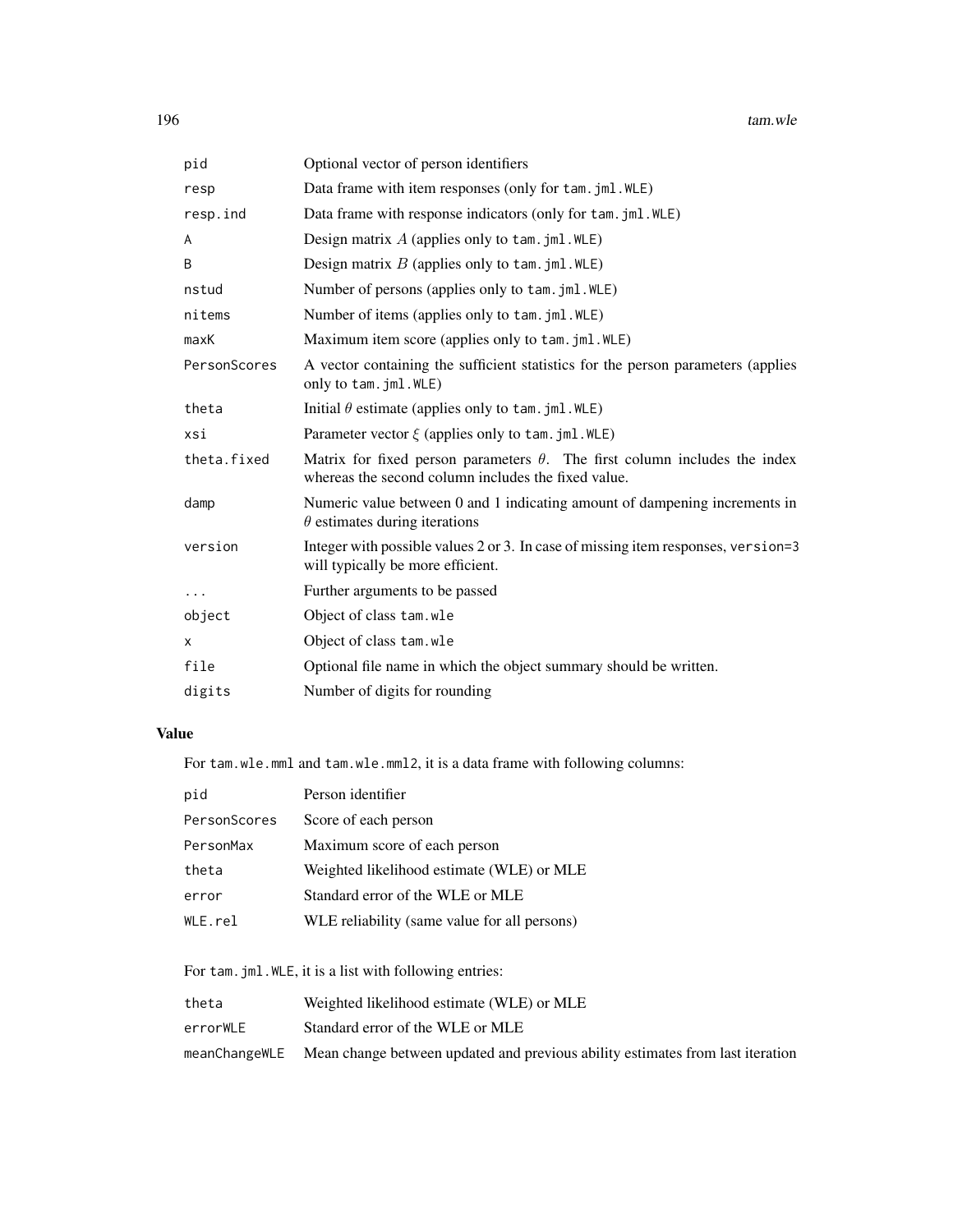#### tam.wle 197

## References

Penfield, R. D., & Bergeron, J. M. (2005). Applying a weighted maximum likelihood latent trait estimator to the generalized partial credit model. *Applied Psychological Measurement, 29*, 218-233.

Warm, T. A. (1989). Weighted likelihood estimation of ability in item response theory. *Psychometrika, 54*, 427-450. doi: [10.1007/BF02294627](https://doi.org/10.1007/BF02294627)

## See Also

See the PP::PP\_gpcm function in the PP package for more person parameter estimators for the partial credit model (Penfield & Bergeron, 2005).

See the S3 method IRT. factor. scores.tam.

## Examples

```
#############################################################################
# EXAMPLE 1: 1PL model, data.sim.rasch
#############################################################################
data(data.sim.rasch)
# estimate Rasch model
mod1 <- TAM::tam.mml(resp=data.sim.rasch)
# WLE estimation
wle1 <- TAM::tam.wle( mod1 )
  ## WLE Reliability=0.894
print(wle1)
summary(wle1)
# scoring for a different dataset containing same items (first 10 persons in sim.rasch)
wle2 <- TAM::tam.wle( mod1, score.resp=data.sim.rasch[1:10,])
#--- WLE estimation without using a TAM object
#* create an input list
input <- list( resp=data.sim.rasch, AXsi=mod1$AXsi, B=mod1$B )
#* estimation
wle2b <- TAM::tam.mml.wle2( input )
## Not run:
#############################################################################
# EXAMPLE 2: 3-dimensional Rasch model | data.read from sirt package
#############################################################################
data(data.read, package="sirt")
# define Q-matrix
Q \leq - matrix(0, 12, 3)Q[ cbind( 1:12, rep(1:3,each=4) ) ] <- 1
# redefine data: create some missings for first three cases
resp <- data.read
resp[1:2, 5:12] <- NA
```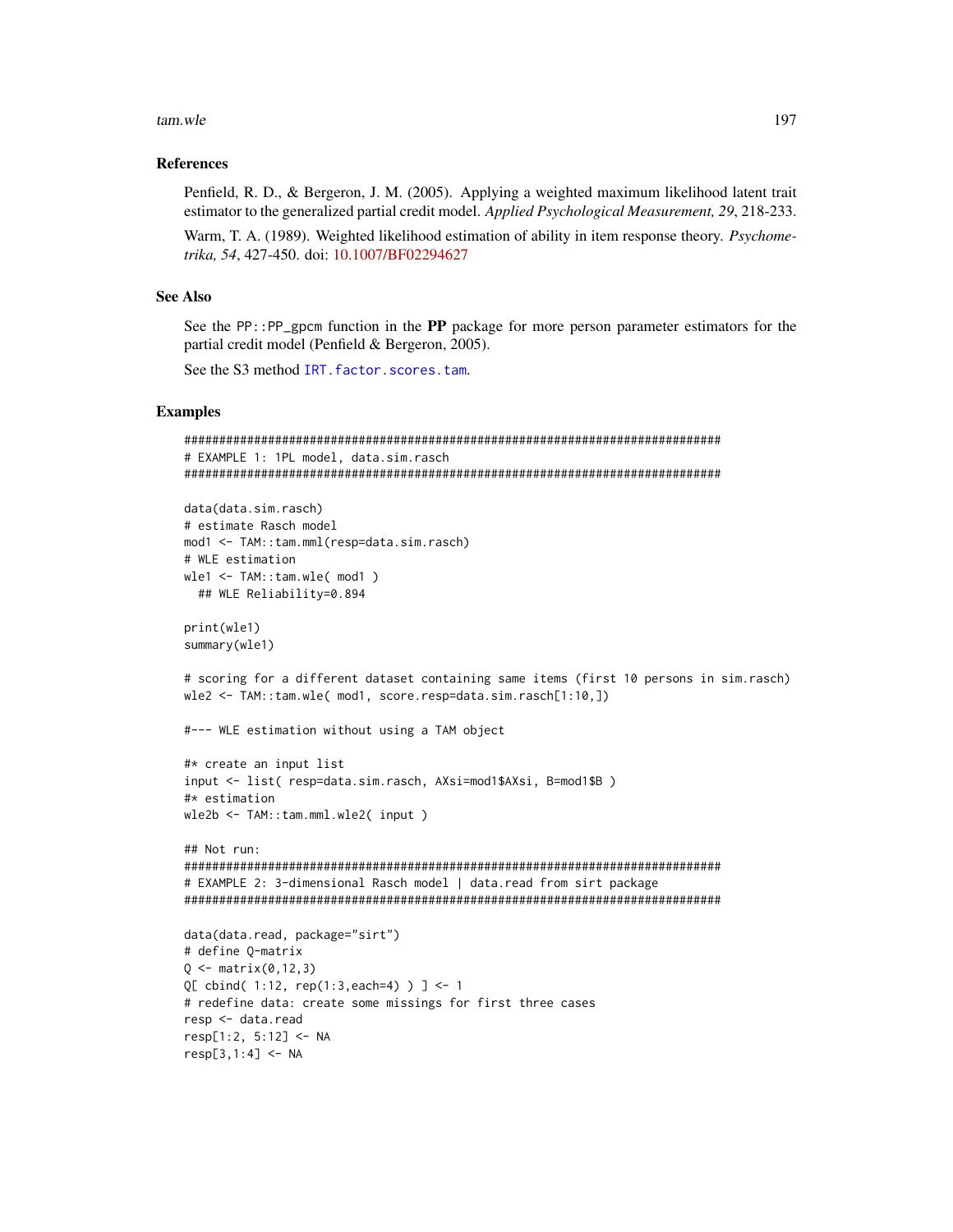## > head(resp) ## A1 A2 A3 A4 B1 B2 B3 B4 C1 C2 C3 C4 ## 2 1 1 1 1 NA NA NA NA NA NA NA NA ## 22 1 1 0 0 NA NA NA NA NA NA NA NA ## 23 NA NA NA NA 1 0 1 1 1 1 1 1 ## 41 1 1 1 1 1 1 1 1 1 1 1 1 ## 43 1 0 0 1 0 0 1 1 1 0 1 0 ## 63 1 1 0 0 1 0 1 1 1 1 1 1 # estimate 3-dimensional Rasch model mod <- TAM::tam.mml( resp=resp, Q=Q, control=list(snodes=1000,maxiter=50) ) summary(mod) # WLE estimates wmod <- TAM::tam.wle(mod, Msteps=3) summary(wmod) ## head(round(wmod,2)) ## pid N.items PersonScores.Dim01 PersonScores.Dim02 PersonScores.Dim03 ## 2 1 4 3.7 0.3 0.3 ## 22 2 4 2.0 0.3 0.3 ## 23 3 8 0.3 3.0 3.7 ## 41 4 12 3.7 3.7 3.7 ## 43 5 12 2.0 2.0 2.0 ## 63 6 12 2.0 3.0 3.7 ## PersonMax.Dim01 PersonMax.Dim02 PersonMax.Dim03 theta.Dim01 theta.Dim02 ## 2 4.0 0.6 0.6 1.06 NA ## 22 4.0 0.6 0.6 -0.96 NA ## 23 0.6 4.0 4.0 NA -0.07 ## 41 4.0 4.0 4.0 1.06 0.82 ## 43 4.0 4.0 4.0 -0.96 -1.11 ## 63 4.0 4.0 4.0 -0.96 -0.07 ## theta.Dim03 error.Dim01 error.Dim02 error.Dim03 WLE.rel.Dim01 ## 2 NA 1.50 NA NA -0.1 ## 22 NA 1.11 NA NA -0.1 ## 23 0.25 NA 1.17 1.92 -0.1 ## 41 0.25 1.50 1.48 1.92 -0.1 ## 43 -1.93 1.11 1.10 1.14 -0.1 # (1) Note that estimated WLE reliabilities are not trustworthy in this example. # (2) If cases do not possess any observations on dimensions, then WLEs # and their corresponding standard errors are set to NA. ############################################################################# # EXAMPLE 3: Partial credit model | Comparison WLEs with PP package ############################################################################# library(PP) data(data.gpcm) dat <- data.gpcm  $I \leftarrow \text{ncol}(\text{dat})$ 

#\*\*\*\*\*\*\*\*\*\*\*\*\*\*\*\*\*\*\*\*\*\*\*\*\*\*\*\*\*\*\*\*\*\*\*\*\*\*\*\* #\*\*\* Model 1: Partial Credit Model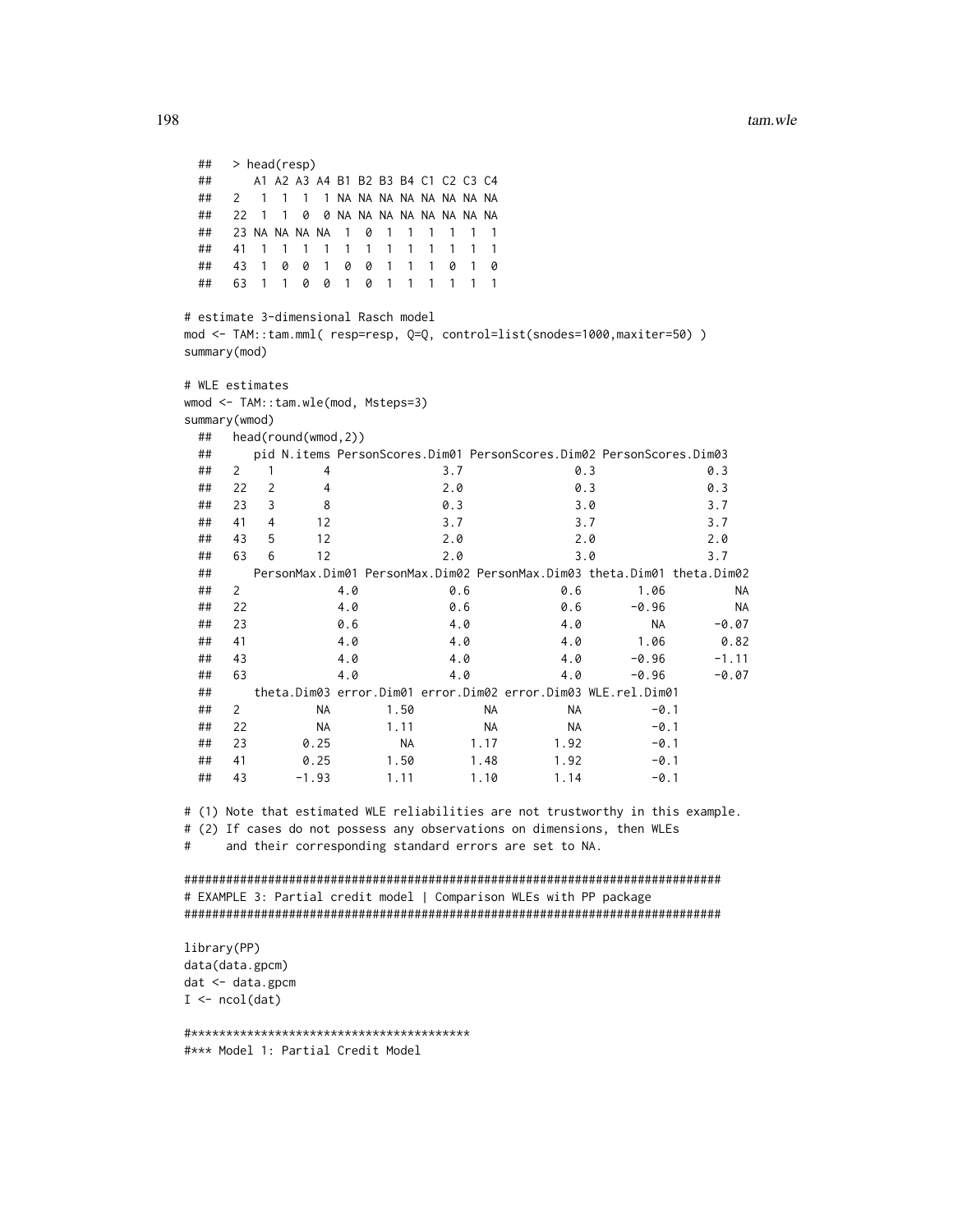```
# estimation in TAM
mod1 <- TAM::tam.mml( dat )
summary(mod1)
#-- WLE estimation in TAM
tamw1 <- TAM::tam.wle( mod1 )
#-- WLE estimation with PP package
# convert AXsi parameters into thres parameters for PP
AXsi0 \leftarrow - \text{mod}1\$AXsi[, -1]b <- AXsi0
K \leftarrow \text{ncol}(A X \sin \theta)for (cc in 2:K){
    b[,cc] <- AXsi0[,cc] - AXsi0[,cc-1]
}
# WLE estimation in PP
ppw1 <- PP::PP_gpcm( respm=as.matrix(dat), thres=t(b), slopes=rep(1,I) )
#-- compare results
dfr <- cbind( tamw1[, c("theta","error") ], ppw1$resPP)
head( round(dfr,3))
  ## theta error resPP.estimate resPP.SE nsteps
  ## 1 -1.006 0.973 -1.006 0.973 8
  ## 2 -0.122 0.904 -0.122 0.904 8
  ## 3 0.640 0.836 0.640 0.836 8
  ## 4 0.640 0.836 0.640 0.836 8
  ## 5 0.640 0.836 0.640 0.836 8
  ## 6 -1.941 1.106 -1.941 1.106 8
plot( dfr$resPP.estimate, dfr$theta, pch=16, xlab="PP", ylab="TAM")
lines( c(-10,10), c(-10,10) )
#****************************************
#*** Model 2: Generalized partial Credit Model
# estimation in TAM
mod2 <- TAM::tam.mml.2pl( dat, irtmodel="GPCM" )
summary(mod2)
#-- WLE estimation in TAM
tamw2 <- TAM::tam.wle( mod2 )
#-- WLE estimation in PP
# convert AXsi parameters into thres and slopes parameters for PP
AXsi0 \leftarrow - mod2$AXsi[, -1]slopes \leq mod2$B[,2,1]
K \leftarrow \text{ncol}(A X s i \emptyset)slopesM <- matrix( slopes, I, ncol=K )
AXsi0 <- AXsi0 / slopesM
b \leftarrow AXsiofor (cc in 2:K){
   b[, cc] \leftarrow AXsi@[, cc] - AXsi@[, cc-1]}
```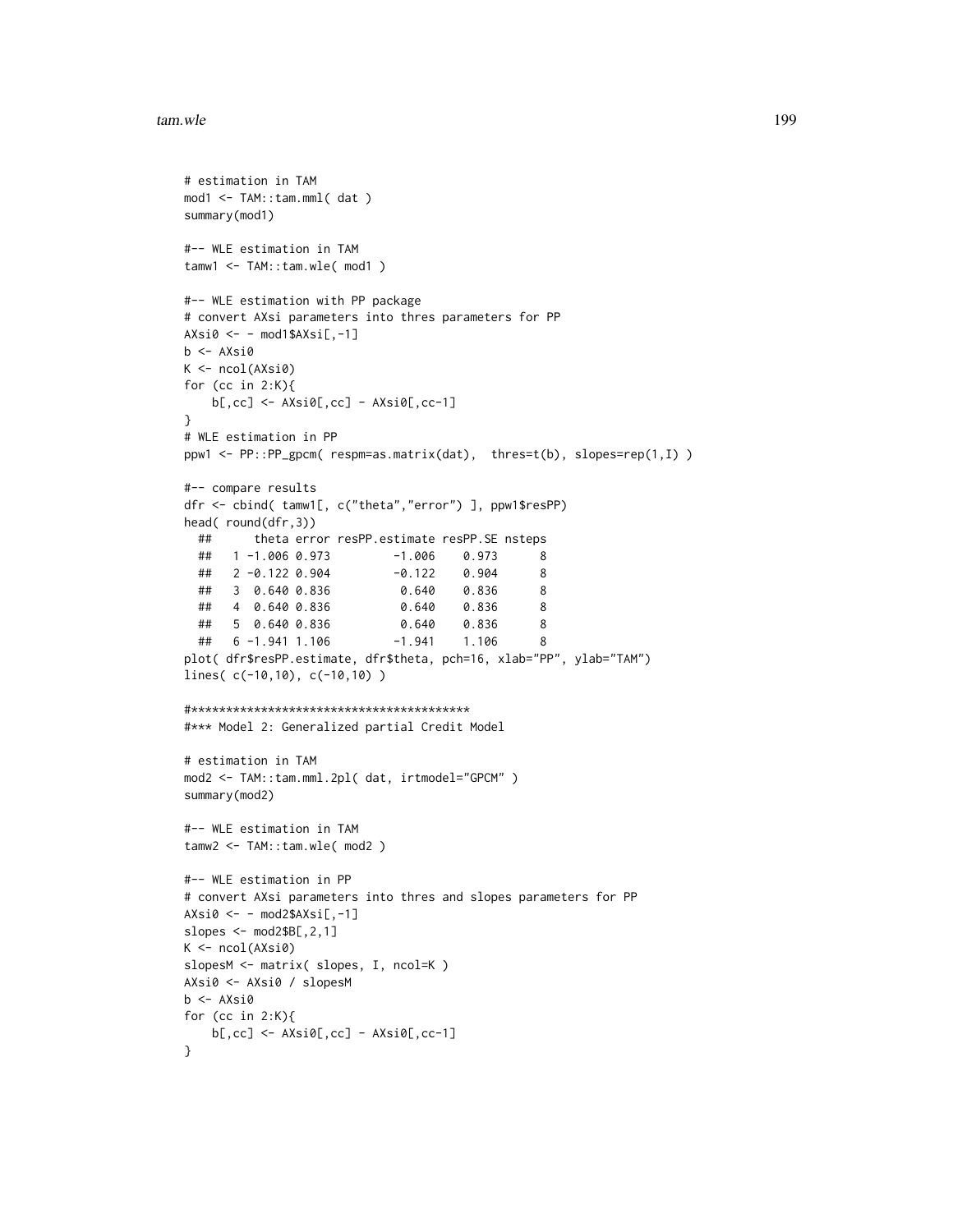```
# estimation in PP
ppw2 <- PP::PP_gpcm( respm=as.matrix(dat), thres=t(b), slopes=slopes )
#-- compare results
dfr <- cbind( tamw2[, c("theta","error") ], ppw2$resPP)
head( round(dfr,3))
 ## theta error resPP.estimate resPP.SE nsteps
 ## 1 -0.476 0.971 -0.476 0.971 13
 ## 2 -0.090 0.973 -0.090 0.973 13
 ## 3 0.311 0.960 0.311 0.960 13
 ## 4 0.311 0.960 0.311 0.960 13
 ## 5 1.749 0.813 1.749 0.813 13
 ## 6 -1.513 1.032 -1.513 1.032 13
```

```
## End(Not run)
```
tamaan *Wrapper Function for* TAM *Language*

#### Description

This function is a convenience wrapper function for several item response models in TAM. Using the [tamaanify](#page-208-0) framework, multidimensional item response models, latent class models, located and ordered latent class models and mixture item response models can be estimated.

# Usage

```
tamaan(tammodel, resp, tam.method=NULL, control=list(), doparse=TRUE, ...)
## S3 method for class 'tamaan'
summary(object,file=NULL,...)
## S3 method for class 'tamaan'
print(x, \ldots)
```
#### Arguments

| tammodel   | String for specification in <b>TAM</b> , see also tamaanify.                                       |
|------------|----------------------------------------------------------------------------------------------------|
| resp       | Dataset with item responses                                                                        |
| tam.method | One of the TAM methods tam.mml, tam.mml. 2pl or tam.mml. 3pl.                                      |
| control    | List with control arguments. See tam.mml.                                                          |
| doparse    | Optional logical indicating whether lavmodel should be parsed for DO state-<br>ments, see doparse. |
| $\cdots$   | Further arguments to be passed to tam.mml, tam.mml. 2pl or tam.mml. 3pl.                           |
| object     | Object of class tamaan                                                                             |
| file       | A file name in which the summary output will be written                                            |
| X          | Object of class tamaan                                                                             |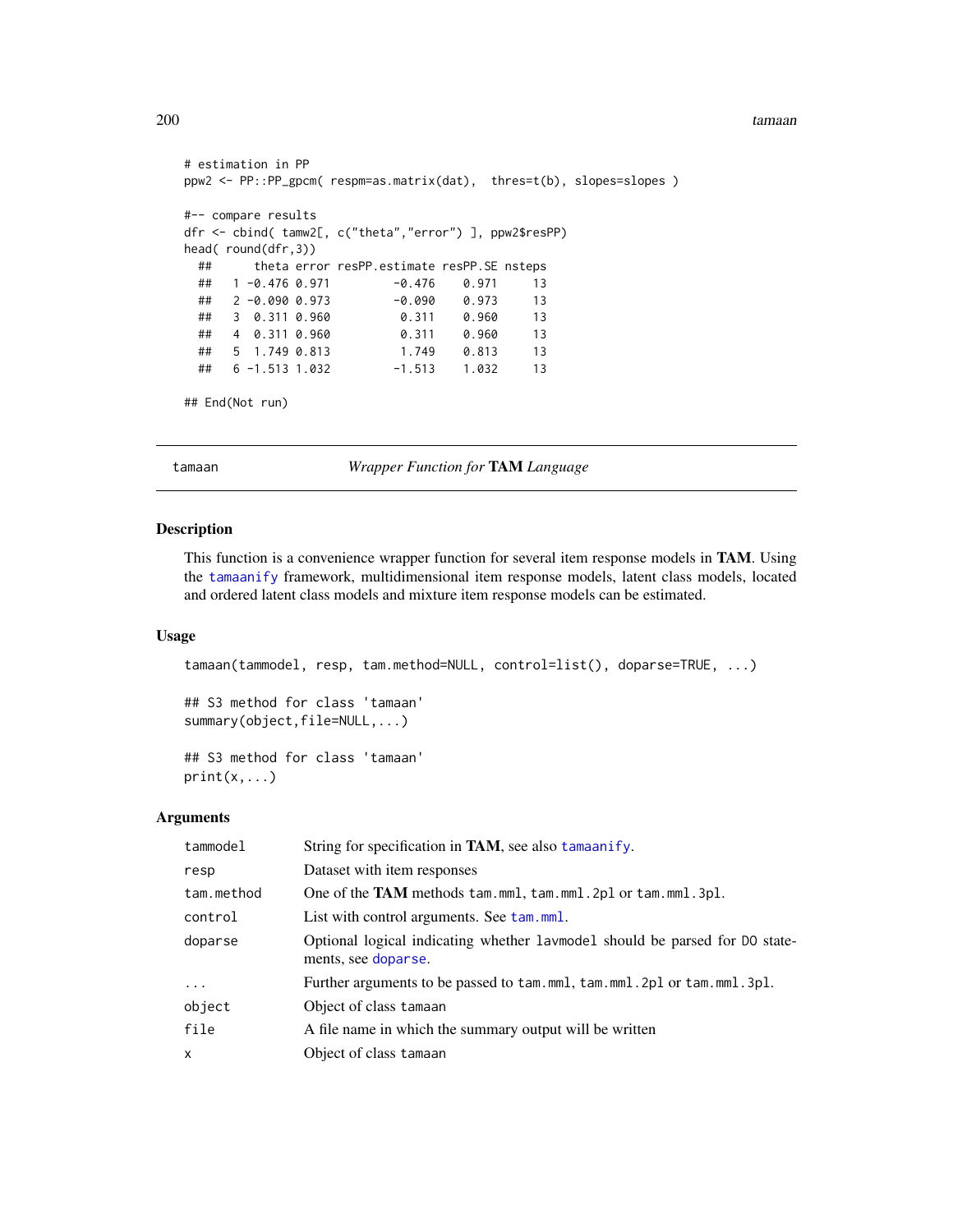## **Value**

Values generated by tam.mml, tam.mml. 2pl or tam.mml. 3pl. In addition, the list also contains the (optional) entries

| tamaanify            | Output produced by tamaanify                                                              |  |
|----------------------|-------------------------------------------------------------------------------------------|--|
| lcaprobs             | Matrix with probabilities for latent class models                                         |  |
| locs                 | Matrix with cluster locations (for TYPE="LOCLCA")                                         |  |
| probs_MIXTURE        | Class probabilities (for TYPE="MIXTURE")                                                  |  |
| moments_MIXTURE      |                                                                                           |  |
|                      | Distribution parameters (for TYPE="MIXTURE")                                              |  |
| itempartable_MIXTURE |                                                                                           |  |
|                      | Item parameters (for TYPE="MIXTURE")                                                      |  |
|                      | ind_classprobs Individual posterior probabilities for latent classes (for TYPE="MIXTURE") |  |

# **See Also**

See tamaanify for more details about model specification using tammodel. See tam.mml or tam.mml.3pl for more examples.

## **Examples**

## Not run:

```
# EXAMPLE 1: Examples dichotomous data data.read
```

```
library(sirt)
data(data.read,package="sirt")
dat <- data.read
```

```
#*** Model 1: Rasch model
```

```
tammodel \leq "
LAVAAN MODEL:
 F1 = ~ A1_C04F1 \sim F1ITEM TYPE:
  ALL(Rasch);
# estimate model
mod1 <- TAM::tamaan( tammodel, resp=dat)
```
summary(mod1)

```
#*** Model 2: 2PL model with some selected items
```
tammodel  $\leq$  "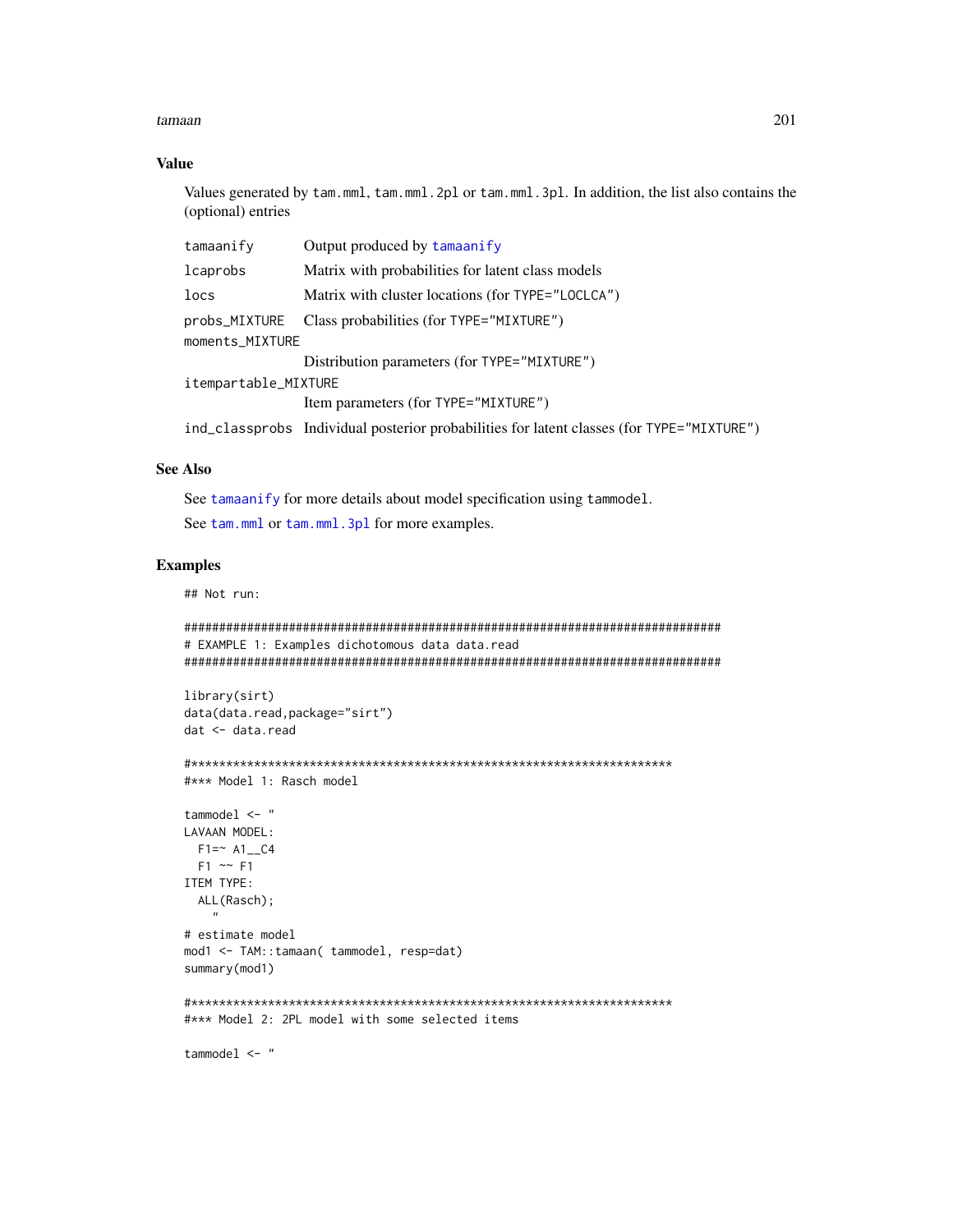```
LAVAAN MODEL:
  F1 = ~ A1 - B1 + B3 + C1 - C3F1 \sim F1"
mod2 <- TAM::tamaan( tammodel, resp=dat)
summary(mod2)
#*********************************************************************
#*** Model 3: Multidimensional IRT model
tammodel <- "
LAVAAN MODEL:
  G = ~ A1<sub>_</sub>C4F1 = ~ A1 - B4F2 = ~ C1<sub>_</sub>C4F1 \sim F2# specify fixed entries in covariance matrix
  F1 ~~ 1*F1
  F2 ~~ 1*F2
  G \sim 0*F1G \sim 0.3*F2G \sim 0.7*G"
mod3 <- TAM::tamaan( tammodel, resp=dat, control=list(maxiter=30))
summary(mod3)
#*********************************************************************
#*** Model 4: Some linear constraints for item slopes and intercepts
tammodel <- "
LAVAAN MODEL:
 F = ~ 1am1__1am10*A1__C2
 F=~ 0.78*C3
  F \sim FA1 | a1*t1
 A2 | a2*t1
 A3 | a3*t1
 A4 | a4*t1
 B1 | b1*t1
 B2 | b2*t1
 B3 | b3*t1
  C1 | t1
MODEL CONSTRAINT:
  # defined parameters
  # only linear combinations are permitted
  b2 == 1.3 * b1 + (-0.6) * b3a1==q1
  a2 == q2 + ta3 == q1 + 2*ta4 == q2 + 3*t# linear constraints for loadings
  lam2==1.1*lam1
  lam3 == 0.9 * lam1 + (-.1) * lam0
```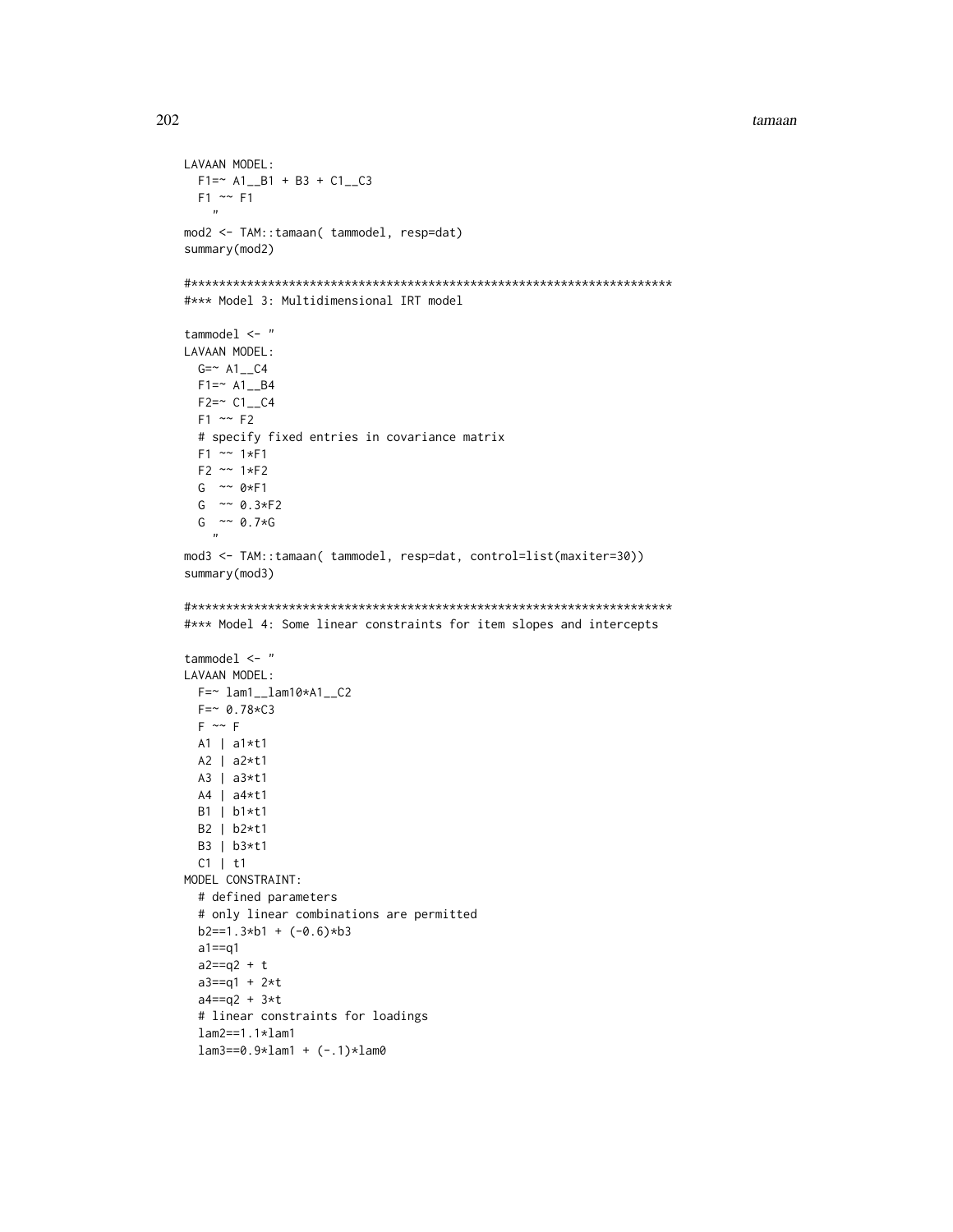```
lam8 == lam0lam9 = = lam0\overline{ }mod4 <- TAM::tamaan( tammodel, resp=dat, control=list(maxiter=5) )
summary(mod4)
#*** Model 5: Latent class analysis with three classes
tammodel \leq "
ANALYSIS:
 TYPE=LCA;
 NCLASSES(3); # 3 classes
 NSTARTS(5,20); # 5 random starts with 20 iterations
LAVAAN MODEL:
 F = ~ A1<sub>--</sub>C4
mod5 <- TAM::tamaan( tammodel, resp=dat, control=list(maxiter=100) )
summary(mod5)
#*** Model 6: Ordered latent class analysis with three classes
tammodel \leq - "
ANALYSIS:
 TYPE=OLCA;
 NCLASSES(3);# 3 classes
 NSTARTS(20,40); # 20 random starts with 40 iterations
LAVAAN MODEL:
 F = ~ A1<sub>_</sub>C4
mod6 <- TAM::tamaan( tammodel, dat)
summary(mod6)
#*** Model 7: Unidimensional located latent class model with three classes
tammodel \leq - "
ANALYSIS:
 TYPE=LOCLCA;
 NCLASSES(3)
 NSTARTS(10,40)
LAVAAN MODEL:
 F = ~ A1<sub>_</sub>C4
 B2 | 0*t1
mod7 <- TAM::tamaan( tammodel, resp=dat)
summary(mod7)
#*** Model 8: Two-dimensional located latent class analysis with some
#priors and equality constraints among thresholds
```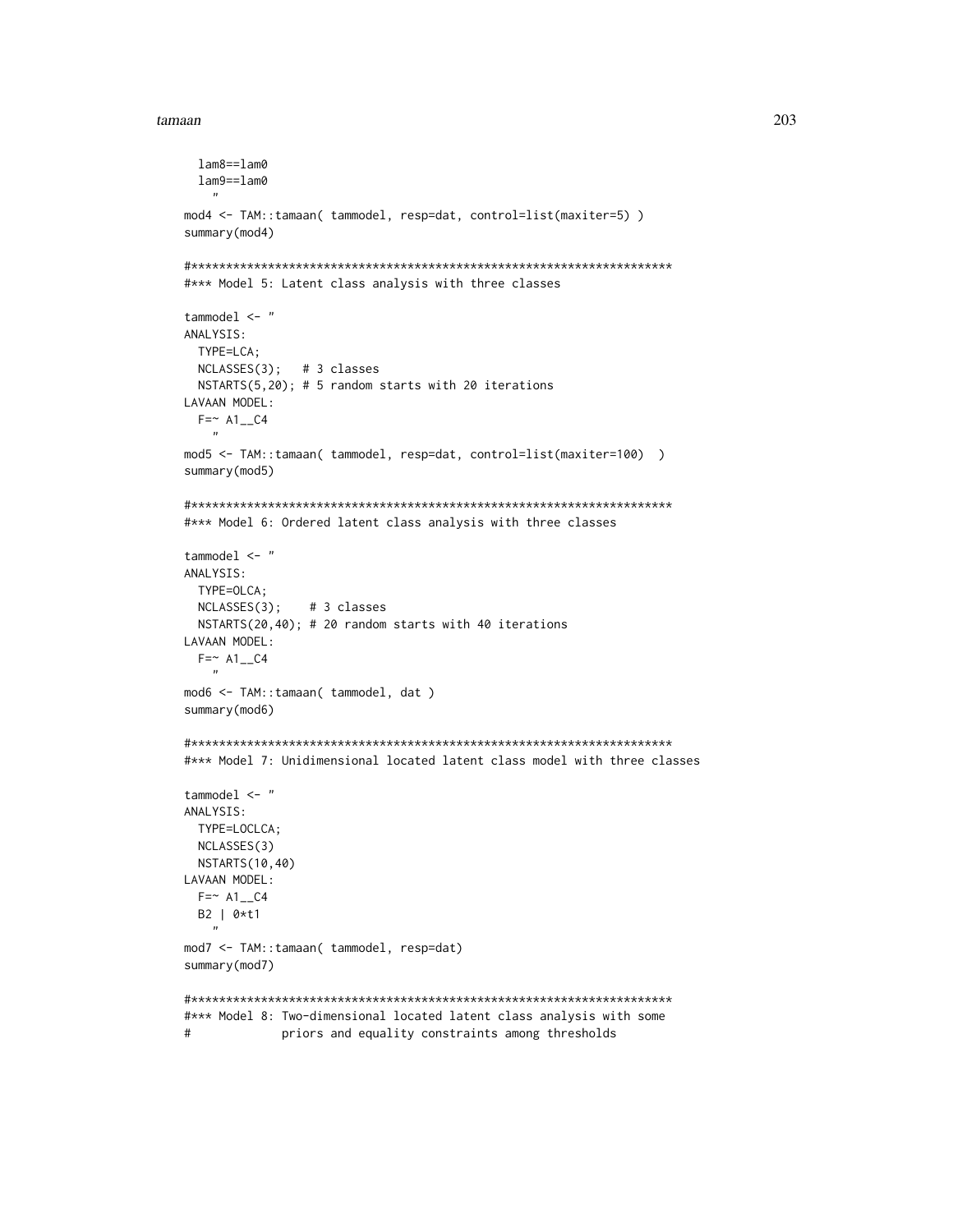```
tammodel <- "
ANALYSIS:
 TYPE=LOCLCA;
 NCLASSES(4);
 NSTARTS(10,20);
LAVAAN MODEL:
 AB = ~ A1<sub>_</sub>B4
 C = ~ C1_C4
 AI | a1diff*t1
 B2 | 0*t1
 C2 | 0*t1
 B1 | aldiff*t1
MODEL PRIOR:
 # prior distributions for cluster locations
 D02(1,4,1,1,2,1)ClX1_DimX2 ~ ~ N(0,2);DOEND
   \mathbf{u}# estimate model
mod8 <- TAM::tamaan( tammodel, resp=dat )
summary(mod8)
#*** Model 9: Two-dimensional model with constraints on parameters
tammodel <- "
LAVAAN MODEL:
 FA=~ A1+b*A2+A3+d*A4
 FB=~ B1+b*B2+B3+d*B4
 FA \sim 1*FAFA \sim FBFB \sim 1*FBA1 | c*t1
 B1 | c*t1A2 | .7*t1
# estimate model
mod9 <- TAM::tamaan( tammodel, resp=dat, control=list(maxiter=30))
summary(mod9)
# EXAMPLE 2: Examples polytomous data | data. Students
library(CDM)
data( data. Students, package="CDM")
dat <- data.Students[,3:13]
 ## > colnames(dat)
 ##[1] "act1" "act2" "act3" "act4" "act5" "sc1" "sc2" "sc3" "sc4" "mj1" "mj2"
#*** Model 1: Two-dimensional generalized partial credit model
```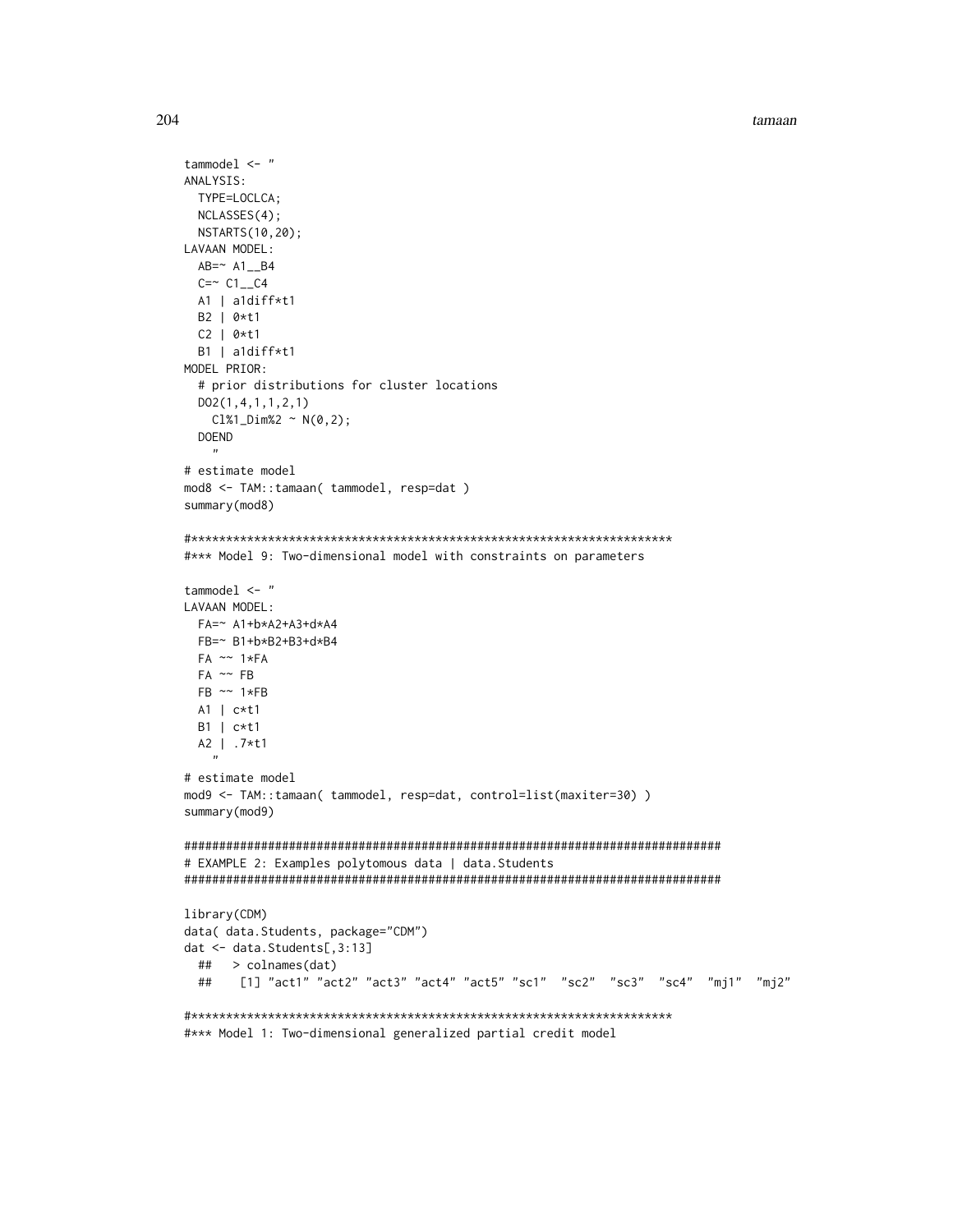```
tammodel \leq "
LAVAAN MODEL:
 FA = \sim \text{act1}\_ \text{act5}FS = \sim sc1 - sc4FA \sim 1*FAFS \sim 1*FSFA \sim FS\boldsymbol{u}# estimate model
mod1 <- TAM::tamaan( tammodel, dat, control=list(maxiter=10) )
summary(mod1)
#*** Model 2: Two-dimensional model, some constraints
tammodel \leq "
LAVAAN MODEL:
  FA = ~ a1_{a4}4*act1_{a4}ct4 + 0.89*act5FS = ~ 1*sc1 + sc2_sc4
 FA ~~ FA
 FS \sim FSFA \sim FS# some equality constraints
  act1 + act3 | a13_t1 * t1act1 + act3 | a13_t2 * t2# only create design matrices with tamaanify
mod2 <- TAM::tamaanify( tammodel, dat )
mod2$lavpartable
# estimate model (only few iterations as a test)
mod2 <- TAM::tamaan( tammodel, dat, control=list(maxiter=10) )
summary(mod2)
#*** Model 3: Two-dimensional model, some more linear constraints
tammodel \leq "
LAVAAN MODEL:
  FA=~ a1__a5*act1__act5
  FS = \sim b1 - b4*sc1 - sc4FA \sim 1*FAFA \sim FSFS \sim 1*FSact1 + act3 | a13_t1 * t1act1 + act3 | a13_t2 * t2MODEL CONSTRAINT:
  a1 == q0a2 == q0a3 == q0+ q1
  a4 == q2a5 == q2 + q1\boldsymbol{n}# estimate
```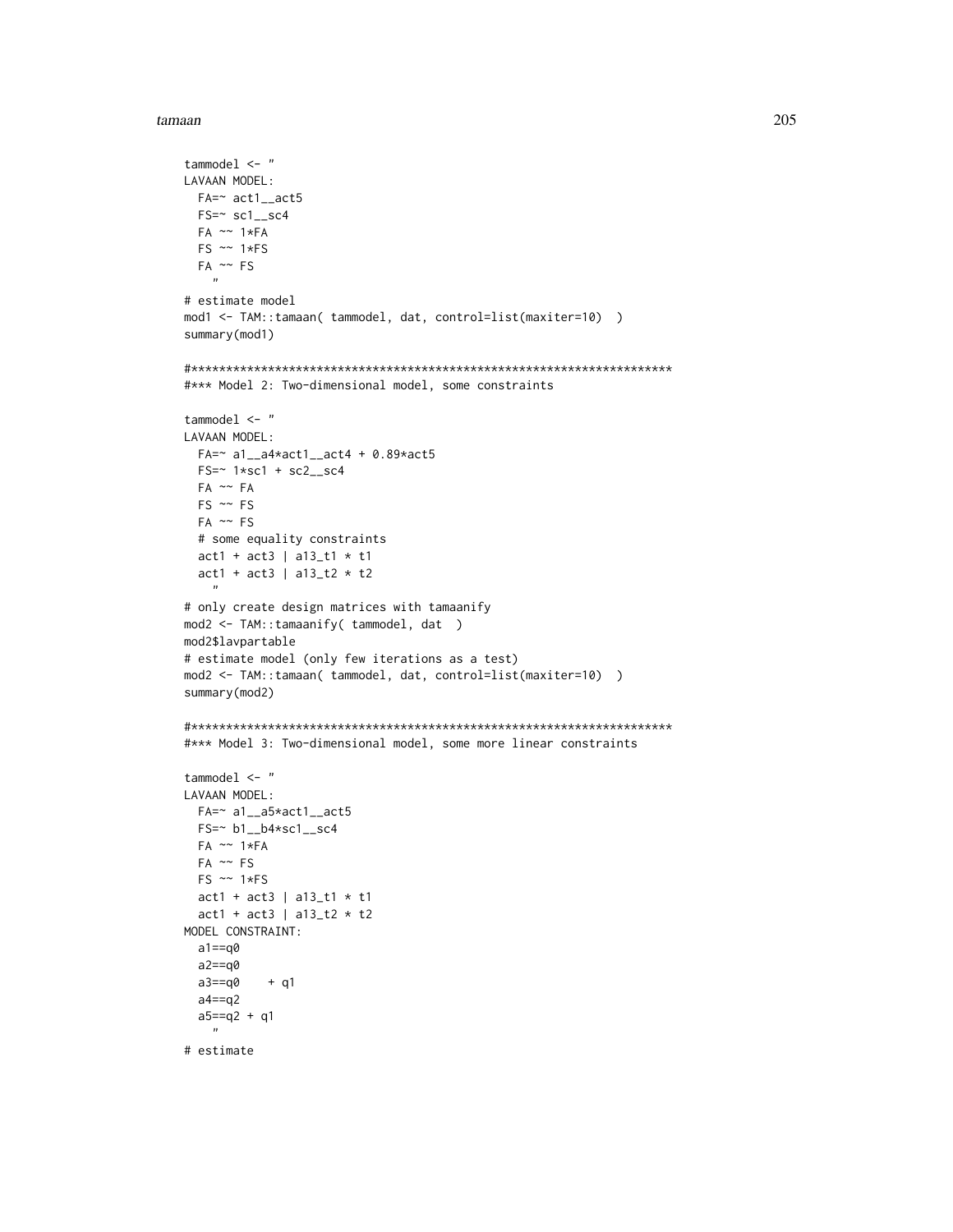```
mod3 <- TAM::tamaan(tammodel, dat, control=list(maxiter=300))
summary(mod3)
#*** Model 4: Latent class analysis with three latent classes
tammodel \leq-"
ANALYSIS:
 TYPE=LCA:
 NCLASSES(3);
               # 3 classes
 NSTARTS(10,30); # 10 random starts with 30 iterations
LAVAAN MODEL:
 F = \sim \text{act1}\_ \text{act5}\ddot{\phantom{a}}# estimate model
mod4 <- TAM::tamaan( tammodel, resp=dat)
summary(mod4)
#*** Model 5: Partial credit model with "PCM2" parametrization
# select data
dat1 <- dat[, paste0("act", 1:5) ]
# specify tamaan model
tammodel \leq "
 LAVAAN MODEL:
   F = \sim \text{act1}\_ \text{act5}F \sim F# use DO statement as shortages
   DO(1, 5, 1)act% | b%_1 * t1act% | b%_2 * t2DOEND
 MODEL CONSTRAINT:
   D0(1, 5, 1)b\%<sub>-1</sub>==delta% + tau%<sub>-1</sub>
     b\%<sub>-2</sub>==2*delta%
   DOFND
 ITEM TYPE:
   ALL (PCM)
# estimate model
mod5 <- TAM::tamaan( tammodel, dat1 )
summary(mod5)
# compare with PCM2 parametrization in tam.mml
mod5b <- TAM::tam.mml( dat1, irtmodel="PCM2" )
summary(mod5b)
#*** Model 6: Rating scale model
# select data
dat1 <- dat[, paste0("sc", 1:4) ]
```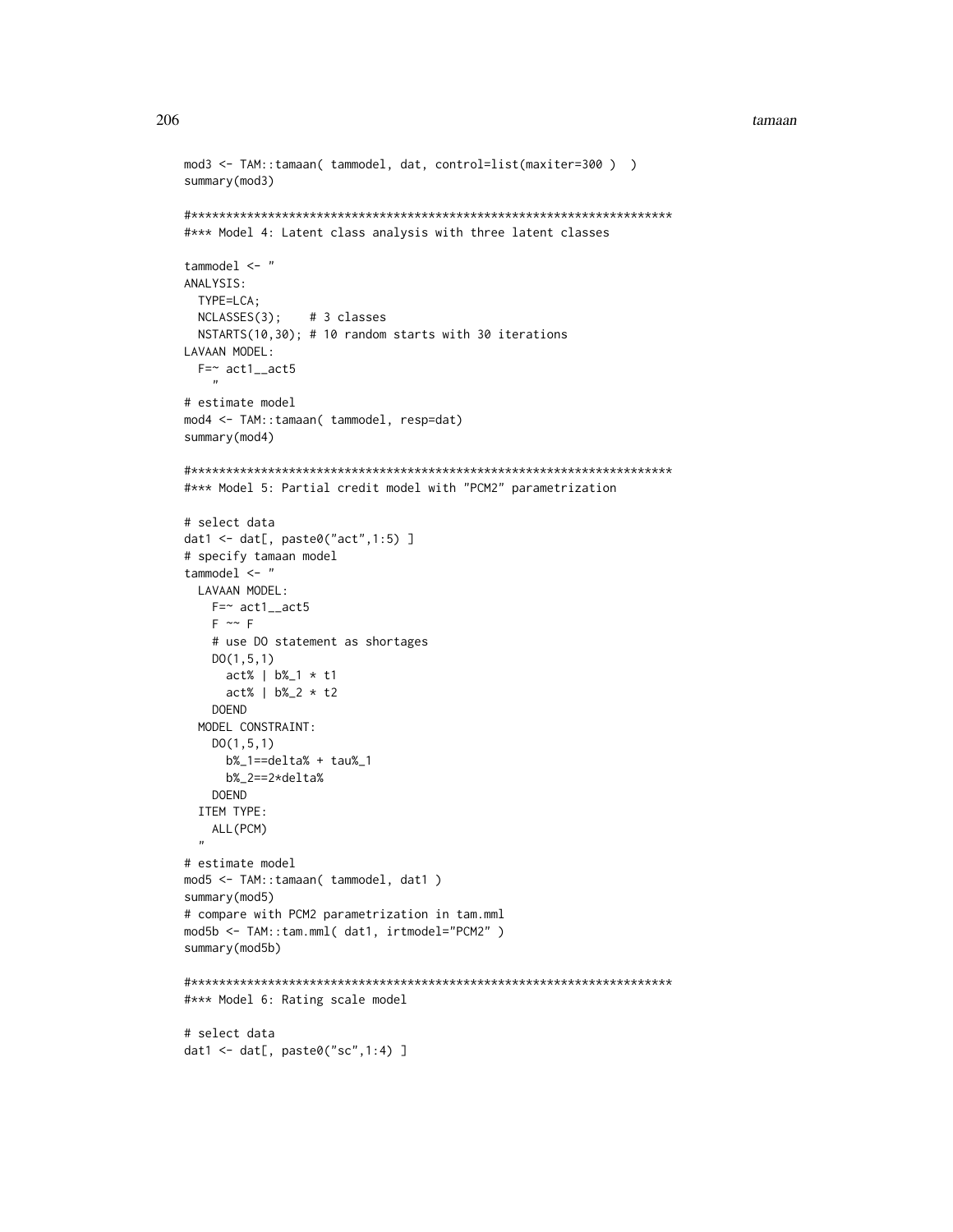```
psych::describe(dat1)
# specify tamaan model
tammodel <- "
 LAVAAN MODEL:
   F=- sc1__sc4
   F \sim F# use DO statement as shortages
   DO(1,4,1)
     sc% | b%_1 * t1
      sc% | b%_2 * t2
      sc% | b%_3 * t3
   DOEND
  MODEL CONSTRAINT:
   DO(1,4,1)
     b%_1==delta% + step1
     b%_2==2*delta% + step1 + step2
     b%_3==3*delta%
   DOEND
  ITEM TYPE:
    ALL(PCM)
  "
# estimate model
mod6 <- TAM::tamaan( tammodel, dat1 )
summary(mod6)
# compare with RSM in tam.mml
mod6b <- TAM::tam.mml( dat1, irtmodel="RSM" )
summary(mod6b)
#*********************************************************************
#*** Model 7: Partial credit model with Fourier basis for
# item intercepts (Thissen, Cai & Bock, 2010)
# see ?tamaanify manual
# define tamaan model
tammodel <- "
LAVAAN MODEL:
  mj = ~ mj1__mj4
  mj ~~ 1*mj
ITEM TYPE:
  mj1(PCM,2)
  mj2(PCM,3)
  mj3(PCM)
  mj4(PCM,1)
   "
# estimate model
mod7 <- TAM::tamaan( tammodel, dat )
summary(mod7)
# -> This function can also be applied for the generalized partial credit
# model (GPCM).
```
############################################################################# # EXAMPLE 3: Rasch model and mixture Rasch model (Geiser & Eid, 2010)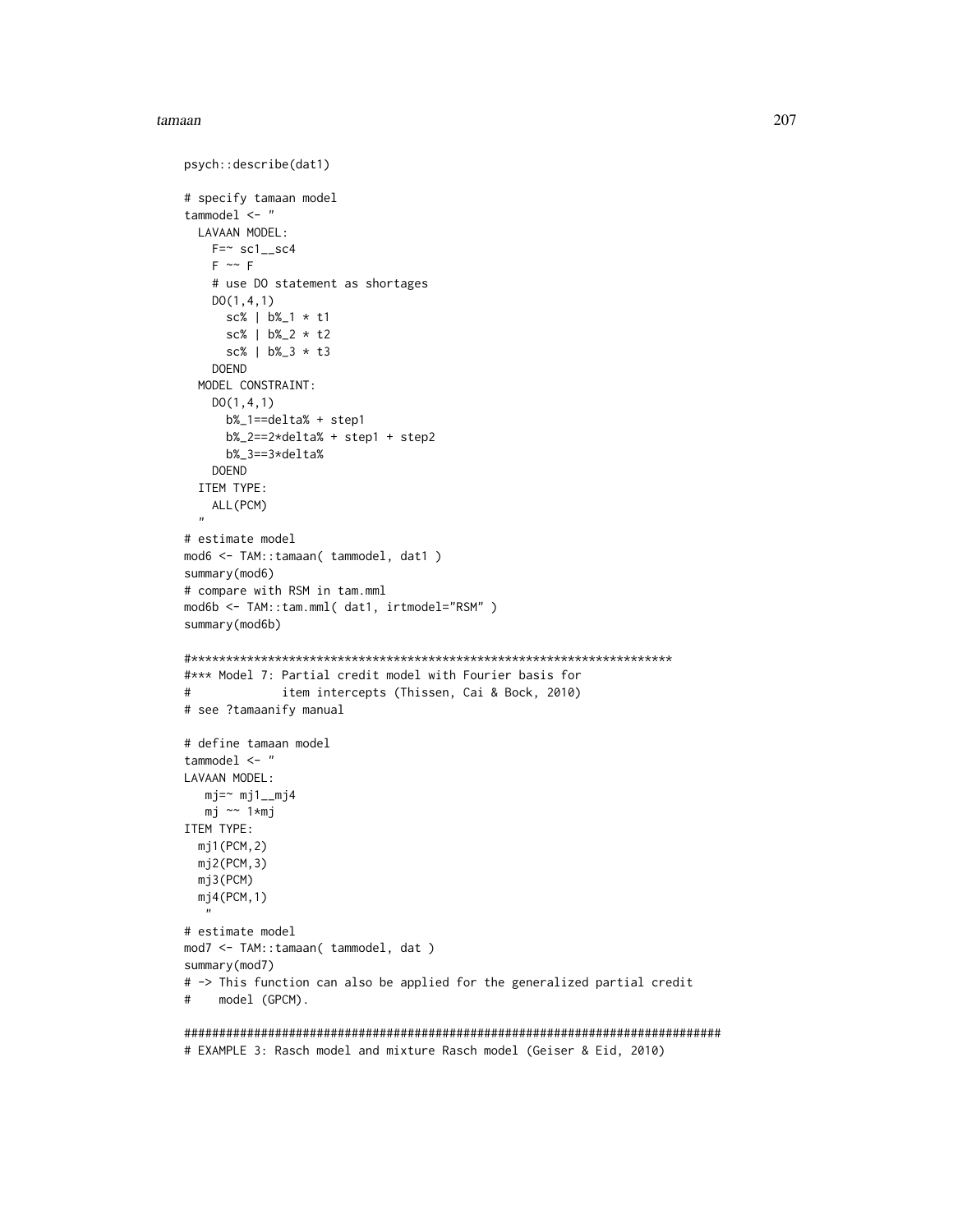```
data(data.geiser, package="TAM")
dat < - data.getiser#*** Model 1: Rasch model
tammodel <- "
LAVAAN MODEL:
 F = ~ mrt1_mrt6
 F \sim FITEM TYPE:
 ALL(Rasch);
mod1 <- TAM::tamaan( tammodel, resp=dat )
summary(mod1)
#*** Model 2: Mixed Rasch model with two classes
tammodel <- "
ANALYSIS:
 TYPE=MIXTURE ;
 NCLASSES(2);
 NSTARTS(20,25);
LAVAAN MODEL:
 F = ~ mrt1_mrt6
 F \sim FITEM TYPE:
 ALL(Rasch);
mod2 <- TAM::tamaan( tammodel, resp=dat )
summary(mod2)
# plot item parameters
ipars <- mod2$itempartable_MIXTURE[ 1:6, ]
plot( 1:6, ipars[,3], type="o", ylim=c(-3,2), pch=16,
      xlab="Item", ylab="Item difficulty")
lines( 1:6, ipars[,4], type="1", col=2, lty=2)
points(1:6, ipars[,4], col=2, pch=2)
# extract individual posterior distribution
post2 <- IRT.posterior(mod2)
str(post2)
# num [1:519, 1:30] 0.000105 0.000105 0.000105 0.000105 0.000105 ...
# - attr(*, "theta")=num [1:30, 1:30] 1 0 0 0 0 0 0 0 0 0 ...
# - attr(*, "prob.theta")=num [1:30, 1] 1.21e-05 2.20e-04 2.29e-03 1.37e-02 4.68e-02 ...
# - attr(*, "G") = num 1# There are 2 classes and 15 theta grid points for each class
# The loadings of the theta grid on items are as follows
mod2$E[1,2,,"mrt1_F_load_Cl1"]
mod2$E[1,2,,"mrt1_F_load_Cl2"]
```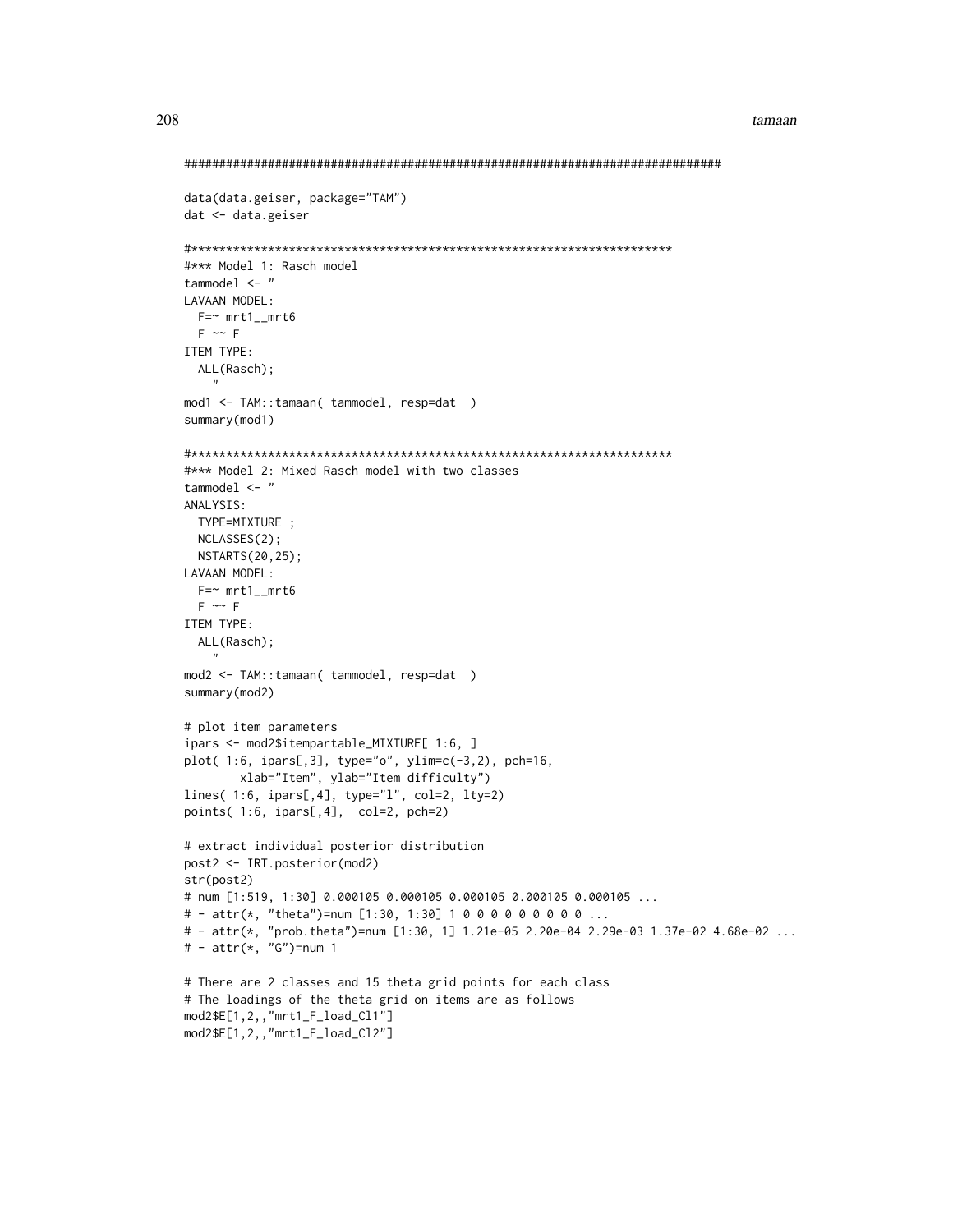#### tamaanify 209

```
# compute individual posterior probability for class 1 (first 15 columns)
round( rowSums( post2[, 1:15] ), 3 )
# columns 16 to 30 refer to class 2
```
## End(Not run)

<span id="page-208-0"></span>tamaanify *Function for Parsing* TAM *Input*

## Description

This function parses a so called tammodel which is a string used for model estimation in TAM. The function is based on the **lavaan** syntax and operates at the extension [lavaanify.IRT](#page-69-0).

## Usage

tamaanify(tammodel, resp, tam.method=NULL, doparse=TRUE )

## Arguments

| tammodel   | String for model definition following the rules described in Details and in Ex-<br>amples. |
|------------|--------------------------------------------------------------------------------------------|
| resp       | Item response dataset                                                                      |
| tam.method | One of the TAM methods tam.mml, tam.mml. 2pl or tam.mml. 3pl.                              |
| doparse    | Optional logical indicating whether laymodel should be parsed for DO state-<br>ments.      |

#### Details

The model syntax tammodel consists of several sections. Some of them are optional.

#### ANALYSIS:

Possible model types are unidimensional and multidimensional item response models (TYPE="TRAIT"), latent class models ("LCA"), located latent class models ("LOCLCA"; e.g. Formann, 1989; Bartolucci, 2007), ordered latent class models ("OLCA"; only works for dichotomous item responses; e.g. Hoijtink, 1997; Shojima, 2007) and mixture distribution models ("MIXTURE"; e.g. von Davier, 2007).

LAVAAN MODEL: For specification of the syntax, see [lavaanify.IRT](#page-69-0).

MODEL CONSTRAINT:

Linear constraints can be specified by using conventional specification in R syntax. All terms must be combined with the + operator. Equality constraints are set by using the == operator as in **lavaan**.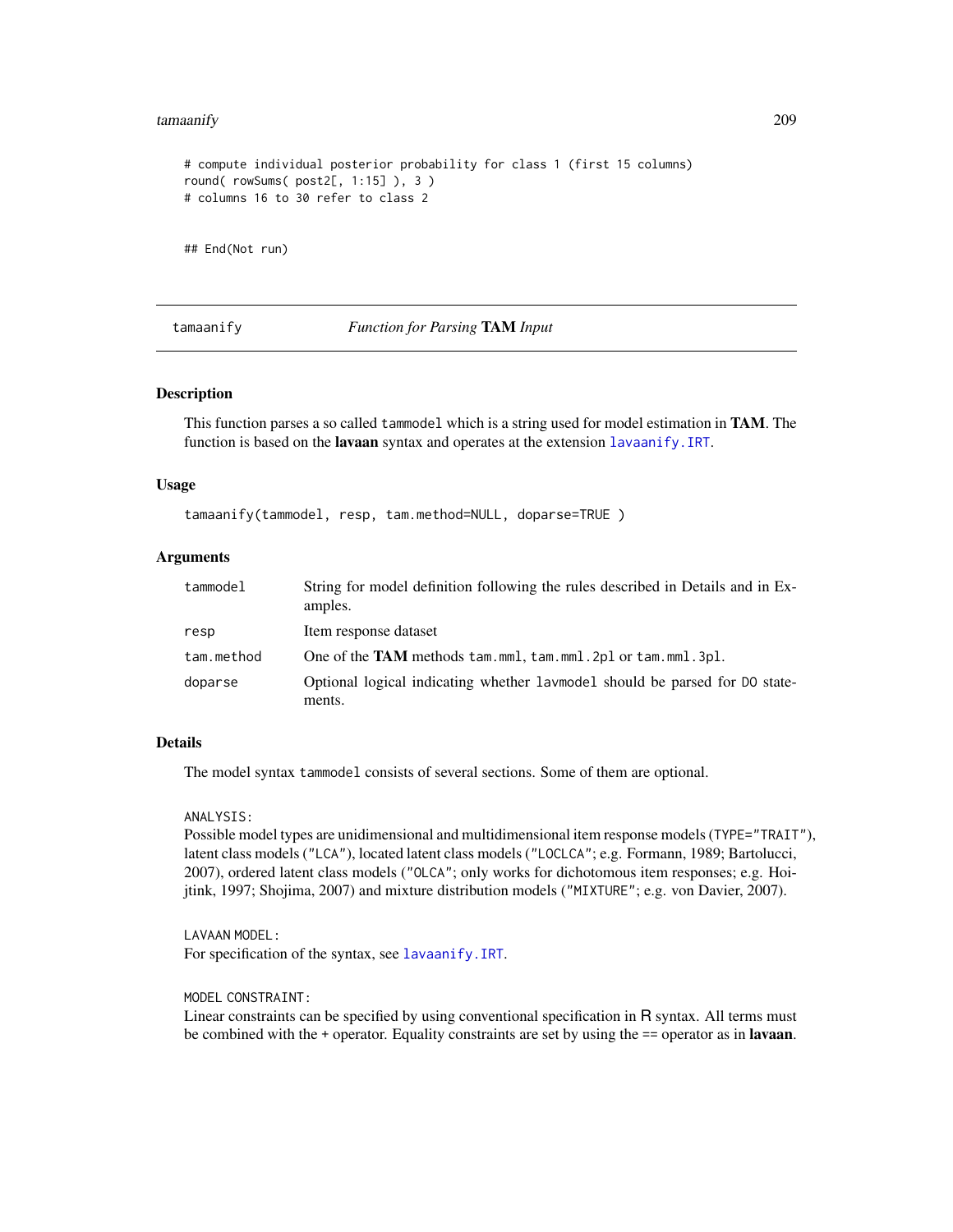#### ITEM TYPE:

The following item types can be defined: Rasch model (Rasch), the 2PL model (2PL), partial credit model (PCM) and the generalized partial credit model (GPCM).

The item intercepts can also be smoothed for the PCM and the GPCM by using a Fourier basis proposed by Thissen, Cai and Bock (2010). For an item with a maximum of score of  $K$ , a smoothed partial credit model is requested by PCM(kk) where kk is an integer between 1 and  $K$ . With kk=1, only a linear function is used. The subsequent integers correspond to Fourier functions with decreasing periods. See Example 2, Model 7 of the [tamaan](#page-199-0) function.

## PRIOR:

Possible prior distributions: Normal distribution N(mu, sd), truncated normal distribution TN(mu, sd, low, upp) and Beta distribution Beta(a,b). Parameter labels and prior specification must be separated by  $\sim$ .

## Value

A list with following (optional) entries which are used as input in one of the TAM functions [tam.mml](#page-111-0), [tam.mml.2pl](#page-112-0) or [tam.mml.3pl](#page-151-0):

|                         | $t$ ammodel     | Model input for TAM                                                                   |
|-------------------------|-----------------|---------------------------------------------------------------------------------------|
|                         | tammodel.dfr    | Processed tammodel input                                                              |
|                         | ANALYSIS        | Syntax specified in ANALYSIS                                                          |
|                         | ANALYSIS.list   | Parsed specifications in ANALYSIS                                                     |
|                         | LAVAANMODEL     | Syntax specified in LAVAAN MODEL                                                      |
|                         | lavpartable     | Parameter table processed by the syntax in LAVAAN MODEL                               |
|                         | items           | Informations about items: Number of categories, specified item response func-<br>tion |
|                         | maxcat          | Maximum number of categories                                                          |
|                         | <b>ITEMTYPE</b> | Syntax specified in ITEM TYPE                                                         |
|                         | MODELCONSTRAINT |                                                                                       |
|                         |                 | Syntax specified in MODEL CONSTRAINT                                                  |
| MODELCONSTRAINT.dfr     |                 |                                                                                       |
|                         |                 | Processed syntax in MODEL CONSTRAINT                                                  |
| modelconstraint.thresh  |                 |                                                                                       |
|                         |                 | Processed data frame for model constraint of thresholds                               |
| modelconstraint.loading |                 |                                                                                       |
|                         |                 | Processed data frame for loadings                                                     |
|                         | resp            | Data set for usage                                                                    |
|                         | method          | <b>Used TAM</b> function                                                              |
|                         | A               | Design matrix A                                                                       |
|                         | 0               | Design matrix for loadings                                                            |
|                         | Q.fixed         | Fixed values in $Q$ matrix                                                            |
|                         | B.fixed         | Matrix with fixed item loadings (used for tam.mml.2pl)                                |
|                         |                 |                                                                                       |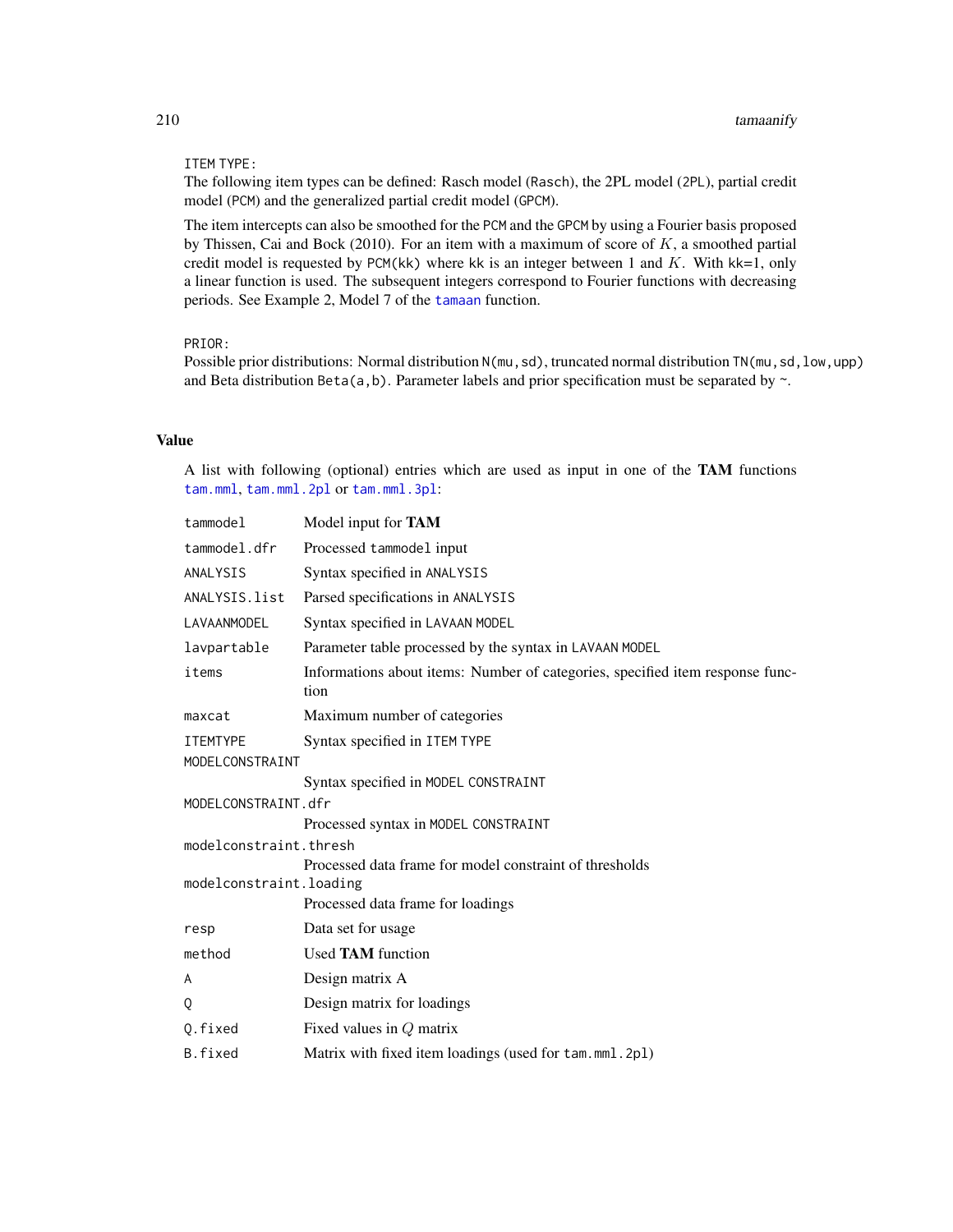tamaanify 211

| L                | Processed design matrix for loadings when there are model constraints for load-<br>ings |
|------------------|-----------------------------------------------------------------------------------------|
|                  | variance. fixed Matrix for specification of fixed values in covariance matrix           |
| est.variance     | Logical indicating whether variance should be estimated (tam.mml. 2pl)                  |
| theta.k          | Theta design matrix                                                                     |
| E                | Design matrix E                                                                         |
| notA             | Logical indicating whether $A$ matrix is defined                                        |
| gammaslope.fixed |                                                                                         |
|                  | Fixed gammaslope parameters                                                             |
| gammaslope.prior |                                                                                         |
|                  | Prior distributions for gammaslope parameters                                           |
| xsi.fixed        | Fixed $\xi$ parameter                                                                   |
| xsi.prior        | Prior distributions for $\xi$ parameters                                                |

#### References

Bartolucci, F. (2007). A class of multidimensional IRT models for testing unidimensionality and clustering items. *Psychometrika, 72*, 141-157. doi: [10.1007/s1133600513769](https://doi.org/10.1007/s11336-005-1376-9)

Formann, A. K. (1989). Constrained latent class models: Some further applications. *British Journal of Mathematical and Statistical Psychology, 42*, 37-54. doi: [10.1111/j.20448317.1989.tb01113.x](https://doi.org/10.1111/j.2044-8317.1989.tb01113.x)

Hojtink, H., & Molenaar, I. W. (1997). A multidimensional item response model: Constrained latent class analysis using the Gibbs sampler and posterior predictive checks. *Psychometrika, 62*(2), 171-189. doi: [10.1007/BF02295273](https://doi.org/10.1007/BF02295273)

Thissen, D., Cai, L., & Bock, R. D. (2010). The nominal categories item response model. In M. L. Nering & Ostini, R. (Eds.). *Handbook of Polytomous Item Response Models* (pp. 43-75). New York: Routledge.

Shojima, K. (2007). *Latent rank theory: Estimation of item reference profile by marginal maximum likelihood method with EM algorithm*. DNC Research Note 07-12.

von Davier, M. (2007). *Mixture distribution diagnostic models*. ETS Research Report ETS RR-07- 32. Princeton, ETS. doi: [10.1002/j.23338504.2007.tb02074.x](https://doi.org/10.1002/j.2333-8504.2007.tb02074.x)

#### See Also

See [tamaan](#page-199-0) for more examples. Other examples are included in [tam.mml](#page-111-0) and [tam.mml.3pl](#page-151-0).

[lavaanify.IRT](#page-69-0)

## Examples

## Not run:

```
#############################################################################
# EXAMPLE 1: Examples dichotomous data data.read
#############################################################################
```
library(sirt)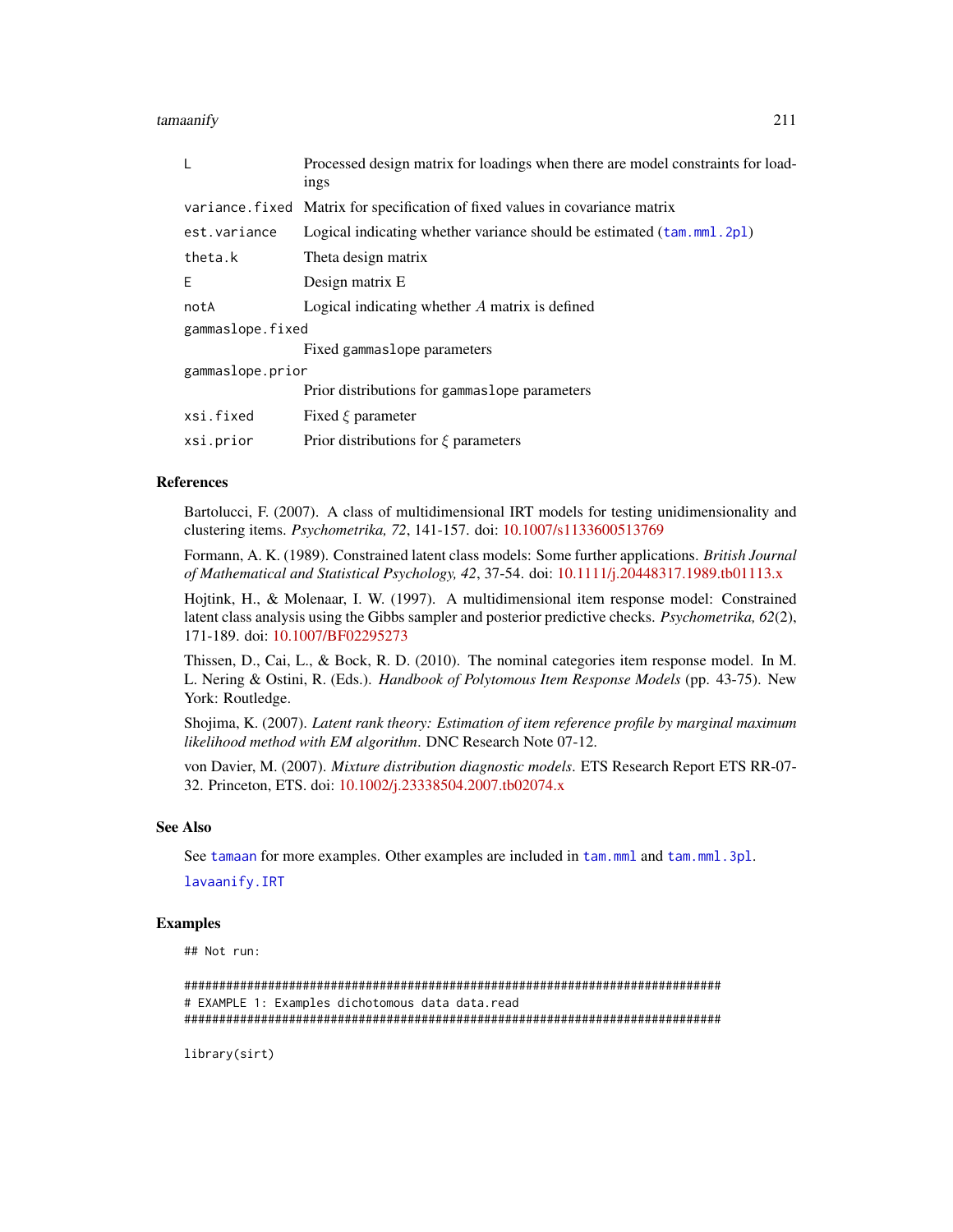```
data(data.read,package="sirt")
dat <- data.read
#*** Model 1: 2PL estimation with some fixed parameters and
\pmequality constraints
tammodel \leq - "
LAVAAN MODEL:
 F2 = \text{C1} - \text{C2} + 1.3 \times C3 + C4F1 = ~ A1 - B1# fixed loading of 1.4 for item B2
 F1 = 1.4*B2F1 = ~ B3F1 \sim F1F2 \sim F2F1 \sim F2B1 | 1.23*t1 ; A3 | 0.679*t1
 A2 | a*t1 ; C2 | a*t1 ; C4 | a*t1
 C3 | x1*t1 ; C1 | x1*t1
ITEM TYPE:
 A1__A3 (Rasch) ;
 A4 (2PL) ;
 B1__C4 (Rasch) ;
   \boldsymbol{\eta}# process model
out <- TAM::tamaanify( tammodel, resp=dat)
# inspect some output
out$method
                 # used TAM function
out$lavpartable
                 # lavaan parameter table
#*** Model 2: Latent class analysis with three classes
tammodel \leq-"
ANALYSIS:
 TYPE=LCA;
 NCLASSES(3); # 3 classes
 NSTARTS(5,20); # 5 random starts with 20 iterations
LAVAAN MODEL:
 F = ~ A1<sub>_</sub>C4
   \mathbf{u}# process syntax
out <- TAM::tamaanify( tammodel, resp=dat)
str(out$E)
             # E design matrix for estimation with tam.mml.3pl function
#*** Model 3: Linear constraints for item intercepts and item loadings
tammodel <- "
LAVAAN MODEL:
 F = ~ 1am1__1am10*A1__C2
 F \sim FAI | a1*t1A2 | a2*t1A3 | a3*t1
```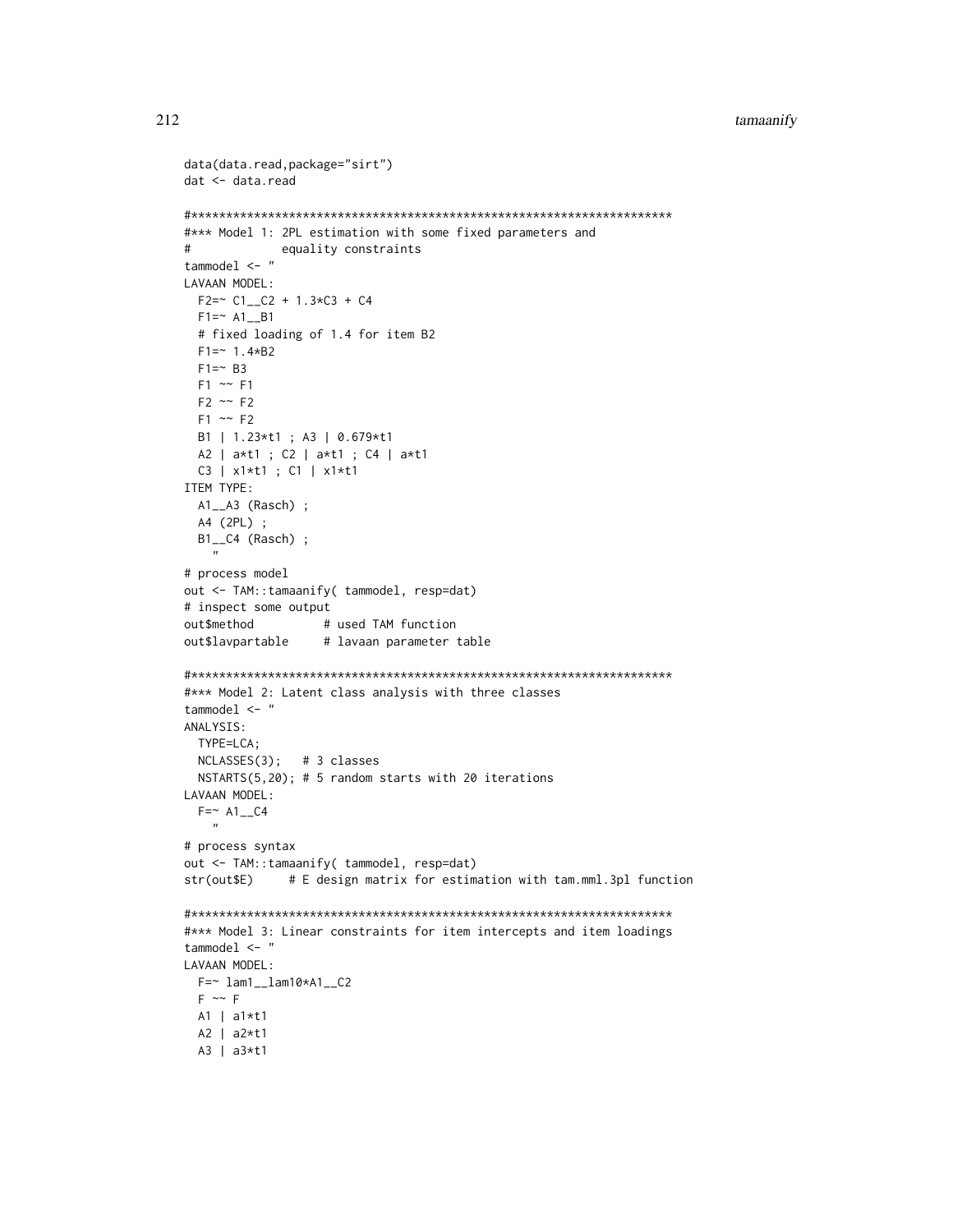#### tamaanify

```
A4 | a4*t1B1 | b1*t1B2 | b2*t1
 B3 | b3*t1
 C1 | t1
MODEL CONSTRAINT:
 # defined parameters
 # only linear combinations are permitted
 b2 == 1.3 * b1 + (-0.6) * b3a1 == a1a2 == q2 + ta3 == q1 + 2*ta4 == q2 + 3*t# linear constraints for loadings
 lam2 == 1.1 * lam1lam3 == 0.9 * lam1 + (-.1) * lam0lam8 == lam0lam9 == lam0\boldsymbol{u}# parse syntax
mod1 <- TAM::tamaanify( tammodel, resp=dat)
            # design matrix A for intercepts
mod1$A
mod1$L[1,1]# design matrix L for loadings
## End(Not run)
# EXAMPLE 2: Examples polytomous data data. Students
library(CDM)
data( data. Students, package="CDM")
dat <- data. Students[, 3:13]
#*** Model 1: Two-dimensional generalized partial credit model
tammodel \leq "
LAVAAN MODEL:
 FA = \sim \text{act1}\_ \text{act5}FS = \sim sc1_sc4
 FA \sim 1*FAFS \sim 1*FSFA \sim FSact1<sub>--</sub>act3 | t1sc2 | t2
out <- TAM::tamaanify( tammodel, resp=dat)
       # design matrix for item intercepts
out$A
out$Q
       # loading matrix for items
#*** Model 2: Linear constraints
```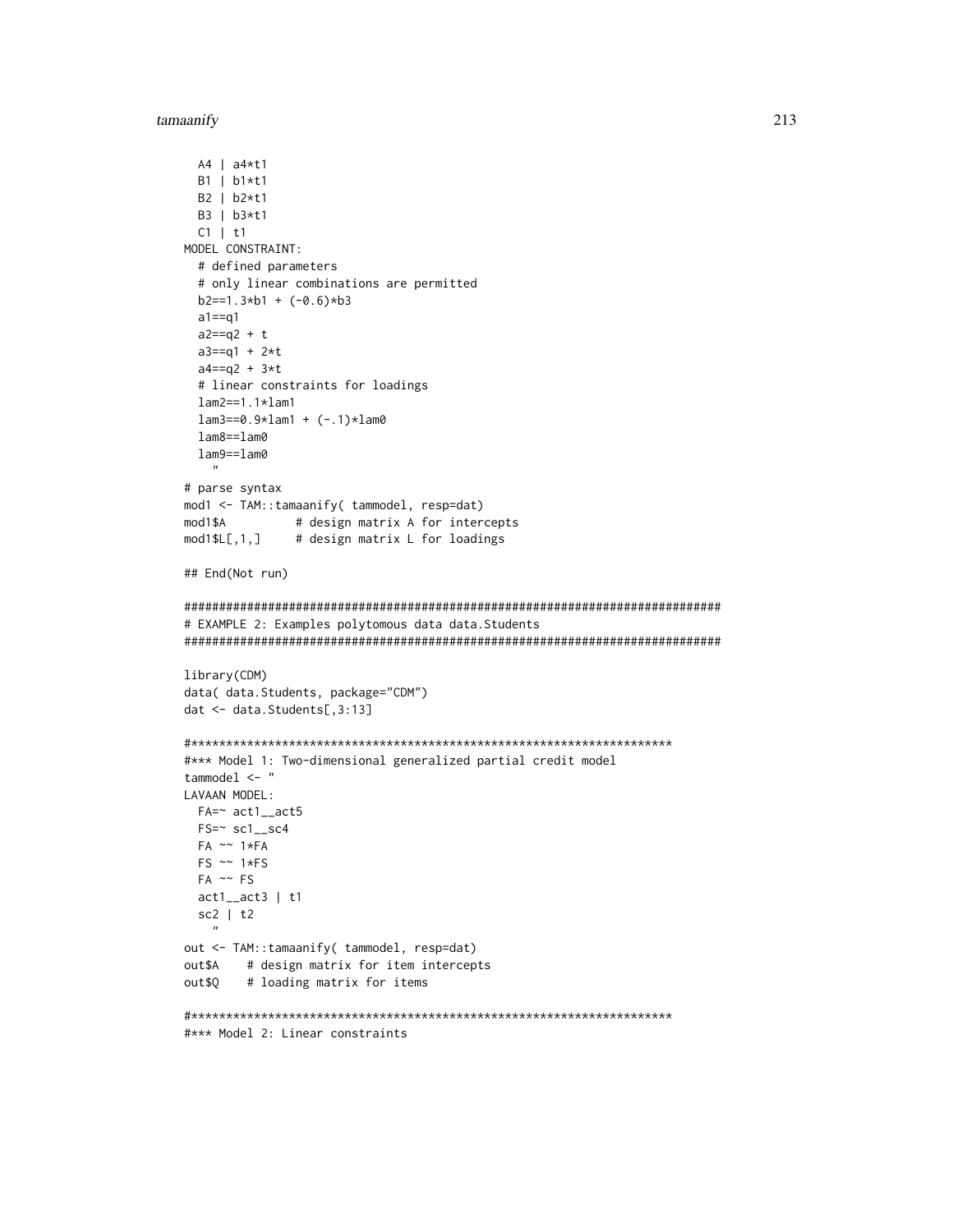```
# In the following syntax, linear equations for multiple constraints
# are arranged over multiple lines.
tammodel <- "
 LAVAAN MODEL:
    F=\n  a1<sub>--</sub>a5*act1<sub>--</sub>act5
    F \sim FMODEL CONSTRAINT:
      a1==delta +
                 tau1
      a2==delta
      a3==delta + z1
      a4==1.1*delta +
               2*tau1
                 + (-0.2)*z1
  ,,
# tamaanify model
res <- TAM::tamaanify( tammodel, dat )
res$MODELCONSTRAINT.dfr
res$modelconstraint.loading
```
<span id="page-213-0"></span>tampv2datalist *Conversion of Plausible Value Object into Datalist*

# Description

Converts a [tam.pv](#page-180-0) object and a matrix of covariates into a list of multiply imputed datasets. This list can be conveniently analyzed by R packages such as semTools, Zelig, mice or BIFIEsurvey.

#### Usage

```
tampv2datalist(tam.pv.object, pvnames=NULL, Y=NULL, Y.pid="pid",
     as_mids=FALSE, stringsAsFactors=FALSE)
```
## Arguments

| tam.pv.object    | Generated tam. pv object                                                                                                                                                                           |
|------------------|----------------------------------------------------------------------------------------------------------------------------------------------------------------------------------------------------|
| pynames          | Variable names of generated plausible values                                                                                                                                                       |
| Υ                | Matrix with covariates                                                                                                                                                                             |
| Y.pid            | Person identifier in Y matrix. It is not required that a person identifier is pro-<br>vided. In this case, the merge of the datasets will be conducted as for rbind.                               |
| as_mids          | Logical indicating whether the datalist should be converted into an object of<br>class mids for analysis in the mice package. This functionality uses the the<br>function miceadds::datalist2mids. |
| stringsAsFactors |                                                                                                                                                                                                    |
|                  | Logical indicating whether strings in the data frame should be converted into<br>factors                                                                                                           |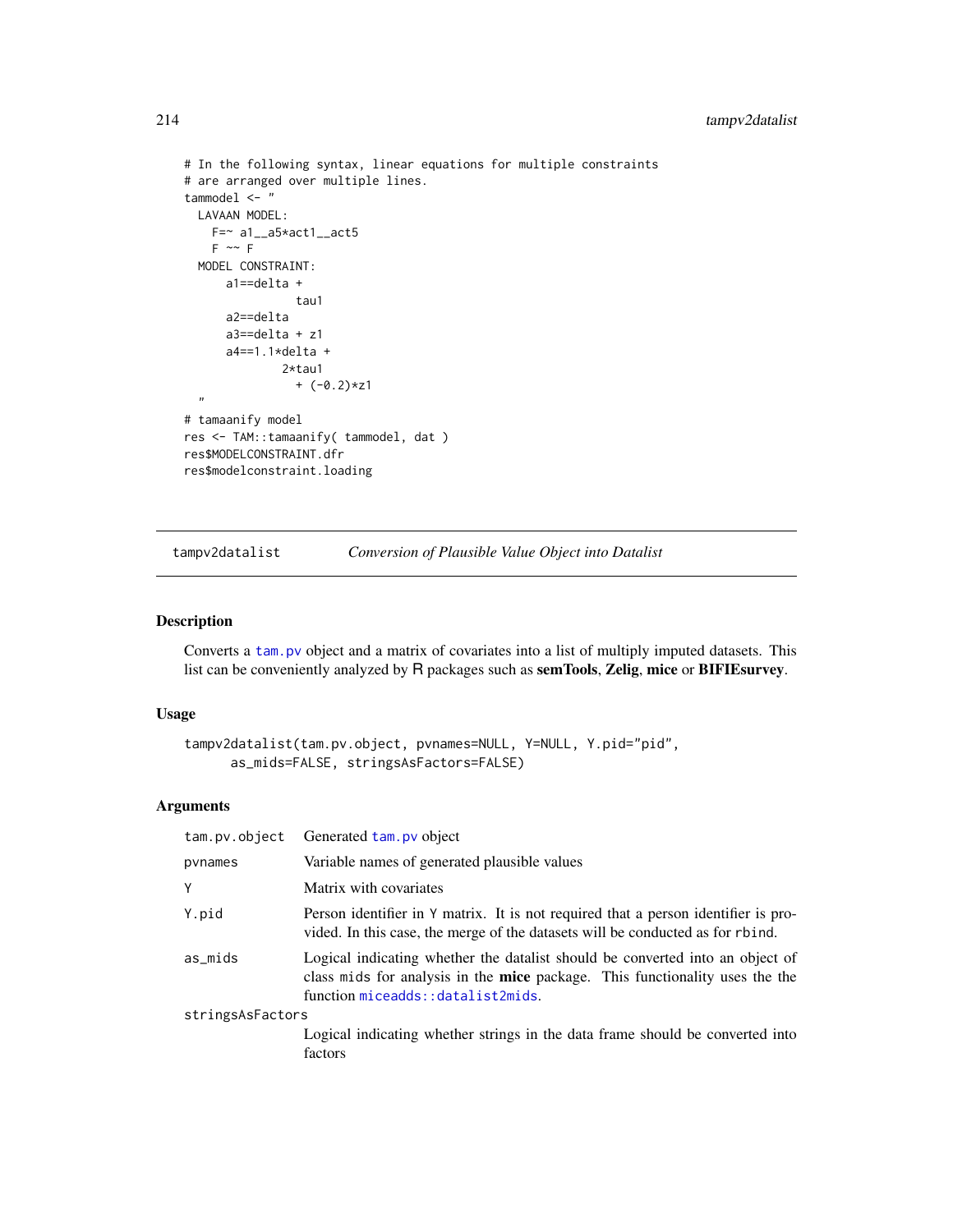# tam\_downcode

# **Value**

List of multiply imputed datasets or an mids object

## **See Also**

For examples see tam.pv.

tam\_downcode

Downcoding an Item Response Dataset

## Description

Recodes item categories in a data frame such that each item has values  $0, 1, \ldots, K_i$ .

## **Usage**

tam\_downcode(dat)

# **Arguments**

dat Data frame containing item responses

## **Value**

List with following entries

| dat | Recoded dataset |
|-----|-----------------|
| rec | Recoding table  |

# **Examples**

```
# EXAMPLE 1: Downcoding in a toy example
```

```
#-- simulate some toy data
set.seed(989)
# values to be sampled
vals \leq c(NA, 0:6)
# number of persons and items
N < -10; I < -5dat <- as.data.frame(matrix(NA, nrow=N, ncol=I))
colnames(dat) <- paste0("I",1:I)
for (ii in 1L:I){
    dat[,ii] <- sample(vals, size=N, replace=TRUE)
\mathcal{E}#-- apply downcoding
res <- TAM::tam_downcode(dat)
```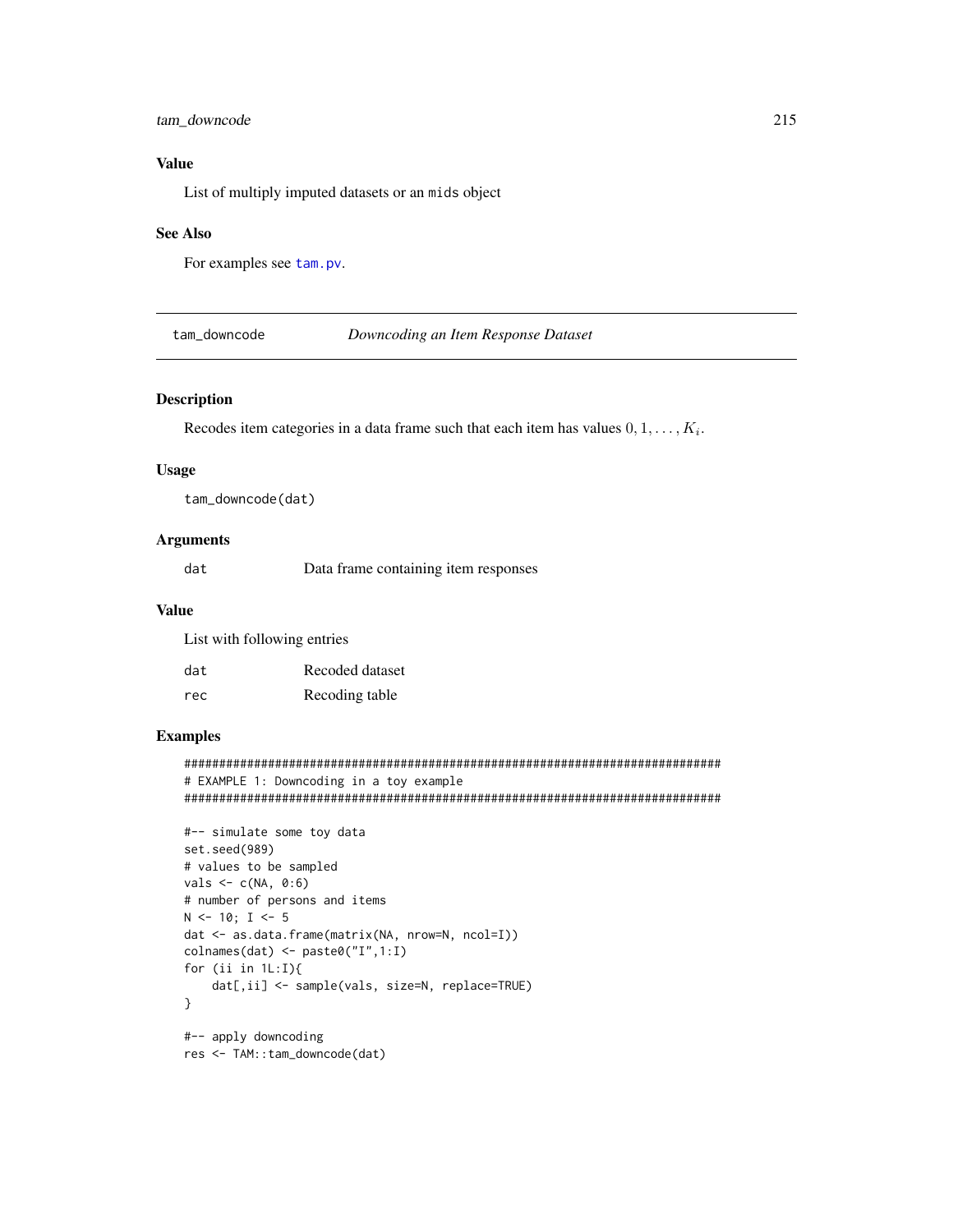```
dat <- res$dat # extract downcoded dataset
rec <- res$rec # extract recoded table
```
tam\_irf\_3pl *Item Response Function for the 3PL Model*

# Description

Computes the item response function for the 3PL model in the TAM package.

# Usage

```
tam_irf_3pl(theta, AXsi, B, guess=NULL, subtract_max=TRUE)
```
# Arguments

| theta        | Matrix or vector of $\theta$ values                                                               |
|--------------|---------------------------------------------------------------------------------------------------|
| AXsi         | Matrix of item-category parameters                                                                |
| B            | Array containing item-category loadings                                                           |
| guess        | Optional parameter of guessing parameters                                                         |
| subtract_max | Logical indicating whether numerical underflow in probabilities should be ex-<br>plicitly avoided |

# Value

Array containing item response probabilities arranged by the dimensions theta points  $\times$  items  $\times$ categories

## Examples

```
## Not run:
#############################################################################
# EXAMPLE 1: 2PL example
#############################################################################
```

```
library(sirt)
data(data.read, package="sirt")
dat <- data.read
```

```
#* estimate 2PL model
mod <- TAM::tam.mml.2pl( resp=dat )
#* define theta vector
theta \leq seq(-3,3, len=41)
#* compute item response probabilities
probs <- TAM::tam_irf_3pl( theta=theta, AXsi=mod$AXsi, B=mod$B )
str(probs)
```
## End(Not run)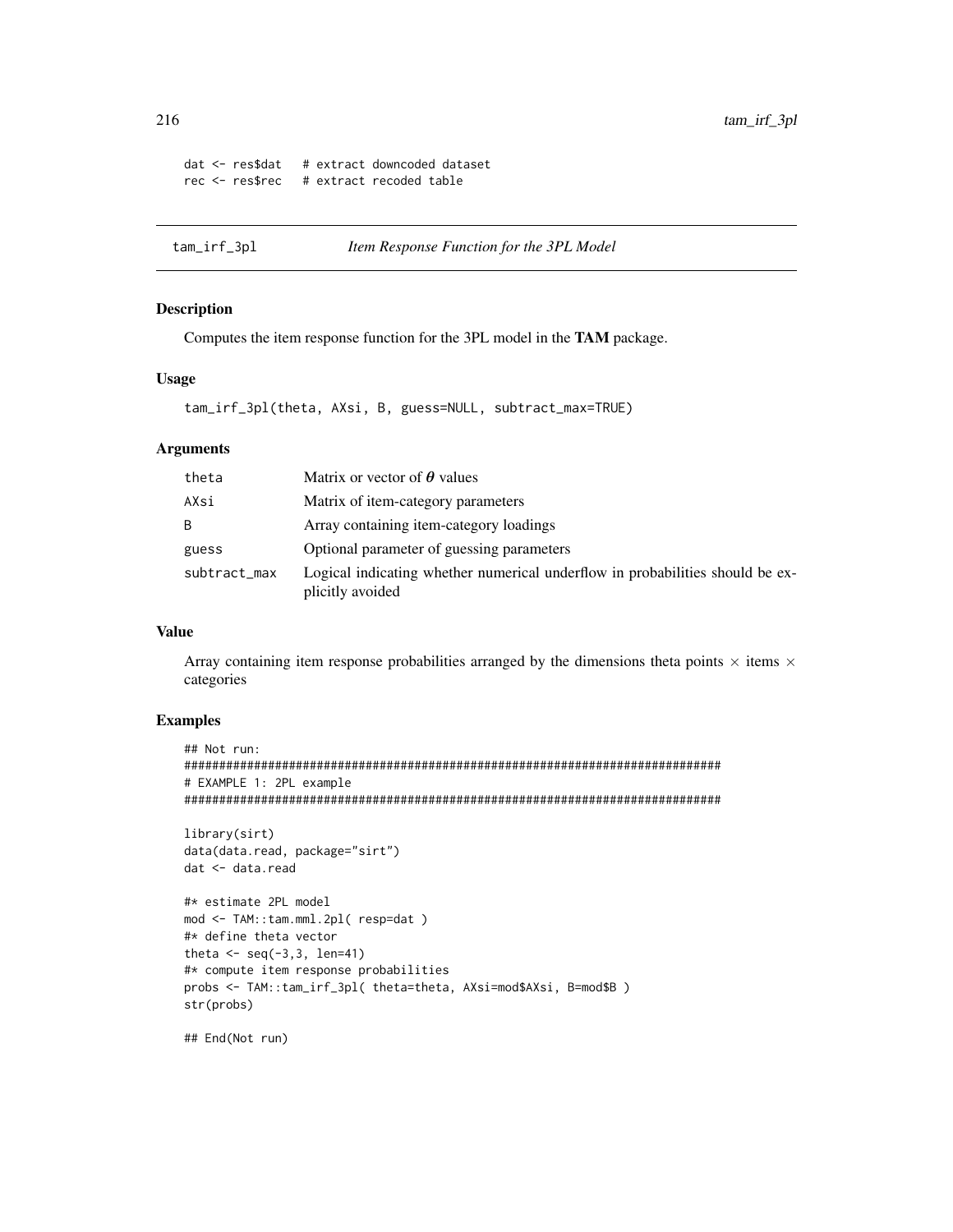## <span id="page-216-0"></span>**Description**

Determines patterns of missing values or pattern of dichotomous item responses.

#### **Usage**

```
tam_NA_pattern(x)
```
 $tan_01_$ pattern $(x)$ 

#### **Arguments**

Matrix or data frame  $\mathsf X$ 

## **Value**

List containing pattern identifiers and indices

## **Examples**

```
# EXAMPLE 1: Missing data patterns
data(data.sim.rasch.missing, package="TAM")
dat <- data.sim.rasch.missing
res <- TAM::tam_NA_pattern(dat)
str(res)## Not run:
# EXAMPLE 2: Item response patterns
data(data.read, package="sirt")
dat <- data.read
res <- TAM::tam_01_pattern(dat)
str(res)## End(Not run)
```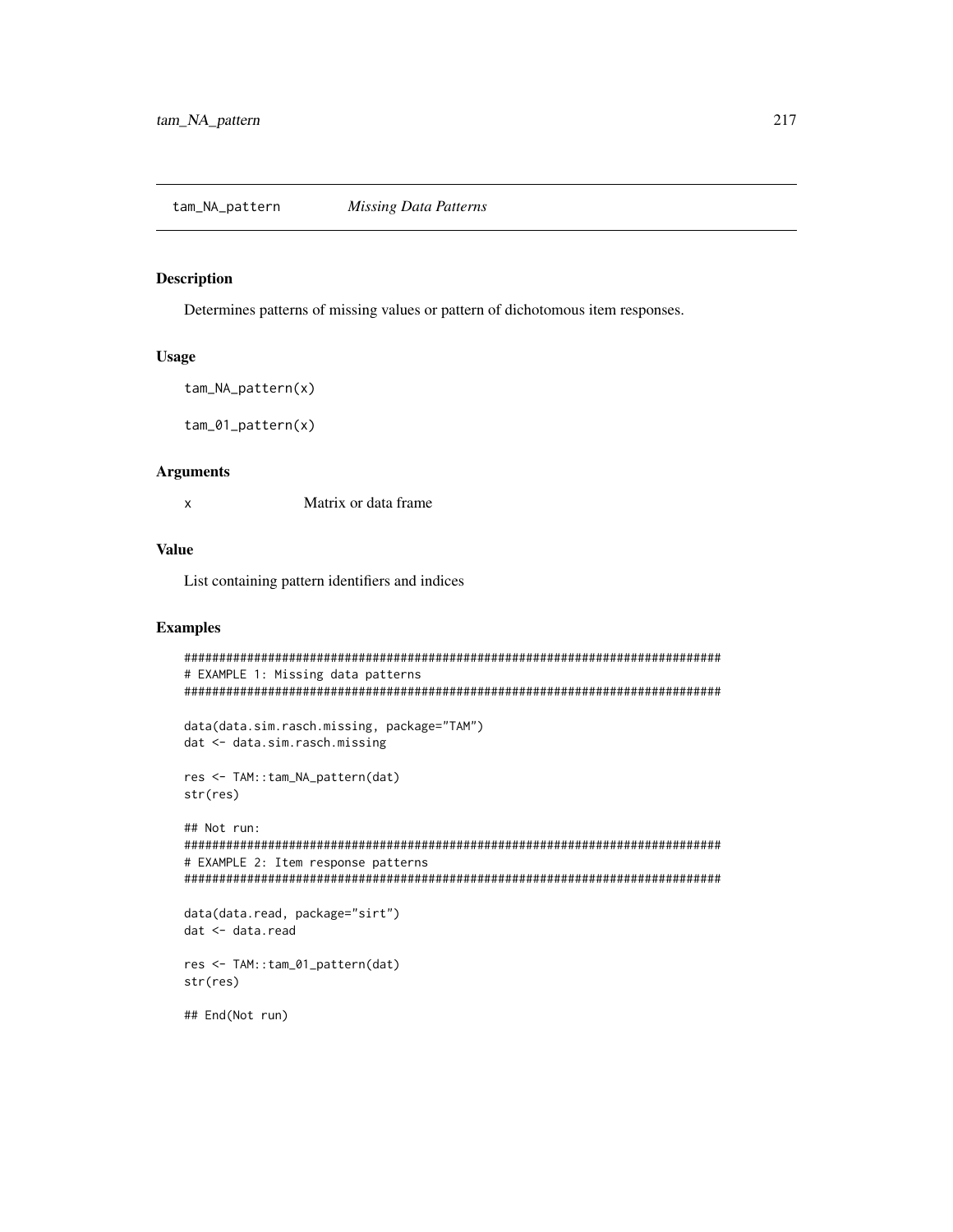<span id="page-217-0"></span>

#### Description

Some descriptive statistics for weighted data: variance, standard deviation, means, skewness, excess kurtosis, quantiles and frequency tables. Missing values are automatically removed from the data.

#### Usage

```
weighted_mean(x, w=rep(1, length(x)), select=NULL )
weighted_var(x, w=rep(1, length(x)), method="unbiased", select=NULL )
weighted_sd(x, w=rep(1, length(x)), method="unbiased", select=NULL )
weighted_skewness( x, w=rep(1,length(x)), select=NULL )
weighted_kurtosis( x, w=rep(1,length(x)), select=NULL )
weighted_quantile( x, w=rep(1,length(x)), probs=seq(0,1,.25), type=NULL, select=NULL)
weighted_table( x, w=NULL, props=FALSE )
```
# Arguments

| $\mathsf{x}$ | A numeric vector. For weighted_table, a matrix with two columns can be used<br>as input for cross-tabulation.                                                                     |
|--------------|-----------------------------------------------------------------------------------------------------------------------------------------------------------------------------------|
| W            | Optional vector of sample weights                                                                                                                                                 |
| select       | Vector referring to selected cases                                                                                                                                                |
| method       | Computation method (can be "unbiased" or " $ML$ ")), see stats:: $cov.wt$                                                                                                         |
| probs        | Vector with probabilities                                                                                                                                                         |
| type         | Quantile type. For unweighted data, quantile types 6 and 7 can be used (see<br>stats::quantile). For weighted data, the quantile type "i/n" is used (see<br>Hmisc::wtd.quantile). |
| props        | Logical indicating whether relative or absolute frequencies should be calculated.                                                                                                 |

# Value

Numeric value

# See Also

See [stats::weighted.mean](#page-0-0) for computing a weighted mean. See [stats::var](#page-0-0) for computing unweighted variances. See stats:: quantile and Hmisc::wtd.quantile) for quantiles.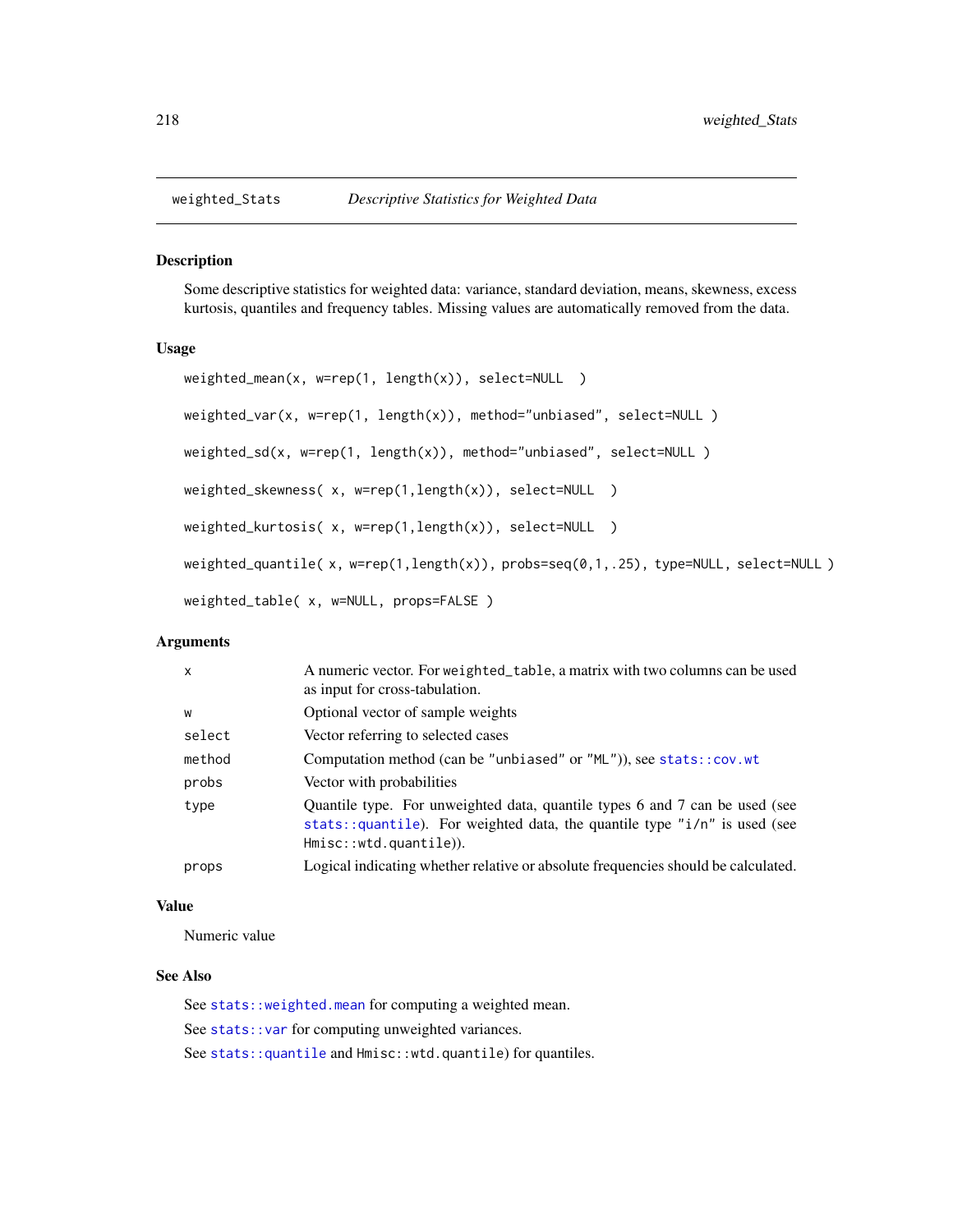## weighted\_Stats

#### **Examples**

```
# EXAMPLE 1: Toy example for weighted_var function
set.seed(9897)
# simulate data
N < -10x \le - stats:: rnorm(N)
w \le - stats:: runif(N)
#---- variance
# use weighted_var
weighted_var(x=x, w=w)
# use cov.wt
stats::cov.wt( data.frame(x=x), w=w )$cov[1,1]
## Not run:
# use wtd.var from Hmisc package
Hmisc::wtd.var(x=x, weights=w, normwt=TRUE, method="unbiased")
#---- standard deviation
weighted_sd(x=x, w=w)
#--- mean
weighted_mean(x=x, w=w)
stats::weighted.mean( x=x, w=w )
#---- weighted quantiles for unweighted data
pvec \leq c(.23, .53, .78, .99) # choose probabilities
type <-7# quantiles for unweighted data
weighted_quantile(x, probs=pvec, type=type)
quantile(x, probs=pvec, type=type)
Hmisc::wtd.quantile(x, probes=pvec, type=type)# quantiles for weighted data
pvec <- c(.23, .53, .78, .99) # probabilities
weighted_quantile(x, w=w, probs=pvec)
Hmisc::wtd.quantile(x, weights=w, probs=pvec)
#--- weighted skewness and kurtosis
weighted_skewness(x=x, w=w)
weighted_kurtosis(x=x, w=w)# EXAMPLE 2: Descriptive statistics normally distributed data
# simulate some normally distributed data
set.seed(7768)
```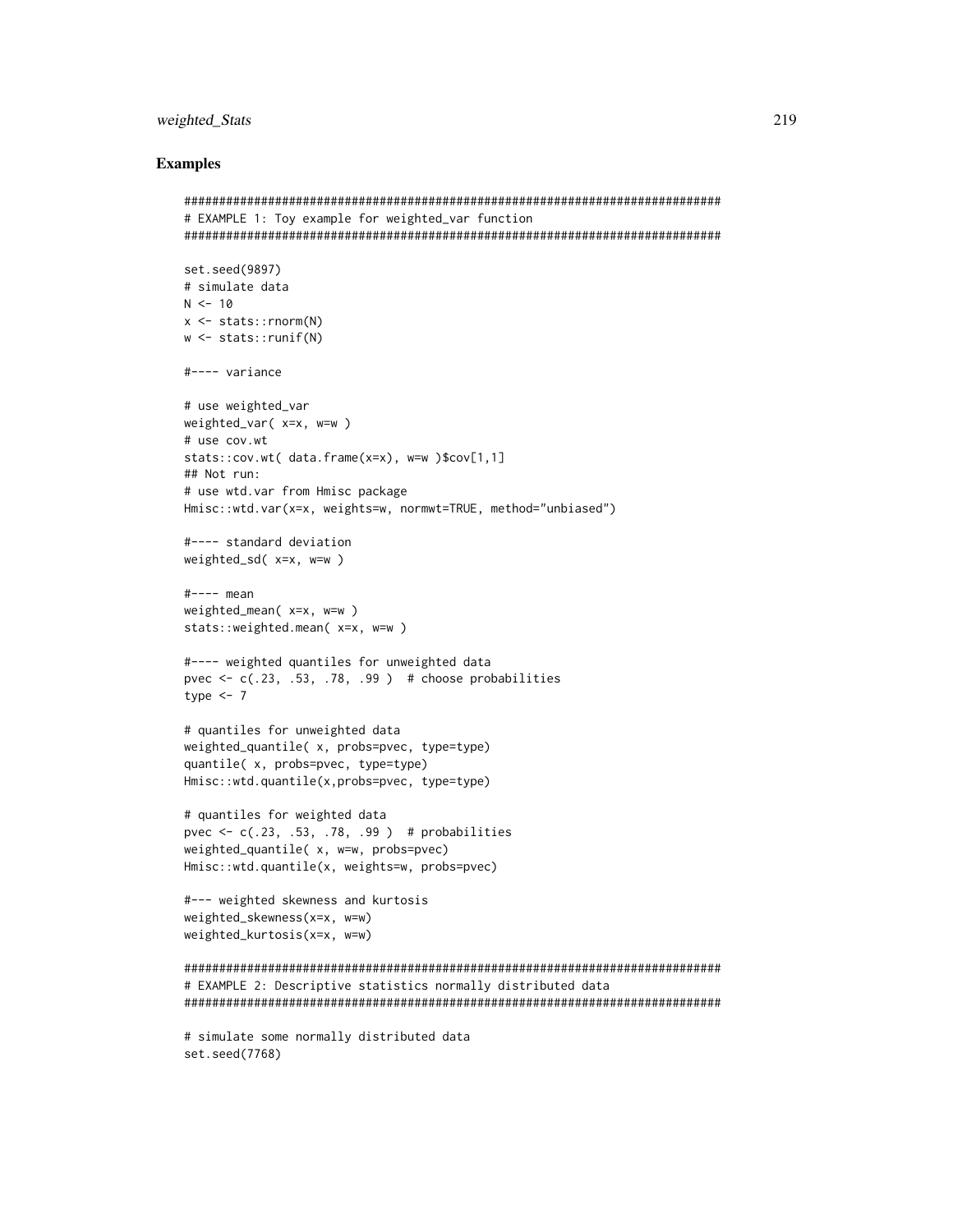```
x <- stats::rnorm( 10000, mean=1.7, sd=1.2)
# some statistics
weighted_mean(x=x)
weighted_sd(x=x)
weighted_skewness(x=x)
weighted_kurtosis(x=x)
#############################################################################
# EXAMPLE 3: Frequency tables
#############################################################################
#*****
# simulate data for weighted frequency tables
y \leftarrow scan()1 0 1 1 1 1 2 1 3 1 4
   2 0 2 1 2 2 2 3 2 4
y <- matrix( y, ncol=2, byrow=TRUE)
# define probabilities
set.seed(976)
pr <- stats::runif(10)
pr < -pr / sum(pr)# sample data
N < -300x <- y[ sample( 1:10, size=300, prob=pr, replace=TRUE ), ]
w <- stats::runif( N, 0.5, 1.5 )
# frequency table unweighted data
weighted_table(x[,2] )
table( x[,2] )
# weighted data and proportions
weighted_table(x[,2], w=w, props=TRUE)
#*** contingency table
table( x[,1], x[,2] )
weighted_table( x )
# table using weights
weighted_table( x, w=w )
## End(Not run)
```
WLErel *Reliability Estimation in* TAM

#### Description

Functions for computing reliability estimates.

<span id="page-219-0"></span>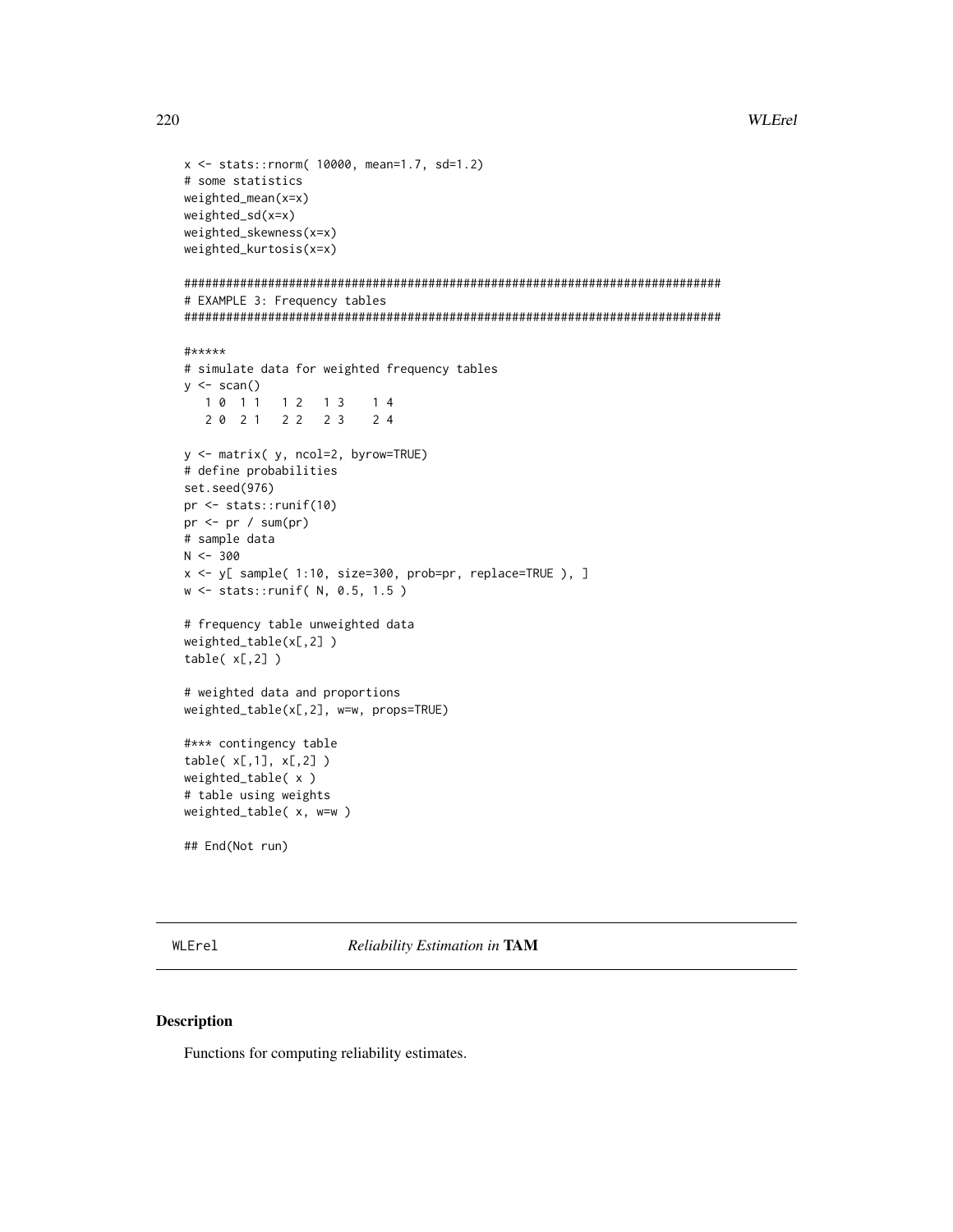## WLErel 221

## Usage

```
WLErel(theta, error, w=rep(1, length(theta)), select=NULL)
EAPrel(theta, error, w=rep(1, length(theta)), select=NULL)
```
#### Arguments

| theta  | Vector with theta estimates                    |
|--------|------------------------------------------------|
| error  | Vector with standard errors of theta estimates |
| W      | Optional vector of person weights              |
| select | Optional vector for selecting cases            |

## Details

The reliability formulas follow Adams (2005). Let  $v$  denote the variance of theta estimates and let s denote the average of the squared error. Then, the WLE reliability is defined as  $1 - s/v =$  $(v - s)/v$  while the EAP reliability is defined as  $1 - s/(s + v) = v/(s + v)$ .

# Value

Numeric value

# References

Adams, R. J. (2005). Reliability as a measurement design effect. *Studies in Educational Evaluation, 31*(2), 162-172. doi: [10.1016/j.stueduc.2005.05.008](https://doi.org/10.1016/j.stueduc.2005.05.008)

#### Examples

```
#############################################################################
# EXAMPLE 1: Toy example for reliability functions
#############################################################################
```

```
set.seed(9897)
N < - 100# simulate theta and error SDs
x <- stats::rnorm(N,sd=2)
error <- stats::runif(N, .7, 1.3)
# compute WLE reliability
WLErel(x,error)
# compute EAP reliaility
EAPrel(x,error)
```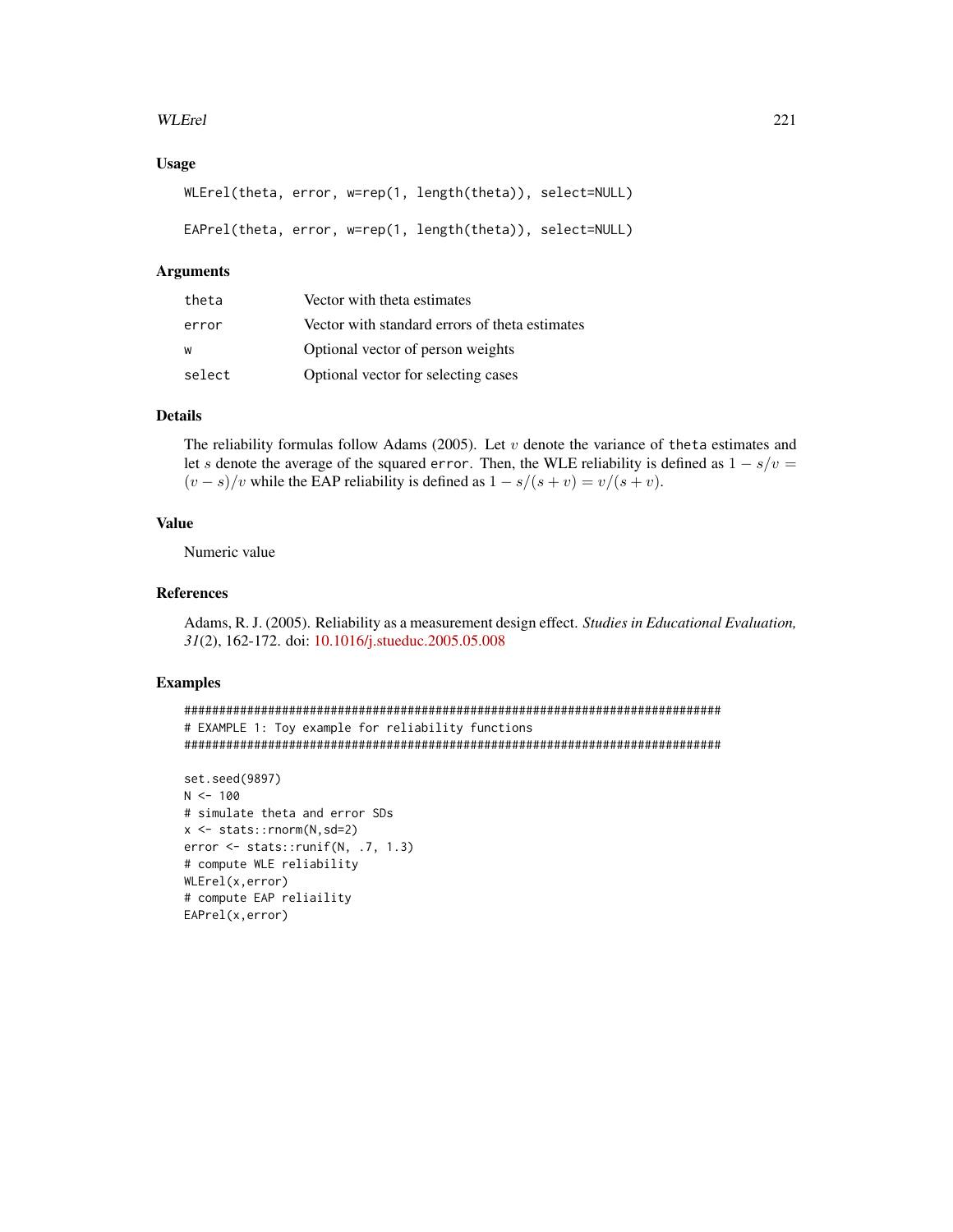# **Index**

∗ package TAM-package, [3](#page-2-0) .A.PCM2 *(*designMatrices*)*, [36](#page-35-0) .A.PCM3 *(*designMatrices*)*, [36](#page-35-0) .A.matrix *(*designMatrices*)*, [36](#page-35-0) add.lead *(*TAM-utilities*)*, [84](#page-83-0) anova-logLik, [4](#page-3-0) anova.tam, *[92](#page-91-0)*, *[120](#page-119-0)*, *[157](#page-156-0)* anova.tam *(*anova-logLik*)*, [4](#page-3-0) anova.tamaan *(*anova-logLik*)*, [4](#page-3-0) base::scale, *[83](#page-82-0)* CDM::IRT.compareModels, *[171](#page-170-0)* CDM::IRT.data, *[41](#page-40-0)* CDM::IRT.expectedCounts, *[43](#page-42-0)* CDM::IRT.factor.scores, *[44](#page-43-0)* CDM::IRT.frequencies, *[45](#page-44-0)* CDM::IRT.irfprob, *[48,](#page-47-0) [49](#page-48-0)*, *[62](#page-61-0)* CDM::IRT.irfprobPlot, *[80](#page-79-0)* CDM::IRT.itemfit, *[49,](#page-48-0) [50](#page-49-0)* CDM::IRT.likelihood, *[51,](#page-50-0) [52](#page-51-0)*, *[68](#page-67-0)* CDM::IRT.posterior, *[42](#page-41-0)* CDM::IRT.RMSD, *[49,](#page-48-0) [50](#page-49-0)* CDM::predict, *[82](#page-81-0)* CDM::slca, *[157](#page-156-0)* cfa.extract.itempars, [6](#page-5-0) data.cqc, [8](#page-7-0) data.cqc01, *[120](#page-119-0)* data.cqc01 *(*data.cqc*)*, [8](#page-7-0) data.cqc02 *(*data.cqc*)*, [8](#page-7-0) data.cqc03 *(*data.cqc*)*, [8](#page-7-0) data.cqc04 *(*data.cqc*)*, [8](#page-7-0) data.cqc05 *(*data.cqc*)*, [8](#page-7-0) data.ctest, [13](#page-12-0) data.ctest1 *(*data.ctest*)*, [13](#page-12-0) data.ctest2 *(*data.ctest*)*, [13](#page-12-0) data.ex08 *(*data.examples*)*, [15](#page-14-0)

data.ex10 *(*data.examples*)*, [15](#page-14-0) data.ex11 *(*data.examples*)*, [15](#page-14-0) data.ex12 *(*data.examples*)*, [15](#page-14-0) data.ex14 *(*data.examples*)*, [15](#page-14-0) data.ex15 *(*data.examples*)*, [15](#page-14-0) data.ex16 *(*data.examples*)*, [15](#page-14-0) data.ex17 *(*data.examples*)*, [15](#page-14-0) data.examples, [15](#page-14-0) data.exJ03 *(*data.examples*)*, [15](#page-14-0) data.fims.Aus.Jpn.raw *(*data.fims.Aus.Jpn.scored*)*, [18](#page-17-0) data.fims.Aus.Jpn.scored, [18](#page-17-0) data.geiser, [20](#page-19-0) data.gpcm, [24](#page-23-0) data.janssen, [25](#page-24-0) data.janssen2 *(*data.janssen*)*, [25](#page-24-0) data.mc, [27](#page-26-0) data.numeracy, [27](#page-26-0) data.sim.facets *(*data.sim.mfr*)*, [29](#page-28-0) data.sim.mfr, [29,](#page-28-0) *[38](#page-37-0)* data.sim.rasch, [31](#page-30-0) data.timssAusTwn, [33](#page-32-0) DescribeBy, [36](#page-35-0) designMatrices, [36](#page-35-0) doparse, [38,](#page-37-0) *[71](#page-70-0)*, *[200](#page-199-0)* EAPrel *(*WLErel*)*, [220](#page-219-0) grDevices::dev.new, *[80](#page-79-0)* IRT.cv, [40](#page-39-0) IRT.cv.tam.np *(*tam.np*)*, [175](#page-174-0)

IRT.data.tam, [41](#page-40-0) IRT.data.tamaan *(*IRT.data.tam*)*, [41](#page-40-0) IRT.drawPV, [42](#page-41-0) IRT.expectedCounts, [43](#page-42-0) IRT.factor.scores, [44](#page-43-0) IRT.factor.scores.tam, *[197](#page-196-0)* IRT.frequencies.tam, [45](#page-44-0)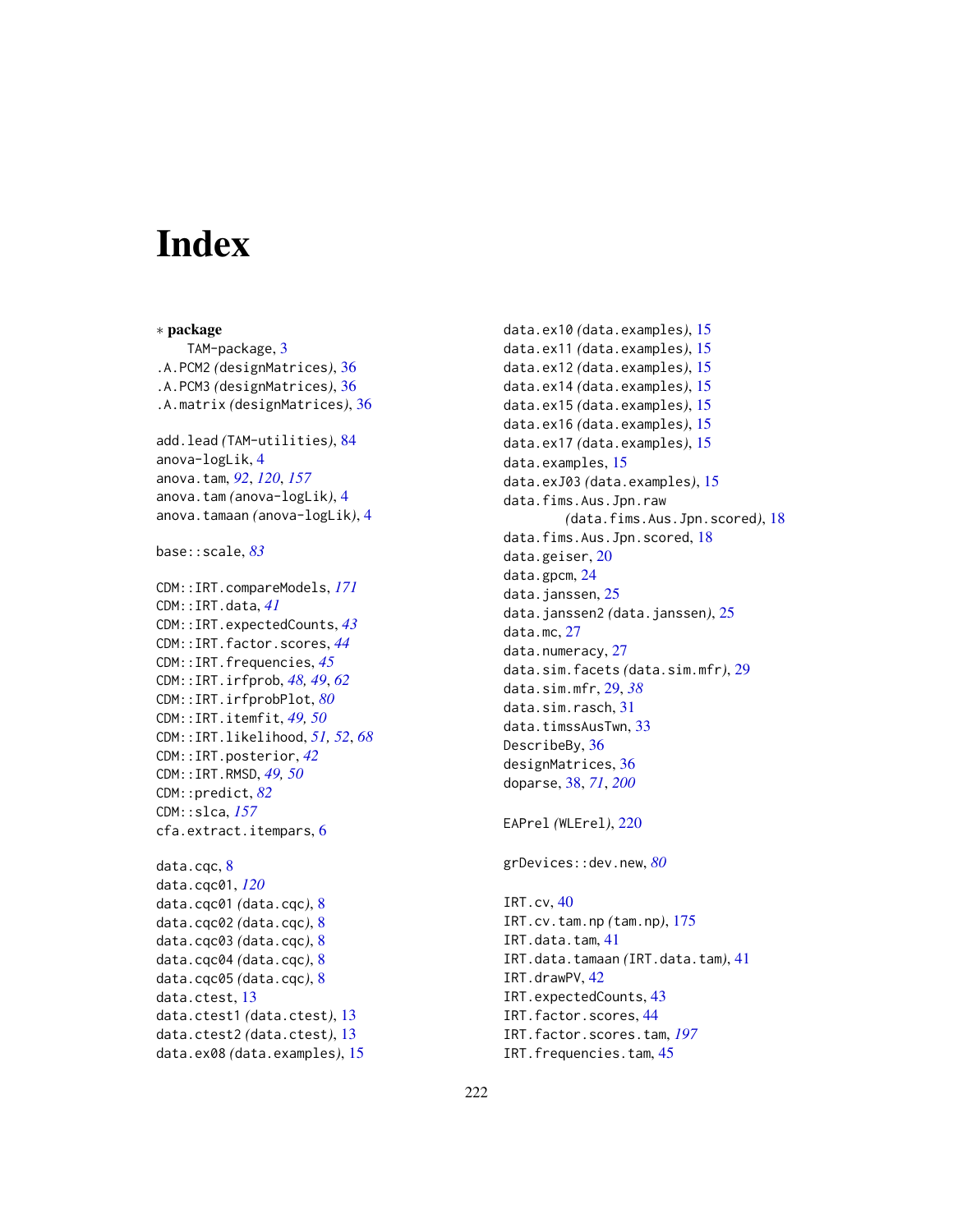#### $I$ NDEX 223

IRT.frequencies.tamaan *(*IRT.frequencies.tam*)*, [45](#page-44-0) IRT.informationCurves, [46](#page-45-0) IRT.irfprob, [48,](#page-47-0) *[59,](#page-58-0) [60](#page-59-0)* IRT.itemfit.tam, [49](#page-48-0) IRT.likelihood, [51](#page-50-0) IRT.linearCFA, [52](#page-51-0) IRT.modelfit.tam.mml *(*tam.modelfit*)*, [171](#page-170-0) IRT.modelfit.tamaan *(*tam.modelfit*)*, [171](#page-170-0) IRT.posterior.tam *(*IRT.likelihood*)*, [51](#page-50-0) IRT.posterior.tamaan *(*IRT.likelihood*)*, [51](#page-50-0) IRT.residuals, [55](#page-54-0) IRT.RISE *(*TAM-utilities*)*, [84](#page-83-0) IRT.simulate, [56](#page-55-0) IRT.threshold, *[59](#page-58-0)*, [59](#page-58-0) IRT.truescore, [62](#page-61-0) IRT.WrightMap, *[9](#page-8-0)*, [63](#page-62-0) IRT.WrightMap *(*IRT.threshold*)*, [59](#page-58-0) IRTLikelihood.cfa, *[7](#page-6-0)*, [67](#page-66-0) IRTLikelihood.ctt, [69](#page-68-0)

lavaan::cfa, *[6,](#page-5-0) [7](#page-6-0)*, *[68](#page-67-0)* lavaan::lavaanify, *[70,](#page-69-0) [71](#page-70-0)* lavaanify.IRT, *[38](#page-37-0)*, [70,](#page-69-0) *[209](#page-208-0)*, *[211](#page-210-0)* logLik.tam, *[92](#page-91-0)*, *[157](#page-156-0)* logLik.tam *(*anova-logLik*)*, [4](#page-3-0) logLik.tam.jml *(*tam.jml*)*, [97](#page-96-0) logLik.tamaan *(*anova-logLik*)*, [4](#page-3-0)

miceadds::datalist2mids, *[214](#page-213-0)* mirt::itemfit, *[76](#page-75-0)* mirt::mirt, *[120](#page-119-0)* msq.itemfit, [75,](#page-74-0) *[94](#page-93-0)*, *[180](#page-179-0)* msq.itemfitWLE *(*msq.itemfit*)*, [75](#page-74-0)

plot.IRT.informationCurves *(*IRT.informationCurves*)*, [46](#page-45-0) plot.tam, [79](#page-78-0) plot.tam.pv.mcmc *(*tam.pv*)*, [181](#page-180-0) plotctt *(*tam.ctt*)*, [87](#page-86-0) plotDevianceTAM, [81](#page-80-0) predict, *[82](#page-81-0)*, [82](#page-81-0) predict.tam.mml, *[56](#page-55-0)* print.designMatrices *(*designMatrices*)*, [36](#page-35-0) print.IRT.threshold *(*IRT.threshold*)*, [59](#page-58-0) print.tam *(*tam.mml*)*, [113](#page-112-0) print.tam.latreg *(*tam.latreg*)*, [103](#page-102-0)

print.tam.linking *(*tam.linking*)*, [107](#page-106-0) print.tam.mml.3pl *(*tam.mml.3pl*)*, [152](#page-151-0) print.tam.wle *(*tam.wle*)*, [195](#page-194-0) print.tam\_linking\_2studies *(*tam.linking*)*, [107](#page-106-0) print.tamaan *(*tamaan*)*, [200](#page-199-0) prior\_list\_include *(*tam.mml*)*, [113](#page-112-0) psych::describe, *[36](#page-35-0)* require\_namespace\_msg *(*TAM-utilities*)*, [84](#page-83-0) residuals, *[56](#page-55-0)* residuals.tam.jml *(*IRT.residuals*)*, [55](#page-54-0) residuals.tam.mml *(*IRT.residuals*)*, [55](#page-54-0) rownames.design *(*designMatrices*)*, [36](#page-35-0) Scale, [83](#page-82-0) stats::cov.wt, *[86](#page-85-0)*, *[218](#page-217-0)* stats::quantile, *[218](#page-217-0)* stats::var, *[218](#page-217-0)* stats::weighted.mean, *[218](#page-217-0)* summary.IRT.linearCFA *(*IRT.linearCFA*)*, [52](#page-51-0) summary.IRT.modelfit.tam.mml *(*tam.modelfit*)*, [171](#page-170-0) summary.IRT.modelfit.tamaan *(*tam.modelfit*)*, [171](#page-170-0) summary.msq.itemfit *(*msq.itemfit*)*, [75](#page-74-0) summary.msq.itemfitWLE *(*msq.itemfit*)*, [75](#page-74-0) summary.tam *(*tam.mml*)*, [113](#page-112-0) summary.tam.fit *(*tam.fit*)*, [93](#page-92-0) summary.tam.jml *(*tam.jml*)*, [97](#page-96-0) summary.tam.latreg *(*tam.latreg*)*, [103](#page-102-0) summary.tam.linking *(*tam.linking*)*, [107](#page-106-0) summary.tam.mml.3pl *(*tam.mml.3pl*)*, [152](#page-151-0) summary.tam.modelfit *(*tam.modelfit*)*, [171](#page-170-0) summary.tam.np *(*tam.np*)*, [175](#page-174-0) summary.tam.pv.mcmc *(*tam.pv*)*, [181](#page-180-0) summary.tam.Q3 *(*tam.modelfit*)*, [171](#page-170-0) summary.tam.wle *(*tam.wle*)*, [195](#page-194-0) summary.tam\_linking\_2studies *(*tam.linking*)*, [107](#page-106-0) summary.tamaan *(*tamaan*)*, [200](#page-199-0) TAM *(*TAM-package*)*, [3](#page-2-0)

tam, *[4,](#page-3-0) [5](#page-4-0)*, *[41](#page-40-0)*, *[43](#page-42-0)[–45](#page-44-0)*, *[49](#page-48-0)*, *[52](#page-51-0)*, *[82](#page-81-0)* tam *(*tam.mml*)*, [113](#page-112-0) TAM-defunct, [83](#page-82-0) TAM-package, [3](#page-2-0)